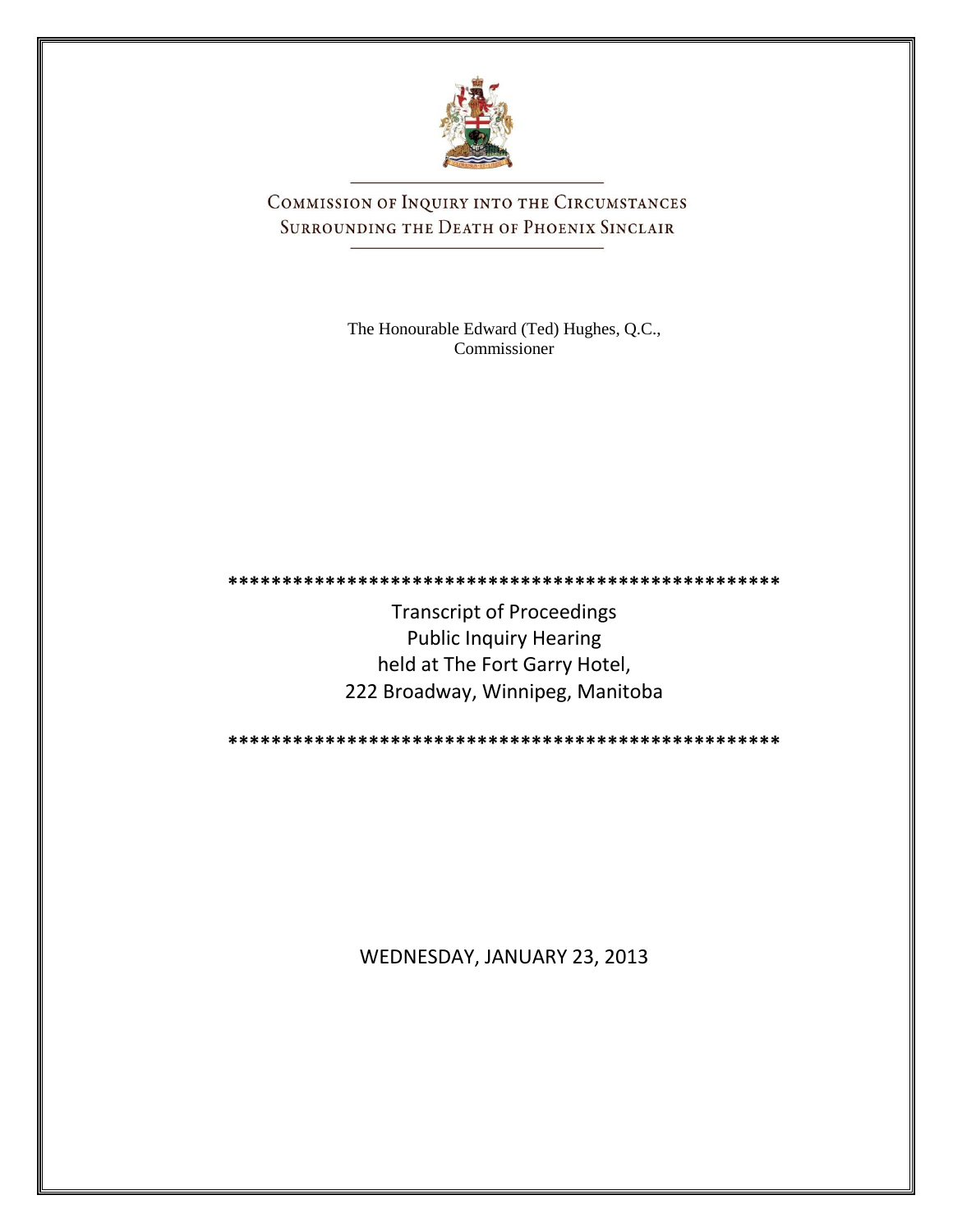## APPEARANCES

**MS. S. WALSH,** Commission Counsel **MR. D. OLSON,** Senior Associate Counsel **MR. R. MASCARENHAS**, Associate Commission Counsel

**MR. G. MCKINNON** and **MR. S. PAUL,** for Department of Family Services and Labour

**MR. T. RAY,** for Manitoba Government and General Employees Union

**MR. K. SAXBERG,** for General Child and Family Services Authority, First Nations of Northern Manitoba Child and Family Services Authority First Nations of Southern Manitoba Child and Family Services Authority Child, Family All Nation Coordinated Response Network, and Mr. Daniel Berg

**MR. H. KHAN,** for Intertribal Child and Family Services

**MR. J. GINDIN,** for Mr. Nelson Draper Steve Sinclair**,** Ms. Kimberly-Ann Edwards

**MR. J. FUNKE** and **MS. J. SAUNDERS,** for Assembly of Manitoba Chiefs and Southern Chiefs Organization Inc.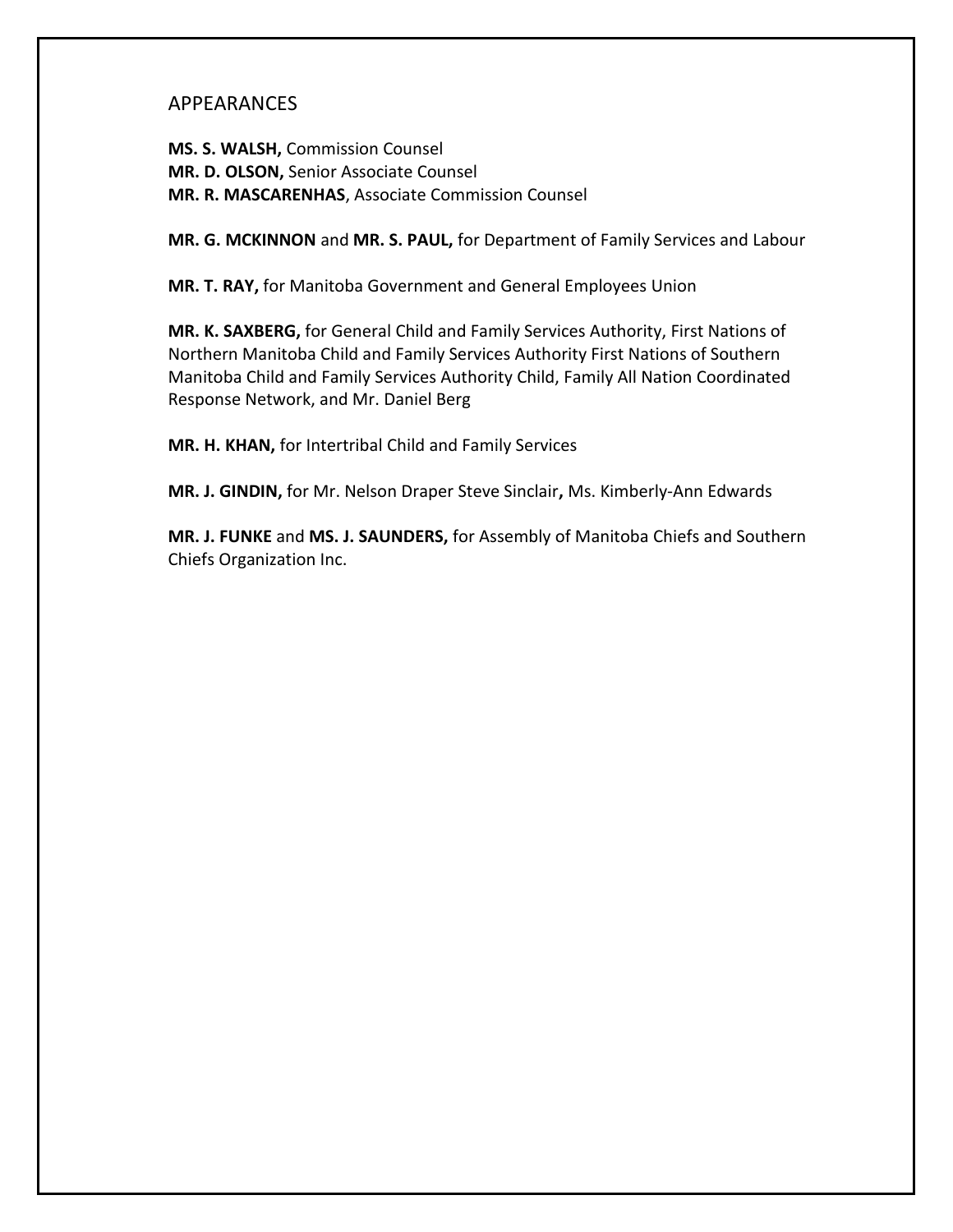# **INDEX**

### **Page**

### **WITNESS**:

DANIEL RODNEY BERG

| Direct Examination | (Olson)    |     |
|--------------------|------------|-----|
| Cross-Examination  | (McKinnon) | 207 |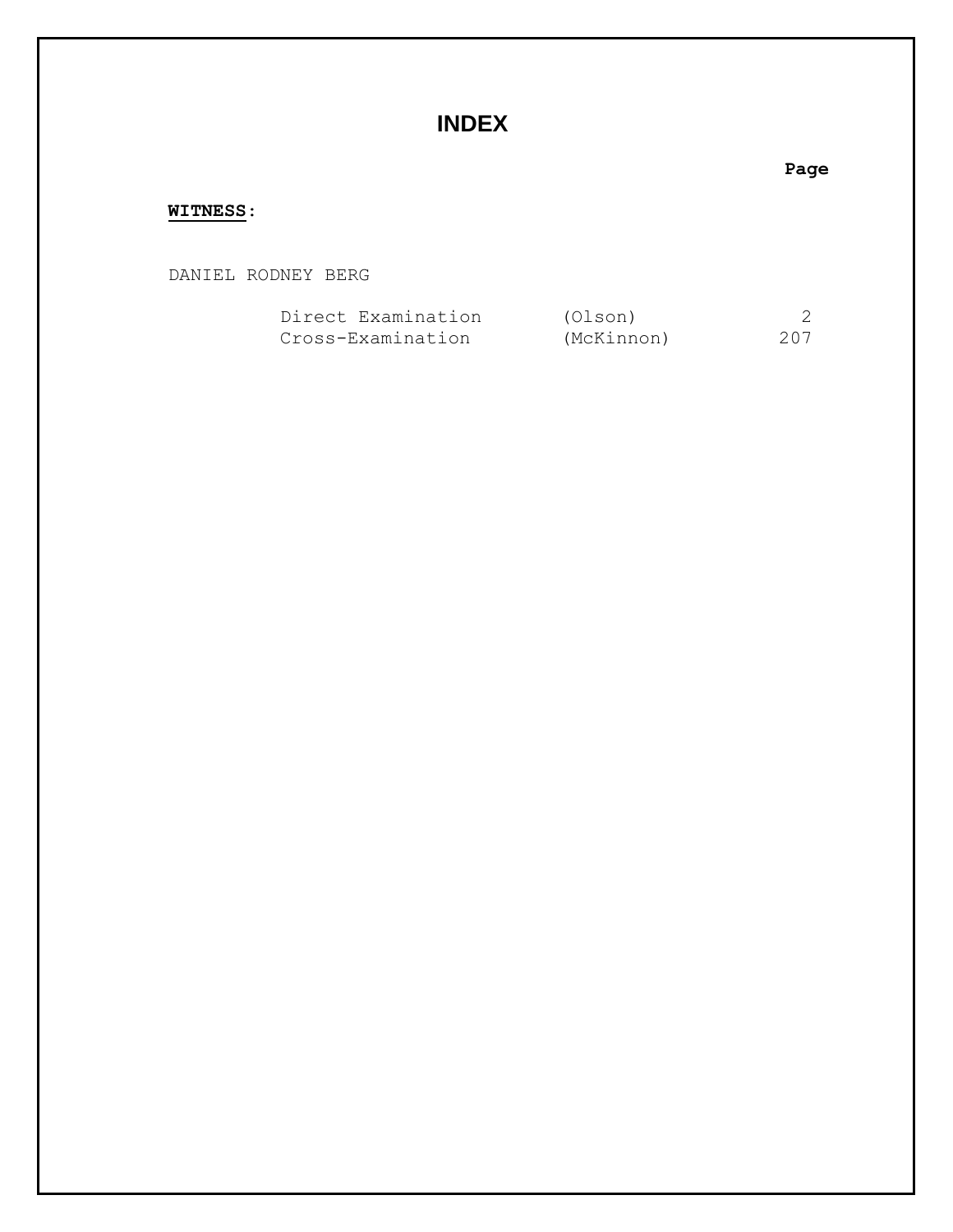PROCEEDINGS **DESCRIPTIONS** JANUARY 23, 2013

1 JANUARY 23, 2013

| 2           | PROCEEDINGS CONTINUED FROM JANUARY 22, 2013          |
|-------------|------------------------------------------------------|
| 3           |                                                      |
| 4           | THE COMMISSIONER: Good morning.                      |
| 5           | MR. OLSON: Good morning.                             |
| 6           | THE COMMISSIONER: All right, Mr. Olson?              |
| 7           | MR. OLSON: We're ready to proceed with our next      |
| 8           | witness, who's on the stand. I'll have him sworn in. |
| $\mathsf 9$ | THE CLERK: Sir, is it your choice to swear on        |
| 10          | the Bible or affirm without the Bible?               |
| 11          | THE WITNESS: I'll swear on the Bible.                |
| 12          | THE CLERK: Okay. Could you stand for a moment?       |
| 13          | State your full name to the court.                   |
| 14          | THE WITNESS: Daniel Rodney Berg.                     |
| 15          | THE CLERK: And spell me your first name.             |
| 16          | THE WITNESS: D-A-N-I-E-L.                            |
| 17          | THE CLERK: And your middle name.                     |
| 18          | THE WITNESS: R-O-D-N-E-Y.                            |
| 19          | THE CLERK: And your last name.                       |
| 20          | THE WITNESS: B-E-R-G.                                |
| 21          |                                                      |
| 22          | <b>DANIEL</b><br><b>RODNEY</b><br>BERG,<br>sworn,    |
| 23          | testified as follows:                                |
| 24          |                                                      |
| 25          | THE CLERK: Thank you.                                |

 $- 1 -$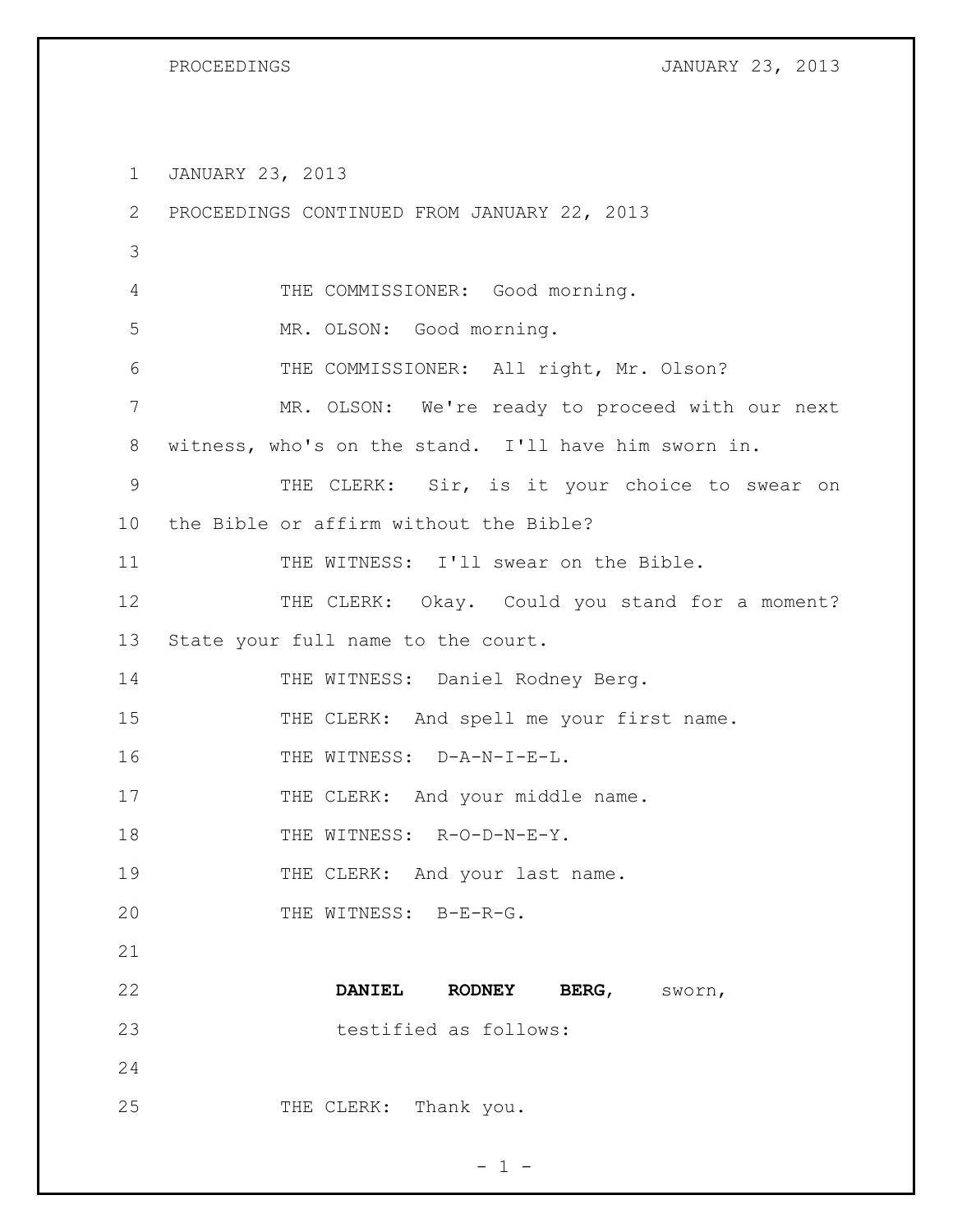| $\mathbf 1$  |               | THE WITNESS: Thank you.                                    |
|--------------|---------------|------------------------------------------------------------|
| $\mathbf{2}$ |               |                                                            |
| 3            |               | DIRECT EXAMINATION BY MR. OLSON:                           |
| 4            | Q             | Morning, Mr. Berg.                                         |
| 5            | Α             | Good morning, Derek.                                       |
| 6            | Q             | You received your Bachelor of Social Work from             |
| 7            |               | the University of Manitoba in 1980?                        |
| 8            | A             | I did.                                                     |
| 9            | Q             | And then in 1980 you began as a frontline family           |
| 10           |               | services worker at the Children's Aid Society of Manitoba? |
| 11           | Α             | Central Manitoba, yeah.                                    |
| 12           | Q             | Sorry, Central Manitoba.                                   |
| 13           | A             | Yeah.                                                      |
| 14           | Q             | Then in '82 till August '85, you worked for the            |
| 15           |               | Alberta Social Services?                                   |
| 16           | A             | That's correct.                                            |
| 17           |               | THE COMMISSIONER: Mr. Olson, just speak into the           |
| 18           | mic, please.  |                                                            |
| 19           |               | MR. OLSON: Is that better?                                 |
| 20           |               | THE COMMISSIONER: Yes.                                     |
| 21           |               |                                                            |
| 22           | BY MR. OLSON: |                                                            |
| 23           |               | Q So you were -- were you actually in Alberta at           |
| 24           | that time?    |                                                            |
| 25           |               | A Yes, for about three -- little over three years.         |

 $- 2 -$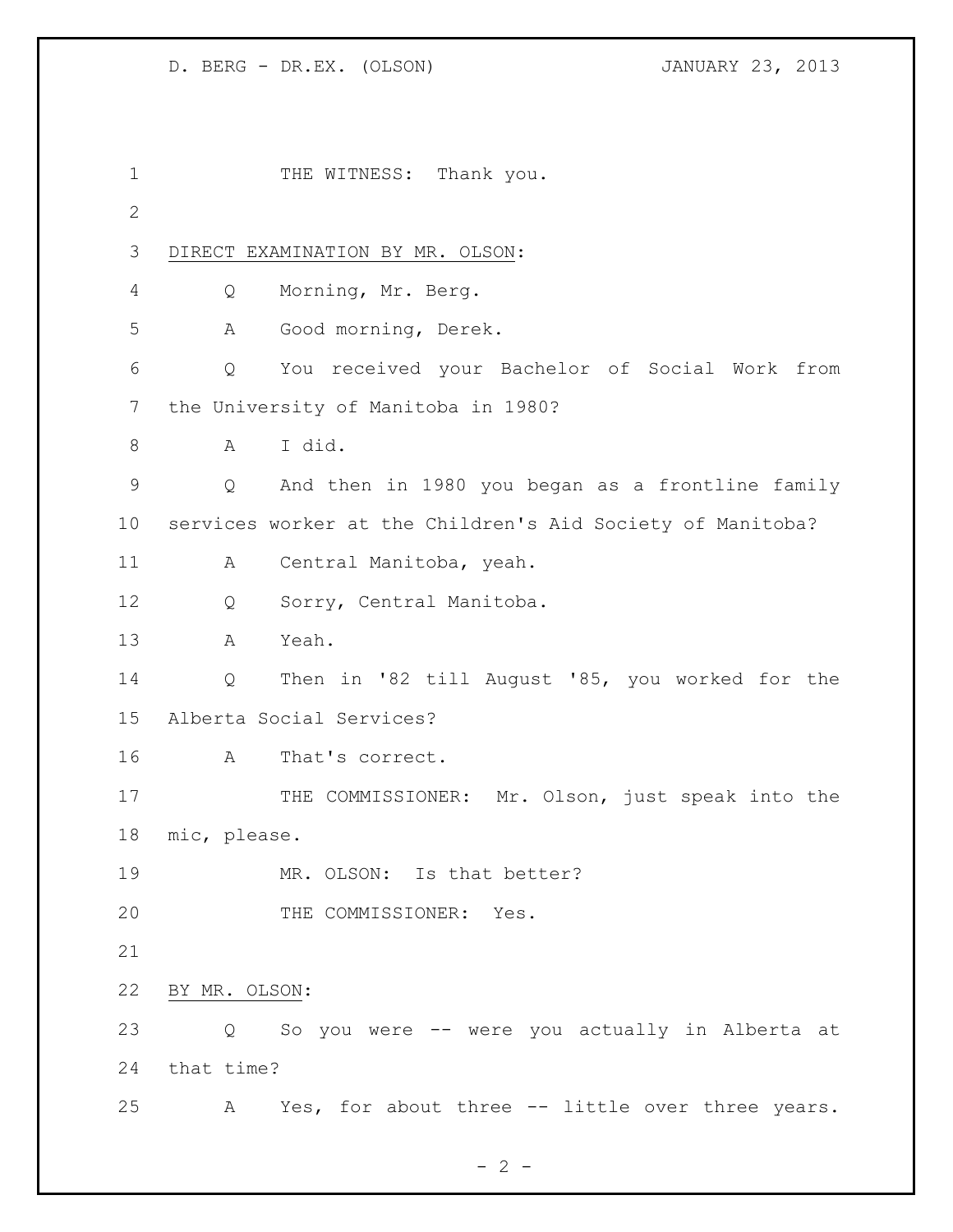I worked for the Alberta Social Services out of Peace River, Alberta.

Q Out of Peace River, okay.

A Yeah.

 Q And then from August 1985 until January '89, you worked for the City of Winnipeg Social Services.

A That's correct.

 Q And then from there you went to the Children's Aid Society of Eastern Manitoba?

A Um-hum.

Q And that was in a shared school position?

A That's correct.

13 Q Can you just explain what that, what that was?

 A It was a shared school position with the Lord Selkirk School Division and the Children's Aid of Eastern, and we had a social work position that was based out of two schools, one in the East Selkirk area and one up at Walter Whyte School, working with children and families in the school system.

Q So you were a school social worker then?

 A Officially, I was actually a child welfare worker, but the position was created between the school division and, and the agency at that time.

 Q Okay. That was to deal with child welfare issues that arose with students in the school division?

 $- 3 -$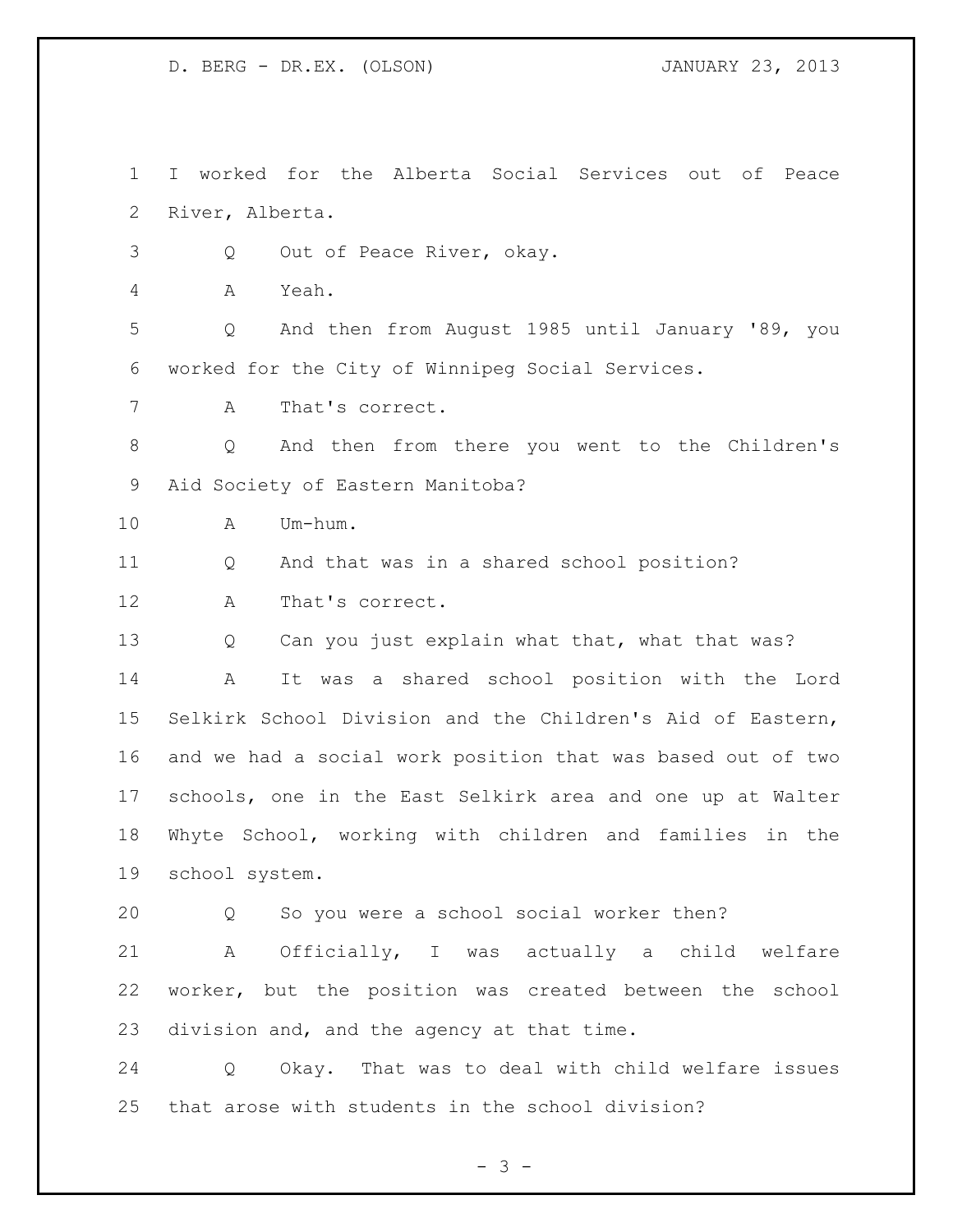A That's correct, but it was very much a preventative role. Q Okay. A Yeah. Q Then from November 1992 you accepted a family services supervisory position at Children's Aid Society of Eastern Manitoba. 8 A That's correct. Q Now, that's a predecessor of Winnipeg Child and Family Services? 11 A That's correct. Q You held that position until 1999, at which time you were with Winnipeg Child and Family Services in the east area? A That's correct. Q Was that basically a continuation of the previous position, just a different agency? 18 A No, I was a permanent ward supervisor at that time. Q In 1992. A In 1992, I was the family service supervisor. Q Okay. A 1999, I was a permanent ward supervisor, and I was there from '99 until I went to the intake, 835 Portage, as assistant program manager in 2003.

 $- 4 -$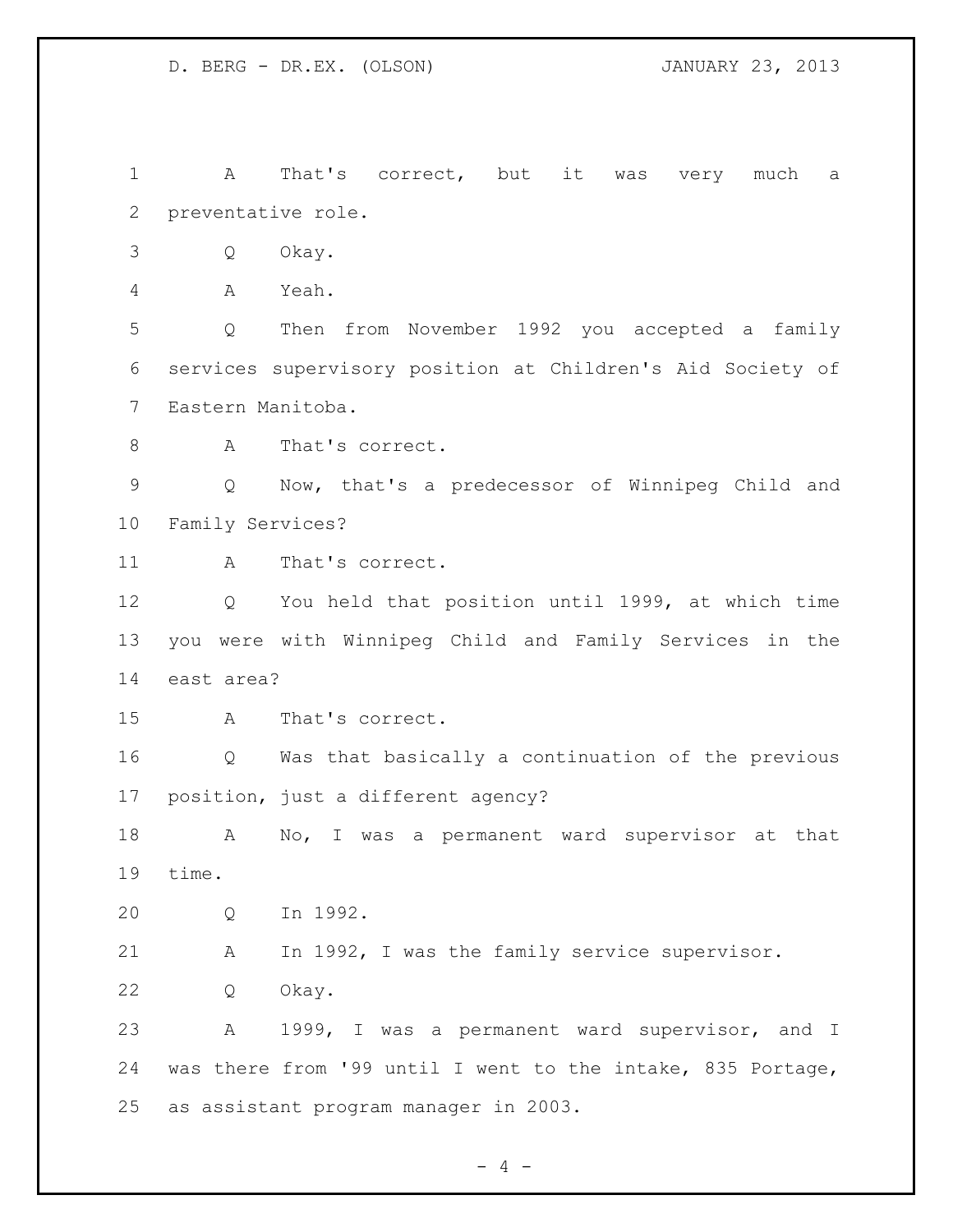Q 2003, and you remained in that position until May 16, 2005.

A That's correct.

 Q It was during that time that you would have had -- you would have overseen some of the supervisors that were involved in this particular matter.

A That's correct.

 Q From May 16, 2005 until April 2006, I understand you were -- now, were you seconded to the Animikii ...

 A Yeah. Yes, I was seconded to a small agency, Animikii Child and Family. We had to develop and, and create and put the mandate together for that agency.

 Q Okay. Just for the period of time you were the assistant program manager, who was your employer?

 A When I was assistant program manager, it was Winnipeg Child and Family Services, yeah.

 Q Was that the case when you were seconded to Animikii?

A Yes.

Q Okay. So you stayed at Winnipeg.

21 A That's correct.

 Q Okay. Some point you became a service manager for Winnipeg Child and Family Services?

A Right.

Q Can you explain for the Commissioner what a

 $- 5 -$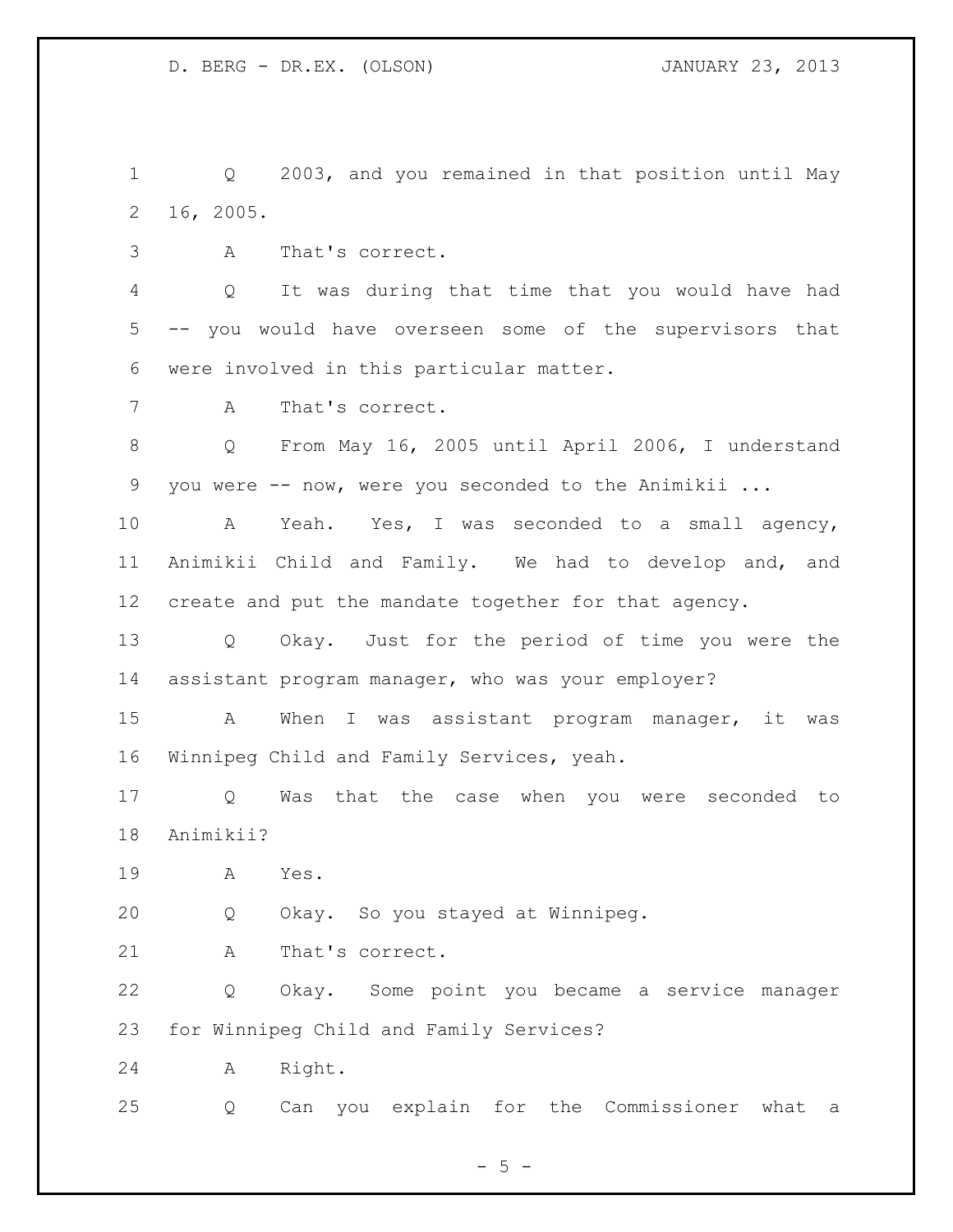service manager does?

| $\overline{2}$ | I was actually an assistant program manager.<br>A           |
|----------------|-------------------------------------------------------------|
| 3              | Currently I'm a service manager, but at 835 Portage I was   |
| 4              | an assistant program manager, reporting to Pat Harrison,    |
| 5              | who was my program manager, and my responsibilities were to |
| 6              | oversee half of the program functioning at 835 Portage. So  |
| 7              | I had one of the CRU teams, crisis response unit teams      |
| 8              | under me, I had two tier two intake teams under me, I had   |
| 9              | one abuse unit and two community program units where the    |
| 10             | respective supervisors reported directly to me.             |
| 11             | Okay.<br>Q                                                  |
| 12             | THE COMMISSIONER: And all of that was what                  |
| 13             | years?                                                      |
| 14             | THE WITNESS: That would have been April -- I                |
| 15             | think I went the 28th of April in 2003, and I left there -- |
| 16             | May 16th, 2005, I started at Animikii and that was<br>a     |
| 17             | Monday, so it was the Friday before that.                   |
| 18             |                                                             |
| 19             | BY MR. OLSON:                                               |
| 20             | Just so -- and just so it's clear, you were<br>Q            |
| 21             | assistant program manager between 2003 and 2005.            |
| 22             | That's correct.<br>Α                                        |
| 23             | You went to Animikii.<br>Q                                  |
| 24             | Yes.<br>A                                                   |
| 25             | And then after Animikii became a<br>service<br>Q            |
|                |                                                             |

- 6 -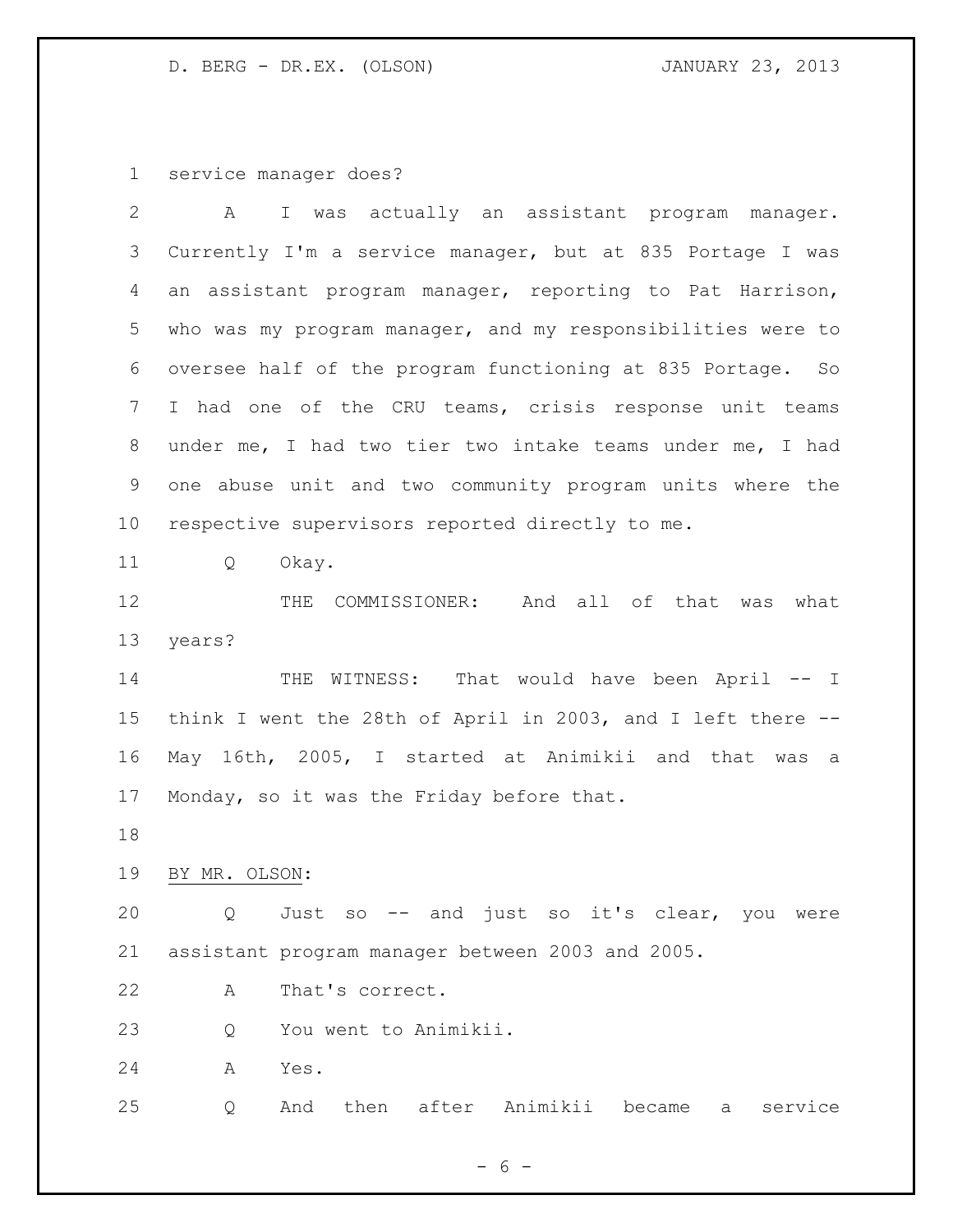manager -- A When I went to Animikii, I was, I was over there on secondment but it was more in a supervisory kind of a role -- Q Okay. A -- at Animikii. And then I came back to Winnipeg Child and Family as a service manager. 8 Q When you came back as a -- for a service manager, was that a similar position to being assistant program manager? 11 A It's one, one level higher. 12 Q Okay, I see. A Yeah. Q Who did you report to as a service manager? A I reported to Darlene MacDonald at Winnipeg Child and Family. Q Is that the position you currently hold? A Yes. Q I also understand that you're the Winnipeg Child and Family Services representative on the ANCR steering committee? A Yes, I am. Q First of all, what is the ANCR steering committee? A The ANCR steering committee was set up resultant

- 7 -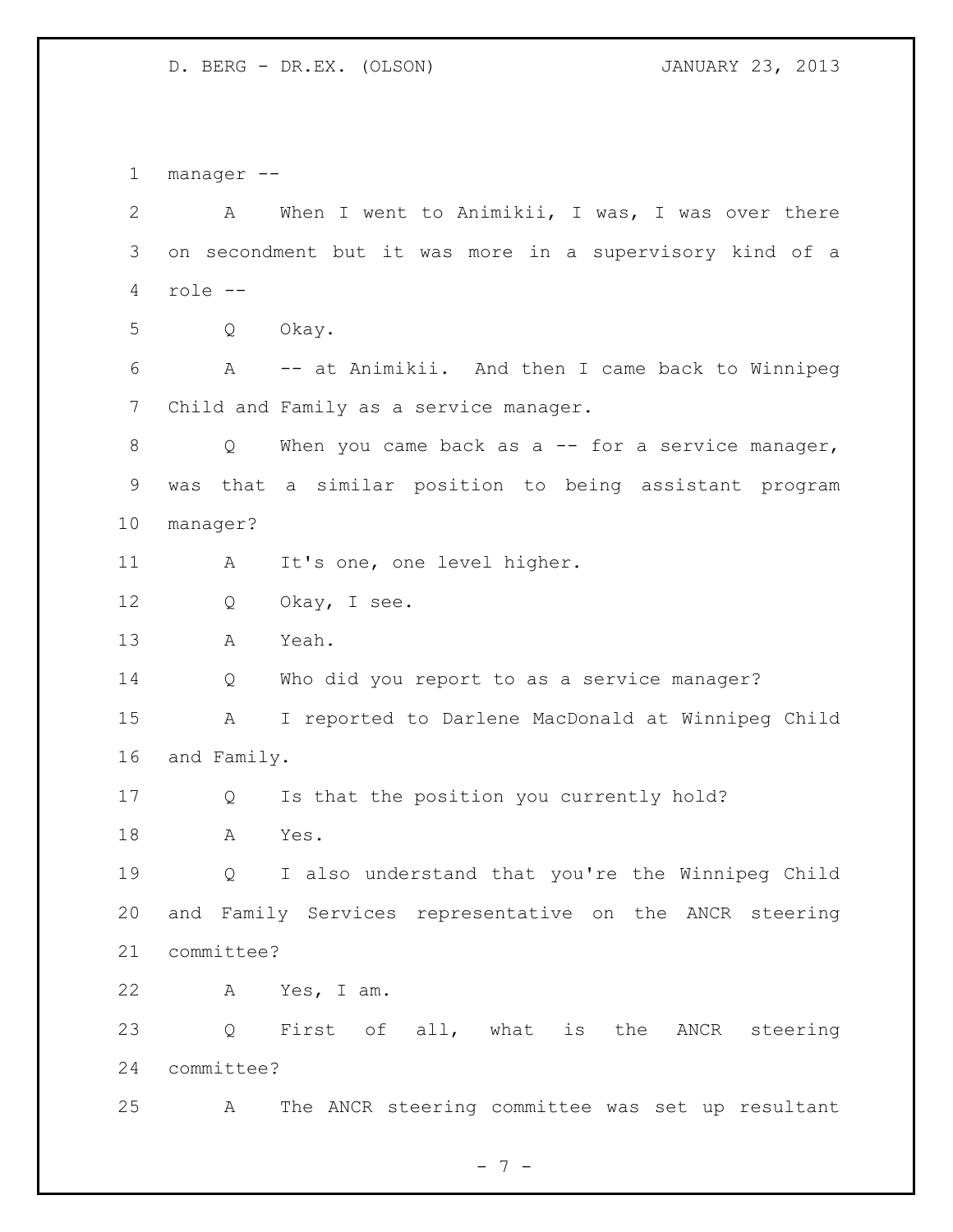of the devolution process. All Nations Coordinated Response reports directly to the Southern Authority and there was a belief by standing committee and the four CEOs at standing committee that ANCR needed to have a steering committee made up of representatives of the 16, 17 agencies in the City of Winnipeg, and they meet quarterly to talk about the programs and functions at 835 Portage. We are 8 the receivers of their work, so their work gets sent on to the various agencies and so we're there to give them feedback, you know, in regards to the, to the work that they're doing, the quality of the work, to troubleshoot areas that are problematic, and to see if we can continue to have a good process going forward with the designated intake agency, which ANCR is for the City of Winnipeg.

 Q Okay. Is -- and is that more of a high level position in terms of you don't get down to what's happening on individual files, it's more policy and procedure?

 A It's, it's kind of a bit of both. You know, there, there certainly is lots of folks representing different agencies that go there, so some of the individuals that go will raise scenarios, case scenarios that they feel are problematic or practices at ANCR that they feel don't, don't mesh with the practice in the receiving agency. So it's a bit of both.

Q Okay. Now, I want to ask you -- the next

- 8 -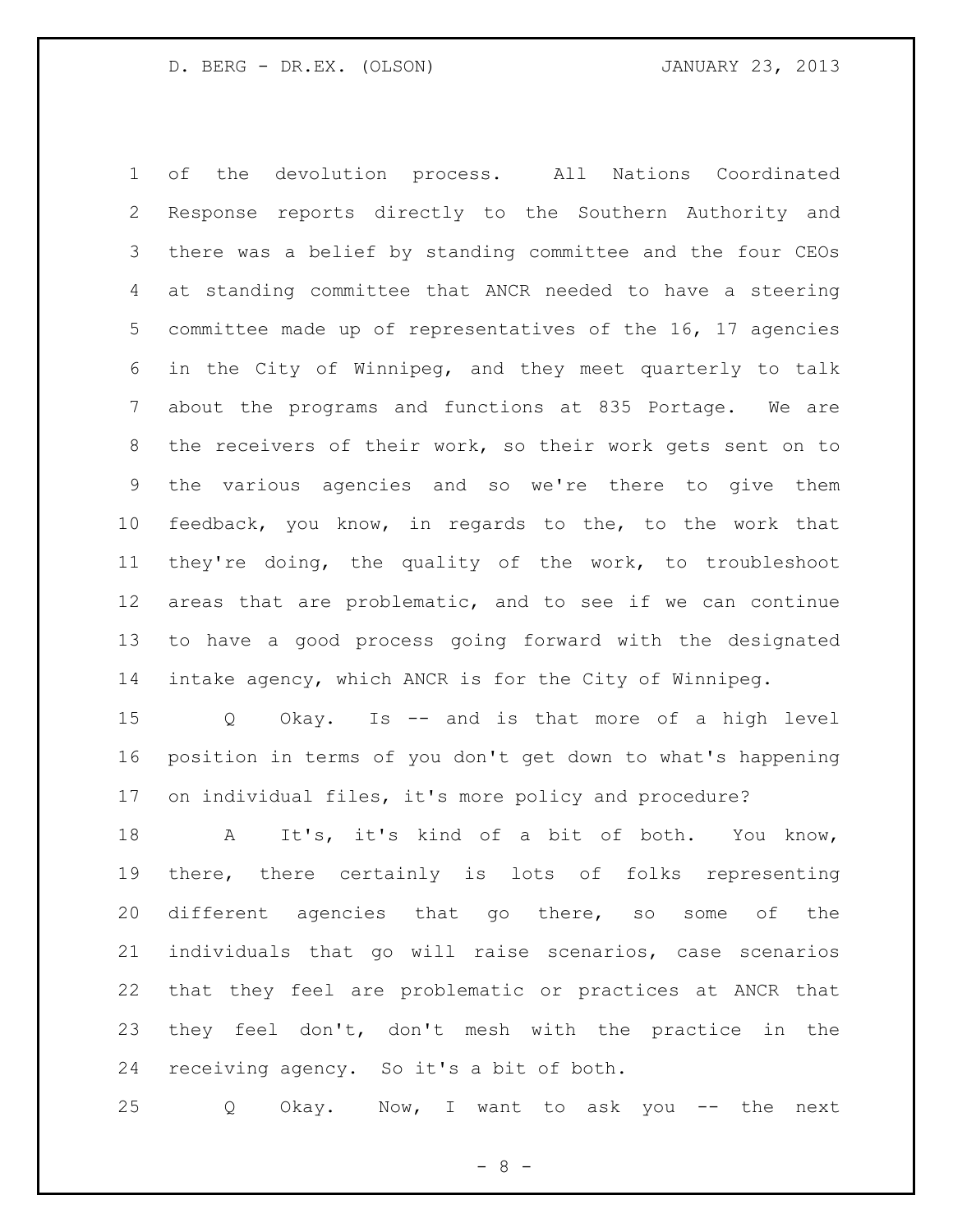questions I'm going to ask you are going to focus on your position as assistant program manager from 2003 to 2005. A Okay. Q First, did you receive any training for that position? A Before I went into the ... Q Before you went into the position. A No. Q How about after you went into the position? A Just let me think. I certainly attended training, but not specific to that particular position. Q Okay. So no specific training focused on being an assistant program manager. 14 A That's correct. Q Was that sort of training available to, to you if you wanted it? A Not specifically for assistant program managers, no. Q Okay. Can you give the Commissioner an overview of what you did as a, as an assistant program manager? A Sure. One of the things, I think, that, that happened, Rob and myself tried to do fairly early, is we tried to -- Q Just, just before you go on -- A Sorry.

 $-9 -$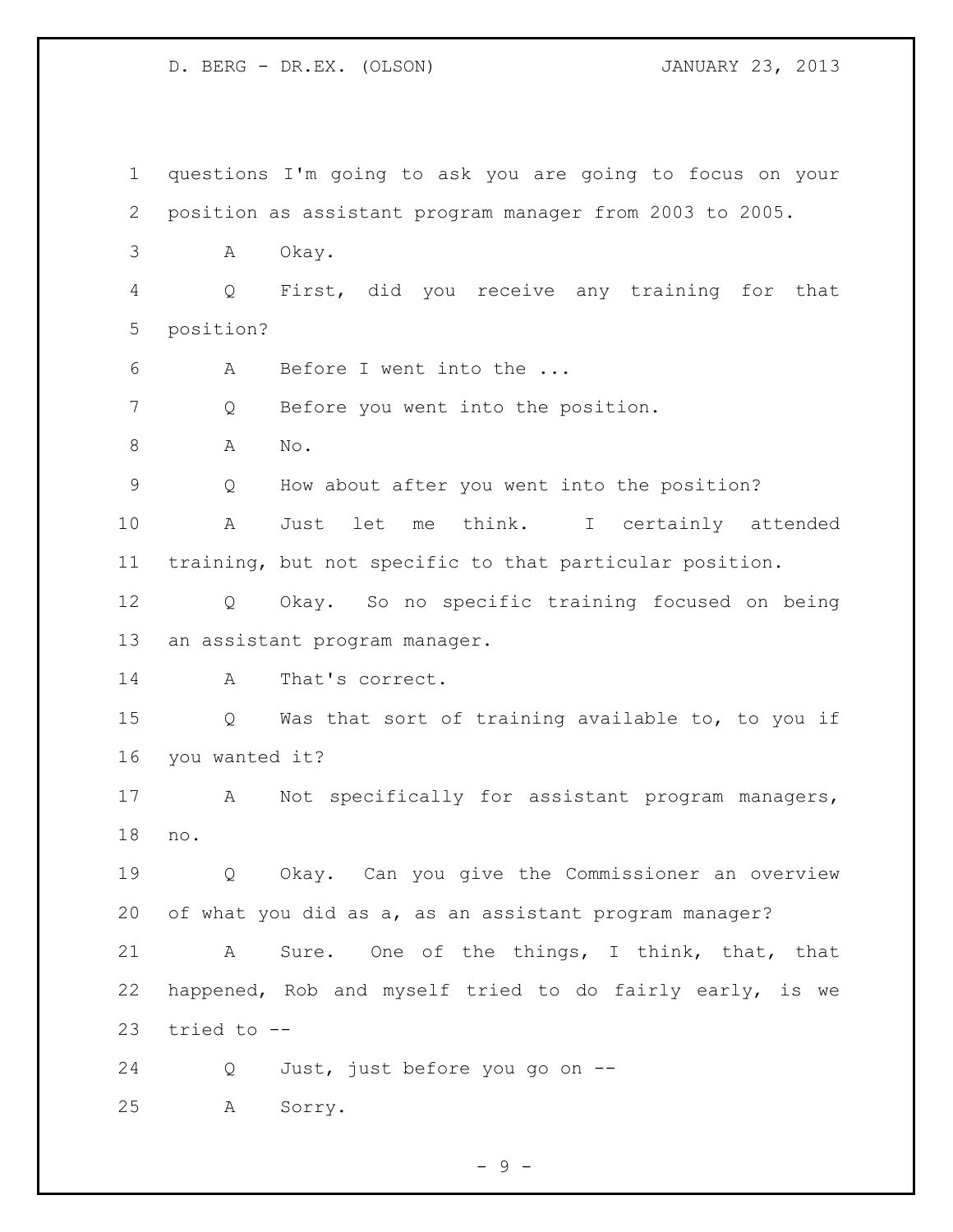Q -- you said Rob. We don't know who Rob is yet. A Oh, I'm sorry. Rob Wilson was the other assistant program manager, and Patrick Harrison was the program manager. Q Okay. A So we made up the senior management group that was in existence at 835 Portage. Q Just, just to give -- before you go on, and I'm sorry to interrupt you -- A Okay. Q -- but just to give the Commissioner idea of, of how the setup worked, if we could pull up Exhibit 15 on the monitor, please? 14 THE COMMISSIONER: What was the name of the manager you said? 16 THE WITNESS: Patrick Harrison. MR. OLSON: Now, Mr. Commissioner, this is a document we've looked at previously. You'll see that the headings at the top of the document have the date, the social worker, supervisor, assistant program manager, program manager, et cetera. 22 THE COMMISSIONER: And what ... MR. OLSON: So it's basic -- this is Exhibit 15. THE COMMISSIONER: Exhibit 15. MR. OLSON: Fifteen.

 $- 10 -$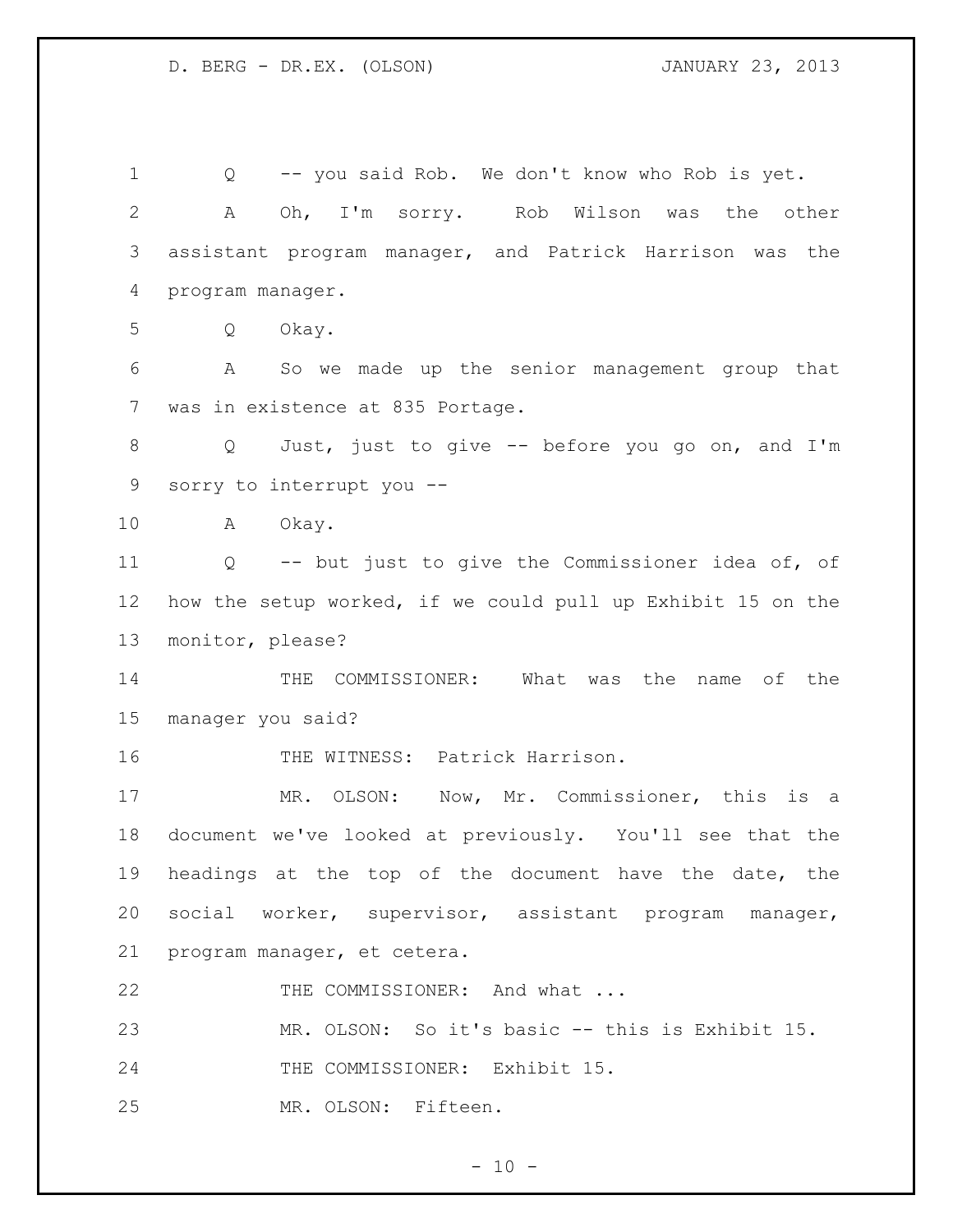1 THE COMMISSIONER: All right. MR. OLSON: So this is basically the chain of command at the relevant times according to openings on, on Phoenix's file. BY MR. OLSON: 7 Q You appear first February 28, 2003. 8 MR. OLSON: Sorry, go to the next page, please. And if you could just show the whole page on the screen? Okay, that's good. BY MR. OLSON: Q Do you see where I'm referring to? A Yes. Q So you appear, it's -- 16 THE COMMISSIONER: Where, where, where -- I don't. MR. OLSON: It's this -- if you look at the first column, Mr. Commissioner, the date would be February 28, 2003. 21 THE COMMISSIONER: Yes. MR. OLSON: Sorry, 28. 23 THE COMMISSIONER: I see. MR. OLSON: Okay. 25 THE COMMISSIONER: Yes.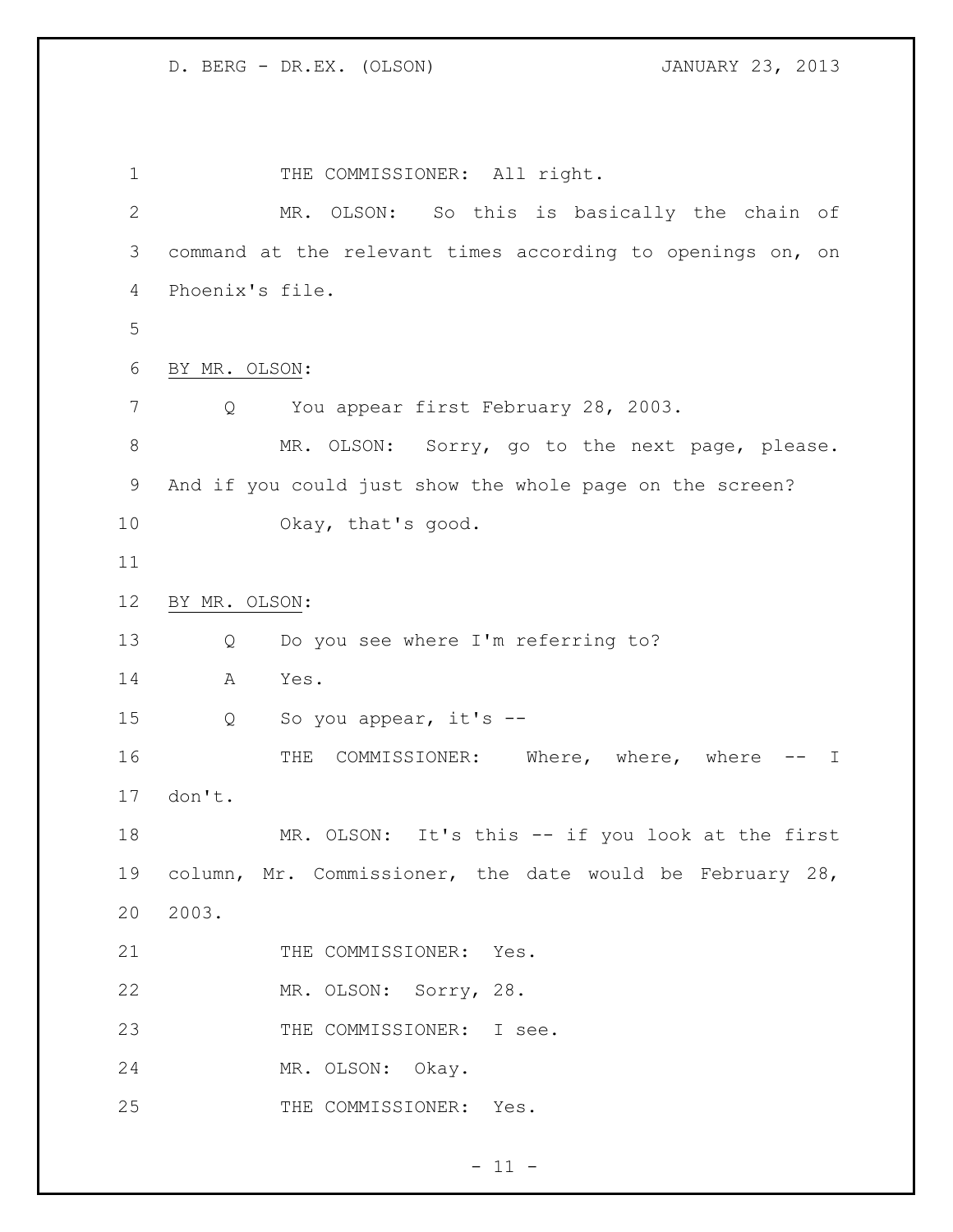MR. OLSON: And you see next to that there's Laura Forrest. She would have been the worker involved at that  $--$  THE COMMISSIONER: Yes. MR. OLSON: -- that time, and then there's Andrew Orobko -- 7 THE COMMISSIONER: Yes. MR. OLSON: -- who would have been her supervisor. 10 THE COMMISSIONER: Yes. MR. OLSON: And then the next column, it's split between Rhonda Warren and Dan Berg. 13 THE COMMISSIONER: Yes. MR. OLSON: And it says Dan Berg after March 22nd, 2003. 16 THE WITNESS: Yeah, that, that's when it was announced in the agency that we were the successful candidates, but we didn't go there till, till April. BY MR. OLSON: Q Till April, okay. A Yeah. Q So you -- as of April 2003, you would have been 24 the assistant program manager, and then in terms of organizational structure, this is where you would have fit

 $- 12 -$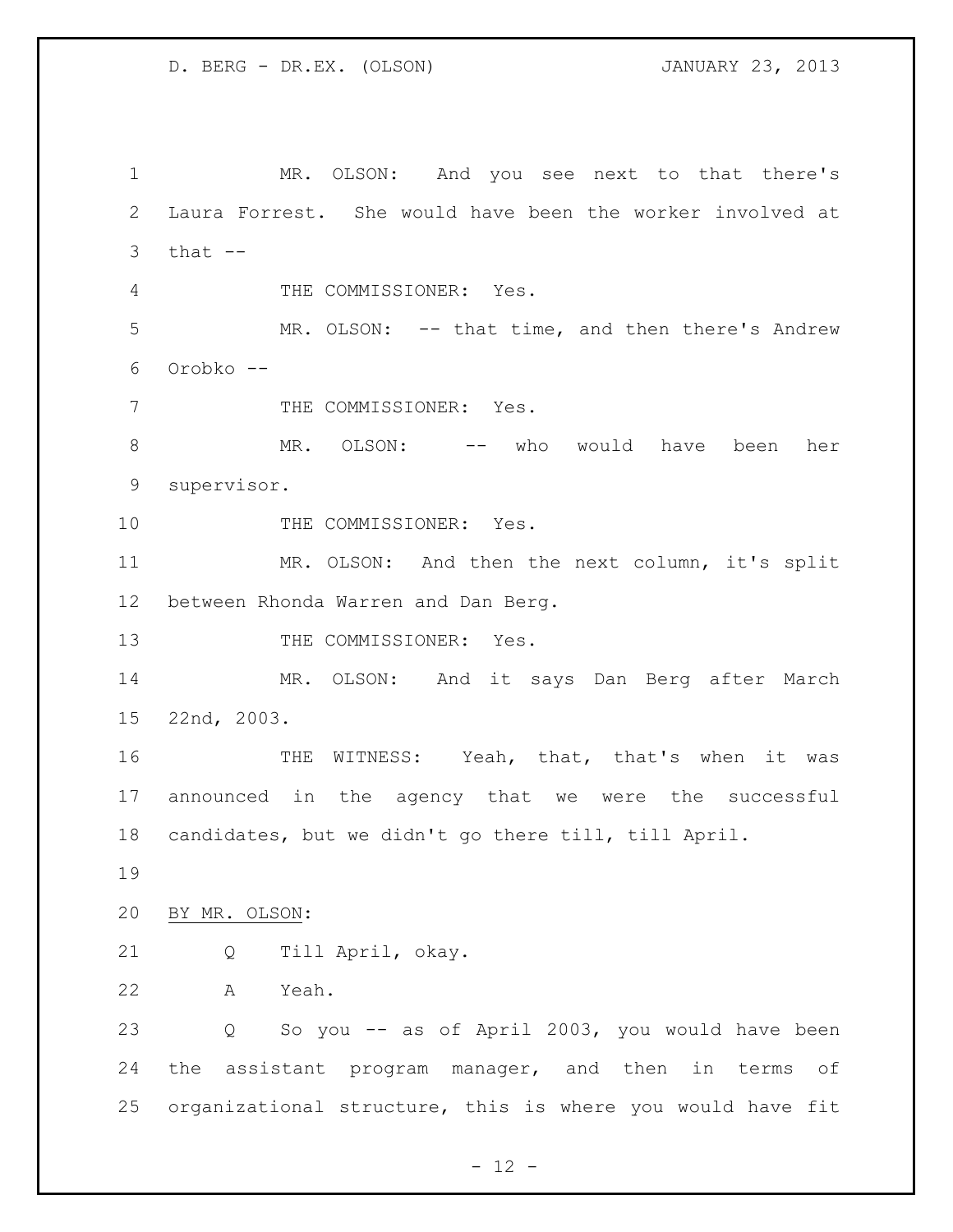in, between the supervisors of CRU and intake, and the program manager -- A That's -- Q -- who was Patrick Harrison. A That's correct. That's correct. Q Okay. And then -- so you would have reported to Patrick Harrison? 8 A That's correct. Q And he would have reported to Elaine Gelmon, and so on. A I think Pat reported to Linda Trigg. Q Okay. 13 A If I remember correctly. 14 Q And she was the CEO at that time? A That's correct, yes. Q Okay. So that should give an indication of where you fit in. A Yes. Q So if you want to just continue on, based, based on that understanding. A Okay. Derek, could you ask me that question one more time? Q I was just asking you to give us a -- the Commissioner an overview of what you did as assistant program manager.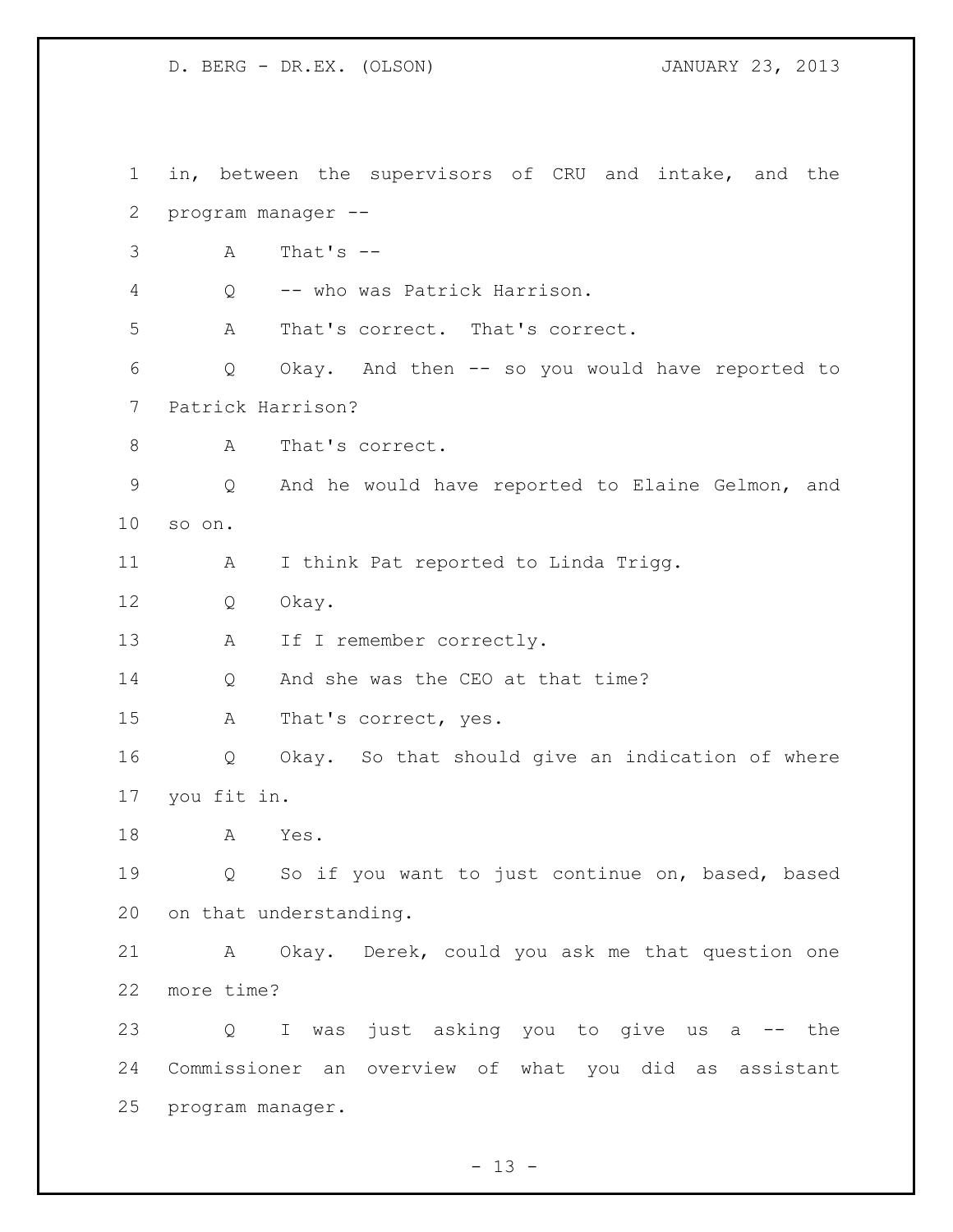A Okay. When we, when we first went to 835 Portage, early on we, we set aside a team day to meet with the supervisors. We had kind of three or four agenda items, so I'd like to start there if I could, Derek.

 One of the things that we wanted to do was to make sure that all of the supervisors, you know, first of all, knew who Pat was and Rob was and I was. You know, joining their team at 835 Portage, we were, were wanting to be clear with them in our respective roles. Rob and I were responsible -- Rob Wilson and I were responsible for overseeing the service that was provided at 835 Portage so we wanted the supervisors to know that we had expectations from them to ensure that we were kept abreast of any of the high risk cases that we were managing at 835 Portage. So that could have been child deaths, both past and present; could have been high risk, politically sensitive cases that were in the media; would have been involvement with cases that were high profile that were in the General Authority 19 or there were ministerial inquiries about; and, and serious complaints. So we were trying to establish, you know, a connection with the supervisors but at the same time letting them know that we needed to be, you know, in the loop of the know of information and we wanted to have a very, you know, hands-on management style, you know, with the supervisors and with the staff.

 $- 14 -$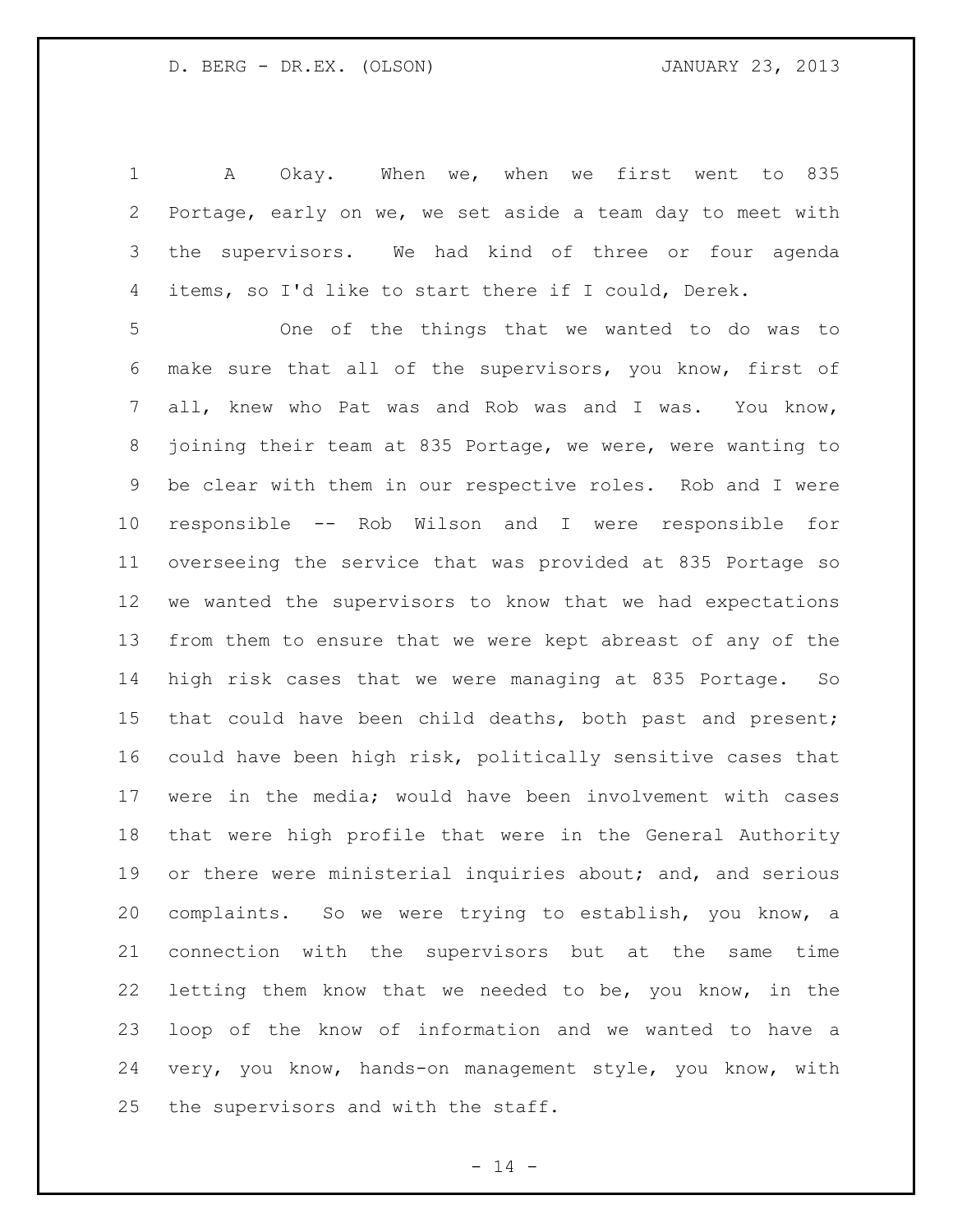THE COMMISSIONER: Did you and Wilson each have so many supervisors reporting to you?

 THE WITNESS: That's correct. Rob had exactly the same programs, Mr. Commissioner, that I did. I just had one more community unit supervisor that reported to me than Rob did.

 THE COMMISSIONER: How many did you have in all? 8 THE WITNESS: I had one CRU, two intake, one abuse, four; two community, six.

BY MR. OLSON:

 Q So one CRU, two intake -- two intake and one abuse --

14 A And two community.

Q -- and then two community.

A That's correct.

 Q And Mr. Wilson would have had a similar -- or sorry, Mr. Harrison would have had a similar -- he would have overseen a similar number of people?

A Rob Wilson --

Q Sorry.

 A Yeah, Rob Wilson would have had five supervisors that would have reported directly to him, and then Patrick as the -- Patrick Harrison as the CEO, he was our CEO but he also would oversee the after-hours program. So that was

 $- 15 -$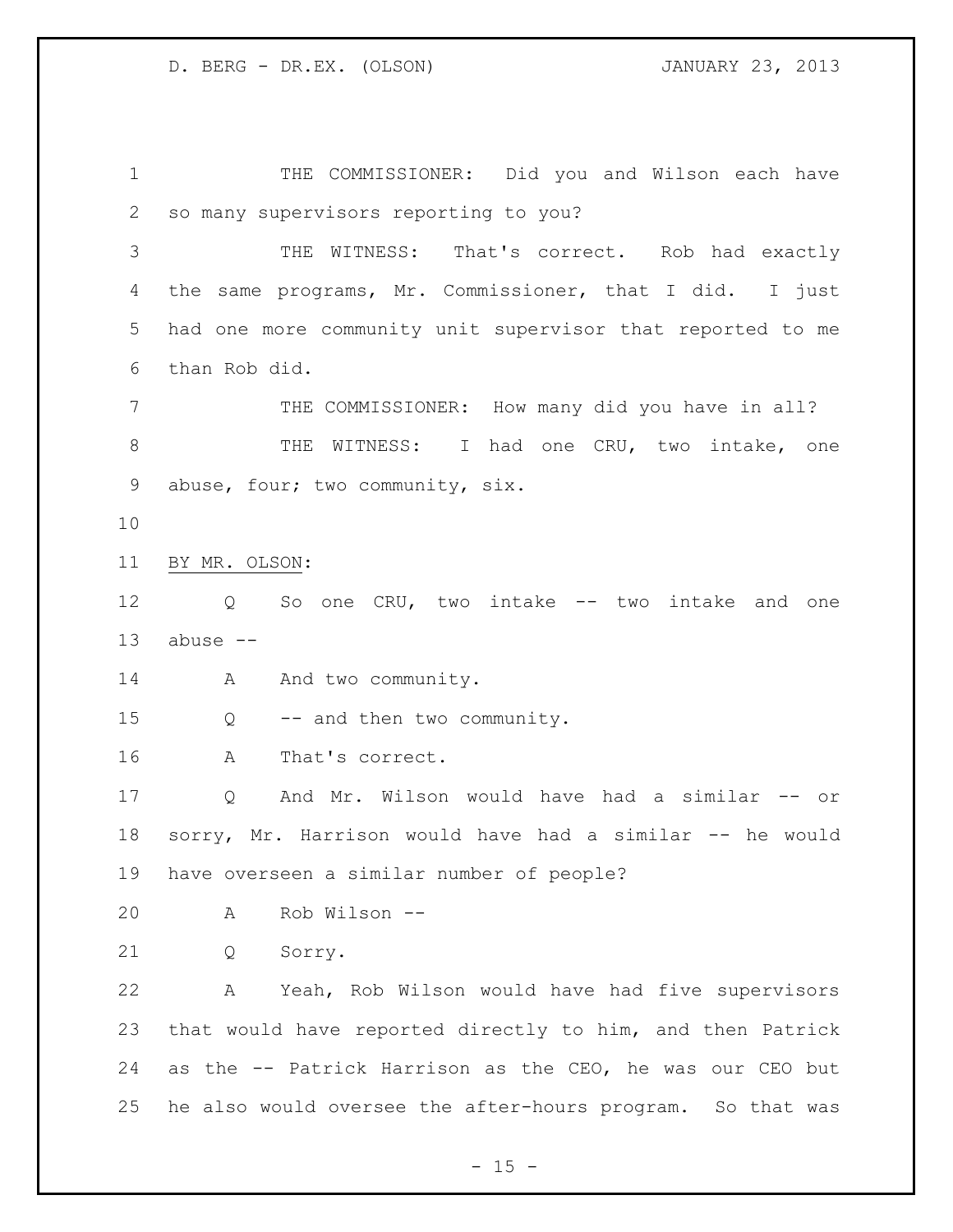Pat's additional responsibilities.

 Q Okay. And just before you go on, was, was the introduction of yourself and Mr. Wilson a significant change from what the structure was prior to that?

 A I'm, I'm not sure that we, we really knew entirely what the structure was prior to that. There was actually only one assistant program manager that had been working over at 835 Portage before the three of us went there. It was a huge, huge responsibility, a very, very big job, and I think we were really short-staffed in terms of senior management and the view was that, you know, we needed to change that. There were a lot of morale related 13 challenges. So we were going there, the three of us, and trying to do a lot more hands-on work than was even possible for the one previous individual who was there. I mean, my hat is off to her for the work that she did and the job that she did, but it was, it was a very big responsibility and it was clearly enough work for three people, if not for more.

Q So, so prior to your coming on --

A Yes.

 Q -- and -- you, Wilson, and Harrison, it was -- Rhonda Warren would have been the assistant program manager.

A That's correct.

 $- 16 -$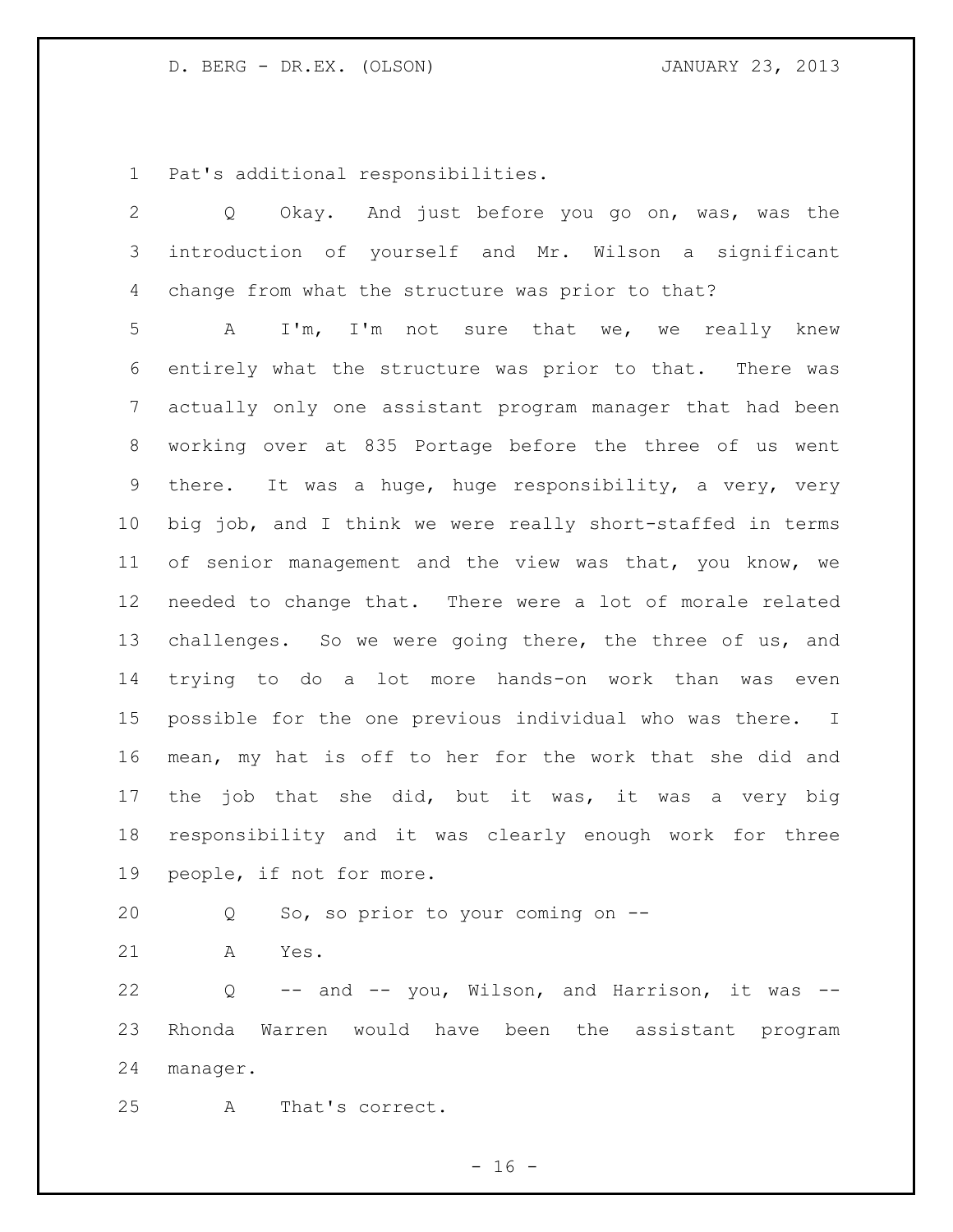Q And you're saying under her there were a lot of morality -- sorry, there were a lot of morale --

 A I, I want to be careful how I choose my words. Under her responsibility, I think she was, she was understaffed at the senior management level. I believe she did the best she could. I think she did, you know, a remarkable job given there was only one person there that was doing a job that it took three of us to do. And at the end of the day, she did a very nice handoff of the information for us in regards to, you know, who are our managers, how was the place functioning, troubleshooting the issues that we needed to pay attention to. So I think it was a really nice bridge that she was able to do for us.

 Q I see. When you came on, what was the morale in the units you were supervising like?

 A It was a struggle. It was a struggle when we first came on. The morale was, was, was down. I think the supervisors were -- in some senses, they had, they had kind of come together, but perhaps they'd come together not in a way to work hand in hand with senior management. So our, our walk initially over there was -- it was kind of a delicate walk, you know, when we first were all together there.

 Q Do you -- was it your impression that the morale at the time affected the services being provided?

- 17 -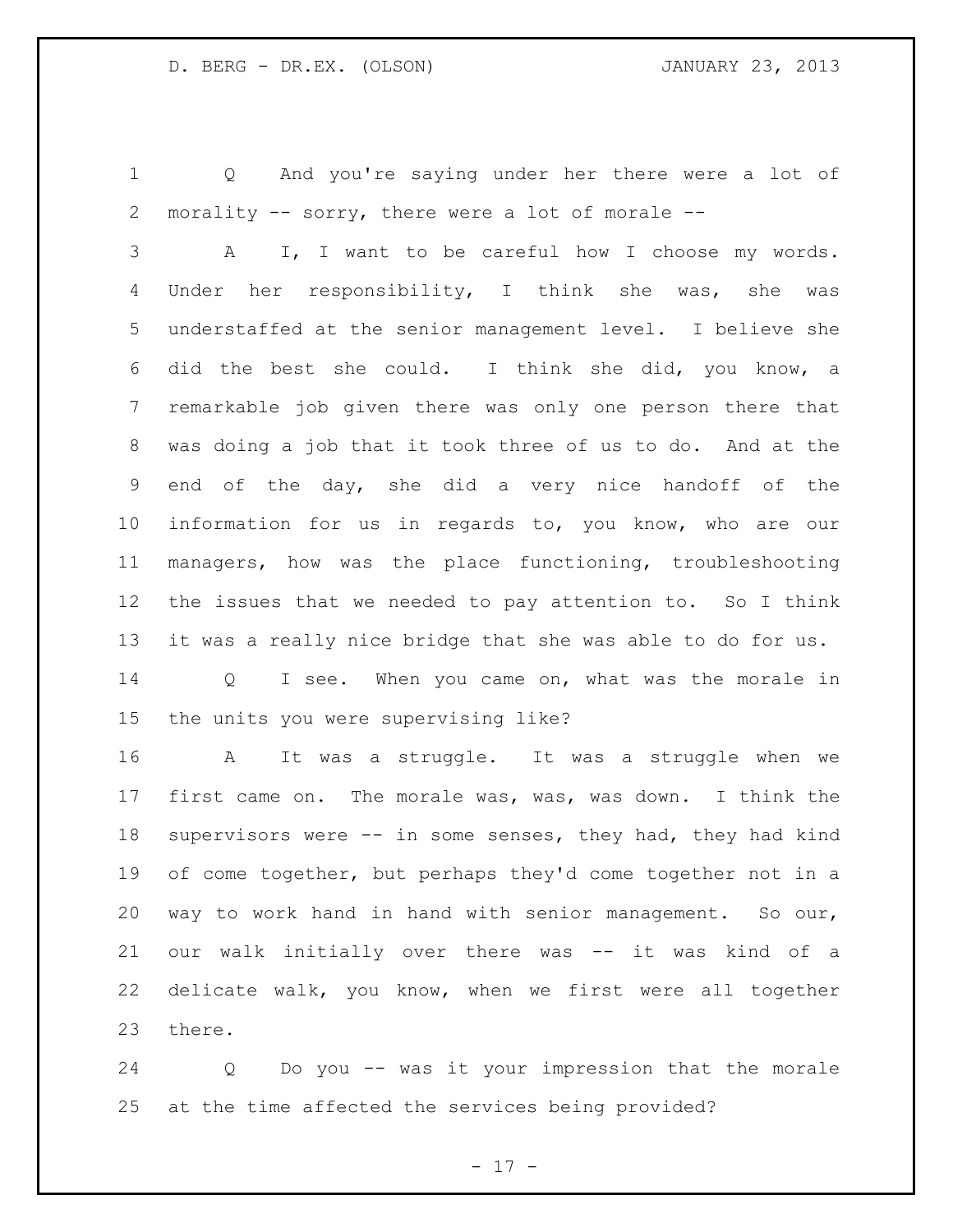A Well, I think morale always affects the service. Did it place children at risk? No. But was there areas 3 certainly where we, when there was three of us there, could potentially do some things differently in terms of having a different ability to be able to support the supervisors in the respective units and, and, and make, you know, an effort to ensure that we could try to change that from more of a negative morale base to more of a positive morale base. It was certainly high on Pat's priority list, and that was sort of the direction that he provided to Rob and I, that he wanted us to run the service, he expected us to be out there, he expected us to be down with the teams, with the supervisors, and be available to them independent 14 of what their needs are, whether they were case related or personnel related.

 Q In terms of your, your role there, what did you see your position being in terms of your relationship with the supervisors of the intake and abuse units and the other units you were overseeing?

 A Yeah. Probably, probably different for each one, Derek, to be honest with you. For the crisis response unit, it was, you know, a 24-hour immediate response of all the high-risk related cases that were coming into the branch and the new cases, so my involvement there with the CRU supervisor was much more of a crisis kind of

 $- 18 -$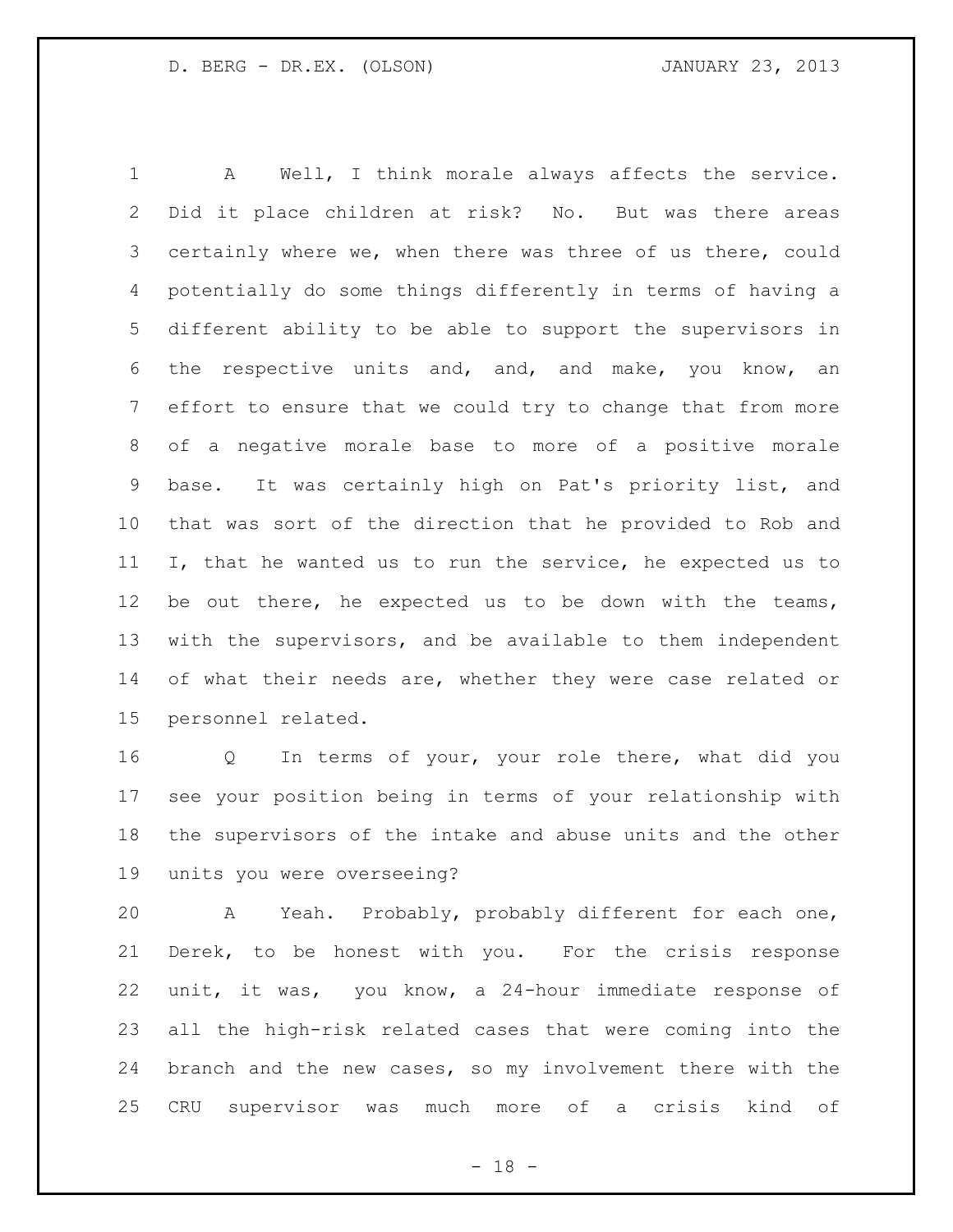consultation basis. Every day, at least two or three times a day, I'm probably talking to the CRU supervisor because the volume that they were dealing with and the crisis nature of the calls that they were dealing with, supervisor wanted to have an extra head to bounce things off. And if we had to make some branch related, you know, decisions at that point in time that would have been my, my role and my area of responsibility. Q Okay. That CRU supervisor, by the way, that was Diva Faria. A It was Diva Faria for both Rob and I when we both started, and then we were fortunate enough to be able to expand the CRU program and hire a second CRU supervisor. Q Okay. And that -- A But initially that was -- Q -- would have been Ms. Verrier. 17 A That was, yeah, Diana Verrier. Q And he would have been -- sorry, she would have been on Rob Wilson's -- A Yes, she reported directly to Rob. Q Okay. 22 A And then for -- THE COMMISSIONER: Who, who did? 24 THE WITNESS: Diana Verrier. 25 THE COMMISSIONER: But Faria, Faria to you.

- 19 -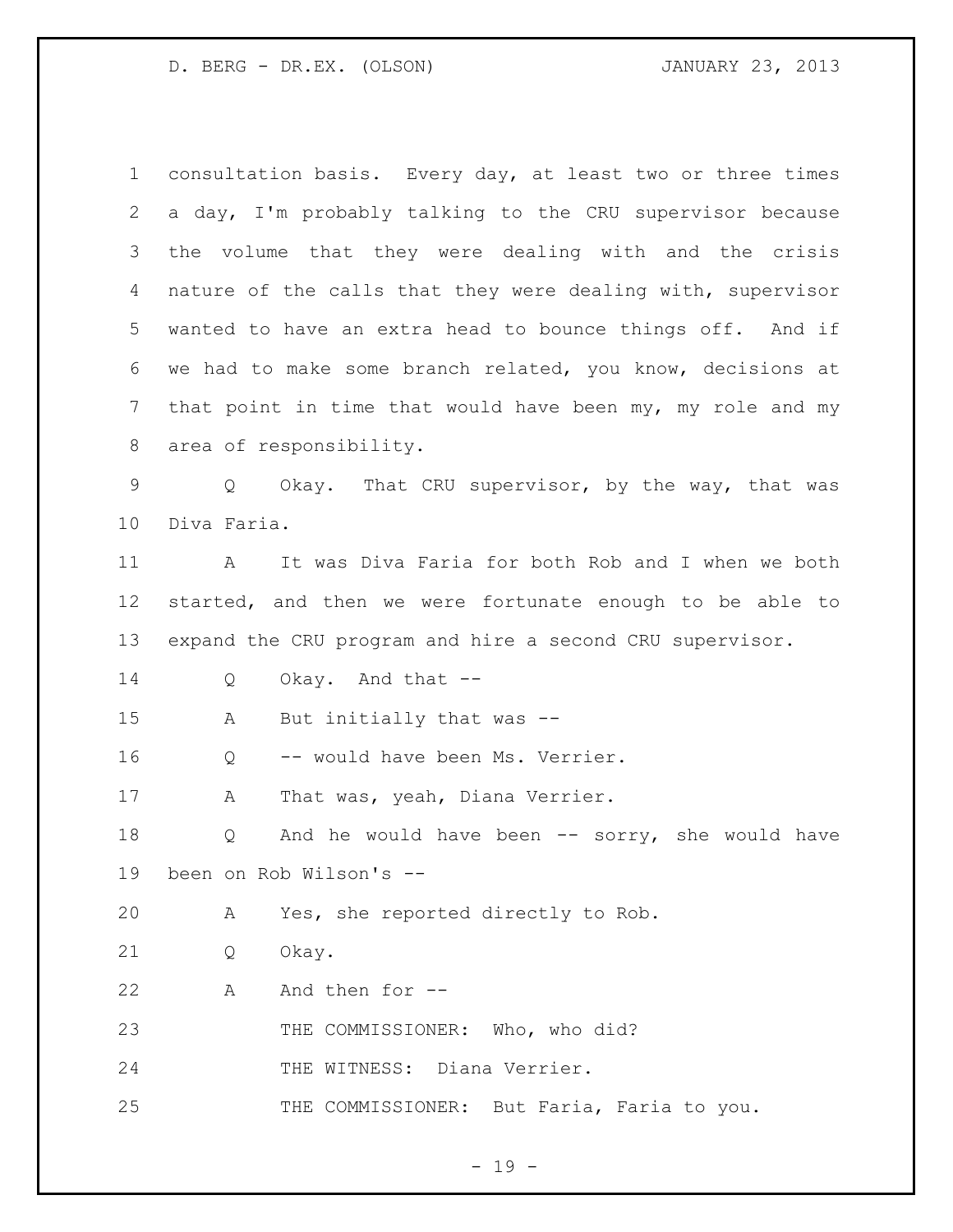THE WITNESS: Yes, Diva Faria reported directly to me.

THE COMMISSIONER: Yes.

 THE WITNESS: And then tier two intake would have been less crisis driven because they're generally managing cases for a four- to eight-week period of time, but they, they, too, would be receiving the cases from CRU so the challenge of their cases were there as well.

 So I would be there in my role there to do consultations with the supervisors. I would be there to meet with them on a supervisory related capacity for some 12 sit-down supervision. And beyond that, we would -- if they were at training, if they had double duties, they had court, if they had different experiences, both Rob and I would take turns, you know, with our respective teams going in and covering the units, so meeting with the staff, discussing cases, signing off closures and transfers, that kind of thing.

BY MR. OLSON:

 Q So you would do some of that work? A Yes, for sure.

 Q Would you -- would it be accurate to describe your position as a supervisor of those supervisors? A That's correct.

 $-20 -$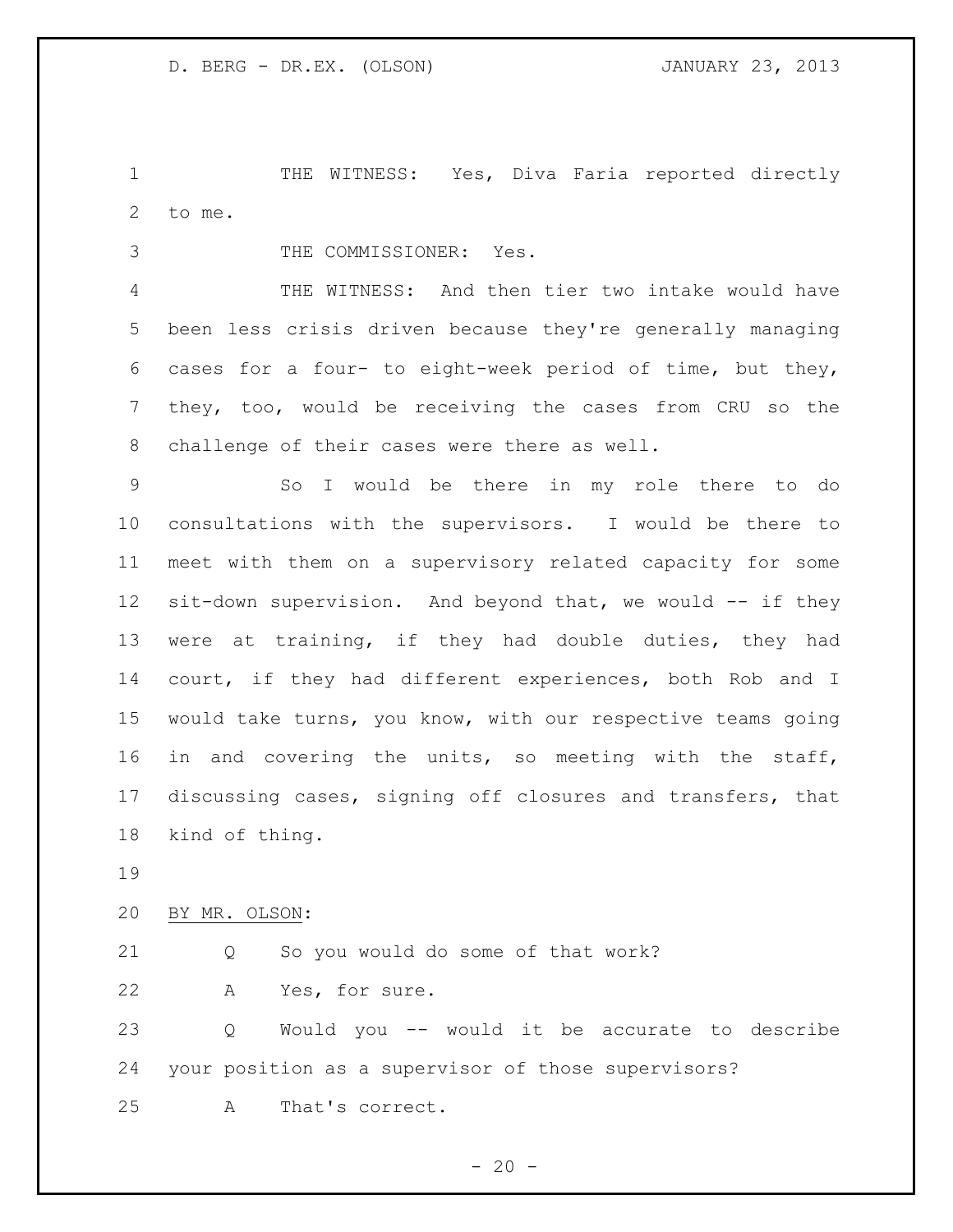1 Q So as their supervisor, would you be responsible, 2 then, for ensuring that they, for example, were applying 3 best practices in the way they handled cases and their 4 workers, and followed policies and -- 5 A As best as possible, Derek. I mean, they were a 6 very, very skilled, experienced group of supervisors that  $7$  we had  $-$ 8 THE COMMISSIONER: Are you talking about the 9 intake supervisors? 10 THE WITNESS: I'm referring actually to all the 11 supervisors. 12 MR. OLSON: All, right. 13 THE WITNESS: All of them. 14 MR. OLSON: Right. 15 THE WITNESS: They have lots of experience. They 16 were very experienced. They were very skilled in their 17 respective areas -- 18 THE COMMISSIONER: But let me just interrupt you. 19 THE WITNESS: Sorry, sir. 20 THE COMMISSIONER: After you detailed your 21 relationship with the CRU supervisor -- 22 THE WITNESS: Right. 23 THE COMMISSIONER: -- you then went on and --24 THE WITNESS: Yes. 25 THE COMMISSIONER: -- talked abut the others.

 $- 21 -$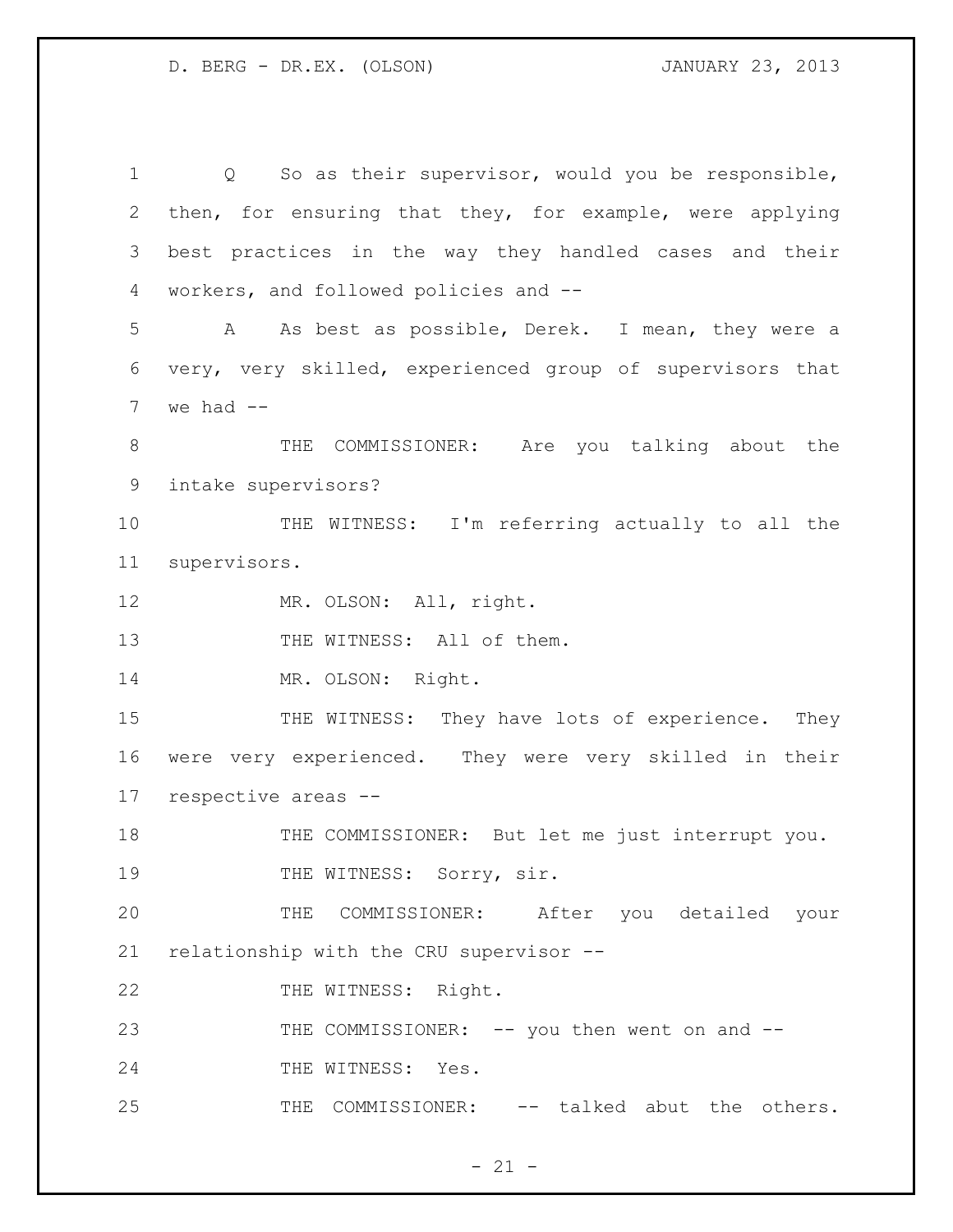And were those the --

| $\overline{2}$ | THE WITNESS: Yes.                                           |
|----------------|-------------------------------------------------------------|
| 3              | THE COMMISSIONER: -- intake supervisors you --              |
| 4              | THE WITNESS: Yes.                                           |
| 5              | THE COMMISSIONER: -- were talking about?                    |
| 6              | THE WITNESS: Yes, sir.                                      |
| 7              | THE COMMISSIONER: All right. That's fine.                   |
| 8              | THE WITNESS: Intake supervisors.                            |
| $\mathsf 9$    | THE COMMISSIONER: Right.                                    |
| 10             | THE WITNESS: Yes. And then abuse supervisors                |
| 11             | would be next and, you know, abuse supervisors, it's a real |
| 12             | speciality, the area that they work in. I, myself, going    |
| 13             | there had a fairly steep learning curve, to be very honest  |
| 14             | with you. I had --                                          |
|                |                                                             |
| 15             |                                                             |
|                | BY MR. OLSON:                                               |
| 16<br>17       | You had no experience in abuse prior to that?<br>Q          |
| 18             | I had experience in abuse, but not in the volume<br>A       |
| 19             | of abuse that they were dealing with at 835 Portage.<br>And |
| 20             | so the front end intake -- I'd run intake units before, but |
| 21             | more as a family service supervisor rurally. The magnitude  |
| 22             | of the intake program at 835 Portage compared to anything   |
| 23             | that I had experienced was, was definitely an opportunity   |
| 24             | for me to grow and expand, you know, in a number of areas.  |

- 22 -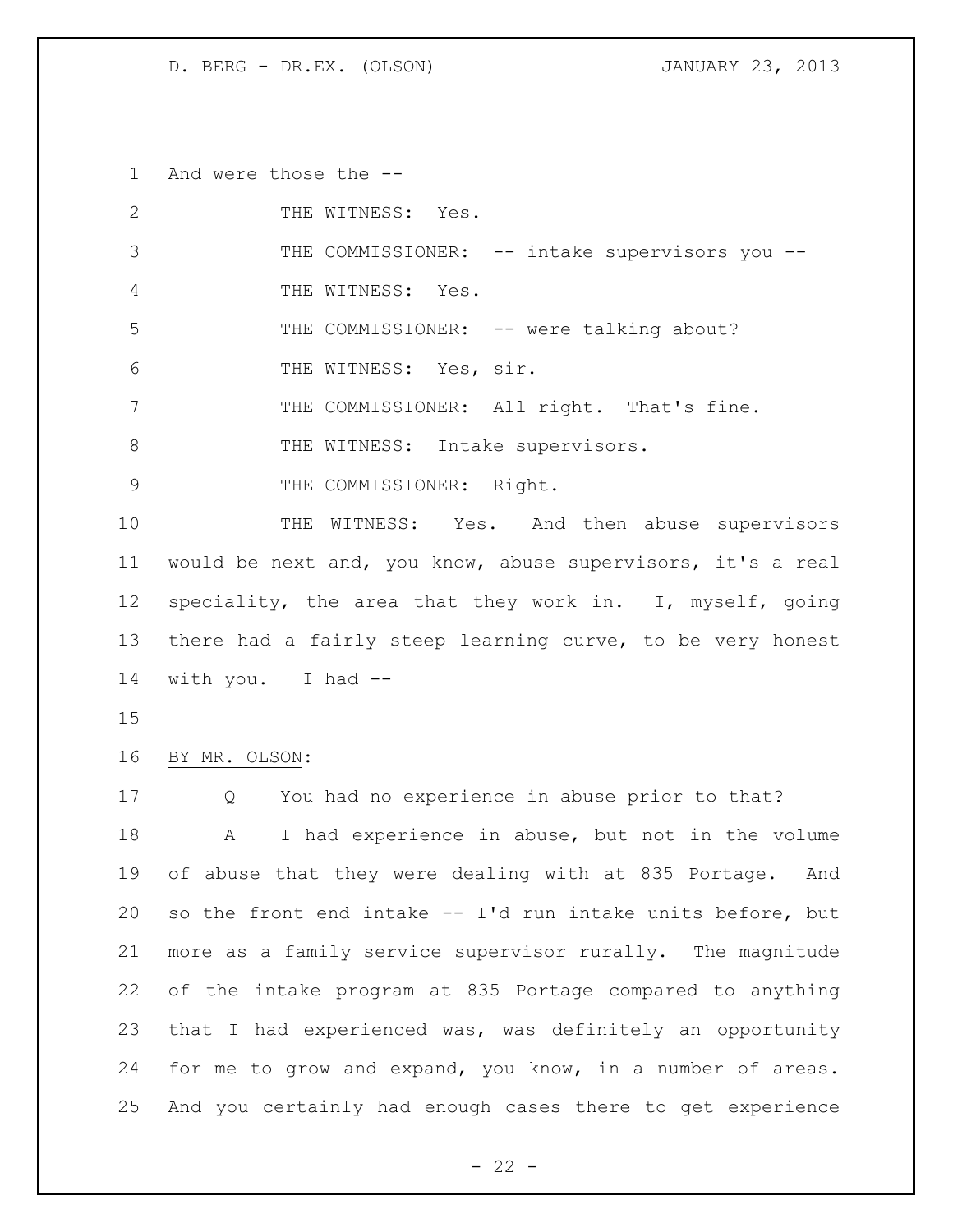fairly quickly.

 Q As, as the type of supervisor your -- you were, you had the -- you could see what was happening at CRU at the CRU level. A Yes. Q You could also see what was happening at the intake level -- 8 A Yes. 9 Q -- and abuse intake, right? A Yes. Q So if there were issues or problems in, in any of 12 those or how they're working together, that's -- you would, you would be the person who would know that. A Both Rob and I would be the people that would know that. On my area of responsibility, we both had established a consistent approach. We expected the supervisors, that if there were challenges on case transfers, that at the end of the day if they were not able 19 to resolve the professionally, respectfully, then they were to call a halt. If they had differences of opinion, they were to involve either of us as the respective assistant program managers, and then we would become involved. Q Okay. And I don't want to get too far ahead of

myself --

A Okay.

 $- 23 -$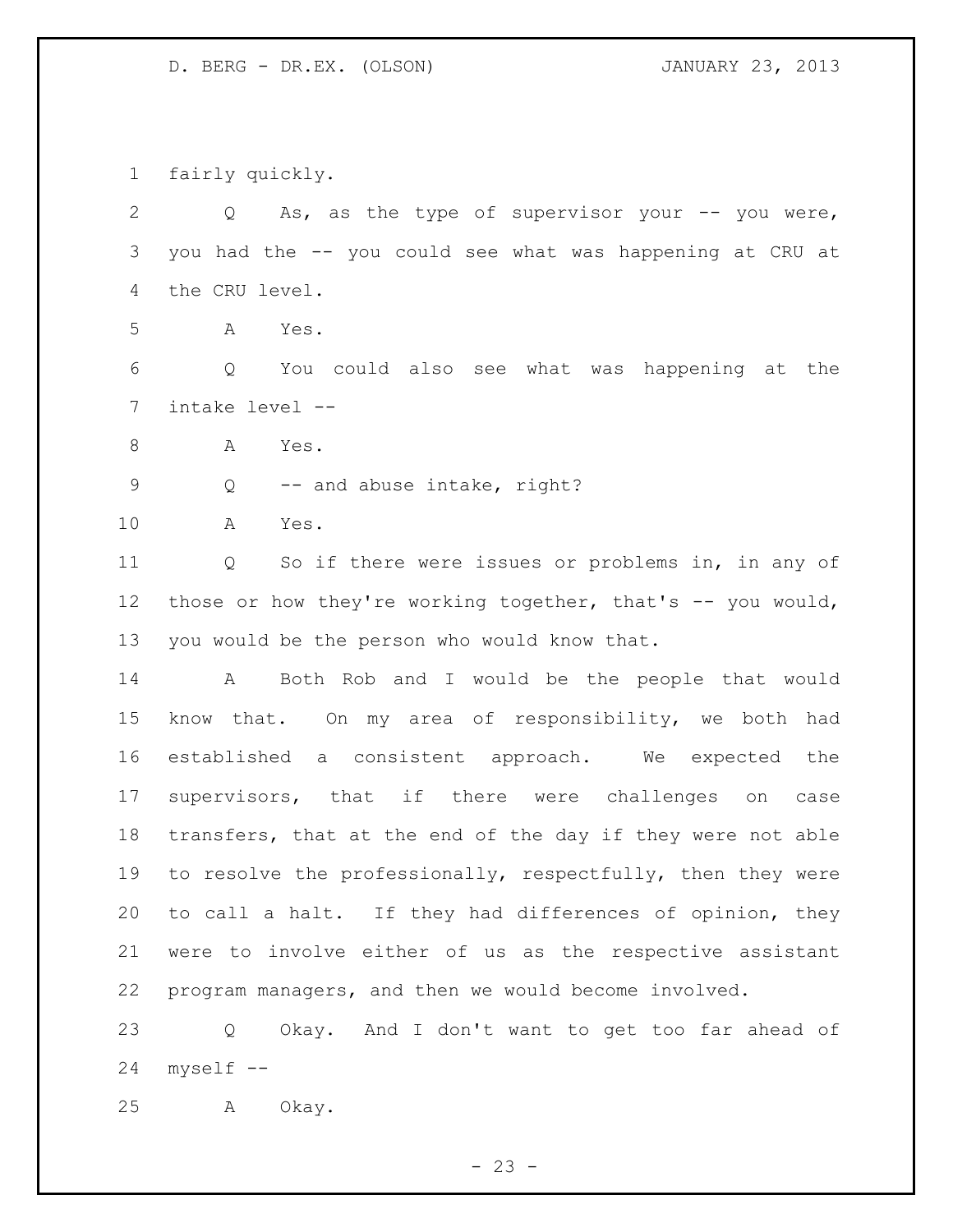Q -- and that's something we will talk about. A Okay, for sure. Q Just, just in terms of your role, I'm just trying to get an idea of, of -- A You bet. Q -- what it is you would do. A Yeah, yeah. Q So the supervisors of the units that you oversaw would come to you when they had issues or problems -- A Right. 11 Q -- or whatever. A Right. Q And you would provide supervision and direction to them. A That's correct. Q Okay. A I would also perhaps get some of those calls or complaints or concerns from the minister's office directly to me, Derek, and then I would go looking for them and do the same thing. 21 0 And address it with them -- A Exactly. Q -- and that's part of your role and responsibility. A That's correct, yes.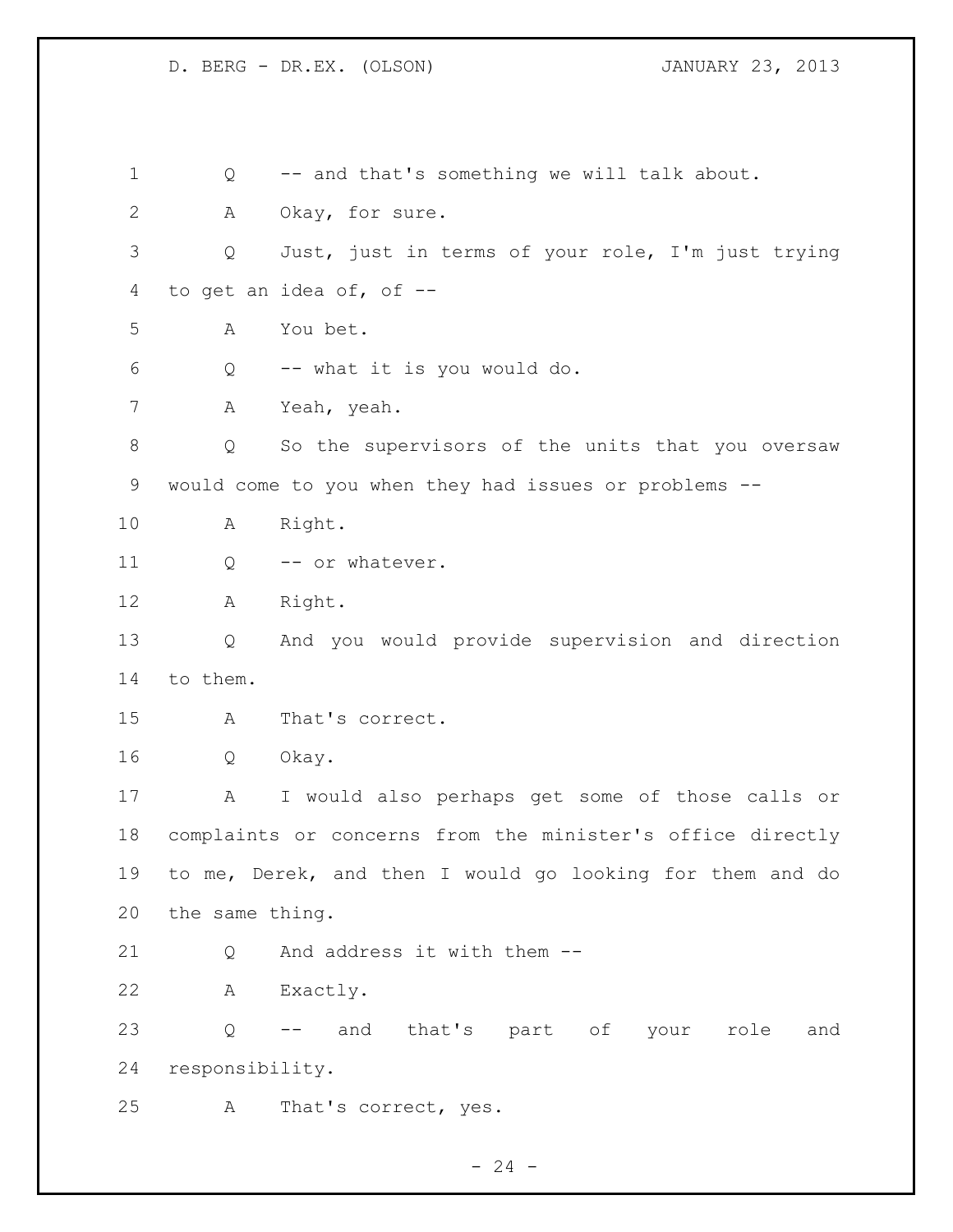Q Now, if you saw a supervisor of yours or a worker that they were supervising, someone on the front lines -- a CRU worker, whatever -- that wasn't meeting standards or meeting best practice, would you address that with the supervisor?

 A I think my, my, my general style and my general practice would be to put that responsibility back directly on the supervisor. That would have been the super's -- supervisor's responsibility. They had program descriptions. They were very clear on what the roles and functions and the expectations were around the day-to-day delivery of service in the respective units. Certainly, if 13 something came to my attention that they weren't aware of, it wouldn't be my, my style to go back directly to their staff. I would always go back and work through them and, and provide the information to them, and then leave that 17 with them to deal directly with their staff about -- unless it was a situation of such magnitude that I felt I needed to be part of that.

 Q Okay. But you would take those kinds of issues to the supervisor involved --

A Definitely.

Q -- and ask them to address it.

A Definitely, yes.

Q And if, if the supervisor proves deficient in

 $- 25 -$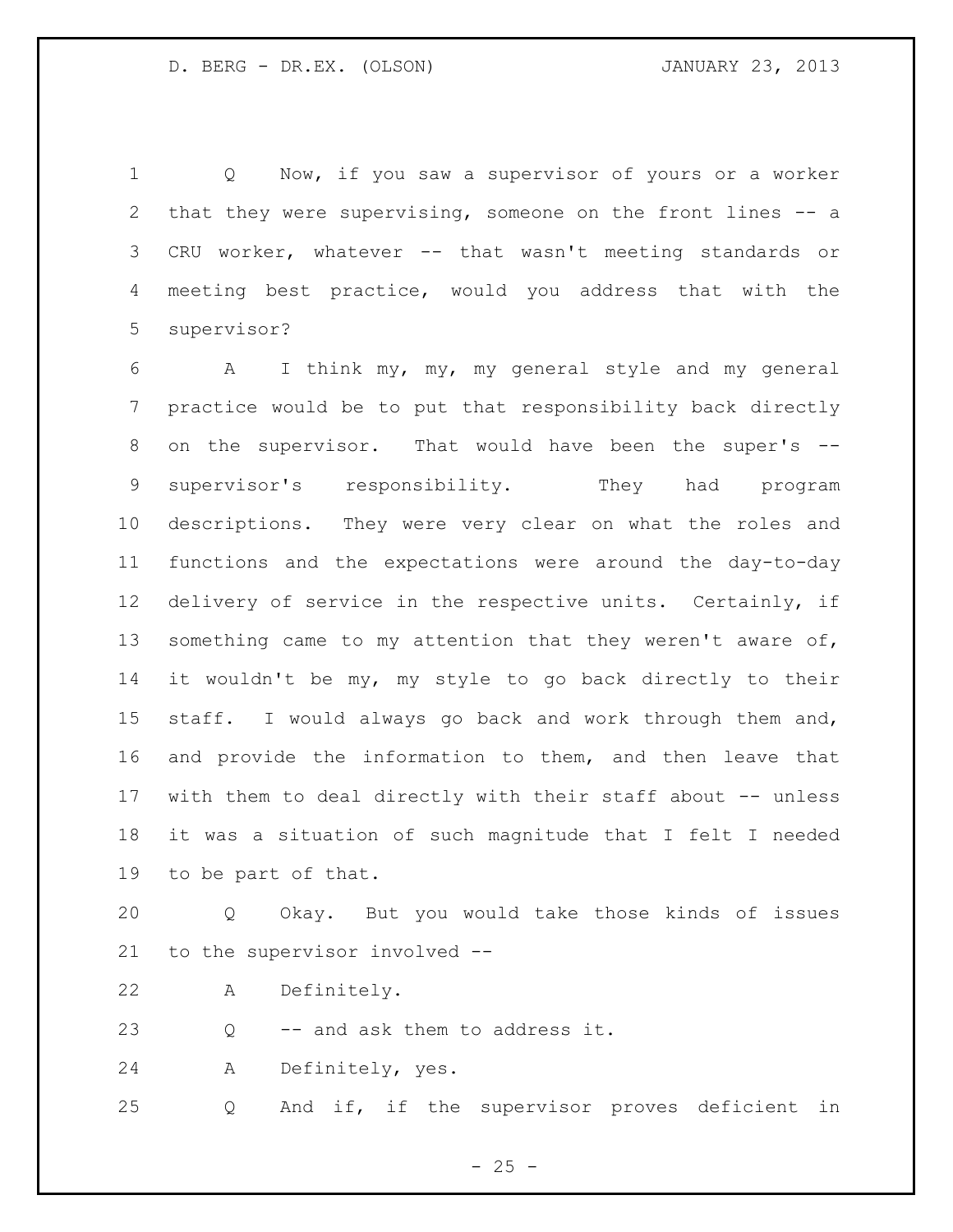what they know or how they're responding, is it your job then to educate them and steer the in the right direction?

- A For sure.
- Q Okay.

 A Or to join, or to join with them with their staff, if, if they were comfortable with that and accepting of that.

 Q Would you do any sort of performance reviews of the supervisors?

 A I wasn't really at 835 Portage for that long, so when I did the performance reviews was after my second year there, just before I left. There were many changes happening for all the staff with the devolution process. Many staff were, were going other places to different jobs, and Pat Harrison, Rob Wilson, and myself decided that one of the things that would make some sense was for us to meet with the management group and for us to develop performance appraisals for each of the respective positions at 835 Portage. And so we actually did performance appraisals on all our supervisors, and our supervisors did on all their staff, before many of us left to go on to other different positions. That was something that was important to the three of us to do.

 Q So that would have been, then, just around mid-May 2005?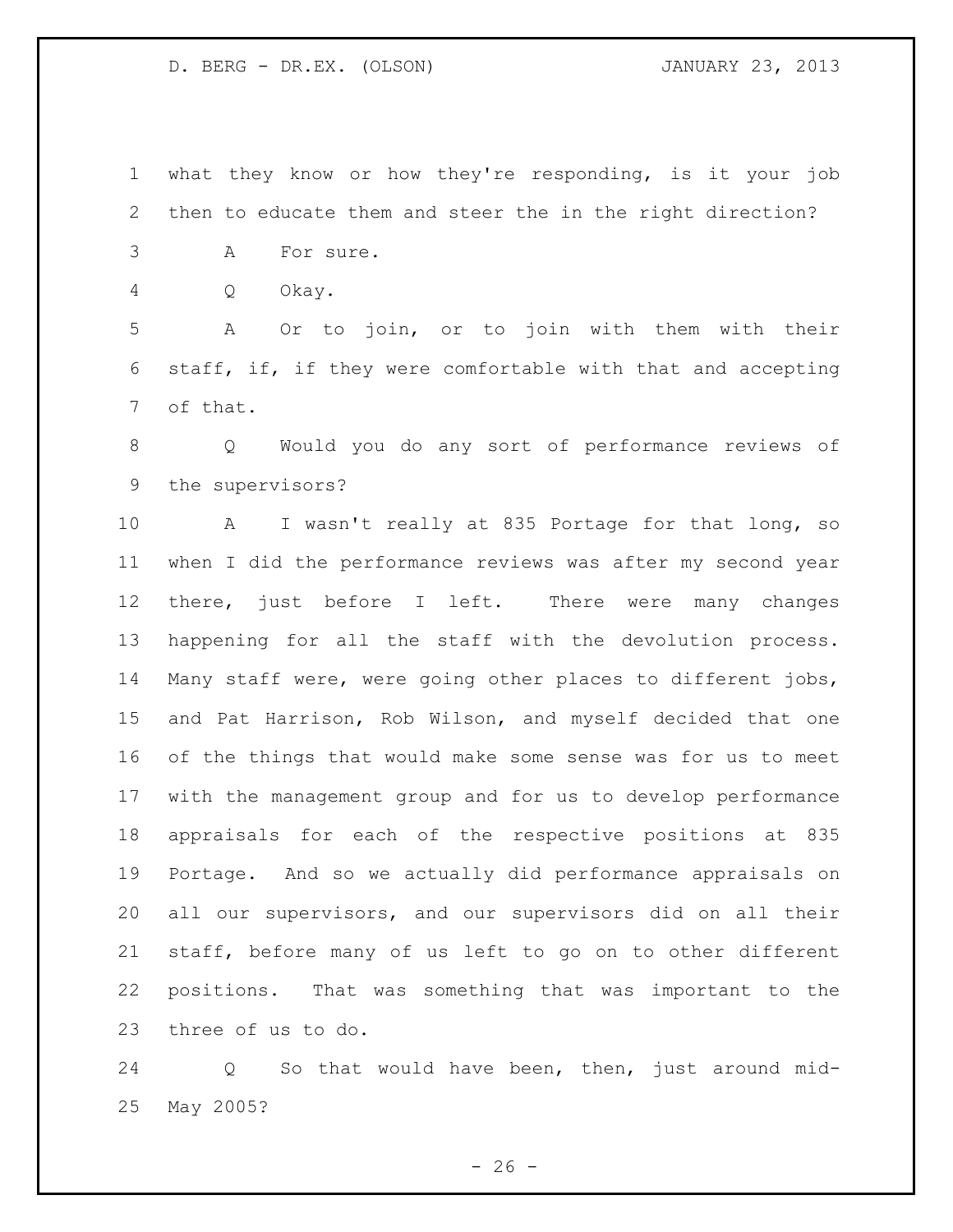A Yes, it would have been around March, April, May --

- Q Okay.
- A -- of 2005.

 Q So between when you came in on March 2003 and March or May 2005, there would have been no formal appraisals of the supervisors.

 A I did not do a formal appraisal of the supervisors. Certainly would have had sit-down dialogues with them, but nothing formally where pen touched paper and it was become part of a permanent HR record.

 Q Just in terms of evaluating how the supervisors were doing, I mean, because you, you would want to gauge their competence as well, right?

A Absolutely, yeah.

Q How would you do that?

 A Well, I would do that a number of ways. I mean, first of all, I'm probably dealing with -- other than the community program, Derek, I'm probably dealing with all of the other supervisors at least on a daily or every second day basis, and it was just part of who I am by nature. And as a manager, I go around each morning, say hello to people, ask them how they're doing, make a connection, see if they've got anything on that day that they need to touch base with me about, make sure they know what my schedule is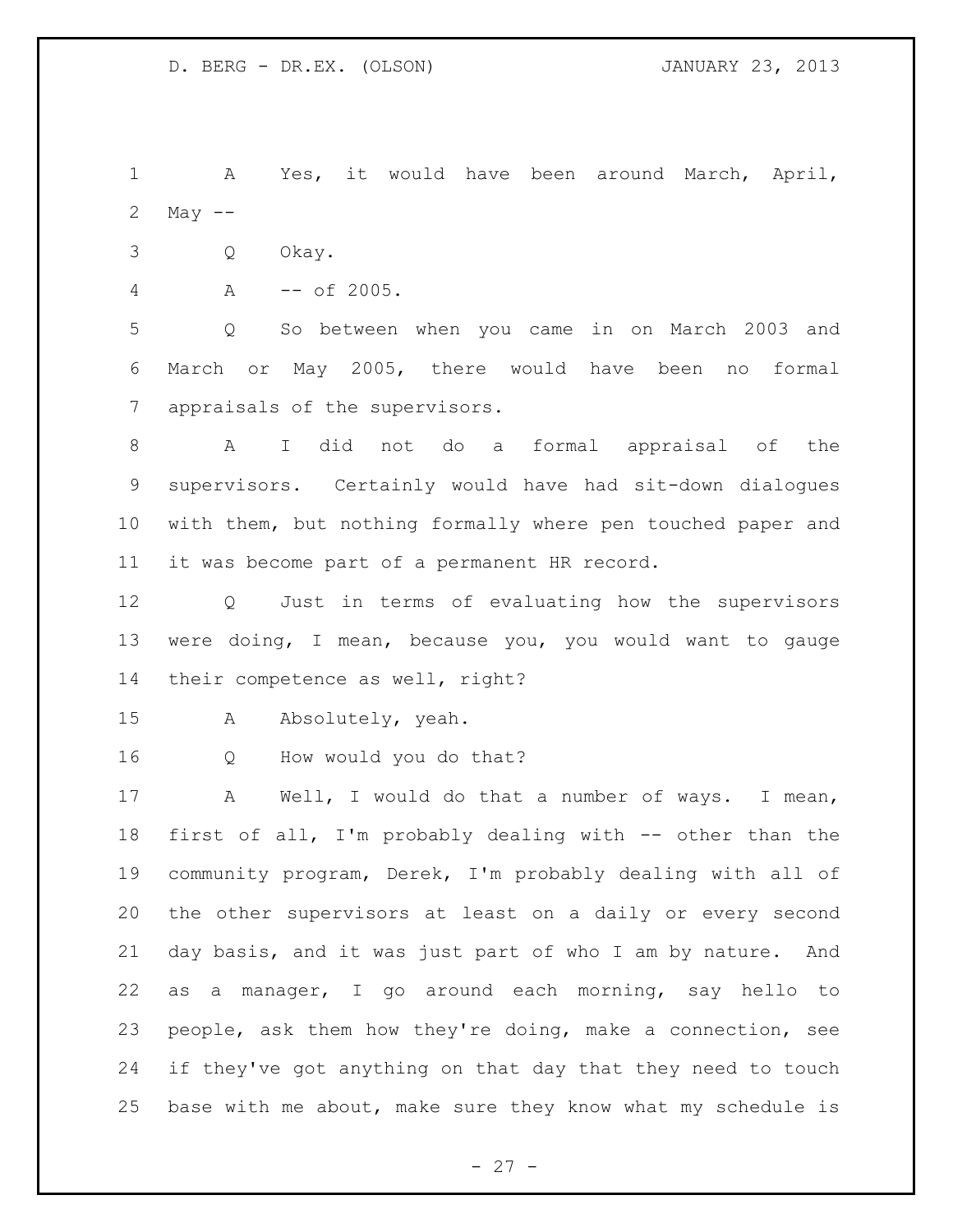about, I get a sense of what their schedule is about.

 And then if they have activity related to cases that they want to search me out about, or personnel related issues, or anything involving the day-to-day running of their respective unit, we had -- initially when we went, the entire system was structured on an ad hoc supervision basis where you basically had an open door policy and they initiated and they came to you when they felt that there was a need. I personally wasn't comfortable with that, to be honest with you. It's a necessary function of all the programs at 835.

 But as a new person and a new manager and a new senior manager coming to 835 Portage, I really didn't know a lot of the staff at 835 Portage so it wasn't conducive to really getting to know staff the way setting a supervision time where you have an hour and a half, two hour sit-down every three weeks, or once a month, where you sit down, you get to know each other, you get to know a little bit about someone's, you know, professional outlook on the business, their personal lives and what's going on, and at the same time it's, it's uninterrupted protected time. So --

 Q So you're saying you weren't comfortable when you first came on with the fact that there was no formal supervision.

A Exactly. Exactly. It was all ad hoc, and so

 $- 28 -$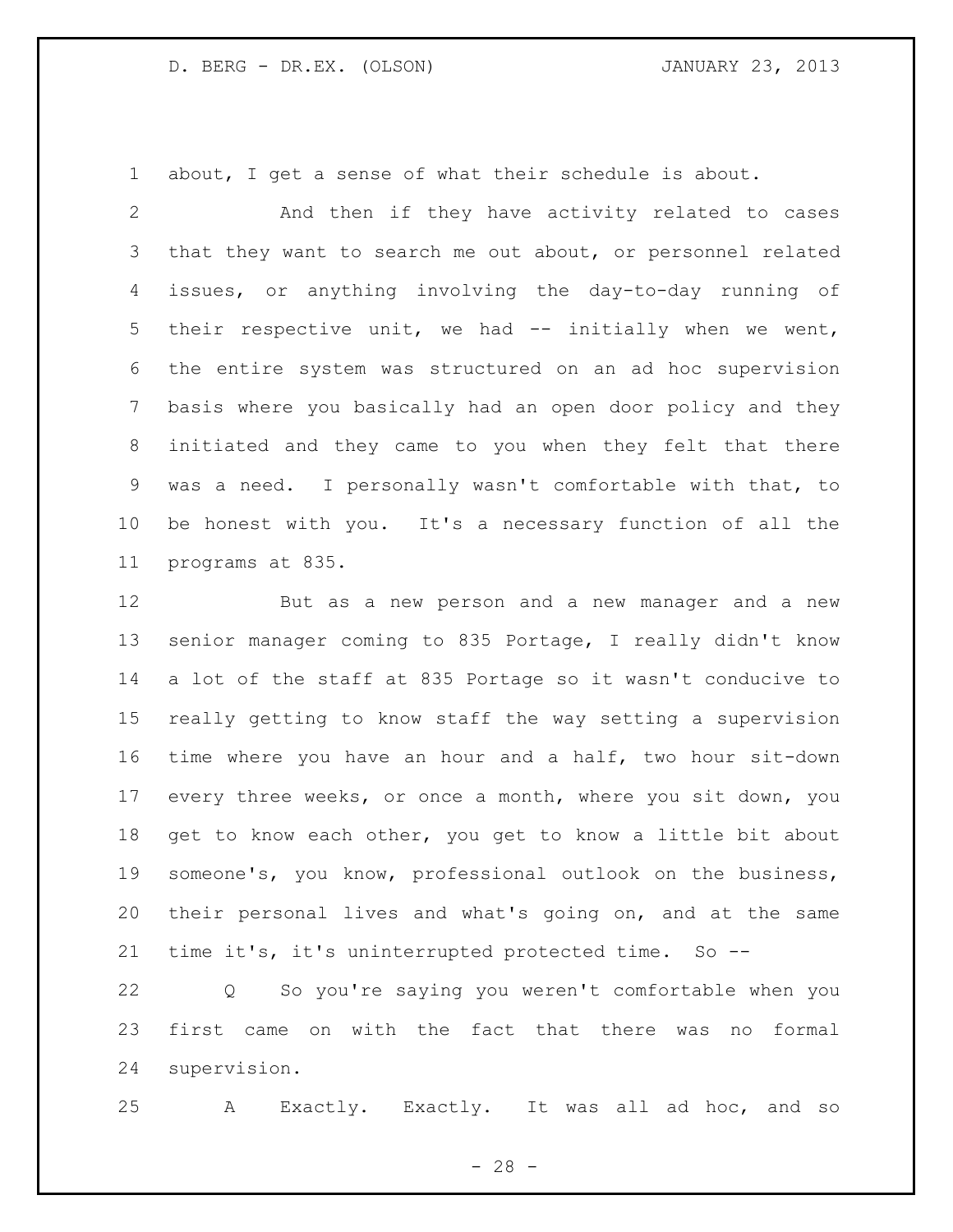Pat, Rob, and myself sat down, we talked about that, and then Rob and I instituted the, the need for formal sit-down supervision with our supervisors, and then we put that as an expectation on the supervisors that we expected them to do that with their staff. Q You told the supervisors that. 7 A Absolutely. Q Because they weren't doing that previously? A No. It was, it was all on an ad hoc crisis basis that they were doing their supervision. Q I see. So when a -- only when a problem arose, a crisis arose, would a -- A Yes. 14 Q -- worker get the supervision. A Generally speaking, yes. Q Okay. That, you're saying, was not best practices. 18 A I don't think that's, that's necessarily what we needed to do. We just needed to remind people that, yes, we're busy and, yes, there's a huge volume that we're managing, but this is an equal priority, to make sure that we make time for each other so that when -- we're building relationships with each other by doing that. Q Okay.

A And sometimes, sometimes when you have to make a

- 29 -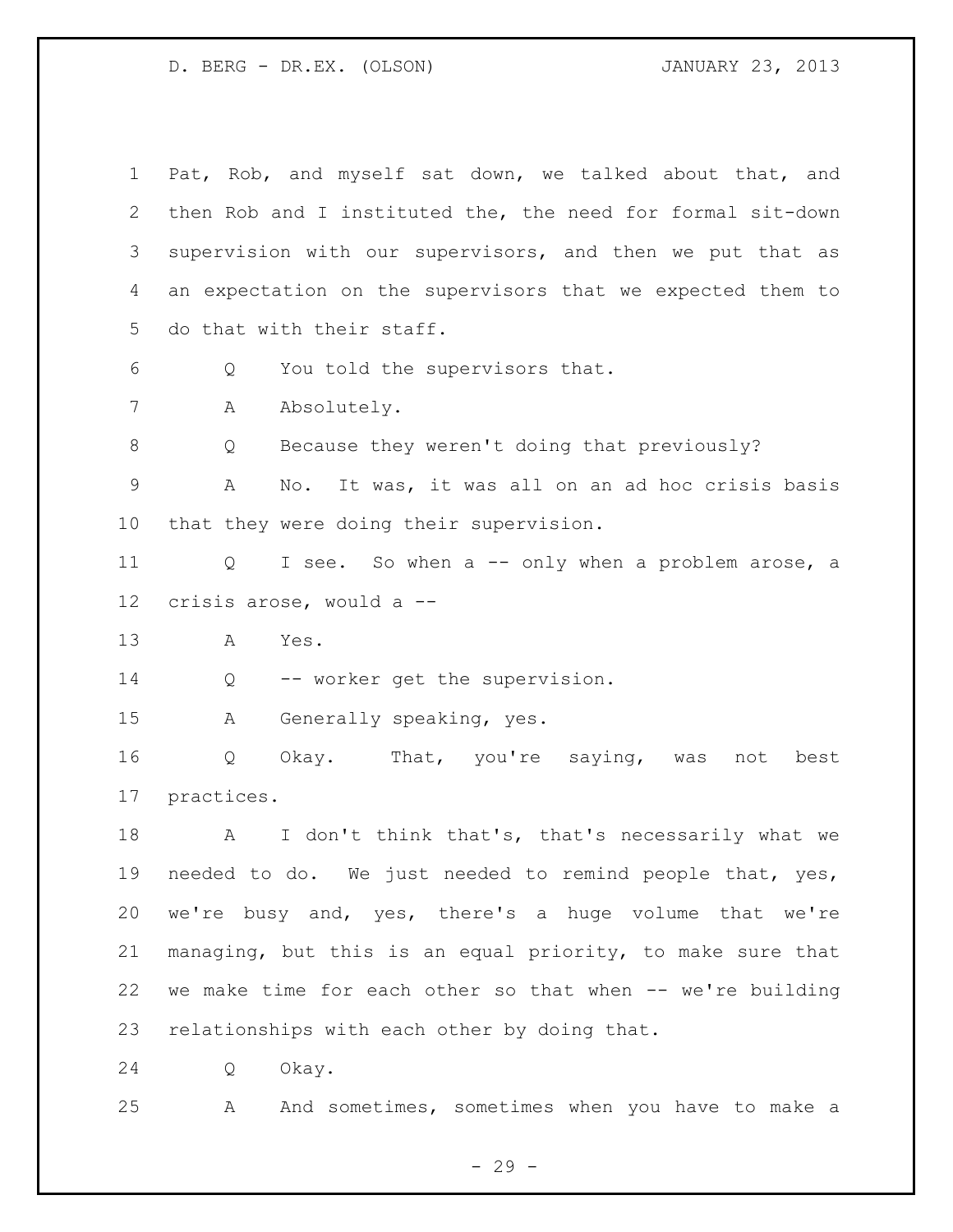decision that a case is going to go from CRU, CRU up to tier two intake, and you're telling the tier two intake supervisor you have to take this case, you want to make sure you have a bit of a relationship with them because you just, you just lost some things at that moment. Q When you came on as the assistant program manager and oversaw these units, did you know any of these workers previously, any of the supervisors or their staff? A I have to be honest with you, not that many. Q Okay. A I was shocked at how many I didn't know. A lot more that I didn't know than I did know. Q Okay. So in terms of their practice or what they did or their experience, you wouldn't have that knowledge coming in. A That's correct. Q And you wouldn't also have any performance reviews or anything to look at to, to see how they were or what their -- what issues there might be. A None were produced for me when I arrived at 835 Portage. Q Okay. You said you, you and Rob Wilson and Patrick Harrison met to talk about some sort of a formalized, sit-down, protected supervision time.

A Yes.

 $- 30 -$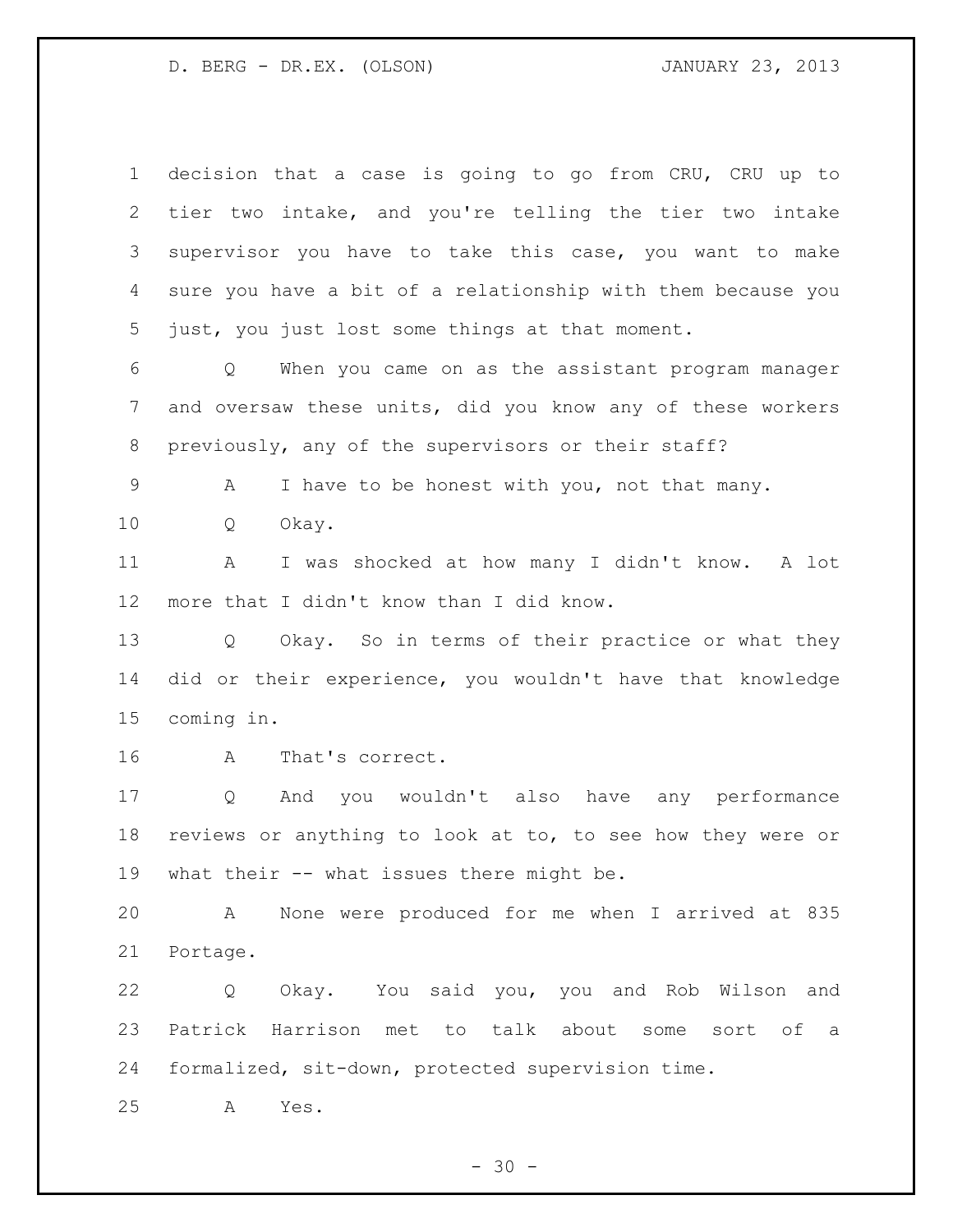| $\mathbf 1$  | When was that?<br>Q                                             |
|--------------|-----------------------------------------------------------------|
| $\mathbf{2}$ | I, I would, I would be speculating, Derek, but I<br>A           |
| 3            | would say probably within the first couple months that I        |
| 4            | joined Pat and Rob at 835 Portage.                              |
| 5            | Q<br>Okay.                                                      |
| 6            | A So I would probably say summer, fall, probably,               |
| 7            | of, of 2003.                                                    |
| 8            | Was there a formalized decision that this would<br>Q            |
| $\mathsf 9$  | be implemented?                                                 |
| 10           | It would have been communicated directly to the<br>$\mathbf{A}$ |
| 11           | supervisors in one of our regular CRU, intake, abuse, and       |
| 12           | community meetings that we held on a monthly basis.             |
| 13           | Q Okay. Would -- did that actually -- did that                  |
| 14           | protected supervision, as you call it, did that actually        |
| 15           | ever come into being?                                           |
| 16           | A<br>Yes.                                                       |
| 17           | When was that?<br>Q                                             |
| 18           | Well, I'd like to believe it came<br>Α<br>into being            |
| 19           | shortly after we discussed it and, and agreed on it, but        |
| 20           | certain places are harder to implement that. It's harder        |
| 21           | to implement at CRU that practice than it is -- because of      |
| 22           | the volume and the immediacy of everything that they're         |
| 23           | dealing with, so it was a little bit more of a struggle at      |
| 24           | CRU. And CRU at the time, when Rob, Pat, and I were there       |
| 25           | initially, was only a single supervisor and she<br>was          |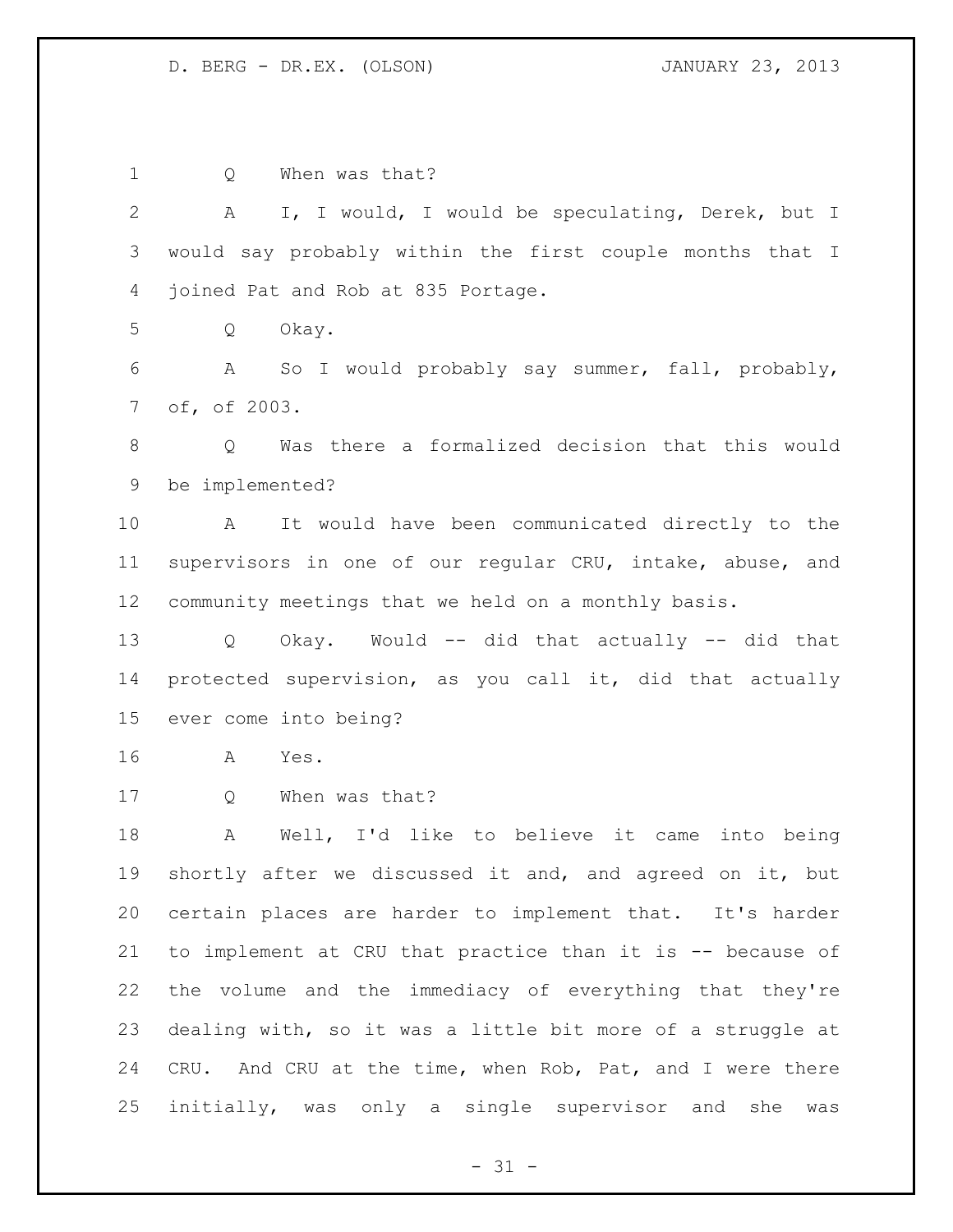covering ten CRU staff.

Q Who was that?

A That was Diva Faria.

Q Okay.

 A And so we didn't have the same expectation of her being able to do these additional tasks until such time as we expanded the program to 12 CRU staff and two CRU supervisors, and then that expectation was there for her equal to what it was to the other supervisors.

 Q So when you came on as the program manager, was there a staff shortage, then, in CRU?

12 A There, there wasn't a staff shortage. They, they had -- over the years, the CRU had grown to being ten CRU staff and an EA liaison worker for children transitioning from Child and Family Services into the welfare system. Part of the meeting that I described earlier that we had where we talked about the importance of the nature of cases we wanted the supervisors to be clear with us about, we also talked about CRU, the crisis response unit, and some thoughts that Pat, Rob, and I had, as well as Diva had, and the changes that we wanted to incorporate at CRU by expanding it to 12 CRU staff and breaking that into two teams, one team of six that would be answering the phones and a backup team of six that would be dealing with the callouts.

 $- 32 -$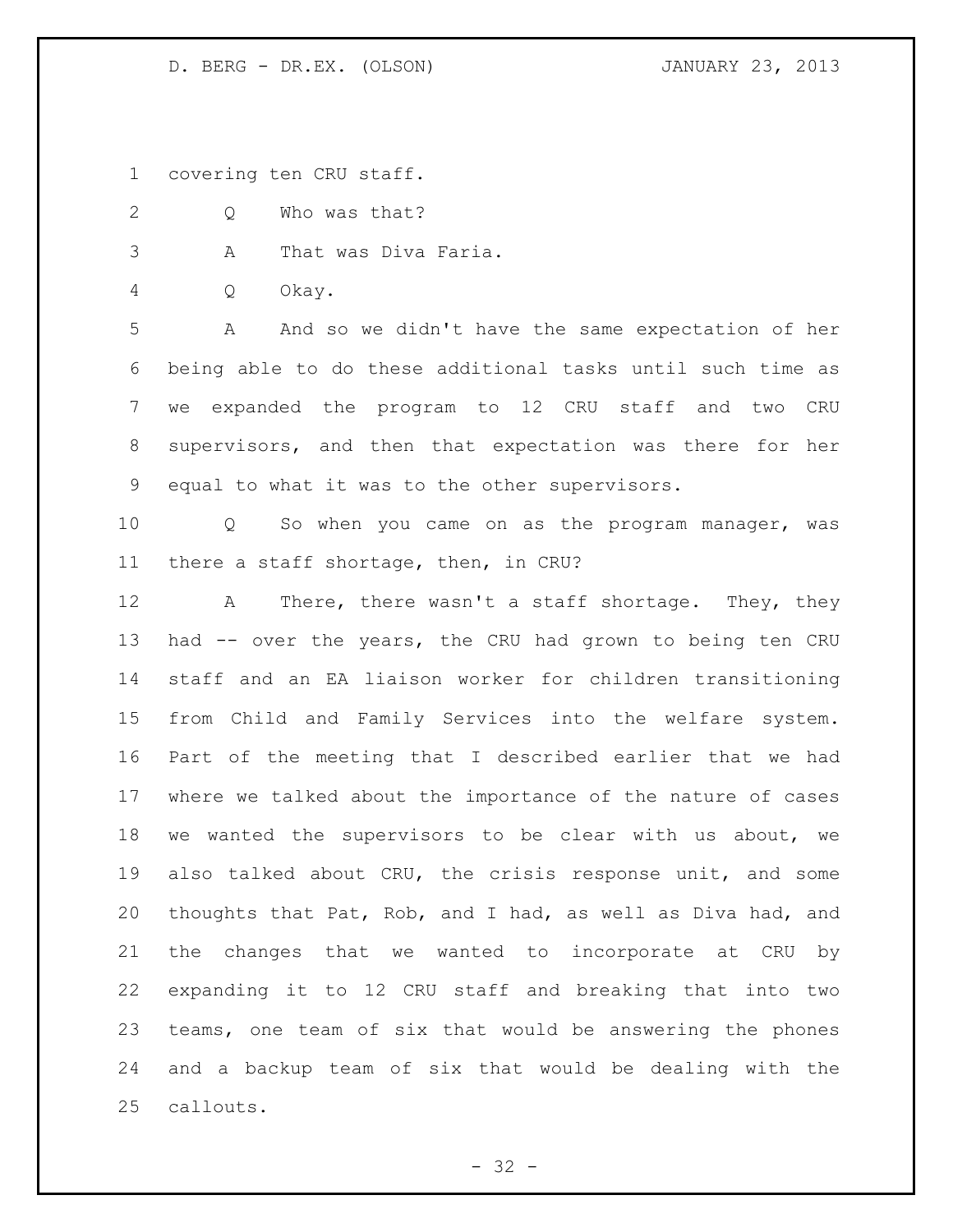Q Is that something you implemented as a --

- A Yes, we did.
- Q Okay.

 A But we implemented that only when we had a second CRU supervisor in place.

 Q And what was the impetus for that change? A Well, I think it -- there was probably a number of reasons for it. First and foremost, I think it was very unrealistic for us to believe that one supervisor could actually -- as competent and skilled as Diva was, it was unfair to have one supervisor supervising ten staff on such a high risk and high volume area of our business, so we knew we needed to change that.

 We were confident that we can move some staff around. We had to take some inventory a little bit on all the programs first, but we actually moved two staff out of two of the abuse units and put two additional staff at CRU so we could have a comparable six staff for each of the CRU units, and we asked Diva to take the lead.

 It was actually my responsibility for that meeting. I was presenting on CRU with Diva and Rob Wilson was presenting, you know, our -- on our best spots in regards to proposed changes at tier two intake around managing workload. So Diva and I put a presentation together, we presented to the management group, and at the

 $- 33 -$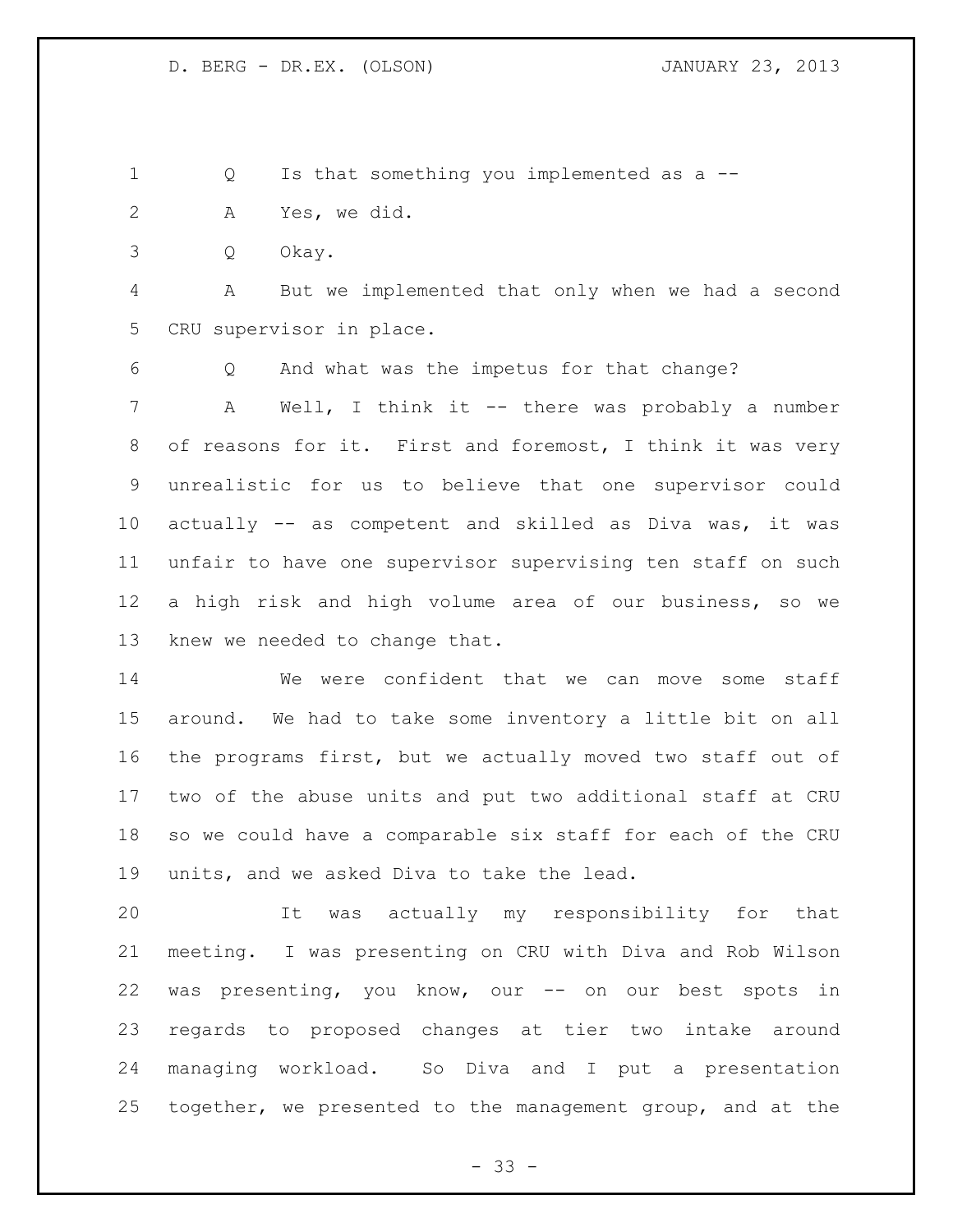end of the day our recommendations were adopted and the agreement was that we would have two CRU units, two supervisors. They would be on -- three days they would be 4 on phones, one unit, and then they would flip over and they would become the backup unit and the backup unit would then go on phones. And that's a program that has remained consistent to the way they operate today at ANCR.

Q It's still in place.

 A Yes. It's, it's a little bigger today, like everything's a little bigger than we were there, but it's, it's the same model.

 Q When you say it was unrealistic to have one supervisor handling that many workers and that volume of calls --

A Yes.

 Q -- there were a lot of calls coming in, there were always a lot of calls coming in.

18 A Oh, yes.

 Q And one supervisor couldn't possibly be familiar with everything going on. Is that --

 A Well, I don't know if I'd want to say that. This was a pretty remarkable supervisor that we had in place there, very, very skilled, very experienced. But any best practice approach around staffing of staff members to supervisory ratio is usually around one to six. So one to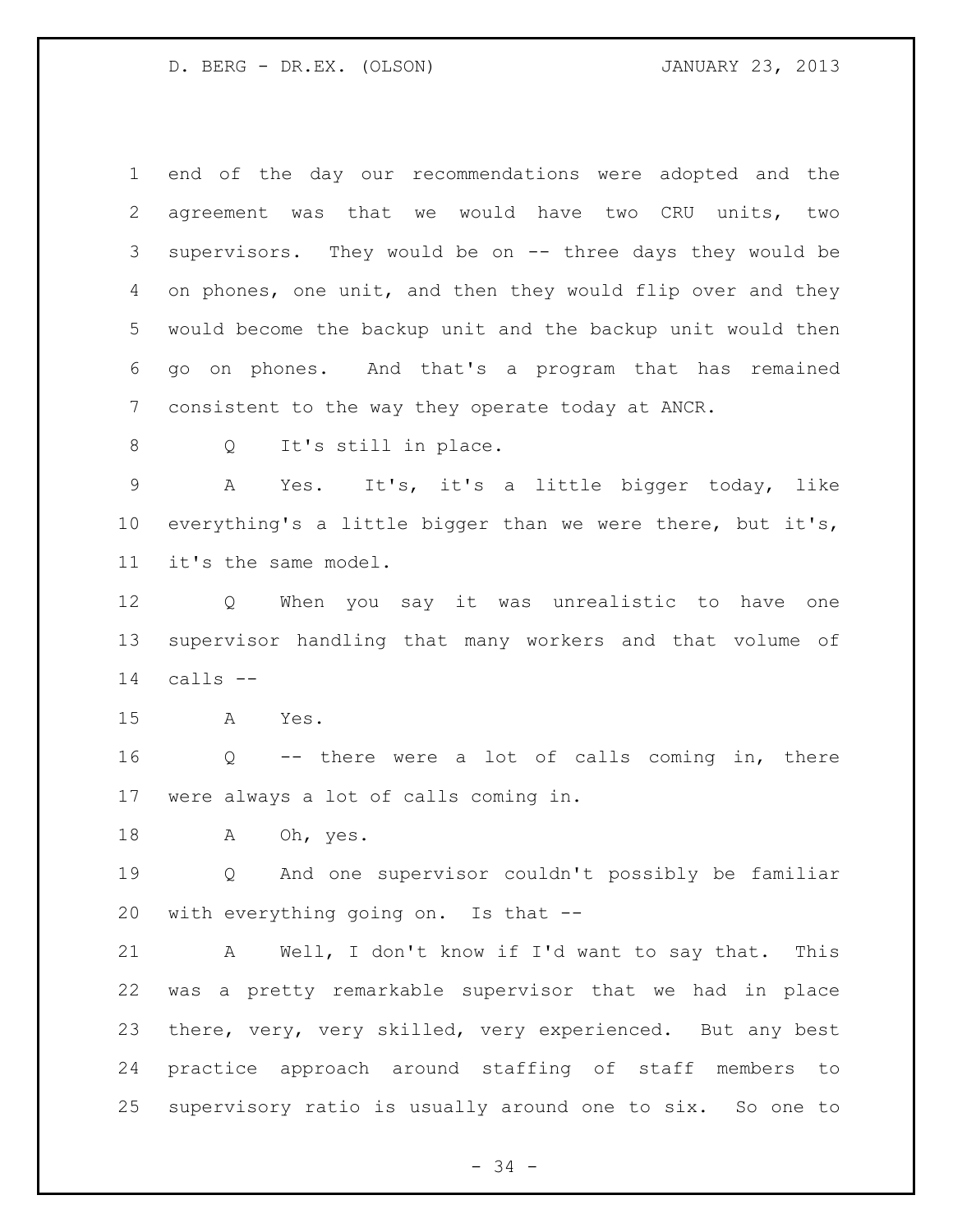ten, you're really stretching that envelope for that particular supervisor and there is a danger that you are going to not be able to deal with the volume because you're only one person and therefore you could be missing some things in terms of cases because you simply can't get to everybody.

 Q In terms of the business of intake, which you said was a little less busy, it sounds like you were saying --

- A Yes.
- 11 Q -- than CRU --
- A Yes.

 Q -- was -- do I have that right, intake was less busy than CRU typically?

A Definitely, yes.

 Q And did that remain the case even when you made the change to having two CRU supervisors and two teams?

18 A Yeah. It, it, it wouldn't change the volume of what's coming through the door in terms of business. The fact that there was two supervisors, you're, you're, you're much better able to deal with the ad hoc crisis related consults that ten staff -- and now 12 staff, as we had increased it to -- are going to need. So this way you're responsible for six staff, it's a reasonable workload, and at the end of the day the staff can get what they need in

 $- 35 -$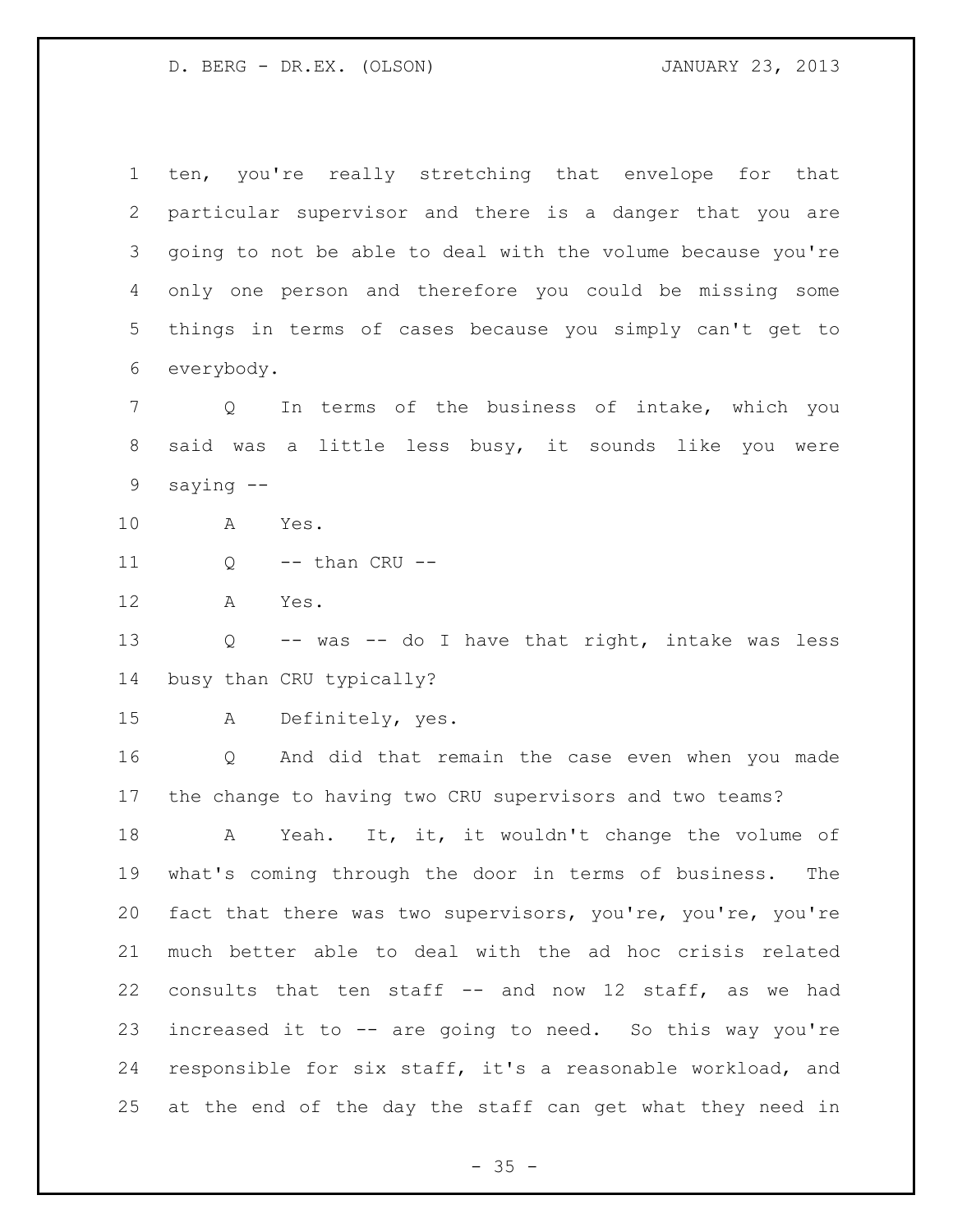terms of the immediacy of availability of the supervisor to do crisis consultation with them on, on immediate case responses.

 Q In terms of the time required to do some preliminary investigation on a new referral, would, would typically a CRU worker have more time to do that than an intake worker, or would an intake worker have more time?

 A Well, clearly, an intake worker would have more time. A CRU worker was generally dealing with emergent and up to 24-hour responses. On occasion we would keep cases 48 hours. Sometimes we would keep cases even a short period of time longer than that, but those were scenarios only where we believed that we could close the case off by end -- you know, a certain piece of work that we could still do so the case wouldn't have to go up to intake. But our timeline was -- generally it was, you know, zero hours to 24 hours, 48 tops, whereas tier two intake, on receiving a case they could keep a case open from six weeks to eight weeks. Sometimes they would keep cases even longer than that.

 Q Okay. So the intention was if a case could be dealt with within 48 hours, the max, it would be dealt with at CRU. Right?

24 A Absolutely, but generally it would be up to 24 hours, generally.

 $-36 -$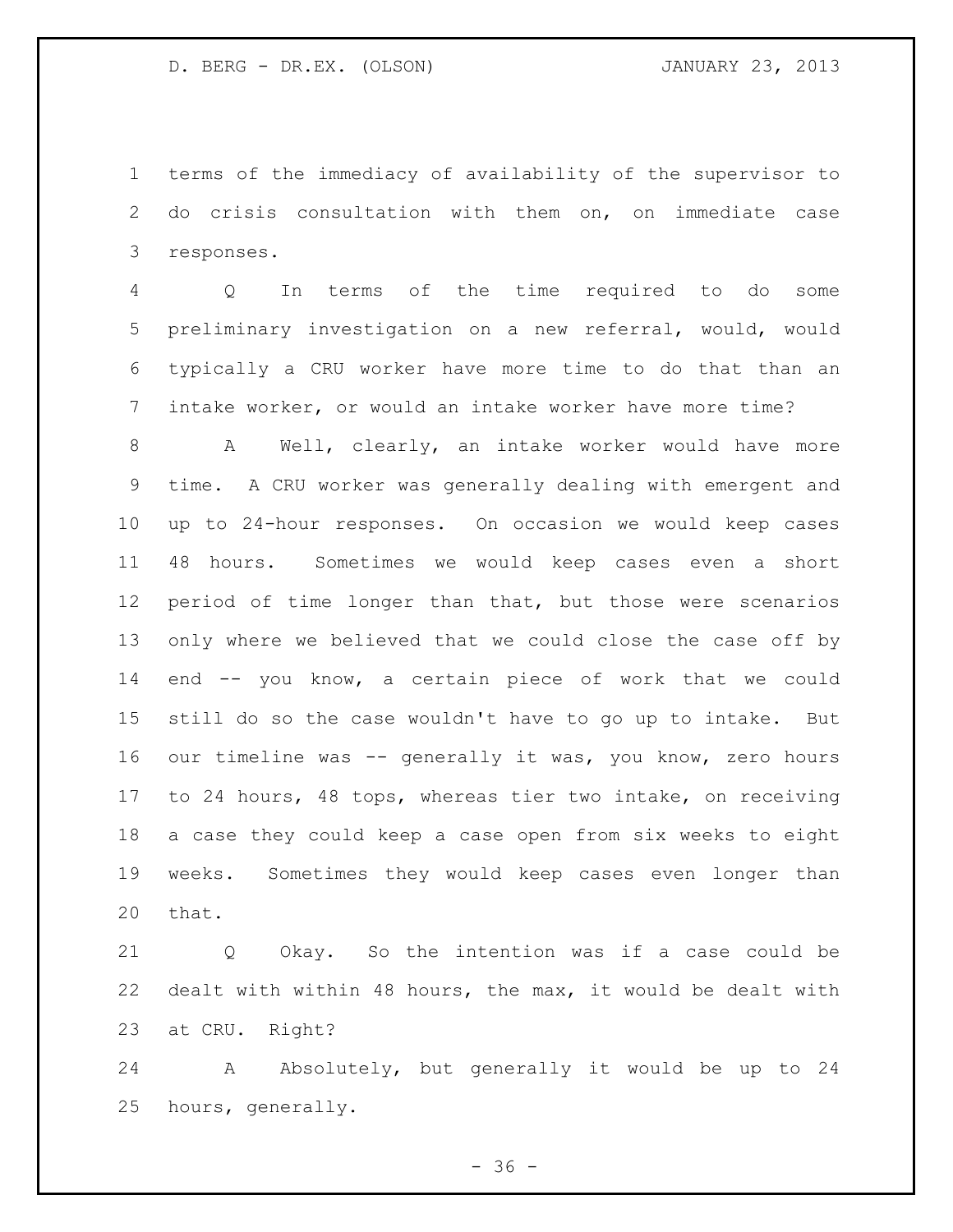Q Generally up to 24.

A Yes.

Q And beyond that it should go to intake.

 A Yes. And anything 48 hours and beyond would be going to tier two intake or abuse.

 Q And so it's not the case that CRU was really an investigation unit, whereas intake was more of an in-depth unit. That would be wrong.

 A No, no, it's a fair, it's a fair comparison. There's, there's no question it was an investigative unit. I mean, they were, they were doing safety assessments, you know, on cases that met the bar to be open to the branch where there were protection concerns related to children. So they were investigators.

 Their job was different than intake. They didn't have the time to form relationships with families. They had to be extremely skilled at going out and assessing where the family was at, assessing where the children were at, you know, determining, you know, priority responses and their assessments, determining whether kids were safe or not safe. And, and if they were unsafe, they were to do safety plans they needed to put in place, come back, then, with a recommendation the very next day to the supervisor on, on closure or on going to the backup unit at CRU.

Q So you reported to Patrick Harrison.

- 37 -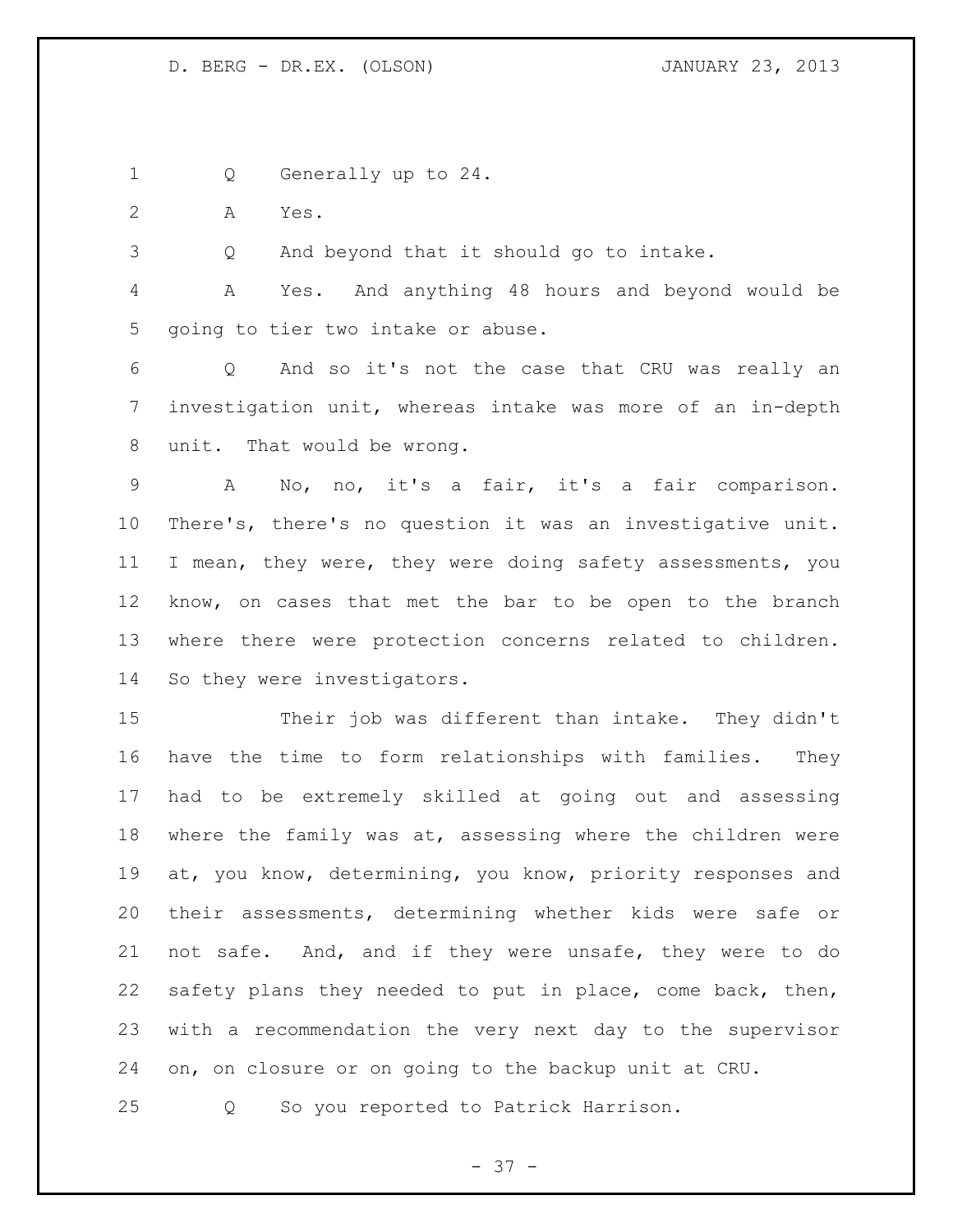A That's correct.

 Q And what type of -- how would you report to him? What would you be reporting to him?

 A My reporting structure to Pat was more around -- from a case perspective, it was more around making sure that Pat was in the loop of, of politically and media sensitive related cases. Pat travelled in some circles that, you know, in the, in the, in the higher up level, government-wise, that Rob and I did not go to some of the meetings that Pat did. So Pat at times would be asked about certain things so we wanted to make sure that he was in the loop of information.

 He knew what some of the higher risk matters that we were managing were all about. Sometimes we would go to Pat to say, Look, you know, I'm not quite sure, I think we'd better put all our heads together on that, and sometimes Pat, Rob, and myself would all sit together because the risk was so great. We wanted to have, you know, a final line position that all three of us were involved with. So that's how I'd report to Pat on a, on a case perspective.

 Q So in terms of cases, neither yourself nor Pat would be aware of what I'll call the routine or typical types of cases dealt with by your unit.

A No, certainly not.

- 38 -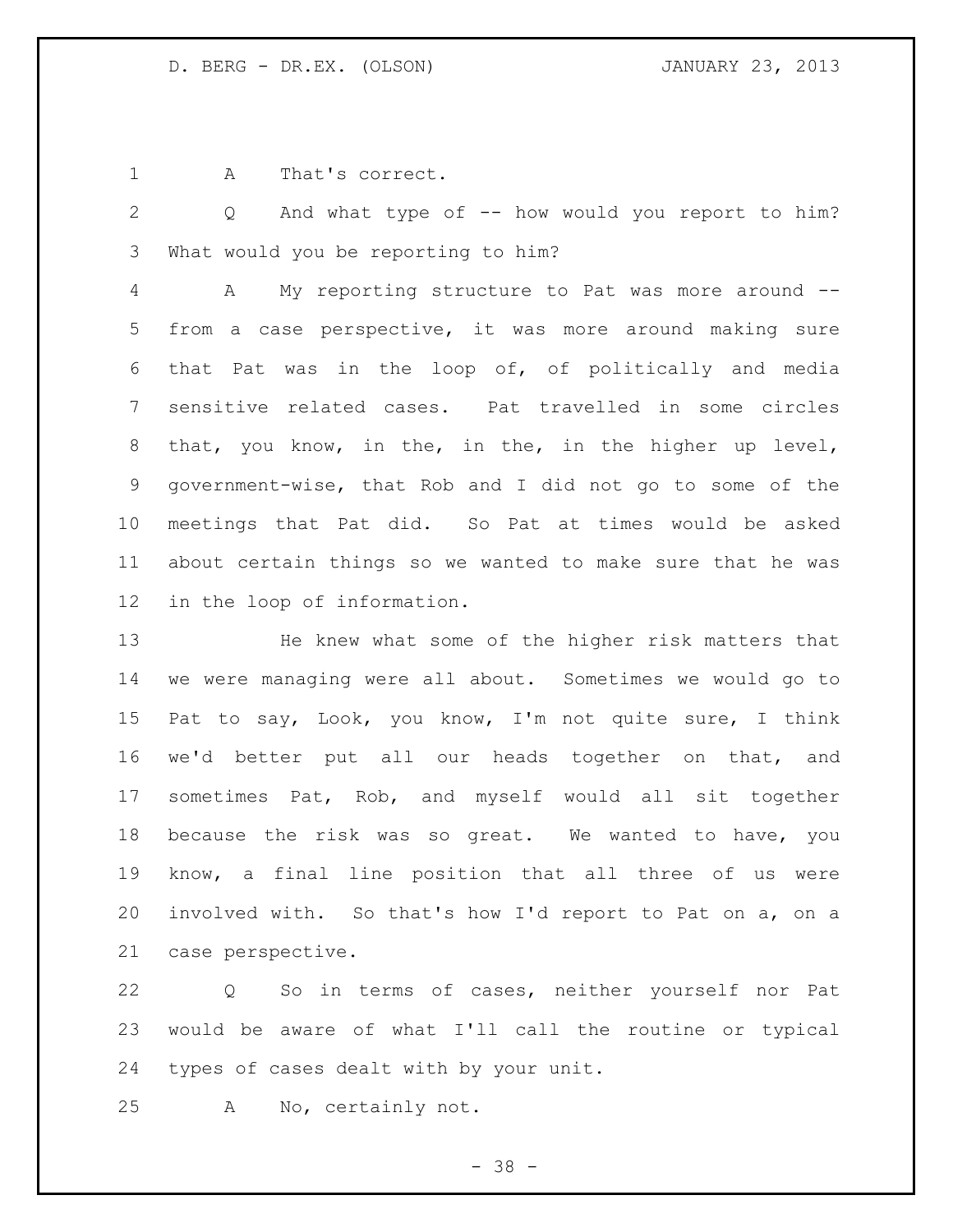Q Okay. We've heard a number of workers in this particular matter call this, for lack of a better term, a routine or a typical type of a case.

A Referring to the --

Q The Phoenix Sinclair matter.

 A -- the Phoenix Sinclair case? If you ask my opinion, 32 years in child welfare, I would say it's 8 probably -- it was average.

Q Okay.

 A Slightly above average in terms of risk possibly in some areas at certain points in the case, certainly up until the point where Karl Wesley McKay became involved, and I think that might have tipped the balance at that point in terms of it being a higher risk.

Q Higher risk case.

 THE COMMISSIONER: Mr. Olson, I didn't hear your question. I wish you could speak better into that mic. What were you speaking about, what you just said?

 THE WITNESS: Mr. Olson asked me in regards to this particular case that we're speaking to today --

21 THE COMMISSIONER: Yes.

 THE WITNESS: -- whether in comparison to the cases that came in as new intakes into our program, whether it would have been at the high risk end or average risk, sort of medium risk type case.

- 39 -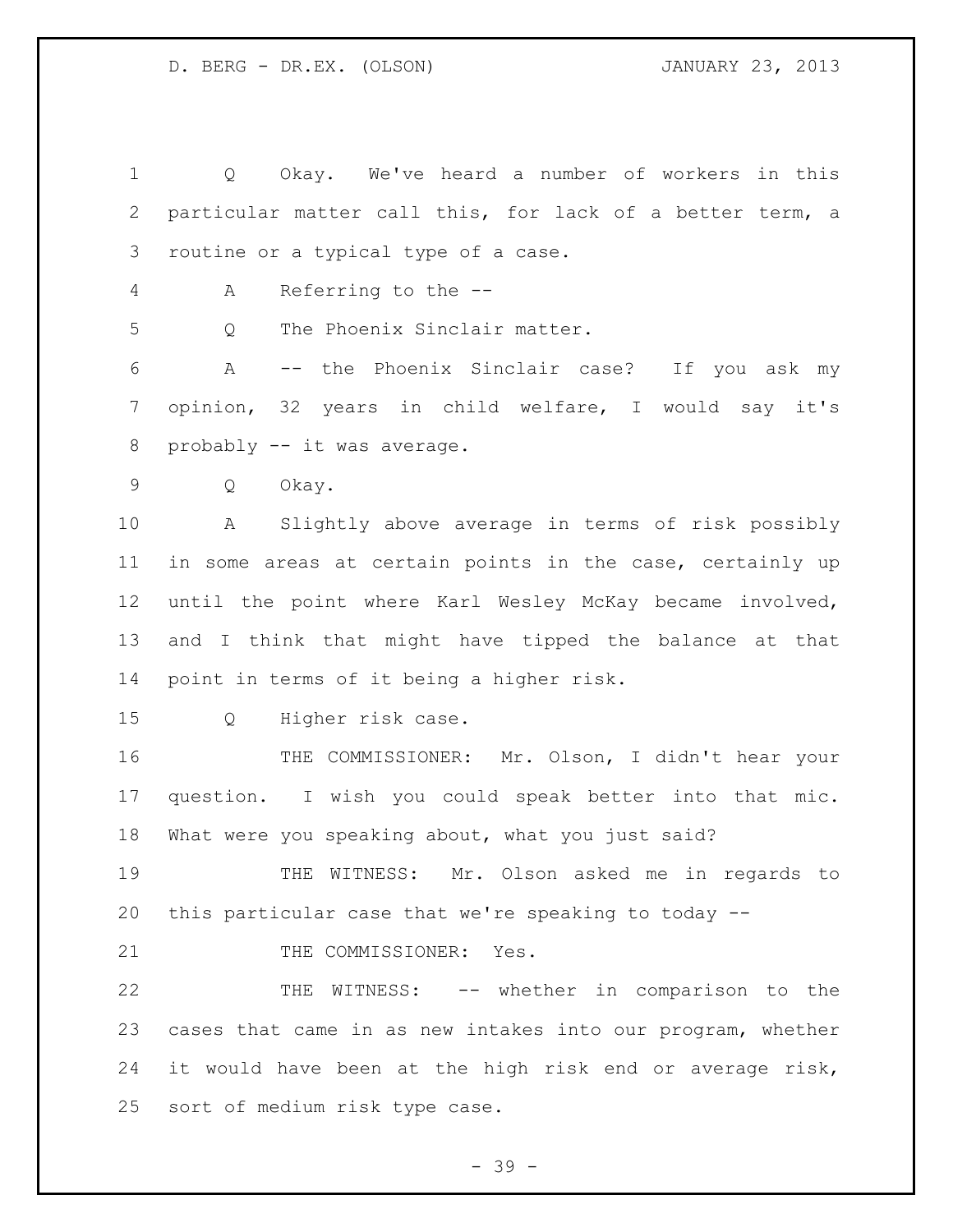1 THE COMMISSIONER: And what was your answer? THE WITNESS: And my answer was that generally it would have been, it would have been different at different points but, generally speaking, it would have been an average case in terms of the degree of severity and vulnerability of the children that we were dealing with. And I said that it would have been an increased risk when Karl Wesley McKay entered the picture.

9 THE COMMISSIONER: Thank you.

## BY MR. OLSON:

 Q Now, even if it was an increased risk at the point McKay entered the picture, still not the type of case that you would have had knowledge about, is it?

 A That would have been the call of the supervisor, to determine whether or not she felt there was a need for a consultation. That particular case has been managed at, at several of our programs. Some of the programs were under my responsibility. You know, CRU, Central intake, Northwest intake, had managed that particular case; they were under my area of responsibility. And then there was involvement from, from Central intake and there was involvement from the other CRU unit, and those were under Rob Wilson's area of responsibility.

Q Okay. Were you ever -- prior to the discovery of

 $- 40 -$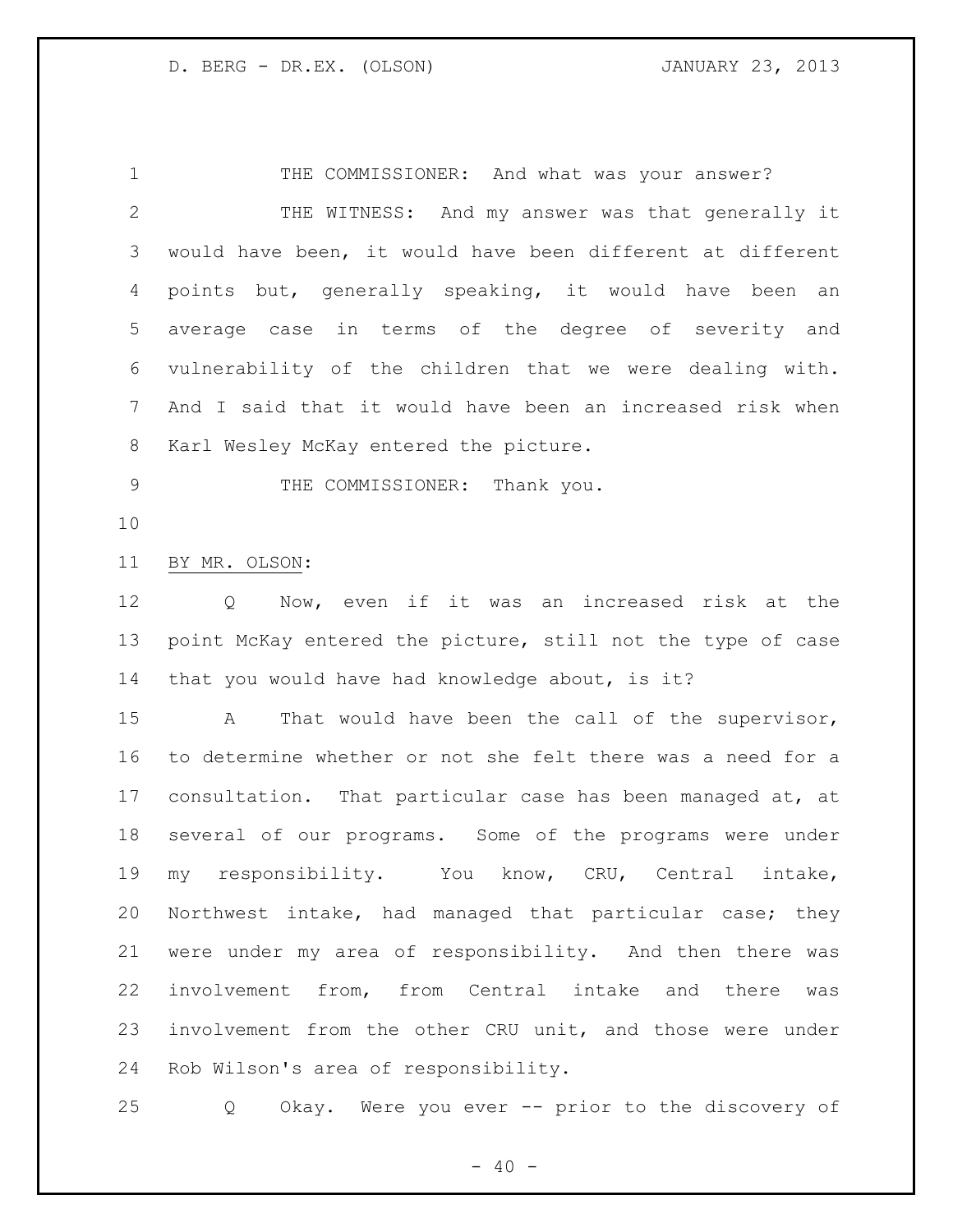the death of Phoenix Sinclair, did -- were you ever aware of this case, made aware of this case?

A No. No, I was not.

 Q When you talk about your responsibility, am I right that as a -- as the assistant program manager you would have been responsible ultimately for the work done by the units you supervised?

8 A Absolutely.

 Q When we were talking about your meetings with Mr. Harrison, were these meetings you would make notes of? Would you have notes taken during the meetings?

 A Yeah, I probably would have taken notes if they were -- certainly, if they were direction related meetings where I was getting direction from my immediate superior in regards to what we needed to do planning-wise on the case, I certainly would have taken notes of that and I would have followed up with the respective supervisor to ensure that the supervisor would have known that, you know, this is the best thoughts of Rob, Pat, and myself, and we think we need to go in this direction, what do you think, and then try to see if I could get the supervisor on board with that direction.

 Q Why is it you would keep notes of those types of meetings?

A Well, I think it's -- well, certainly, from my

 $- 41 -$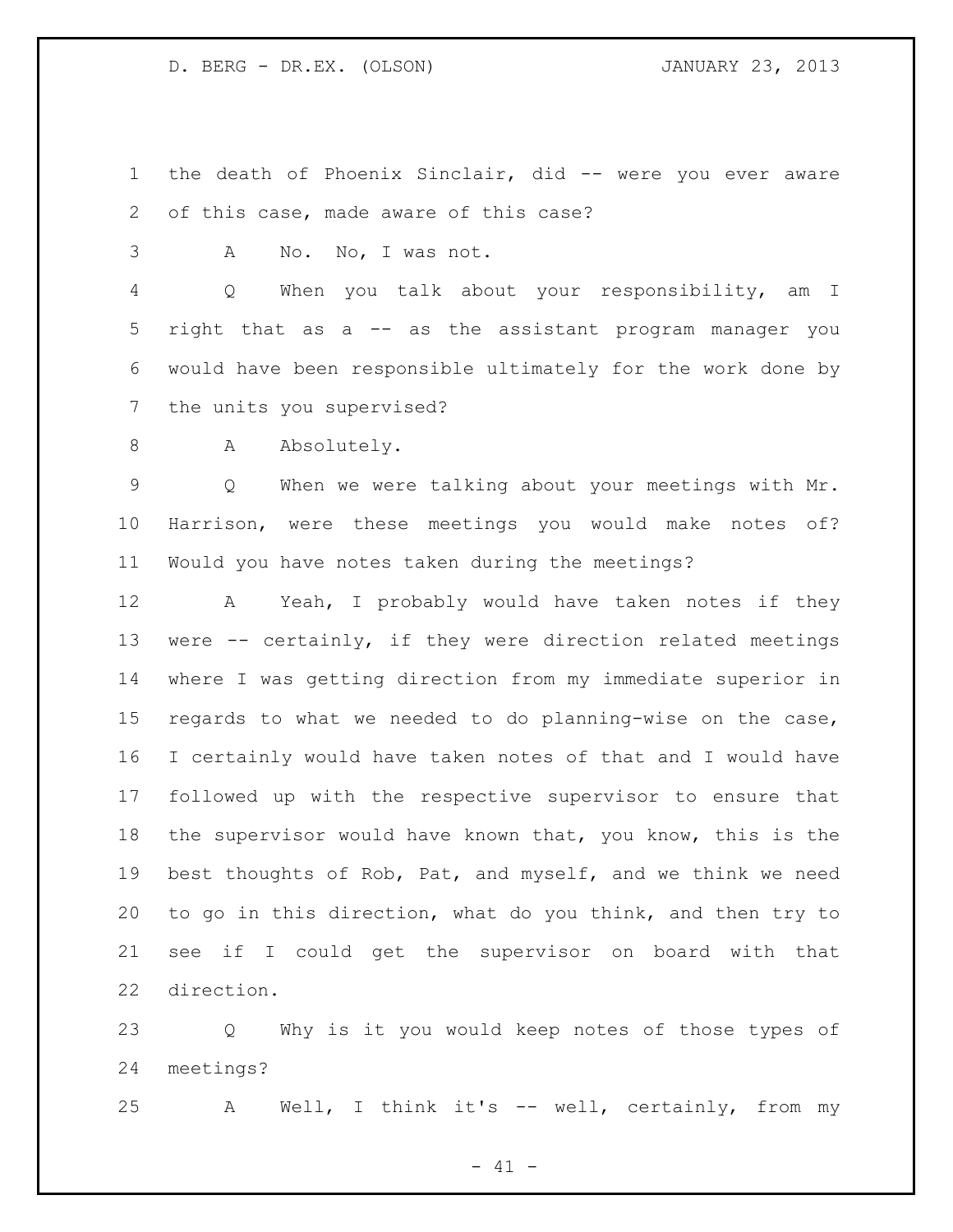perspective, it's, it's for consistency of information exchange, first and foremost --

Q Right.

 A -- from myself back to the supervisor. But also, then, it becomes -- once, once you involve a higher up level -- like Patrick was our final line of responsibility as the program manager, then that's a decision on behalf of the entire 835 Portage office and all our programs. So ultimately, that's, that's not just direction, that's a directive. So at the end of the day I would want to make sure I captured that accurately, make sure I relayed that accurately to the supervisor, make sure there was an agreement with the supervisor that we were all on the same page, and then let the supervisor do what they needed to do in terms of implementing that with their staff.

 Q So if I'm, if I'm hearing what you're saying correctly, you want to capture what you discuss with Mr. Harrison and then relay that accurately to the supervisor, make sure the supervisor captures what you're telling --

A Absolutely.

Q -- the supervisor.

 A Absolutely. And then my practice on that would have been to expect the supervisor to do the same thing 24 that I did, so  $-$ 

Q To also take notes.

 $- 42 -$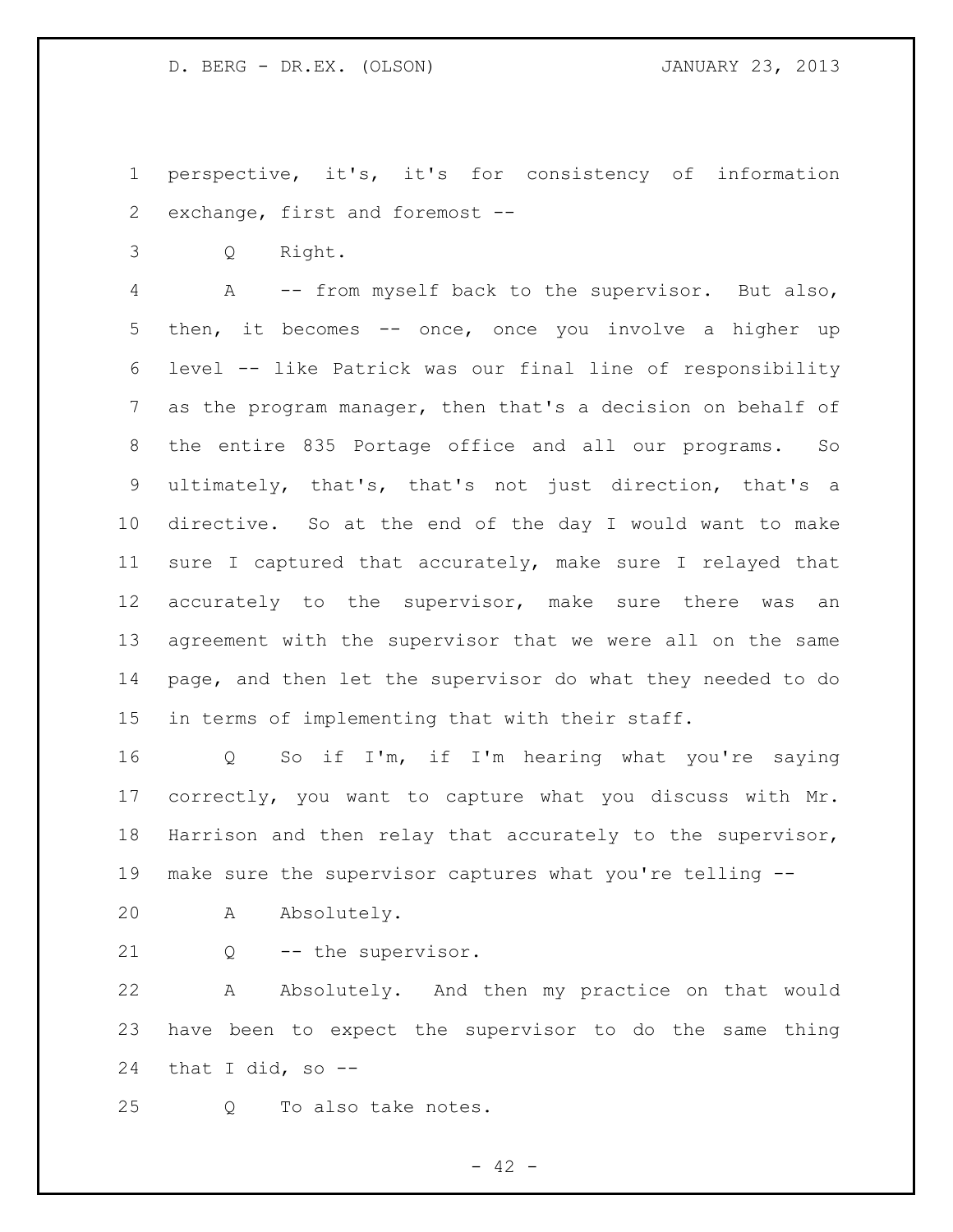A So they would take notes and then they would have the same information I had, and then those notes would be come part of, you know, of our record between themselves and the worker. Q So there'd be a record of what was discussed. A Yes. Q Those notes, I take it, would be preserved, then? 8 A I'd hope they would be preserved. We had a -- well, I'm sure you're going to speak to me about our supervision policy and that, but there, there was a supervision policy that, that did come in at, at some point in our tenure there. Q So we were talking first about the notes that you would take when you had meetings with Mr. Harrison. A Right. Q Now, you would have -- you said you would have had meetings then with the supervisors of the various units. A Yes. Q And during those meetings you would expect them to take notes as well? A Absolutely. Q And as you would take notes as well. 24 A Yeah, well, I would -- in that particular scenario I'd be bringing the notes. But I would expect

 $- 43 -$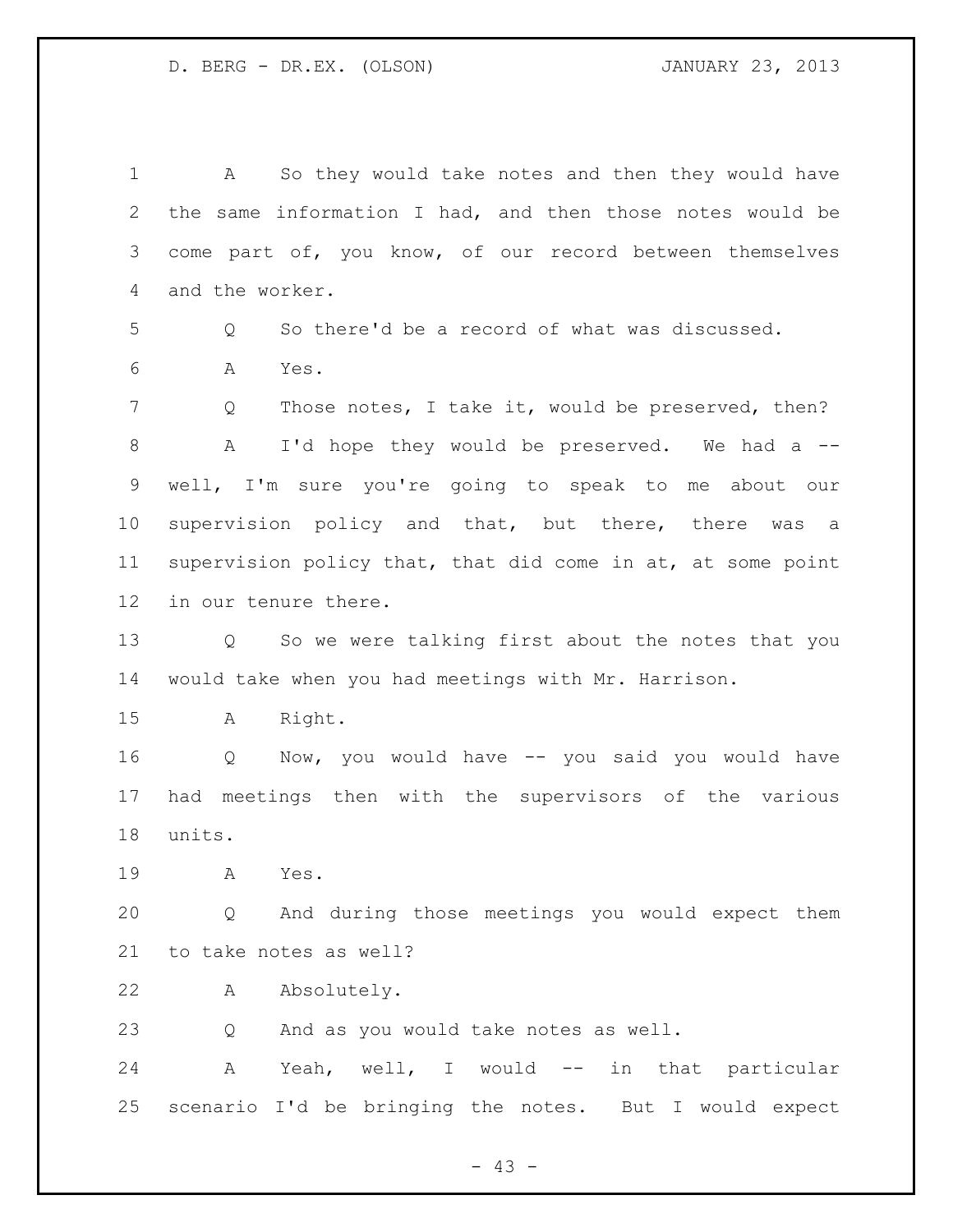them -- when we're having a conversation, I would be reminding them, you need to take notes if this is a directive because we need to ensure that this is followed. I wouldn't generally go to Pat or to Rob, you know, if -- unless I was, you know, really stuck on a case. I would go to Pat to let him know what would be happening, but if I went to Pat because I was stuck on a case and asked for Rob to be a part of that, it's because it's something that's really complicated and I want an extra set of heads in there from the most experienced people that I was working with.

 Q When the supervisors had meetings with their workers, was the expectation that they would keep notes of those meetings as well?

 A That's, that's a, that's a really hard question for me to, to answer. I almost have to answer it by program. In the CRU, most of your discussion related to cases is on an ad hoc crisis related basis. So they are -- you know, they're, they're doing a CFSIS opening, they're doing a CRU after-hours report where their information and their direction in regards to what they're doing on the case is captured, and, and they're doing a safety assessment. And then individual workers were expected, as well, to do, to do contact notes. So, yeah, there, there would be an expectation there, but it would be different

- 44 -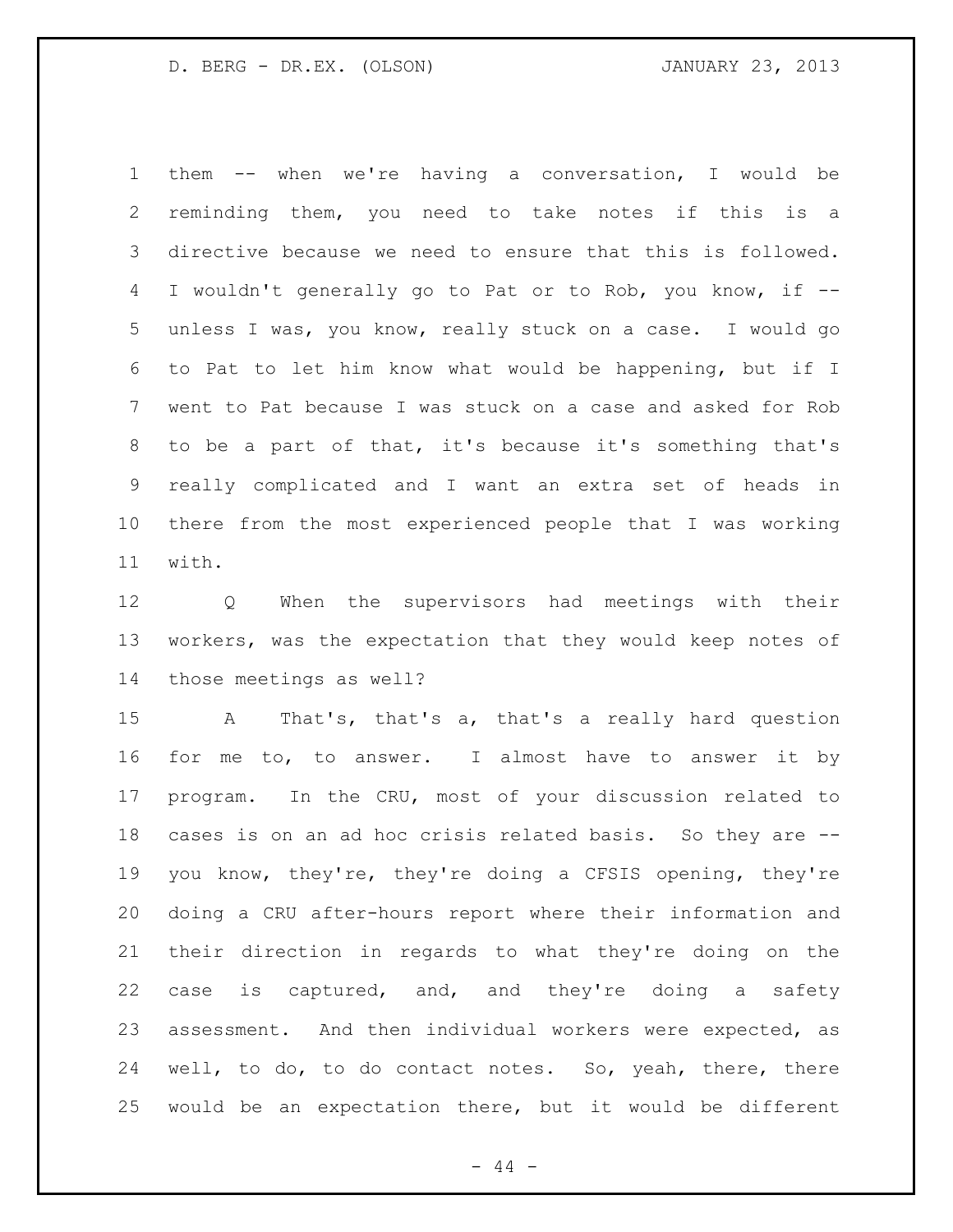than when they sat down for that monthly supervision where they might, you know, talk about a lot of different things 3 beyond just the cases. So at CRU, that, that would be my thought for the CRU, and it'd be different for intake. Q Okay. Well, just for CRU. I'm not -- A Sure. Q -- sure if I, if I understood what your answer was. A Right. Okay. Q The question was whether there'd be an expectation that both the supervisor and the worker would keep notes of those discussions. A If it was pertinent related cases where they were sitting down, having a discussion, yes. If it was a hallway conversation, I can guarantee you, in the system today and back then, not all those conversations would get recorded and find their way into the record. Q Okay. And that being the case, that, that's what was happening, you're saying? A No, some of that did happen, but some of the ad hoc that I'm referring to would be a worker coming with their information outside the supervisor's office, coming in for five minutes, doing a consult. That would be, you know, something that there, there may, indeed, be a record kept of that.

 $- 45 -$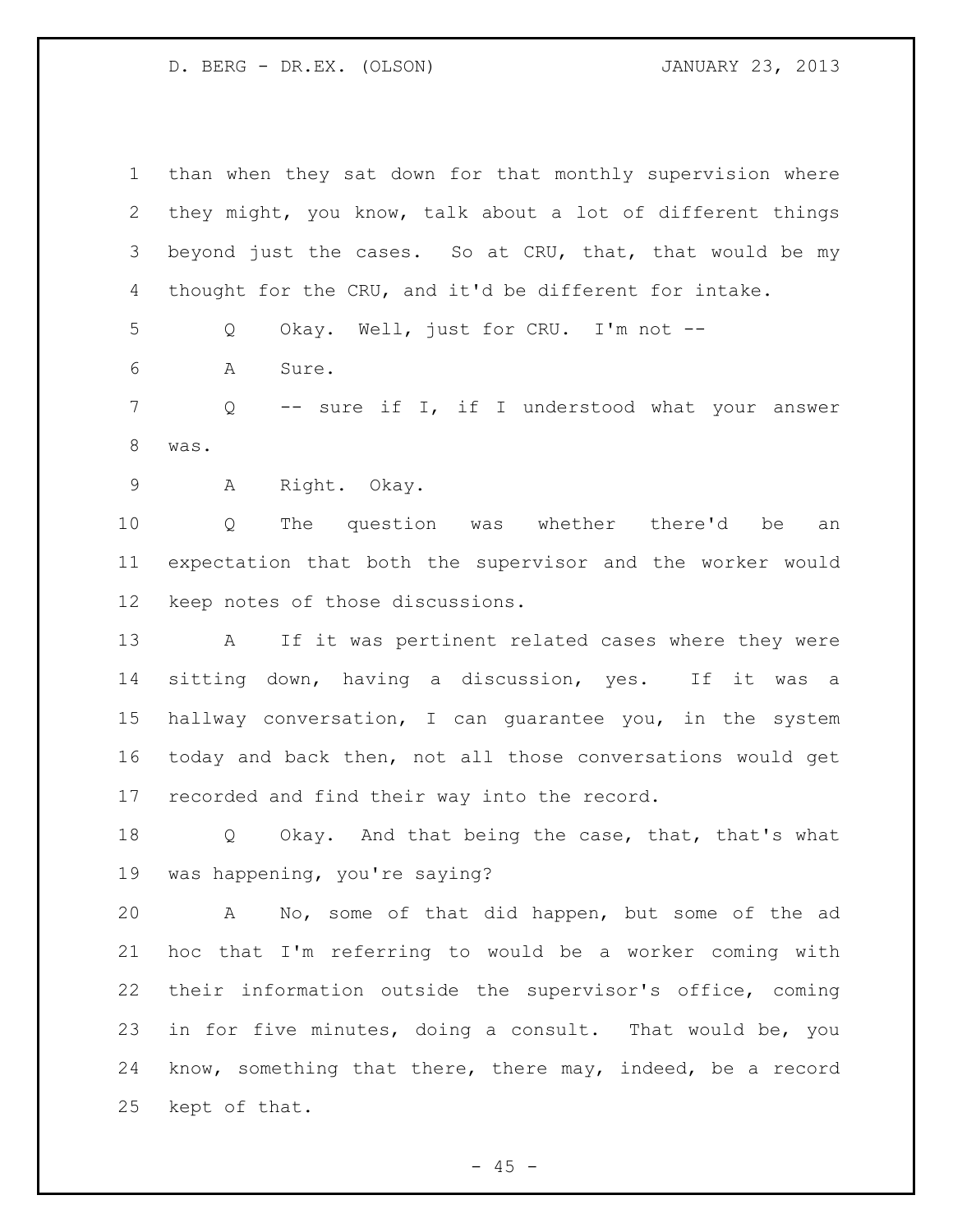Q We've heard a fair amount of evidence from different workers and supervisors that there were notes kept but they were often shredded either when they left the agency or when a file was closed. Is that something you're aware of?

 A You know, it was a bit of a, it was a bit of a struggle. We didn't have a very -- I want to say this respectfully, but we didn't have a very good supervision policy around note taking and record keeping and my hat's 10 off to the people that, that were on the committee that brought in the supervision policy, because it was, it was a 12 lot of work. They, they did a lot of, of, of excellent work and there was direction that was supplied in regards to the supervision policy and what you should be doing with your notes. I'm not sure that it was uniformly agreed with across all the supervisors and senior managers within the branch. And a year later a survey --

18 THE COMMISSIONER: When was it brought in? 19 THE WITNESS: In 2004, I believe.

BY MR. OLSON:

 Q Maybe what I can do is -- and I was going to take you to there, now.

A Okay.

Q There's a supervision policy at Commission

 $- 46 -$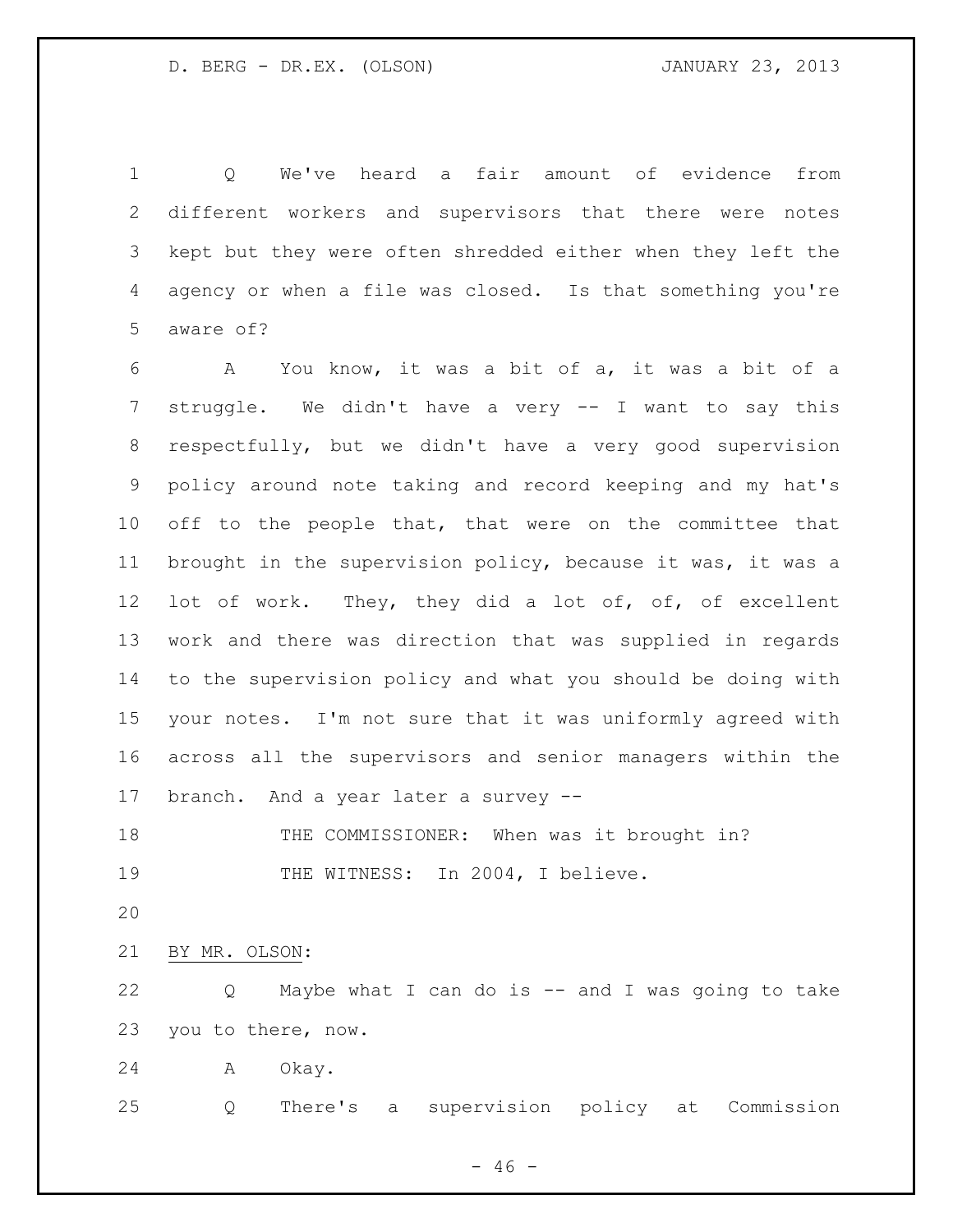disclosure 1634. I think you have it in -- on your desk. A Okay. Q Beginning at page 29040. MR. OLSON: You should have that as well, Mr. Commissioner. THE COMMISSIONER: Yes, I have it. THE WITNESS: Sorry, Derek, could you say that number one more time? BY MR. OLSON: 11 0 The Commission disclosure is 1634. A Okay. Q And then the page is 29040. 14 A I have 1635. I don't have four. Q If you look on the screen in front of you -- A Okay. Q -- you should see it. 18 A I'll -- I can do it on the screen, that's fine. Q Is this -- take a look at it and tell me, is that the supervision policy you're talking about? You'll see implementation date on the top there of March 1st, 2004. A Could you do me a favour, Derek, and just run through it all for me, just scroll down? Q Scroll through it? 25 THE COMMISSIONER: Why don't you -- do you want

- 47 -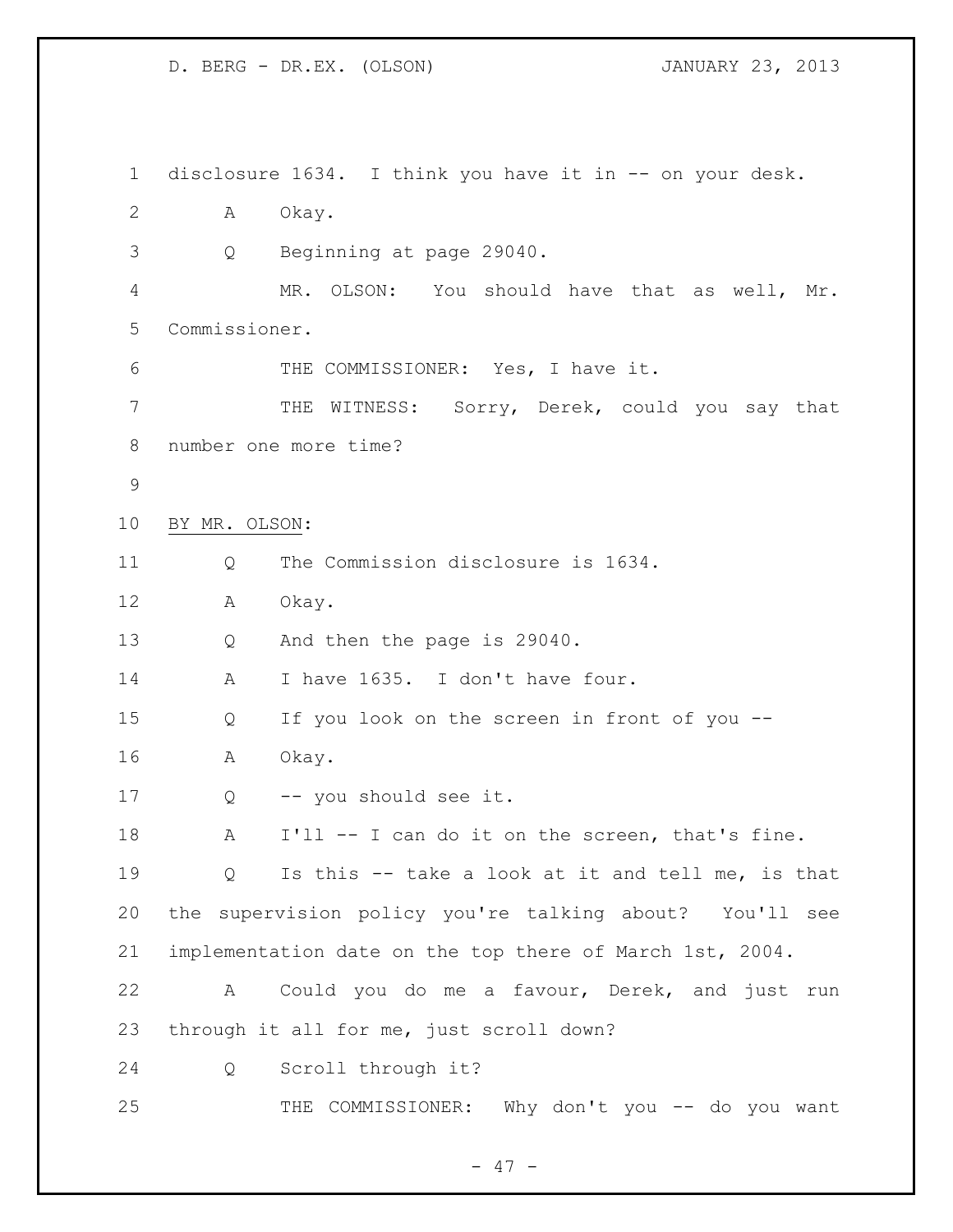to borrow my copy? THE WITNESS: No, sir, this is fine. I just wanted to see it all before I commented. Yes, that's, that's -- BY MR. OLSON: 7 Q That's the one. 8 A -- supervision policy, yeah. Q So this came in in 2004, then? A That's correct. Q Would you have been made aware of it? A Certainly, I was made aware of it, the supervision policy, and it, and it did follow training that a number of the supervisors and managers went to by a reputable child welfare person by the name of Tony Morrison. Q Um-hum. 18 A And that was sort of the, the precursor to us realizing that we were behind and we needed to put a supervision policy in place. Q Did you attend that training as well? A Unfortunately, I didn't. I covered at 835 Portage. I believe we let Rob go, and Pat and I stayed behind to cover. Q Okay. Did the supervisors of the units you were

 $- 48 -$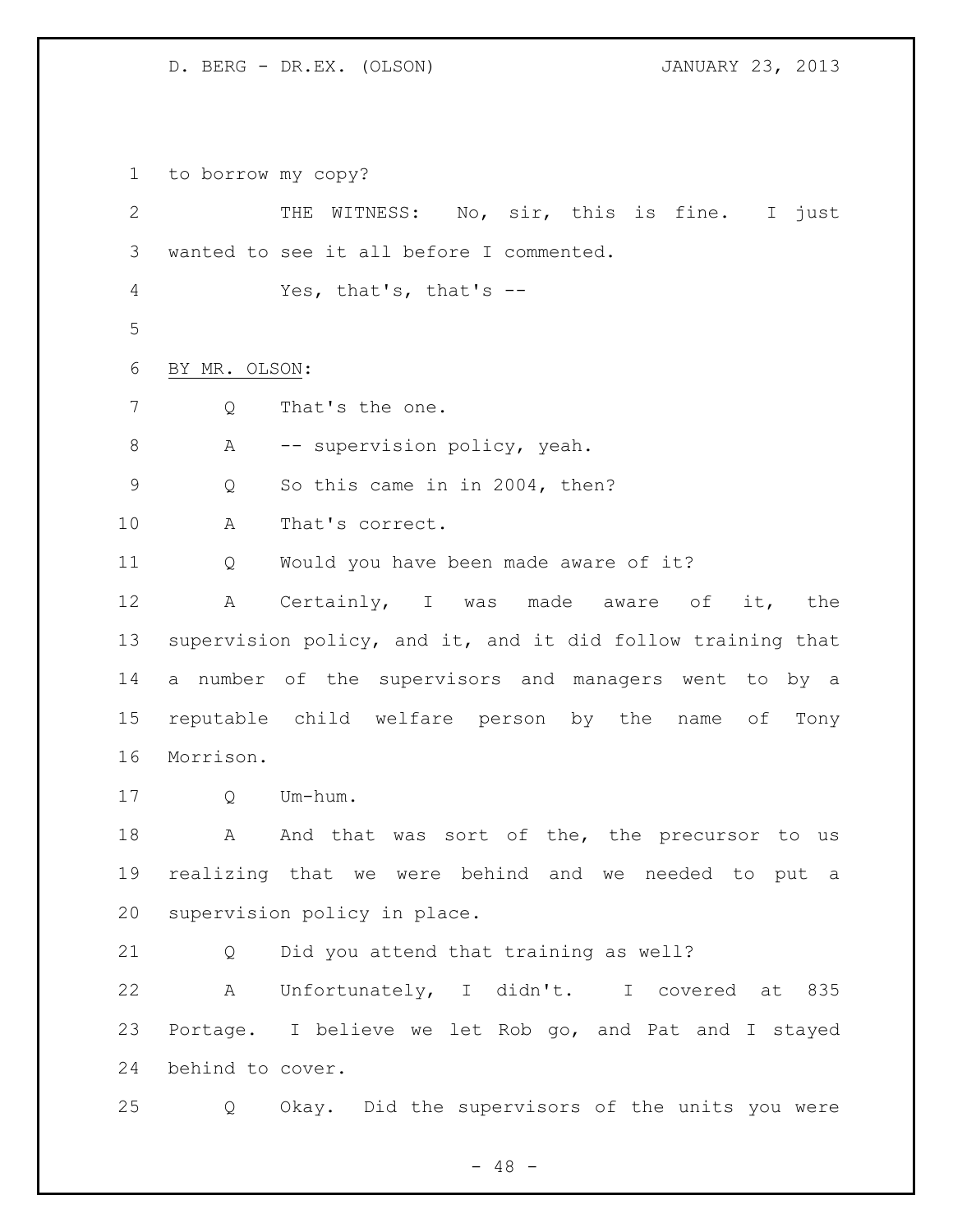supervising go to that training?

| $\overline{2}$ | As many as we could send there went to the<br>A             |
|----------------|-------------------------------------------------------------|
| 3              | training. There were a couple of opportunities for the      |
| $\overline{4}$ | training. Some had gone earlier to the Tony Morrison        |
| 5              | training, and then we brought him back. And then -- so a    |
| 6              | number of them had gone. But if I was asked did all the     |
| 7              | supervisors or all the senior managers get to attend, the   |
| 8              | answer would be no. Certainly, the majority did.            |
| $\mathsf 9$    | So this supervision policy was brought into place<br>Q      |
| 10             | because of that.                                            |
| 11             | А<br>Yes.                                                   |
| 12             | That training.<br>Q                                         |
| 13             | Yes.<br>А                                                   |
| 14             | And it was intended to apply to whom?<br>Q                  |
| 15             | I'm sorry?<br>Α                                             |
| 16             | Who, who did you $--$ who does the supervision<br>Q         |
| 17             | policy apply to, or who did it apply to?                    |
| 18             | I mean, it applied -- the supervision policy in<br>Α        |
| 19             | read of it applied to supervisors that were directly,<br>my |
| 20             | directly supervising line staff across all our programs at  |
| 21             | Winnipeg Child and Family Services.                         |
| 22             | So CRU supervisors like Ms. Faria.<br>Q                     |
| 23             | Yes.<br>Α                                                   |
| 24             | And, and intake supervisors like Carolyn Parsons.<br>Q      |
| 25             | Yes. Andy Orobko. All, all of them, and then<br>Α           |
|                | $49 -$                                                      |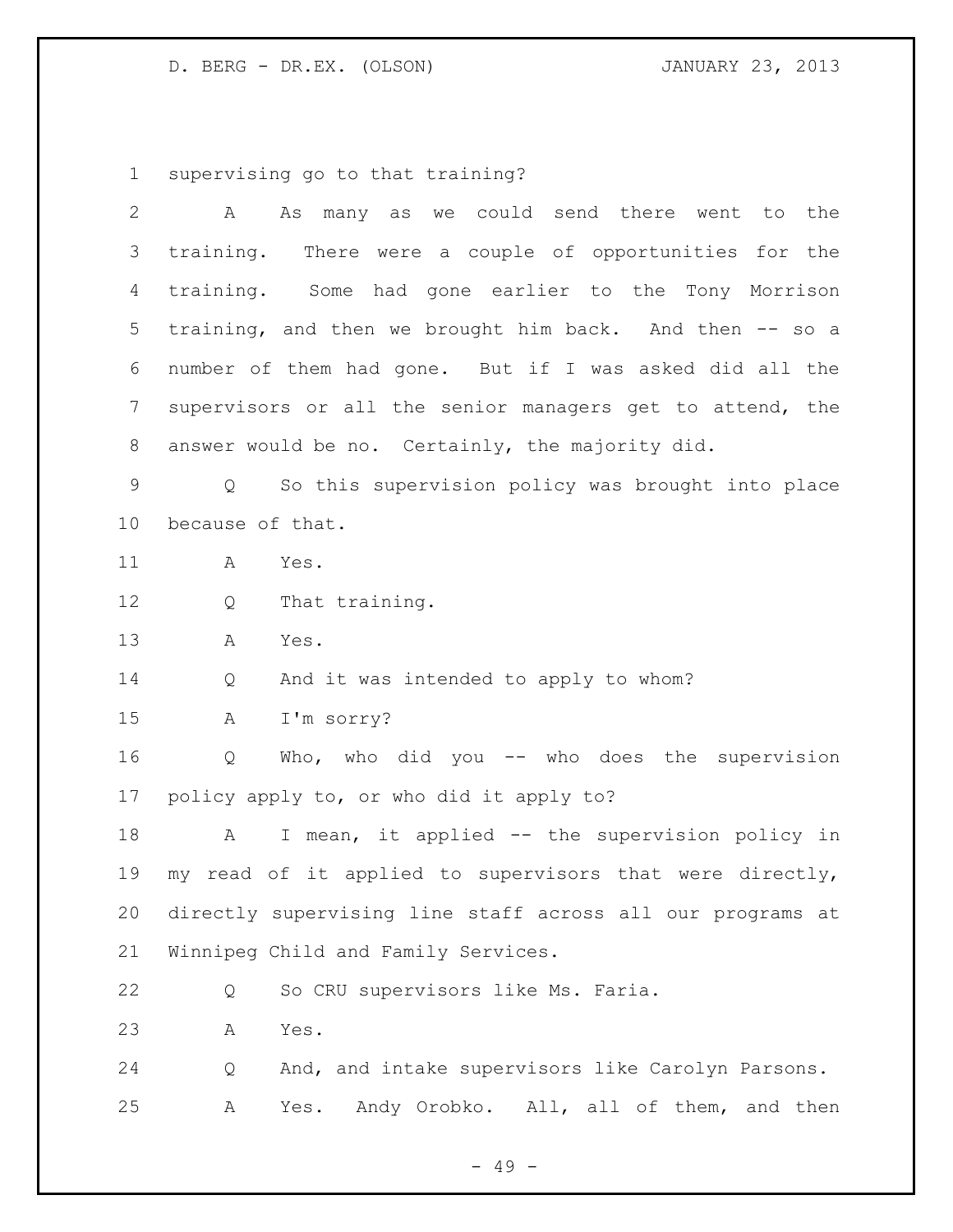all of the family service supervisors across Winnipeg Child and Family and, you know, permanent ward supervisors and 3 foster care. Everybody that was supervising, you know, was expected to follow this policy.

 I should be careful with that. Probably shouldn't have said foster care because they didn't -- foster care probably would not have had the same degree of expectation. It was still a model that they could follow and they could use, but because they -- they're not case carrying. It was, it was more aimed at, at case carrying, is my understanding, the supervision policy.

Q Did you follow this policy?

 A You know, without sounding arrogant, we had already decided -- Pat, Rob, and I -- before this policy came in and before there was any discussions around this, we had instituted at 835 Portage our own kind of supervision policy around meeting with the supervisors on a regular basis, having the supervisors meet with their staff on a regular basis, so a good portion of this work we, we had started. But this was just, this was just a much more thorough process. So we did take the supervision policy, review it with our respective supervisors and, you know, and, you know, implemented this to the best of our abilities. It was a really good piece of work.

Q So you would have met with your -- the

 $-50 -$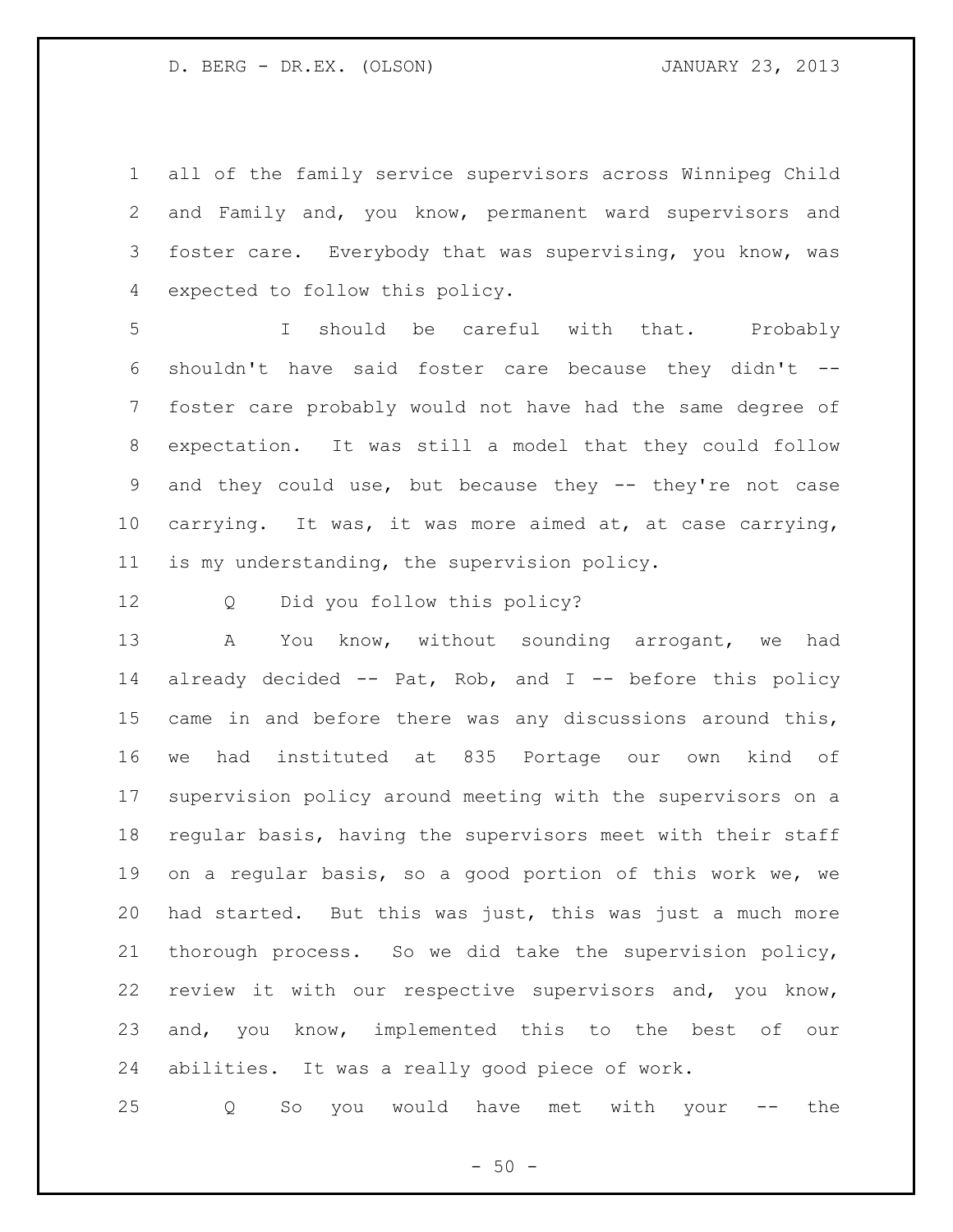supervisors that you supervised -- A Yes. Q -- and reviewed this policy with them. A Yes. Q That would have been some time around March 1st, 2004? A It certainly would have been after March 1st, 2004, but give or take two or three months following, for sure. Q Then would you expect your supervisors to comply with the policy? A That was the expectation, is that people would be in compliance with the supervision policy. The only, the only piece of business on the supervision policy that was a challenge to implement was the, the supervisory contracts 16 that were done at the end. They were very, very prescriptive and found a lot of the experienced supervisors would prefer to just negotiate, you know, your meeting times, you know, with yourself and your respective supervisors, as opposed to having such a detailed kind of supervisor-supervisee contract. So that part was a struggle to be implemented. And, and it's recently even to this day been a struggle and currently my, my supervisors in my, you know,

 $- 51 -$ 

working relationship today, we don't have that particular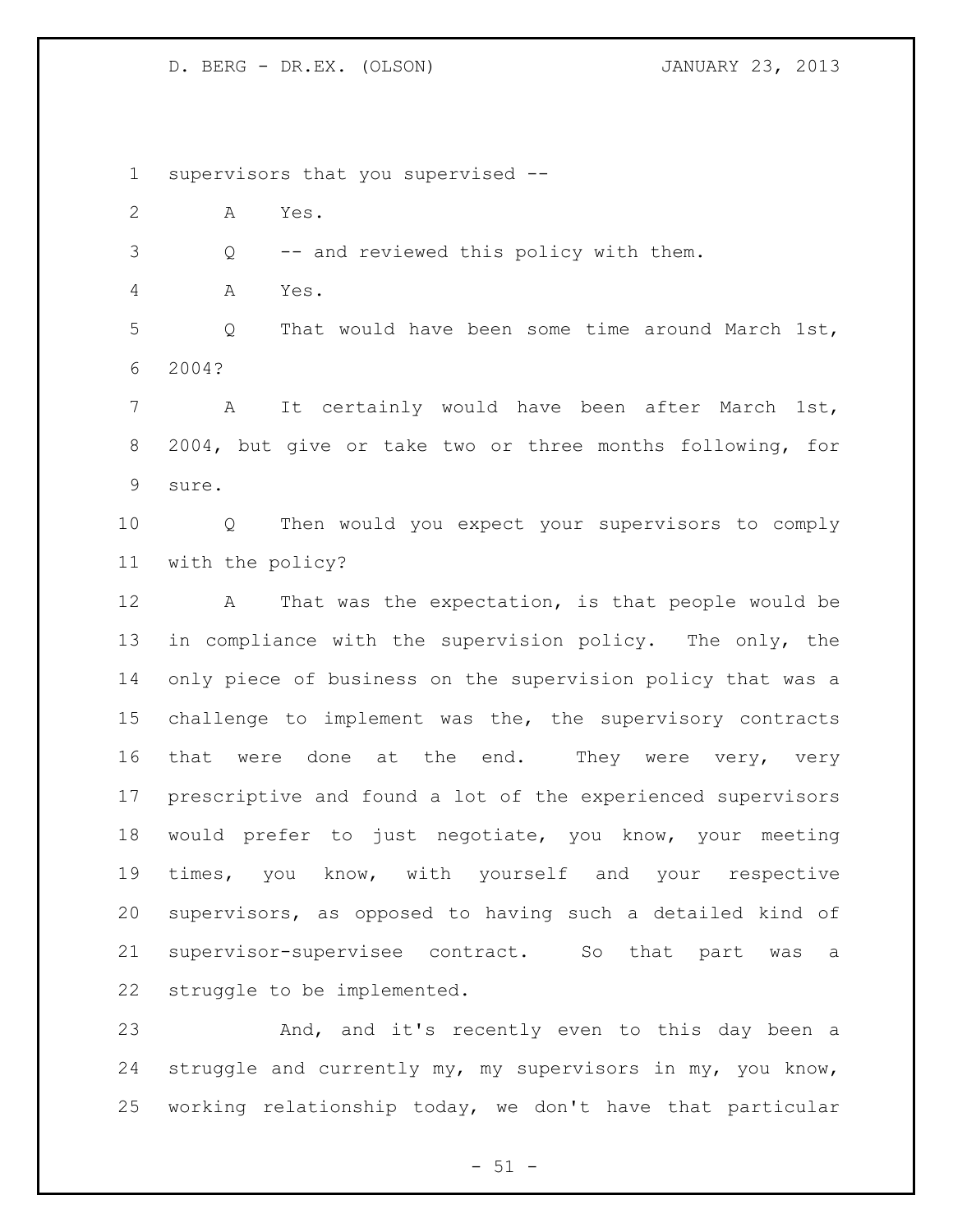| $\mathbf 1$     | piece of the supervision policy in place. And there, there       |
|-----------------|------------------------------------------------------------------|
| $\overline{2}$  | isn't really an agreement across our senior supervisors to       |
| 3               | do that, but the majority of the rest of it was, was able        |
| 4               | to be implemented.                                               |
| 5               | So on the page in front of you, if we could<br>$Q \qquad \qquad$ |
| 6               | scroll down under the heading Components, where it says          |
| $7\phantom{.0}$ | Nature of Supervision. It says:                                  |
| $\,8\,$         |                                                                  |
| $\mathsf 9$     | "While supervision or consultation                               |
| 10              | occasionally needs to occur on an                                |
| 11              | ad-hoc basis, quality supervision                                |
| 12              | occurs when supervisor and                                       |
| 13              | supervisee meet regularly, for an                                |
| 14              | interrupted period of time, to                                   |
| 15              | facilitate the development of a                                  |
| 16              | strong supervisory relationship."                                |
| 17              |                                                                  |
| 18              | That's something that you thought -- you said you                |
| 19              | thought was a good idea that should be implemented.              |
| 20              | Yes, and is an excellent idea, for sure, and<br>Α                |
| 21              | really necessary.                                                |
| 22              | Q<br>It says:                                                    |
| 23              |                                                                  |
| 24              | frequency of regular<br>"The                                     |
| 25              | supervision varies around<br>the                                 |
|                 |                                                                  |

- 52 -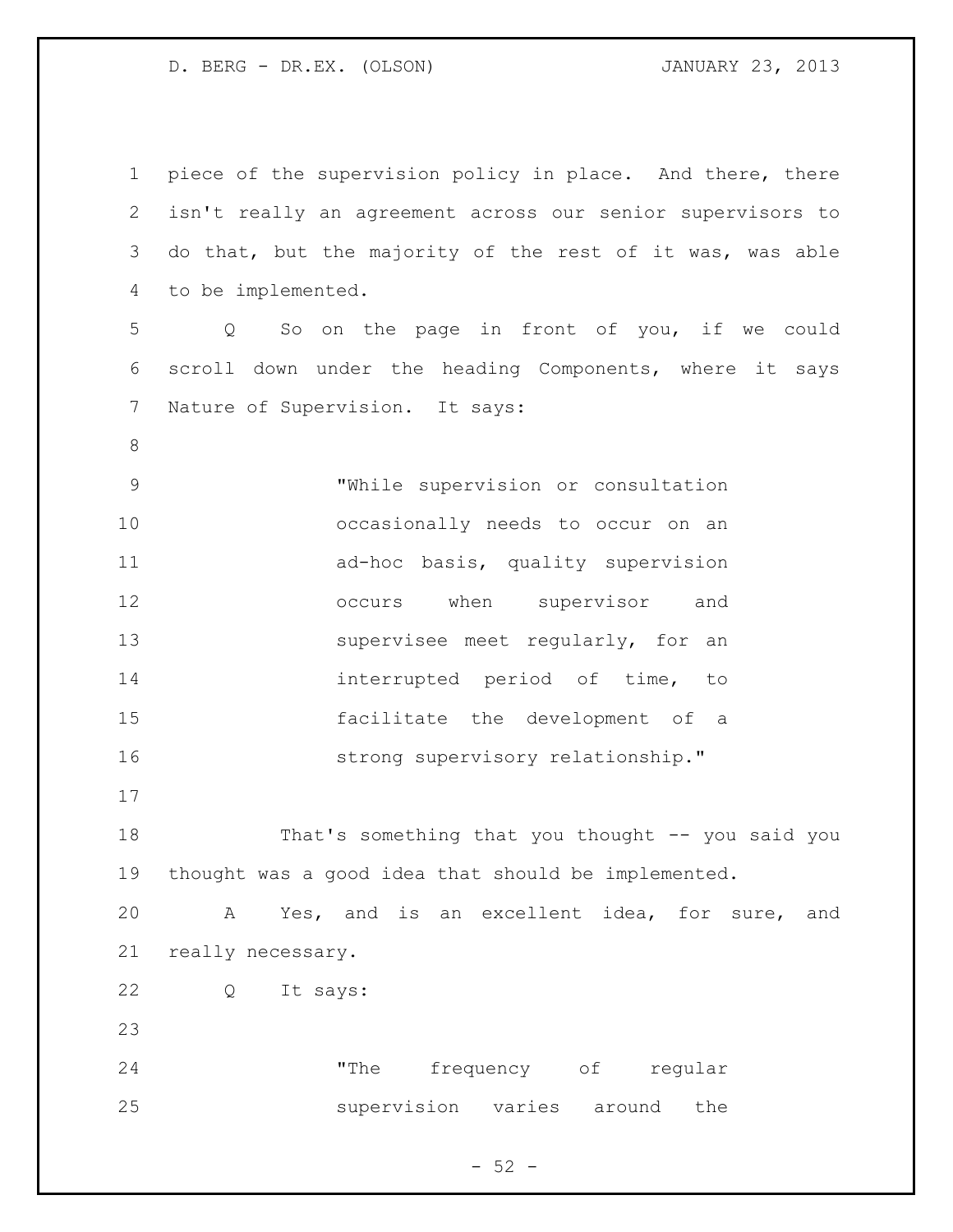supervision needs of both the staff and Supervisor. At a minimum, scheduled supervision should occur on a monthly basis." A That's, that's what was recommended. Q Was that -- A That we -- Q And was that, that being followed after the implementation of this policy? A I can't speak to all the units, but I can speak to the units under my responsibility. And as, as much as possible, we were trying to adhere to the supervisory meeting with staff on a monthly basis. It was a struggle at CRU to do that. Q Okay. As the supervisor of a -- supervisor of CRU -- A Yes. Q -- what steps did you take to ensure it was being done, if any? A Well, I certainly would have talked to my supervisor about, you know, whether or not she was able to, you know, meet with each of the staff on a monthly basis and still handle the volume of business that she was doing. And we might, we might aim for her doing that every five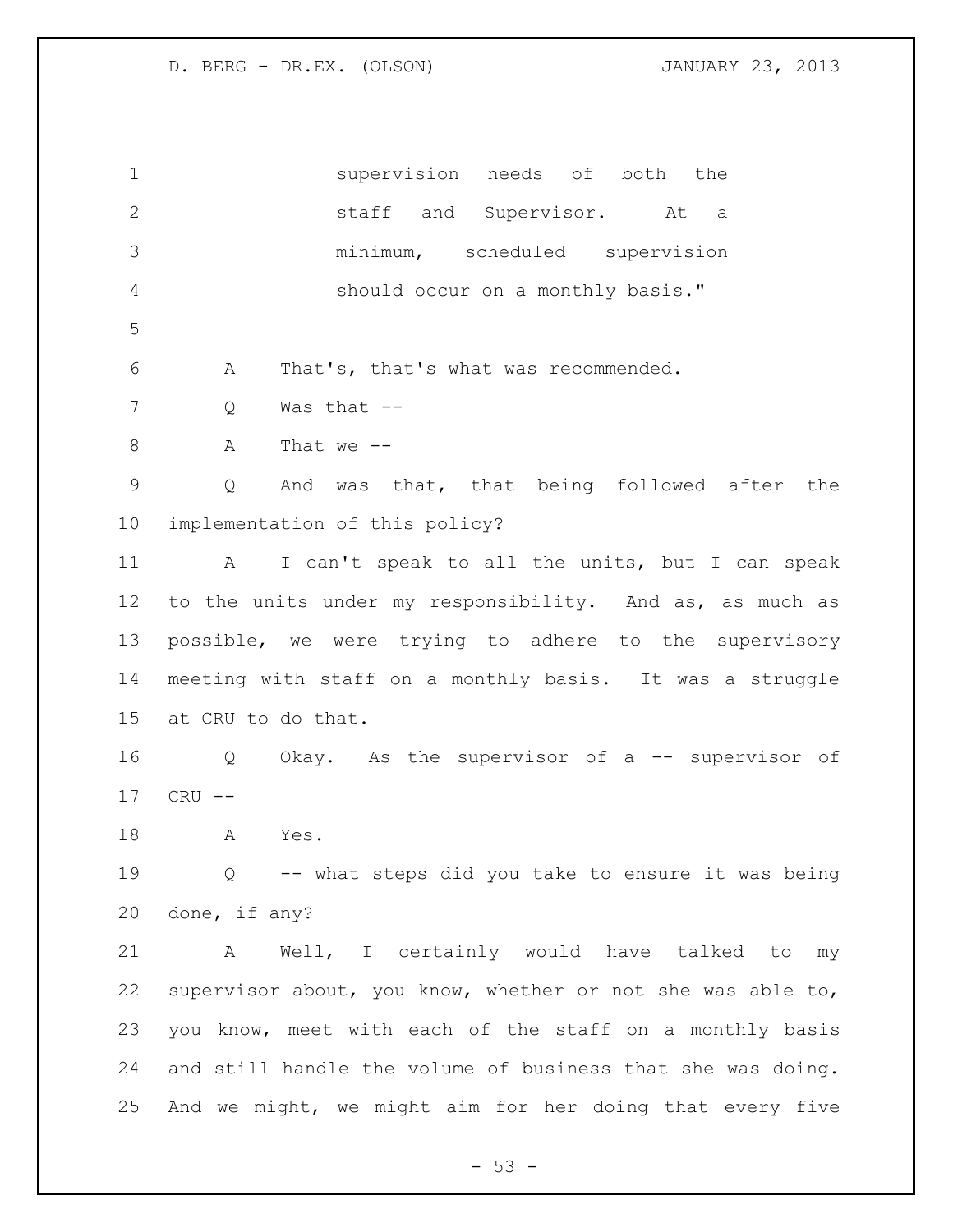weeks. We might have compromised on that, as opposed to, you know, forcing her to do this monthly and then overwhelming her workload more than it already was.

 Q But in terms of your ensuring it was being followed to some degree, at least, even if it was every five weeks, did you do anything to --

 A It was part of my -- part of my review with my supervisors in supervision was to ask them about the supervision policy and how we were doing that. Sometimes our supervisors -- not all of them, but the ones that were very organized, had supervision schedules that we would get a copy, either Rob for some of his folks or me back in -- from my folks in regards to actual schedules that they had set up, which is, which is what we, we really were aiming for, that they had schedules, they were fulfilling that 16 obligation and, you know, and we had some ...

 Q Would -- do you recall whether or not Ms. Faria would have had a schedule like you're describing?

- A No, I don't believe so.
- Q She didn't have one.
- A No.

Q Was there a reason why she wouldn't have?

 A Hers probably would have been just more on the fact that we, we couldn't even do it once a month given the volume that they were dealing with there, and, and we

 $-54 -$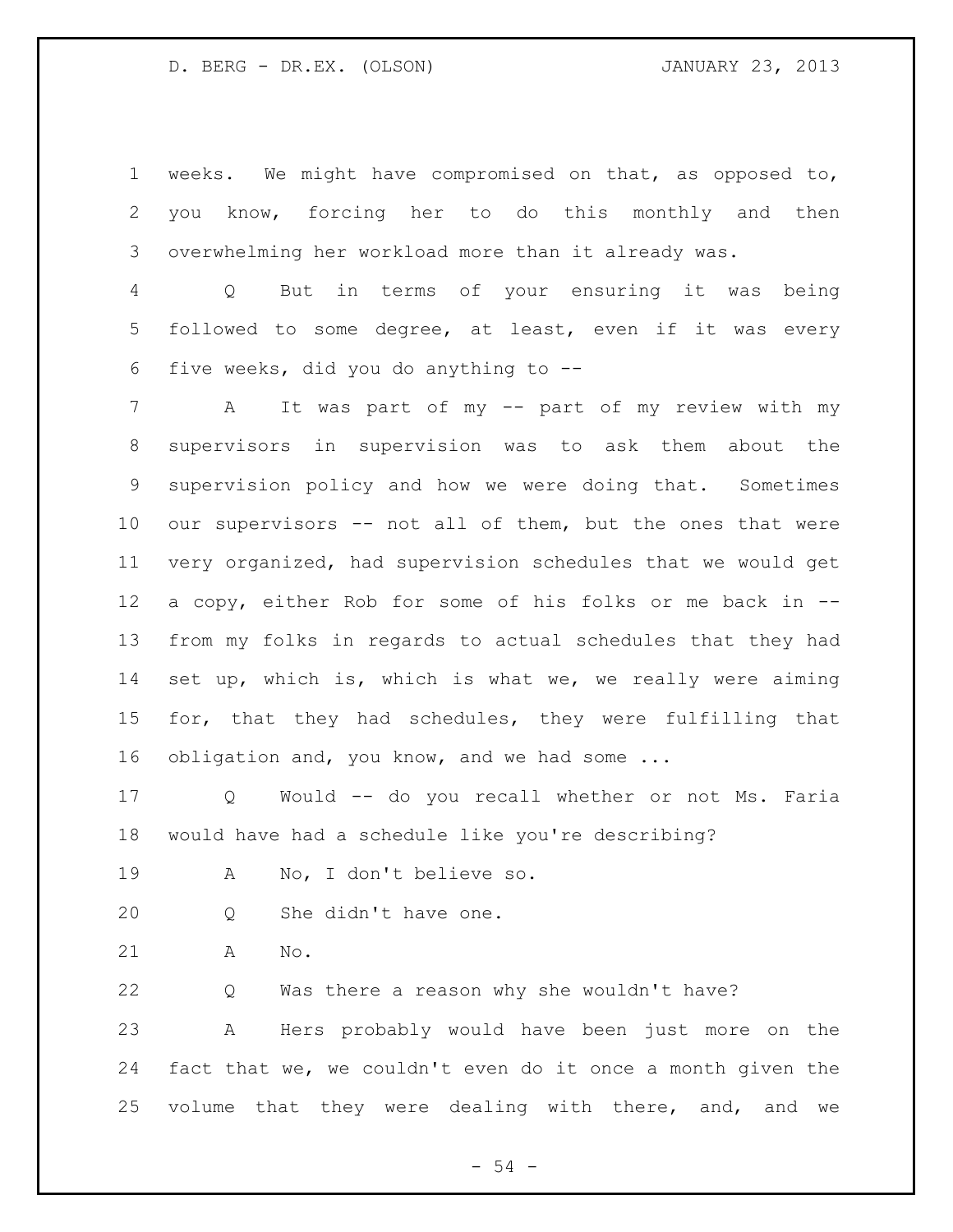needed to kind of move that, you know, to once, once every five weeks or so, but I know that she made every effort to try to do that with her staff. Wasn't always possible.

 Q What is it you would have expected a supervisor, like Ms. Faria, for example, to review in these supervision sessions?

 A Well, I'm sure in her supervision sessions that she would have a better idea than I do of what she should be doing from a CRU perspective, but I'm assuming part of the, the supervision session would be to see if they've got any current existing cases that they're working on that are challenging or problematic.

 Certainly, if there was any activity that came from the General Authority or the Advocate's office or the Ombudsman's office or, or, or many of the other overseeing -- oversight bodies that we have, if the supervisor had those concerns that were brought to her attention, if they weren't immediate and pressing she may just keep those for when they met at supervision where they would have that hour and a half to two hour uninterrupted time, you know, to, to, to chat about in supervision.

 Other things would be around performance, you know, how were the workers doing, what was their skill set, 24 what were they good at, what did they have some shortcomings on, what were their training needs in regards

 $- 55 -$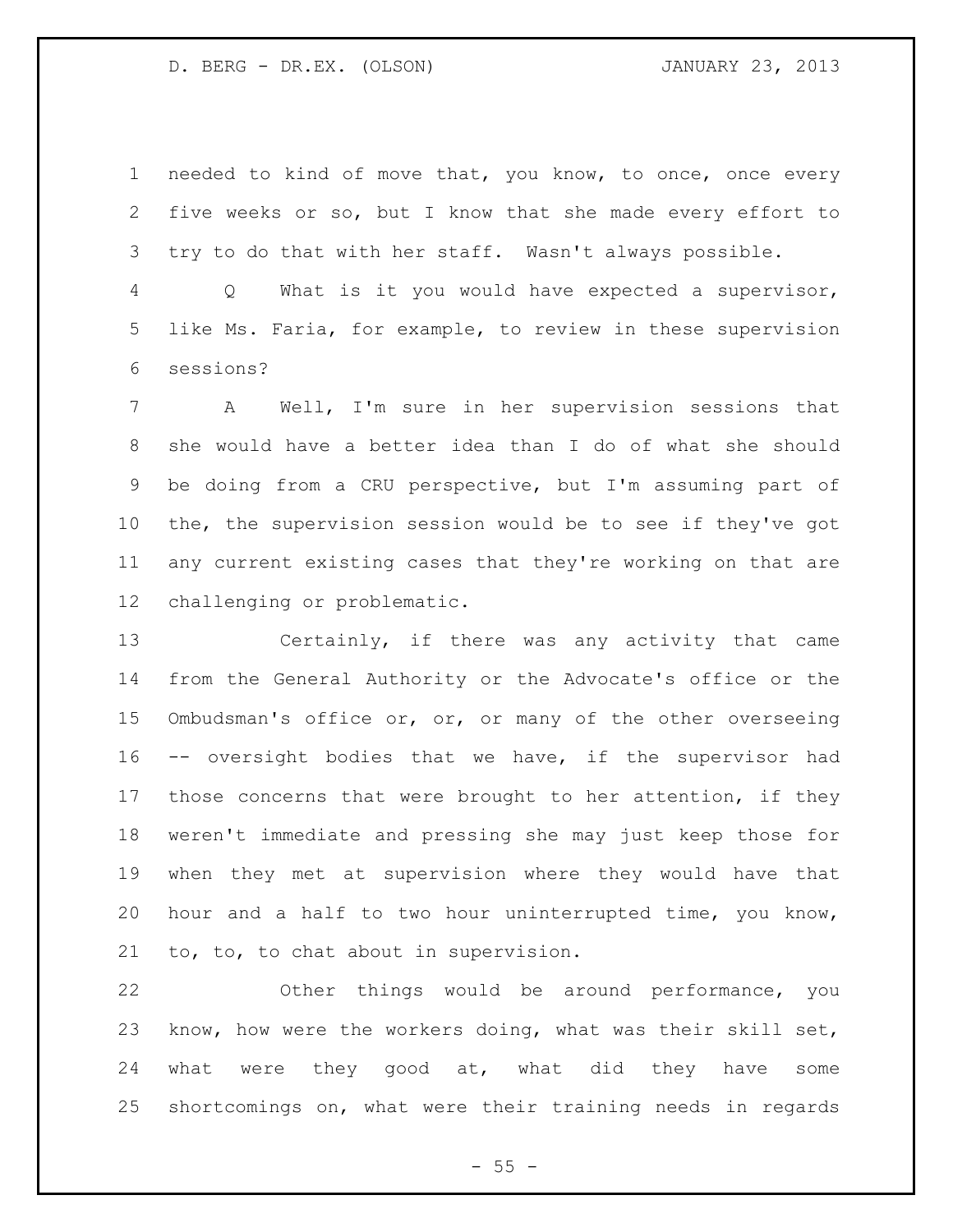to those shortcomings, did they need to be partnered up sometimes on callouts with a more experienced worker.

 And then if there were any HR personnel issues, you know, do we have somebody who's not getting to work, has, you know, got all sorts of personal life problems that are spilling over into the workplace.

 It would be that entire range, and I, and I'm sure she could speak to more detail than I can, but, but that would be the, the, the average range of what you'd be looking at.

 Q Did you have an expectation that the supervisors would go through standards and best practice with the workers at these supervision sessions?

 A It's a very fair question, Derek. This -- I'm trying to think how to answer that. I have to answer that by the fact that the standards that we had in place at the time were -- I'm just going to use the word problematic.

18 I like to be very, you know, careful with ensuring that I was, you know, up on the standards that were in place at the time. We had '99 case management standards. We used to get new standards practically every year that were given to us. Almost all of them were in draft; we were given mixed messages about whether or not we were to use them or not use them. Some senior managers said we were to use them, the 2001 standards, as an

 $-56 -$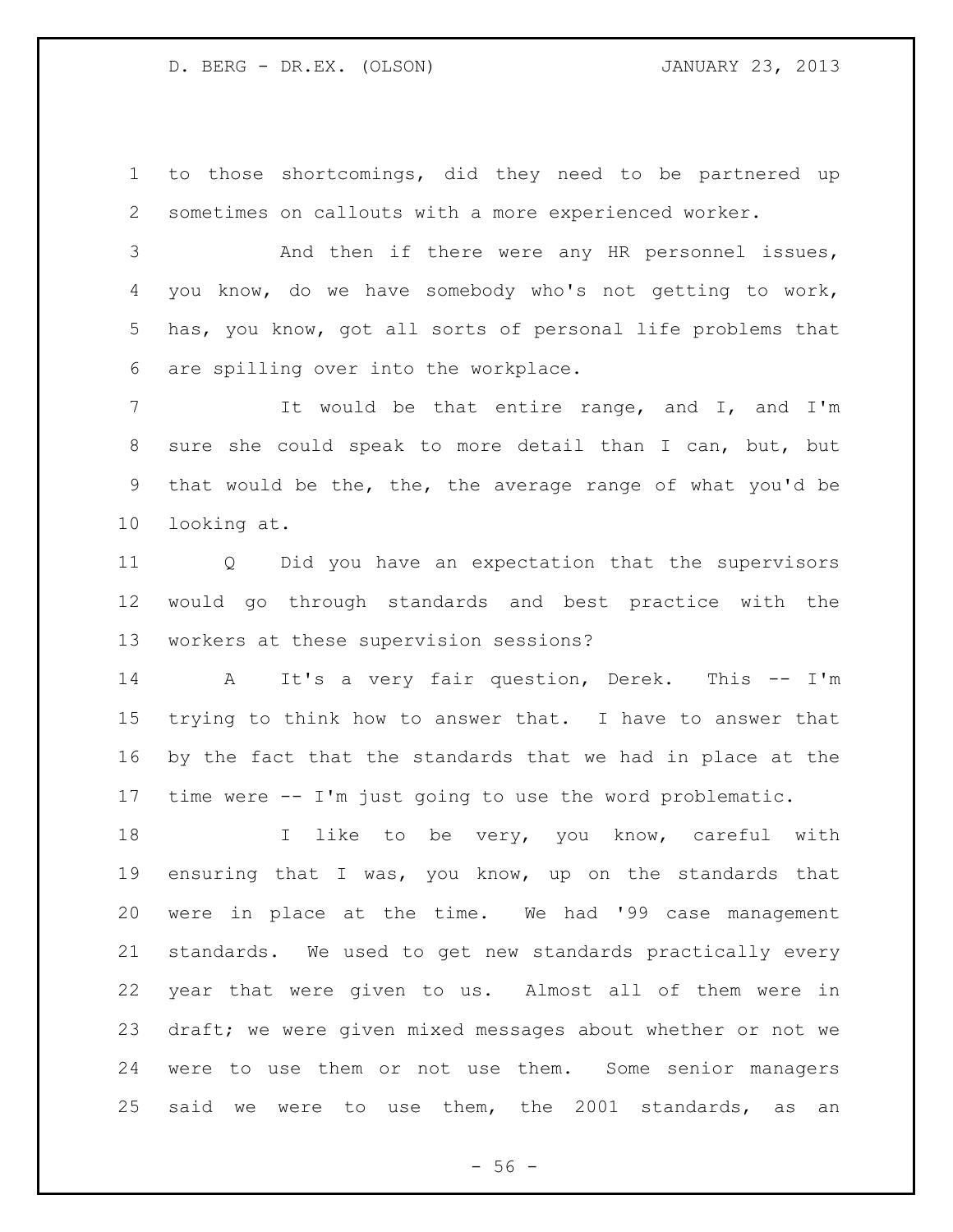example. Others said, no, that with the coming on board of a standing committee that training was going to be provided for ourselves as managers, for our supervisors, for our 4 staff. So at the end of the day, those standards -- we didn't even choose to circulate those standards.

 So the '99 standards, the late 2004, early 2005 standards, we knew much more solidly going in that those were standards that were going to stay for a period of time so we, we shared that information with our supervisors and, and our supervisors were given -- we received -- from our General Authority I received a very, very large binder. It was probably about yea thick, and it had the Child Welfare Act and it had the child welfare regulations; it had the Authorities Act and the authorities regulations; the Adoption Act, the adoption regulations. It had the child abuse guidelines, the child abuse regulations. It had the '99 standards and it had the beginning of the standards that were going to stick around for a while in 2004.

 So I made that -- a copy of that available to Rob Wilson, who was my, my partner at the time, and we made that package of information available to all the supervisors so that they had, you know, a really well put together, organized document of the Act, the regulations, the standards that were in place at the time. Those were made available to all our supervisors.

 $-57 -$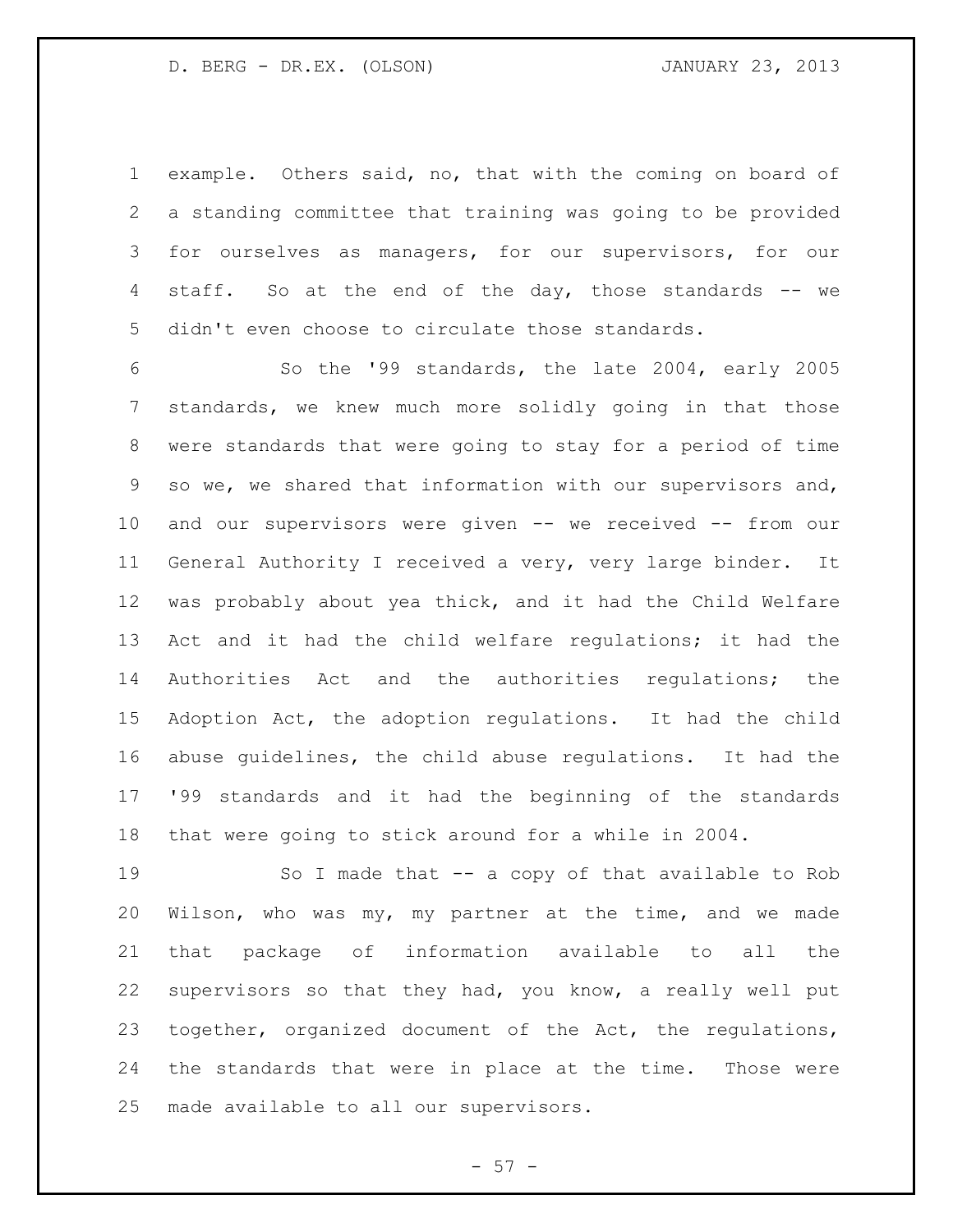Q So did you -- would you expect your supervisors, then, to be familiar with those standards, the 1999 standards, the Act, the regulations? Aren't those what would govern practice?

 A I have to say yes and no to that. I think everybody would -- in the room would probably agree that, yes, they do govern our practice and the way that we do business, but we had policies and procedures, we had program manuals that were developed and designed with those standards in mind when we put them together. So we were operating -- all your standards talk about minimum standards that you have to deliver on and I think for the majority of all our programs, our policies, our procedures, we had a greater expectation that was built into what we were doing than actually what existed in the standards.

 So would I expect my supervisors to know that binder, that thick, cold? No, but I would expect them to know how to be able to find what they needed in those standards at various times. And generally, their day-to- day governance of what they did on a day-to-day basis would have been, would have been provided through our intake program manual and our March 2004 child welfare orientation manual.

Q I see. And --

A That would have guided our practice, I think,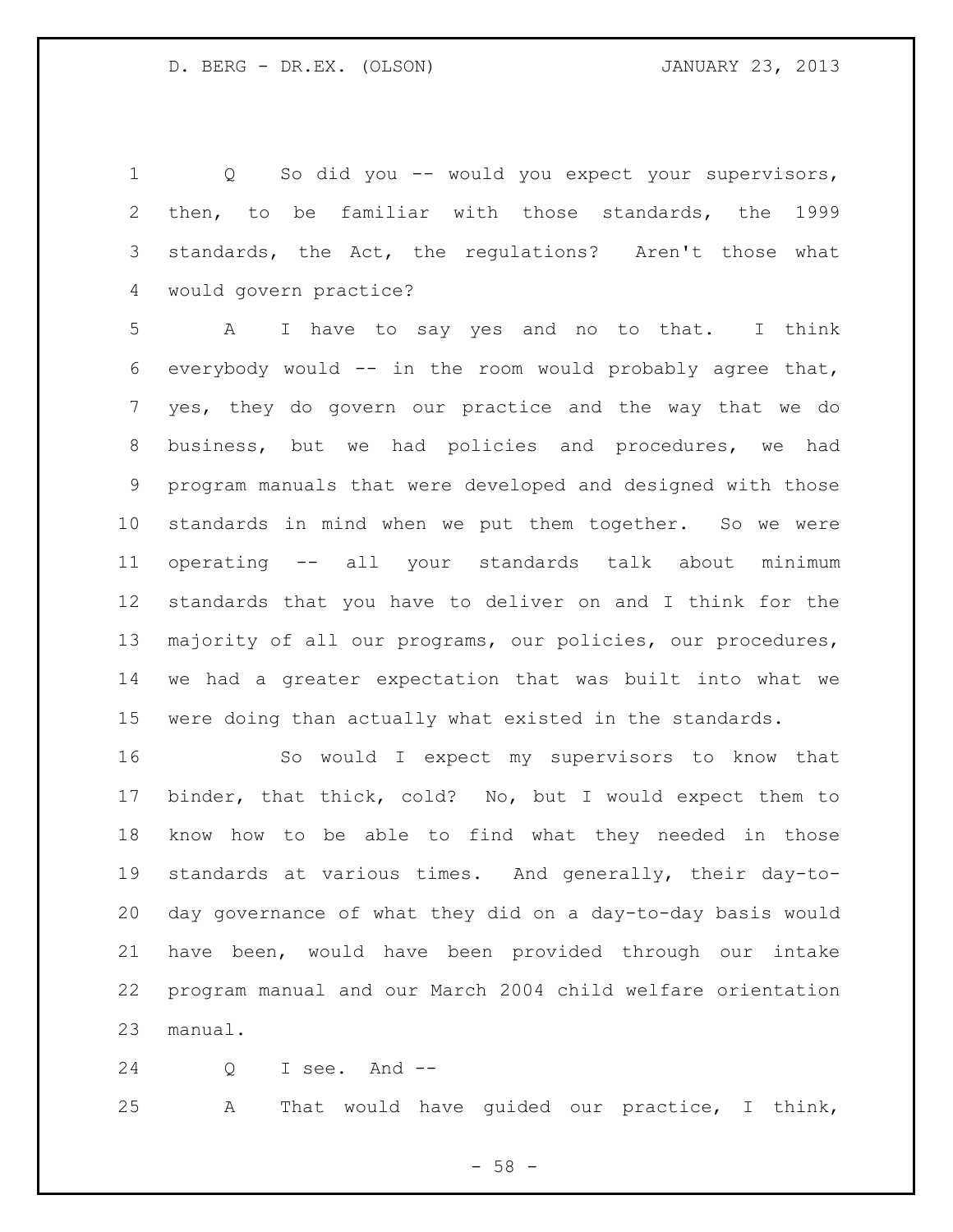more than anything else.

 Q And those manuals, then, they were based on the standards, right?

 A They were, they were based on the standards and they were based on best practice within the standards. So at CRU, as an example, the standards would say that -- in a typical protection investigation at CRU and at intake, the standard would say that you had to see the person or the family within a ten day timeline. That was not good enough for us because we were dealing with protection stuff that was way too risky to leave for ten days. So we had set up our own system where at the end of the day we were responding to cases within 24 hours, within 48 hours, 14 within five days, and within ten days. So --

 Q So I just want to be sure I'm understanding you correctly. The standards were sort of basic. You went beyond the standards --

A Yes, yes.

 Q -- and, and in doing that, sometimes you'd have -- the workers or your supervisors would have to use their professional judgment, making a decision.

A Yes, that's correct.

Q They'd also have to use common sense.

 A That last one's a funny word for me. I really don't know what it is. You know, in the first six months

- 59 -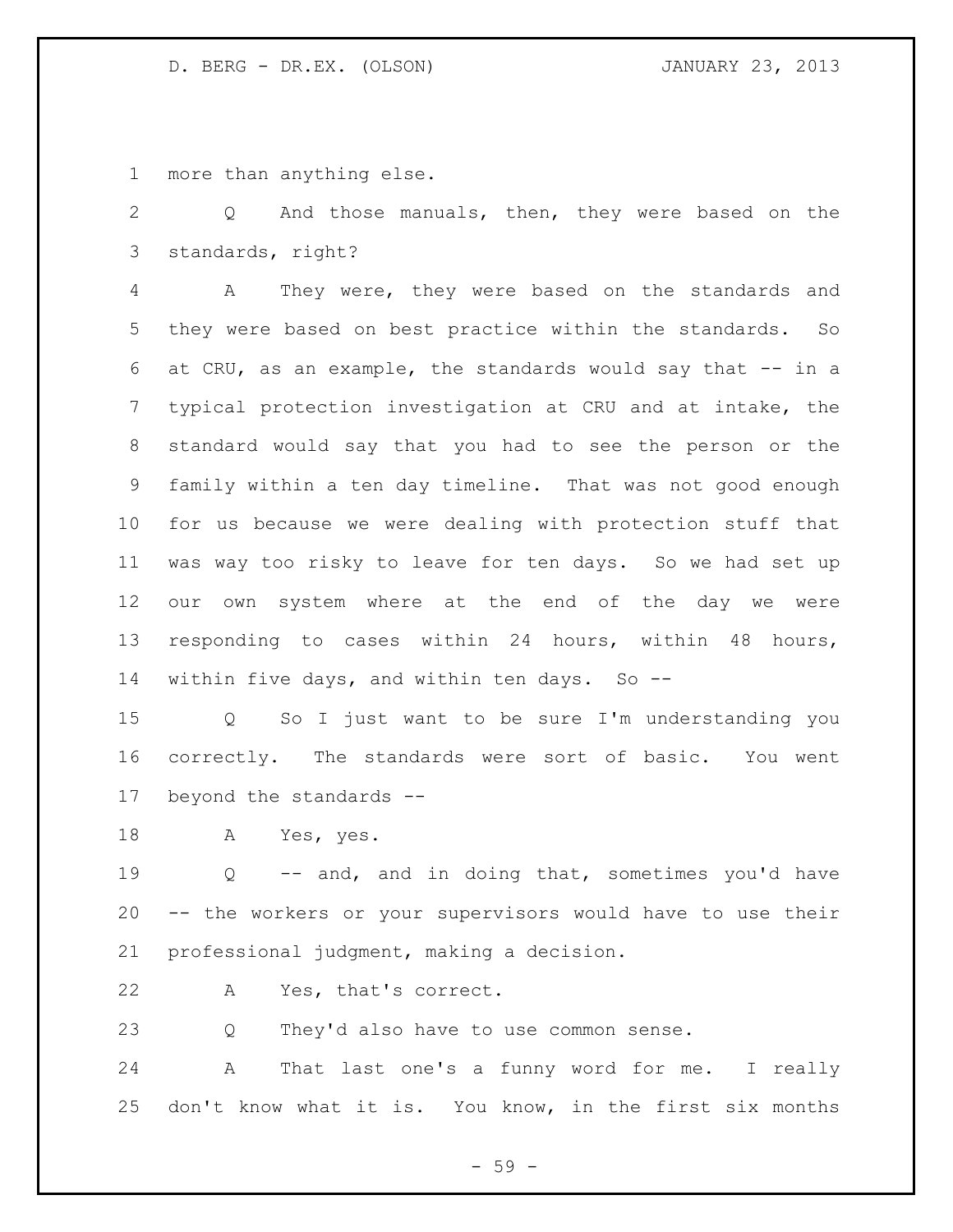that I was over there people would say that my previous twenty-some years that maybe I was lacking common sense. It's a word I want to steer clear of because the, the, the programs and policies guided our, our folks. The supervisors were trained, very skilled, very knowledgeable, very experienced in those areas, and felt a real comfort zone in guiding people in the area where they had developed an expertise. So I was real confident, you know, in the supervisors I had under my responsibility.

 Q Just to go back, though, the standards in place, was there any confusion between 1999 and 2004 as to which standards would have been in effect?

 A There was no confusion in my mind that I wasn't going to use the 2001 standards, but there was confusion throughout the system and throughout all the higher ups and through the child protection branch, and mixed messages given in writing to Winnipeg Child and Family after numerous requests over a three-year period. We consistently got different responses in regards to direction of what we should do.

 Q But if Ms. Faria came to you, for example, as her supervisor and said, You know, Dan, I'm, I'm not sure which standards I should be applying here, 1999 or 2001, you could -- you would be able to tell her the answer.

A Her and I would both agree that we would be using

 $- 60 -$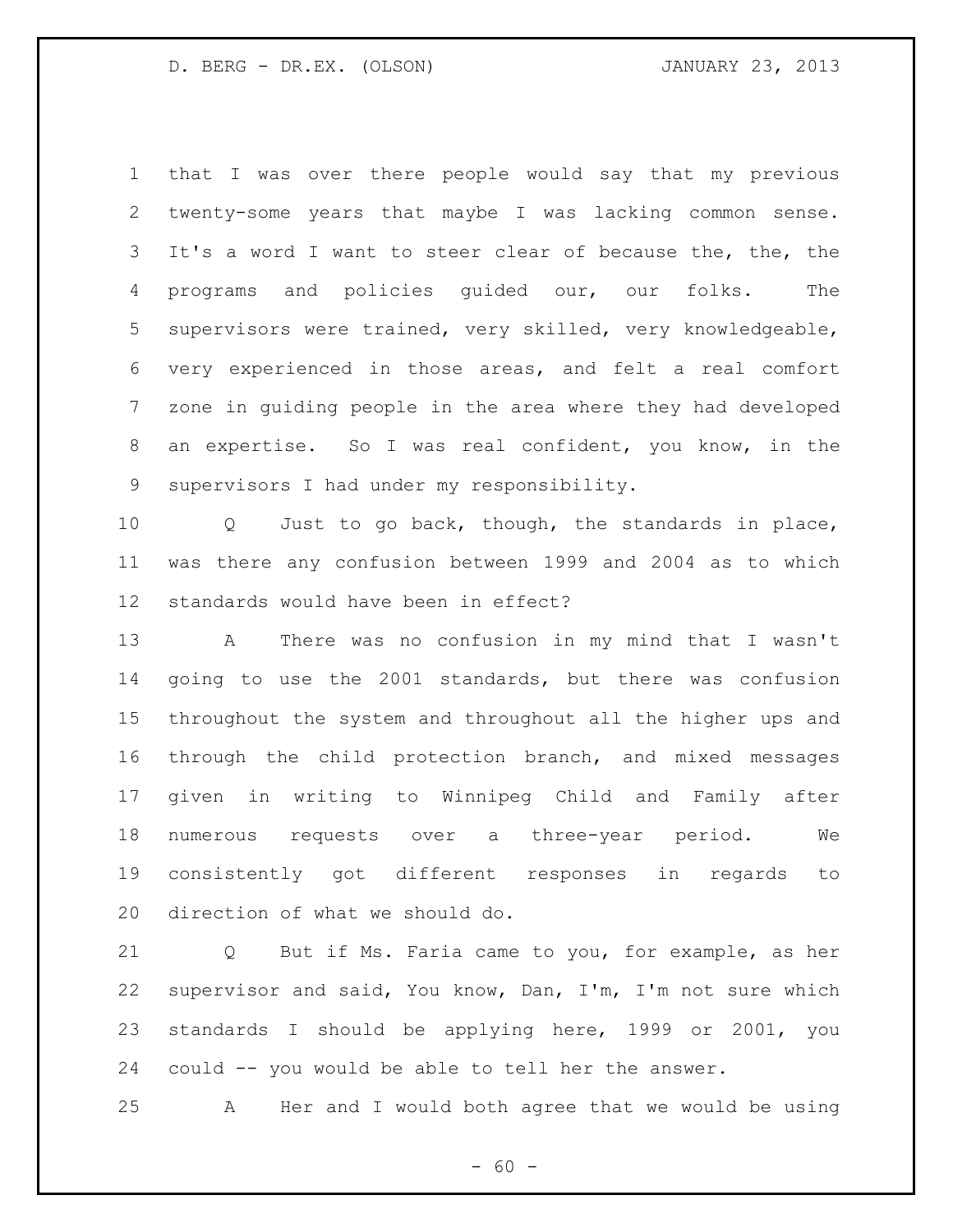the 1999 standards and we would use the 2004 standards, and we wouldn't use the 2001 standards because they were never passed.

 Q Okay. And in any case you probably want to make sure you're meeting at least the highest standard and the one the most appropriate for the circumstances.

 A Well, again, I want to repeat as much as possible, we hope that we would have had that in our regular day-to-day practice, you know, in terms of our programs and procedures, which, again, were, were, were scripted and developed with the standards in mind when they were developed.

 Q Okay. If a particular standard wouldn't be in accordance with what you view as best practice, you, you'd, you'd strive for best practice, then?

 A Well, we, we'd certainly highlight that for the staff if we found anything like that, and definitely there would have been a discussion then around what would our practice be if they -- if we were lower on the response time than what was in the standards.

 Q You, you expected supervisors, though, to adhere to best practice.

A Absolutely.

 Q And you expected their workers to adhere to best practice.

 $- 61 -$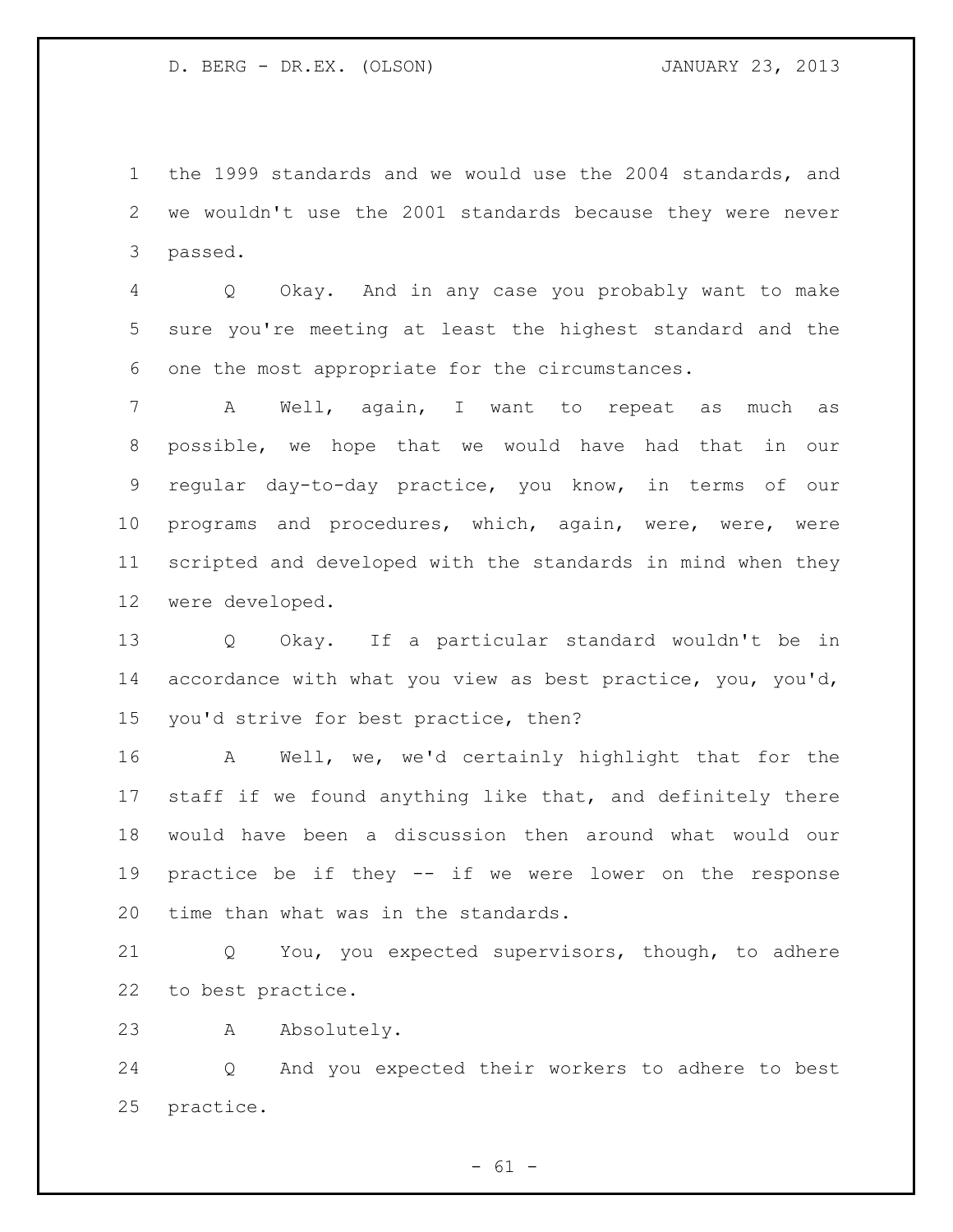A Yes.

| $\overline{2}$ | Q Wasn't that you're just trying to do the basic        |
|----------------|---------------------------------------------------------|
| 3              | work, the bare minimum. It was, you're trying to do the |
| $\overline{4}$ | best, best practice.                                    |
| 5              | A Best practice for each of the programs, which         |
| 6              | would be somewhat different depending on which program  |
| $7\phantom{.}$ | you're in.                                              |
| 8              | Q Okay. Just getting back to the document that's        |
| $\mathsf 9$    | on the screen in front of you, that's the supervision   |
| 10             | policy. Under Recording and Documentation --            |
| 11             | MR. OLSON: At the bottom of the page, Mr.               |
| 12             | Commissioner.                                           |
| 13             |                                                         |
| 14             | BY MR. OLSON:                                           |
| 15             | $Q$ -- it says both -- this is 29040 -- says:           |
| 16             |                                                         |
| 17             | "Both supervisor and staff will                         |
| 18             | maintain notes regarding key                            |
| 19             | decisions and themes that<br>are                        |
| 20             | discussed<br>in<br>supervision.<br>The                  |
| 21             | supervisor<br>will<br>maintain                          |
| 22             | supervision<br>records<br>that<br>will                  |
| 23             | document<br>discussions<br>case<br>and                  |
| 24             | discussions<br>regarding<br>the                         |
| 25             | employee's<br>professional                              |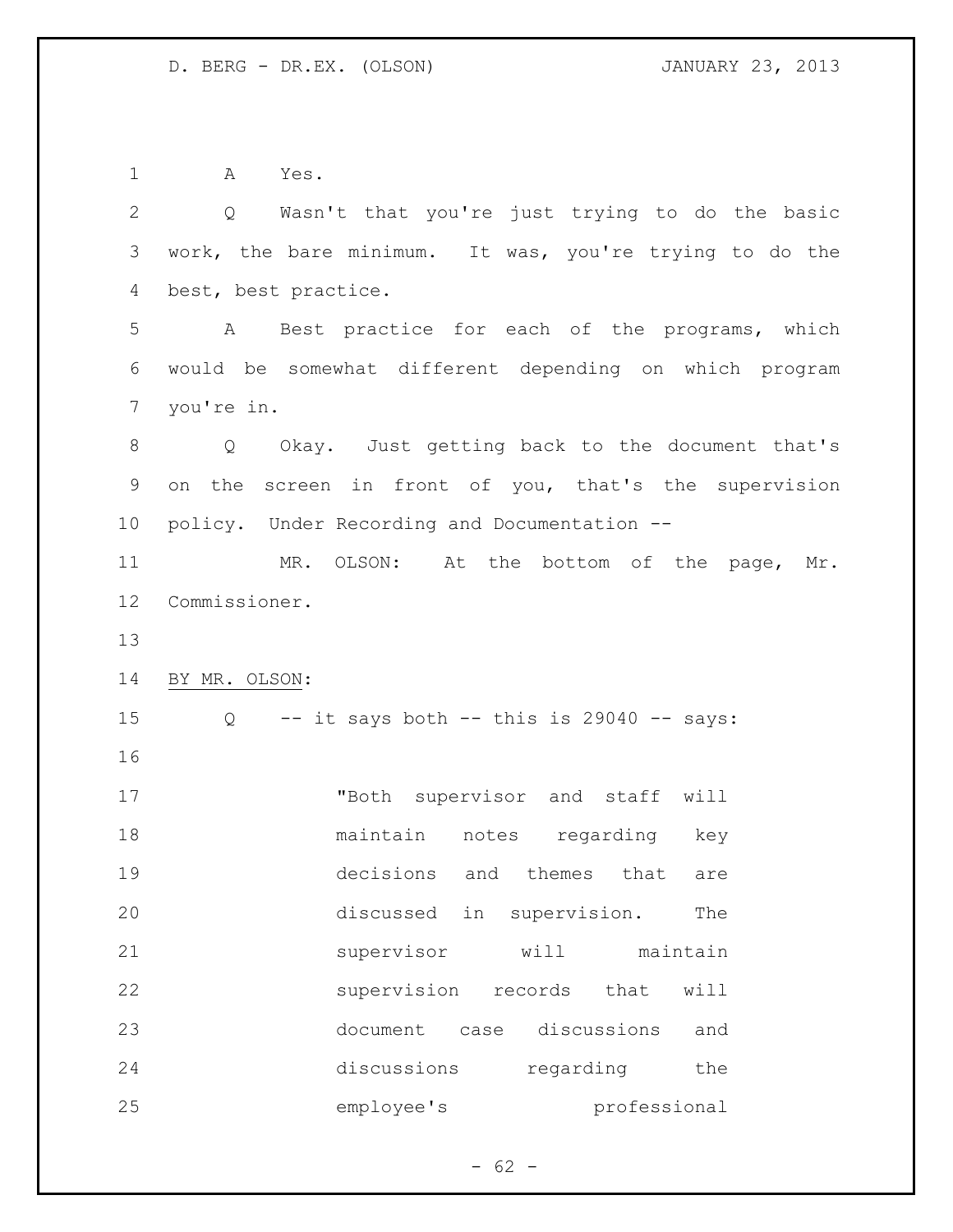| $\mathbf 1$  | development and personnel issues."                         |
|--------------|------------------------------------------------------------|
| $\mathbf{2}$ |                                                            |
| 3            | That was a pretty clear policy.                            |
| 4            | Α<br>Yes.                                                  |
| 5            | Was, was this policy -- was it your understanding<br>Q     |
| 6            | that your supervisors would be following this policy?      |
| 7            | would have, that would have<br>A<br>That<br>been<br>my     |
| 8            | understanding. I mean, that was the expectation, and       |
| 9            | that's what we were trained on and that's what we followed |
| 10           | up with the supervisors on, and that was, you know, a      |
| 11           | policy that we were, we were asked to, to implement.       |
| 12           | Do you know if they actually did adhere to the<br>Q        |
| 13           | policy?                                                    |
| 14           | Do I know that each of my supervisors adhered to<br>A      |
| 15           | all aspects of the supervision policy or --                |
| 16           | $To --$<br>Q                                               |
| 17           | -- related to just the note taking?<br>A                   |
| 18           | Just to the recording and note taking.<br>Q                |
| 19           | Just to the recording. I believe that the<br>A             |
| 20           | majority of the supervisors adhered to that.               |
| 21           | Okay. Some didn't, though?<br>Q                            |
| 22           | A<br>I'm not sure. I'm hearing through some of the         |
| 23           | information exchange that's come out resultant of the      |
| 24           | proceedings that, that there had been some challenges with |
| 25           | that, so I, I can't say for certainty.                     |

- 63 -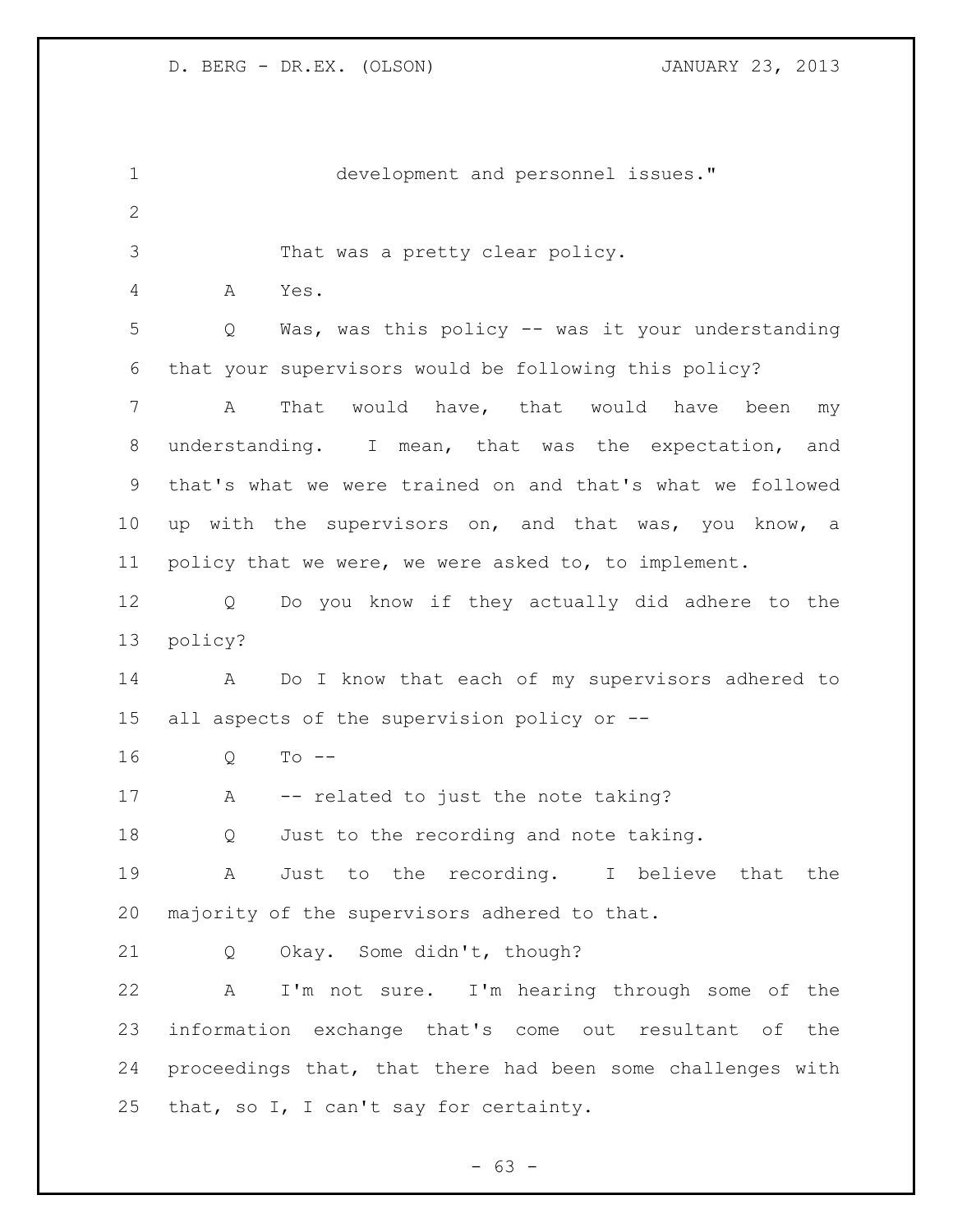Q You've, you've heard about supervisors destroying their notes or shredding notes, or not even keeping notes. A Yeah, I've heard some of that. Q That wouldn't have adhered to this policy. A No. Q Would you have been aware of that at the time that you were supervisor of any these -- any of the supervisors that you supervised? A That supervisors were shredding or destroying file related information? Q Shredding, destroying, or not even keeping notes in the first place. 13 A I would, I would not have been aware of that. Q Had you been aware, what would you have done about it? A Well, shredding or destroying file related information would have been somewhat problematic for us because the file information is fairly important to be keeping as part of the record because we never know if a situation is, is going to result in a court related process, we never know whether a matter is going to escalate and we're going to be in an inquest or we're going to be in an inquiry, so that -- Q This situation today.

A Yeah. So that information becomes part of the

- 64 -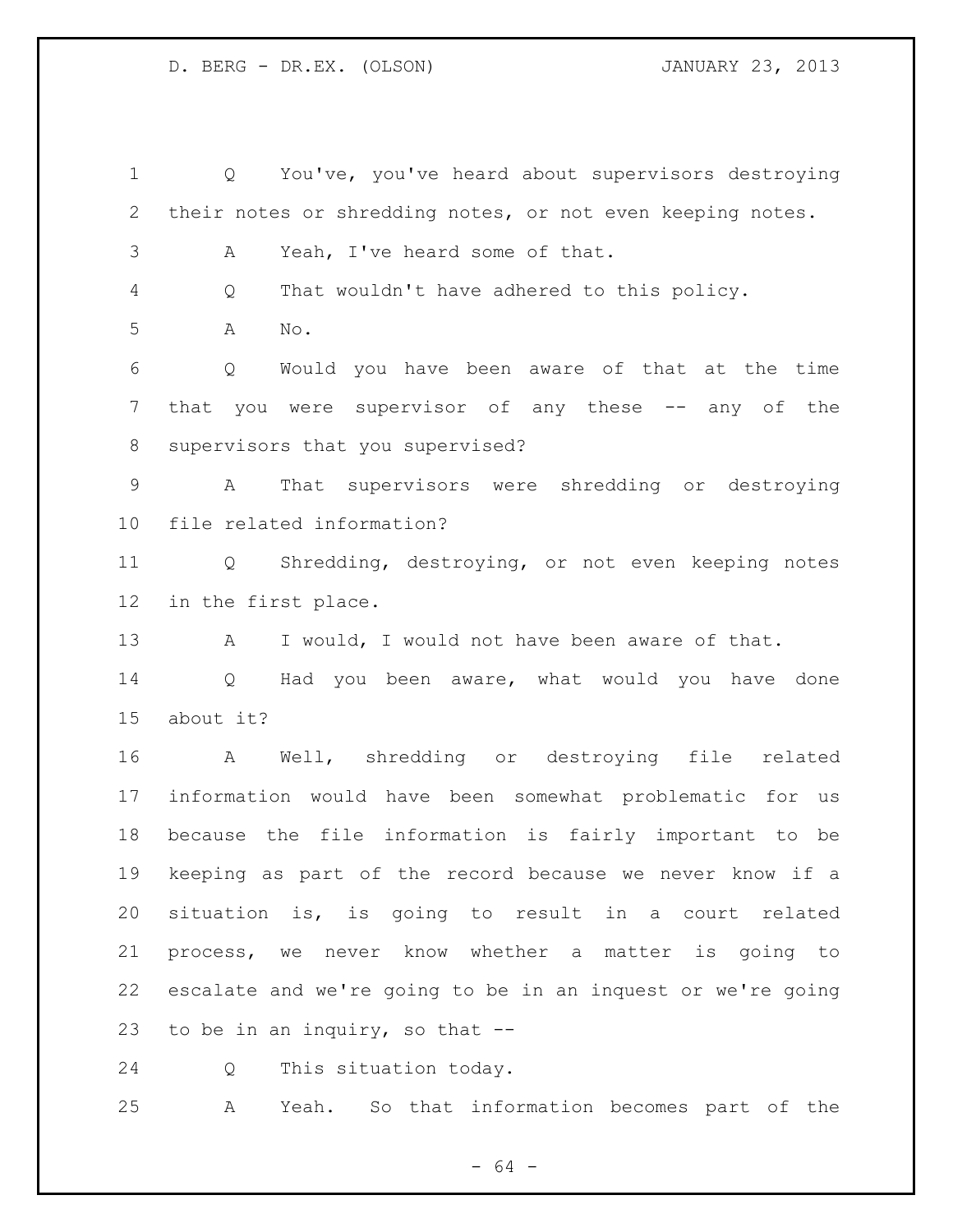client record.

Q Yeah.

 A So it's, it's important, you know, to have that information.

 Q Those notes would, would be important to either know what was said or what was done or what wasn't said or what wasn't done.

 A Absolutely. Now, in terms of whether or not -- you had asked me as well whether or not people were adhering to all the things that were on the supervision policy in terms of, you know, documenting that full range of responsibilities. I'm not sure if all my supervisors were.

 Q In terms of ensuring that supervisors were complying with those policies, though, that would fall on you in terms of being their supervisor.

A Correct.

 Q We've, we've heard that the work -- some of the workers -- any of the workers involved in this particular matter would take handwritten notes or other notes that would eventually get transferred into CFSIS or into a report, and then the notes would be discarded or destroyed. Do you know, are you able to say as a supervisor, whether that was in accordance with policy, that practice?

A Are -- which program are you referring to, Derek?

 $- 65 -$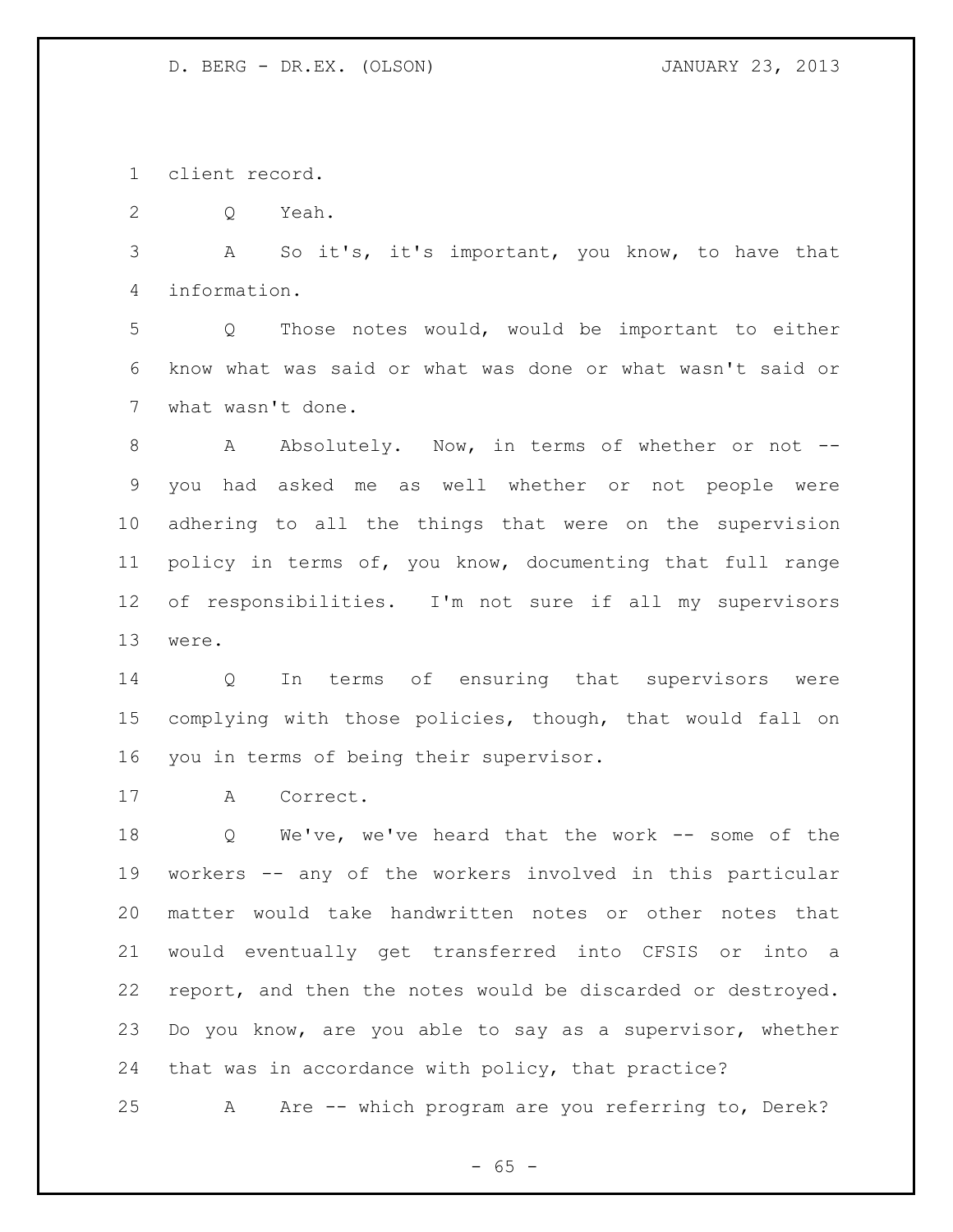Q Pardon me?

 A Which program are you referring to? Are you talking across the board?

Q Either CRU or intake, tier two.

 A I'm not, I'm not sure and I'm reticent to give you an answer on that. But as long as there was an accuracy of the record that was available -- I know that, for me, there'd need to be an accuracy of the record that's available. Generally, generally, we kept both. Generally, we kept it on CFSIS and generally we had also put that on 11 the hard copy file. But the, the, the question about there being a record, absolutely.

Q So having a record is key.

A Yeah.

Q An accurate record is key.

A Yes.

 Q And so if the notes that workers were taking differed from what they put in the report --

A Yes.

Q -- that could be problematic.

 A Well, I'll give you an example. Like, today it's a different world we're all in. The social workers we're hiring today are totally computer savvy so we're having social workers today that instead of doing duplication of recording and duplication of note taking, a lot of them are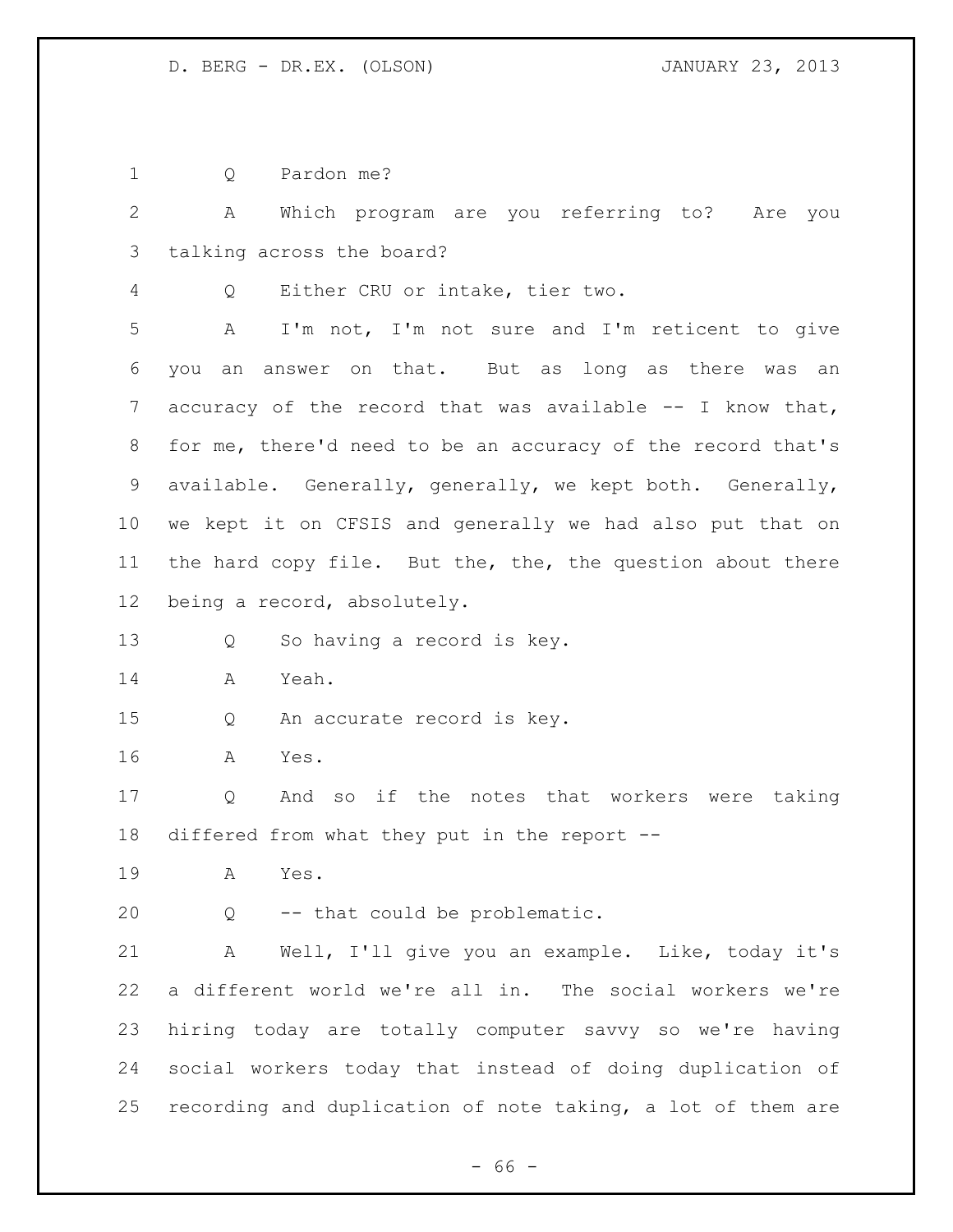doing their note taking directly onto the system, you know, and at the end of the day it saves them time when they're challenged with so many other workload related challenges. Q Sure. A So as long as -- Q But, but with reference to what was occurring at that time -- A Yeah. Q -- when workers were keeping notes -- A Yeah. Q -- and the question is just simply, if there was more in the notes they were keeping that were eventually getting destroyed or shredded or whatever -- A Yeah. Q -- if there was more information in those notes than what finds their way into a report or the documentation, that could be problematic. 18 A Yes. And it should have been kept, then, if there was more information. Q Okay. A However it was recorded, it should have been kept. Q I take it that's not something you would have been aware of. A I'm not aware that that happened, no.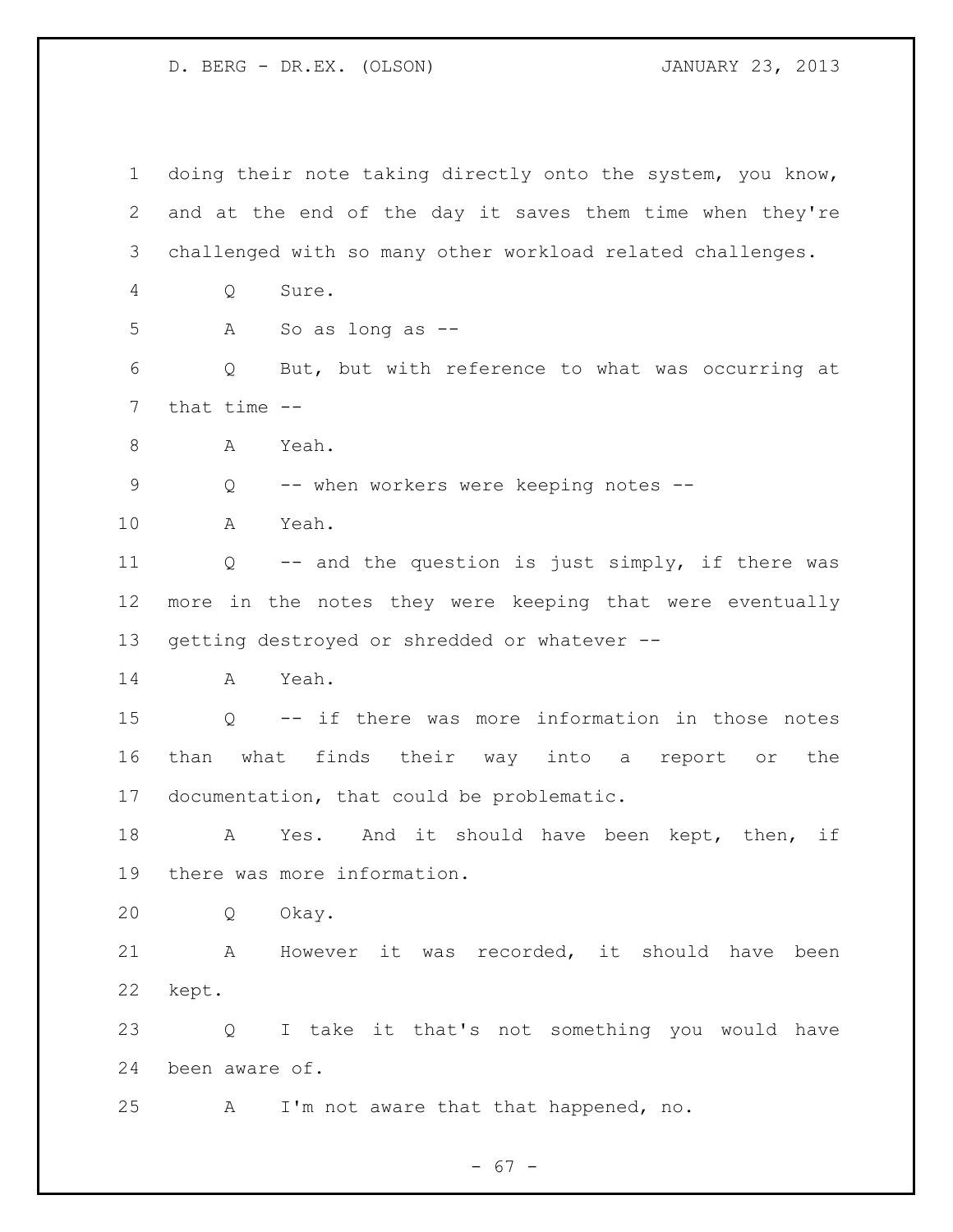Q Okay. I've asked you a few questions about performance reviews. We've heard workers, I think, say that they either received no performance reviews or they hadn't received -- you know, maybe one or two in an eight- year period, not, not very regularly or consistently. And I think you, you agreed with me that that was the case.

A Yes.

 Q Based on that, were issues with respect to workers' performance ever brought to your attention?

 A Certainly, yes. Big part of my, part of my role, you know, having that larger number of units reporting 12 directly to me is that if there were performance concerns, be they case related performance issues or be they personnel related concerns in regards to staff, I would 15 have been the first person in line, then, that my respective supervisors would have spoken to.

 Together we would have determined whether it was something that we could resolve at our level through meetings directly with the staff and resolve the issues and get them back on track. If they were not something that I believed that we could resolve at my level, then we would contact human resources, and the human resources department would assign an HR consultant to join the supervisor and myself to plan accordingly in regards to potential progressive discipline steps that we needed to take on a go

- 68 -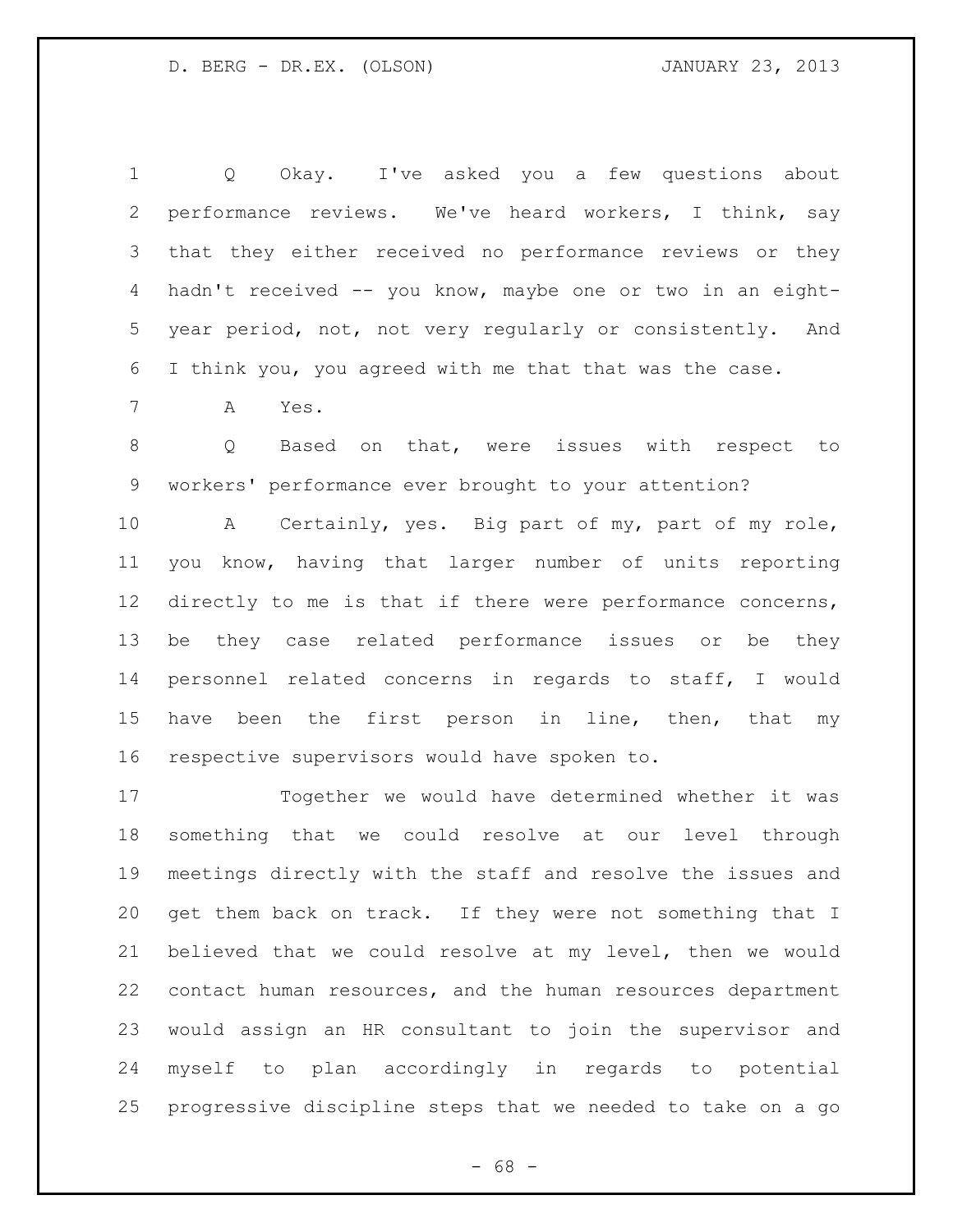forward basis.

| 2               | Q With respect to the Phoenix Sinclair matter, were         |
|-----------------|-------------------------------------------------------------|
| 3               | any performance concerns brought to your attention with     |
| 4               | respect to any of the workers?                              |
| 5               | Not in the time that I was at 835 Portage.<br>A             |
| 6               | Remember, I was, I was gone from 835 Portage when the case  |
| $7\phantom{.0}$ | surfaced in regards to the child's death.                   |
| 8               | Q Okay. Since, since you, you left -- and you've            |
| 9               | been involved in this process, you've seen all the various  |
| 10 <sub>o</sub> | reports and documents that related to your workers'         |
| 11 <sub>1</sub> | involvement in this matter.                                 |
| 12              | A Certainly seen all the documents related to, to           |
| 13              | my workers' involvement in this matter.                     |
| 14              | Q Based on what you've reviewed, would you have             |
| 15              | expected any, anything in those documents, any of the --    |
| 16              | any, anything in those documents to have raised performance |
| 17 <sub>2</sub> | issues with respect to the work done?                       |
| 18              | It's, it's a tough comment. I mean, you're<br>A             |
| 19              | talking -- I had lots of staff that were involved, lots of  |
| 20              | different scenarios. There's nothing that I read that       |
| 21              | jumps out at me that would cause me to believe that if I    |
| 22              | were there and if I was the manager that I would believe    |
| 23              | that I had a performance issue to discipline a staff over.  |
| 24              | I, I would say no to that.                                  |
|                 |                                                             |

MR. OLSON: I notice it's just about eleven

- 69 -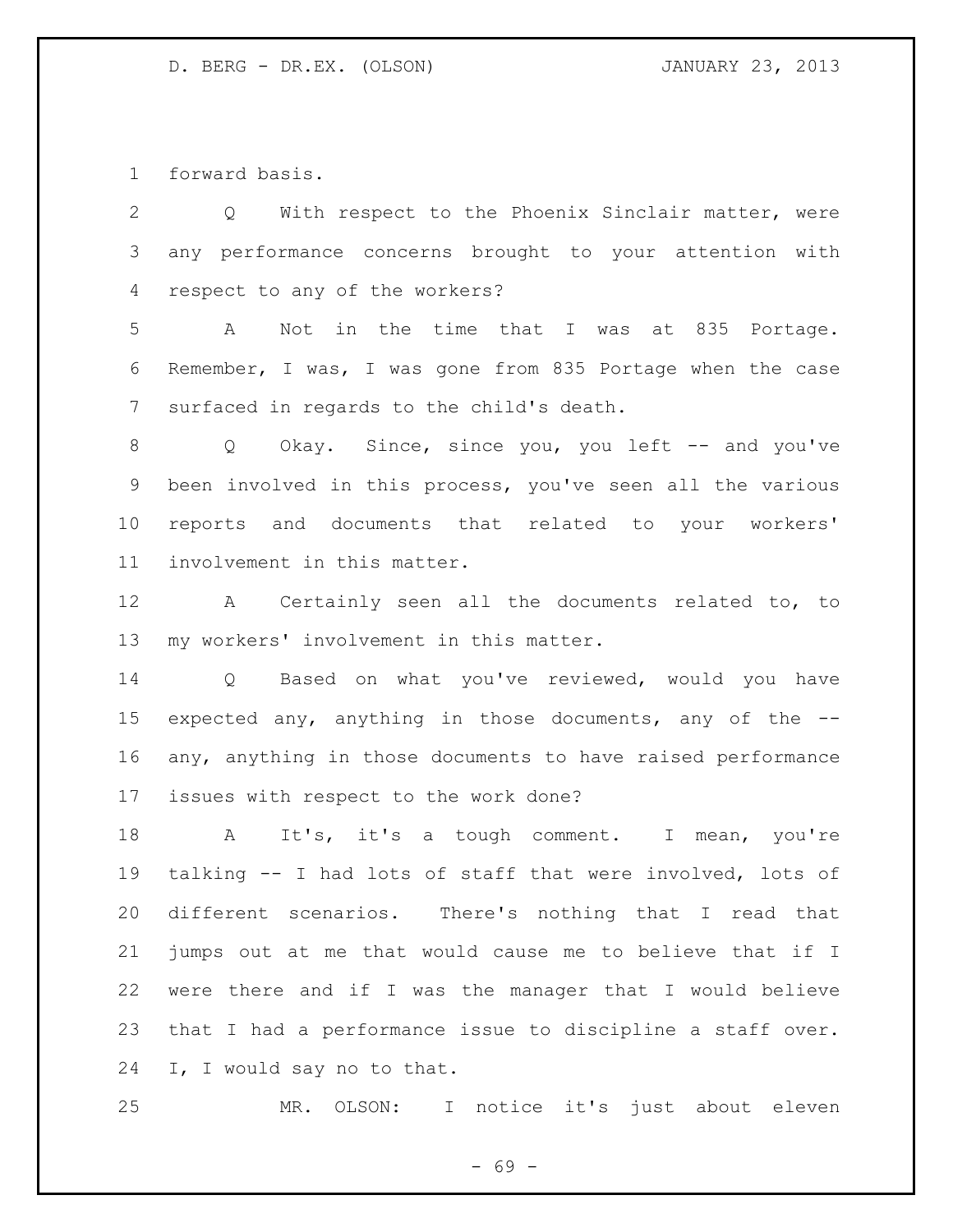o'clock. Would it be an appropriate time to break? THE COMMISSIONER: Yes. We'll take a 15-minute break. (BRIEF RECESS) THE COMMISSIONER: All right, Mr. Olson. BY MR. OLSON: Q We've heard a number of workers talk about workload, that workload was high, very high, in both intake and CRU. Was that your experience as well? 13 A Yes. I would have to say that it was, it was high in both CRU and intake, and it was higher at different periods of time when I was there than others. Q During the period beginning of 2005, was it -- how was the workload? 18 A It was, it was quite busy in, in 2005. At that time there were, there were a lot of things happening. We were preparing for, for devolution at that time. Winnipeg Child and Family Services had a number of, of their family service units -- in fact, all their 16 family service units, some from the org chart on December of 2004 -- that were closed down to do file recording in preparation for the file transfers to the First Nation agencies. So at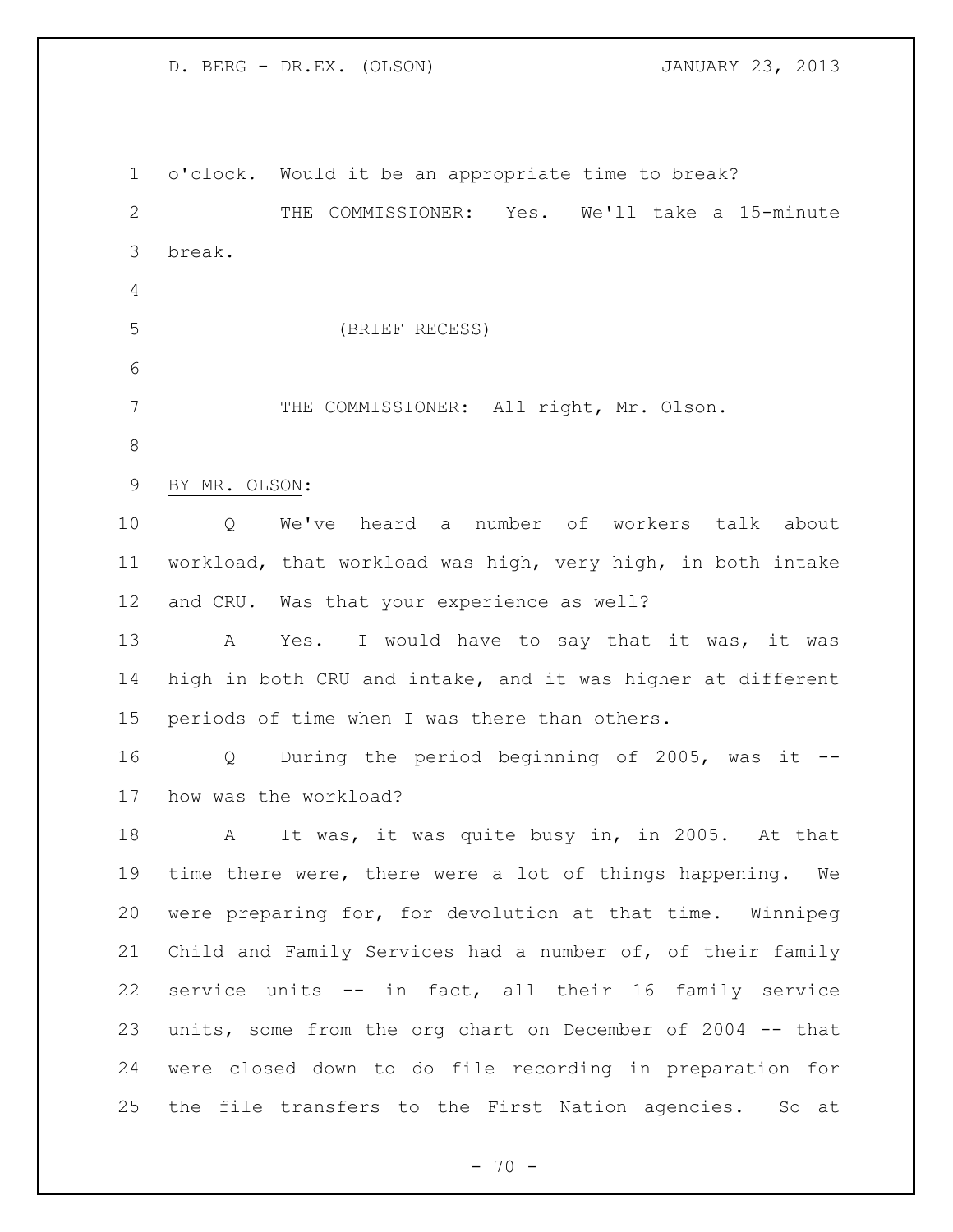| $\mathbf 1$     | that time we at that time were referring to one            |
|-----------------|------------------------------------------------------------|
| 2               | preservation unit initially from late December, early      |
| 3               | January, till around the end of January, and then at that  |
| 4               | point in time we were referring to two other preservation  |
| 5               | units from February going forward until the devolution     |
| 6               | process was over around the 25th of April, so it was, it   |
| $7\overline{ }$ | was really, it was really a busy time.                     |
| 8               | There was a lot going on in the --<br>Q                    |
| $\mathsf 9$     | Yeah.<br>Α                                                 |
| 10              | Q<br>-- agency at the time.                                |
| 11              | There was a lot going on across the agency at<br>A         |
| 12              | that time.                                                 |
| 13              | Do you recall Ms. Faria coming to you with<br>Q            |
| 14              | workload concerns?                                         |
| 15              | A Well, I, I would have to say yes, definitely             |
| 16              | coming to me with, with workload concerns. Certainly, when |
| 17 <sub>2</sub> | I first started, when she had ten staff, you know, under   |
| 18              | her responsibility, you know, there were lots of workload  |
| 19              | related challenges she had managing that.                  |
| 20              | And, you know, and periodically throughout I               |
| 21              | think there were workload related challenges, particularly |
| 22              | -- you know, I think people managed -- they managed when   |
| 23              | they had their full staff complement, but you couldn't     |
| 24              | always guarantee that you were going to have your full     |
| 25              | staff complement. You know, when staff were sick or staff  |

- 71 -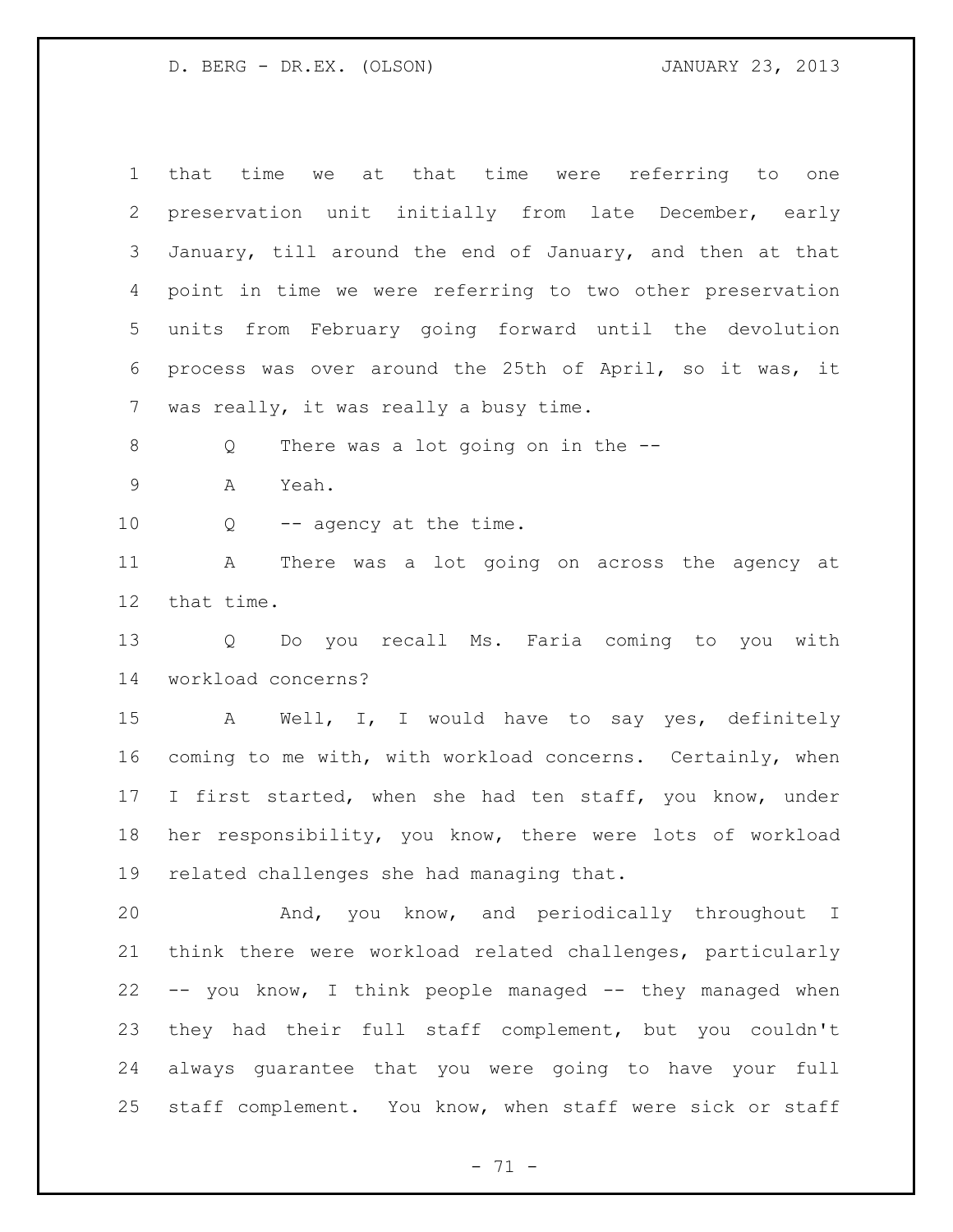were on leave and -- those were particularly problematic or challenging times because you need to as much as possible keep six people at all times on the phones over at CRU to keep it running. Q So she did come to you, though, with these workload concerns. A Yes. Q Did you attempt to address them in any way? A Well, workload at CRU, as I spoke to earlier, what we did from very early on when we went there was expand the CRU to 12 staff from ten. We -- Q That would have been right at the beginning, right, of your -- 14 A That would have been within first six months, about the first six months. Would have been around October that -- Q But she still -- 18 A -- we did that. Q -- came to you, though, with workload issues following that? A Yes. Yes. So there were workload issues there. We expanded, got the second CRU supervisor. We tried wherever possible to take advantage of opportunities that were there. We were approached by the Metis authority and they had a number of students that needed to get years -- a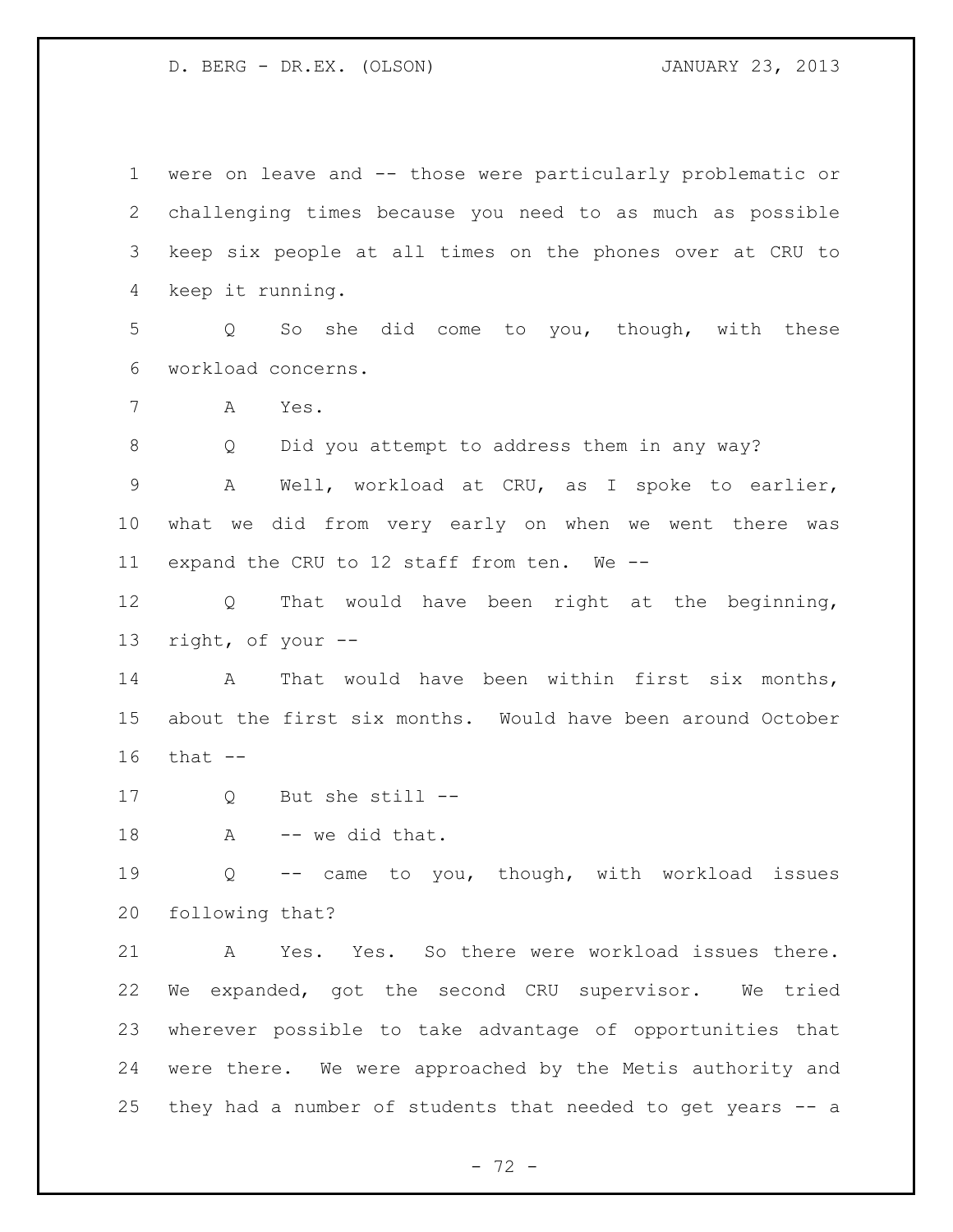year of experience under their, their, their belts before they could graduate and be full-fledged social workers, so we, we brought some of that staff on board to assist at tier two intake and at CRU. We took students also from -- THE COMMISSIONER: Was this during the transition? THE WITNESS: From -- I think Derek's just saying from 2003 going forward, yes, in that period. And we had students that we also took from, from Winnipeg Child and Family to assist us with extra workload. We would bring in casual staff. Pat had -- through his leadership and also through his oversee of the after-hours program, he had access to bringing in after-hours staff on a casual basis. BY MR. OLSON: Q Into CRU? A We could bring casual staff at time into CRU. Q Did that happen very often? A Not that often, but we, we did try to do that over, over peak periods. Sometimes they helped out at tier two intake; I believe sometimes they helped out at CRU. Q Anything else? You mentioned students and ... 23 A Think for a second ... 24 I, I think, you know, workload is -- one is about cases, but also is about sort of supervisory kind of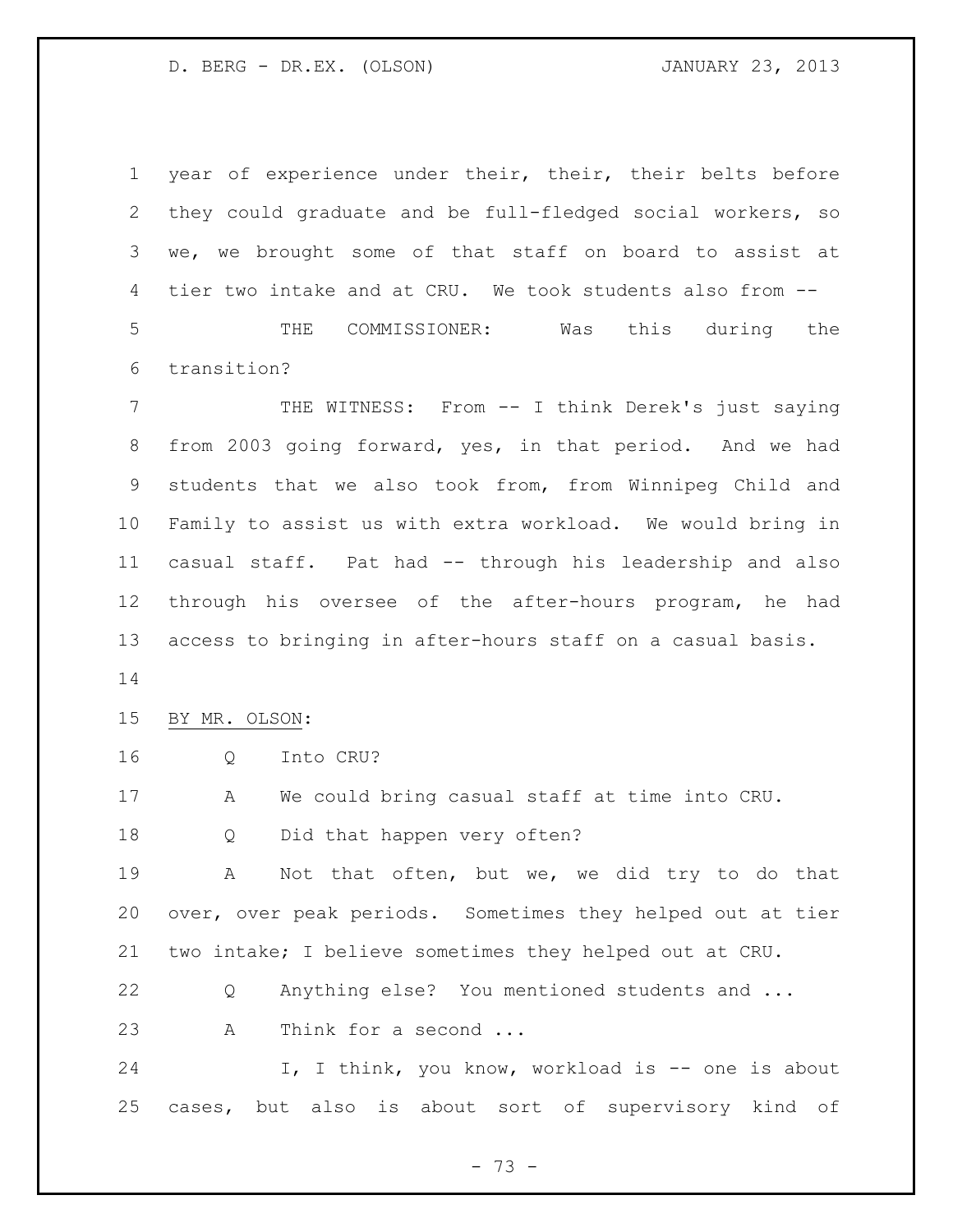support. You know, when we had the second supervisor, that, that made it easier. We tried to get the supervisory -- the two units to, to meet themselves to take training related activities. When supervisors were at training, we would, we would cover off their units so to assist with coverage and, and workload challenges in that regard.

7 Q So am I right, though, that the -- it was -- you brought on some students to help out and you also very infrequently had some casual staff, you're saying, would come in to help?

11 A Sometimes we would bring in casual staff.

 Q My understanding was that casual staff weren't brought in until later on. Do you know when that was occurring?

 A I'm not, I'm not sure when we did that. I, I know that we had brought in casual staff when we first started. Over the summer and into September we brought three casual staff in to assist, but I believe that was at tier two intake our very first summer there. But we used to try to do that over the, over the summer breaks, but I don't believe we did that the first summer that we were there.

 Q Okay. Whose responsibility was it to ensure that the workload was balanced and reasonable for the workers? A Well, I, I think that was certainly my

- 74 -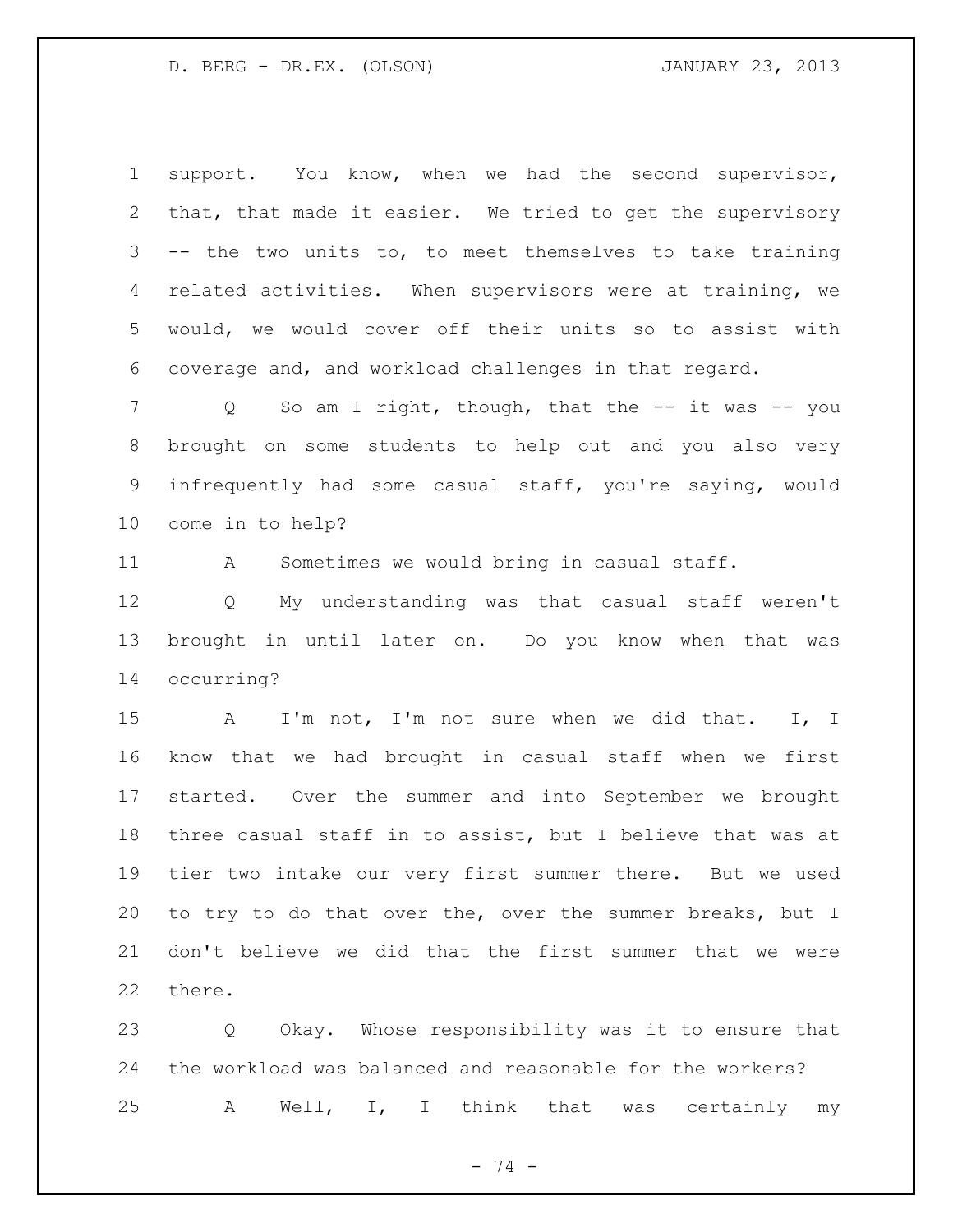responsibility in conjunction with the supervisor. You're looking at workload across, you know, your entire organization. You're not just looking at it one program at a time. So if you've got, if you've got challenges, say, at CRU, we took -- the two staff that we brought in to build the CRU up from ten to 12 staff, we actually took the two staff from the abuse unit. So from the abuse unit, 8 they had less staff, CRU got more staff.

 Q So these weren't actually additional hires. They were brought from within another unit.

 A That's correct. Those were, those were existing staff that we brought in.

 Q So by doing that, you, you decrease somewhat the capacity of abuse, but you increase the capacity of CRU.

 A We would, we would sit together and we would look at what the priorities were, and if we had workload challenges in a particular area, then we would put our heads together and come up with the best plan we thought that we could do for the resources that we had.

 We were able to hire -- we hired Mark Szewczyk early on in the process, around September of '03. He assisted at CRU for a period of time, but eventually the workload where we wanted him to go to was at Northwest intake. So we, we looked at the workload across the intake program and placed him at Northwest intake.

 $- 75 -$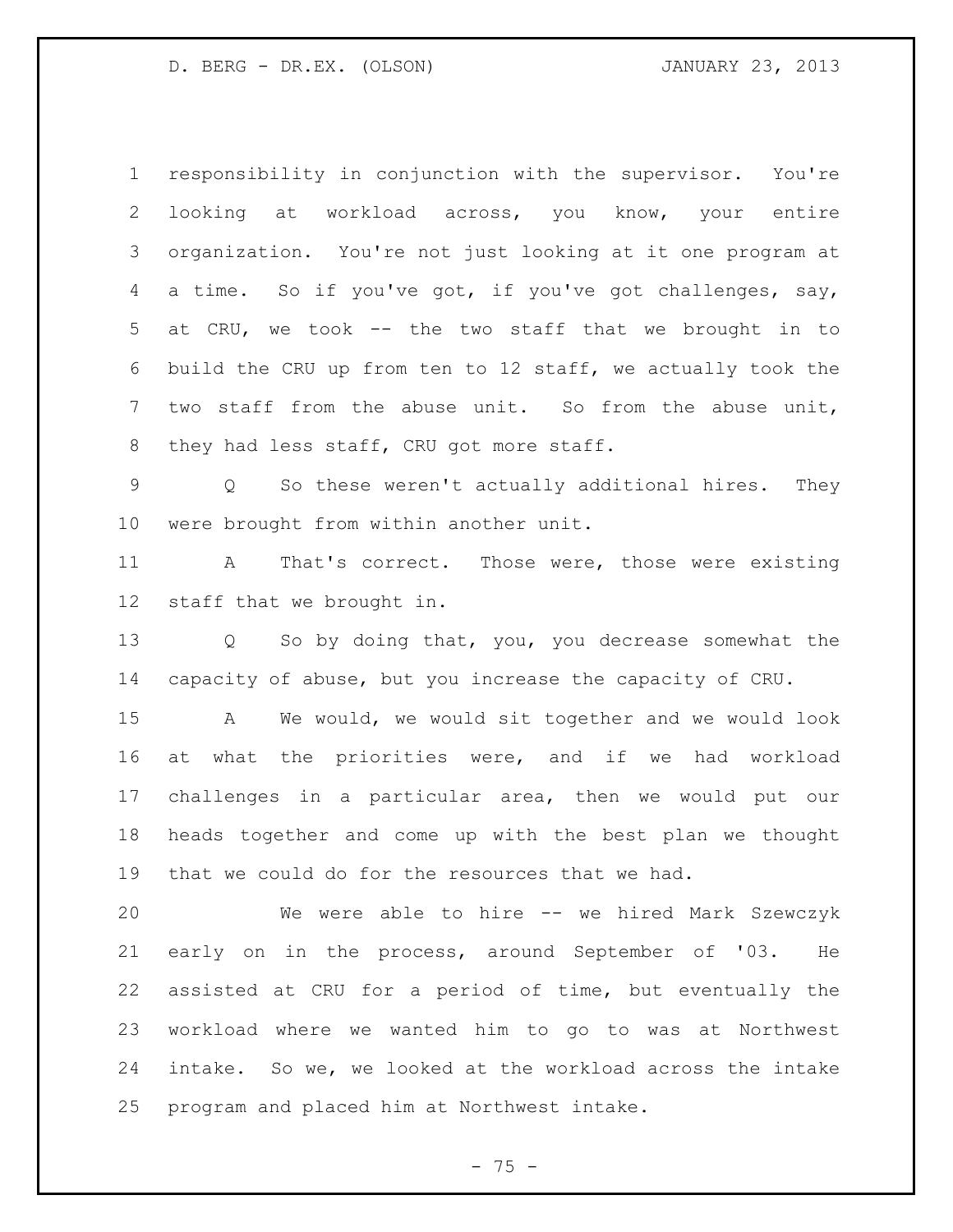Q Okay.

 A So it was one of those where you're -- if you've got an opportunity to get staff, took advantage of that, we'd prioritize what our priority hot spot areas were where we needed to try to put additional staff in. Q Okay. The evidence we heard from Ms. Faria was that workload remained an issue right up till she -- right up till when she left and went to Animikii. A Yes. Q Why not just hire some new staff from outside of the existing system? A Well, I wasn't in charge of that decision, to make that decision whether we could hire new staff. Certainly, we would bring those kinds of concerns forward to senior management, have that discussion with Pat. Pat would have those wider discussions at the senior management table at Winnipeg Child and Family. I -- THE COMMISSIONER: Was the situation such that you saw the need for more new staff? THE WITNESS: It's, it's hard to say. I mean, ANCR today, you know, had an assessment unit besides the two CRU staff that they had working down as part of the, the CRU initiative but they've since moved. That particular unit has now become an additional intake unit. So it was, it was busy. Was it, was it too busy

 $- 76 -$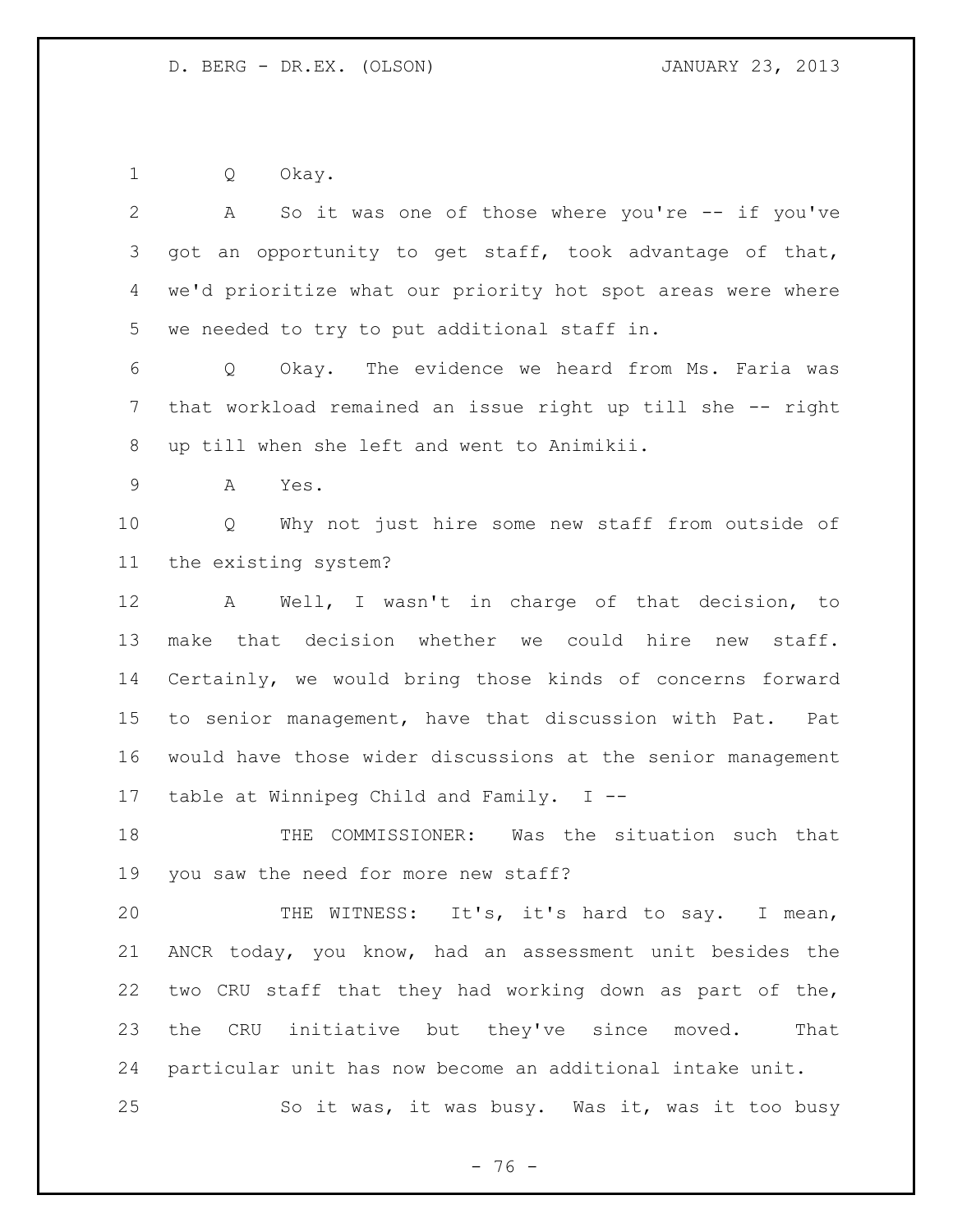beyond what people could manage when they were at full staff? I don't think so. They seemed to be managing okay, and I certainly wasn't hearing a lot that they couldn't manage when they were at full staff complement. I think the problem came in is that if they had a run on people, you know, that had left and gone to another job, and then they had people that were sick, now you start to get down two or three people. That was, that was where CRU started to get into an area where the workload was greater than what they could manage.

## BY MR. OLSON:

 Q Could that -- that would have an impact, I take 14 it, then, on the services provided to clients.

 A It could have an impact because we always wanted to have six people on phones, and so if you had six people 17 on callout, if everybody was there, all 12 of them, and you lost three staff, so that means you leave six, you know, that are still on phones and you actually have only three additional staff, then, you've got to deal with your callouts at that point. So --

 Q So some callers might go without the service they need during that period.

 A We, we'd prioritize. If at the end of the day there were situations that were significant enough, we

- 77 -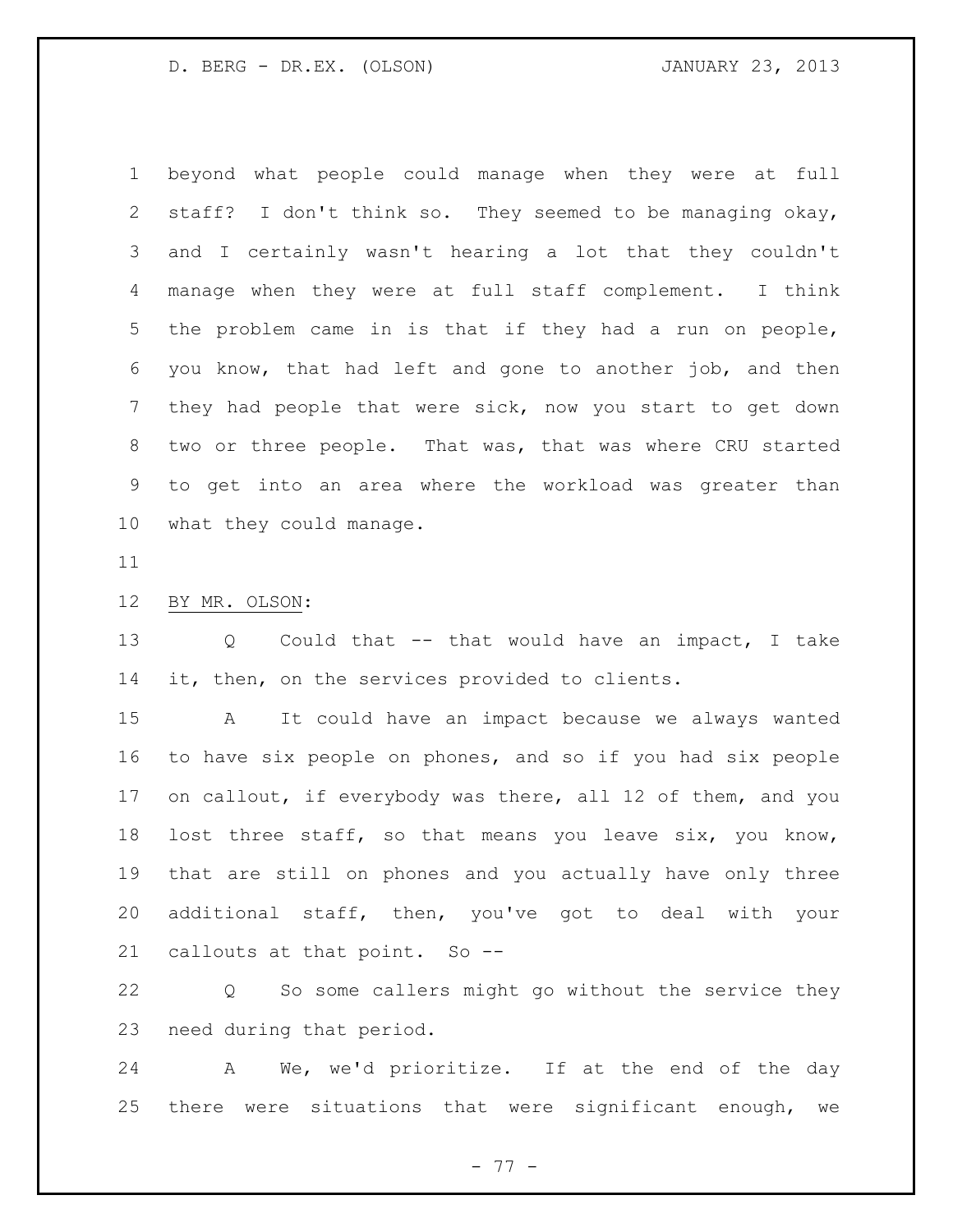always had the ability at our level, if it was brought to our attention, that we could make some decisions about moving cases around from CRU to tier two intake if -- you know, if we had something was really urgent. But if it, if it wasn't urgent, it's possible that it got a delayed response time.

 Q Ms. Faria testified that work -- that she thought workload would have had an impact on the services delivered to Phoenix Sinclair, but she wasn't aware that workload placed Phoenix Sinclair at risk. Are you able to comment on that?

12 A Can you do that one more time for me, please? Q She stated that workload had an impact on the services provided to Phoenix Sinclair, but she wasn't aware that workload placed Phoenix Sinclair at risk. Is that something you'd agree with?

 A Well, I'd have to look at the case and, and in, in my, in my -- look at the case. Are you referencing any particular time of the case, are you talking about the March incident, or what specifically are you reference --

 Q Talking about the services provided to Phoenix Sinclair and her family.

 A It's hard for me to answer that question that way.

Q Okay, you --

- 78 -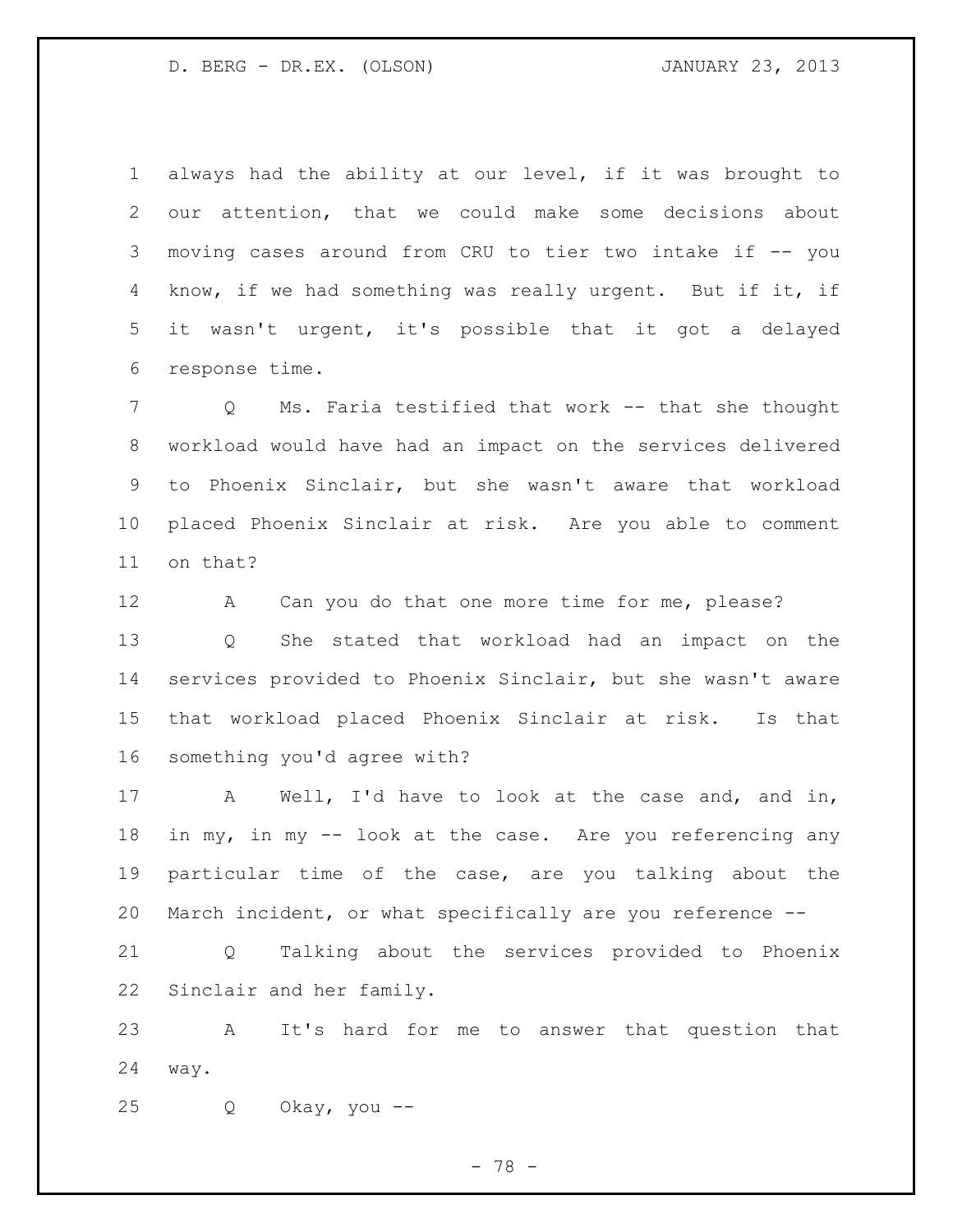A I mean, I'd have to trust her judgment, I mean, you know, the life of that case was -- it was over a lengthy period of time, with many, many openings, you know, and closings that happened, family service or at CRU. So it's difficult for me to generalize, and if that's the response she's given, I think she was closer to this case 7 than I would have been, so I -- Q So you're not in a position to disagree with that. A I'm not in a position probably even to comment because I wasn't involved directly with the case. Q You said, with respect to workload, you had, you had a meeting with a senior manager. A Right. Q Who was that? Who was the manager? 16 A Who was the senior manager? Q That you met with? 18 A About? Q Workload issues. A Well, we would have discussed that amongst ourselves. Rob and Pat and I used to -- we had individual supervision. We would have touch base times ourselves to catch up on what's going on across the units, and if there were workload related challenges, those would be discussed amongst the three of us and we would brainstorm what were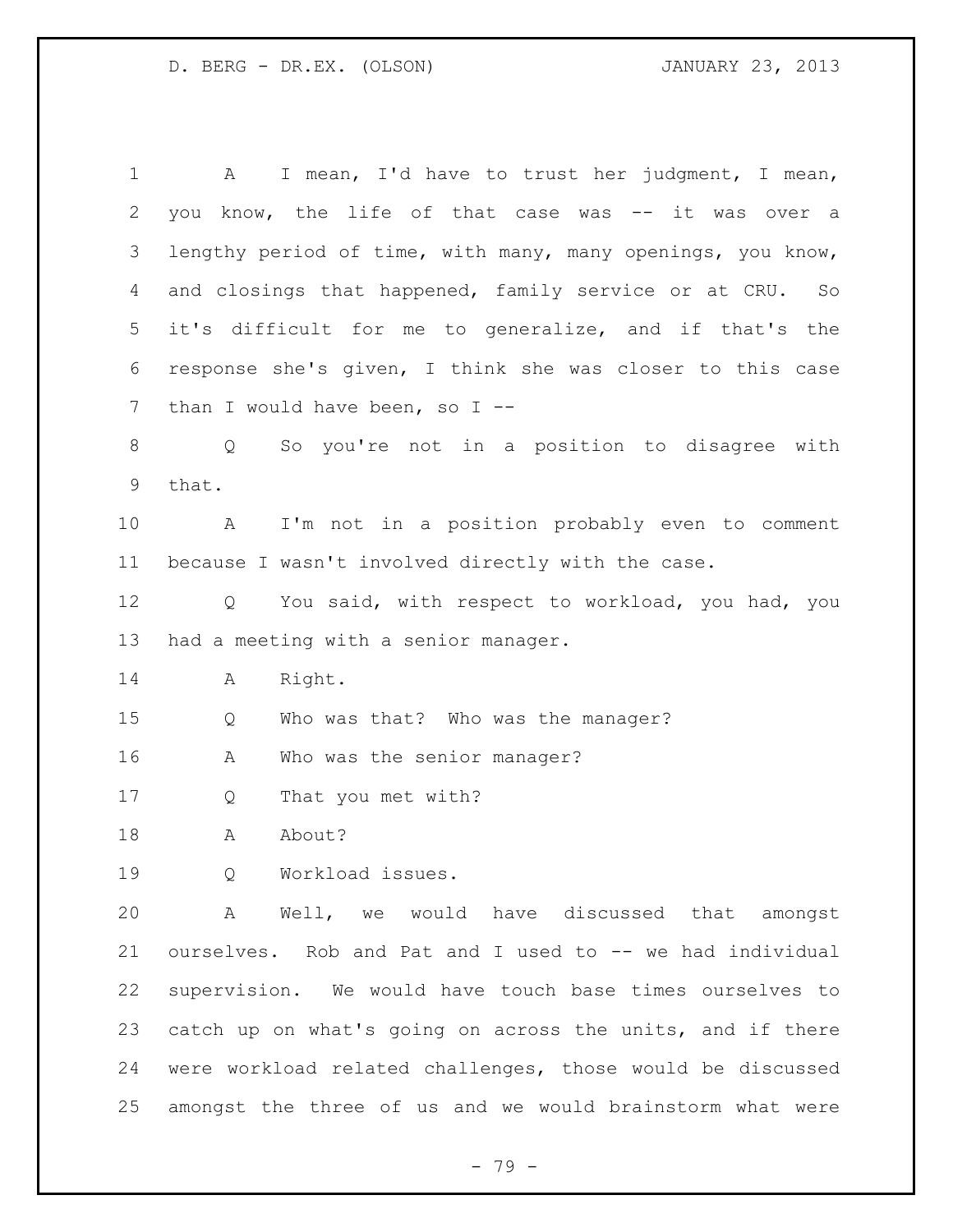possible options that we could do.

 Q Did, did any of you bring the, the workload situation to the attention of senior management? A Well, we were senior management there, but senior management for Winnipeg Child and Family Services, we, we left any of those kinds of decisions to Pat, but tried our best to try to keep him aware of what the challenges were across each of the programs. Q Okay. But you couldn't bring on new staff yourself. A I didn't have the authority to bring on new staff. You mean to hire new -- 13 O To hire new staff. A -- staff myself? No, no. No, I didn't have that authority. Q But could you make the request to do that? A Sure. Q Did you make that request? A We certainly did make that request at various times, in particular around those peak periods, you know, where you've got, you know, holiday coverage over the summer holidays, over Christmas, over different places like that, and, and we were -- you know, quite frankly, I think we were quite successful at, at Pat being able to negotiate and get us additional support invariably at different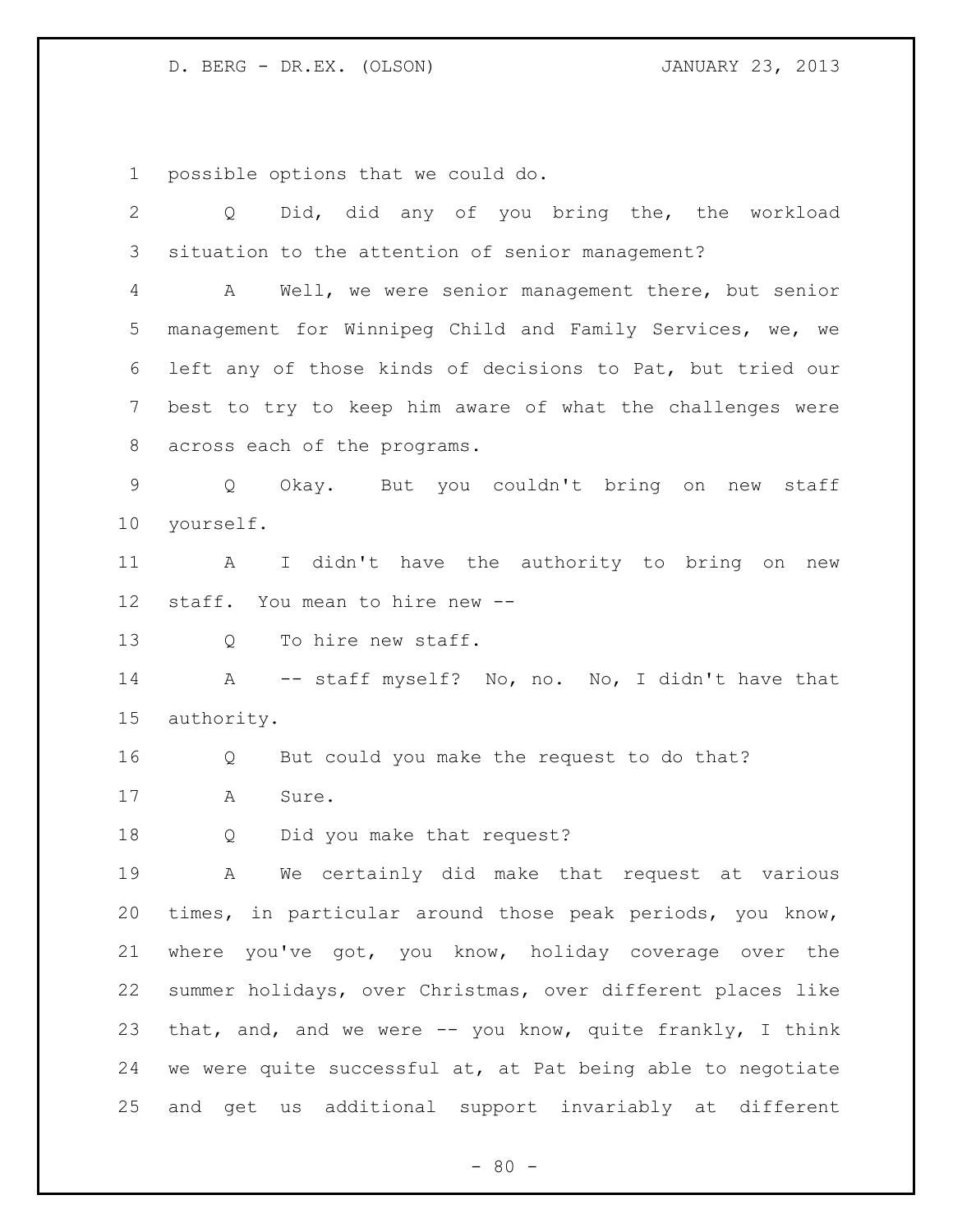times.

 Q That's what you referred to earlier, bringing on some students and --

A No. No, that's, that's --

Q Something different?

 A That's bringing on someone to help out, say, for a six- to eight-week period over the summer months with a fixed number of hours.

 Q Okay. So someone to replace a worker that was maybe  $-$ 

11 A Might be on holidays, that kind of thing. And as I said, the first summer were brought -- we were able to 13 get three staff the first summer, which was, which was really huge, and they continued on with us into September.

15 Q When would that have been, sorry?

 A That would have been over the summer months and through into September of 2003.

Q 2003.

A Yes.

Q What about 2004?

 A Again, I would have to probably suggest that it was more over those peak periods if we did get assistance in that time. I can't tell you for sure whether we did or didn't, but it would be generally over the summer months or those peak periods, you know, where we were staff down due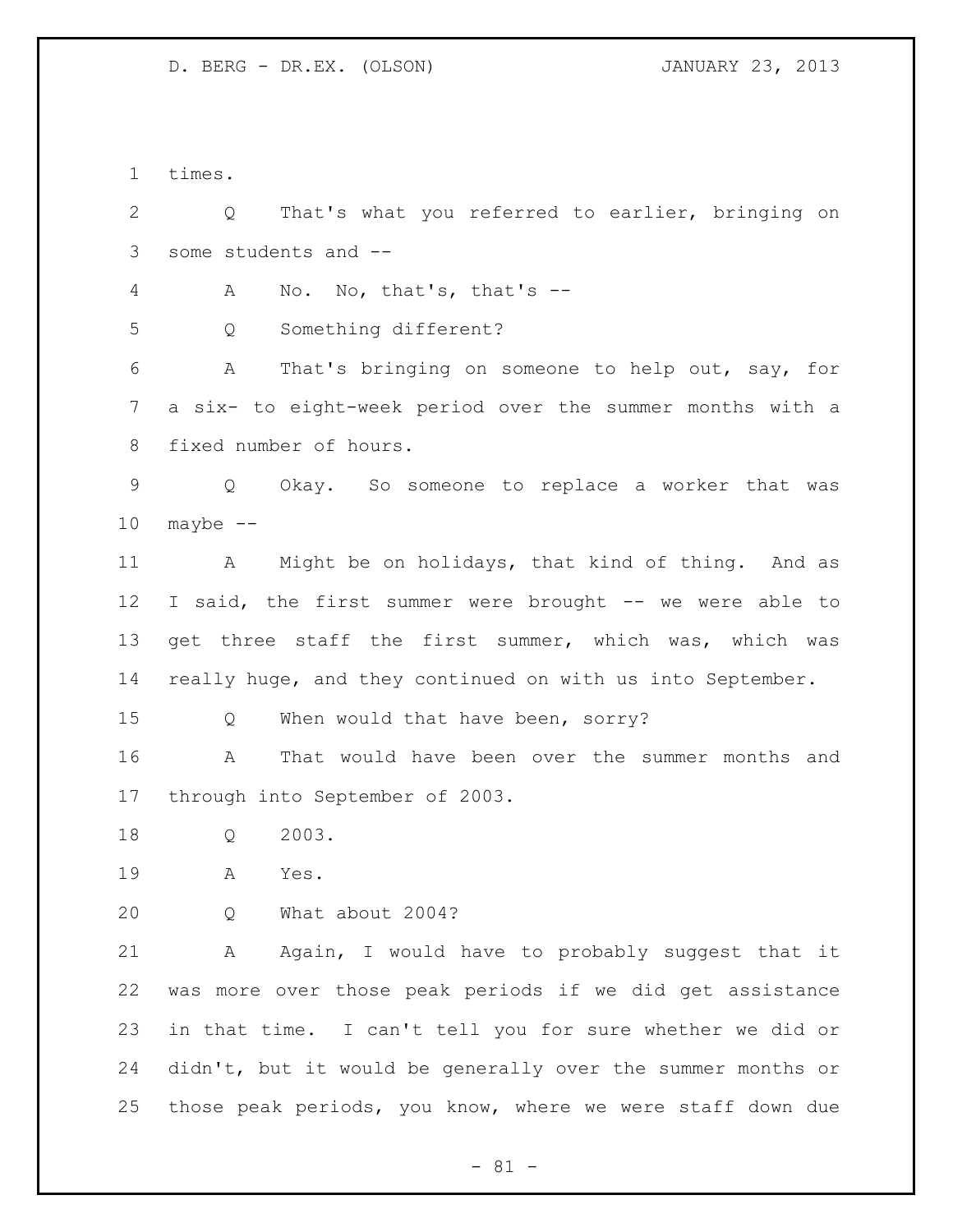to holidays. Lots of times across the system were operated about 50 percent down over the summer months, so when you're 50 percent down somewhere like CRU, you have to plan into that.

- Q Right.
- A So ...

 Q Despite whatever efforts you made, the workload always was a constant issue.

 A Yeah, and I think it always will be. It's, it's, it's a very, very busy place.

 Q The case specific reports -- and I understand you're familiar with them now -- they talk about the services provided to Phoenix and her family were generally provided on a crisis basis rather than as ongoing family service basis. Is that, is that something you agree with, having reviewed the documents?

17 A Well, the, the case was managed at both places. I mean, it was, it was managed, you know, at CRU, it was managed at family service, so there was ample opportunity for family service to manage, you know, the case in whatever way they saw fit. But certainly on a family service caseload, which is the bulk of where my experience has been over the years, is we can have families open for, you know, as long as we're working with the family. Some families we're with for two, three years. So they had a

- 82 -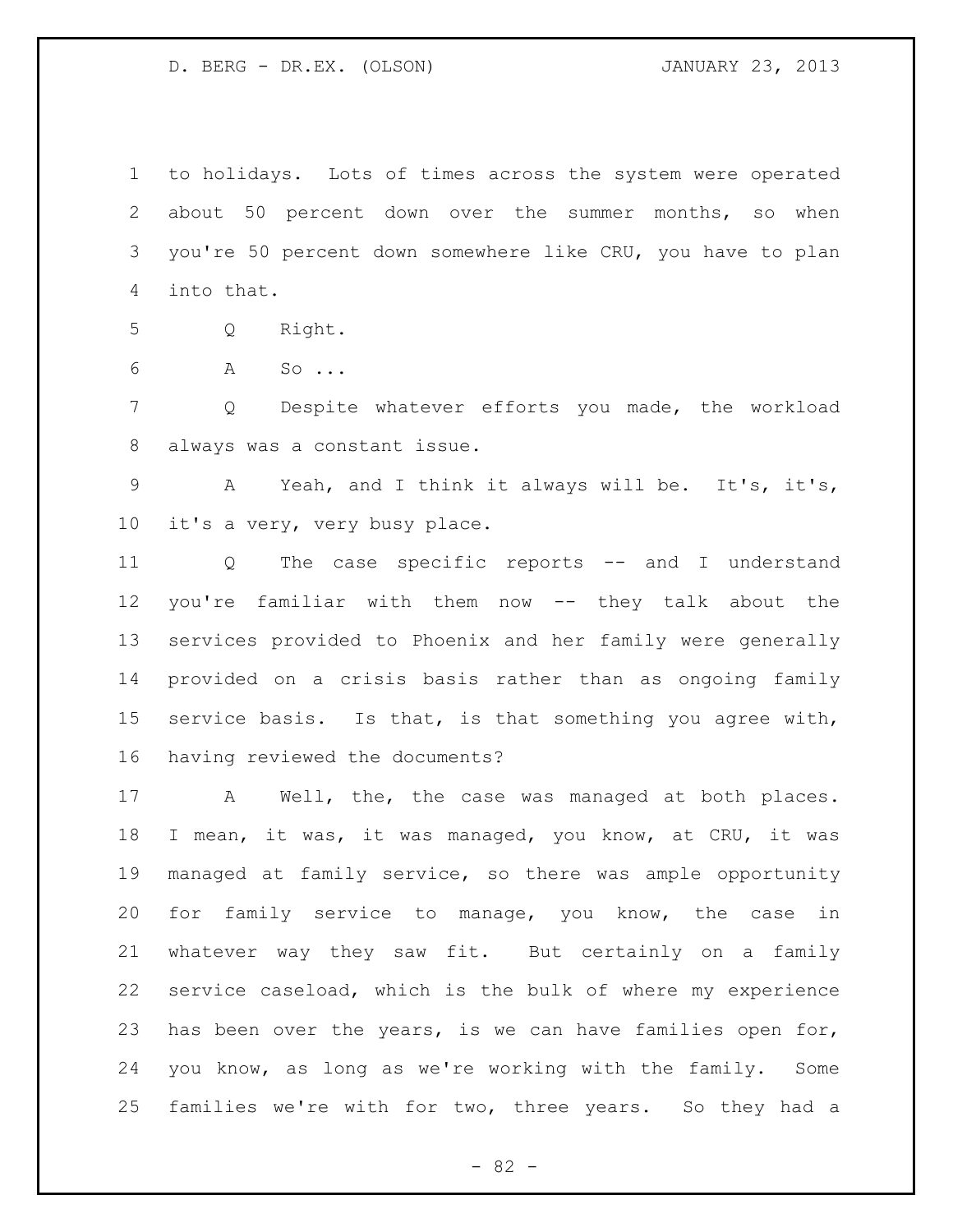| $\mathbf 1$    | much longer time frame and capacity to be able to work with |
|----------------|-------------------------------------------------------------|
| $\overline{2}$ | the family. But the, the last -- I don't know exactly the   |
| 3              | last period of time that family service was involved, but   |
| 4              | at least probably 18 months, the last 18 months, the case   |
| 5              | appeared to me to be managed, you know, at CRU and at tier  |
| 6              | two intake and didn't go on over to family service.         |
| 7              | Never got passed over to family service.<br>Q               |
| 8              | It never got passed over to family service. The<br>A        |
| $\mathsf 9$    | interventions and involvement and decisions around closure  |
| 10             | were made, and it didn't go to family service.              |
| 11             | So, sorry $--$<br>Q                                         |
| 12             | I don't know exactly where that period of time<br>A         |
| 13             | was.                                                        |
| 14             | Q Right. So for at least that period of time,               |
| 15             | though, it was managed more on a crisis basis rather than   |
| 16             | ongoing family service basis.                               |
| 17             | It would have been managed on a crisis basis at<br>A        |
| 18             | CRU for sure, because that was all crisis driven. It would  |
| 19             | have been managed at intake on less of a crisis basis than  |
| 20             | it would have been managed at CRU, and that service is      |
| 21             | generally, you know, a six- to eight-week period of time.   |
| 22             | So I'm not sure that one would have been viewed as, as much |
| 23             |                                                             |
|                | crisis as you would see in the activity at CRU with the     |

Q Okay. Ask you about another document. This is

- 83 -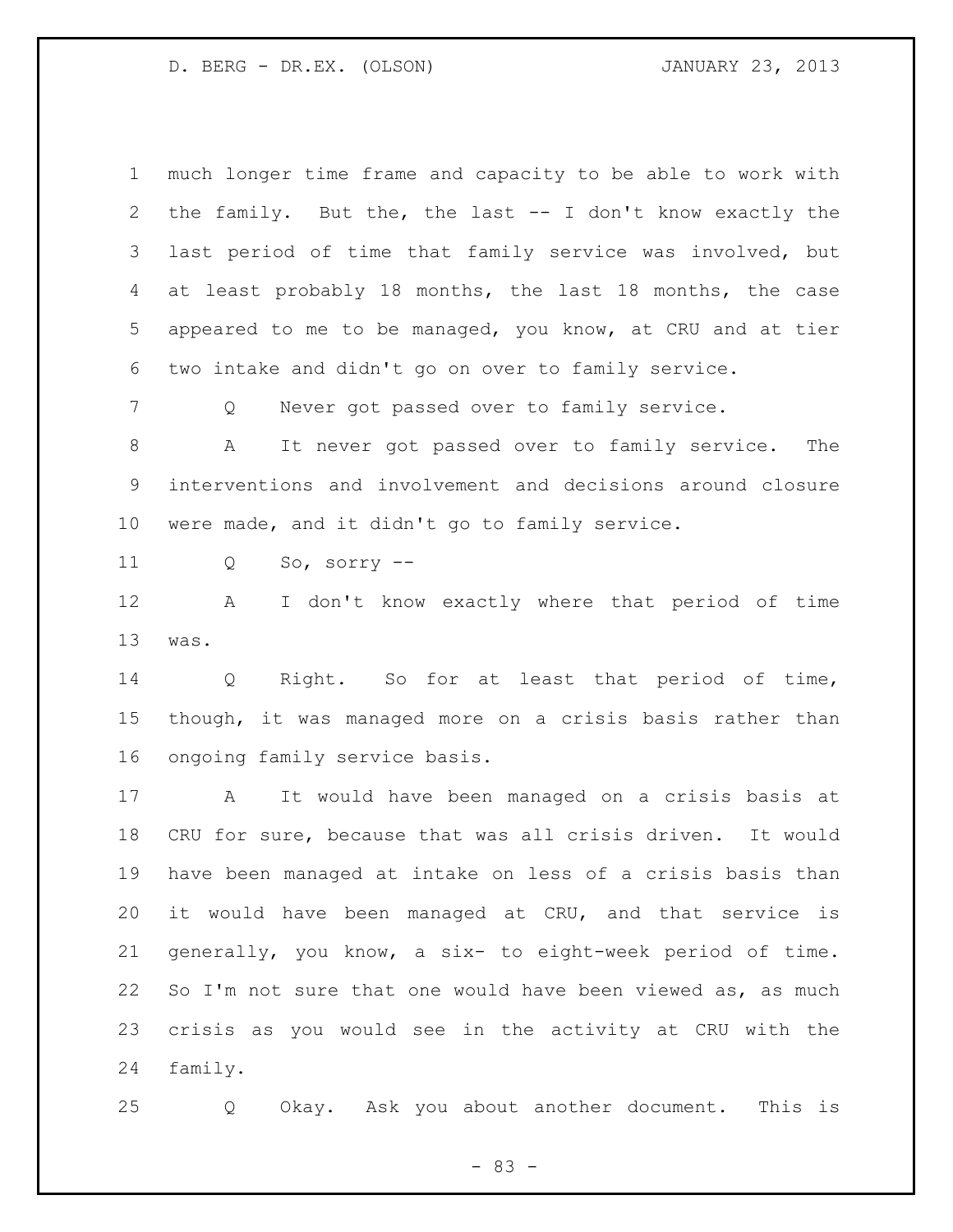Commission disclosure 992, which starts at page 19625. MR. OLSON: Just put that on the screen. Sorry, 19625. BY MR. OLSON: Q This is called the Winnipeg Child and Family Services, Intake Program Description and Procedures. A You know what, the screen is so clear I'll just go from the screen. THE COMMISSIONER: Well, I seem to have two copies of this. 12 THE WITNESS: Maybe you have mine? Just kidding. 13 THE COMMISSIONER: Do, do you want one? Why don't you take this? 15 THE WITNESS: You know what, I will take it. It's fairly lengthy, this one. BY MR. OLSON: Q Do you recognize this document? A 0992. Yes. Q Can you explain to the Commissioner what it is? A It's the -- it's called the Intake Program Description and Procedures document. And basically, what the document is, is it's, it's kind of a compilation of the services that we had at that time at 835 Portage, with CRU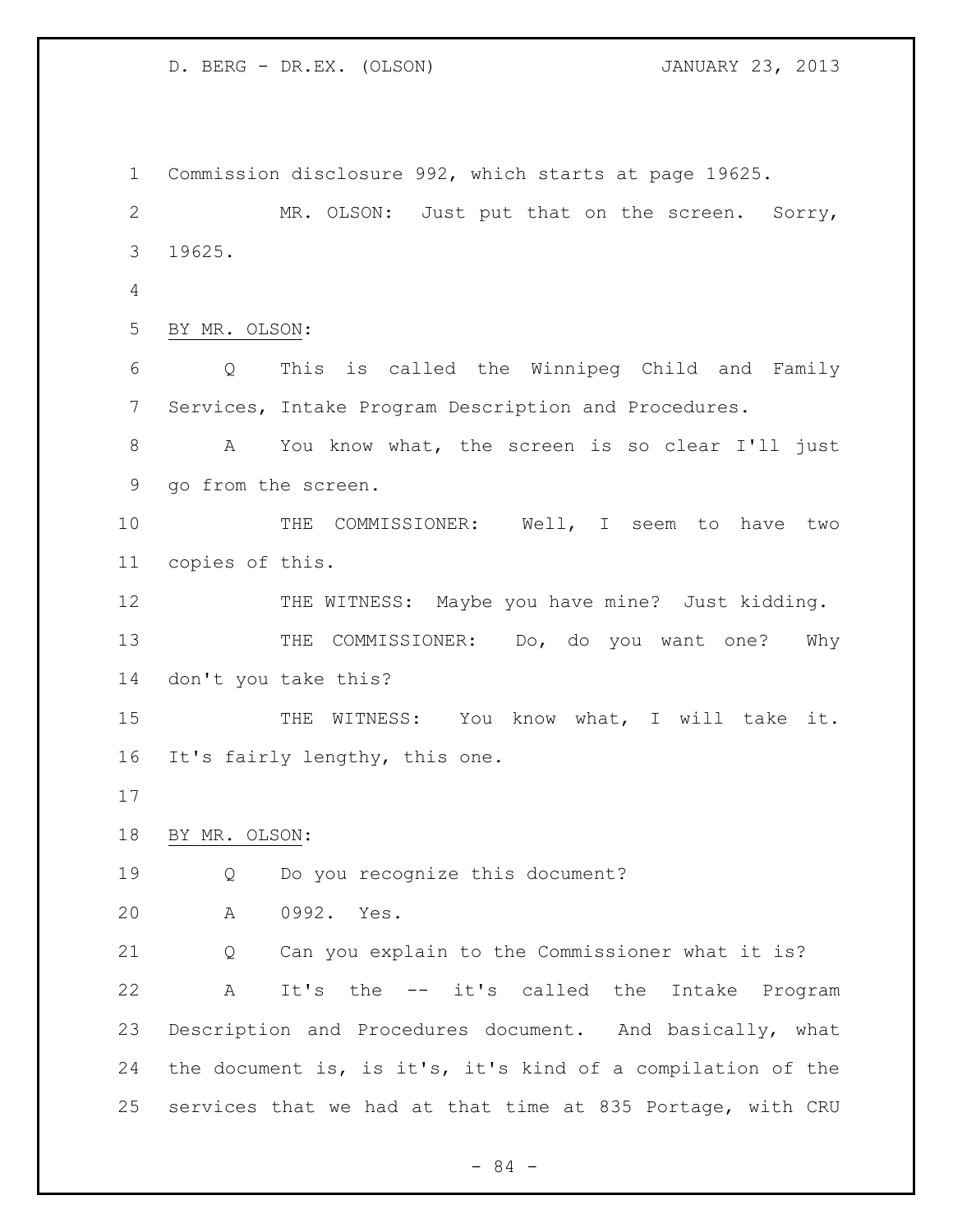and tier two intake and abuse related services and abuse coordination related services. THE COMMISSIONER: You said "at that time." What time? THE WITNESS: When I was there from 2003 to 2005. THE COMMISSIONER: Thank you. BY MR. OLSON: Q So would this be one of the policy manuals that would have governed sort of the practice at intake and CRU at the time? A Yes, definitely. 13 Q When you go -- if you just go to page 19628 ... 14 A Okay. Q This is crisis response unit and after-hours unit. A Yes. Q And it has a program description. I won't read it out for you, but you're familiar with that. A Yes. Q And does that basically describe the program at the time? A Yes, it does. Q Okay. And under Service Provision and Assessment, it says: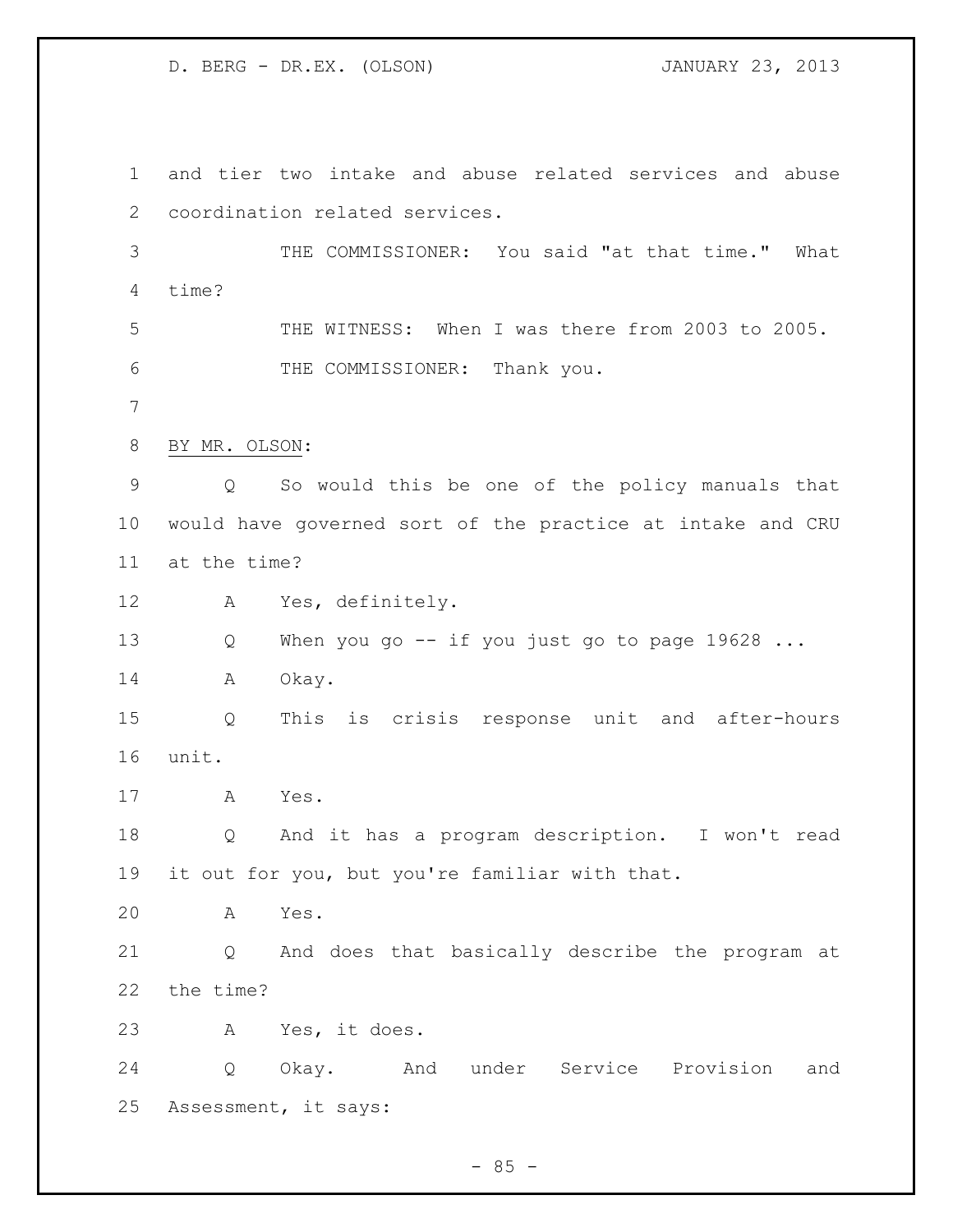"With respect to the day-to- day provision of services the CRU 4 and AHU will" ... Talks about interfacing with intake and abuse units, responding to any crisis involving assessing and intervention in situations where a child may be at acute risk of abuse or neglect. A Right. Q 12 The CRU will respond to all situations where a response is required within 24 hours or within 48 hours (on cases not open to 16 other agency units)." You, you confirmed that for us before, that's how CRU operated. A And I, I think I confirmed for you as well, though, that, generally speaking, we would have handled 24- hour related emergencies, not so much going to the 48 but we could go up to the 48. Q Same document, if you go, please, to page 19634, under the heading -- it's the third heading there,

 $-86 -$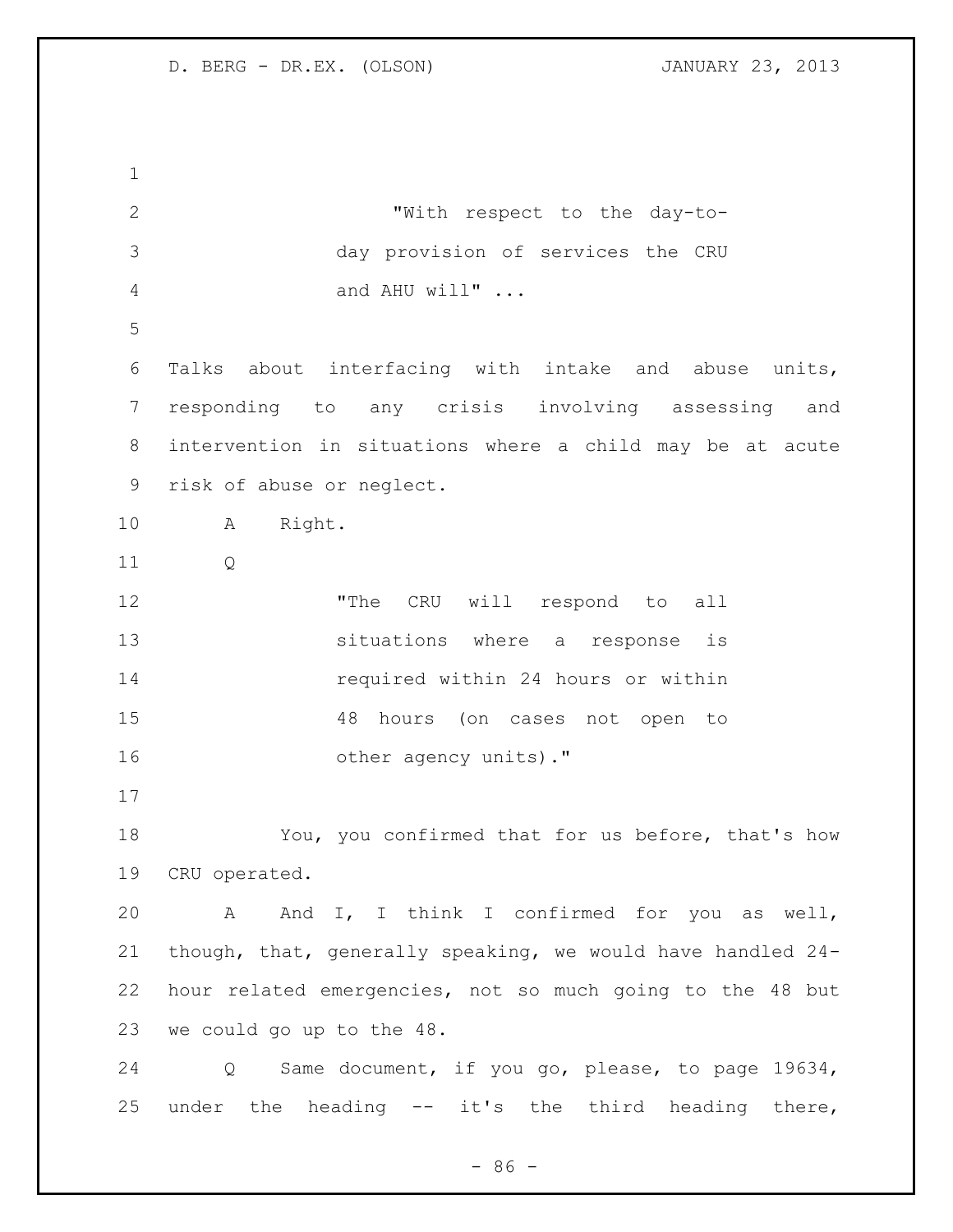1 Recording Outline: Closings - CRU. 2 A What number are you under? 3 Q 19634. 4 A Okay. Okay. 5 Q Do you see where I'm referring to? 6 A Yes. 7 Q So this is talking about closing files at CRU. 8 A Right. 9 Q And this would be the, the procedure to follow 10 then when a file is being considered for closing. 11 THE COMMISSIONER: Yes. 12 THE WITNESS: Yes. 13 A SHERIFF'S OFFICER: Is it possible for the 14 witness to turn the microphone closer to his mouth? It's 15 difficult to hear in the back. 16 THE WITNESS: Is that better? 17 MR. OLSON: Maybe just pull it up a little. 18 THE WITNESS: How's that? 19 A SHERIFF'S OFFICER: Better. 20 THE WITNESS: Okay. 21 A SHERIFF'S OFFICER: Thank you. 22 THE WITNESS: Thank you. 23 THE COMMISSIONER: Thank you. You keep us 24 informed, Sheriff, if -- 25 THE WITNESS: Yes.

- 87 -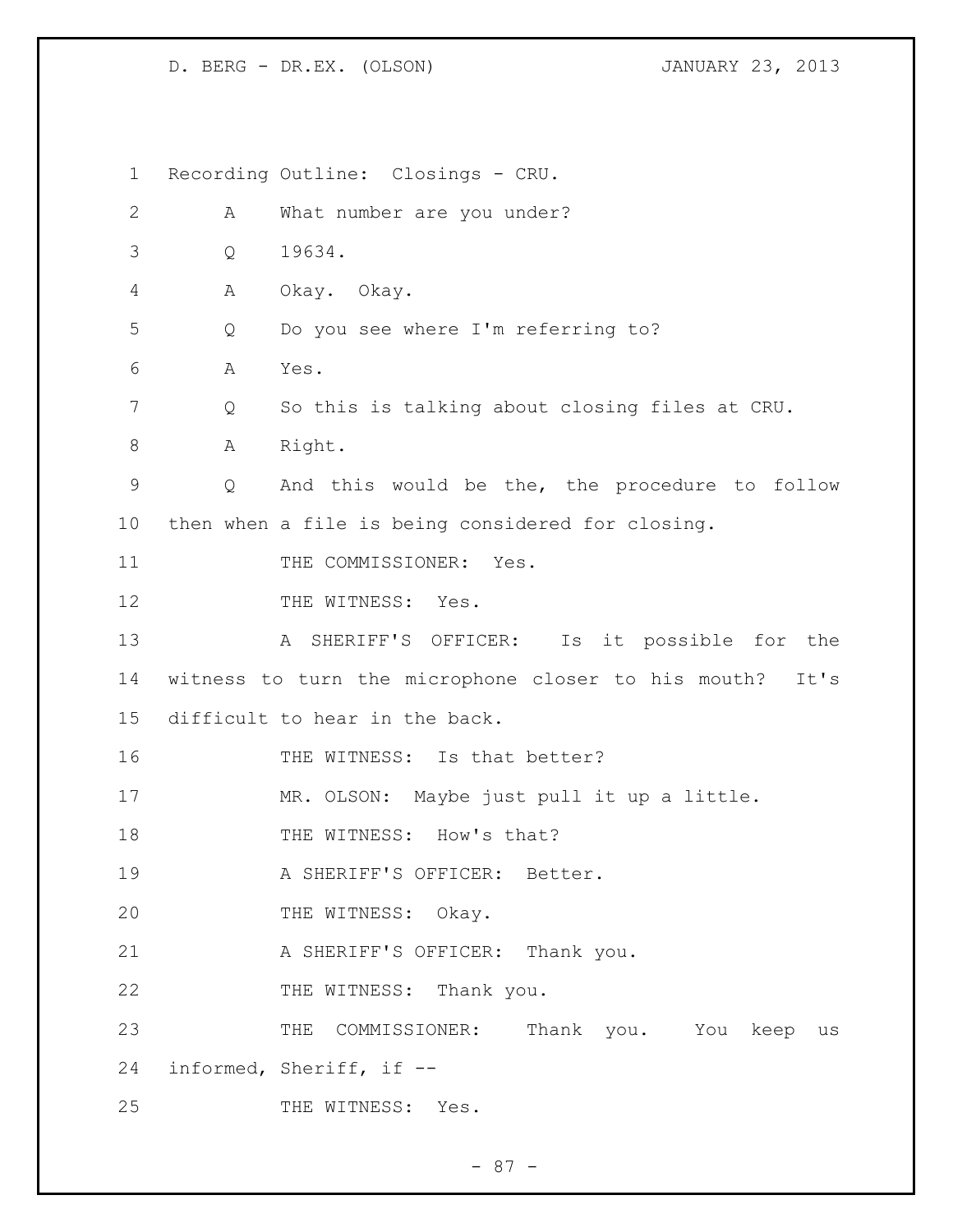1 THE COMMISSIONER: -- there's any more problems. 2 A SHERIFF'S OFFICER: Of course. THE COMMISSIONER: Thank you. THE WITNESS: Yes, Derek, thank you. BY MR. OLSON: 7 Q Okay. So that -- your --8 A Yes. It says that, that: "Cases warranting no response or no further response after AHU or CRU intervention may be closed. 13 13 If there is a previous case history, a file review shall be conducted prior to closing." Q That's something you were familiar with at the time as the program -- assistant, assistant program manager -- A Yes. Q -- that period -- A Yes. Q -- 2003 to 2005? A Right. Q Can you explain for the Commissioner, please,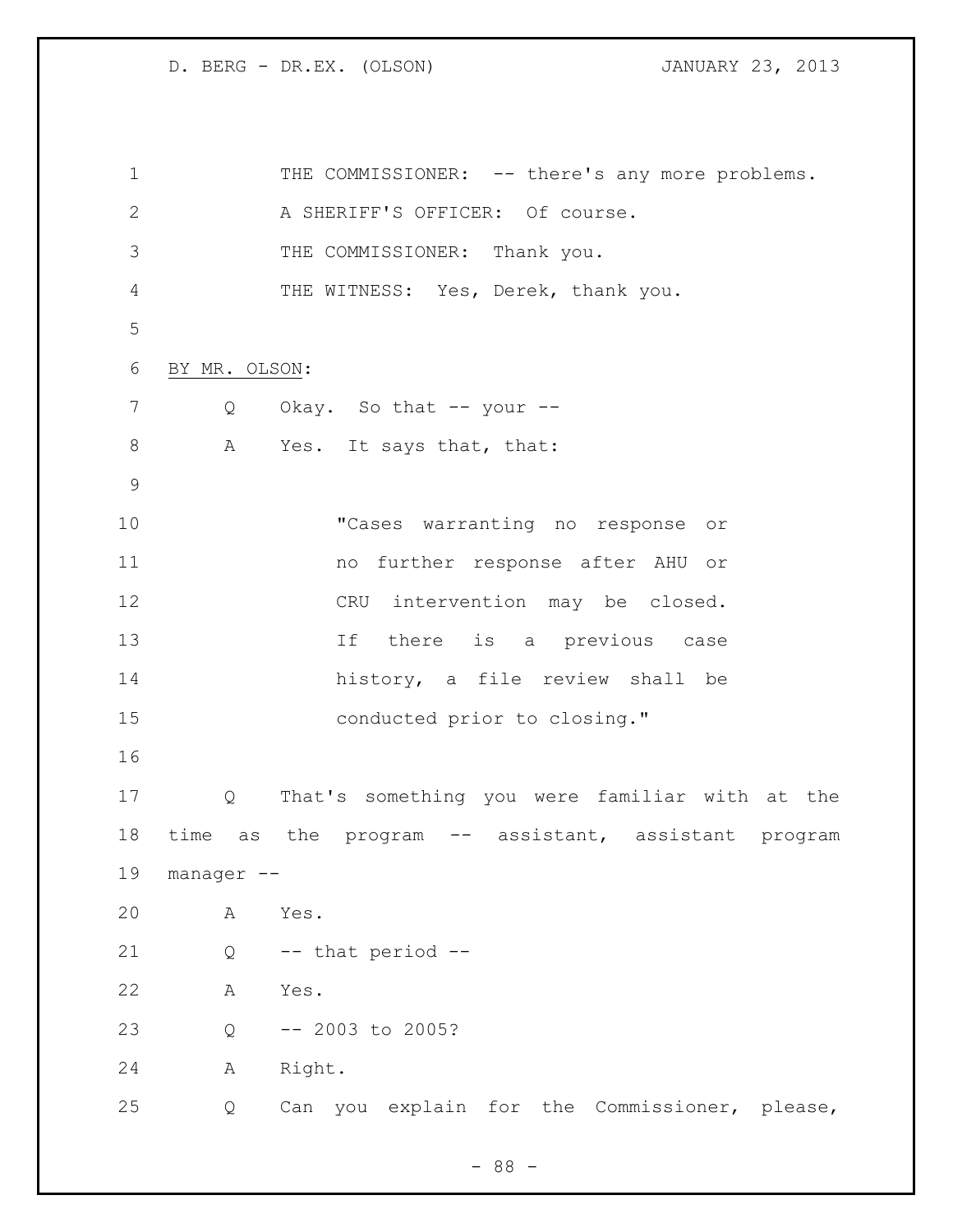what the last sentence means? "If there is a previous case history, a file review shall be conducted prior to closing." First of all, when it talks about a previous case history, what's that referring to? A That's referring to whether there was a previous involvement with this family prior to this most recent incident where we're making a decision to close. Q I see. So in this particular case, we know that Ms. Kematch had long history with CFS, as did Mr. Sinclair. That would tell you that, that -- I mean, that would be an example of a previous history. A Exactly. Q And then it goes on to say, "a file review shall be conducted prior to closing"? A Yes. Q What does that mean? A It means that you're expected before you close that case -- if you're dealing with Samantha's file, as an example, it's expected that you will go back and, and have a perusal of the information that was on that file prior to making the decision to close, and that could be part of the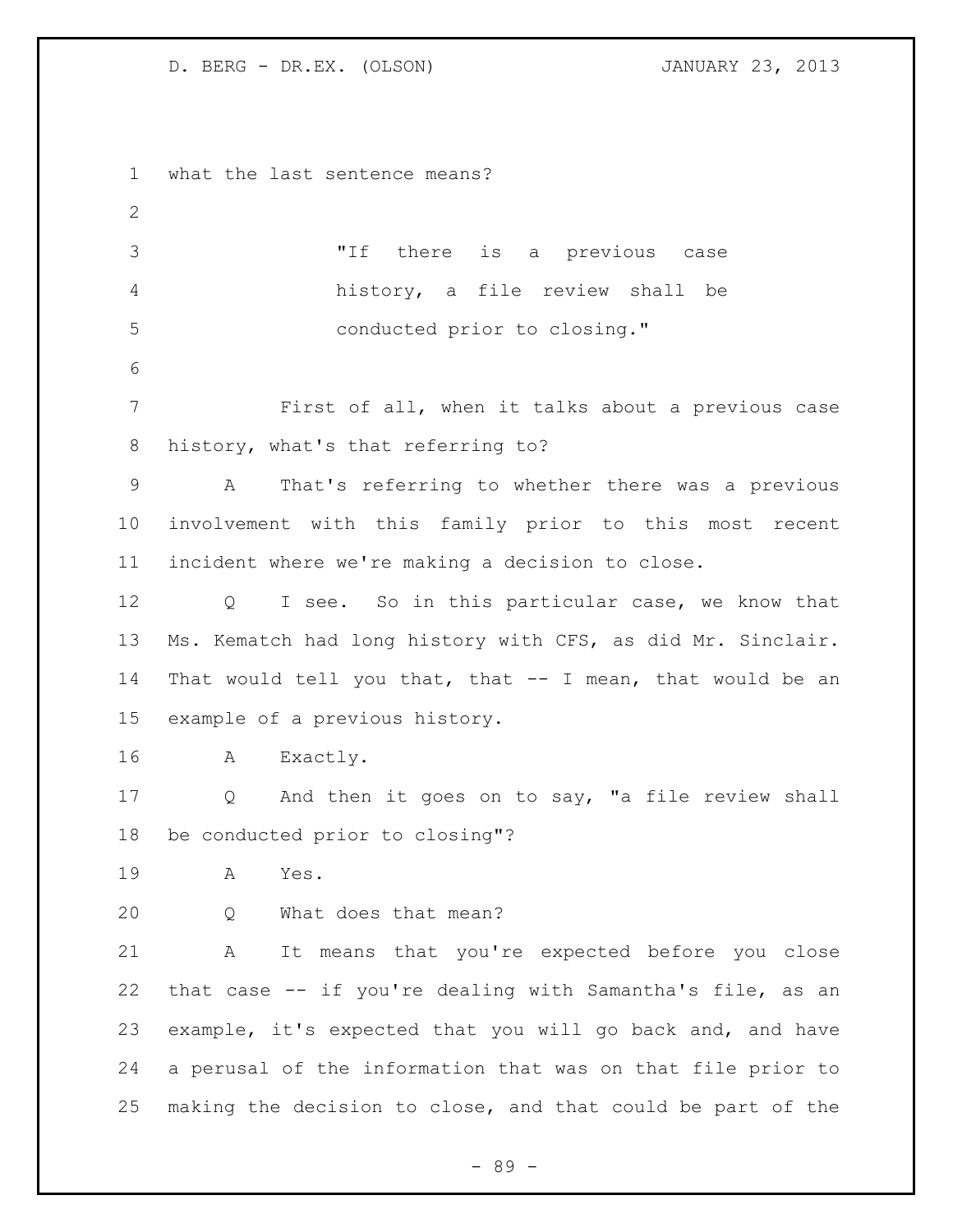CFSIS record, that could be part of the file records that we had in storage in the basement over at 835 Portage. Q So partly CFSIS, partly copies of any hard copy file, right? A Yeah. Q How about related files? A Well, it doesn't, it doesn't speak to all related files, so -- Q Okay. 10 A -- I, I would be more comfortable suggesting that it would be on the file you're currently working on that you would be closing. Q So if you're looking at closing, for example, Samantha Kematch's case, you look at her file. A Yes. Q And does this mean you look at the entire history of the case? A It, it's, it's, it's a look-see to see if there's anything there that still might be current in the way of concerns that would cause you to perhaps reconsider your decision -- Q That's the -- A -- to close. Q -- purpose of doing this. A That's, that's the purpose, yeah.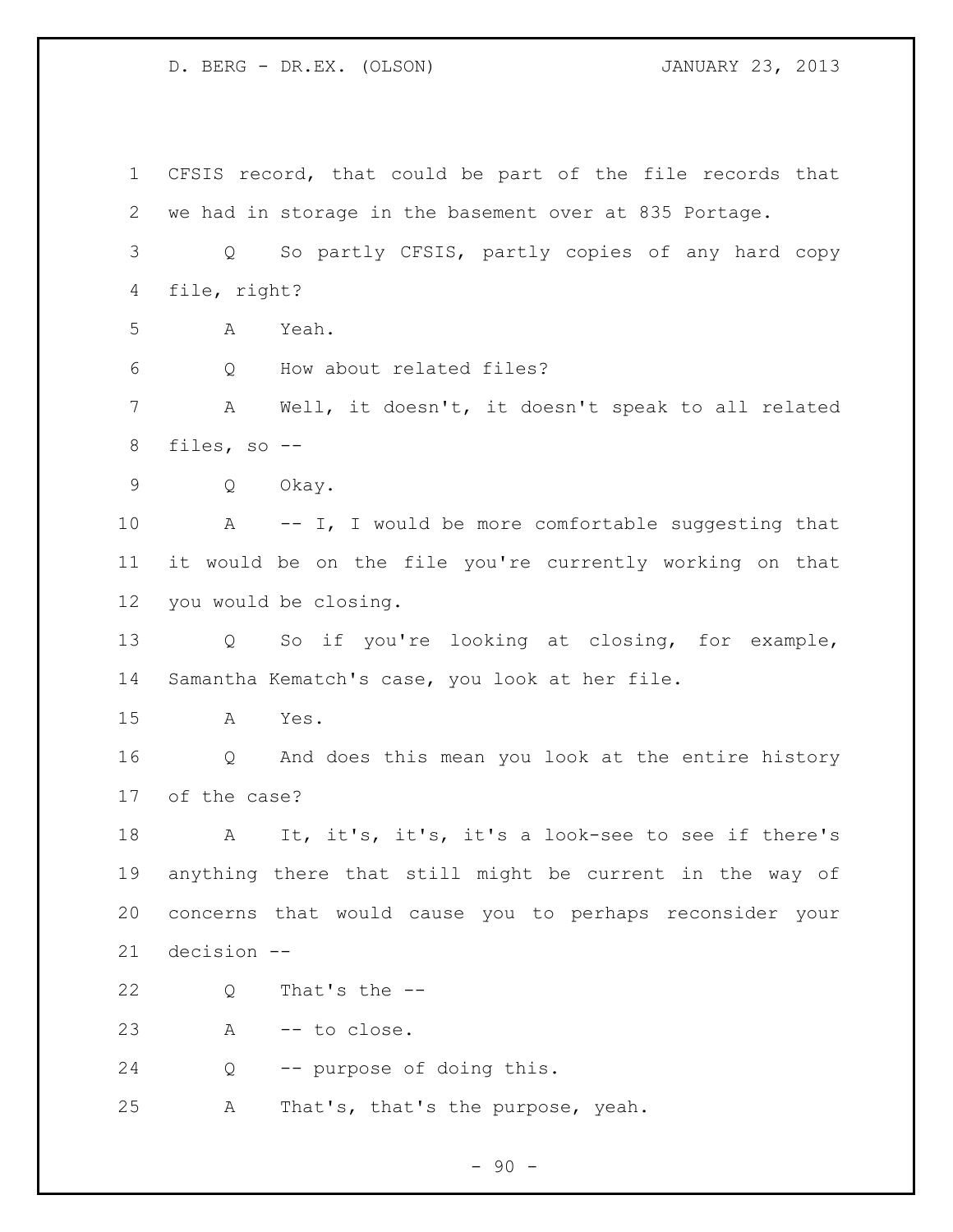Q It's before you close, you want to make sure -- A Yeah. Q -- that it's the right decision to make. A Yeah. Q That's why you look at the history. A Yeah. I, I think that's a fair way to say it. Q Based on that, you want to look at enough history to know if there are concerns still existing. A It's, it's to, it's to ensure you know if there were risk concerns in the past, whether they were addressed, whether or not the current issues that have resurfaced that you've done the work on that you've made a decision to close, would be altered in any way by looking at past history. Q Okay. And who, who is expected to do this review of the, the case history? 17 A I believe the workers -- we're talking CRU. I believe the workers would be doing that unless it was a case that came in for closure from after-hours. I believe the cases that came in from after-hours with a recommendation to close, which would have been reviewed by the CRU supervisor, I believe those files would have been pulled by the admin and the supervisor would review those closures.

Q Okay. All other cases, though, it's the worker

 $-91 -$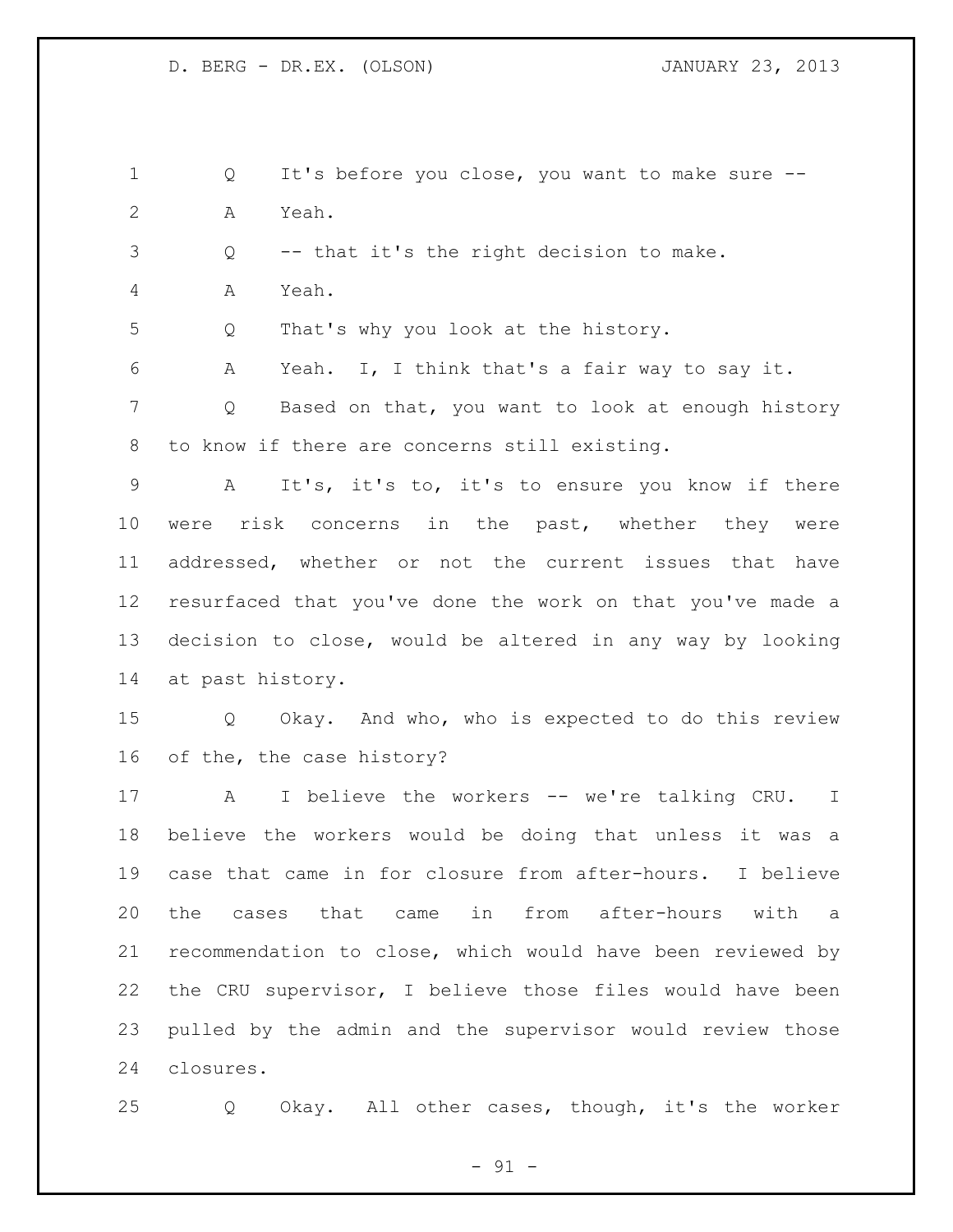assigned the file.

 A It's the worker, it's the worker and it's the supervisor, and I'm not sure if one of them owned that more than the other did. Q Okay. A But the information from after-hours generally would not have been assigned to anybody at that point because their recommendation would be closure, so the supervisor of CRU would look at those ones. Q In terms of the timing of the -- this review, it says, it says, "a file review shall be conducted prior to closing." Is your understanding that that's when the review is to occur, just before the file's closed? A I'm sure as, as quickly as the CRU supervisor could get to it. Q Do you know whether or not this was being done? A Well, it, it certainly, it certainly was being done, you know, on the information that came from after- hours, and I believe that that was a fairly regular occurrence that we did. Was it being done in, in every and all situations? I can't say that for absolute certainty, but that was the policy that was in place and that was the expectation.

24 THE COMMISSIONER: But was it the responsibility of the CRU worker or the supervisor of that worker, or

- 92 -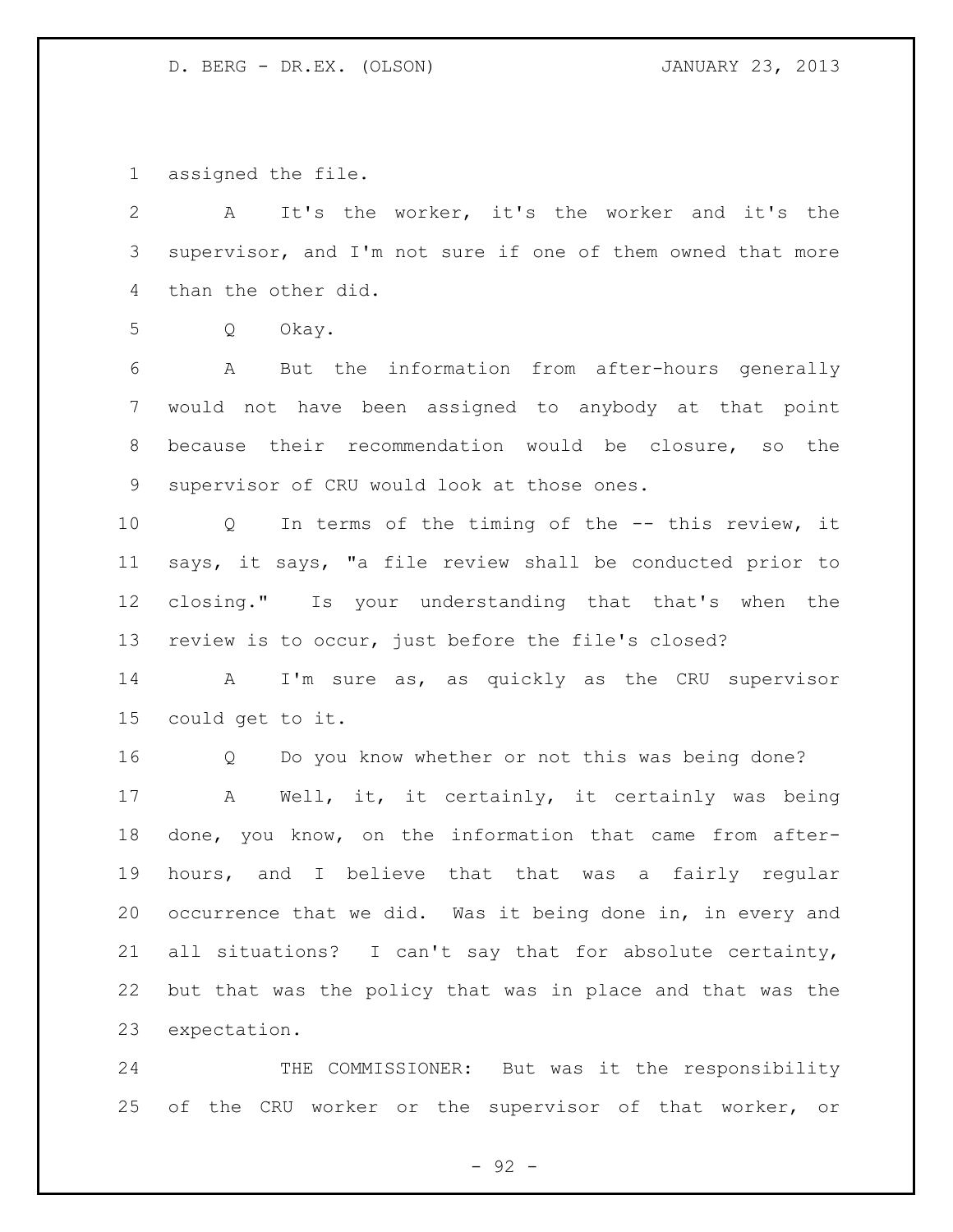both?

| $\mathbf{2}$ | THE WITNESS: I, I believe it was both unless it   |
|--------------|---------------------------------------------------|
| 3            | came as a closure from the after-hours unit --    |
| 4            | THE COMMISSIONER: Yeah, I, I, I --                |
| 5            | THE WITNESS: -- and then it --                    |
| 6            | THE COMMISSIONER: I understand that.              |
| 7            | THE WITNESS: -- was the supervisor.               |
| 8            | THE COMMISSIONER: You made that clear.            |
| 9            | THE WITNESS: Yeah.                                |
| 10           | THE COMMISSIONER: But I'm talking about a case    |
| 11           | that $--$                                         |
| 12           | THE WITNESS: Yeah.                                |
| 13           | THE COMMISSIONER: -- that didn't, didn't come     |
| 14           | with a recommendation for closure but was --      |
| 15           | THE WITNESS: Yeah.                                |
| 16           | THE COMMISSIONER: -- taken up --                  |
| 17           | THE WITNESS: Yeah.                                |
| 18           | THE COMMISSIONER: -- for, for consideration by    |
| 19           | the CRU supervisor in assigning it to a worker.   |
| 20           | THE WITNESS: Right.                               |
| 21           | Then when it came time<br>THE COMMISSIONER:<br>to |
| 22           | close, in that short period of time --            |
| 23           | THE WITNESS:<br>Yes.                              |
| 24           | THE COMMISSIONER: -- whose responsibility --      |
| 25           | THE WITNESS: Yes.                                 |

- 93 -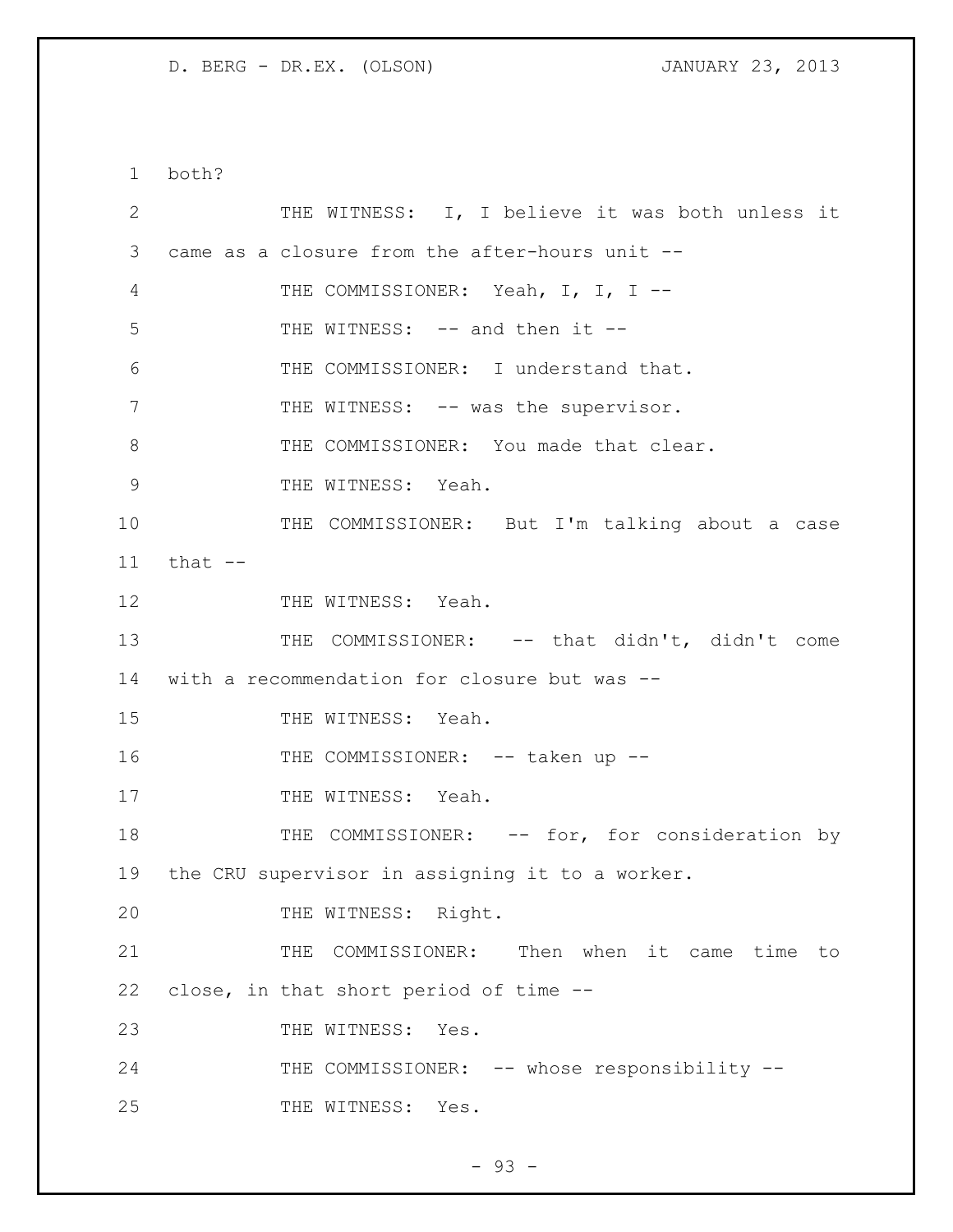1 THE COMMISSIONER: -- was it under that 2 provision?

3 THE WITNESS: Under your example, it would be the 4 worker's responsibility to recommend closure on that 5 existing case, and they would need to do that from one day 6 of completing their report, and within two days the 7 supervisor would have to do the closing on that case. But 8 where I'm a little stuck is whether the worker -- I know 9 the admins often used to go downstairs, pull the record, 10 but I'm not sure if the worker reviewed it first or the 11 supervisor. It's been seven years, I've kind of -- 12 THE COMMISSIONER: That was my question --13 THE WITNESS: I'm not sure. 14 THE COMMISSIONER: -- where that responsibility 15 lay -- 16 THE WITNESS: Yeah. 17 THE COMMISSIONER: -- with respect to --

18 THE WITNESS: Yeah.

19 THE COMMISSIONER: -- compliance with that 20 sentence.

21 THE WITNESS: Yes, it's either, either worker or 22 supervisor. Sorry, I'm not quite sure.

23 THE COMMISSIONER: Thank you.

24

25 BY MR. OLSON: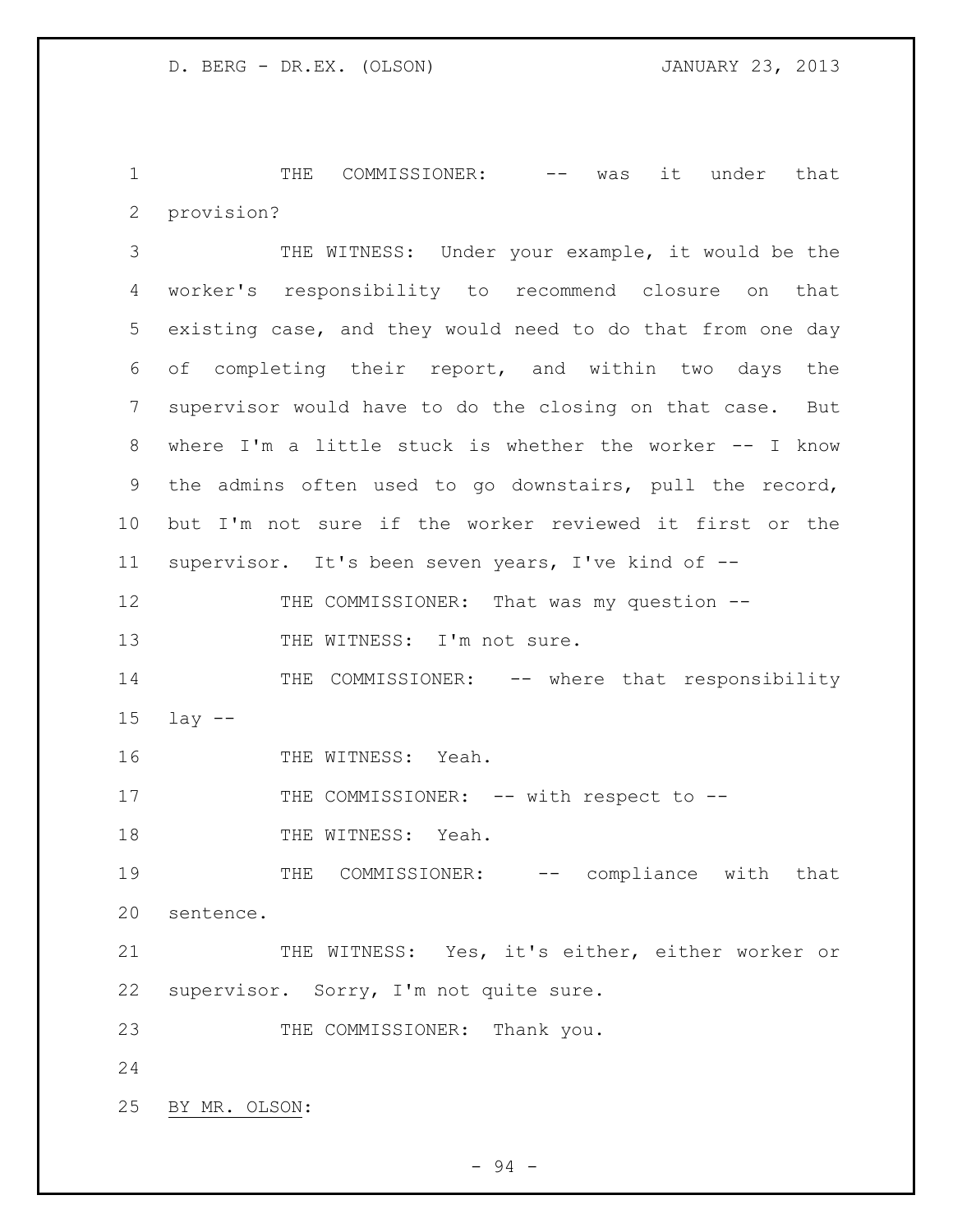1 Q One of them had the responsibility to do that, though.

A Yes.

 Q Just to ground it in the facts of this particular matter, we know that, for example, Mr. Zalevich recommended the closing of the, the file at CRU. You're aware -- and you're aware about the facts surrounding that from what you've read.

A In March of 2005?

Q In -- right, March 9, 2005.

A Yes, I'm aware of that.

12 Q In that case, would it be your expectation that a file review of this nature would have been conducted before the file was closed?

 A Well, he certainly could have completed his report, put his recommendation in for closure, and the supervisor would then decide whether she supported that recommendation for closure. But in that window of time there, there should have been a review of that file to see if there was anything, past history-wise, that would have caused them both to reconsider whatever decision they made at that time.

 Q And so I guess the corollary to that is that if this file review isn't conducted, it's not complying with the policy.

 $-95 -$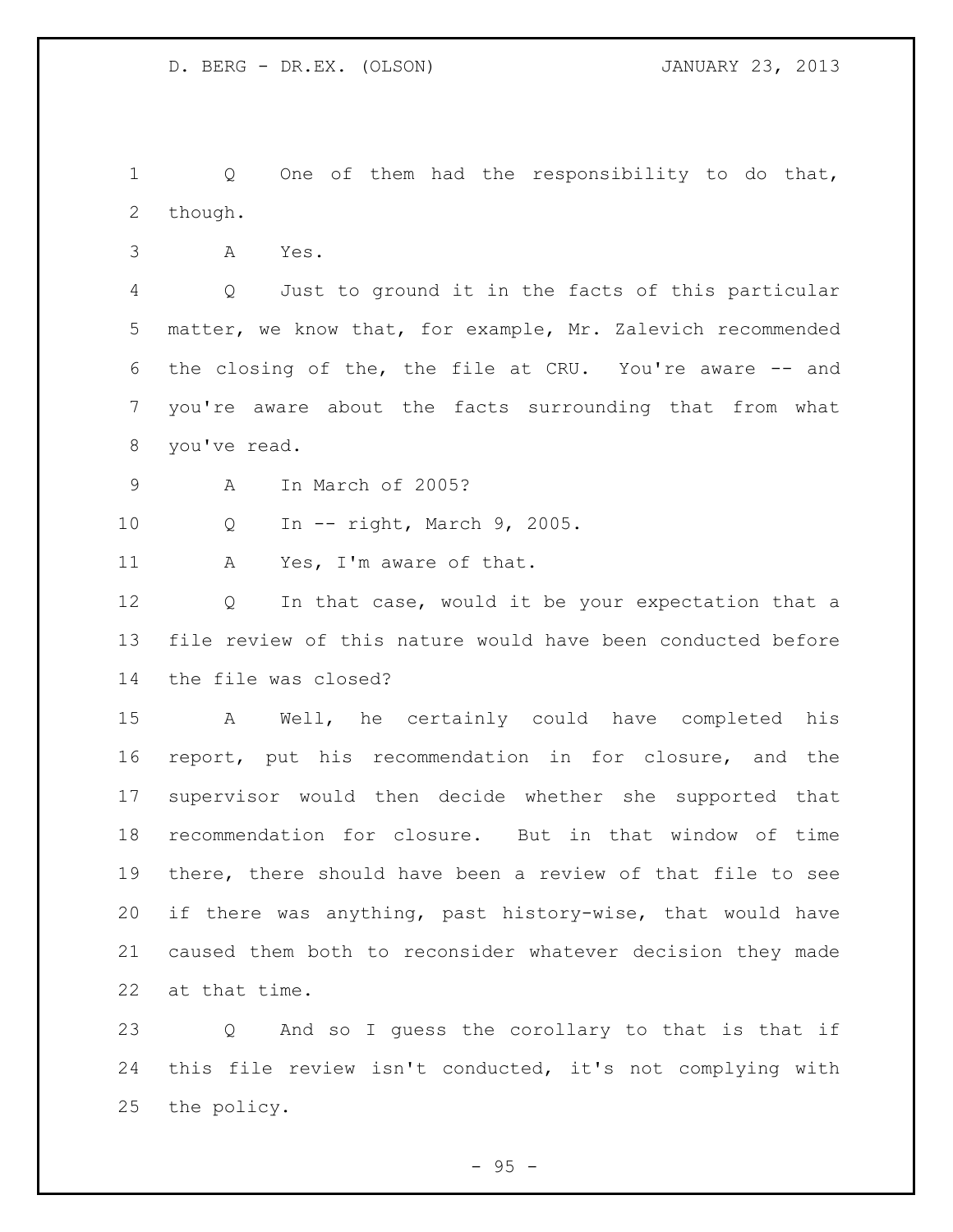A That's correct. Q Would you agree that this type of a file review is pretty important before closing a file? A I think it's important. Q Okay. And another example is where Ms. Wiebe -- Willox, now -- closed the file after speaking with the public health nurse, Mary Wu. You're familiar with that as well, right? A I am, yes. Q Would you expect the same sort of review to have been undertaken in that case? 12 A If I remember the case correctly, I believe that she had, had done a review with that file, if I remember it correctly, when she made the decision for that case to go up to tier two intake initially. Q Okay. So the -- her decision, then, was to go up to tier two intake. A It was -- I believe it was a 48-hour response, and the plan was for that case to go up to tier two intake. Q Just to, just to keep looking at the -- this -- the document, the policy here, under (b) in that same section, says: "Generally speaking, if a matter may be resolved and the case

- 96 -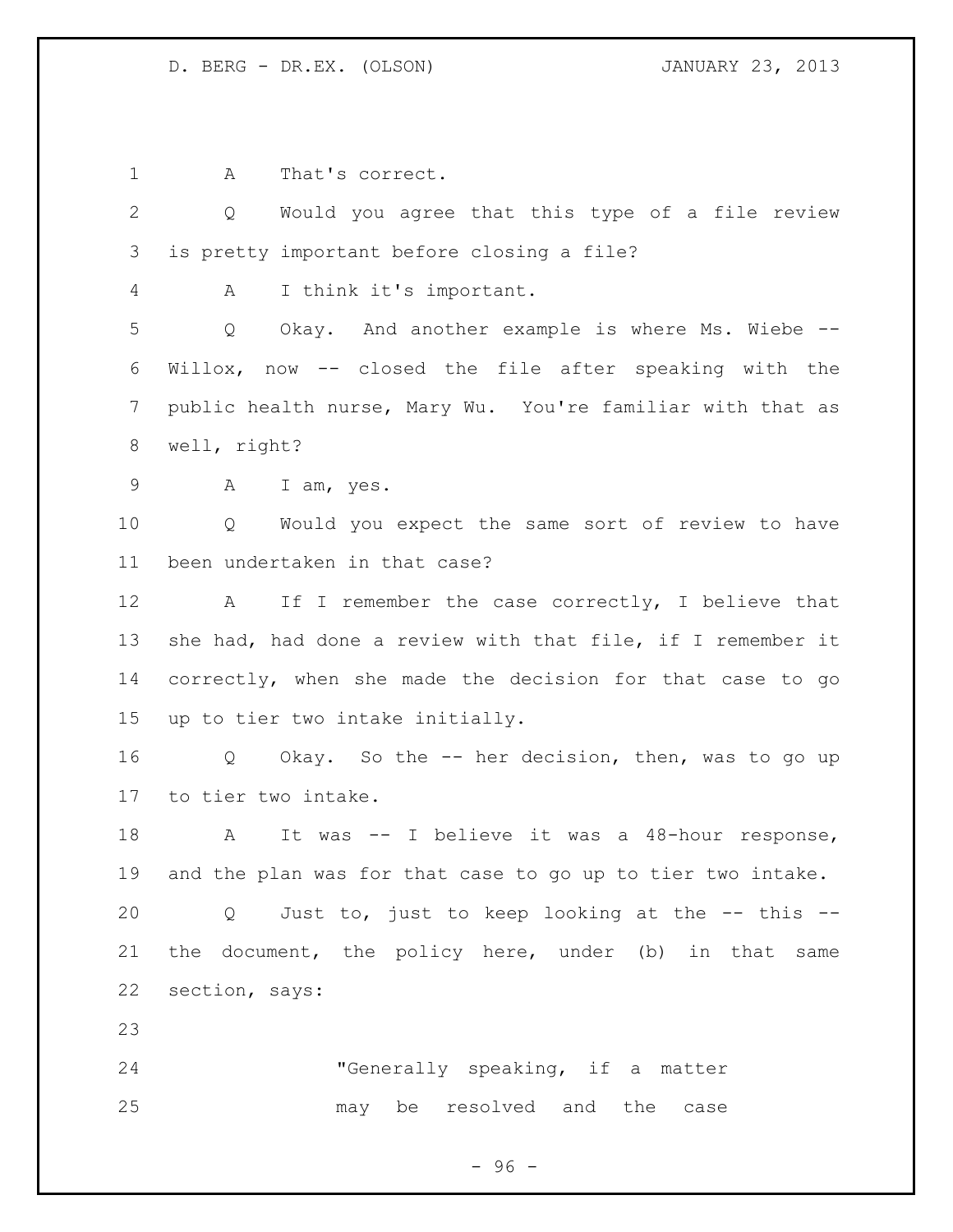closed with limited further intervention [you know] (a few phone calls or a field) the case may be kept by the CRU beyond 48 hours to facilitate the case disposal."

 What, what -- in what circumstances would that be appropriate, rather than going to intake?

 A That, that could be an example where the individuals have taken the call, for instance, at CRU on the phones, they have assessed the situation to be a matter that could be resolved in short order, and they make a decision to pass it to the callout unit. And the backup unit is then able to say: Look, I've got one more piece of business that I need to do on this case. I need to talk to the school. I'm satisfied with everything else that I've seen vis-à-vis the family, but I want to do a follow-up call with the school. It's five o'clock at night. Nobody's around the school. I've passed my 48 hours. I'm going to keep that till the next day. I'm going to follow up with the principal or the guidance counsellor at the 23 school, and at the end of the day, now I'm satisfied that I have all the information I need and I'm going to make a decision to recommend to the supervisor closure.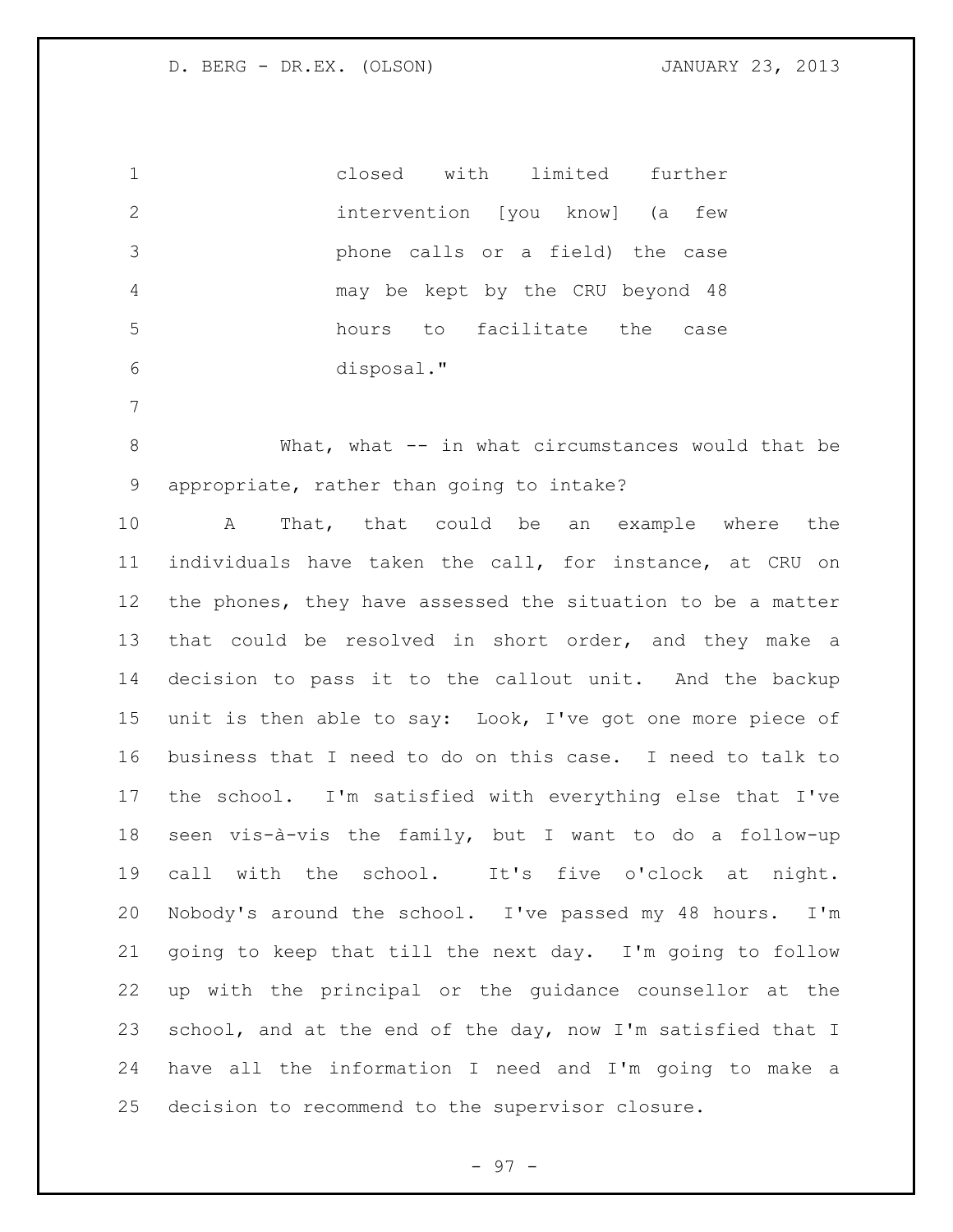1 That, that'd be the kind of example. Q Right. So, logically, doesn't make any sense -- A Yeah. Q -- sending it up to intake -- A No. Q -- in that case because -- A No. Q -- it can be closed pretty quickly. A Yeah. And the same thing could be about demographic information that they need from various government offices that could be closed, that could be examples. Q But whenever you close a case, you, you do want to make sure the children are safe. A Well, when -- Q That would be the overriding concern. A Yeah. I mean, whenever you close a case where there were protection concerns initially that were identified, yes, you want to, you want to make sure that you take a look at whatever information is available to you. Q Okay. Look at the next one here, (c), says: "All cases opened to Intake, Abuse or any other unit shall remain

- 98 -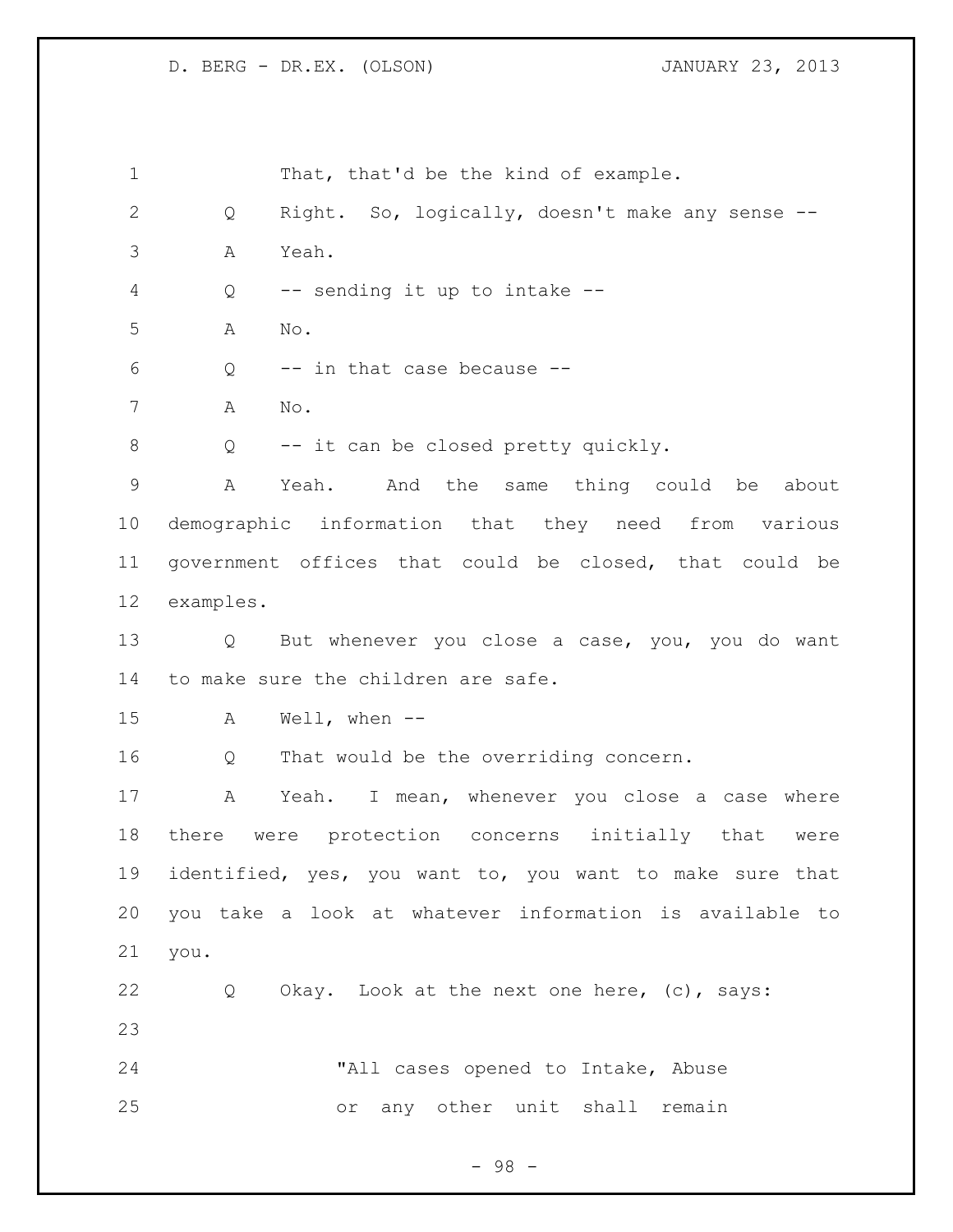with that unit for assessment, intervention [and] closing. Cases shall not be returned to the CRU except when the receiving unit cannot reasonably respond in the time frame required to ensure safety. Such a return shall be negotiated between receiving unit supervisor and the CRU supervisor. Once cases are opened to an Intake or Abuse Unit they shall not be returned for the sole purpose of further information gathering."

 Was this, was this policy followed in practice? A I, I believe we tried as much as possible to follow this policy. You know, an example of that would be that we assigned -- intake cases from CRU went to the respective four units based on geography. So you might have, say, the Central unit, which was under my responsibility at intake, and they might be three staff down. You might have put a response time on a family's situation, a client's situation that's referred that requires, you know, a 48-hour response. And so what could happen at that point is the intake supervisor could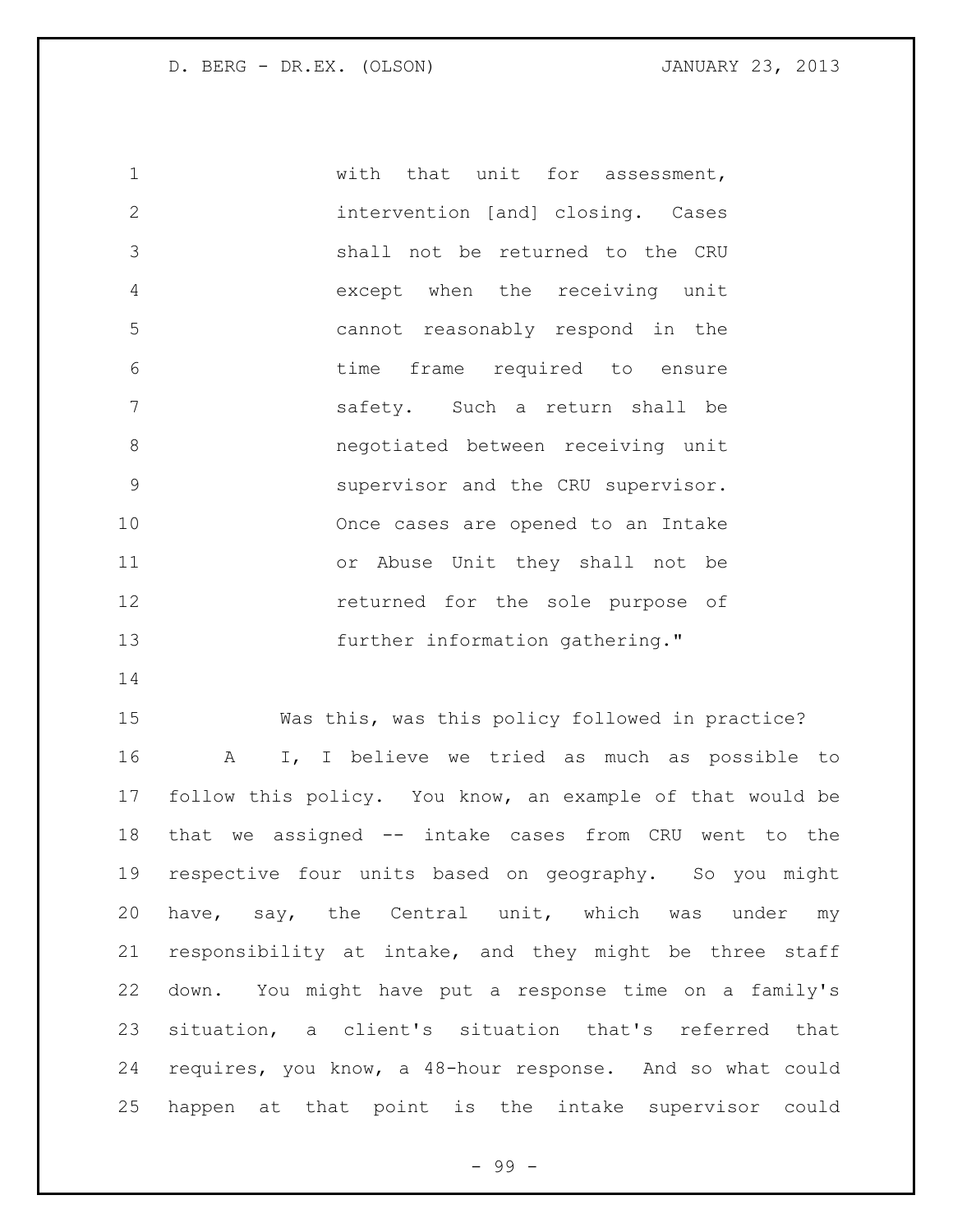approach the CRU supervisor, let them know about the staffing challenge that they have, and together make a decision whether or not that case could return back to CRU, whether there is one or two pieces that could be done in terms of the Central intake unit following up on and the CRU doing the rest. So sometimes it was negotiated, then, between the two supervisors, and that was strictly because every unit sort of took its turn staffing-wise where they were in staffing related challenges and were not up to full staff, staffing complement. And that's when they had difficulties meeting the expectations around workloads for the respective program.

 Q That last sentence in this policy seems pretty clear. It comes after the section where it talks about 15 returning and negotiating cases between the, the supervisors.

- A Yes.
- Q And it says:

20 Tonce cases are opened to an Intake or Abuse Unit they shall not be returned for the sole purpose of further information 24 gathering."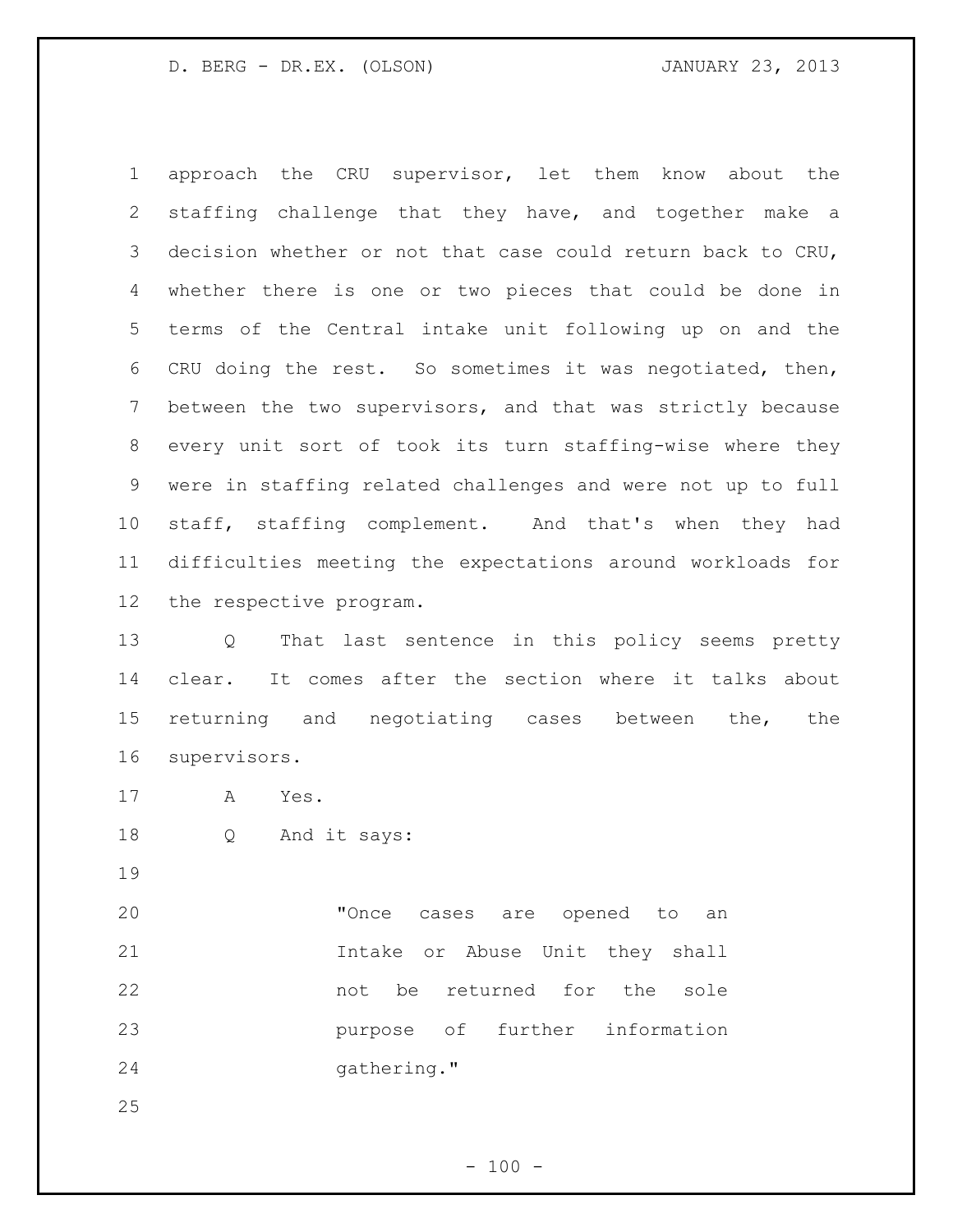Was that -- that part of this provision or policy, was that being followed?

 A Yes, and no, because there were times if, if tier two intake, you know, one particular unit was getting more cases than they felt that they could manage, if, if you're sending me cases from CRU and I can negotiate with you around some things that are not complete in terms of the work that you've done, and you agree that you're at a full workload complement and you can handle the case coming back 10 to CRU or remaining with CRU, then at the end of the day, you know, an intake supervisor might agree that, that that'd be okay with them if CRU took the case back. But you weren't supposed to do that strictly for information gathering.

Q Okay.

 A And generally, as a rule, that, that wasn't allowed unless the CRU supervisor decided that for whatever reason -- you know, might be a slow, slow week for them, they might have all their staff there, they might feel 20 sorry for the tier two unit that the case has gone to, and they might agree to take it back. And so sometimes they would make their own arrangement, and as long as they worked it out between the two of them, we were satisfied with that.

25 THE COMMISSIONER: Mr. Olson, I want to just get

 $- 101 -$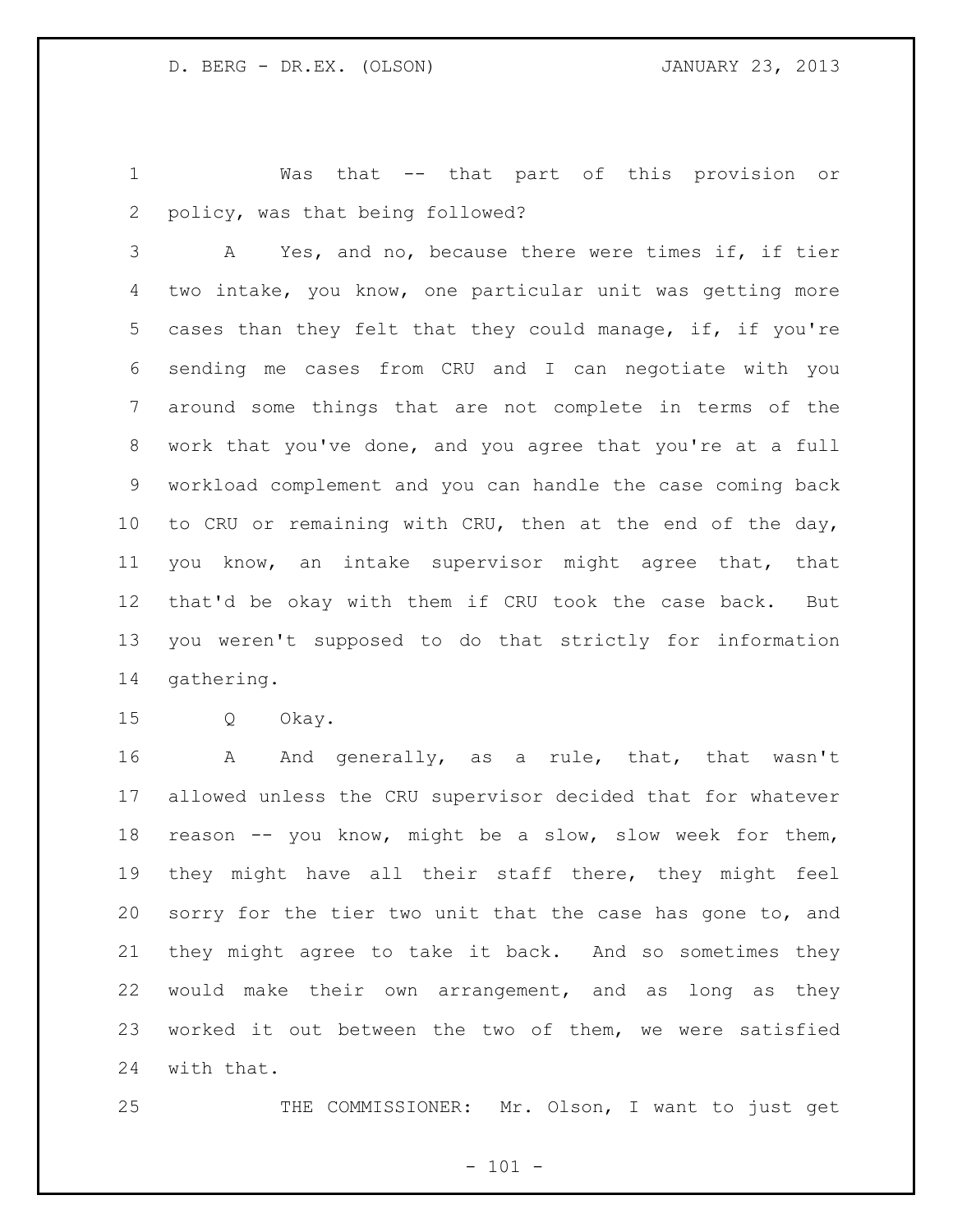something clarified.

2 THE WITNESS: Yes, sir. THE COMMISSIONER: That, that speaks to cases being opened at intake. THE WITNESS: Yeah. THE COMMISSIONER: Is there such a situation of a case going to intake but it not being open but rather coming back to CRU? 9 THE WITNESS: Yes, there's -- and there certainly were in some of the examples, you know, in this case where -- 12 THE COMMISSIONER: And what, what would prompt that to occur? 14 THE WITNESS: I think what would prompt that to occur sometimes would be that -- some of the examples that I gave would prompt that if they were staffing down and if they couldn't complete the callout in the response time that was recommended by CRU. If they said it's a 48-hour response or a five day response, and, and the tier two intake unit who has already received the case because it's been transferred up to them by the admin at CRU -- they just go on the computer system and transfer it to them -- and they might not be able to deploy the staff to be able to meet those needs in that time frame. And they, they had instruction from us to, to be

 $- 102 -$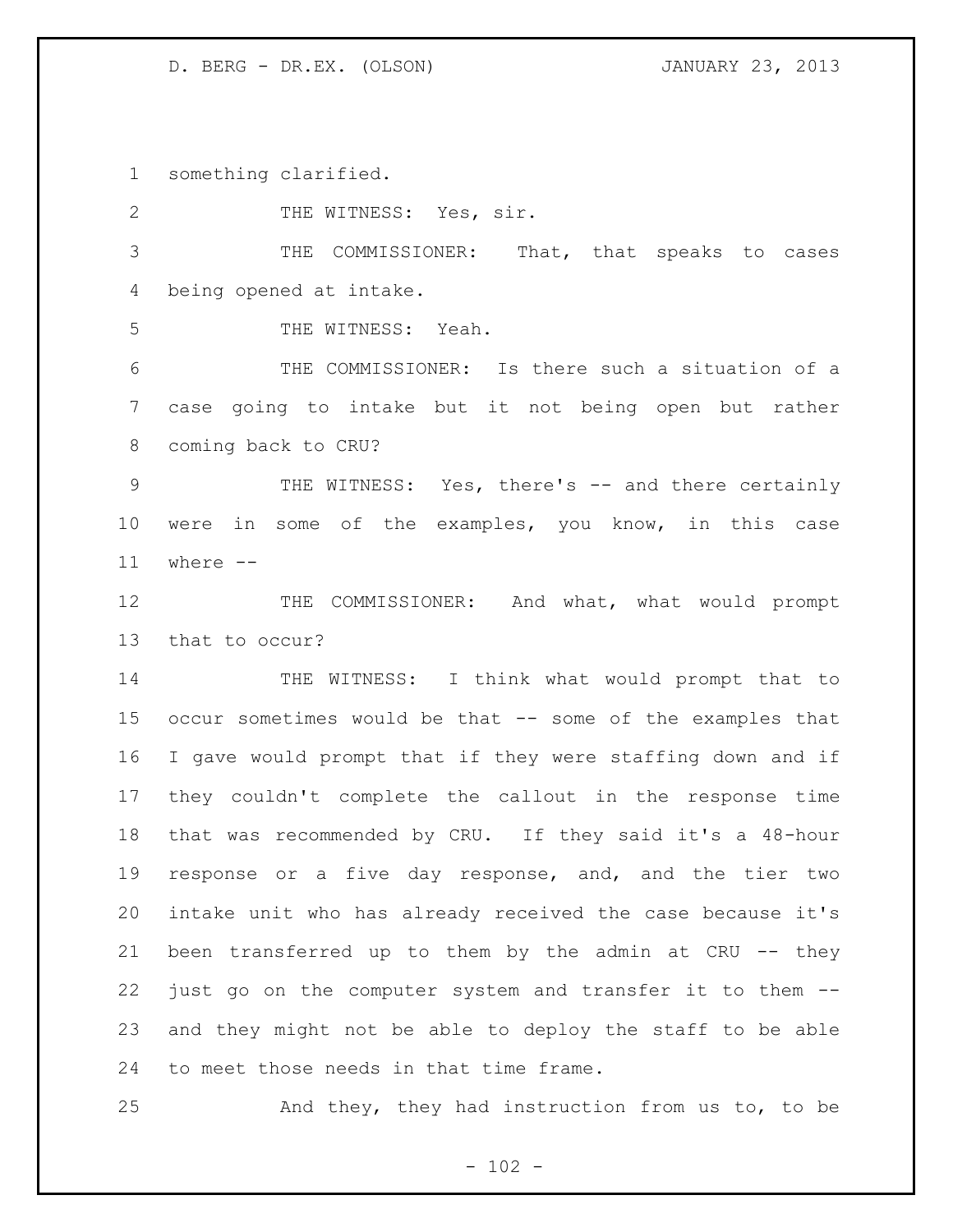careful not to change, at tier two intake, that response time, because they could change that response time and maybe in ten days they could do that, but the response time was based on the protection needs and the concerns that were assessed at CRU so we didn't, we didn't want them to change that time. THE COMMISSIONER: Was there a requirement that

 if it was coming back unopened in intake, that the reason for it coming back unopen to CRU was taking place?

10 THE WITNESS: Yes. The, the rationale, you mean, being provided?

12 THE COMMISSIONER: Yes.

13 THE WITNESS: Yes, sir. They --

 THE COMMISSIONER: Was there a form to be filled out?

 THE WITNESS: Yeah, they had, they had to bring the file back down and talk with the CRU supervisor about the fact that they were not going to keep the file, and they had to work that out between the two of them.

 THE COMMISSIONER: It would be a verbal communication.

 THE WITNESS: It would be a verbal communication. Sometimes they brought the file with them just to have the information or in the hope that if you were the CRU supervisor you would take the case back.

 $- 103 -$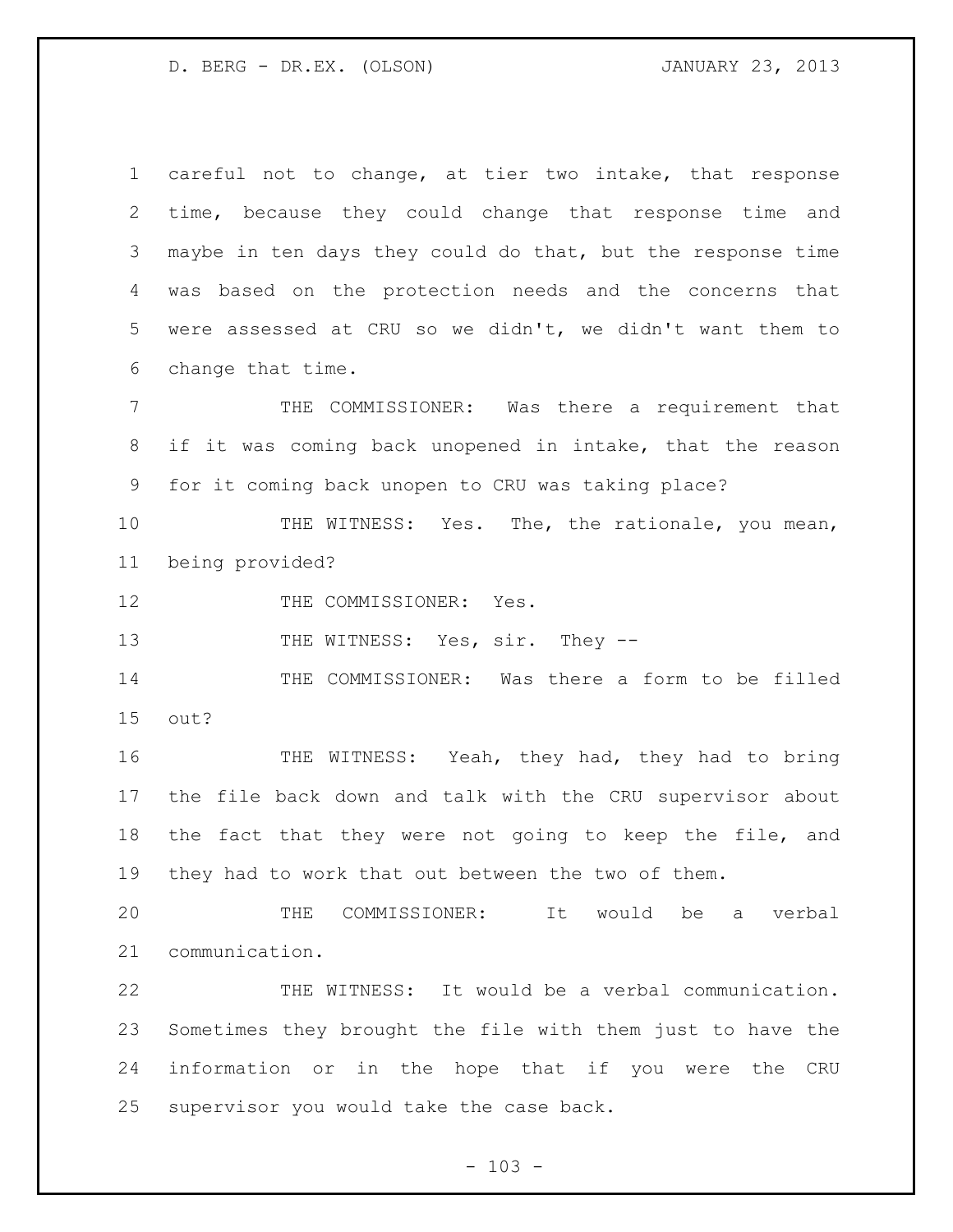THE COMMISSIONER: But the reason would be made known.

 THE WITNESS: Yes, the reason would be made known to them.

THE COMMISSIONER: Thank you.

MR. OLSON: Thank you.

BY MR. OLSON:

 Q I just want to, I want to explore that a little bit more.

A Yeah.

 Q It says -- and we're looking at (c) here. It says, "Once cases are opened to an Intake or Abuse unit." Now, my understanding -- I, I could be wrong about this, but the file gets opened at CRU. Comes in, CRU deals with it, they open a file, they do their investigation, determine, okay, this is not a case for us, this is a case for intake, requires more than 48 hours, 24 hours.

A Yeah.

Q We're going to send it up.

A Yeah.

Q So the report's written up by CRU.

A Yes.

Q Have I got that right so far?

A Absolutely, yeah.

 $- 104 -$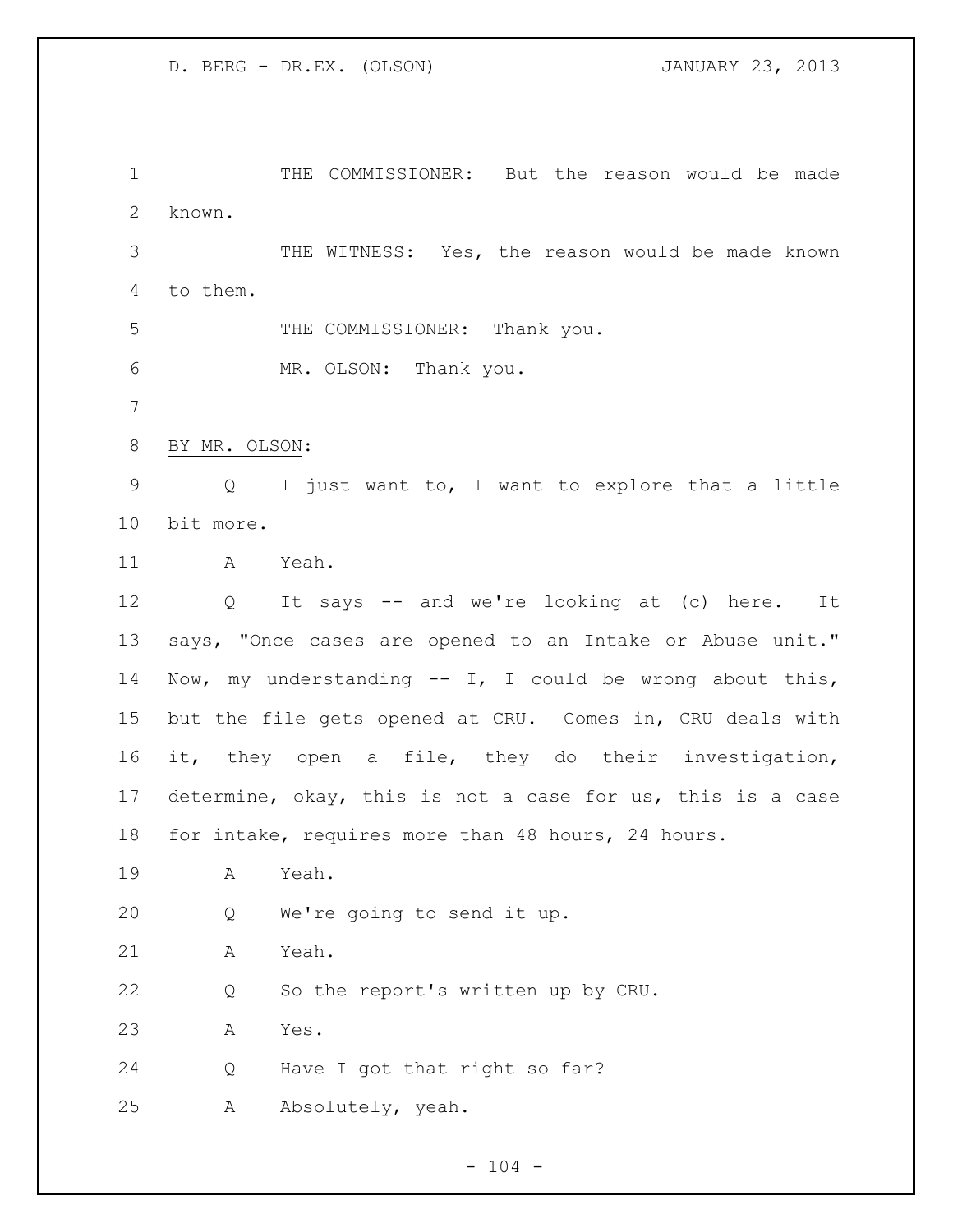1 Q That case is already open. A Well, it, it will go to the, the secretary to

open it on CFSIS to the tier two intake unit.

 Q Okay. So the worker who worked on the CRU case does a report. We've seen many examples of those CRU reports. They make a recommendation that the case be opened.

8 A Right.

 Q Do they come up with a time -- a response time for the case?

 A They, they will in their case disposition give their response time, and if it's, like you said, 48 hours or more, it would go up to tier two intake. There were two 14 processes, though, that were happening.

Q Okay.

 A That is one process, the one I'm describing to you, and, and usually we would use the two admin that were there at CRU at the time to assist with that.

Q Okay, let me just -- before you --

A Sorry.

Q -- explain both processes --

A Okay.

 Q -- let me just finish where I was going with that.

A Sure.

 $- 105 -$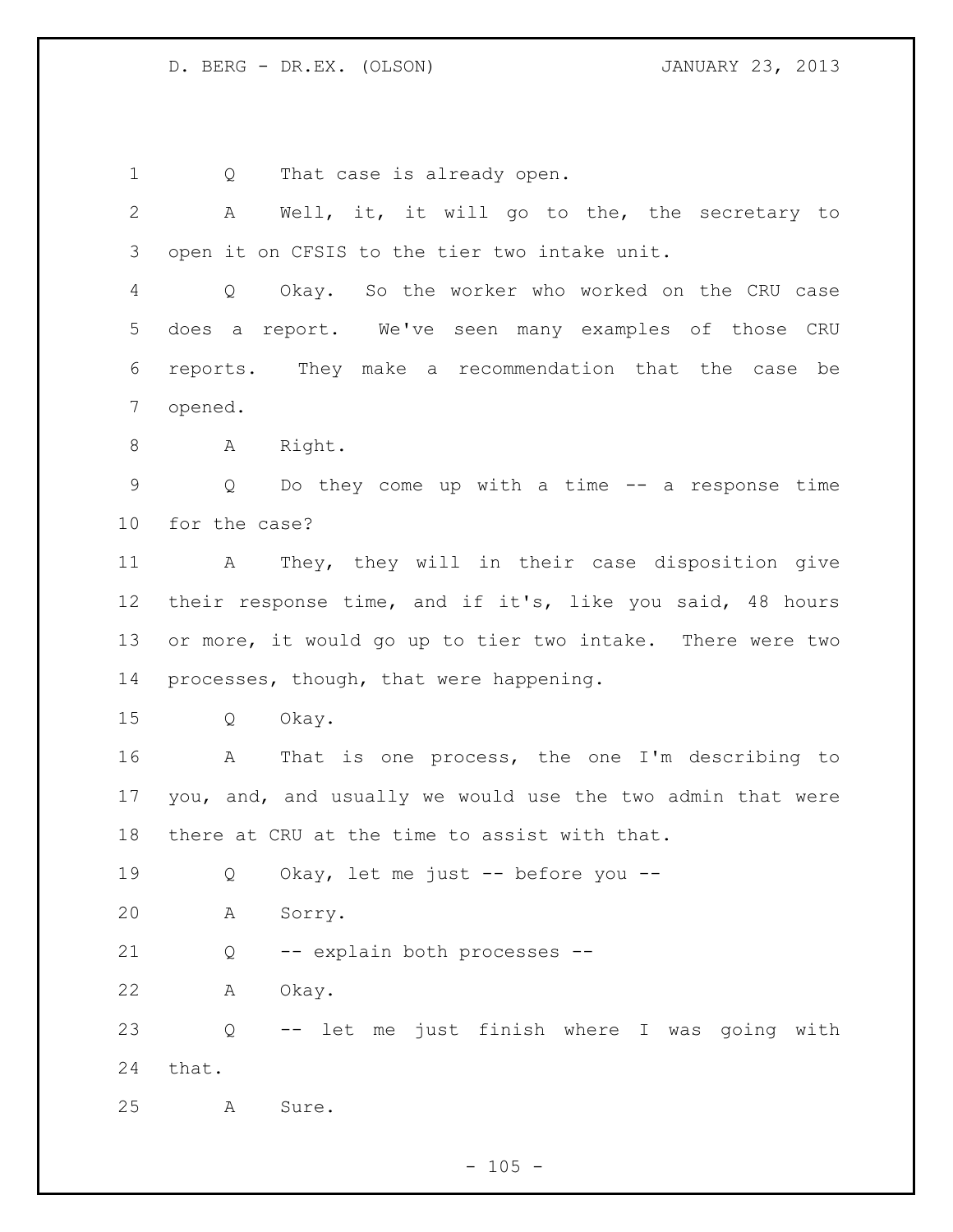Q Once a CRU report's handed in and the supervisor of CRU -- for example, Ms. Faria or Ms. Verrier -- signs off on the report, gets handed in to administrator -- A Yeah. Q -- okay, that administrator opens a case on CFSIS -- A Yes. 8 Q -- the computer system. A To tier two. Q To tier two. A Yeah. Q Once that's, once that's entered into the system, it's opened to intake, right? A That's right. It's, it's intake's case at that point. Q That point. A Yes. Q And so when we look at the standard, the intake supervisor only becomes aware of that intake opening when it appears on their desk or however they access it, right? A Yeah, the file will go up to them. Q The file goes up, physically -- A Yes. Q -- goes up to them. A Yes.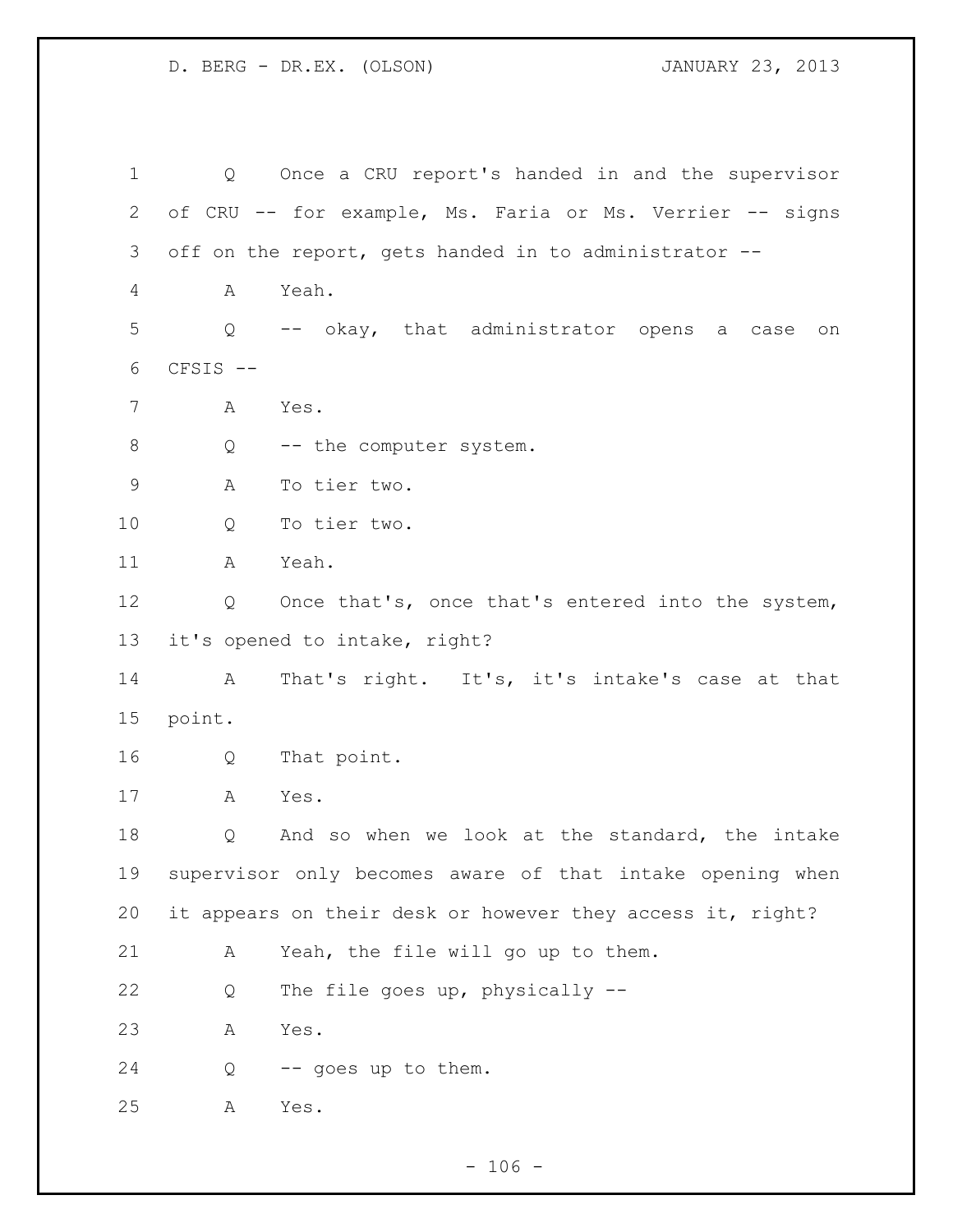Q That's when they become aware of it? A Yes. Q And once they become aware of that, they look at it -- and what this standard seems to be saying is they can't go: You know, I think there should be some more work done on this. I, I want you to gather some more demographic information. I want, you know, CRU to do additional work. I'm going to, I'm going to reject it and send it back down. According to this policy, it seems to me that that shouldn't happen. A Well, it says: "[It] shall not be returned for the sole purpose of further 16 information gathering," but it does say in the above paragraph: "... except when the receiving unit cannot reasonably respond in the time frame required to ensure 23 safety." And that's where the second process comes in.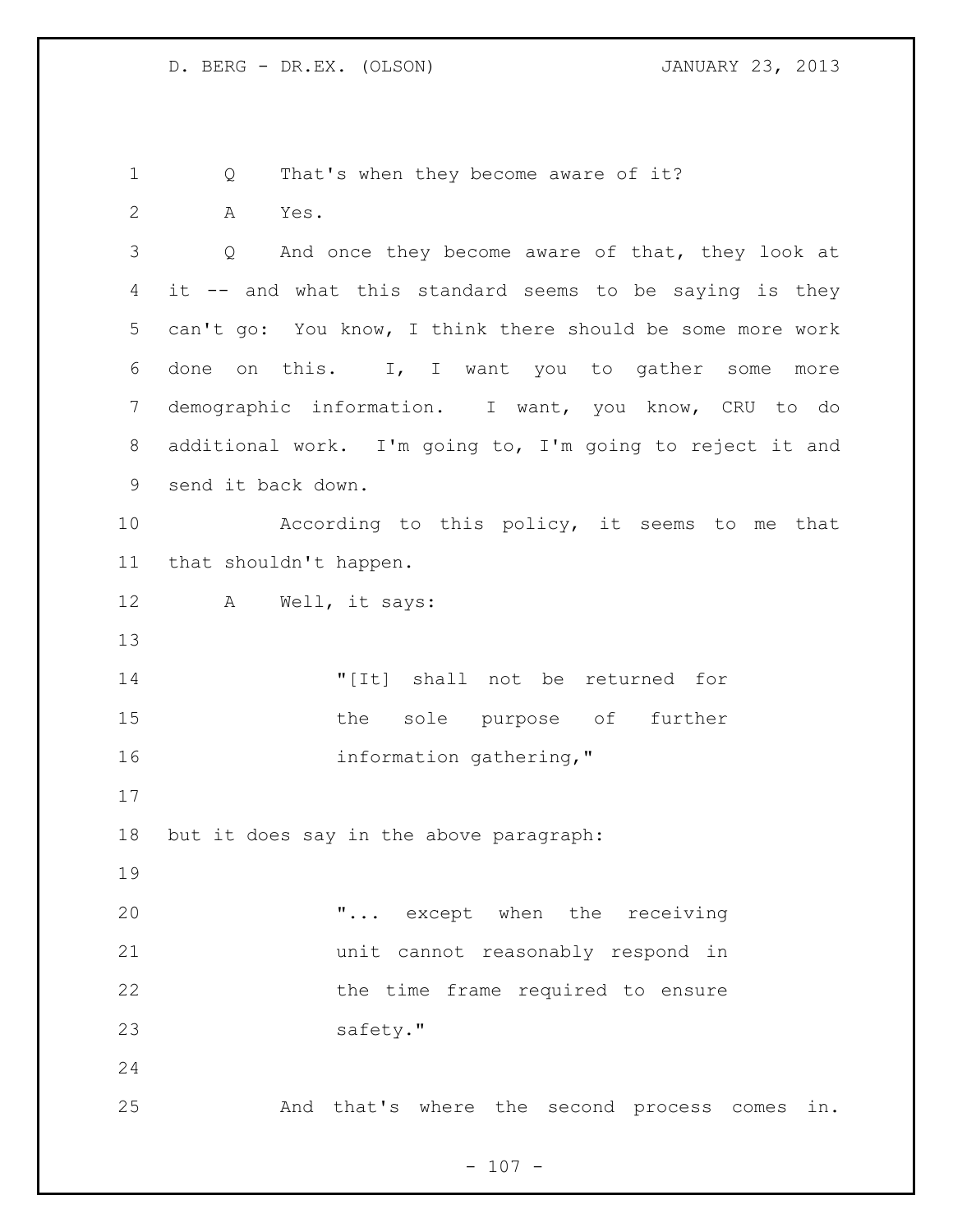Diva and Diana always had to know, you know, what was going on in each of the four intake units staffing-wise, how backed up were they, you know, case-wise, what was happening for the two intake units the same, and then they would know at times that, Look, I'm going to send this to Andy Orobko's unit and they'd say, Oh, geez, Andy's two staff down. Rather than just do the regular process, they might -- she might take that case and she might go and -- go up to see Andy, have a discussion with him, and the two of them figure out how that's going to get managed. Is it going to stay, you know, at tier two intake? Is Andy able to do any pieces at all? Could CRU do -- CRU keep the case for another day or two and do a couple more pieces, and then send it to Andy? Some of those were negotiated related processes.

 Q Now, would that occur before the case is ever opened in CFSIS?

18 A That --

 Q The process that I explained about the administrator opening the case to intake.

 A Yes. Your process, it would be opened by the admin on CFSIS and the hard copy file would go up to Andy. My second example to you, Diva would not take the file to Trudy Carpenter, her admin, and Trudy wouldn't even know about that. She would take that -- she would go up to Andy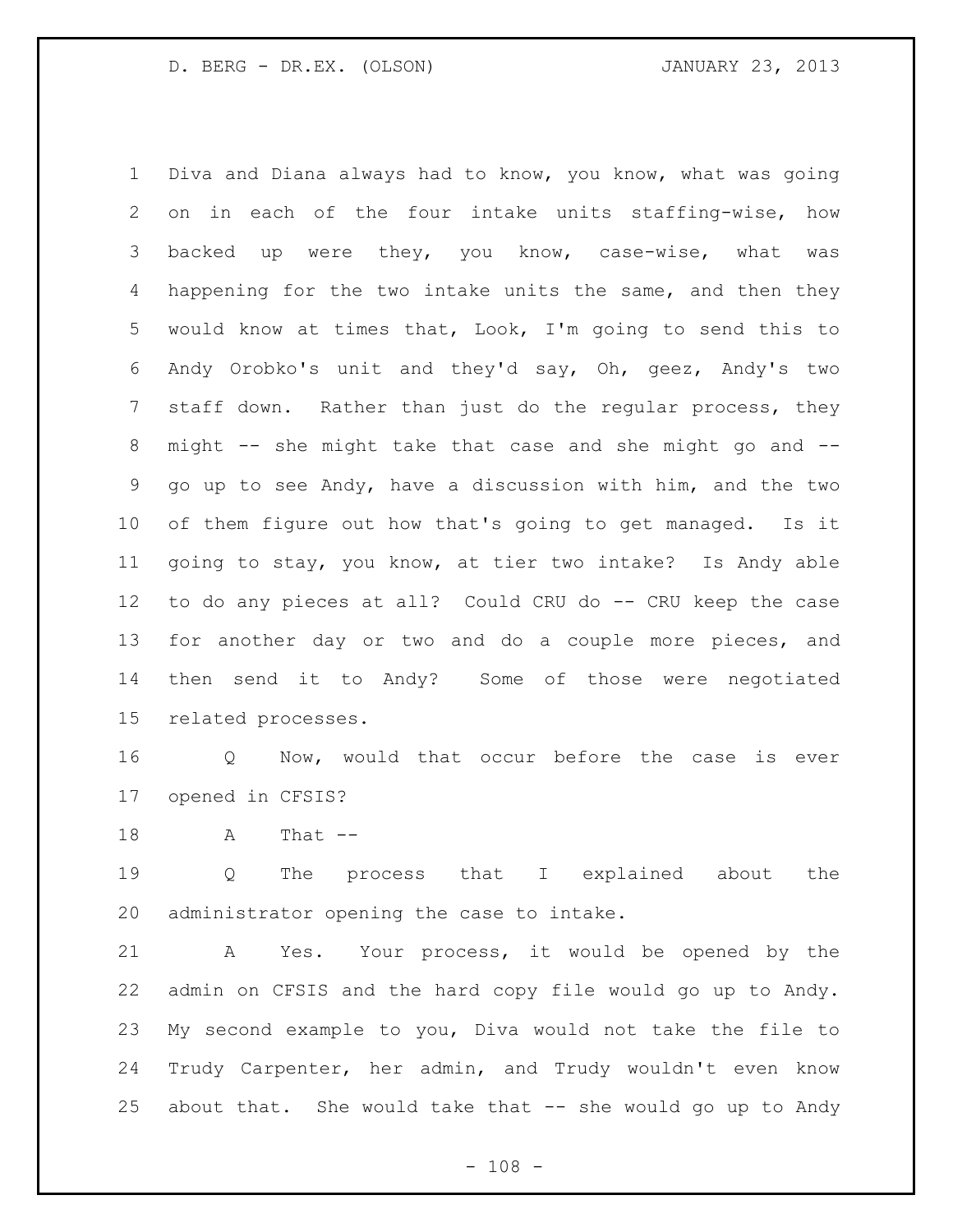so it's not on the CFSIS system open to tier two intake because -- Q So the -- 4 A -- Trudy was our person that -- you know, Trudy or Jolene were the people that put the information on CFSIS for us at CRU. Q Right. And just so we're perfectly clear -- and we probably are, but -- A Yeah. Q -- just want to be sure. 11 A That's fair. Q In, in an -- this example, Diva Faria -- for example, in, in the -- well, in the Buchkowski, it was -- Ms. Verrier was the supervisor. A Right. Q Ms. Verrier looks at it and she knows that it says open to intake. A Yes. Q Recommendation's open intake. A Yes. Q She can then make the decision, I, I know that intake is particularly busy right now -- A Yes. Q -- so I'm going to walk this up to the, to the intake supervisor, Ms. Parsons or whoever it was --

 $- 109 -$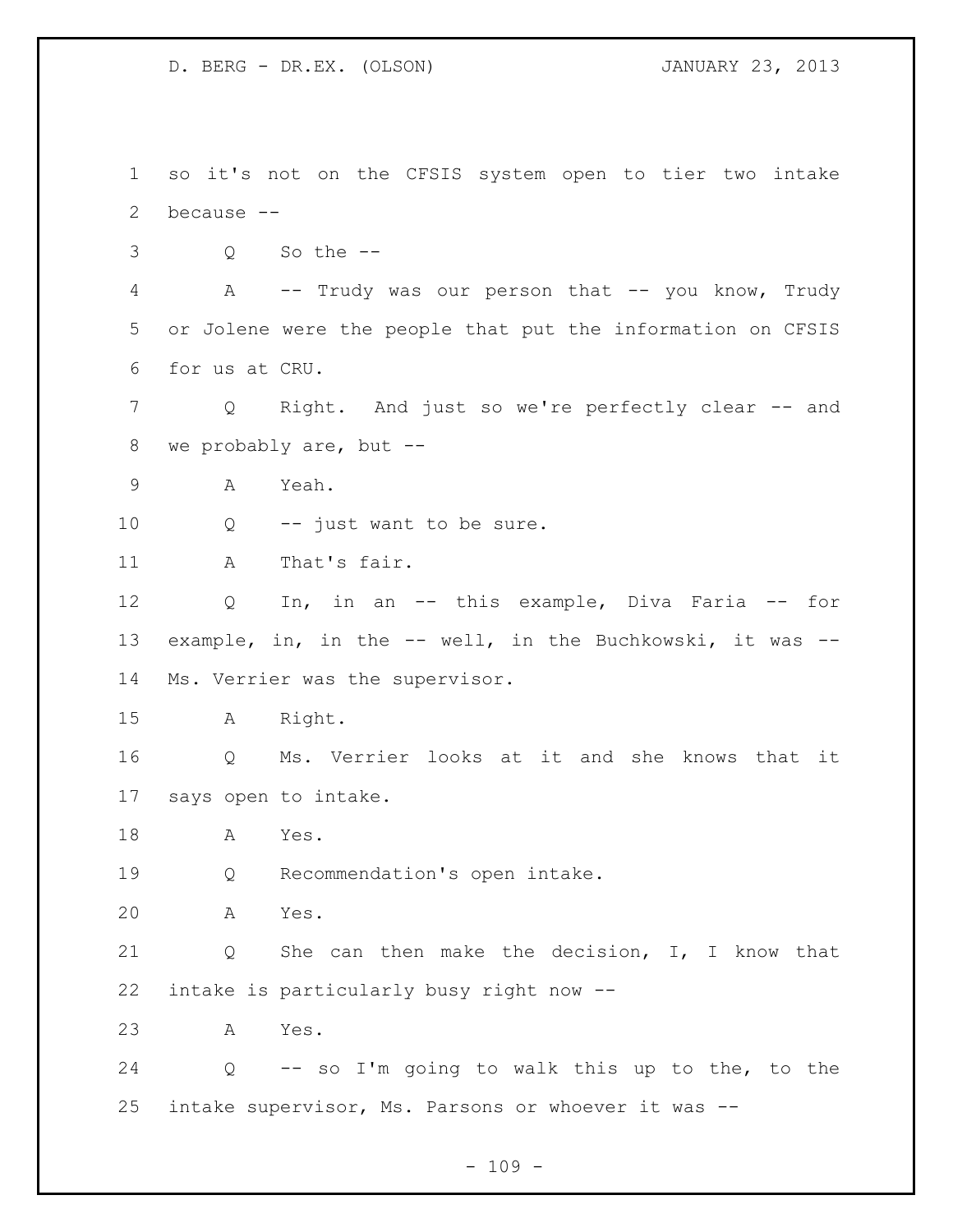A Yeah.

 Q -- and see if they can take it or if they want us to do more work on it. Is that sort of how the -- how it would work?

 A Well, or what she could do in that scenario -- they went out on a couple of calls, if I've got it straight in my mind, and they were not able to track down the family, put a response time on, sent it up, and I -- assuming they sent it up the first way we spoke of, through the admin and up to intake, and then intake would have had that case and had the responsibility for the case.

 And it was unclear to me in the, in the reading of the record as to how the case ended up back at CRU, whether it was negotiated by, you know, the tier two intake supervisor with Diane Verrier, or whether it was negotiated between the tier two supervisor and Diva Faria, who ultimately had responsibility for the case with Chris Zalevich.

 Q Right. And do you agree with me that on the facts that we have and what we know, there's no evidence of the case ever being open to intake on the system. Is that your understanding?

A I, I --

Q Or you don't know.

A -- honestly don't know. I just saw the paper

 $- 110 -$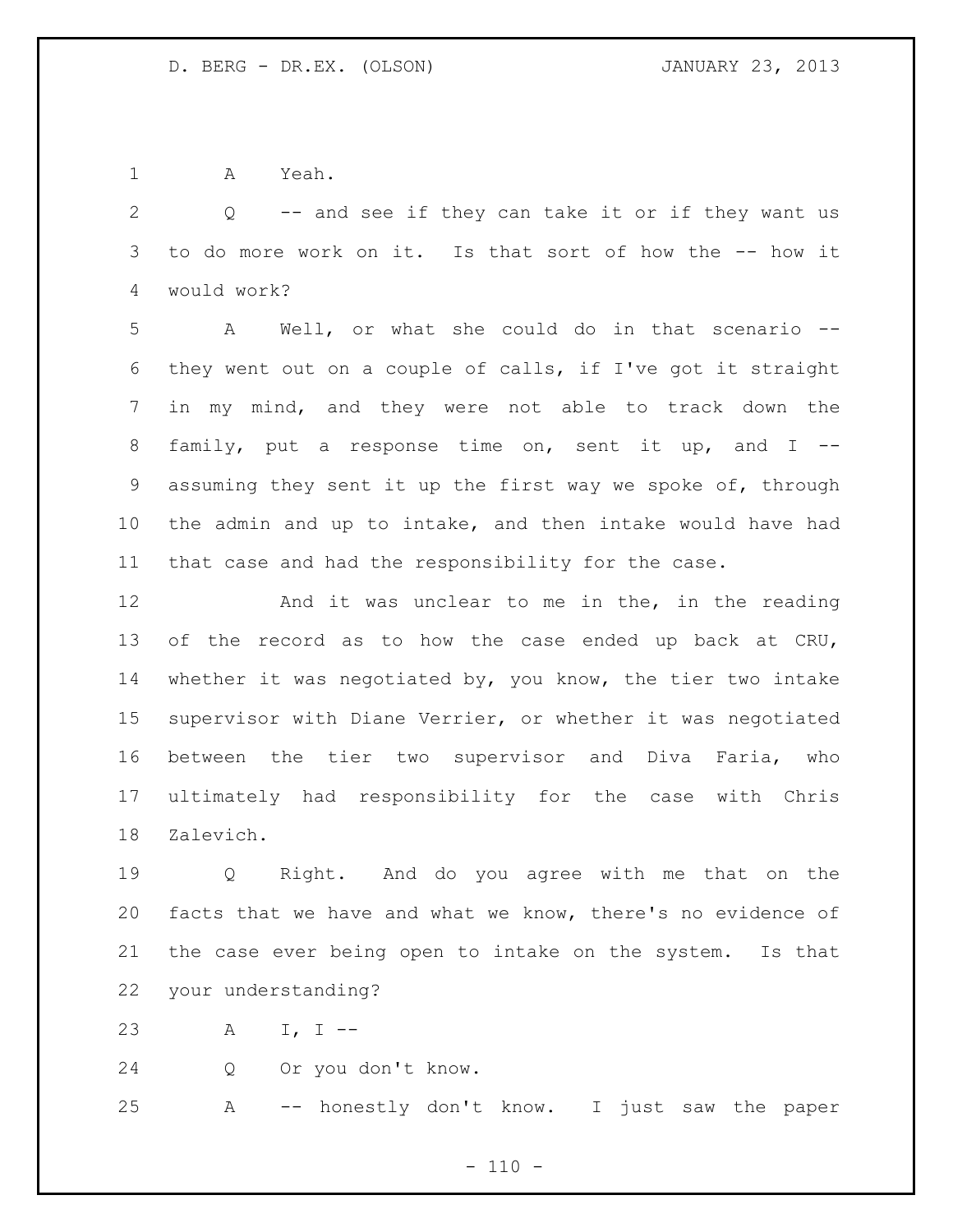related --

Q Okay.

 A -- record so I, I don't know. I didn't see the stuff related to the CFSIS, whether it was open.

Q But on the --

A I'm not sure.

 Q -- paper related records -- and you're referring -- you were referring to the -- Mr. Buchkowski's record, and Mr. Zalevich's CRU report, right?

A Right.

 Q And it doesn't say anywhere on there what happened with this case, how it got back down to Mr. Zalevich.

 A Right. It just says that they transferred it to tier two intake, is what I recall.

Q Okay.

 A If I'm off on that, I, I have to look at the records. I'm just going by memory.

 Q That's fine. So if it's not reflected on the computer system -- just assume that for a moment -- what you're saying probably happened is somehow Ms. Faria agreed to do more work on, on the file in CRU, rather than have intake do the work.

 A I, I would be, I would be speculating because it could have been, it could have been Diana Verrier with a

- 111 -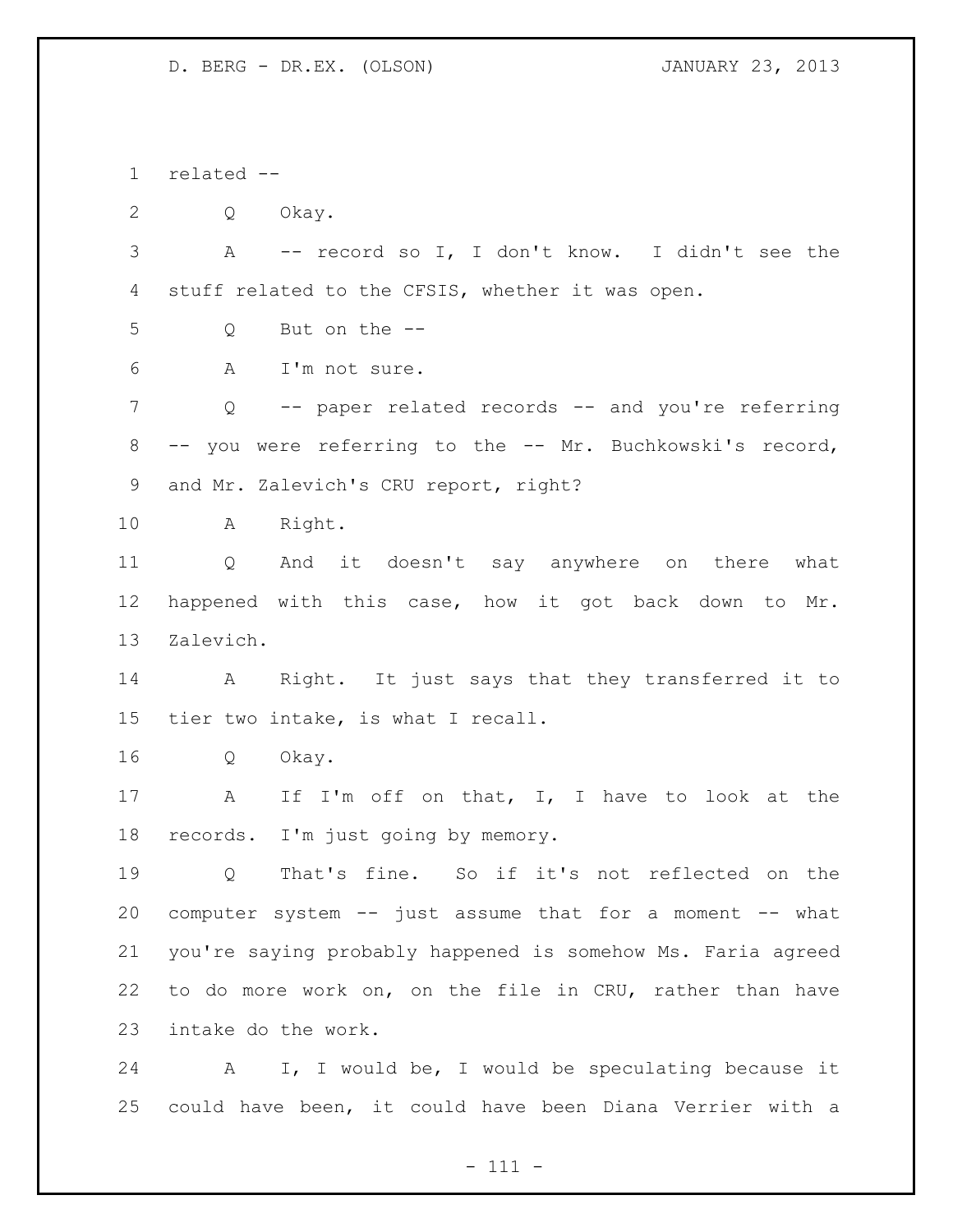tier two intake supervisor, I'm not sure.

 Q One of them would have negotiated, though, with the tier two supervisor -- A The -- Q -- as to how to handle the file. A The tier two intake supervisor did not accept the case and it, and it ended up back at CRU, which means that somebody at CRU, one of the two supervisors, accepted the case back. Q Okay. Now, when you talk about tier two not accepting the case, that suggests to me that it's -- and I don't want to put words into your mouth, but it sounds like more of a rejection of the case: We're not going to deal with it, you deal with it, CRU. A Yes. Q Is that how it worked in some cases? A Well, it seems to be in this situation, because at the end of the day it appears to, at least on paper, have been referred to them, and then the commentary from CRU is it's not ended up with tier two intake, it's ended up with the callout unit at CRU. Q Right. So -- but you don't know if that was a negotiation between -- A I really -- Q -- supervisors or not.

- 112 -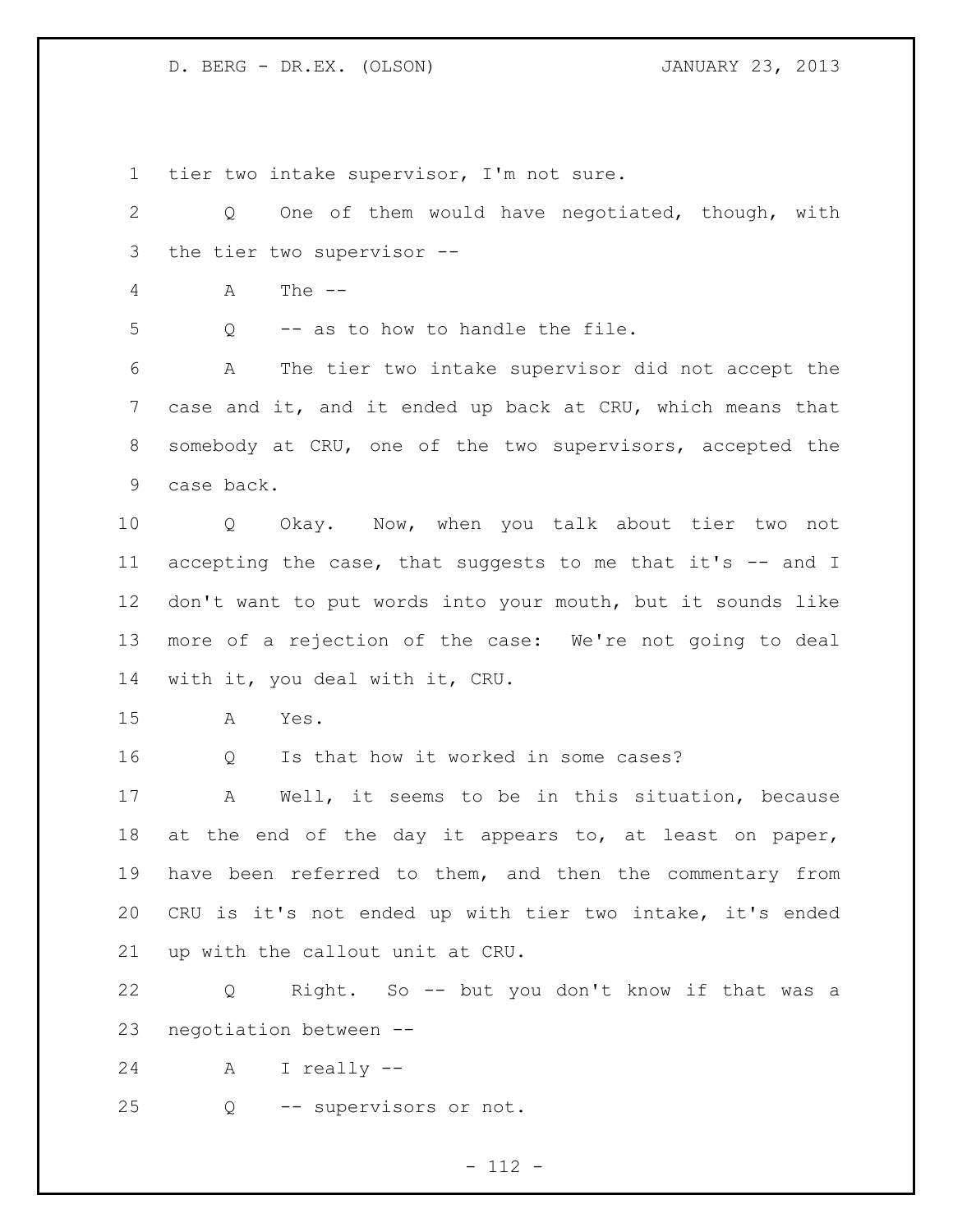A I really wish I could help, but I don't have the answer to that.

 Q We have heard -- we've heard some evidence, from Ms. Faria in particular, that there was this phrase, walk of shame.

A Right.

7 Q And she said that's a phrase that you used. Is that right?

 A Well, I think you asked me that when I met with you guys the last time and with Commission counsel, and I think it's important for me to perhaps give, give a context around that, that term, walk of shame. Certainly, isn't a term that was used widely across 835 Portage.

 Diva was struggling at times with getting a number of the supervisors to accept cases transferred from CRU and there was pressure always seemingly coming back CRU's direction to take the cases back. And one particular day I believe she'd been involved with the -- one of the abuse supervisors and things had escalated, you know, quite strongly. And her and I -- I met with her in supervision in my office and we talked about that.

 And, first of all, I wanted to get a bit of a barometer check on, on how she was doing and what was going on because it was apparent to me that she was, you know, upset about what had transpired, you know, and, and she

- 113 -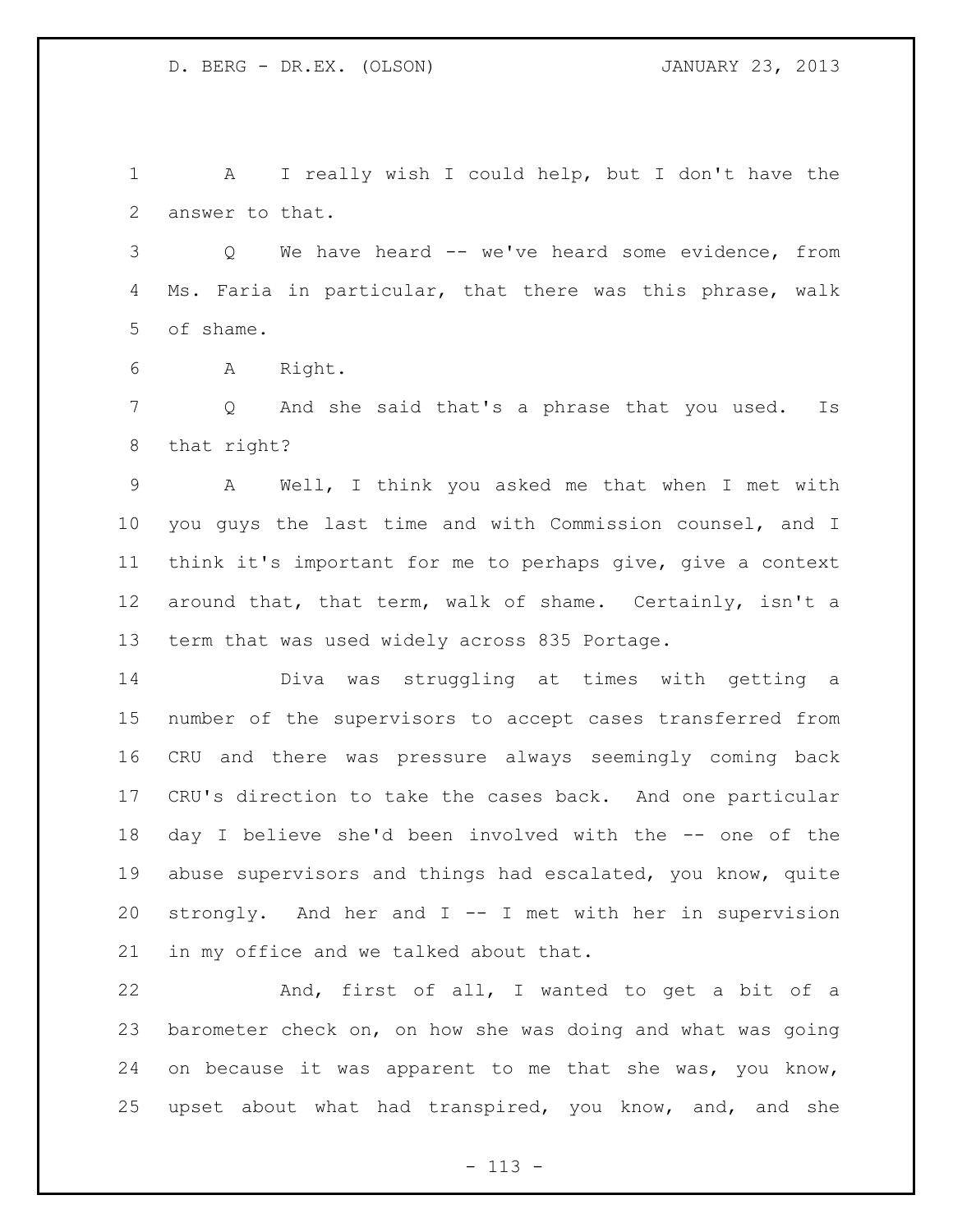felt, she felt strongly that, you know, once CRU made the decision to send a case anywhere, it, it should absolutely, you know, hundred percent of the time should stay there.

 I commented to her that, you know, she looked, you know, she looked really beaten down that particular day. She looked like she was embarrassed and, and she was feeling bad about having to go back to her staff and basically say that good work that she believed had been done and she believed at the end of the day that, you know, the case should have gone up to, you know, to the abuse unit, as it turned out at that instance. And, and in my discussion with her, I said, So is it, is it embarrassing for you that you have to kind of walk the case back down, you know, to, to CRU and your staff will be wondering, like, sort of, you know, why as a manager aren't you able to make cases, you know, that we'd done the work on, go to any of the programs? Are the other program supervisors in 18 charge of you or, or, you know, when our work is done shouldn't that speak for itself?

 So I, I can't honestly tell you, at the end of the day, who coined the phrase, "walk of shame." It's an irrelevant comment. But at the end of the day, what's important about it is that there's been significant tension, you know, in the time where we were at CRU that the transfer points of cases have been a challenge. So

 $- 114 -$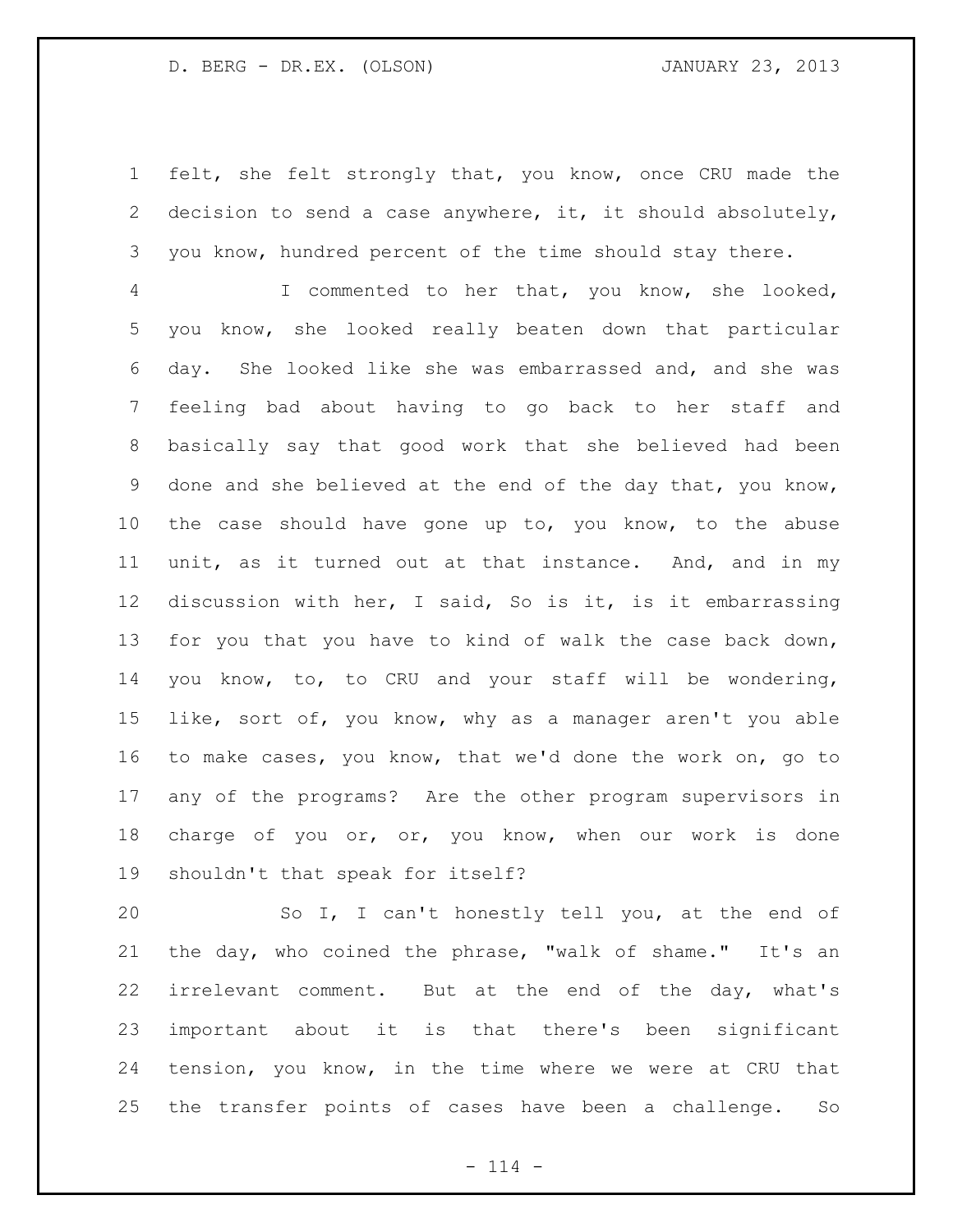when CRU is running on, on, on, on all cylinders and has all 12 people there and they know another unit is in trouble, lots of times CRU -- Diva, Diana, their staff -- jump in, help the other people, you know, and take on more responsibility.

 But there were -- and I'm going to say that there were a lot more times where both Rob, Rob Wilson and myself had to institute directives to the supervisors -- verbal directives, you know -- when we sat and met with them in our, in our team meetings, and said to them that we need to be careful because these debates about who's taking which case, I mean, these are families we're talking about. So we're, we're debating and we're not taking cases, and time is going on and families aren't being serviced, and that's not okay. So our messaging, you know, is what's really important, and that important messaging is you try to work it out amongst yourself. If you can't work it out amongst yourself, and it's a matter of child safety -- you know, response times not being done within the time frame that has been assessed at CRU, that's child safety.

 So if those were the kinds of issues, all the supervisors were very clear that if it was under my area of responsibility, they could approach me. Got trickier when some were in my area of responsibility and some were in Rob's area of responsibility. In those scenarios, wherever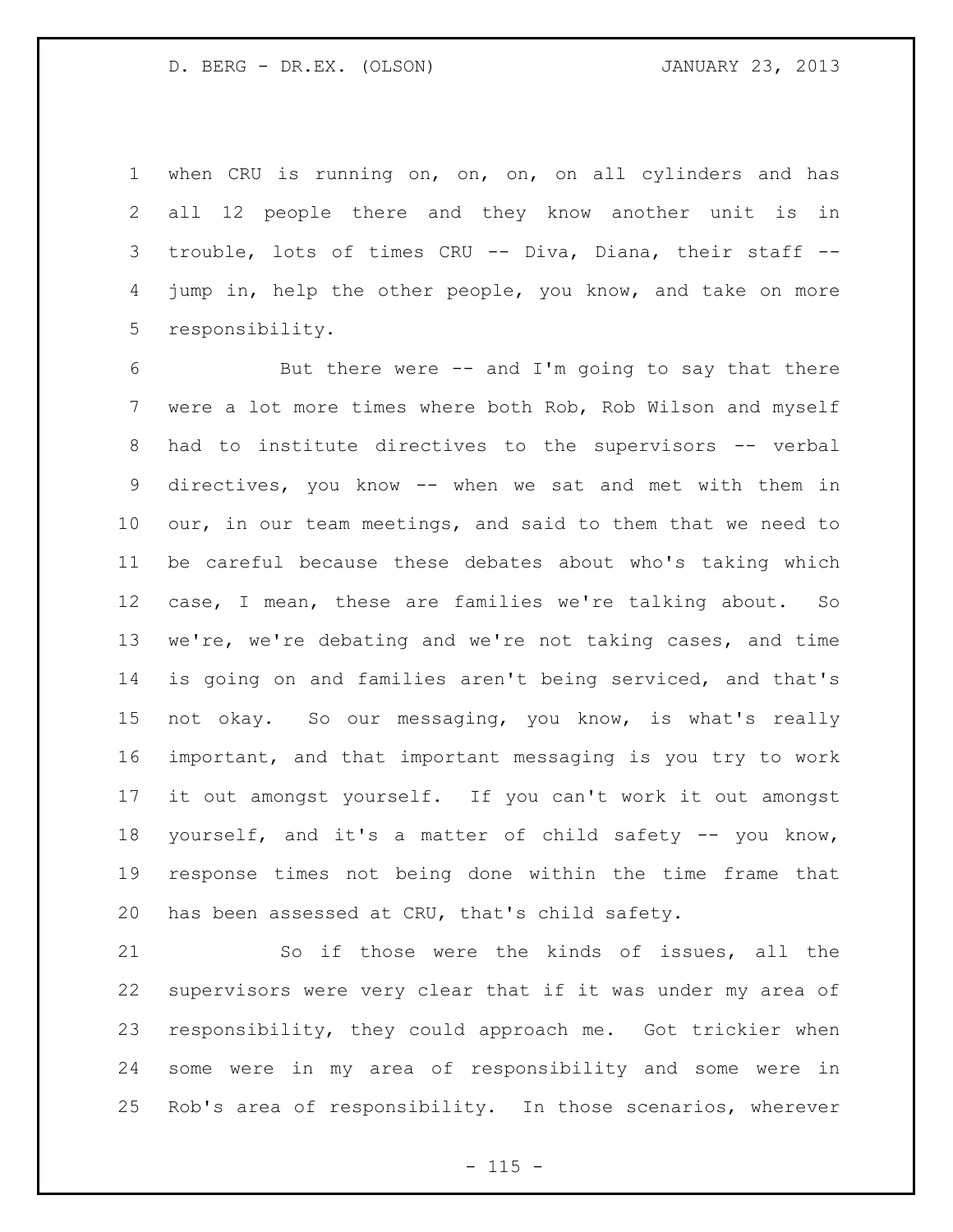possible Rob and I would both meet with the two supervisors and we would figure it out, we would give a directive, make a decision, and get the case settled.

 Q But this term, walk of shame, she said that's a term that you used. Would you have used that term, walk of shame?

 A I believe in, in a dialogue with her that day, she said -- I said, You're embarrassed, it looks like you're, you're embarrassed and, and you look like you're shamed to go back to talk to your staff. How that got into the word "walk of shame," and how that got, you know, signifying at the end of the day that that was our pressure point, I can't speak to that. I, I didn't really have any conversations much beyond that other than with Diva in supervision. So whether it, whether it got generated other places ... But it, it was not common knowledge that was used all across 835 Portage. More so perhaps in Diva's unit, I'm not sure.

 Q How that -- however you describe that process or that term, what it meant was that either abuse intake or regular tier two intake rejected the file, they weren't going with the recommendation of CRU to open the file, right?

 A Right. And remember, there's a difference with abuse than there is with tier two intake.

 $- 116 -$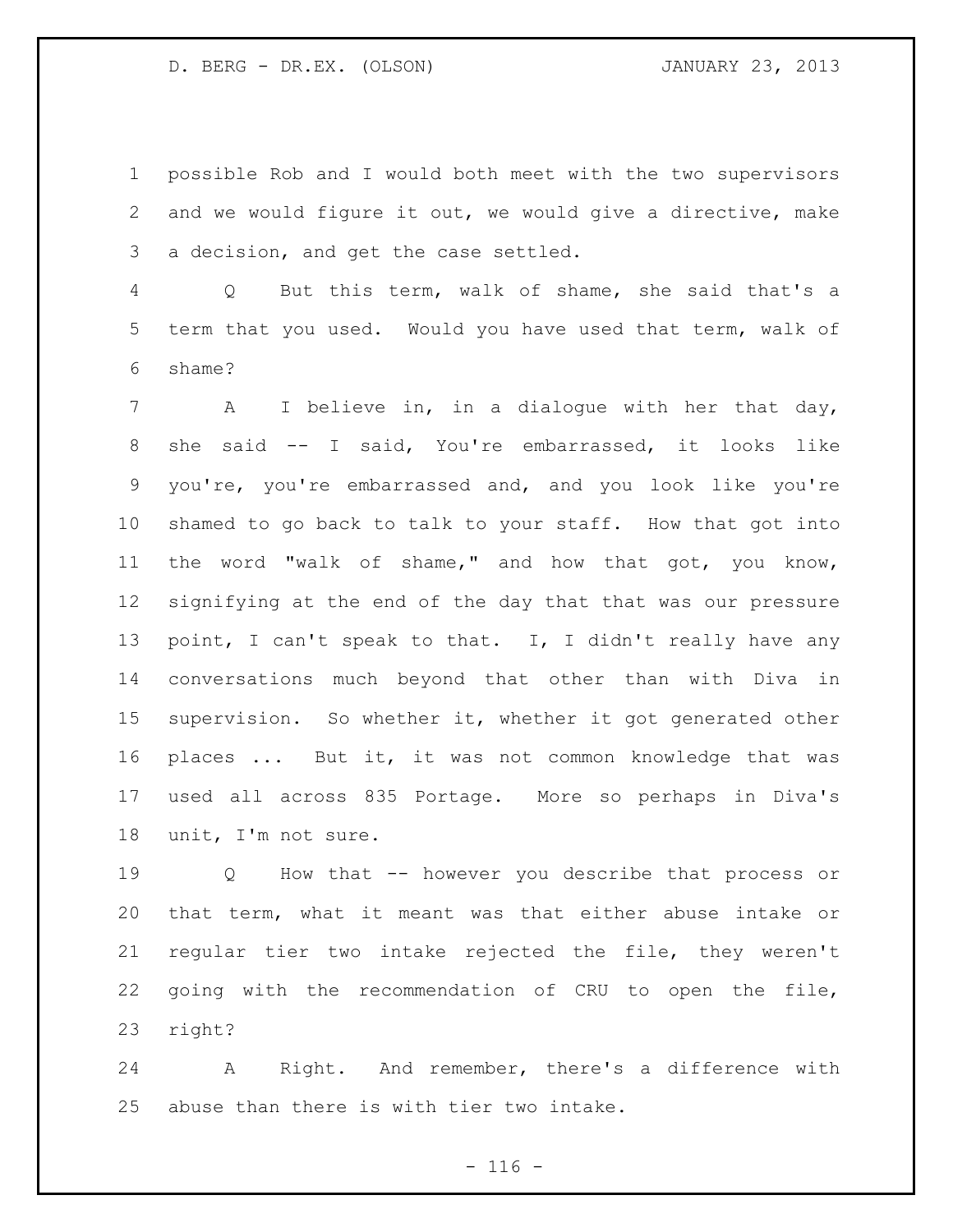Q Okay.

 A Because abuse is, is -- it's really complicated and complex work. So even in, in the orientation manual and in, in, you know, this intake procedural manual when you look at abuse, there are times where we had extremely serious abuse situations and if abuse, you know, had the staffing component to deal with that, we would take that case -- Diva or Diana -- they would walk upstairs, they would talk to the abuse people, and if the abuse people had the staffing complement to manage that, they would take that case right now, immediately.

Q Okay.

A And --

 Q For intake, though, that wasn't happening? There wasn't a walk of shame? Cases would go up and they would get accepted or negotiated back down?

 A I mean, both processes happened, but abuse was different. There was many more walks from the supervisor 19 and they just weren't -- the first response we talked about with tier two intake where you would go to Trudy, Trudy would put that automatically on the system and send it to tier two intake, we didn't do that near as much with abuse. Usually --

Q Okay.

A -- the abuse -- maybe if it was a straight-up

- 117 -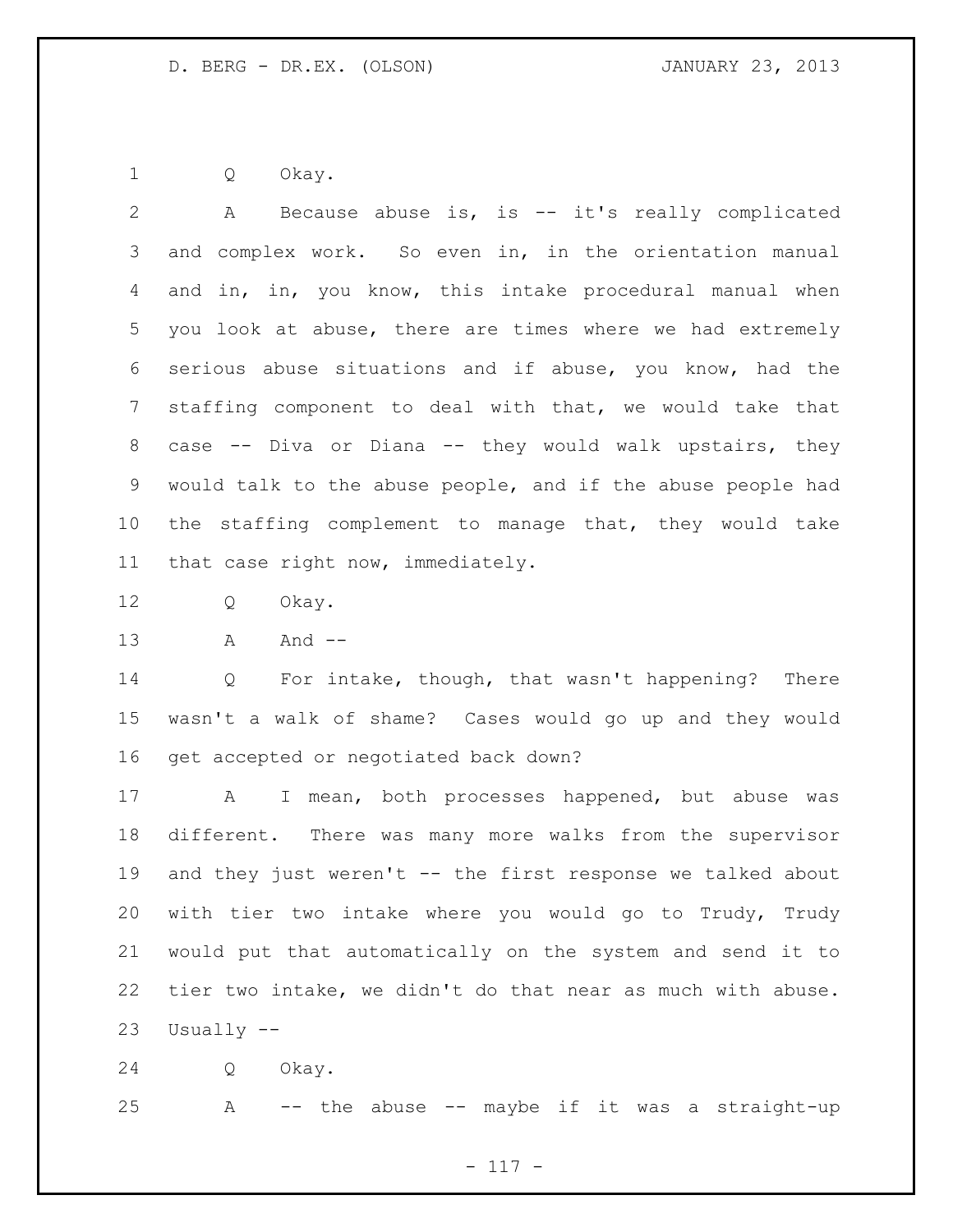real predictable kind of situation in abuse we might have done that. But generally, when you're talking about foster home abuse investigations which might take three or four months to complete, are extremely complicated and need to be managed carefully, a lot of those were walked up by the supervisor.

 Q My understanding of the evidence we've heard to date -- of course, I could be wrong, but my understanding is that the, the facts of this particular matter, Phoenix Sinclair's matter, wouldn't have qualified it as an abuse case or abuse referral. It never would have been sent to abuse intake.

A That's correct.

14 Q Okay. So you agree with me on that.

A Yes. Yes, you're right.

 Q So this case would have been what workers described as a fairly typical routine sort of matter, and you agreed with that before, right?

A Yes, average.

 Q So this average sort of case is going to go, the recommendation is that it be sent to intake.

A That's correct.

23 O Which means tier two intake.

A That's correct.

Q Normally you're saying that would be done through

- 118 -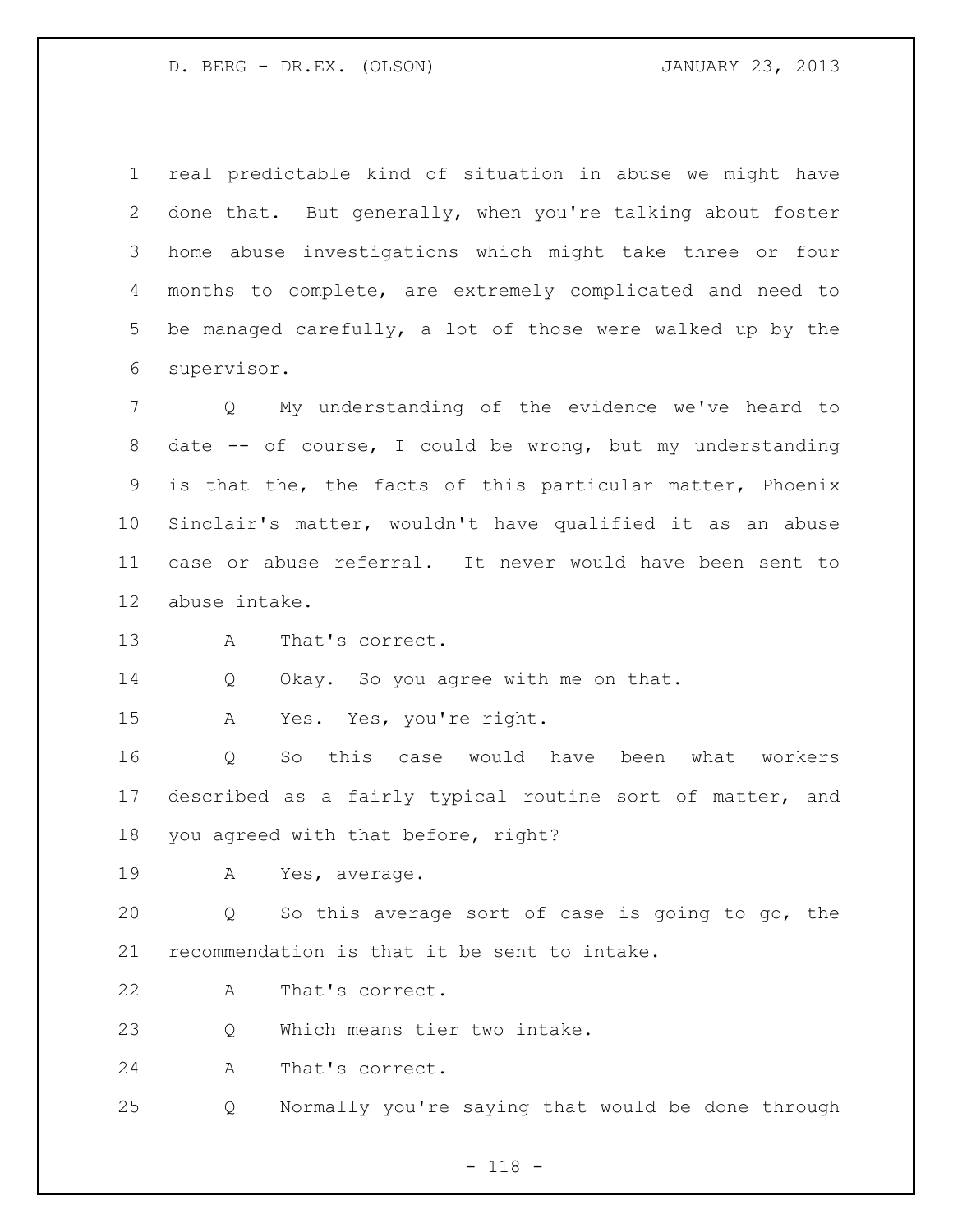the process I describe, where it goes through Trudy Carpenter, the administrative person -- A Right. Q -- to open on the computer, and that's how the intake supervisor learns of it. A Yes. 7 Q Here we don't know what happened --8 A Right. Q -- because there's not a record. A That's right. Q So for some, some reason the speculation's been that, that intake rejected the file. A That's, that's what was on Richard Buchkowski's 14 notes, and he appeared in his notes to -- sounded like from reading his notes that he was surprised it ended up back at, at CRU callout. Q When you're referring to Richard Buchkowksi's notes, are you referring to his, his CRU form? 19 A I'm referring to the notes that, that we have in, in the records. Q With -- the notes with meeting with Mr. Koster? A I mean, I'm going by memory so I'd have to find them. Do you want to find them? Q Yeah. Let's get -- we'll, we'll pull up Mr. Buchkowksi's CRU summary, 36926.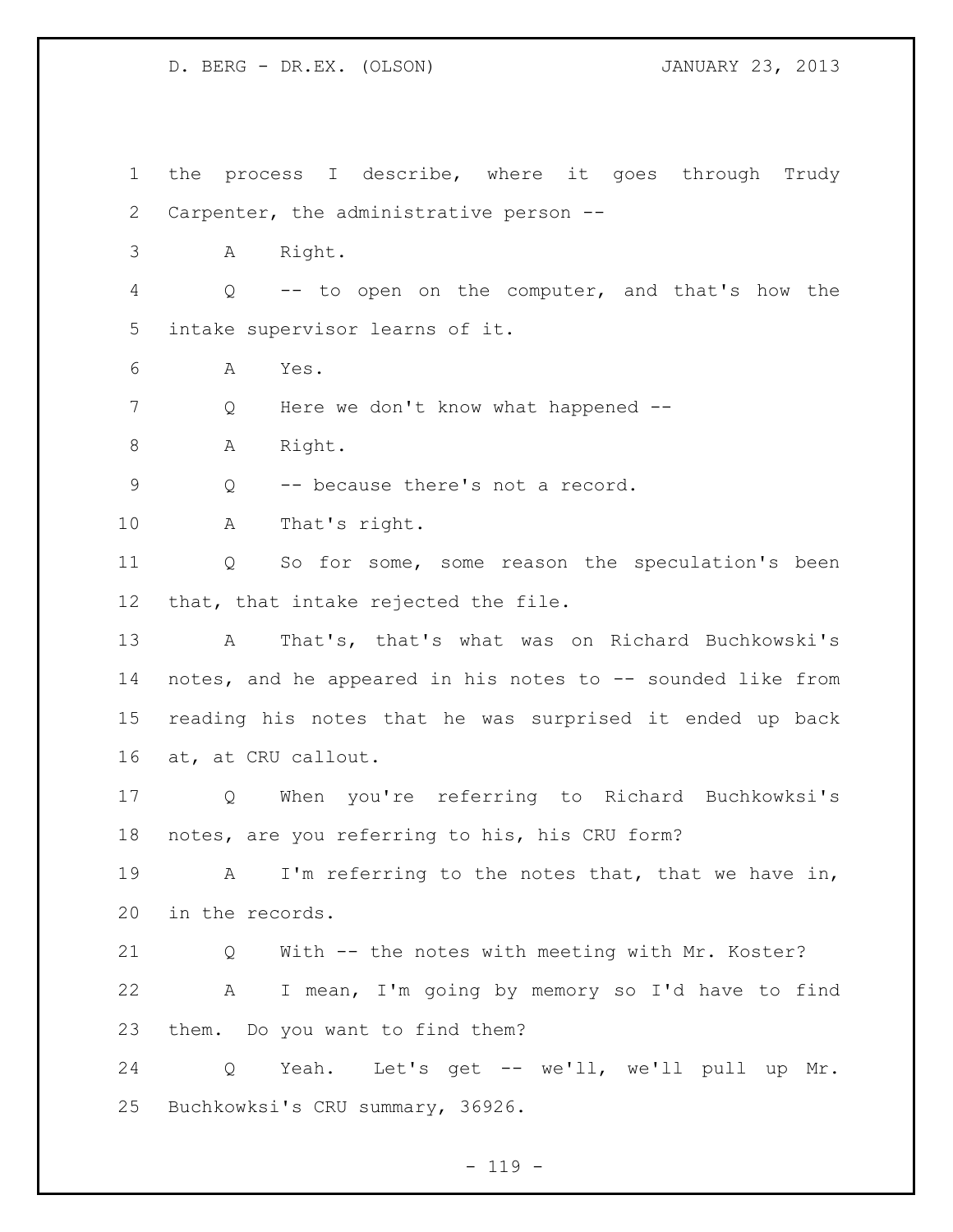1 A Okay.

 UNIDENTIFIED PERSON: Oh, that's in the binder. UNIDENTIFIED PERSON: That's the binder, 1795. THE WITNESS: Oh, thanks. Okay, (inaudible) I thought I was doing something wrong here. 1795. Okay. BY MR. OLSON: 8 Q Okay. Take a minute, look at that. A Okay. Q And when I read it, I didn't see any reference to how this file ended up back at CRU. And maybe if, if you have some other information, you can let us know. A I think it just, it just references Richard saying that it's recommended this file be opened to intake. Q Okay. And when, when Mr. Buchkowski testified that intake to him -- he always put intake. It could mean CRU, it could mean tier two. A Yeah. Q Supervisor said she would have expected that to be tier two but, in any case, we know it ended up back at CRU. A Right. Q We just don't know why, right? A Yeah. I don't, I don't know what he testified to, so ...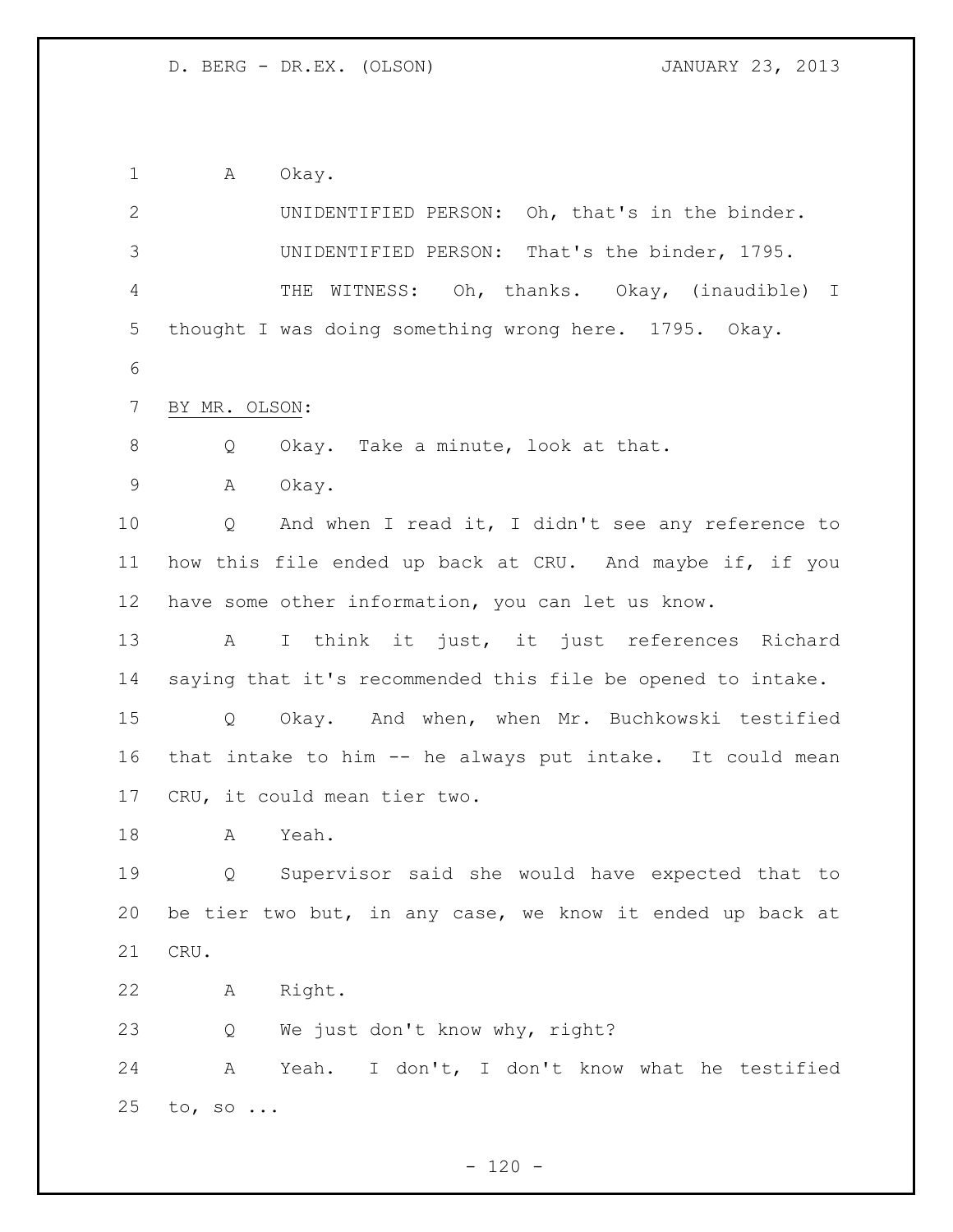Q When, when, when cases would be rejected by tier two intake, and you -- I think you said that did happen. A That cases were -- Q Rejected by -- A -- rejected? Q -- tier two. A Right. Q Now, I'm not talking about abuse, but tier two. Is that right? A Yes. Q Okay. That Ms. Faria or Ms. Verrier, they 12 wouldn't -- they, they would complain about that. They didn't like that happening? A Rejected means we got the case -- Q Yeah. A -- we don't believe we can manage the case, we're going to come down and have a discussion with you about it and see if we can agree to work this out in terms of dividing out tasks or in terms of seeing if you at CRU will take it back. Q So in other words, this is not an outright rejection of the case. A Right. Q CRU wouldn't have to not take the case back. A That's correct.

- 121 -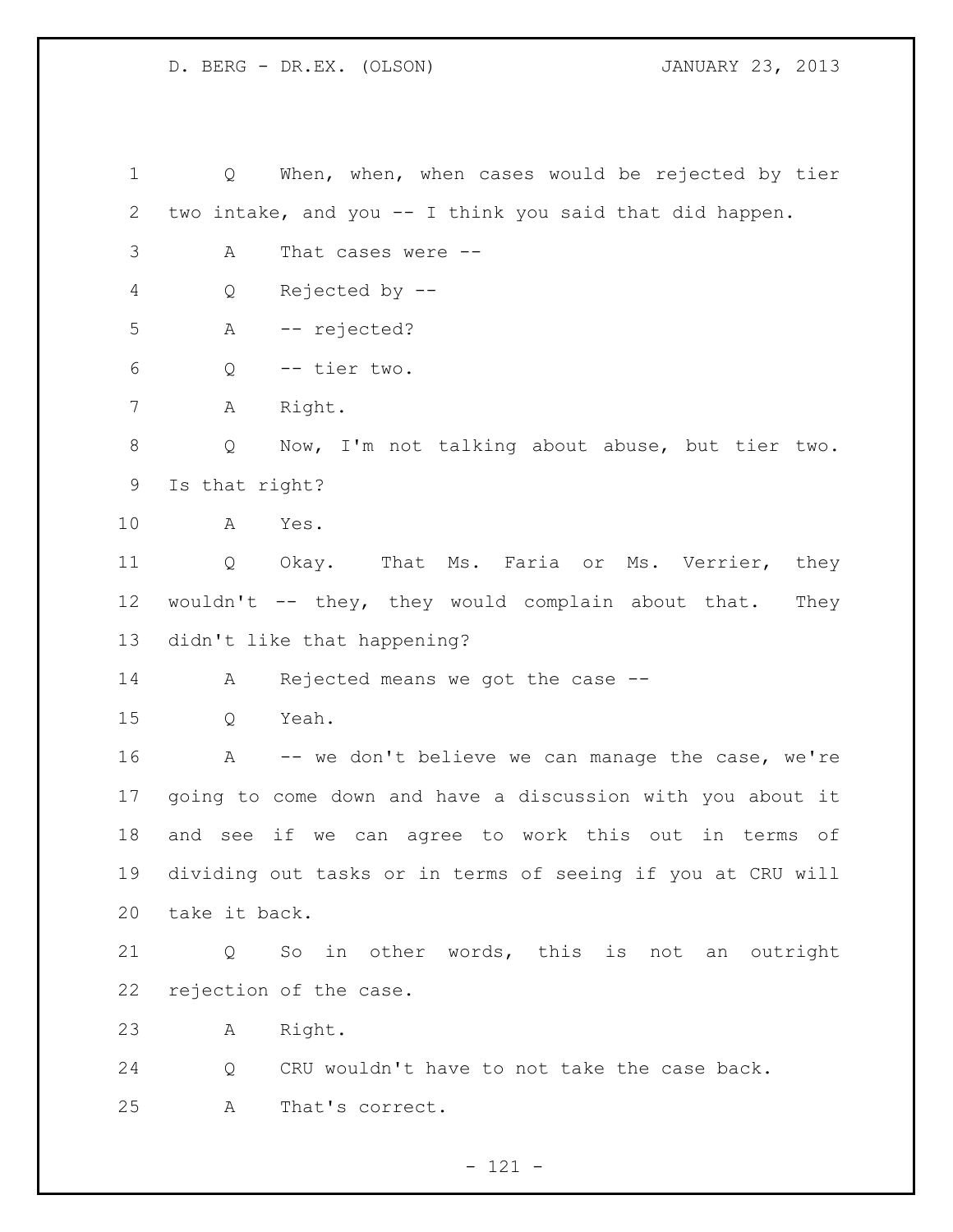Q It was an agreement that CRU would do more work. Or --

 A I don't know, because if Richard has testified that it didn't even go up to tier two but went across to CRU backup, that's not how I would have interpreted that. But if that's what he's testified to, then I have to respect that.

 Q I just mean the situation itself. When, when these cases are -- end up back at CRU after the recommendation was, was that it go to intake, that was -- that would be by agreement, by negotiation.

A Yes.

13 Q Not by actual refusal by intake.

 A Well, not the ones that were through Trudy carpenter, put onto CFSIS. Once it's on CFSIS, that's a tier two intake's case. Now they got to come back and negotiate that with the CRU supervisor to take it back. But if, if Diva or Diana were to walk up a case themselves without giving it to Trudy, without putting it on CFSIS, they could end up having a dialogue with the supervisor. The supervisor at tier two may refuse to take that case. By the fact that they physically took the file up there, they opened a dialogue as opposed to sending it to them.

 Q If there was a refusal like you're describing, where intake doesn't want to take the case --

- 122 -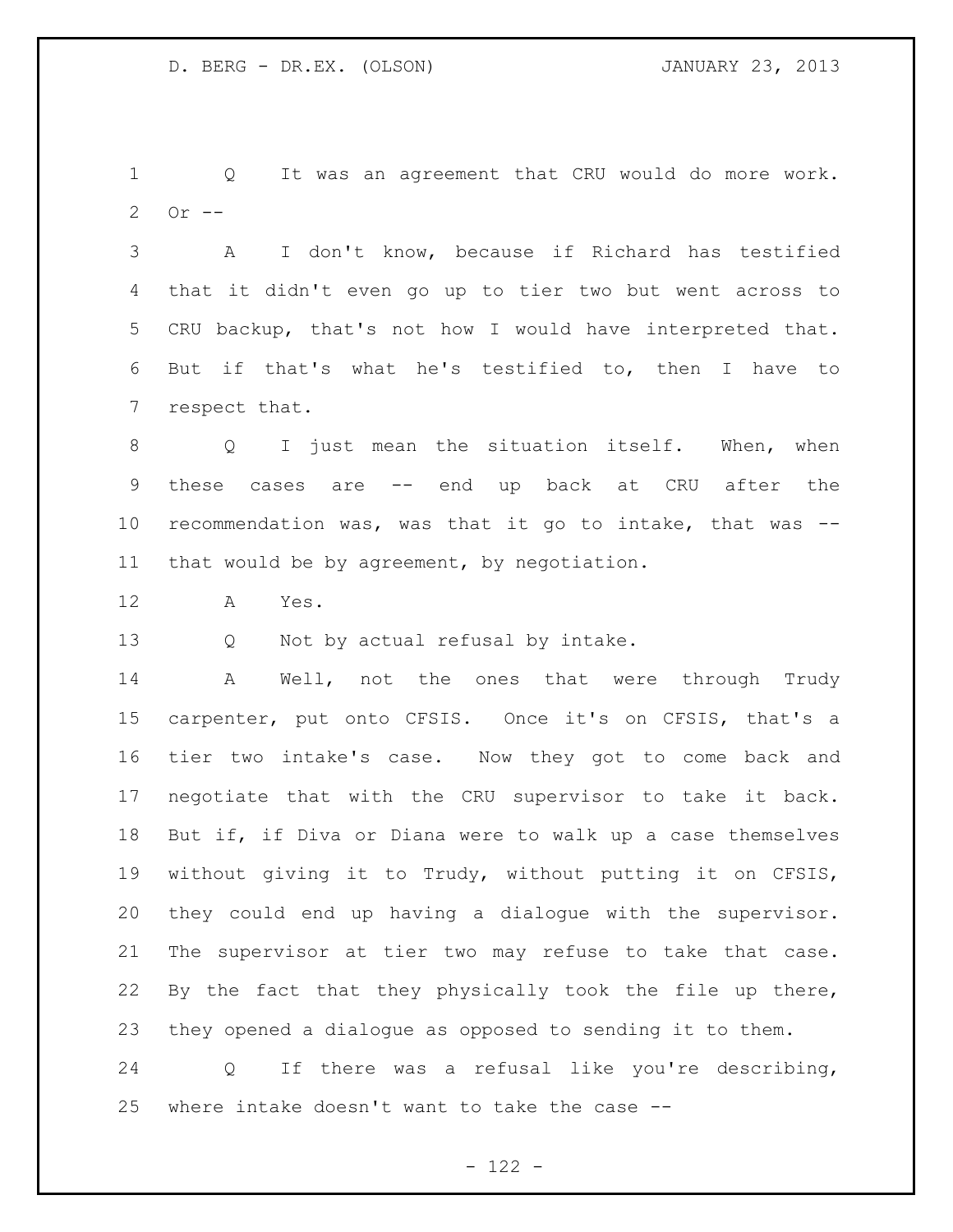A Right.

| $\mathbf{2}$   | -- would you -- would it be your expectation that<br>$Q \qquad \qquad$ |
|----------------|------------------------------------------------------------------------|
| 3              | that would be documented by the supervisor?                            |
| $\overline{4}$ | Which supervisor? Both supervisors at both ends?<br>A                  |
| 5              | Whoever's, whoever's dealing with the rejection.<br>Q                  |
| 6              | I quess I, I wouldn't really have an issue with a<br>A                 |
| 7              | supervisor putting a notation on the file that sent this               |
| 8              | case up to tier two intake, intake refused, and it's back              |
| 9              | at CRU. I, I wouldn't have a problem with that being on                |
| 10             | the file. I would have a problem putting something on a                |
| 11             | client's file where we -- she, she said this and he said               |
| 12             | this and we got into a lot more information like that. I               |
| 13             | would have a problem with that.                                        |
| 14             | But would you have expected there to be some<br>Q                      |
| 15             | documentation reflecting that that's what happened here?               |
| 16             | I, I think it's fair if somebody chose to put<br>A                     |
| 17             | that on, because it shows the process that was followed,               |
| 18             | and $--$                                                               |
| 19             | Q<br>But $--$                                                          |
| 20             | -- if they felt it was important --<br>A                               |
| 21             | But what I'm asking about is your expectation.<br>Q                    |
| 22             | You're the supervisor of the, the supervisor, and she's                |
| 23             | supervising the worker. What would your expectation have               |
| 24             | been in terms of documenting what happened?                            |
| 25             | Documenting that the file went to tier<br>A<br>two                     |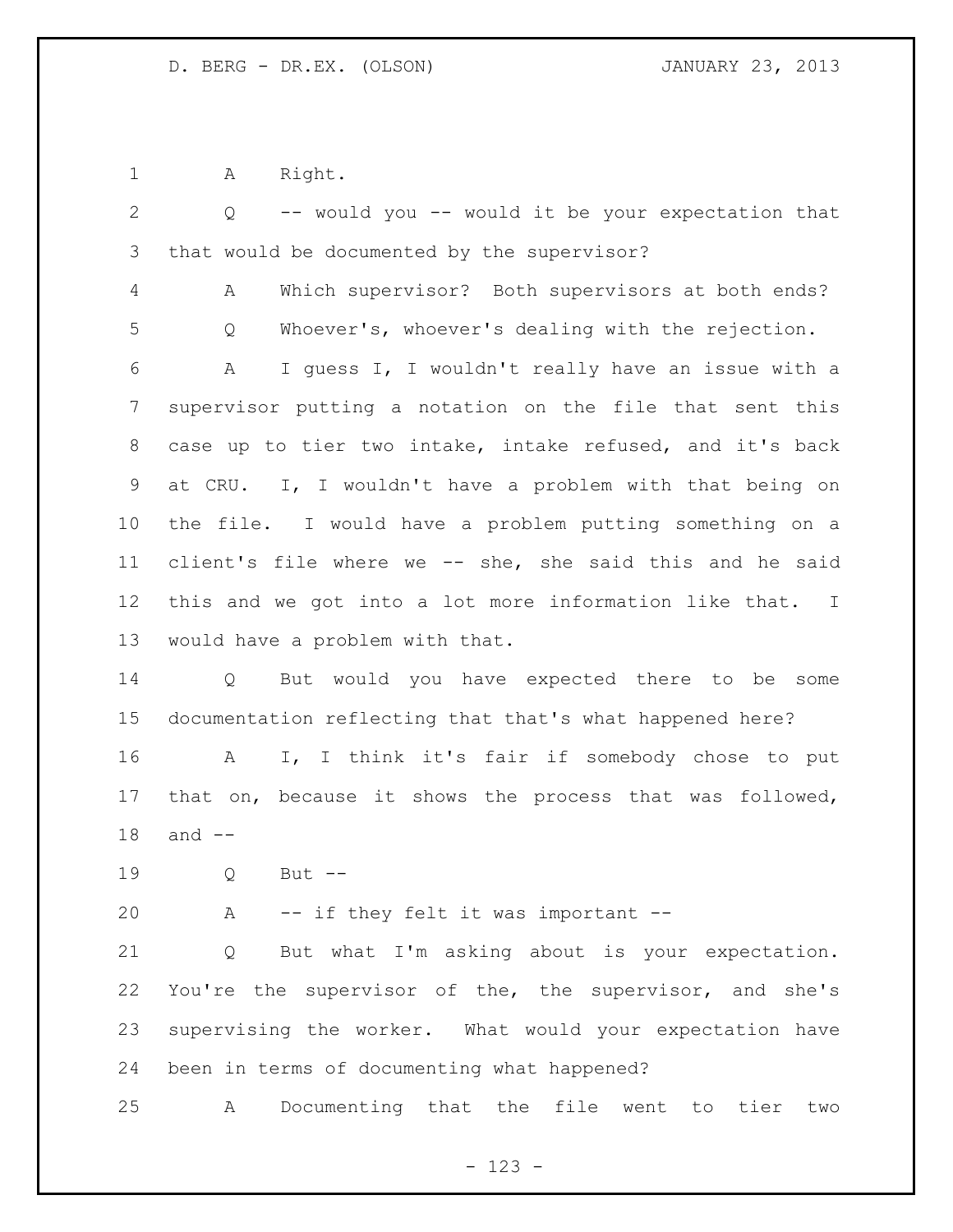intake, was rejected, and came back. Q Right. THE COMMISSIONER: That, that's when it was put in by administration and went up for an open file. THE WITNESS: Yeah. THE COMMISSIONER: What about when it went up as a result of a walk up and a dialogue commenced, as you put it, and  $-$ 9 THE WITNESS: Yes. 10 THE COMMISSIONER: -- and, and the resolution was it should come back down. 12 THE WITNESS: Yes. THE COMMISSIONER: Would you expect a recording 14 of that  $-$ 15 THE WITNESS: Right. 16 THE COMMISSIONER: -- that event? 17 THE WITNESS: Yes. First thing I would expect, Mr. Commissioner, is if the CRU supervisor felt that this was an important enough issue, safety of children was there, they should have come to one of us as a service manager to resolve that issue, and they shouldn't have conceded taking the case back. But if they did take the case back, they were well within their right to write: I tried to take this up to tier two intake but they refused. THE COMMISSIONER: But would, would, would it not

 $- 124 -$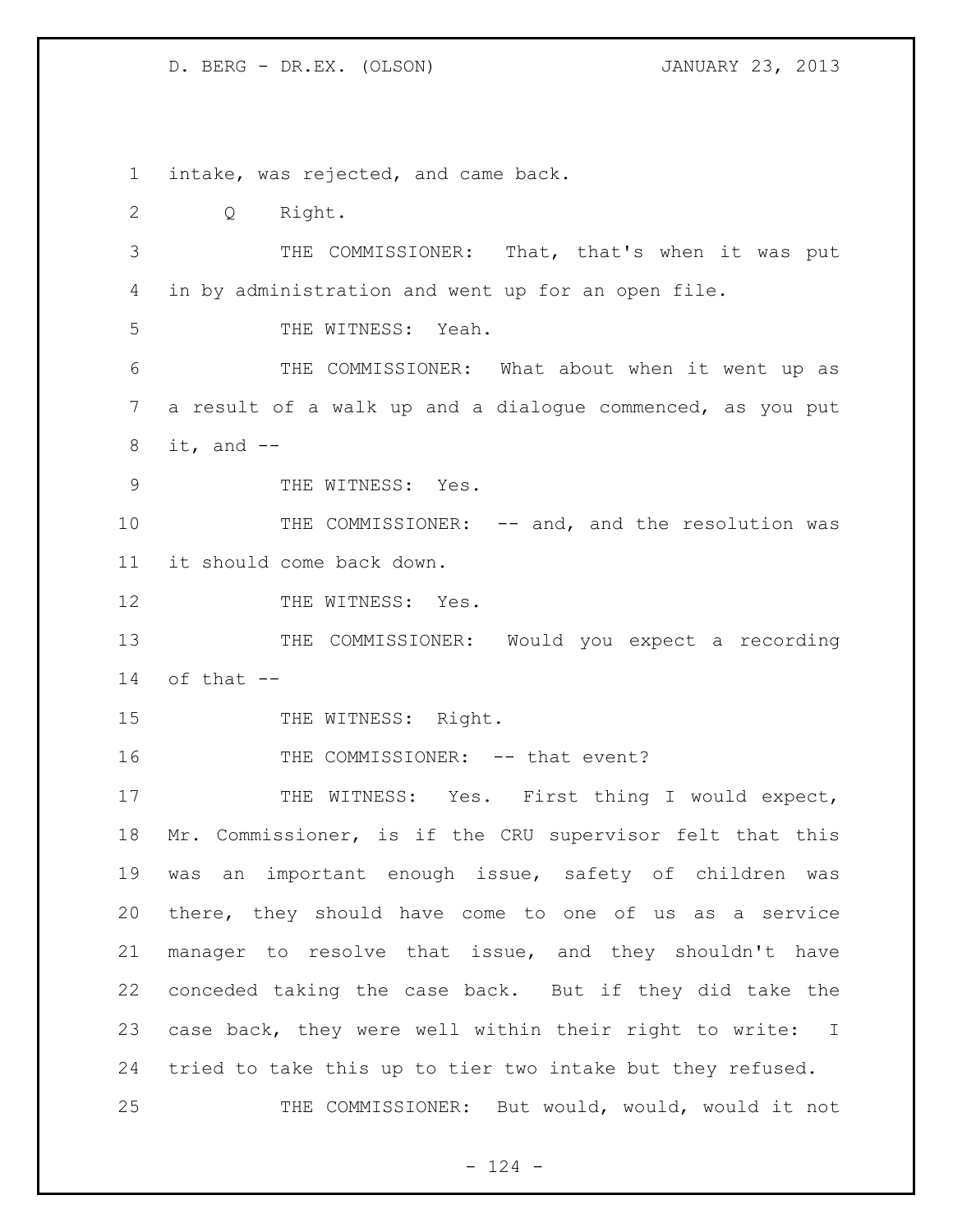be expected they would write and make a notation of that? THE WITNESS: Yes. Yes. Definitely. And, and, and that's within their right, and they did. They wrote that, you know, in the notes. And that was okay. But if they wrote, This person said that and I said this, we don't need that stuff in there. That, that's, that's irrelevant stuff. 8 THE COMMISSIONER: I understand. 9 THE WITNESS: Yeah. BY MR. OLSON: Q That -- when you say you don't need that stuff in there, was that a direction to the supervisors, don't record that kind of information? A It's not a directive that we put in writing, but it certainly is a message that we, we tried to -- we're trying to establish goodwill and good working relationships across programs, and in particular across the supervisors that are the leaders of those respective programs. So what we're trying to do is model for them that they needed to be able to discuss and work through these issues. And work them through when you're calm. And if you can't work them through when you're calm and neither of you are going to concede on your points, then go down the hall, get one of

the respective assistant program managers, and we'll help

 $- 125 -$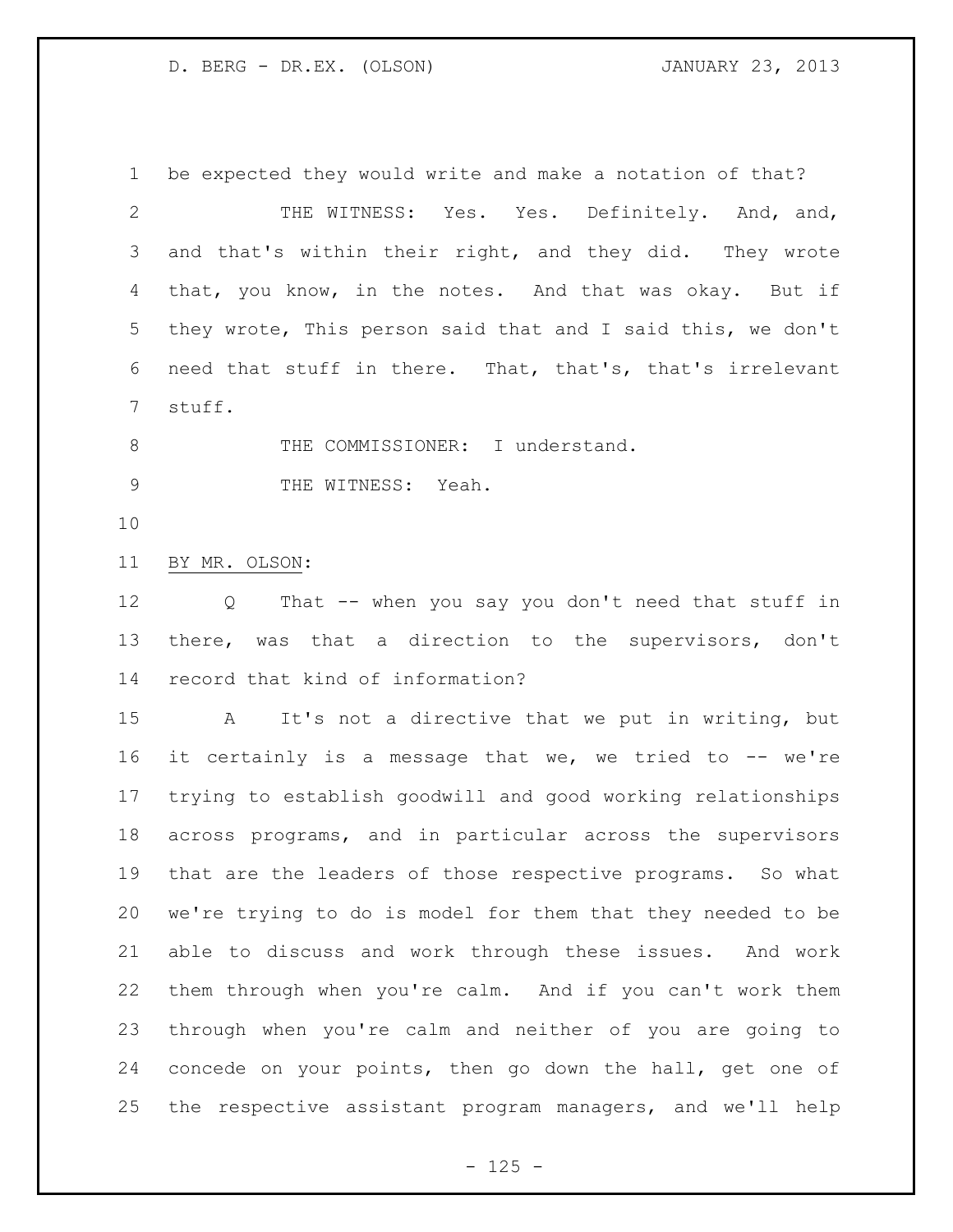you, and we'll sort it out, and we'll make a decision. And that's what we would do.

Q And that, that --

 A And when that decision would be made, then that would be the final decision.

 Q See if you can help us understand what happened in this case. If this was, as you said, a fairly typical 8 OR routine type of case, why, why would the supervisor from CRU walk it up to the supervisor of tier two? There be any reason to do that?

11 A Are you talking about a specific time frame on this? I can't follow the --

 Q No, I'm talking about the specific time frame when Mr. Buchkowski recommended the file go to intake.

 A March 7th, would there be a specific reason why Diana Verrier would have walked that up?

Q Yeah, if a typical case, why not --

A Yeah.

 Q -- just put it through the system, Trudy Carpenter --

A Yeah.

Q -- opens it, if intake doesn't want it --

A Yeah.

Q -- comes back down.

A Yeah.

 $- 126 -$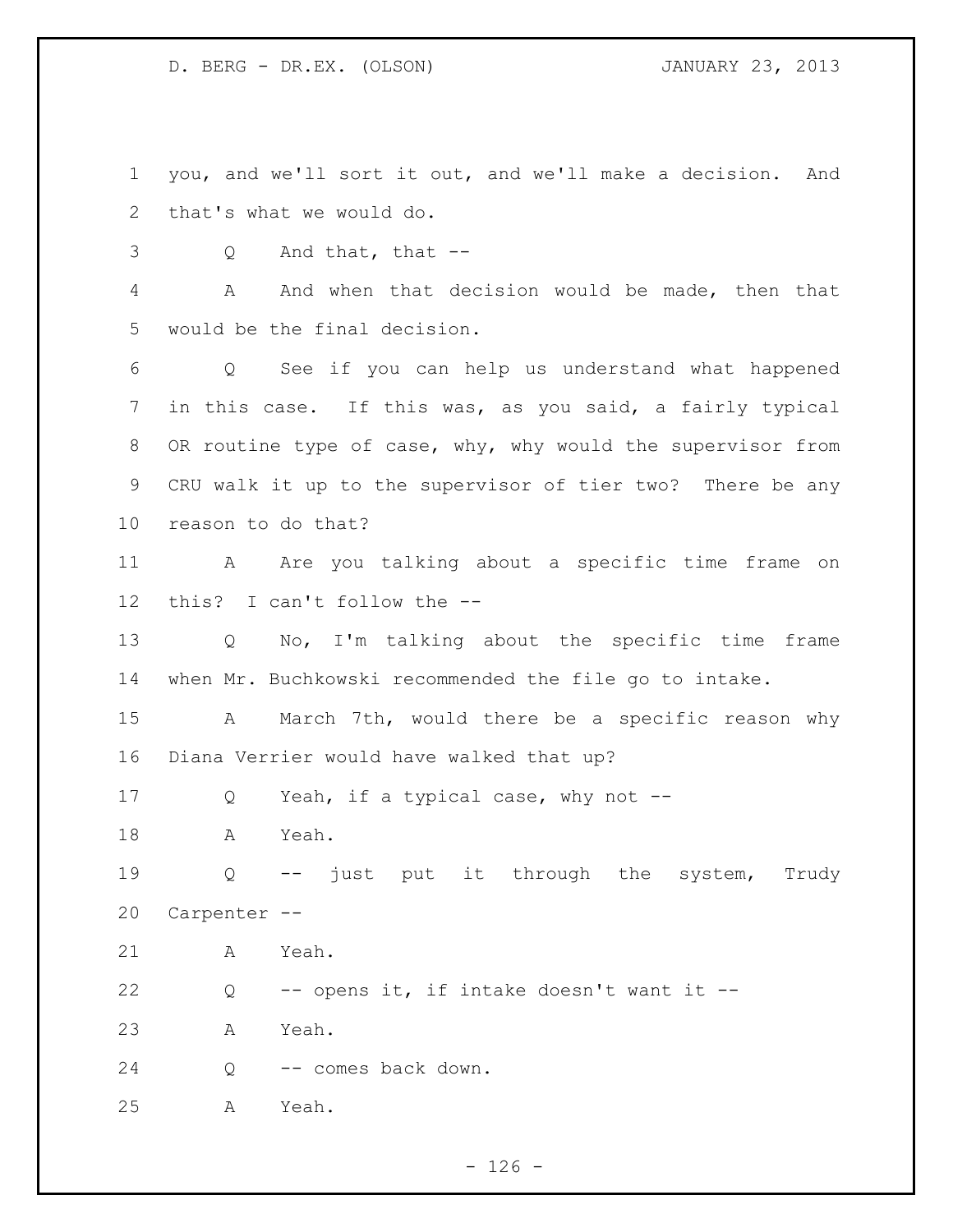Q Your counsel just pointed something out. You -- when you said it was a typical case you meant overall?

A Yeah.

Q Is there something --

 A When I said it was an average case, I was talking about the average in regards to the, the risk and response times that we generally would be seeing across the board in terms of new cases that come into our system.

 Q Was there anything unique about this particular referral that Mr. Buchkowski was dealing with, that made it somehow not usual or typical?

 A Apart from the extensive history on this 13 particular referral -- and it's not uncommon for us at CRU, and, and maybe not that well-known to the general public, but lots of times people will use the word "abuse" for a far, far-ranging amount of things, you know, from shouting at your child. People will send in referrals to us and will call that abuse. So a big part of this referral was our ability to be able to access the direct information from the source of referral, and in this, in this case it was sort of -- it was a second-hand referral. The person did not have any real information to shed some light on whether or not this was, indeed, an abuse situation, and 24 didn't have a physical address. So (a) we didn't know, was the child injured, how was the child injured, when was the

- 127 -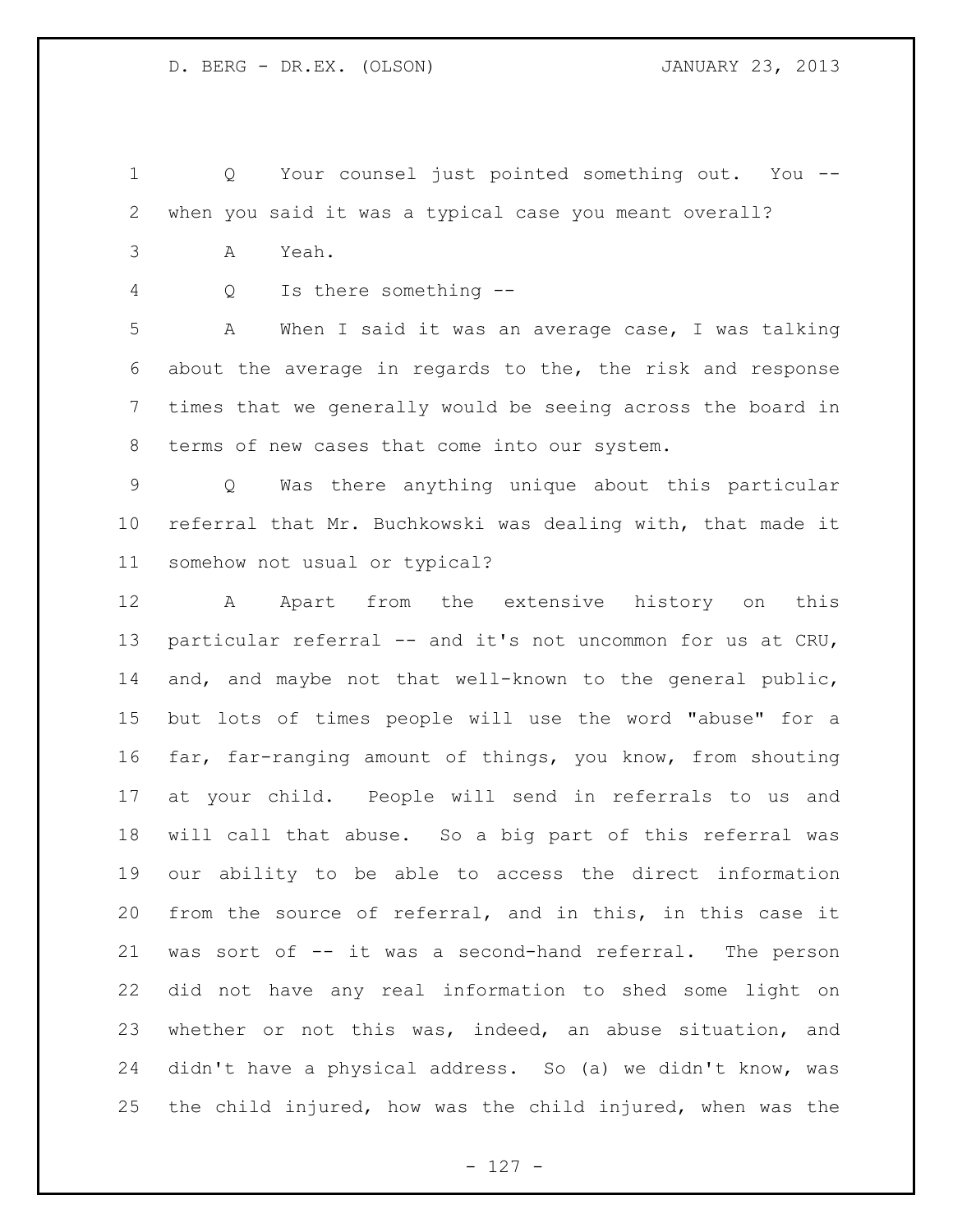child injured, and we didn't even know the location of where the family lived, so it was a, it was a fairly atypical kind of referral for us, in --

 Q We, we've, we've heard workers say that they got even anonymous referrals fairly regularly.

A Yeah, yeah.

 Q And also that clients of the system often had extensive histories.

A Yeah.

 Q Both fairly typical. So are you saying there's something that was atypical about this particular referral?

 A What, what's, what's atypical about this one is the decisions that we made when the word "abuse" was used is -- we have been asked and we've been challenged and we've all talked about that in various, various opportunities to meet with Commission counsel about why we didn't view this as an abuse investigation, why did it go to tier two as opposed to the abuse unit.

 Q Yeah, we've, we've been over -- we understand -- I understand --

A Yeah.

 $22 \qquad Q \qquad -- \text{ that, and it --}$ 

A Yes.

Q -- doesn't meet the criteria, et cetera.

A Yes.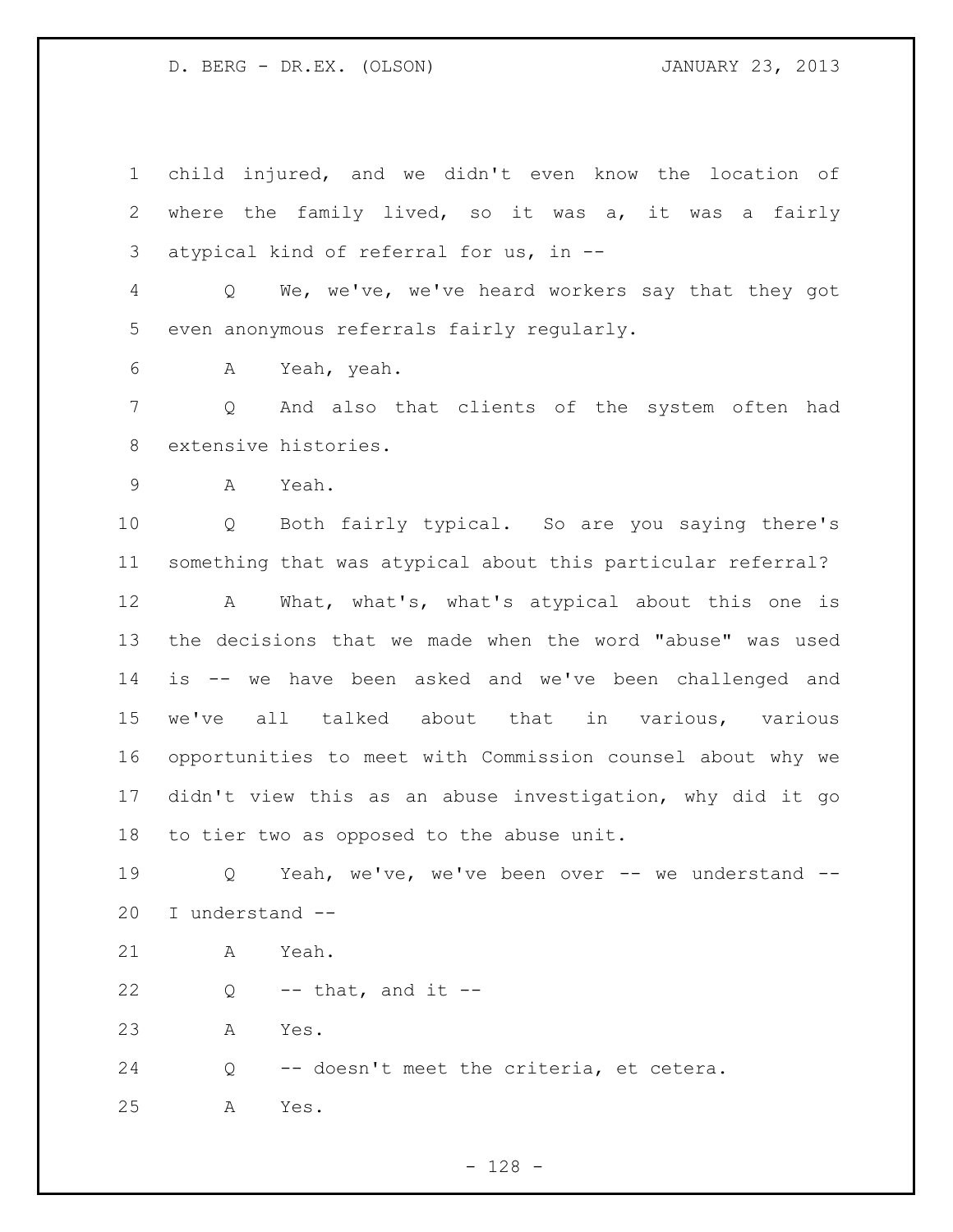Q But the question I'm just trying to get from you is how is this an -- if you're saying it's atypical, on what basis would it be atypical such that it would -- there'd be a need to walk it up to the supervisor of intake to see if they're going to take it or not. A I don't think we established that it was -- have we established that it was walked up to the tier two intake supervisor? Q I've asked you why -- what would be the reason for doing that in a case like this? 11 A I, I, I mean, if it actually went to intake, it would have been one of those that could have easily gone through the admin. Q Right. 15 A Admin opened on CFSIS and shot up. Q That's my point. 17 A Absolutely. But I believe I heard you say earlier that Richard had testified here to something different, so I'm, I'm kind of getting a bit confused here. I want to help you, but -- 21 THE COMMISSIONER: I think maybe, I think maybe  $--$  UNIDENTIFIED PERSON: He hadn't said that. THE COMMISSIONER: I was going to suggest we adjourn for lunch and maybe you can get this clarified.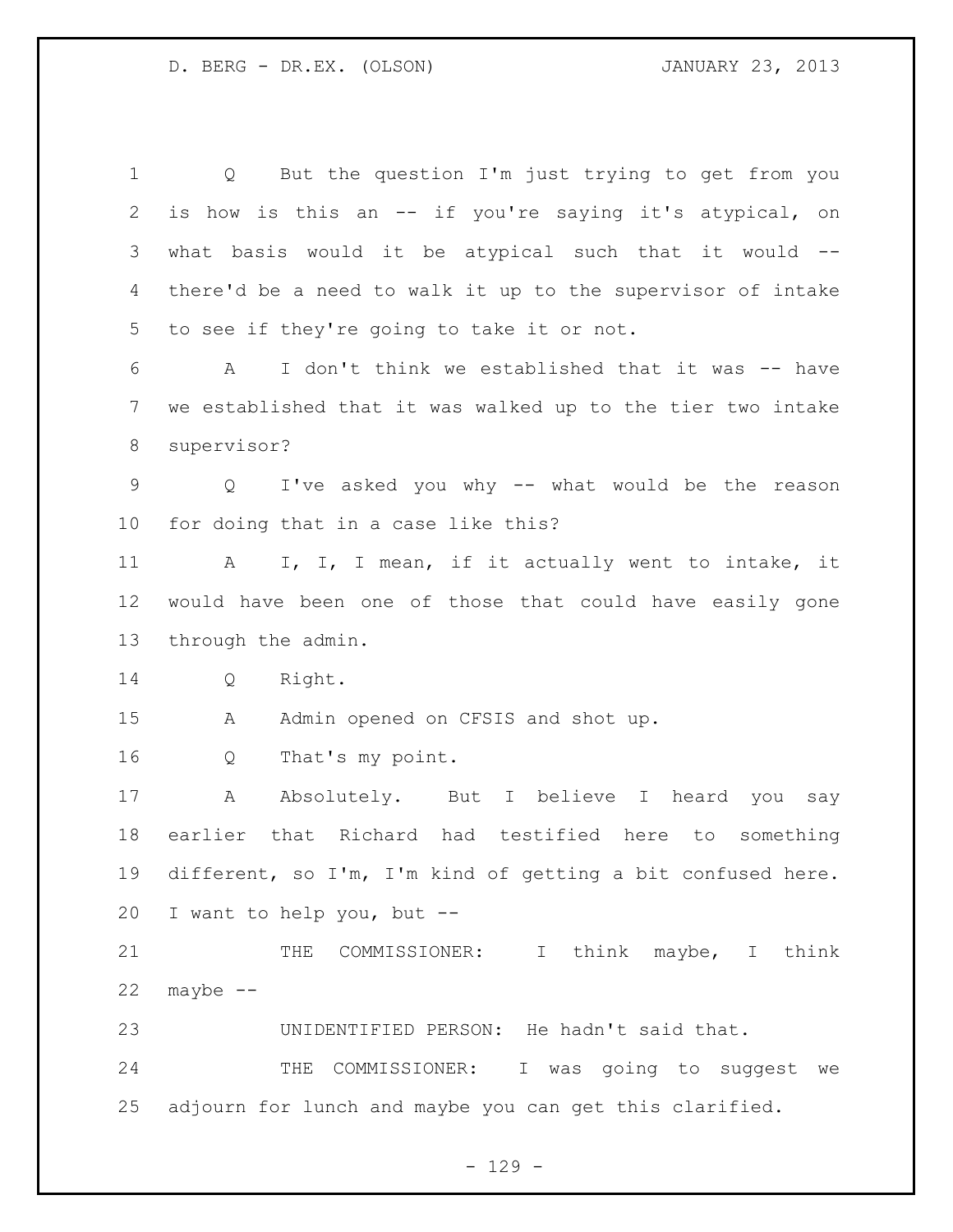Did you want to say something, Mr. Saxberg? MR. SAXBERG: No, I, I, I think that's a good suggestion, to -- THE COMMISSIONER: Yeah. 5 MR. SAXBERG: -- adjourn for lunch. THE COMMISSIONER: I, I think this might get clarified in consultation so -- it's time for lunch in any event, so we'll take a break till two o'clock. MR. OLSON: Very good. 10 THE WITNESS: Thank you. (LUNCHEON RECESS) MR. OLSON: I'm told they're still having some trouble hearing us in the back. 16 THE WITNESS: Oh, are they? MR. OLSON: So I'm going to try to speak up, and if you could do the same, maybe pull the microphone close. 19 THE WITNESS: Thank you. MR. OLSON: You probably could probably pull it even a little closer than that. 22 THE WITNESS: Okay. Can you hear in the back? Okay. BY MR. OLSON: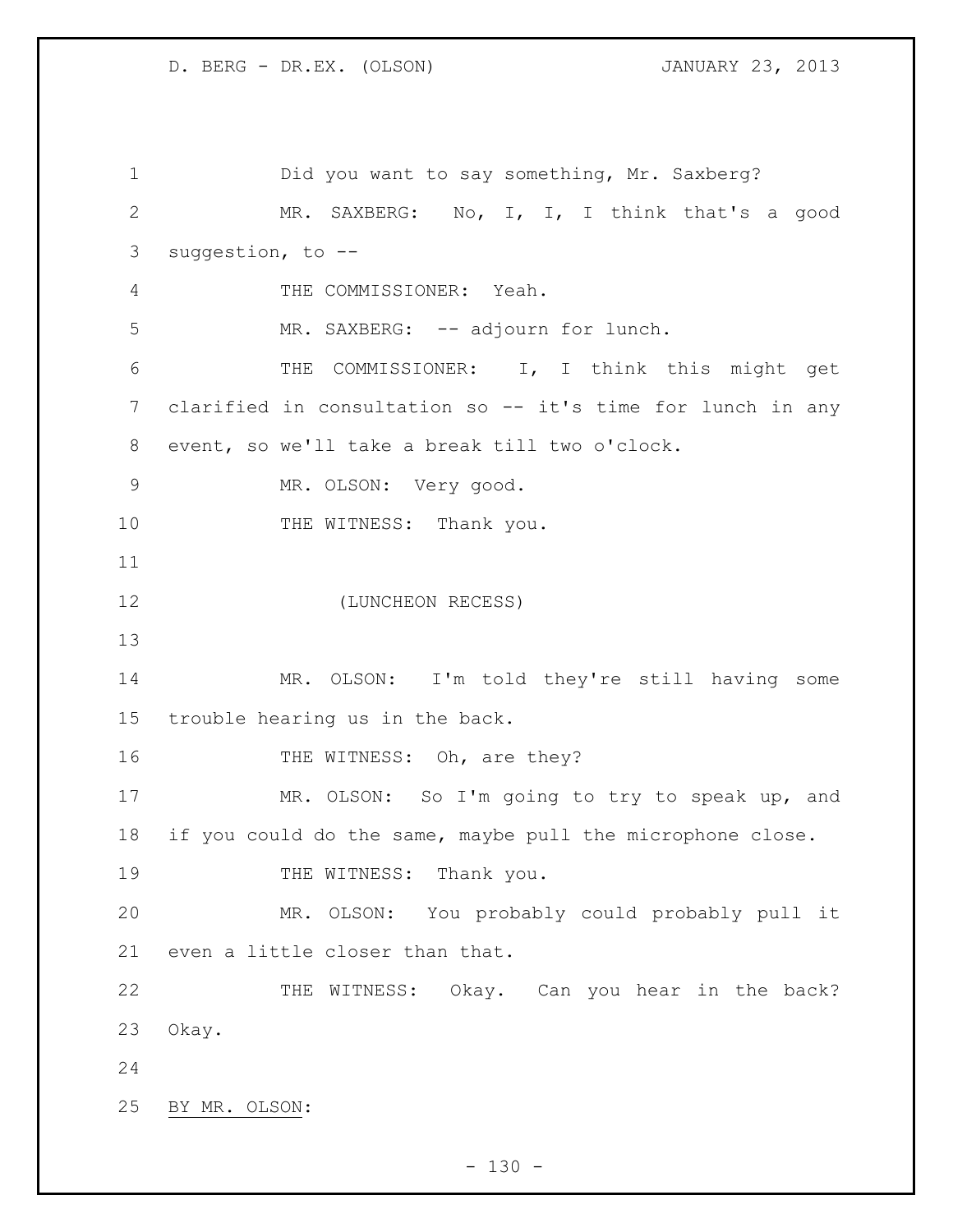Q Earlier this morning you mentioned that CRU would -- one of the responsibilities of CRU was to come up with the response time. Right? A Yes. Q And you said that the response time they came up with would be the response time that would be expected to be followed at intake. 8 A Yes. Q You said that there was a directive from -- it was made very clear from, I guess, yourself and others that that was the expectation on -- THE COMMISSIONER: What was? I missed what you said in your second question. MR. OLSON: The response time that CRU came up with, whether it's -- 16 THE COMMISSIONER: Yes. 17 MR. OLSON: -- five days, seven days --18 THE COMMISSIONER: Yes. MR. OLSON: -- that was to be followed at intake. THE COMMISSIONER: Oh, be followed. That -- the word I missed, was "followed." Okay, thank you. MR. OLSON: Okay. BY MR. OLSON: Q And you said that was made clear to the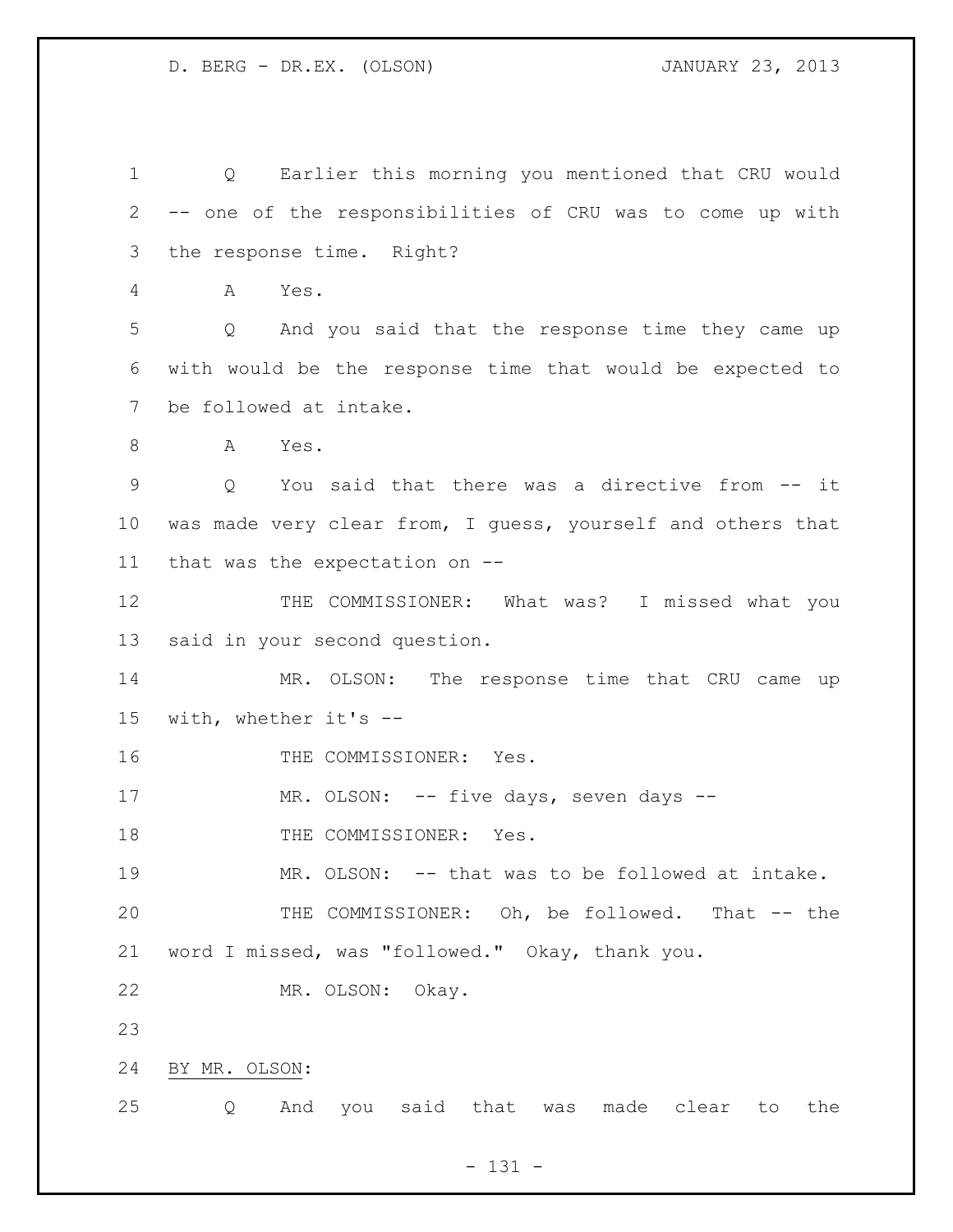supervisors, that intake was expected to follow the response time and CRU was to come up with the response time. Do I have that -- that's right? A Yes. Q We heard evidence from Roberta Dick -- and I appreciate this predates your tenure slightly. A Right. Q Her evidence was that the response time that she would come up with would sometimes be made to accommodate 10 workload demands at intake. Was that -- had, had you heard of that happening? Were you aware of that? 12 A I, I heard that it was happening, but wherever it happened, if, if it was a shortened time, that would be fine. If it was an extended period of time then what they had provided as a response time at CRU, it shouldn't simply be for a challenge workload related-wise. It, it needed to be compared against what the, the merits of the need for follow-up with the family should be. Q Right. Response times should be determined by the case as it presents itself. A Right. Q Shouldn't have anything to do with can intake

 A Sometimes in that situation, that's where the tier two intake supervisor might be talking to the CRU

handle it or not. Right?

- 132 -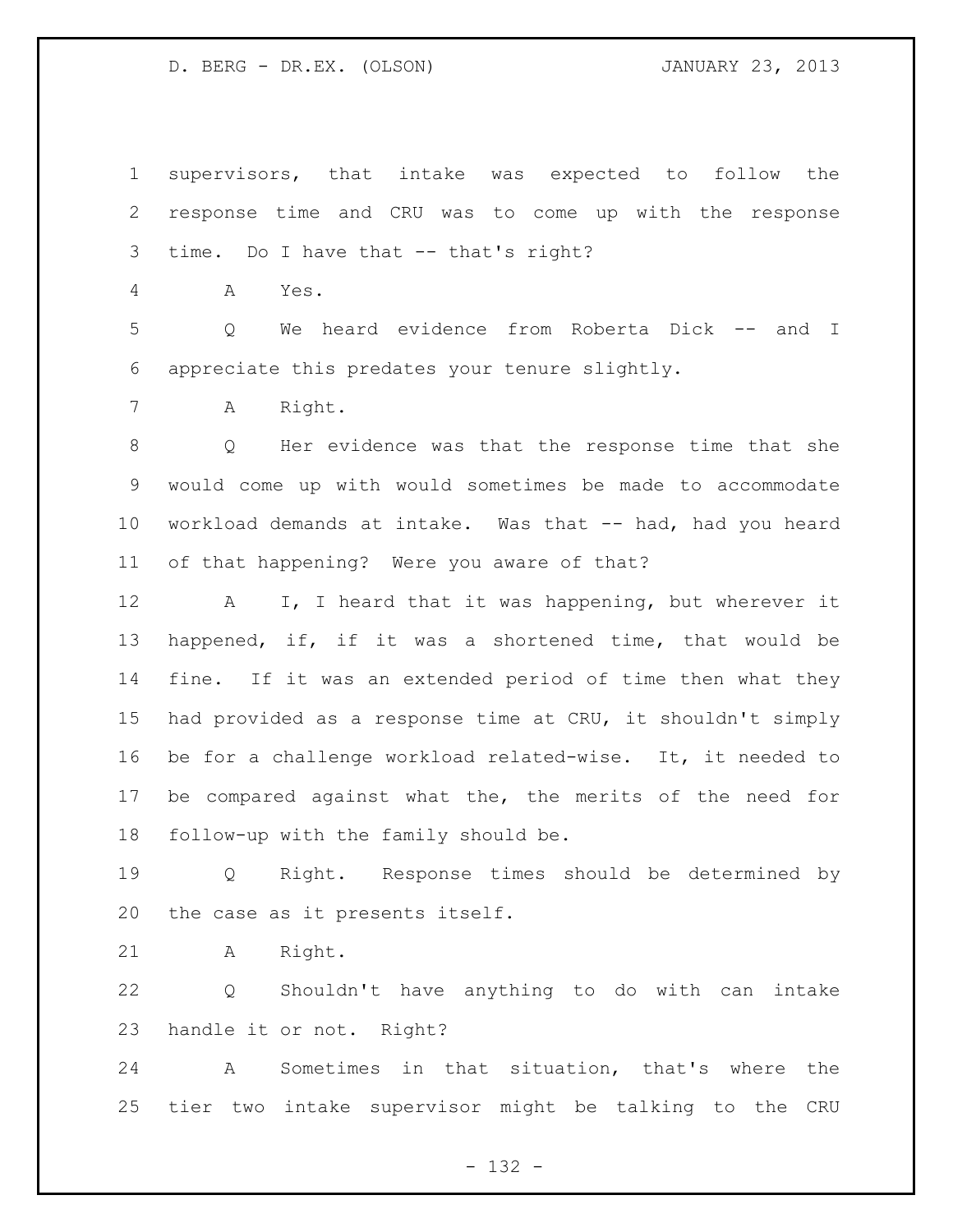supervisor.

2 Q Right, you get into that --

A Yes.

Q -- who's going to take the file.

A Yes.

 Q Because intake doesn't want it if, if it turns out they can't meet the response time.

8 A Right.

 Q And CRU doesn't want it back because they're already swamped.

A Yes.

12 Q So nobody wants this file. Is, is that sort of -- intake doesn't want it, CRU doesn't want it.

 A Well, I don't know if it's nobody wants it, but people are having challenges to deliver on the service within the response time that's been recommended at the CRU level.

 Q Was there any concern about the way files would be handled if they were -- if they had come back down to CRU to do further work, in terms of the worker -- CRU workers thought, you know, we send this file up, we want it to go to intake, they reject it and now we got to do more work on it. Did that -- were you aware of that changing approach to the, to the matter?

A No, I'm not aware of that.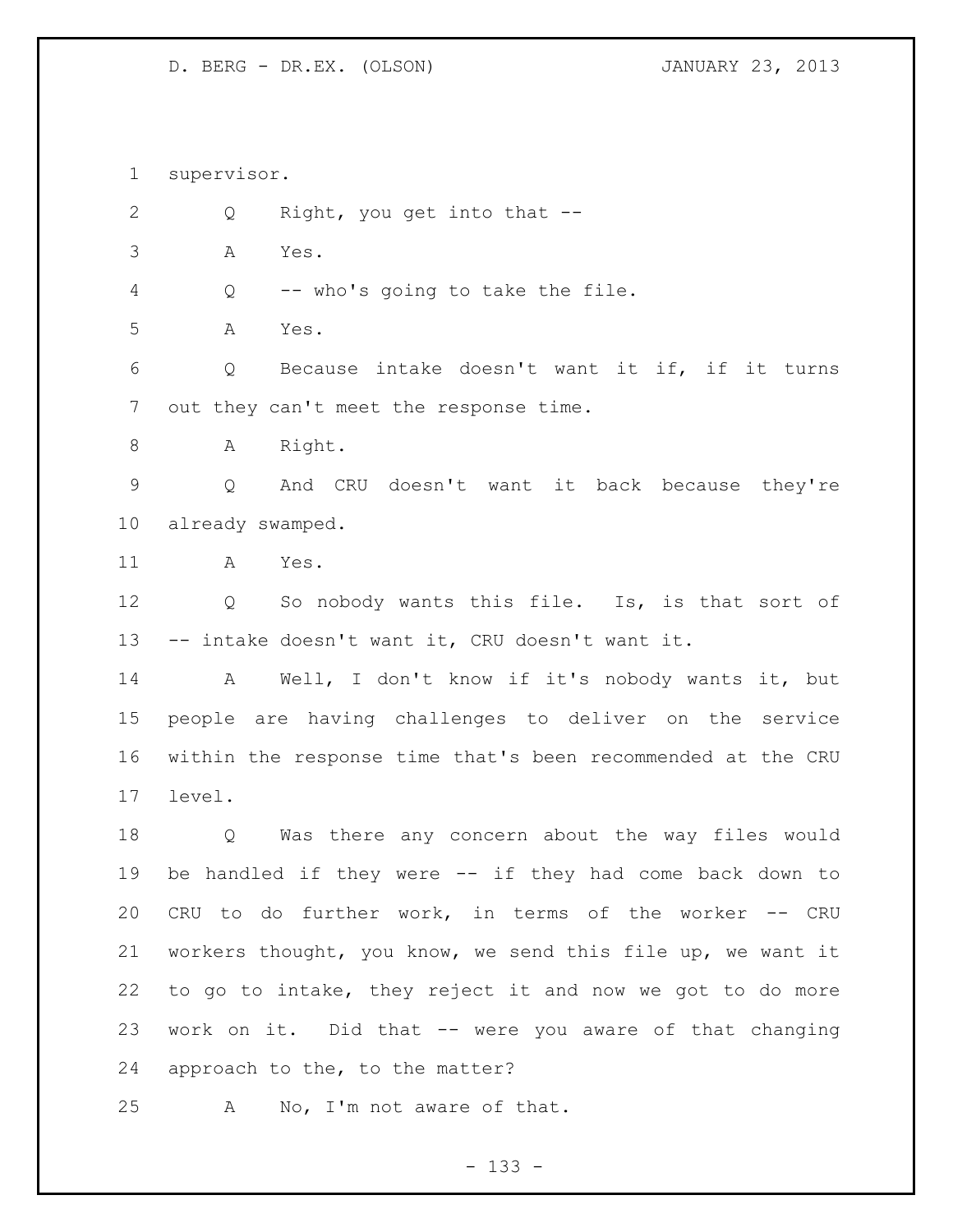Q And the whole issue about response times being tailored to meet intake's ability, that is something you said you had heard about happening?

 A Yeah. I'd heard of it happening, but I, I didn't see very many examples of that brought to my attention when I was there.

 Q Ms. Dick said that her supervisor, Diva Faria, would give direction as to whether or not they should be deciding on the response time based on workload demand. Said they would often know that there were a lot of files open, and based on that they would try and balance the workload and that Ms. Faria was -- that was something she was aware of happening.

14 A Are you referring to her commenting about that at CRU in terms of CRU's workload or tier two's workload?

 Q No, this is in the context of CRU, they're about to send a file up to intake, they would adjust the response time so that the file wouldn't necessarily go up to intake.

 A Well, if, if they were to do that in conjunction with the supervisor, and if at the end of the day the supervisor and worker believed that they could do that safely for the children that were involved in that particular situation, then I guess that would be their call.

Q Was, was the practice of adjusting response times

- 134 -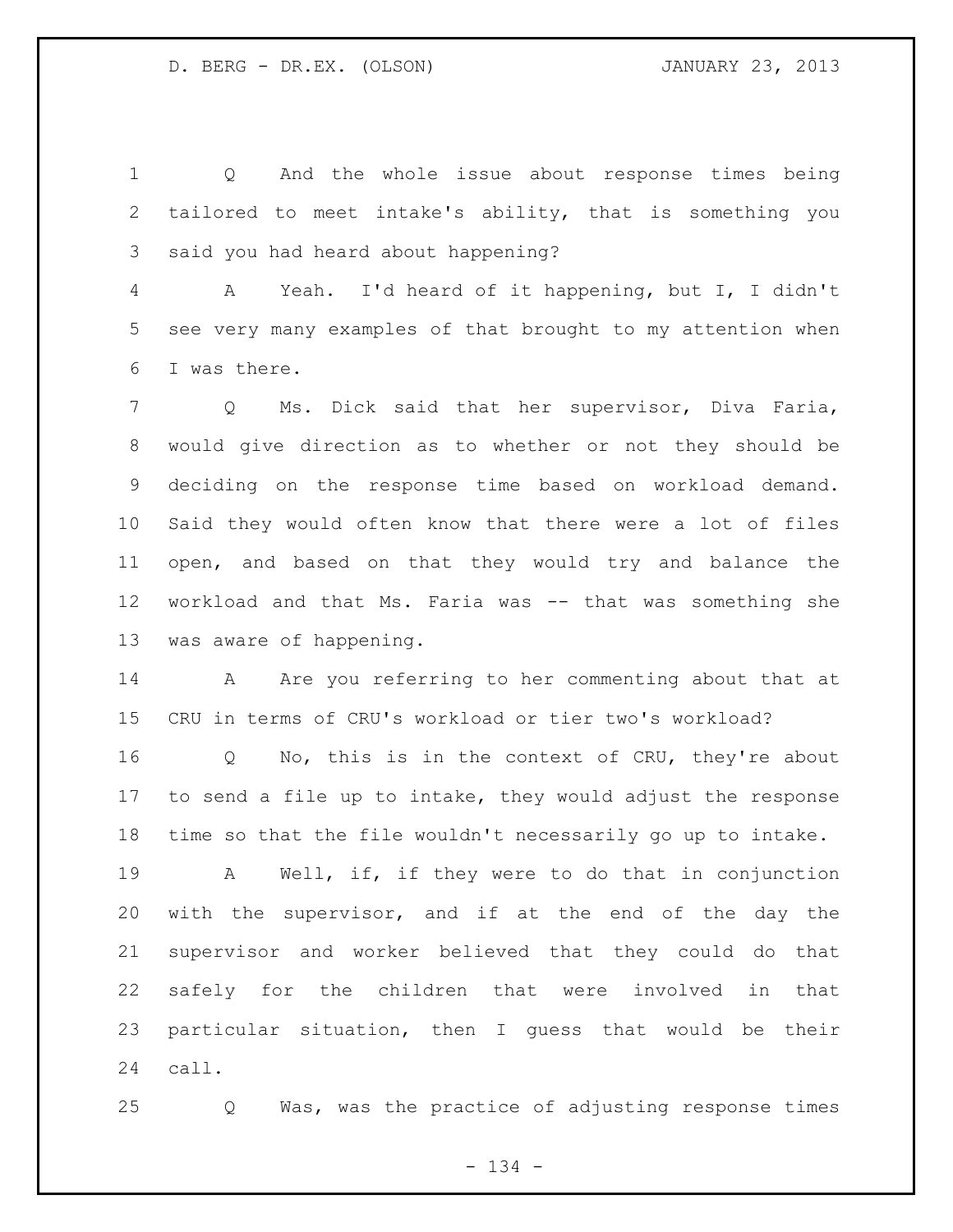acceptable --

A I, I --

Q -- in that manner?

 A I think you're talking about a difference between -- the first question was about response time adjustment by the tier two supervisor without consultation back with the CRU supervisor. That, that would have been a challenge. This one here would have been a discussion between the CRU worker -- in this case, Roberta Dick -- and, and her supervisor. And between the two of them they could have made a determination whether the family situation that was directly in front of them is something that could be managed within an expanded time frame.

 Q So instead of maybe the worker would have assessed the response time as being based on the file, what they've read, what they've seen, as being, you know, a five day response time, knowing that intake can't handle a five day response time they adjusted upwards to be something longer than that. That's what I'm, that's what I'm trying to ...

21 THE COMMISSIONER: Yes, Mr. Saxberg?

 MR. SAXBERG: Thank you for stopping. I just want to rise. I'm objecting to the question on the grounds that that wasn't the evidence that Ms. Dick gave, what she said. There might be one spot where it sounds like she

 $- 135 -$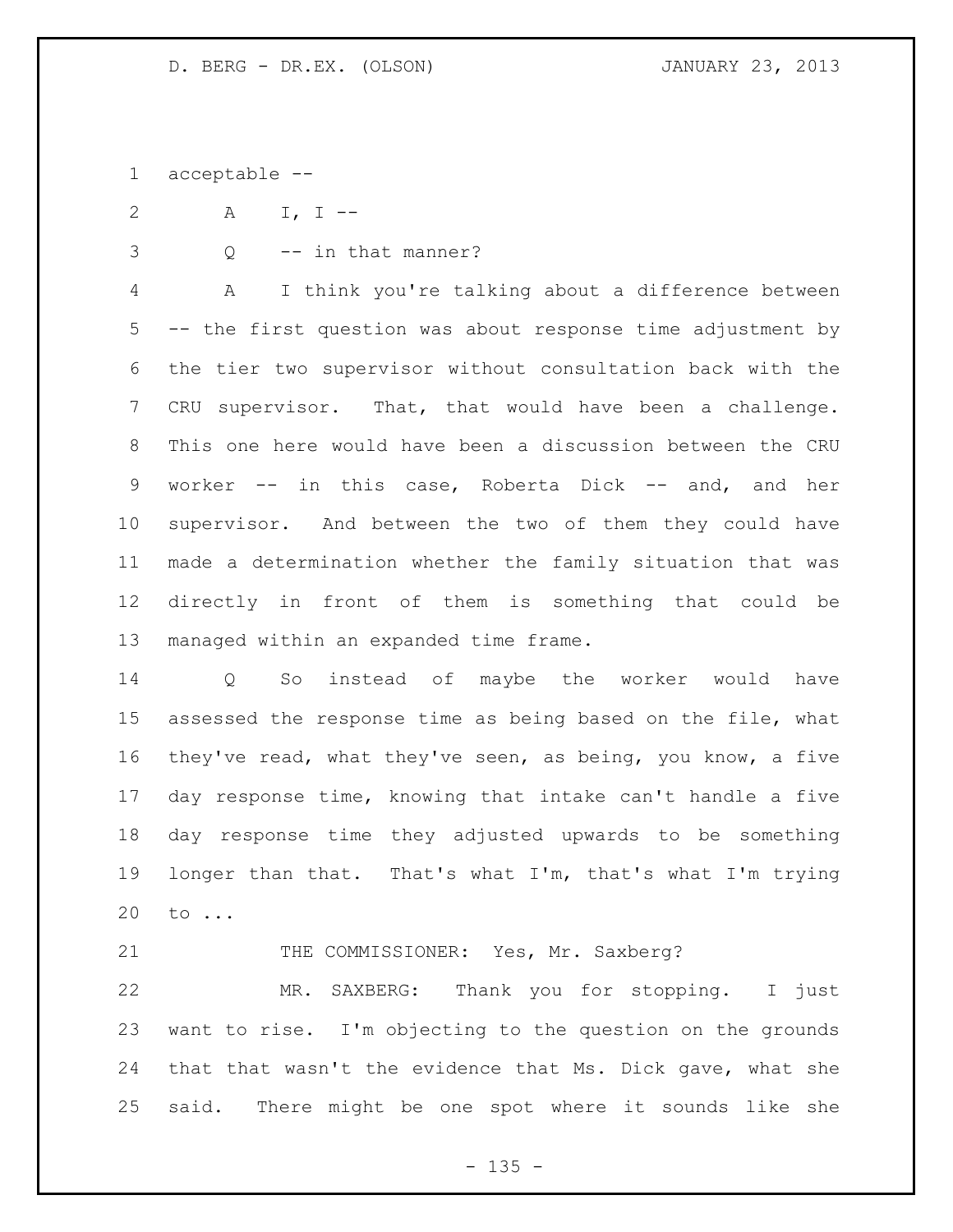said that, but she was asked about this issue on several occasions, and what she said was where it could have gone either way between 48 hours and five day response time, she would err on the side of giving intake some leeway if they were busy. She wasn't saying she was picking the response time based on workload, and that's what seems to be being conveyed here. The transcript will be crystal clear on that point. THE COMMISSIONER: I'm just wondering whether Mr. Olson has the transcript. I see he has something in his hand. MR. RAY: Mr. Commissioner, just while counsel is discussing, I'm actually having problems hearing you now. THE COMMISSIONER: Oh, okay, I'm sorry. I'm glad you brought that to my attention. 16 MR. RAY: Thank you very much. 17 THE COMMISSIONER: Thank you. MR. OLSON: Just so it's clear in terms of what the transcript says, Mr. Commissioner -- THE COMMISSIONER: Well, show it to Mr. Saxberg and see if you can reach some agreement on that if it's down in the transcript. Is your, your point, Mr. Saxberg, that what Mr. Olson has there, you believe was subsequently modified by the witness later on?

- 136 -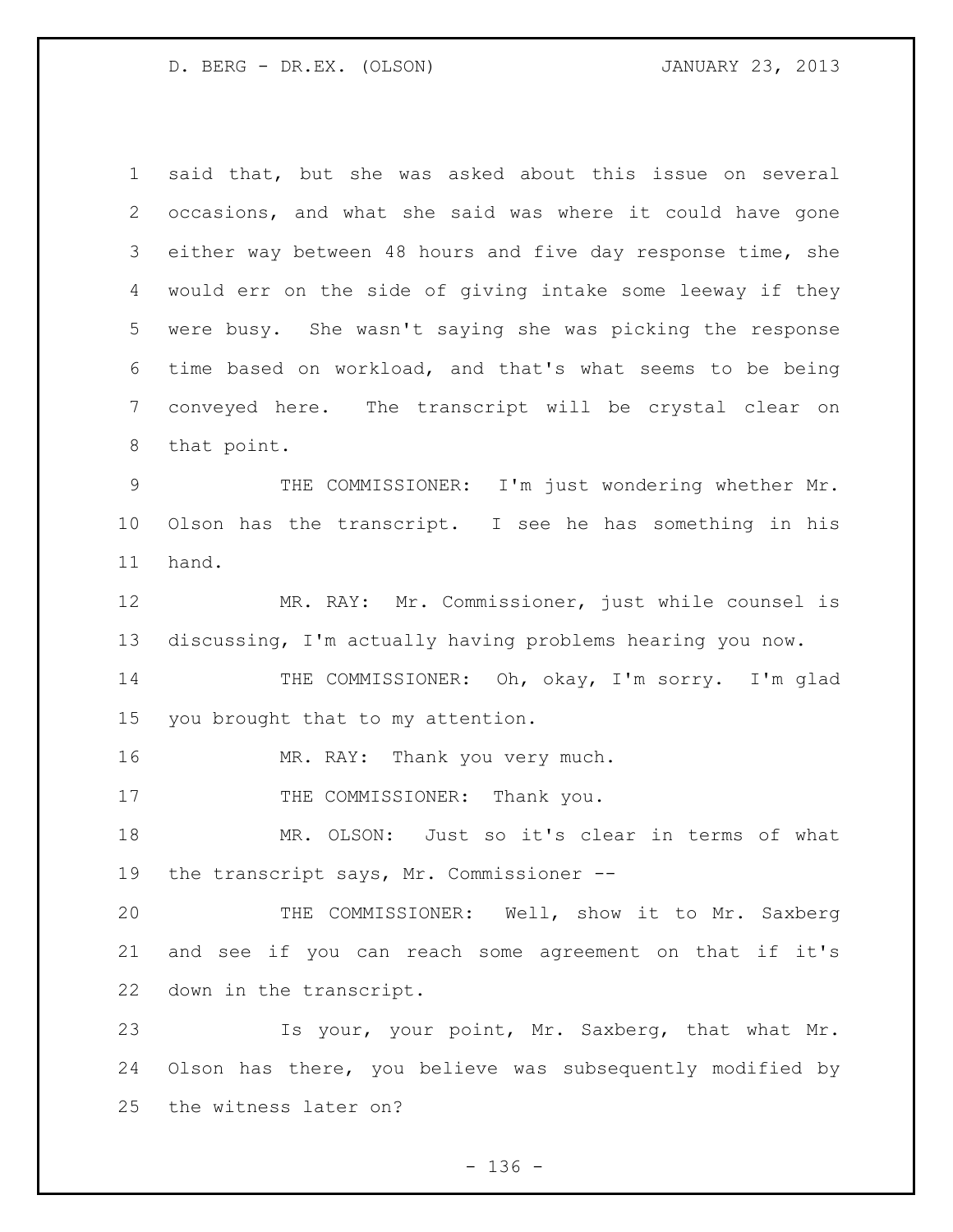MR. SAXBERG: Yes.

 THE COMMISSIONER: All right. Can, can we search for that at some point?

 MR. OLSON: I think the, the transcript will, of course, speak for itself in, in due course.

- 
- BY MR. OLSON:

 Q Maybe the best way to, to deal with this is, on the version that Mr. Saxberg believes is, is accurate -- I don't want to get into that -- would it be appropriate for a worker, if, if it's a judgment call between, you know, this could be a 24-hour, 48-hour response, or it could be a five day response, to err on the side of the five day response to give more time to the intake unit to get out to see, to see the child, or whatever the issue was?

 A Well, I, I think at the end of the day that might be one of those where the CRU supervisor would have that discussion with the intake supervisor, and if the intake supervisor is, is not able to provide the staffing to be able to do the follow-through, and if it doesn't pose an increased risk for the children, increasing the response time, that could be something that's negotiated between the two supervisors and in which case the CRU supervisor would inform the worker of that. That, that would be a plausible explanation, I think.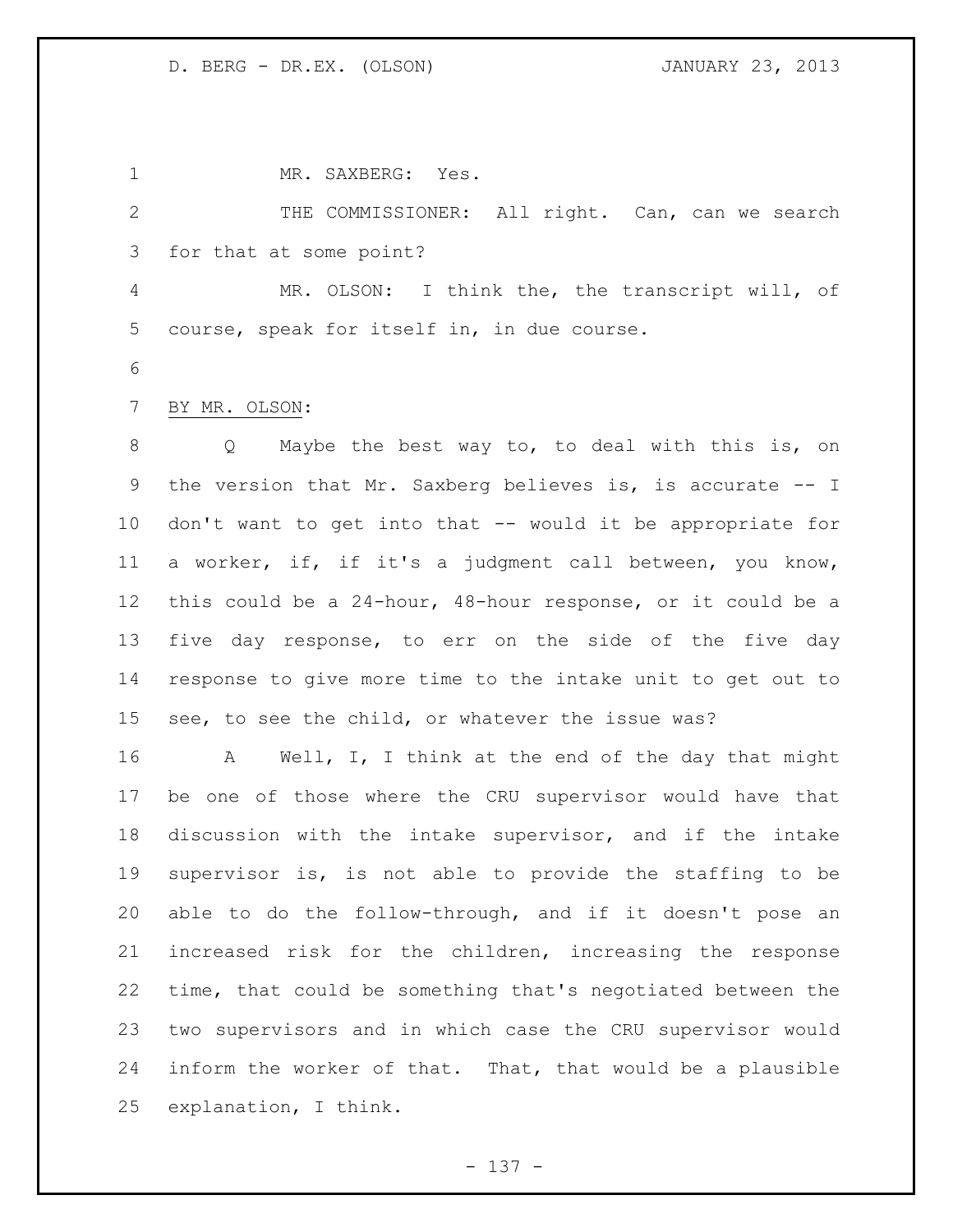Q That would be the explanation, but would that be an acceptable practice, then? A Sure. The same practice as it would be going up to tier two intake and nobody goes out on the call, you know, within that time frame because they've already conveyed up front that they're not able to do that. MR. OLSON: Could we put on the screen, please, page 36934. THE COMMISSIONER: You, you included in your answer, Witness, providing there, there was no risk to the children, did you not? 12 THE WITNESS: Exactly. 13 THE COMMISSIONER: Yes. 14 THE WITNESS: Yes. BY MR. OLSON: 17 Q The response time, though, when you, when you -- when a worker looks at a file, they're basing response time on the risk to the child, right? A Yes. Q And what you're saying is there may be some judgment as to whether or not the risk is increased by making the response time longer or not? A I think what it boils down to is if we transfer

- 138 -

the case and we don't give it a reasonable time frame, and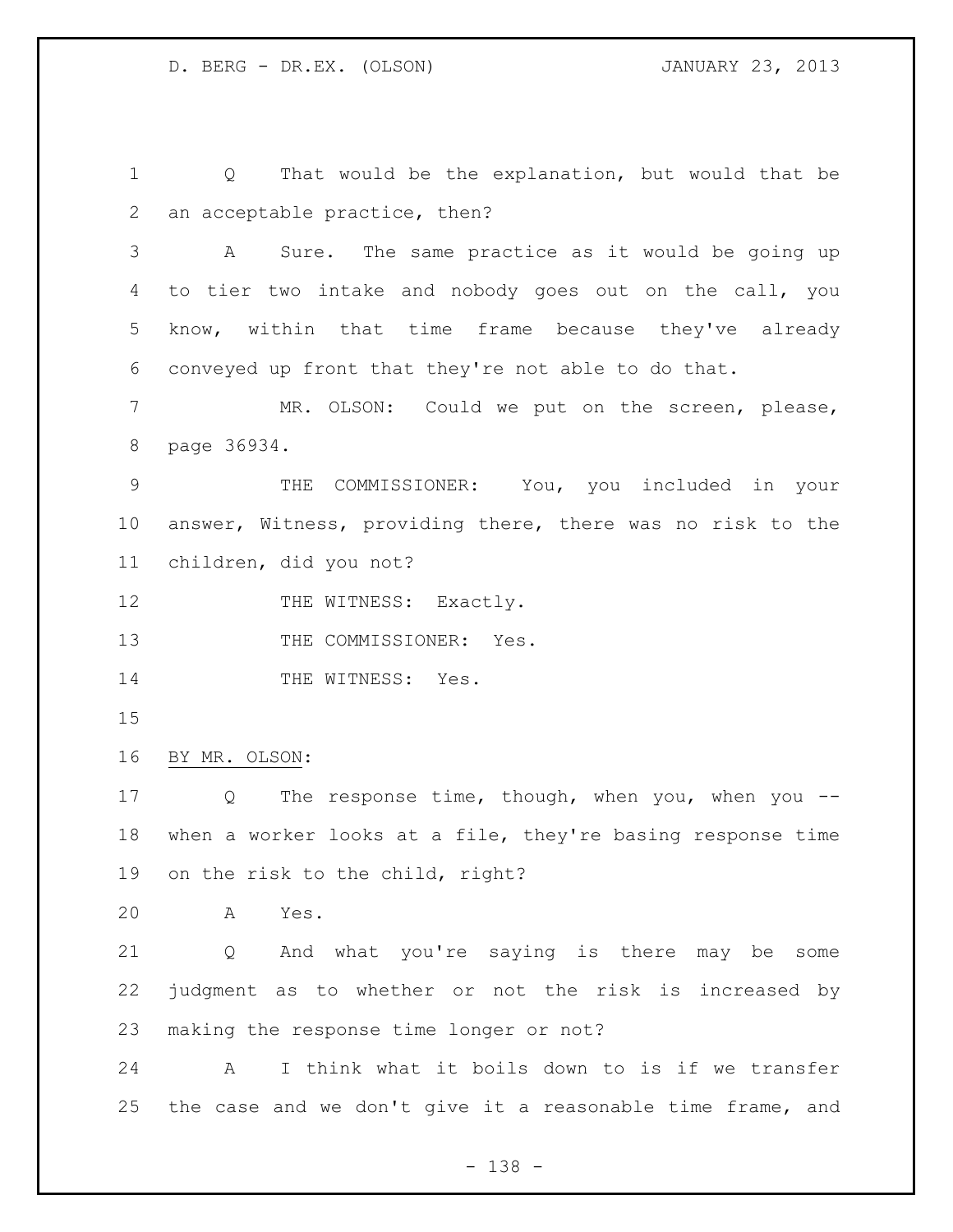it's sitting there and nobody's providing the service, there are choices. You know, CRU could, you know, continue to do some work, you know, for an extra day or two if they wanted to do that. They can negotiate it between the two supervisors, and if collectively they believe the matter could be managed risk-wise, then they, then they would have that ability to make that decision. Q Risk-wise within a longer time frame. A Yes. Or a shorter time frame. I mean, we've seen that, too, with, you know, with some of the situations where CRU has made a recommendation to go out, you know, in five days and, and tier two intake has gone out on, you know, in two days as opposed to the five. Q Sure. The document that's on the screen in front of you, do you, do you recognize it? A Yeah, it's the -- it's part of the safety assessment, Shelly Wiebe's -- 18 Q Safety assessment. A Yeah, from -- Q This -- A -- December 1st. Q The form itself -- not, not necessarily the content, but the form, was that something that workers were required to fill out? A If, if it was a protection related matter, then

- 139 -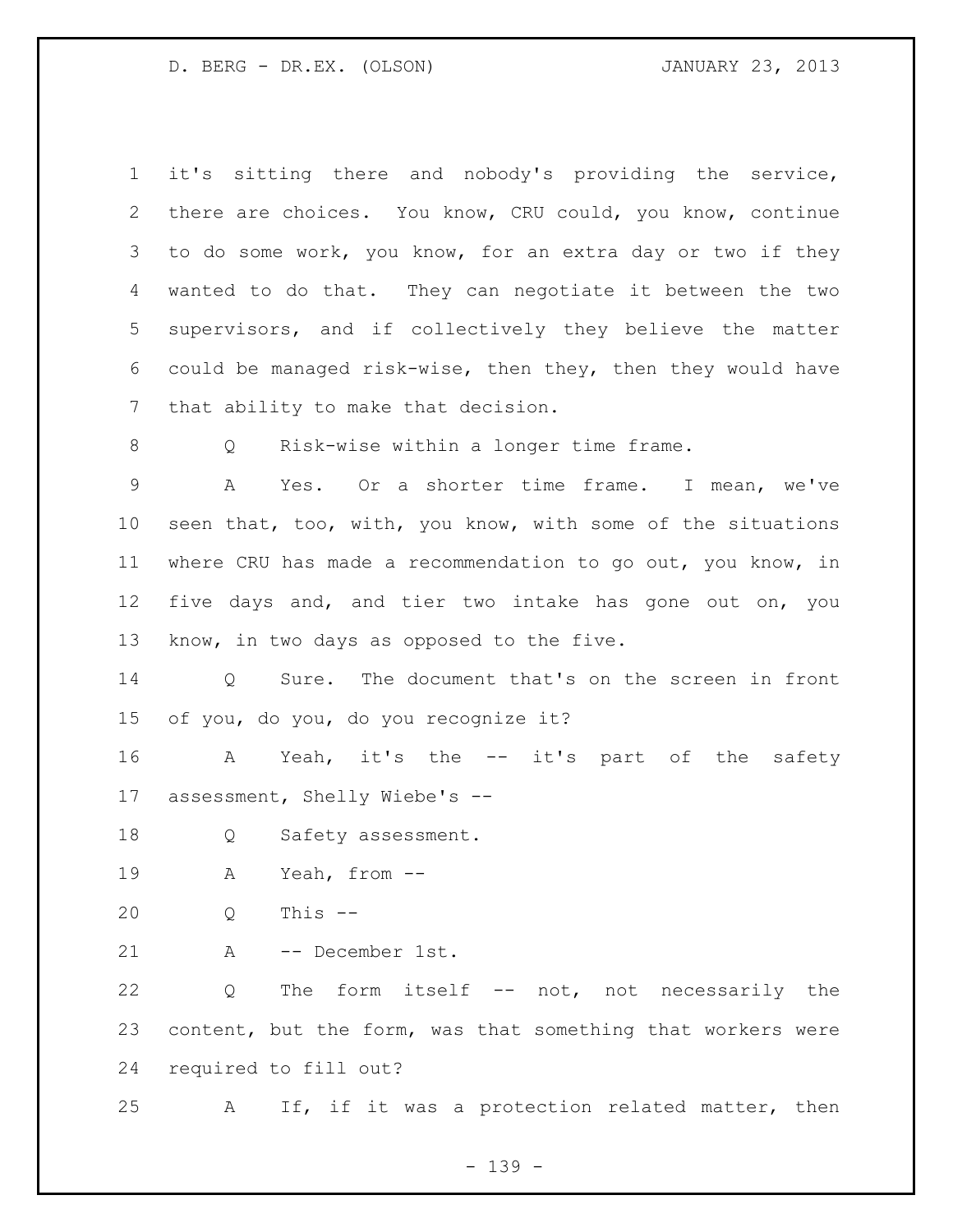that was the expectation, that you would fill out the safety assessment. The standards had talked about if it was a 24-hour response that you had to fill out the, the -- a safety assessment, and, and we had a stronger response than that. We said that you needed to fill out a safety assessment if there was protection related concerns and -- you know, and, and we didn't limit that just to the 24-hour response.

 Q So are you saying, then, workers were directed to fill these forms out where there was a 24-hour response time or something more than that?

 A Yeah. Or 48-hour response. You know, if there were protection concerns and, you know, you didn't -- you had children that you deemed to be unsafe, you were to do a safety plan as well, you know, as well as complete your entire safety assessment.

 Q The safety plan is something different from what we see on the screen.

 A Yeah. Yeah. It's part of the, it's part of the, the safety assessment form, the checkbox.

 Q I don't recall coming across any safety assessment forms in this particular matter. Are you aware of whether or not any were, were done in this case?

 A I, I don't, I don't know, to be honest with you, if I remember that.

 $- 140 -$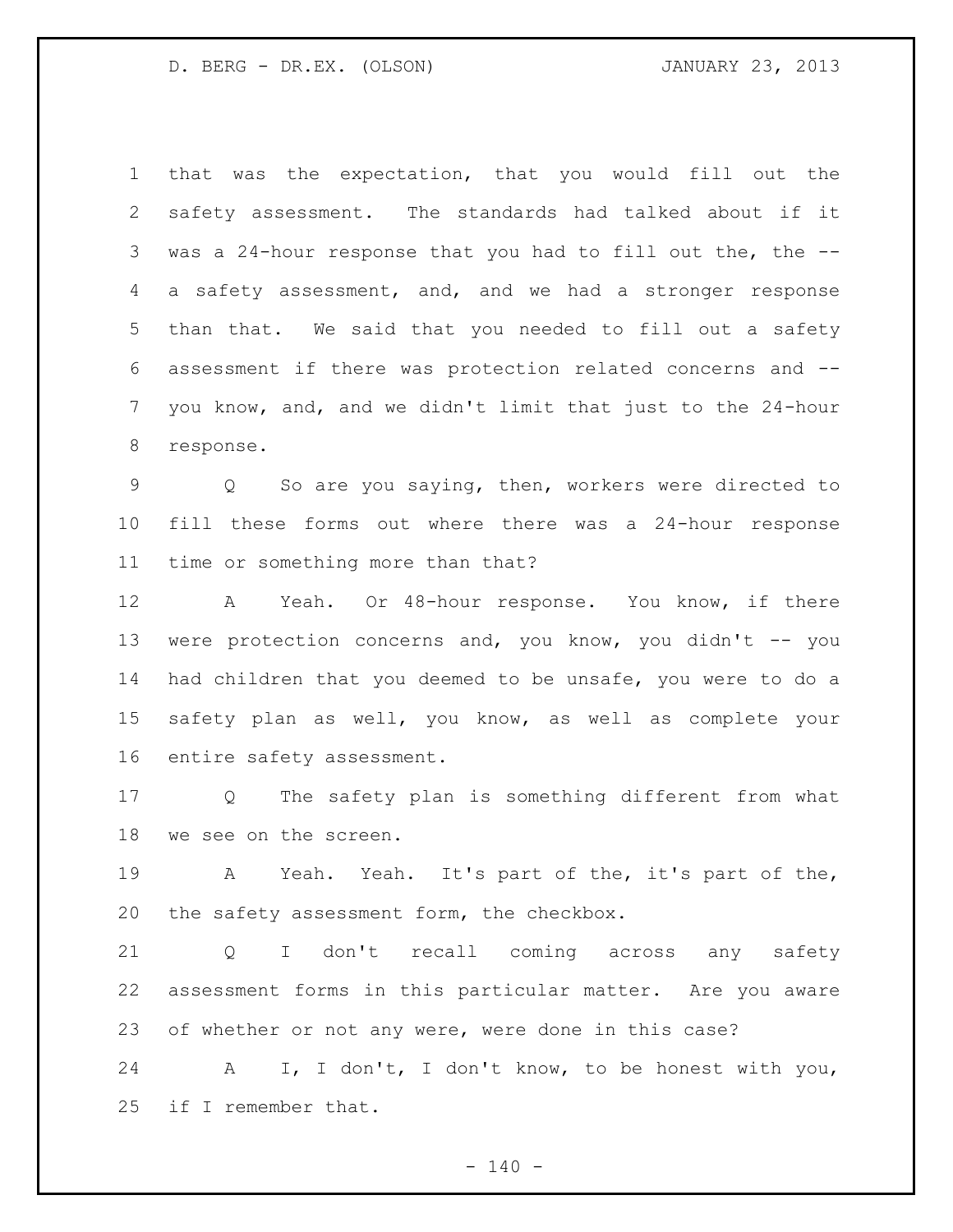Q I, I think I may have misspoke. I said it was -- I asked about a safety assessment. A Right. Q I think you used the term, safety plan. A Right. Q Was the safety plan part of this document, or was it a separate document? 8 A A safety plan was -- it was a tick mark -- a tick box mark, you know, on this particular form. If you felt at the end of the day that there were children that were unsafe, then the expectation was that you would do a safety plan, you know, as well. Q Okay. 14 And that was to be reviewed by the supervisor. Q Was that mandatory -- first of all, was this form mandatory to fill out? A There were, there were three forms that you had to fill out. There was the, the CFSIS opening and there 19 was the shared CRU after-hours report, and the safety assessment that you were expected to complete if, if there were protection concerns. Q At what point in time would these forms be required to be filled out? By that, I mean, just so it's clear, when the file comes in to CRU or when it's transferred to intake or ...

- 141 -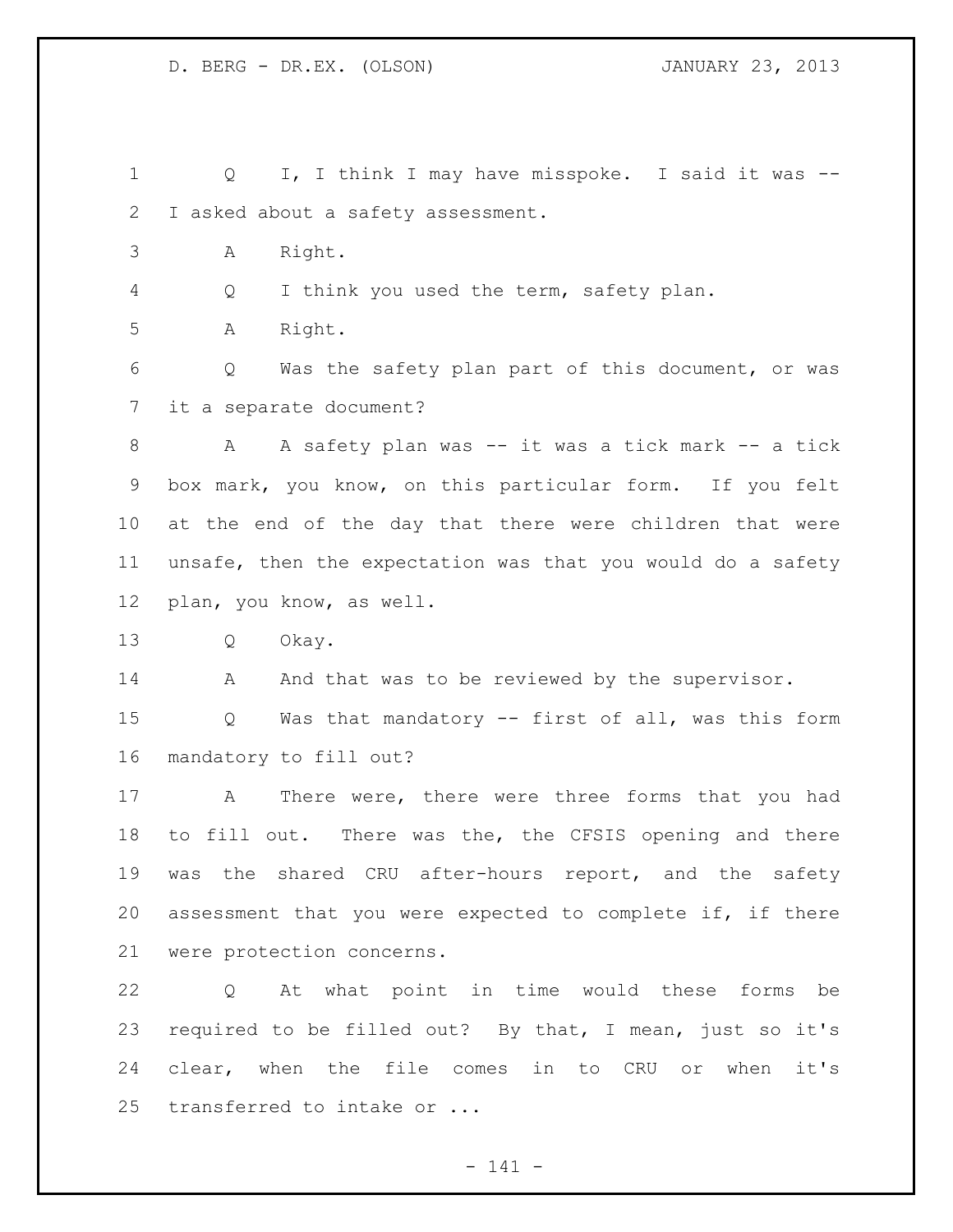A The, the safety assessment form was to be, was to be filled out and, and discussed with the supervisor in regards to a verification of the response time. And the other -- the CRU after-hours form was completed on transfer to the next unit.

 Q What was the purpose of this form that's on the screen?

 A Well, you, you had various categories of incidents -- of severity of incidents and vulnerability of children, and you would take the complaint that came in and you would look through the various categories to determine your response time, whether it was 24 hours, 48 hours, or, or a five day response.

 Q Okay. And so, for example, if 24-hour response is selected, would that be the recommendation to intake?

 A If it was a 24-hour response that was selected, as a general rule that would be managed at the CRU by the, the callout team, the backup team.

Q So that wouldn't even go up to intake.

 A Well, it, it would depend on what the, the first response -- sorry about that. The first response would have been that they would have taken the first look at the 24-hour response and they would have, you know, intervened and gone out on the respective call.

Q Could happen, though, that CRU has already gone

- 142 -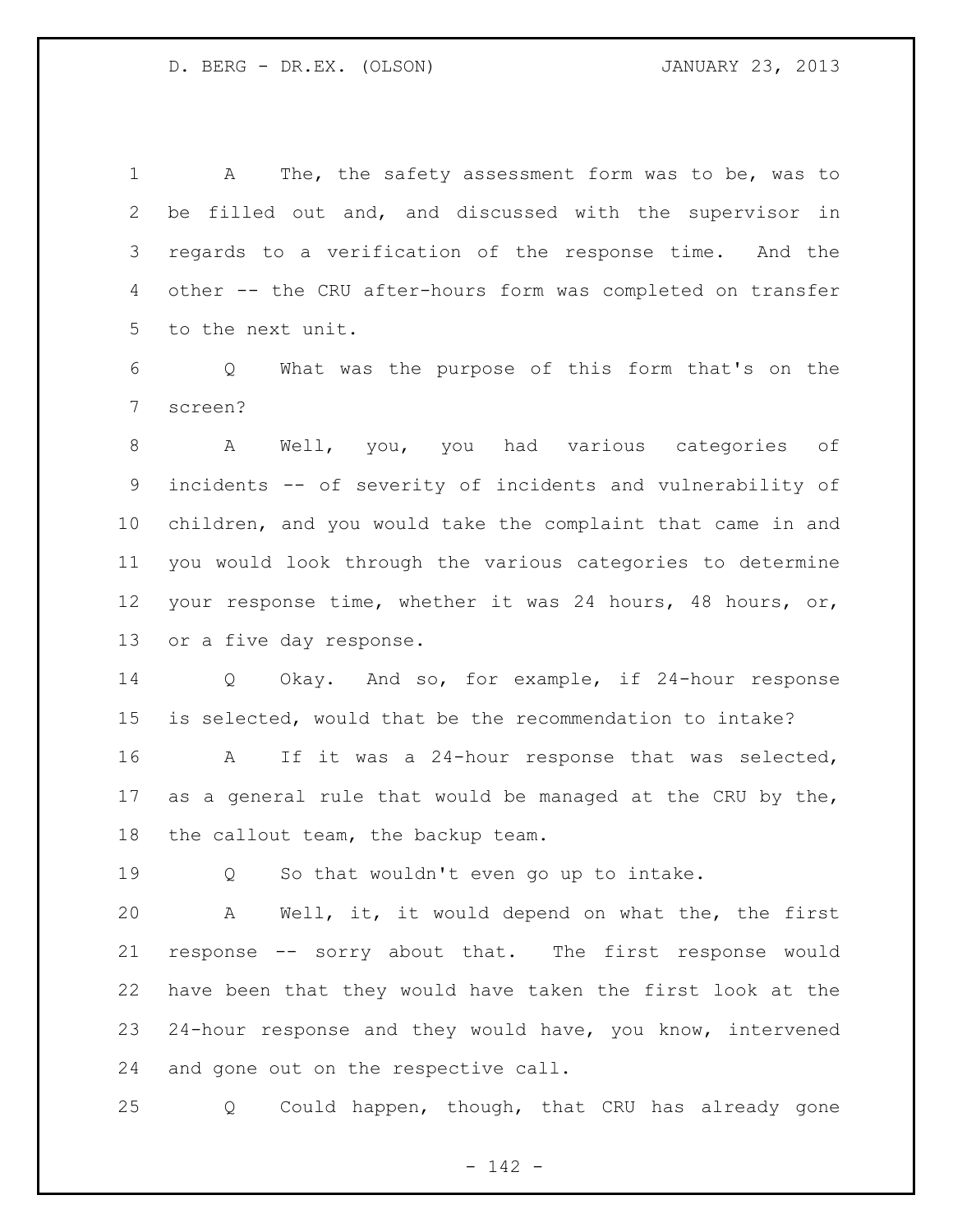out and they determine more is needed within 24 hours and, and select the 24-hour response time when they send it up to intake?

 A Well, they would have gone out on their 24-hour response and they, they could have gathered enough information, you know, in that one day to make the determination that it would go up to intake if it looked to them like this was going to be a situation that was going to require a longer term of service. There was room for that to happen.

 Q And if a 48-hour response time was selected, it would automatically go up to intake?

 A It's one of those borderline calls, you know, because at 48-hour response you were kind of stretching the limits at, at CRU, but if there was a belief that the matter could be followed up with some -- you know, another, another, say, day of intervention and the possibility that the file could be closed, decisions would be made by the supervisor to determine whether we kept that at CRU and not sent that up to tier two intake. Would have been the supervisor and worker's call.

 Q The other option would have been five -- a five day response time.

A Yes.

Q That would certainly go up to intake.

- 143 -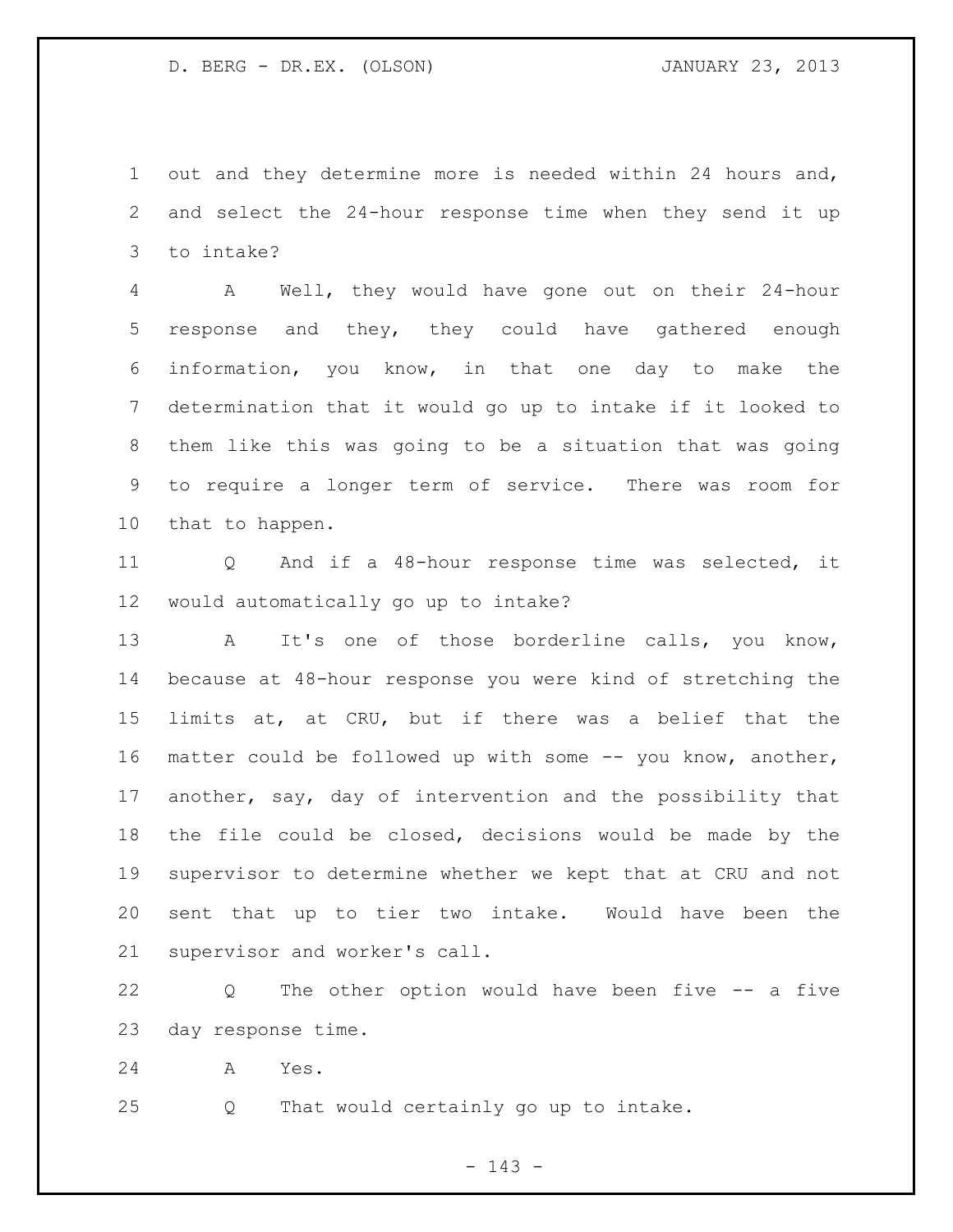A Yes. And most, and most 48 hours would have, too.

 THE COMMISSIONER: Would have what? THE WITNESS: Most of the 48-hour responses generally would go up to intake unless there was a belief that with a few follow-up pieces of business, that it could be resolved and the matter closed.

BY MR. OLSON:

 Q I guess, whatever -- I mean, whatever response time's selected, I guess, at the end of the day the important thing is that somebody responds to the concern.

13 A Absolutely.

 Q While you were assistant program manager, were you involved in any sort of formal auditing of the agency files?

 A I certainly was involved if there were client complaints, as an example, that came in, that after talking 19 to the supervisor or the supervisor and the worker if, if I still had some, you know, further concerns, I would instruct the supervisor that I'd want to, you know, take a look at the file myself and review it. Sometimes clients would have appealed whatever decision had been made, you know, from the worker level to the supervisory level and they would want to talk to who's ever next in command and,

 $- 144 -$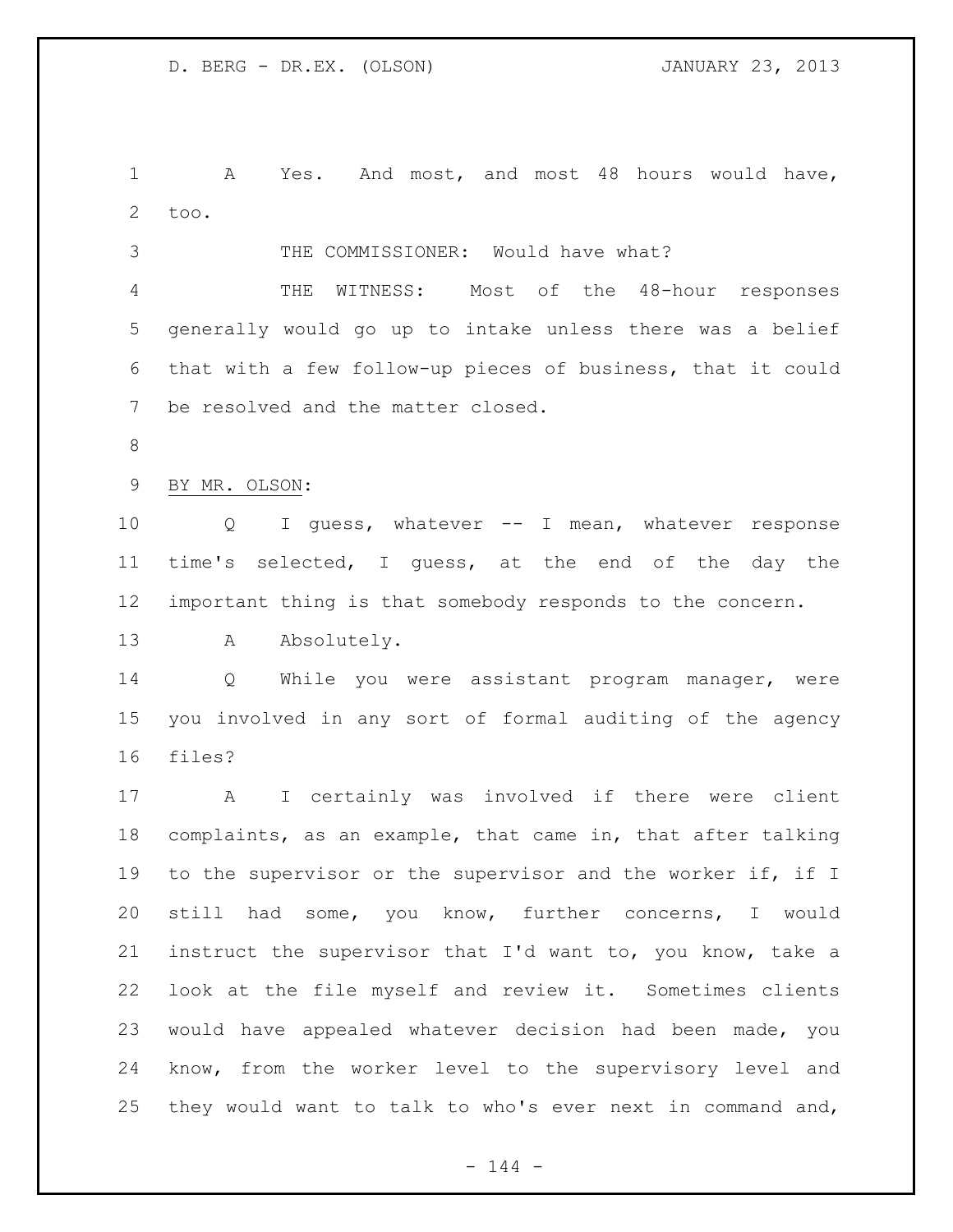you know, and ask, you know, for an independent review to be done of a file.

 So I certainly was involved in some of those situations, and I was also involved in some situations where there was kind of custody related battles and it seemed like we had lots of involvement with particular cases and the system -- you know, the child welfare system was being used by both parents to, you know, put pressure on the other parent and the kids were caught in the middle. Certainly was involved in some of those situations.

 Q Were you involved, though, in any, any formal auditing of files, where you would select files from a worker and, and review it and see what the work was like?

 A Not so much at CRU because CRU was such a short- term service that auditing probably didn't make much sense there. But some of the auditing that we would do would be when we did our coverage. When we covered for abuse unit or we covered for the intake unit, we would be reviewing probably 15, 20 files when we did coverage in a day, to review for transfers, for closings, and so that would in itself be sort of an individual audit.

 I, personally, covered the abuse unit for about a month to two months when my supervisor unfortunately suffered a significant injury, so I, I did my APM job plus carried the supervisory for the abuse program

 $- 145 -$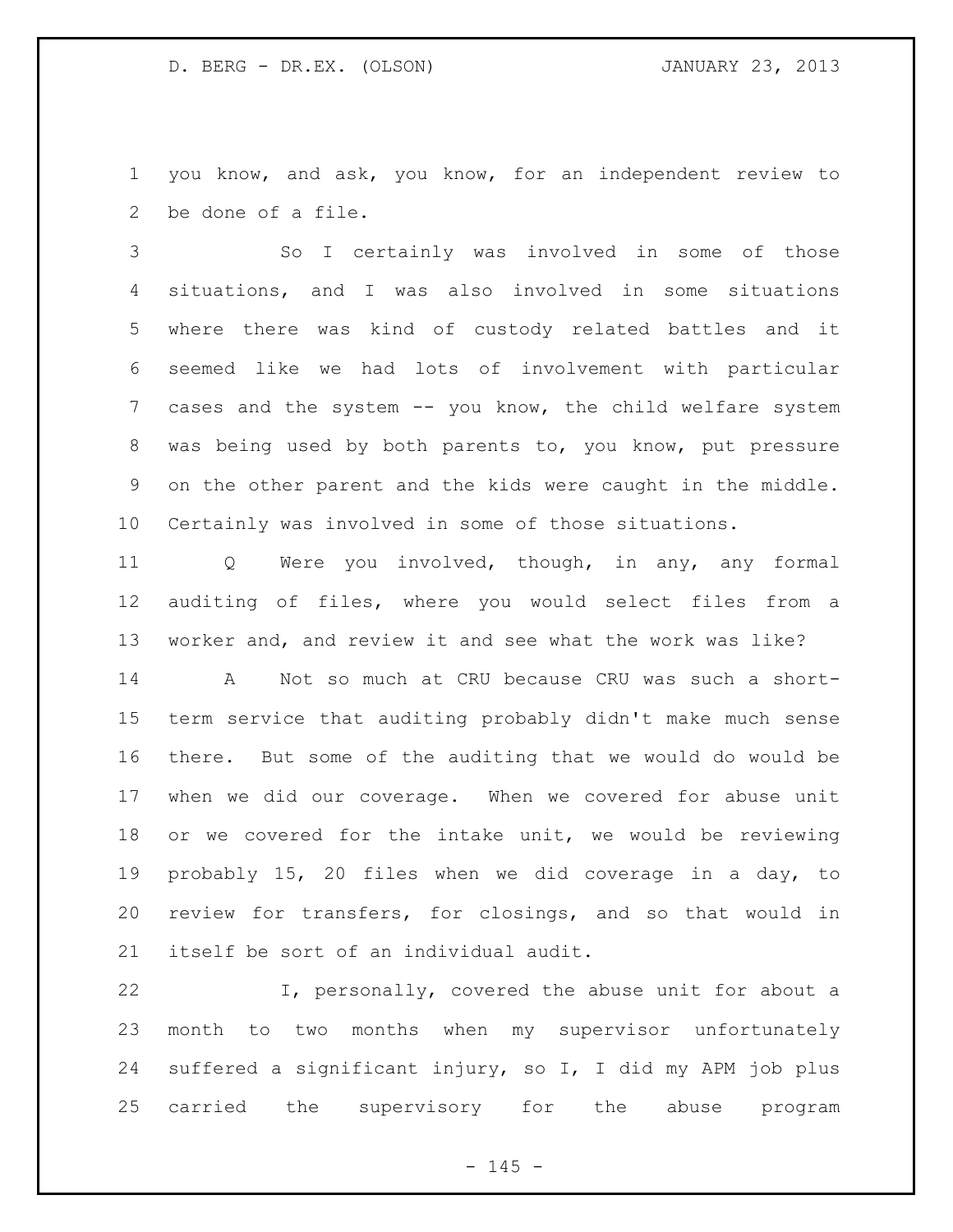responsibility for that period of time. So I would have directly supervised staff there and would have been responsible for all the transfers, closures, that kind of information, as well.

 Q So in that case you would have seen the work that was being done --

A Yes.

8 Q -- is what you're saying.

 A Directly would have seen the work being done and we would have directly done all the firsthand consultations directly with the workers. And then we -- Pat, Rob, and I would as well probably -- I believe it was every couple months, we would meet with our counterparts from services to children and families at Winnipeg Child and Family, and that would be individuals at Patrick's level and individual at Rob and my level, and we would hear from them about our cases.

 We would hear about themes that were working well or problematic with the transfers because they would be receiving our work directly transferred from tier two intake or abuse. So we would get a regular update and there would be times that we would, you know, have four, five complaints. We'd have to come back, take those four, five complaints; we'd review those particular files, you know, with the supervisors and provide either a verbal or

 $- 146 -$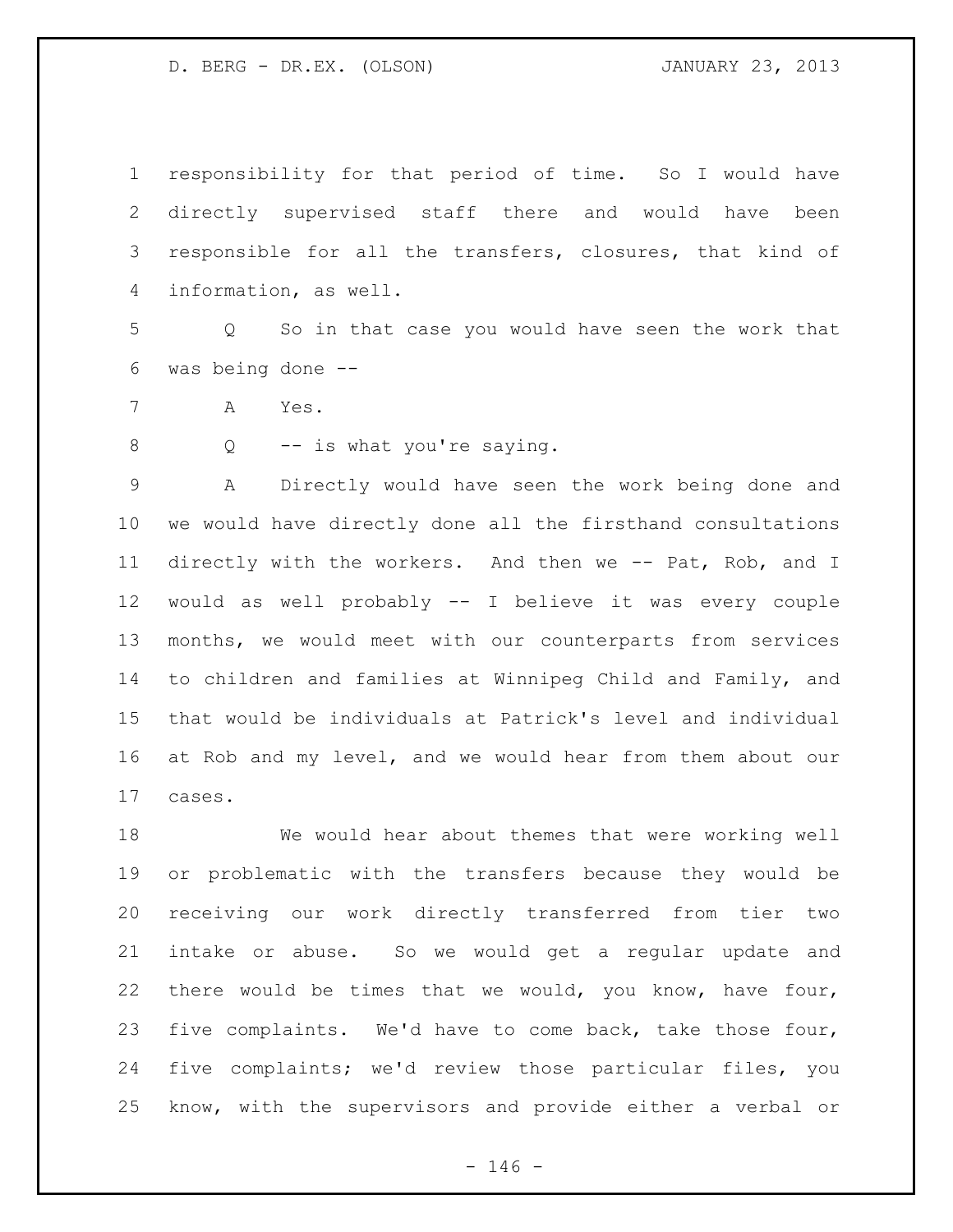written report back to our colleagues, part of the same organization, but in the services to children and families program.

 Q Okay. Were there any quality assurance programs in place while you were assistant program manager?

 A We didn't have a quality assurance program that was attached to us at 835 Portage. We did have some additional assistance in a couple of initiatives that were run through people that were connected with quality assurance. So we looked at what some of the themes were, challenges that we were having, you know, at, at CRU and tier two intake in terms of volumes of particular types of cases.

14 and with their advice, assistance, and leadership, we were able to develop two initiatives, a parent team initiative and a substance misuse initiative, that came directly as a result of an examination, you know, of open and closures with particular types of cases. But other than that I, I don't recall us doing any other quality assurance, and we didn't have any other individual that was working alongside us to do quality assurance, other than our compatriots that we were sending cases off to, and they were not too shy about telling us when we didn't hit the mark with some cases. That was kind of an internal to Winnipeg Child and Family quality assurance.

- 147 -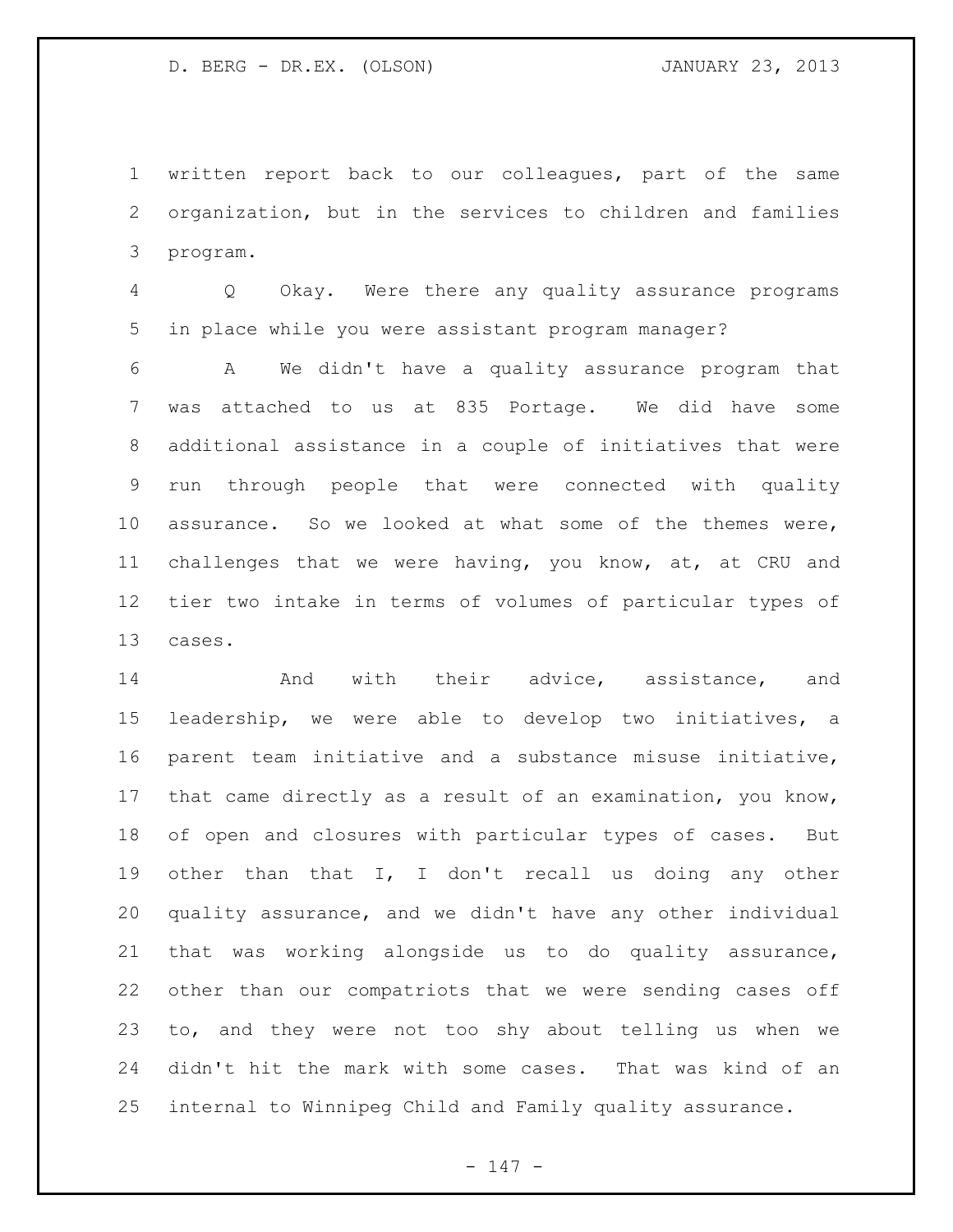Q Going to move on to another area. One of the issues in this particular matter was when Mr. Zalevich and Mr. Leskiw went out and talked to Ms. Kematch at the door. You -- you're familiar with the facts of that, right? A Yes, I am. Q Okay. And you know that according to what was written, they did not see -- they did not actually see Phoenix Sinclair, right? A That's correct. It might be helpful if I could -- if we could pull it up on the screen, just so that I could -- Q Sure, let's do that. MR. OLSON: 36926 is the number. Can you scroll -- keep going, please. Next page. Keep going. Stop there for a minute. BY MR. OLSON: Q So this is the beginning of Mr. Zalevich's recording, and the page number is 36928. Do you want a minute just to read through this? A Sure, that'd be great. Q Just let us know when you need the page to be moved up. A You can turn the page now. It's okay. Okay, turn the page. Went a bit too far, I

- 148 -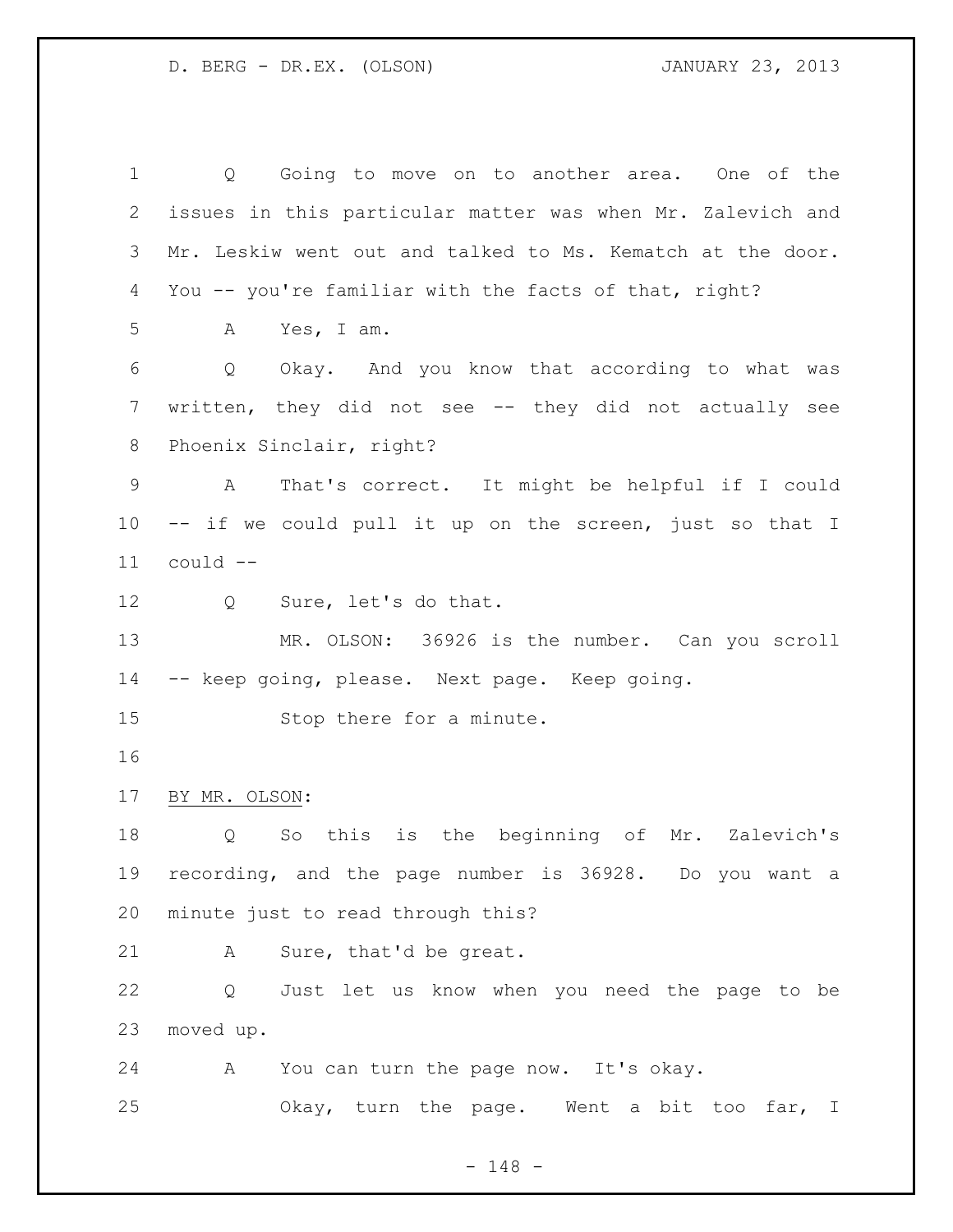think.

Okay.

Okay.

 Q I don't think there's any dispute or controversy over the fact that they did not see Phoenix Sinclair at this time.

A That's correct.

 Q Okay. The allegation that they were there to investigate was I think what you may have referred to as an non-specified abuse allegation?

 A Well, the original caller said that she believed this child to be abused, but couldn't provide any kind of information about the physical address where the family lived or no identifying information about the abuse related allegations themselves.

 Q I think she said abuse and as well as locking Phoenix in the room.

18 A That's correct.

 Q So based on that, Mr. Zalevich and Mr. Leskiw are going out to determine if there's anything to this, right, anything to this abuse concern.

A Yes.

 Q Generally speaking, it seems fairly basic that in a case like that, the social worker would see the child who is the subject of the abuse allegation. Is that, is that

- 149 -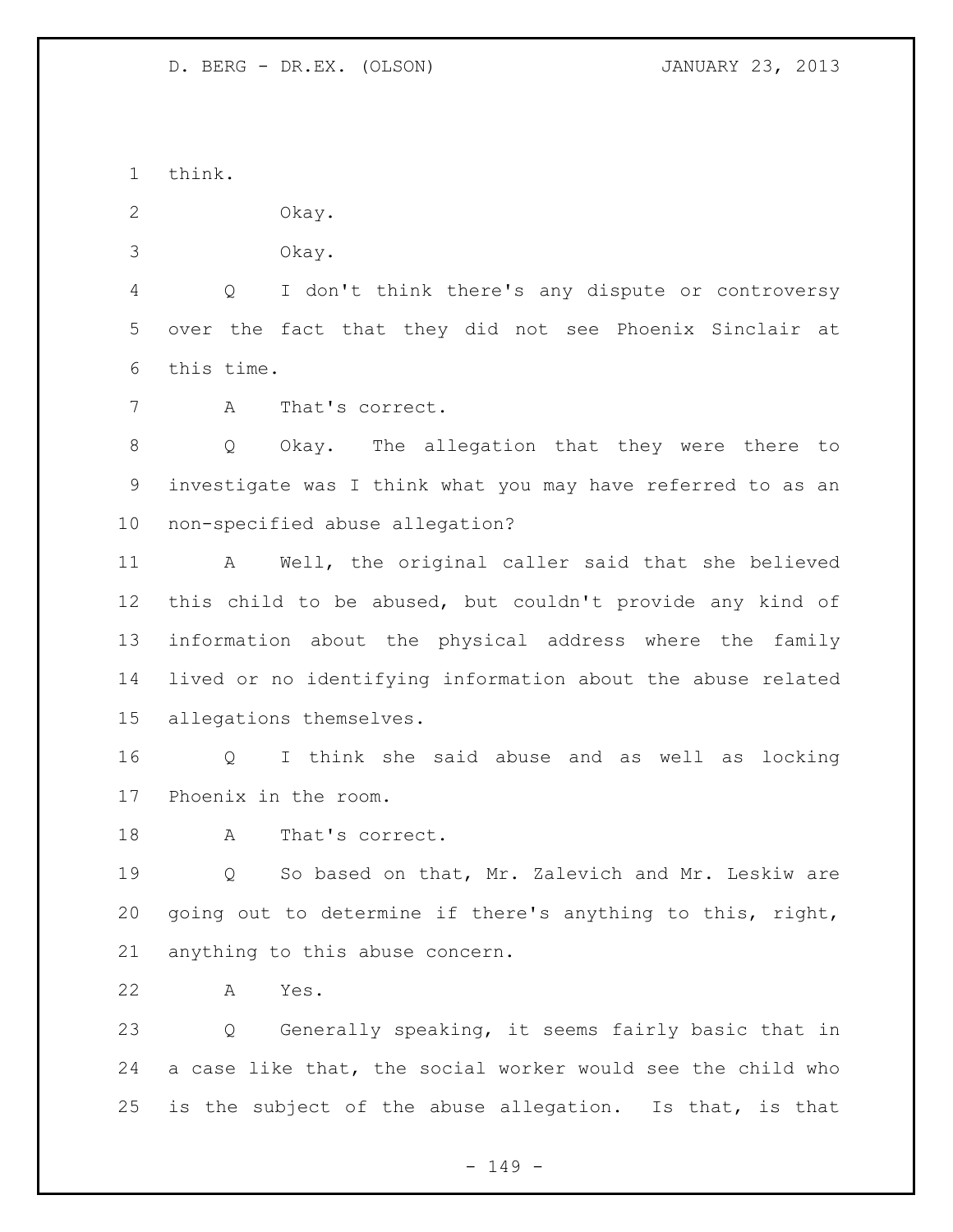fair?

 A General practice would be that we would see the child when we go out on a protection investigation.

 Q And that's -- I mean, that's not -- I won't even use the term "best practice" because it's pretty basic, isn't it?

 A Well, it, it was in February 3rd, 2004 CRU minutes, I think, where Supervisor Faria outlined it very clearly that when you're conducting assessments you should 10 be conducting assessments by, by wherever possible, seeing the child and seeing the family and seeing the residence, and that was fairly accurately put as to what the expectation of the time was.

 Q Right. Especially when you're dealing with possible abuse?

16 A I, I think the, the fact that you're out there on 17 a protection investigation would suggest that, that those are things that, that you would normally check out.

 Q I know you don't like the term -- you don't like to use the word "common sense," but it seems to be fairly common sense that if you're -- you have a report that a child's being abused, you would want to see the child.

 A Well, you'd want to, you'd want to start with the, with the parent and talk to the parent. And you'd want to do all the steps that they did, you know, to give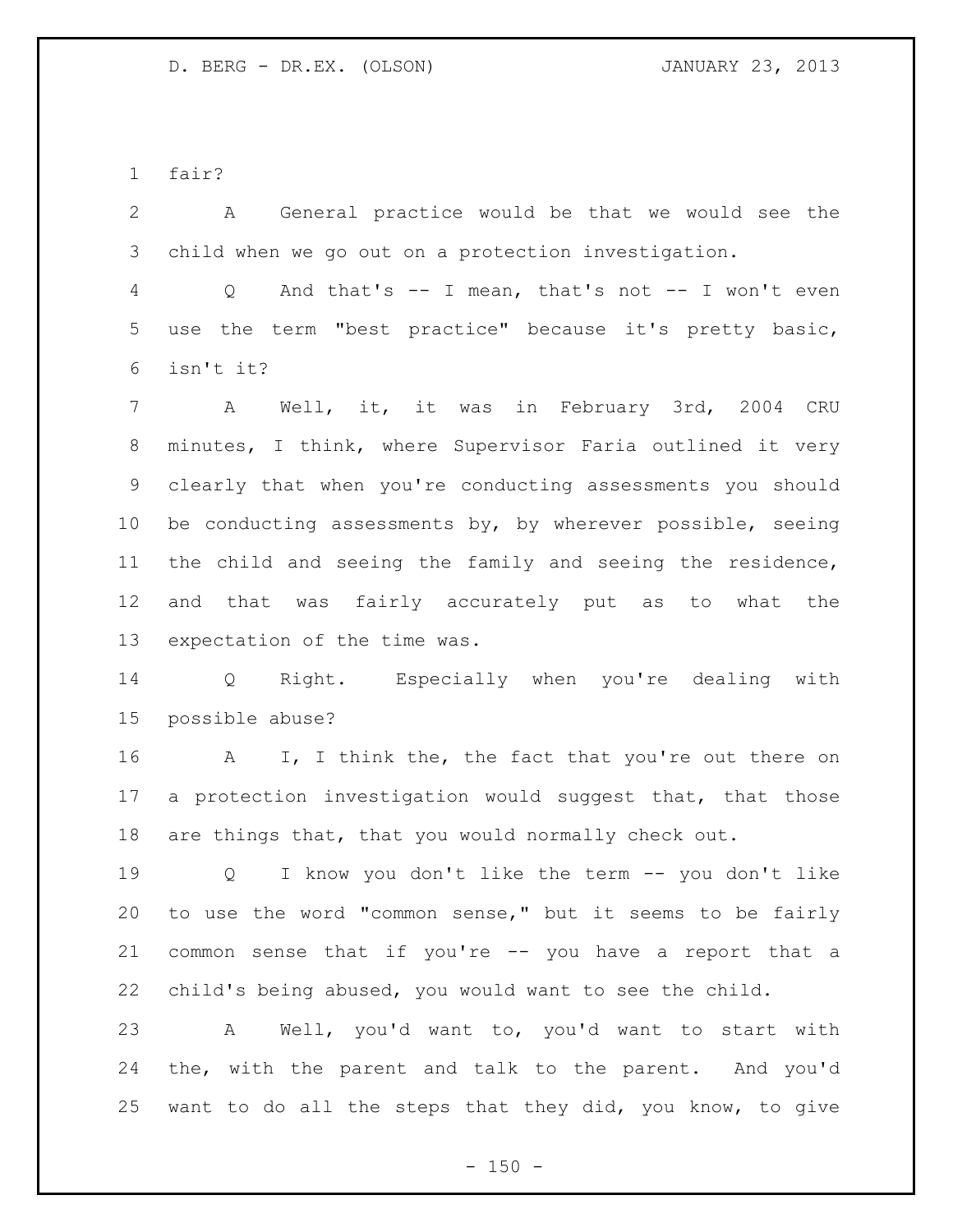yourself some kind of assessment whether you believe there's any validity to the, to the report itself. And at the end of the day, it might have been a more full and complete assessment had they seen the child. Q Okay. But my specific question was that it was pretty common sense that you'd want to see the child who's the subject of the abuse allegation. A It would have been advisable to see the child. Q I mean, here you got -- the mother is actually the one who's accused of being the abuser, right, that that's, that's what the concern was? A I'm not -- I really didn't see anything in the record that suggested that it was the mother who was the abuser. I may have missed it, but I don't believe I saw that. Q Maybe just to help you, we can pull that up on the screen at 36927, right under Presenting Problem. 18 A Samantha. Q Yeah, it says that: "This person told [the source of referral] that she suspects that Samantha Kematch" -- A Okay.

 $- 151 -$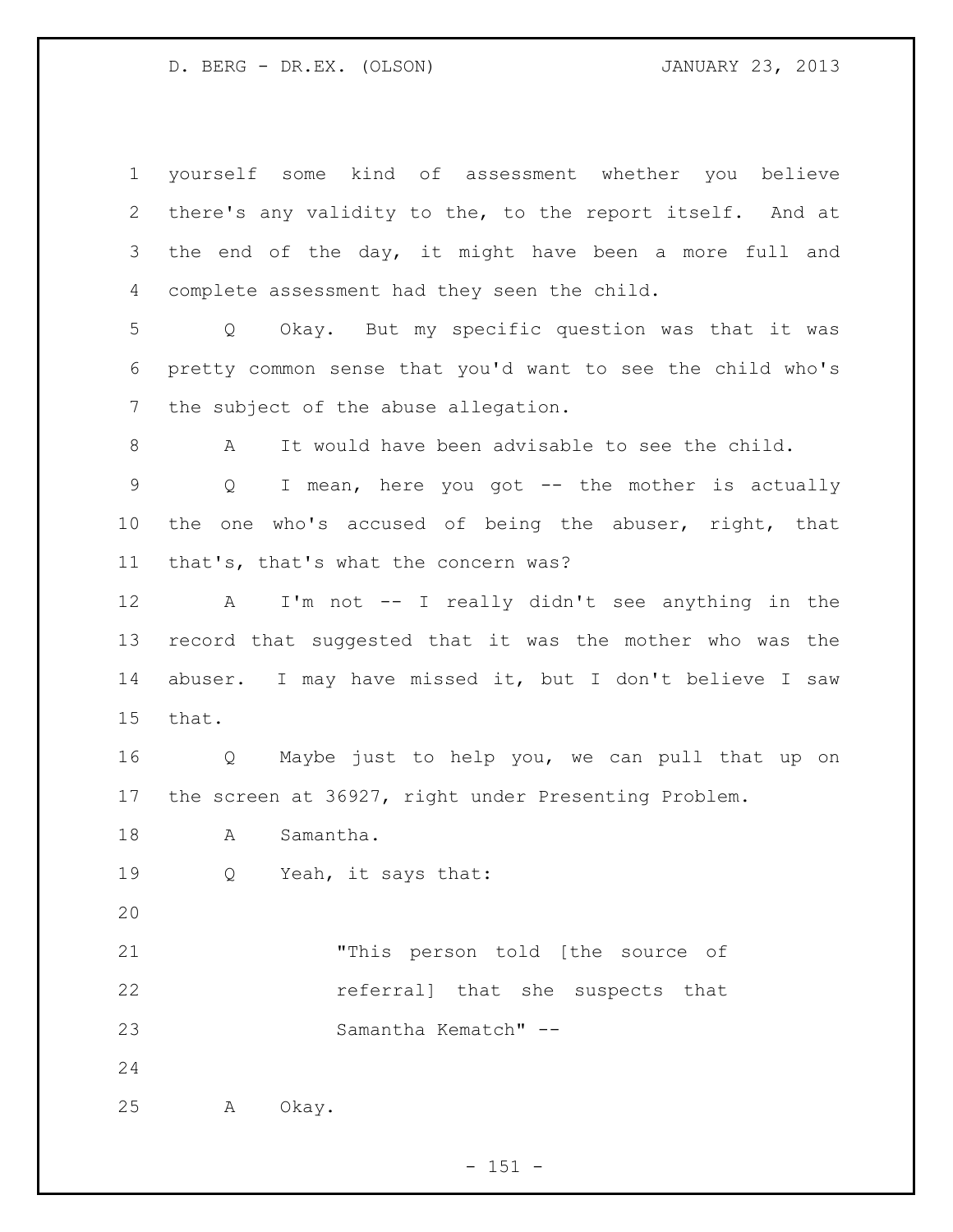Q  $\ldots$  "... is abusing her daughter" -- A Okay. Q "... Phoenix [Sinclair and] that Samantha may be locking Phoenix in her bedroom." A Okay, thank you. Q So that's -- what I said before is correct, it was Samantha Kematch who was -- A Yeah. Q -- being accused of abusing her daughter. A Right. Q So in that case, what would you say about relying on Samantha Kematch in terms of determining whether or not there's anything to this allegation? A Well, I think you have to start with Samantha Kematch because they're describing her abusing her daughter, and I think they did start with that. They did talk to her directly about that; she denied that. She was open to them about yelling at her daughter previous to that and recently previous to that. And they did talk to her about the lock on the door. She did confirm there was a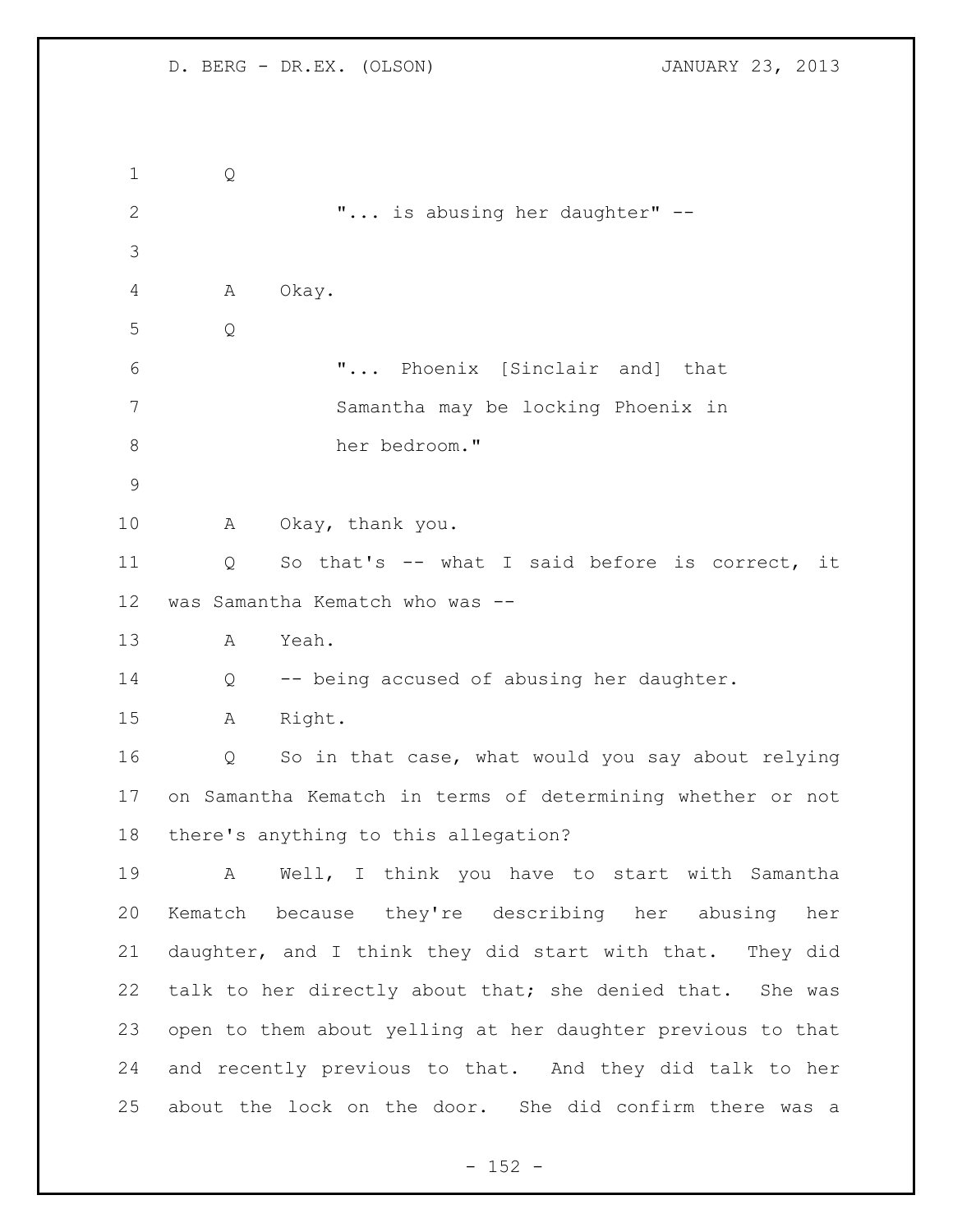bedroom that was shared with her and her daughter, and there was a lock on the door, and, and she appeared to be open and responsive to them in regards to removing the lock as it was definitely a fire hazard and fire danger. In regards to them seeing the child, I think it, it's clear they didn't see the child. 7 Q They didn't see the child, right? A No. Q And that not seeing the child in this, in this case, when you look at it as a supervisor, was that appropriate? A It's, it's hard to say whether it was appropriate or not. Best practice would have been that you would have seen the child. That would have been best practice. Q But wouldn't that just, I mean, just be basic social work practice, that you, you're checking out an abuse allegation about a child? Wouldn't you see the, wouldn't you see the child? That'd be just part of it. A Would have been advisable to see the child. Q And so not seeing the child here, was that, was that appropriate? I mean, you're a supervisor so you know whether or not it's -- you have an opinion, I mean. A Well, if you look under the, the, the standards in regards to protection investigation, the standards state that you're to investigate a protection investigation

 $- 153 -$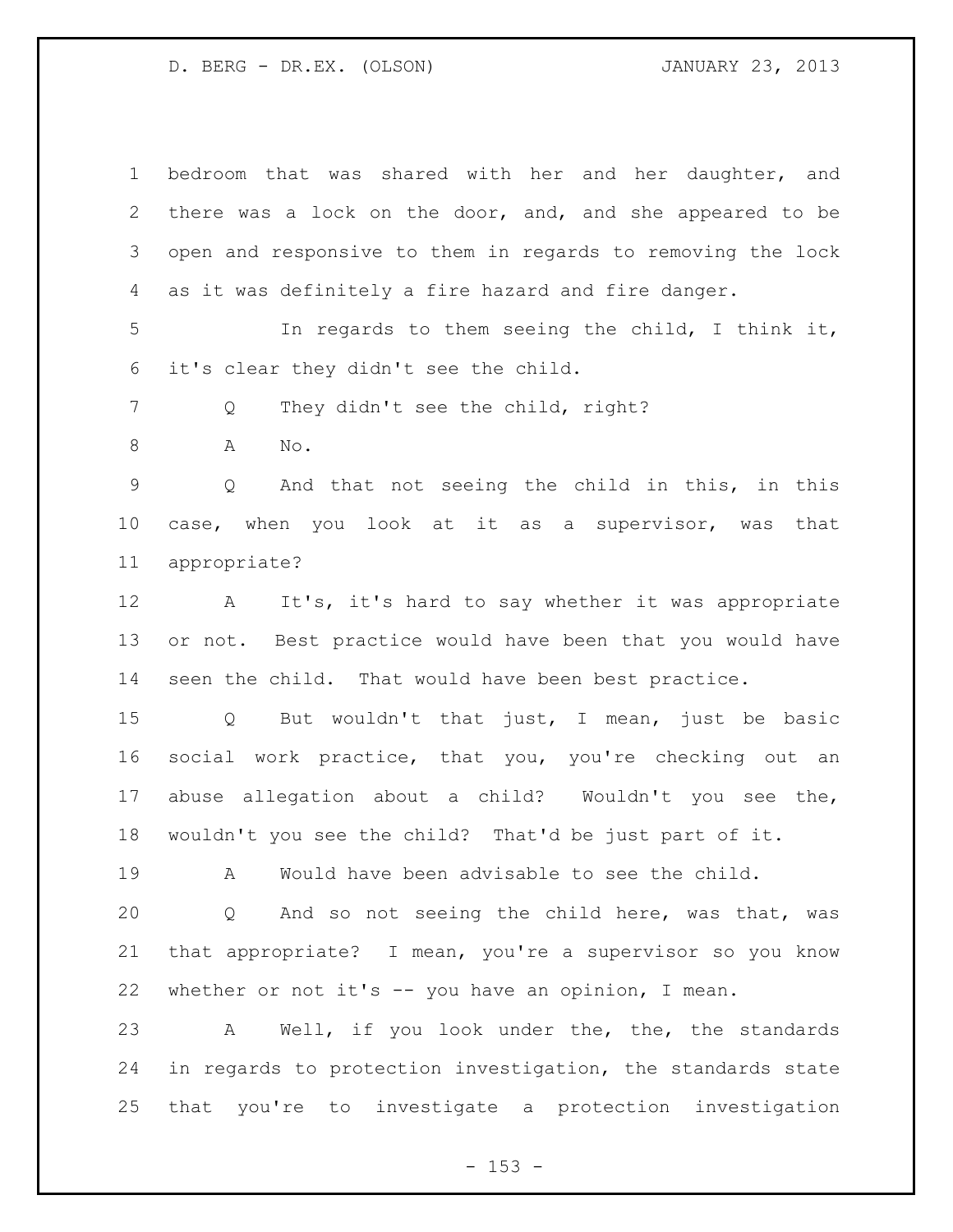within ten days and see the person or the family. And I -- and, and by our standards, they would have met the standard 3 requirement on there. They were out there before ten days, 4 they did see the parent, so they did see the family. They didn't see the child.

 Q Are you, are you suggesting now that the standards are actually saying it was unnecessary to see this child or a child when, when they're the subject of an abuse allegation like that?

A The --

 Q I mean, I want, I want your understanding as to what, what's required.

 A I guess we're having to discern a bit between whether this is a protection investigation or abuse investigation.

 Q I'm not talking about investigation, just determining whether there's anything to this allegation of abuse. I mean, they substantiated that the door was locked, there was a lock on the door, so that lends -- I would, I would think that would lend some credibility to the caller. You know, going out with the information, the facts that you're aware of, are you suggesting that the standard's that you wouldn't have to see the child?

 A I'm trying to help to clarify a small but important point that the standards are different if this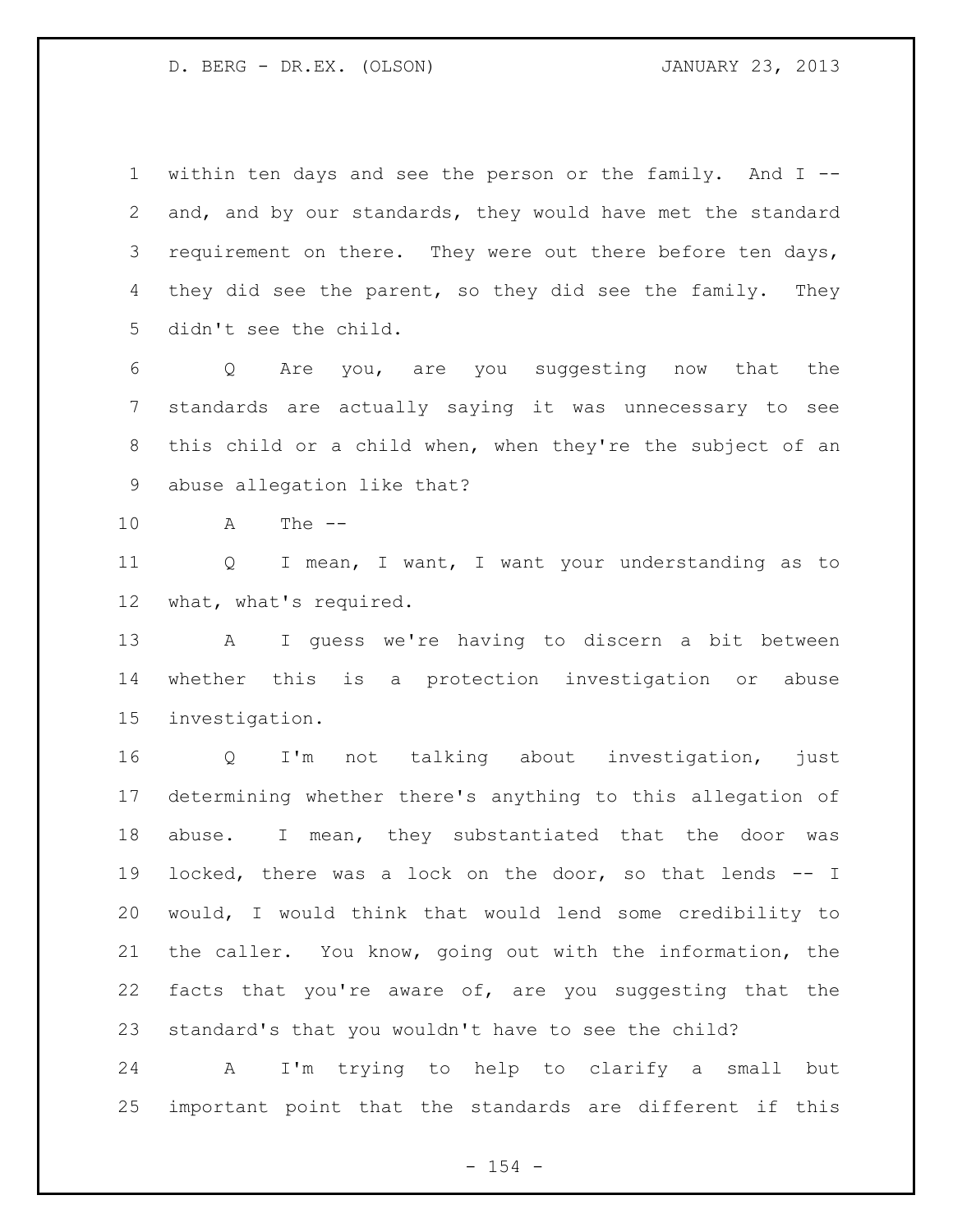situation is viewed as a protection investigation verse this is viewed as an abuse investigation. There are different requirements, there are different timelines, and there are different expectations around follow-up and who you need to see. And at the end of the day it is my belief, from reading all the information, that they viewed this not as an abuse investigation but they viewed this as a protection investigation, and based on that determination, they'd actually done what the requirement was under the standard at that time.

 Q Were they even at the point where they were able to decide whether this was an abuse investigation or, or a protection investigation?

 A It's a question probably better answered by the worker and supervisor, but it seemed to me when they did their involvement, wrote it up, they believed that they did not have any protection concerns, and as such the worker made a recommendation to the supervisor to close off the case.

Q Right. That's without seeing the child.

A That's without seeing the child.

 Q Yeah. So before we get to the recommendation to close and they're closing it based on the fact they don't think there are, there are concerns, but the goal, the goal is ultimately determine whether or not the child is safe.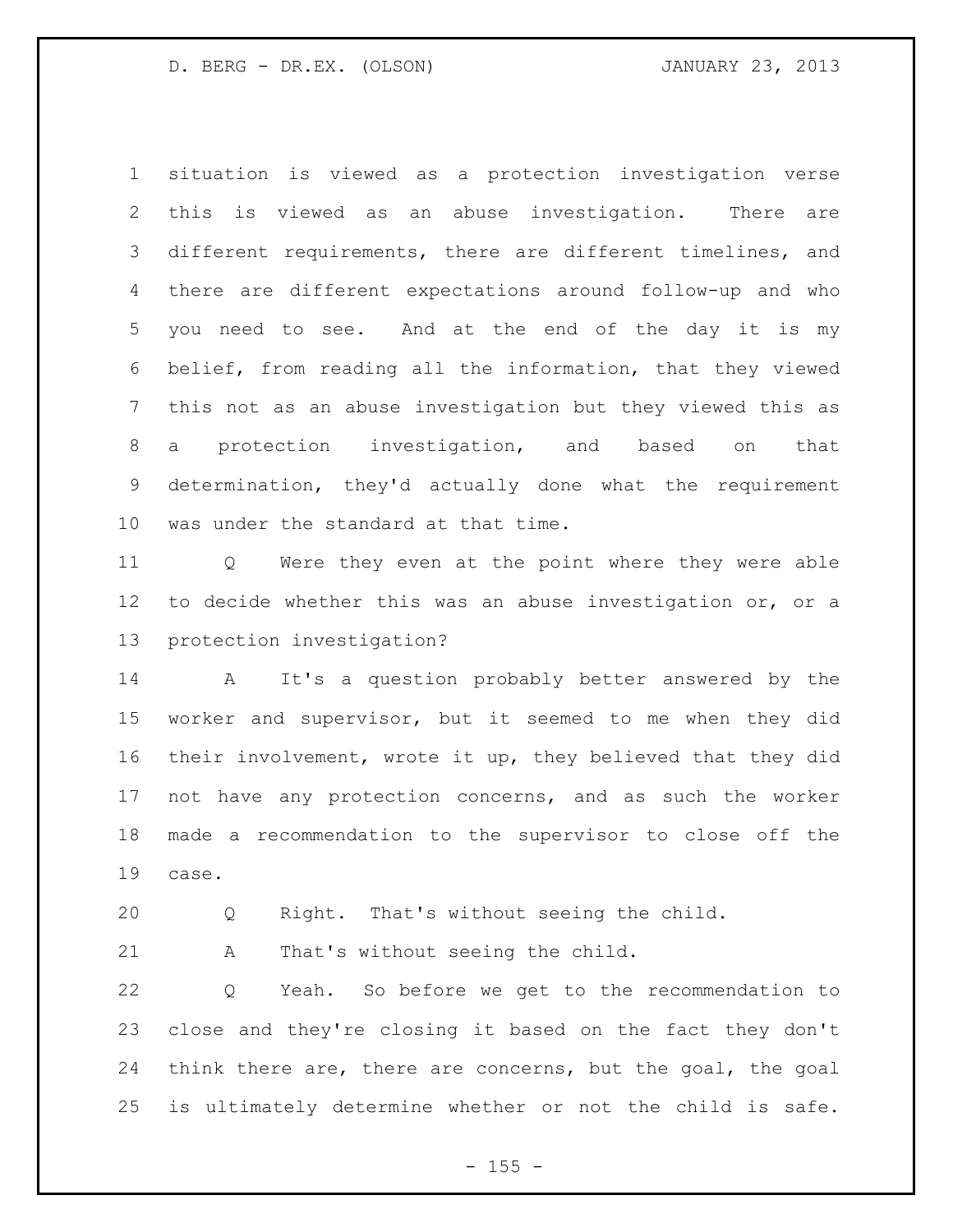Right?

A That's one of the goals.

 Q And to do that, don't you have to see the child? A As I said, it would have been, it would have been a more complete assessment had they saw the child.

 Q And when it comes to the standards, you're not saying that there was any question in your mind as to whether or not the standard would require seeing the child.

 A I'm saying to you that if it's a protection standard, they met their requirement; if it's an abuse standard that you're reviewing based on this being abuse -- which I'm not saying that it was, the caller said that it was abuse but was very non-specific in her ability to outline any abuse related concerns -- but the, the expectation in the standards, if it was viewed as abuse, is that you would have had to see the child, you would have had to see the other children that were in the home, you would have had to see the parent or care providers in the home, and you would have had to see the, the offending party if you believe that abuse had happened, with the permission of the and approval of the police, and there was a -- if it was viewed by abuse by our agency and would have gone to the abuse unit, there were 14 other requirements in the abuse program that they --

Q Right.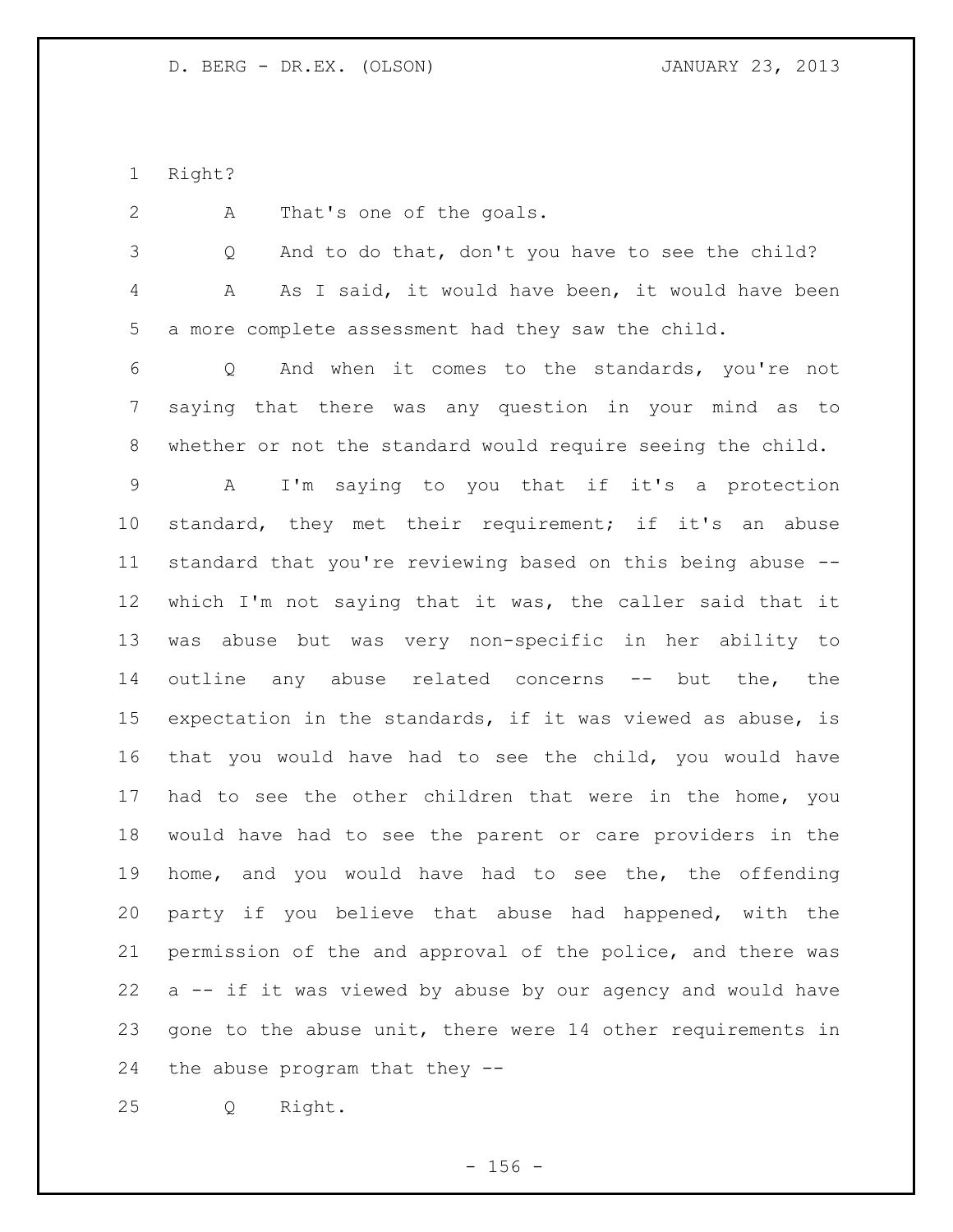1 A -- would have had to follow. Q But when these workers went out, they didn't know if it was abuse or not. All they had was the allegation that was made, right? Right? A All they had, the allegation that was made and then their involvement in their, their follow-up interview with the mom and the observations with her with the child. Q The mom who was accused of doing the abuse. A Yes, you pointed that out. Q Based on those -- just based on those, those facts -- I mean, whether you characterize it as an abuse allegation or a protection concern, just based on those facts, isn't the first thing to do to find out whether or not there's anything to the concern, the abuse allegation? A That would have been, that would have been valuable and it would have been a more complete investigation had they done that.

 Q The determination that there were no child protection concerns was something that was made without seeing the child here.

21 A That's correct.

 Q Is that determination -- is it even possible to make that determination without seeing the child in a case like this? Well, in fact, in this case, I should say.

A Is it, is it possible to do that? I think we see

 $- 157 -$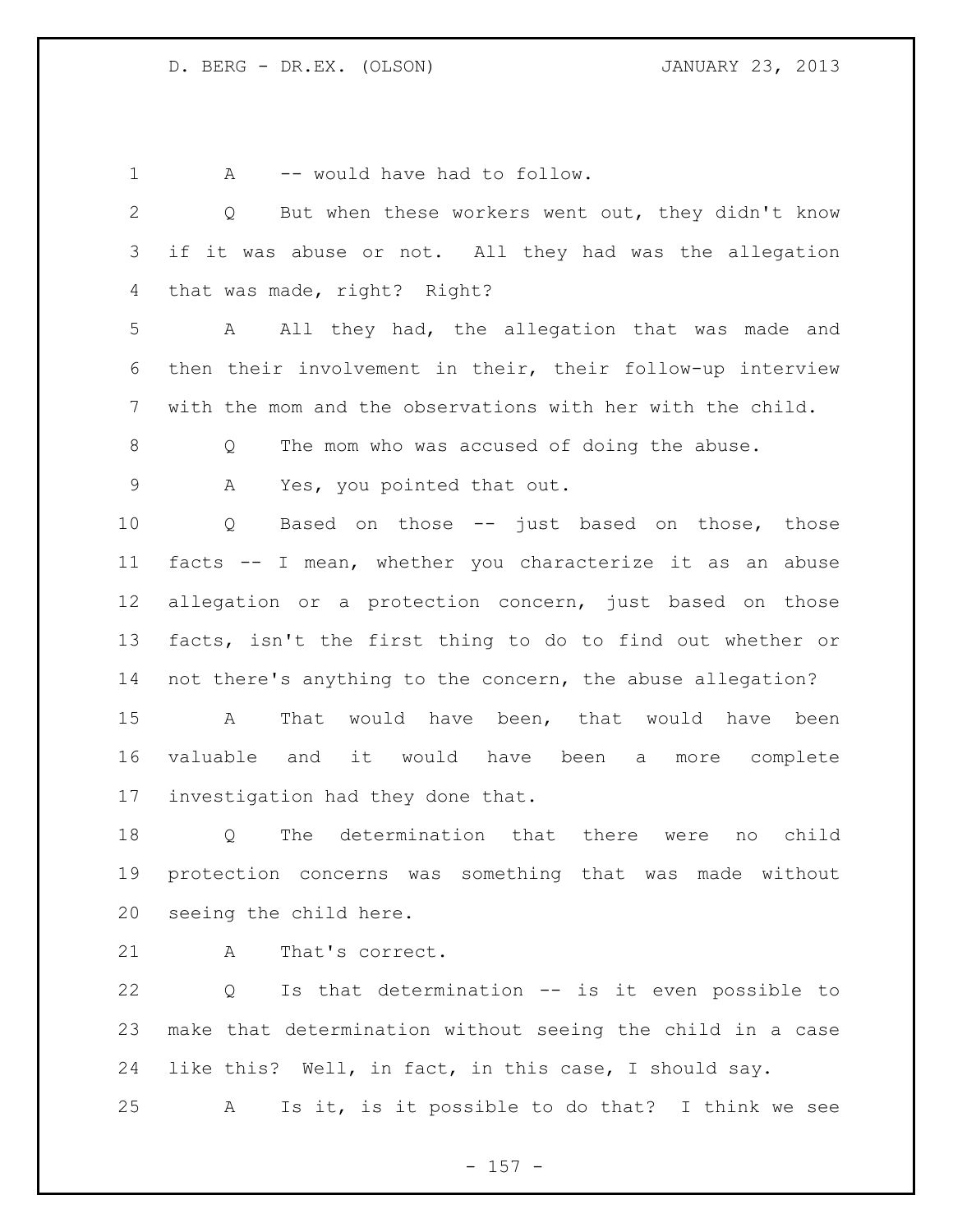an example here, you know, where that's indeed what happened, and that was the recommendation from the worker and it was reviewed and signed off by the supervisor.

 Q We know what, we know what happened, but you, you as a supervisor -- in fact, the supervisor of the supervisor, would you see this -- or would you be, would you be able to say the child is, is safe, there aren't protection concerns?

 A No, I have, I have to answer that kind of two ways. The first way would be there were two staff that went out. One of the workers, you know, had seven months' experience in the abuse program. The other worker that went out with the first worker had 15 years of, of experience, most of that at the crisis response unit, was a very seasoned, experienced CRU worker. And at the end of the day, I believe that the supervisor trusted the combination of the information from the two workers at the 18 end of the day and made the decision to close the case off. I -- due to no protection concerns. I do not know what the workload related issues were going on at the time. I don't know --

 Q But, but you're not suggesting that workload should ever impact a decision as to whether or not an abuse -- whether or not the allegation of abuse is investigated. That wouldn't have a part in it, would it?

- 158 -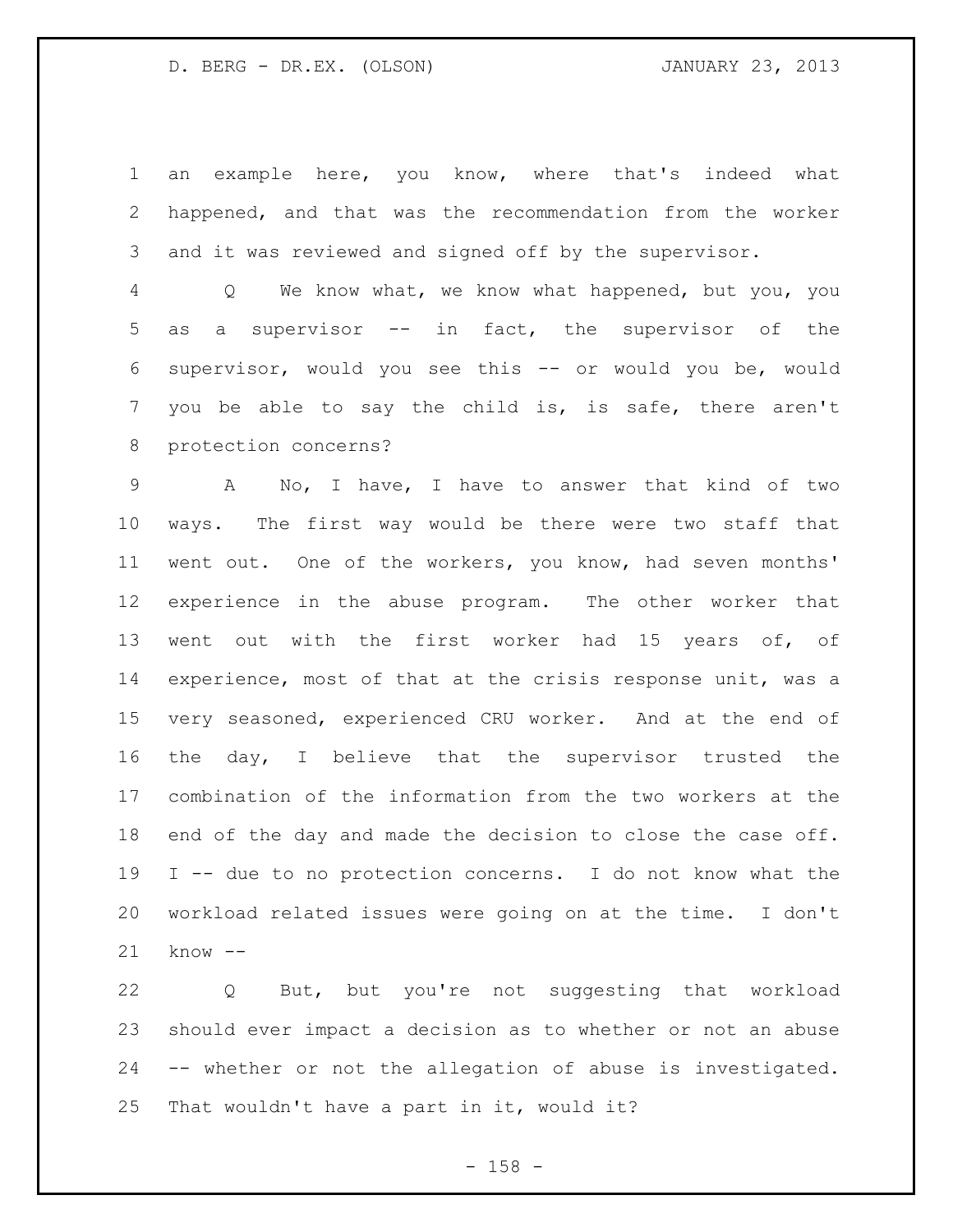A Again, back to this being a protection investigation rather than an abuse investigation, in a protection related investigation there have been times when it is really busy and you are having to make choices out there of what you can and can't, what you can and can't follow up on, that some of those difficult choices are made and there are times when children aren't seen. It's not our usual course of action or what we believe that we want to do, and it's certainly not what we, you know, had in our minutes and, and reflected in our expectation.

 Q The minutes you're referring to are where the, the -- where it's recorded that if there are child protection concerns, workers should get out, if possible, to see the child.

A That's correct.

Q That --

 A See the child and, and see the, see the family in the residence.

 Q Right. Those minutes were recorded February 3, 2004.

A That's correct.

 Q That was an issue, and that's something that workers were made aware of.

A Absolutely.

Q And that's not even specifically talking about

 $- 159 -$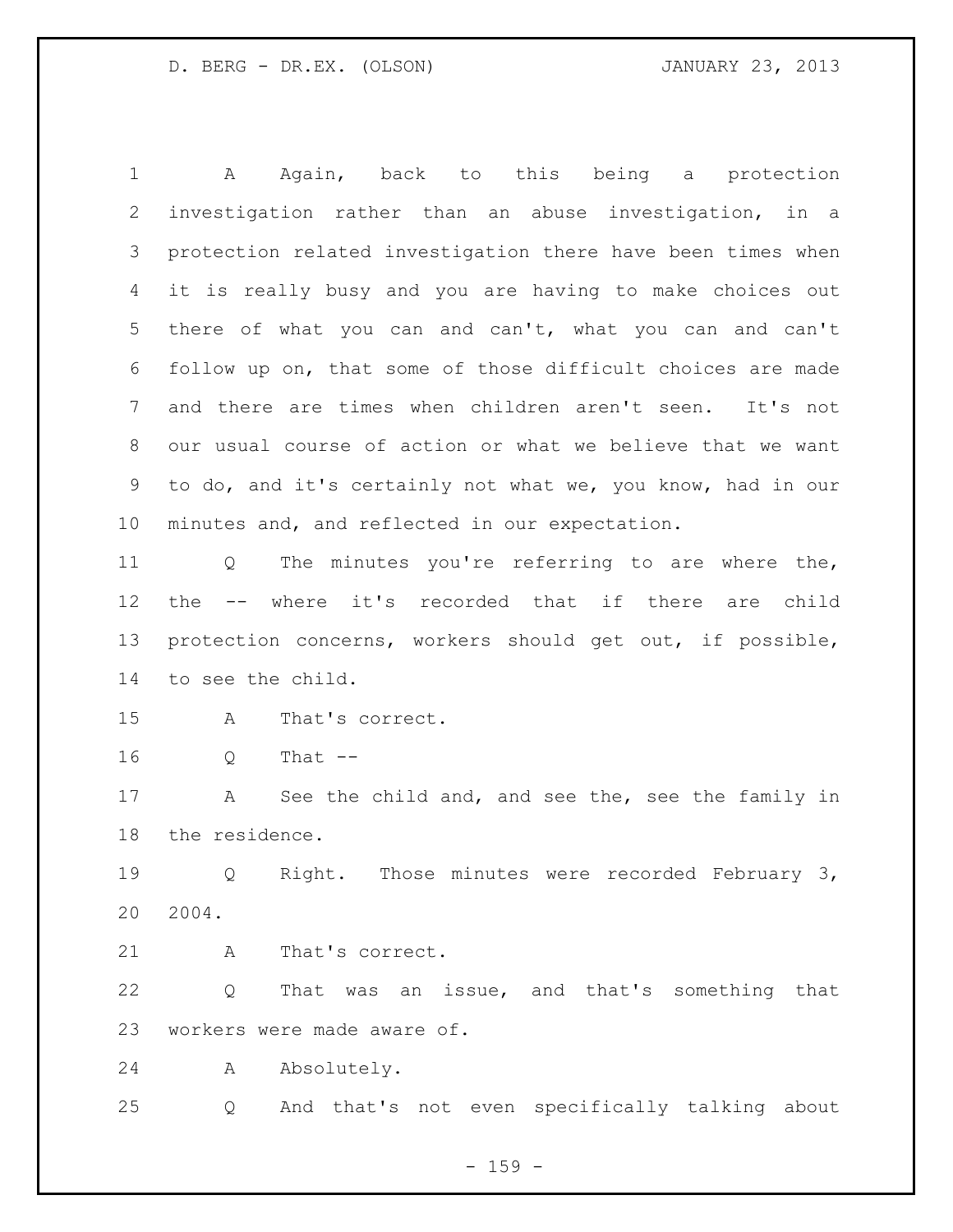abuse concerns, it's just where there's a child protection concern.

A That's correct.

 Q That might be where someone leaves power tools out and the child is at, at, at risk. Right? I mean, it's, it's pretty broad.

A It's pretty broad.

 Q Yeah. And abuse is a little more narrow than that.

10 A Absolutely.

 Q Okay. So when you're using professional judgment, you have to, you have to look at the circumstances as they present and make your determination based on that.

A That's correct.

 Q And here we had the two workers at the door who had the ability -- I mean, when you say workload, they're at the door at the time.

A Yes.

Q They could have asked to see Phoenix at the time.

21 A Um-hum.

 MR. SAXBERG: I, I'm just going to have to object on that point.

THE COMMISSIONER: Pardon?

MR. SAXBERG: I have to object on that point

 $- 160 -$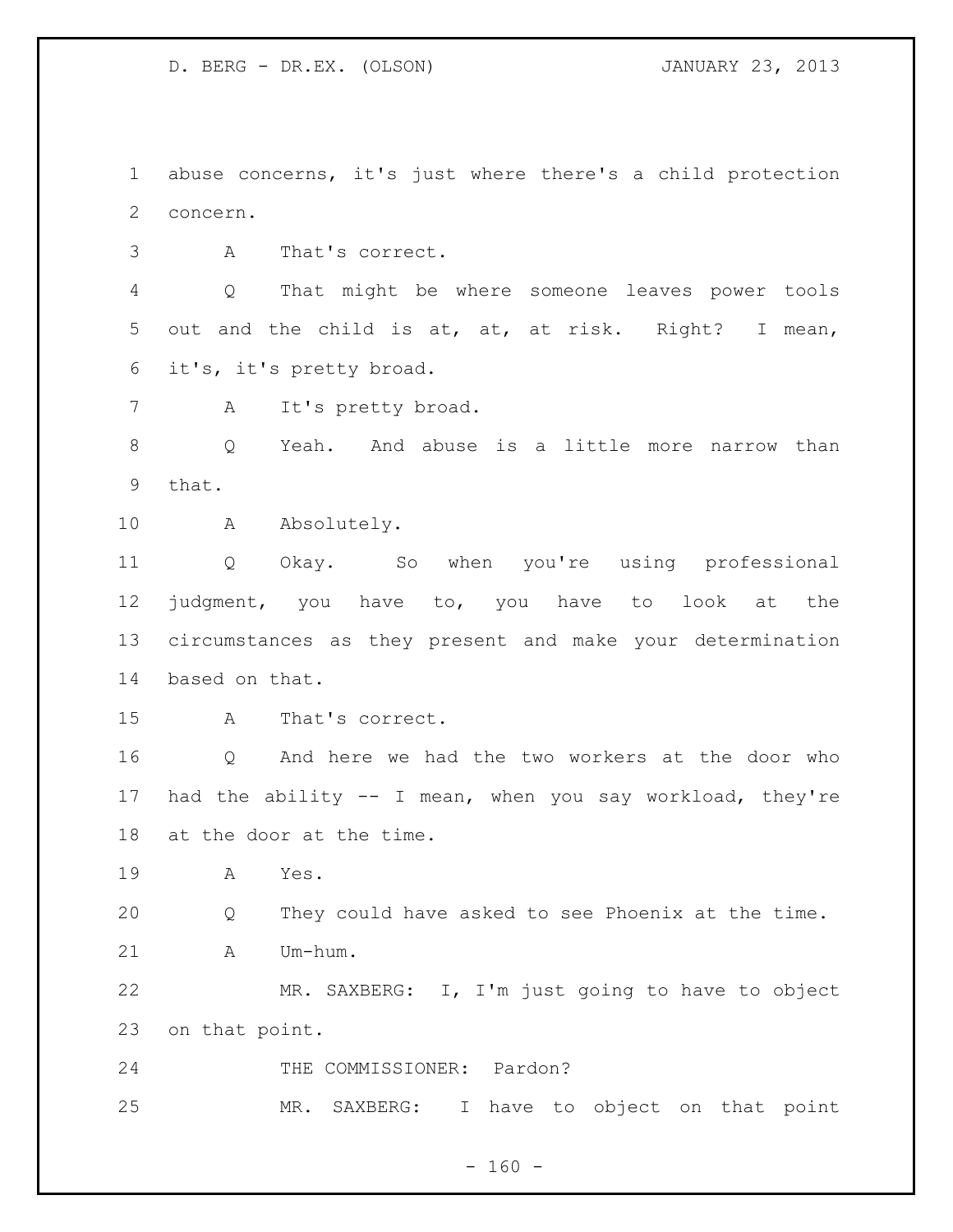because Mr. Zalevich gave evidence that he believes he would have asked to see Phoenix and that would have been his usual practice. So that's the evidence before the Commission, not that he didn't care or didn't want to see Phoenix. THE COMMISSIONER: Do you agree with Mr. Saxberg that Mr. Zalevich said he believes he did ask? MR. OLSON: I'm not, I'm not sure about that. THE COMMISSIONER: Well, that's the basis of his objection. MR. OLSON: That's -- I understand the basis of his -- 13 THE COMMISSIONER: I, I, I have not reviewed my notes on the point. Mr. Ray? MR. RAY: Mr. Commissioner, I believe Mr. Saxberg's right. I think Mr. Zalevich said it was not reflected in his notes that he asked. It was his practice he would always ask in these types of situations. Based on the way it's documented, he believes he did ask or would have asked. That was, that was what his evidence essentially was. THE COMMISSIONER: Based on the way it's documented? MR. RAY: Based on his recording. He recorded that the children are not in school and were not in

- 161 -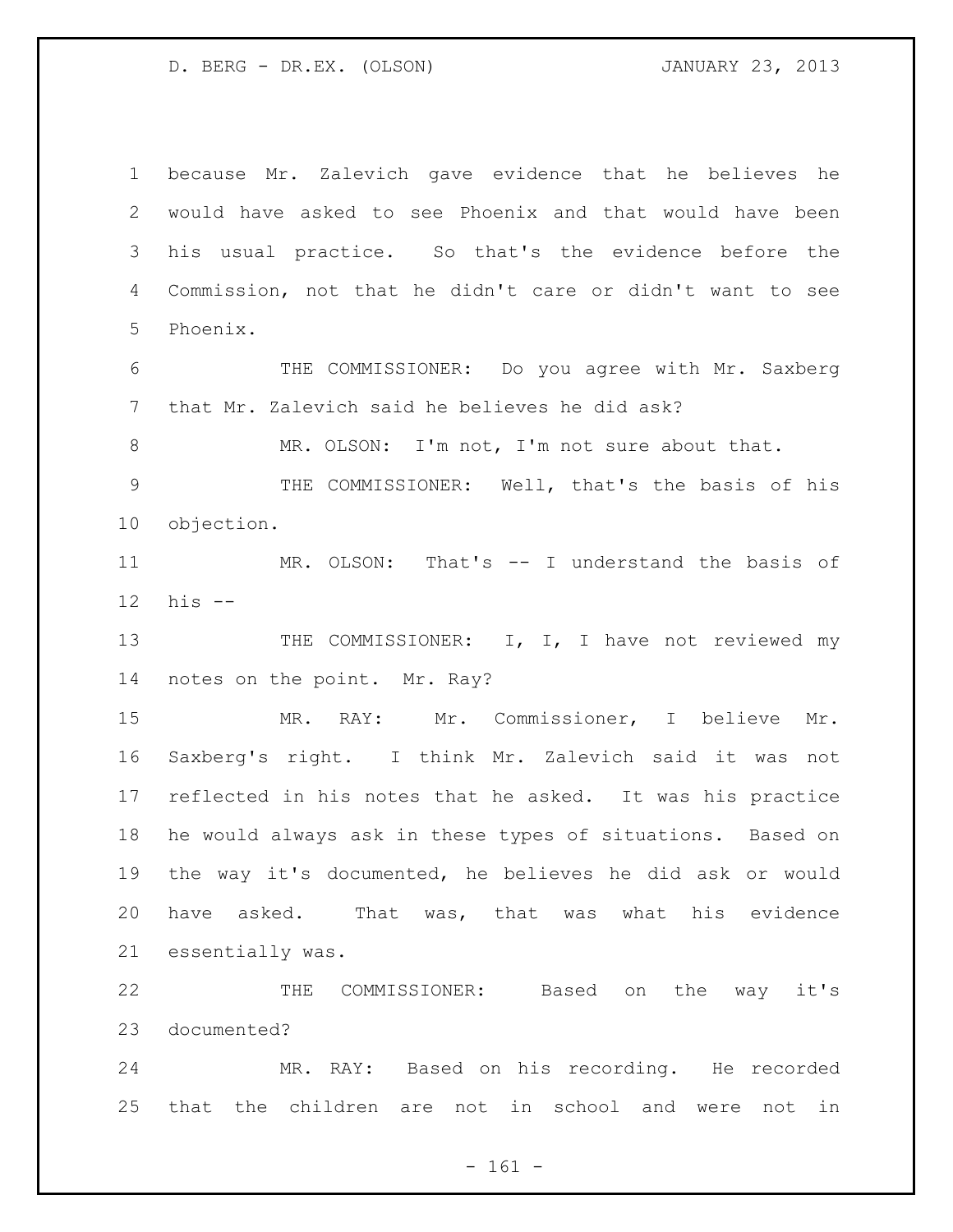daycare. He believed, based on that recording, him asking whether the children are in daycare or in school and, and Samantha Kematch's response that, no, they weren't, he 4 believes he would have asked is Samantha here -- or, excuse me, Is Phoenix here? Answer was no. Is she in school or daycare? No, she's not in school or daycare. So he believed, based on what he recorded, that he would have asked. Also, based on his practice, he would have asked to 9 see Phoenix -- or if she was there, excuse me.

 THE COMMISSIONER: Well, I think you, you just have to base your question on the basis that it was not recorded.

 MR. OLSON: Yeah, and that's exactly what I was going to say --

BY MR. OLSON:

 Q -- that we don't, we don't know what happened at the door other than what's recorded in the, in the note, right? Mr. Berg?

A I just have the record that's in front of me.

 Q And as, as a supervisor, the supervisor, if you were looking in it, that's what you would have. Right?

A Yes.

24 Q If you look -- if -- and if you look at it, knowing what you know today and that's based on what's in

 $- 162 -$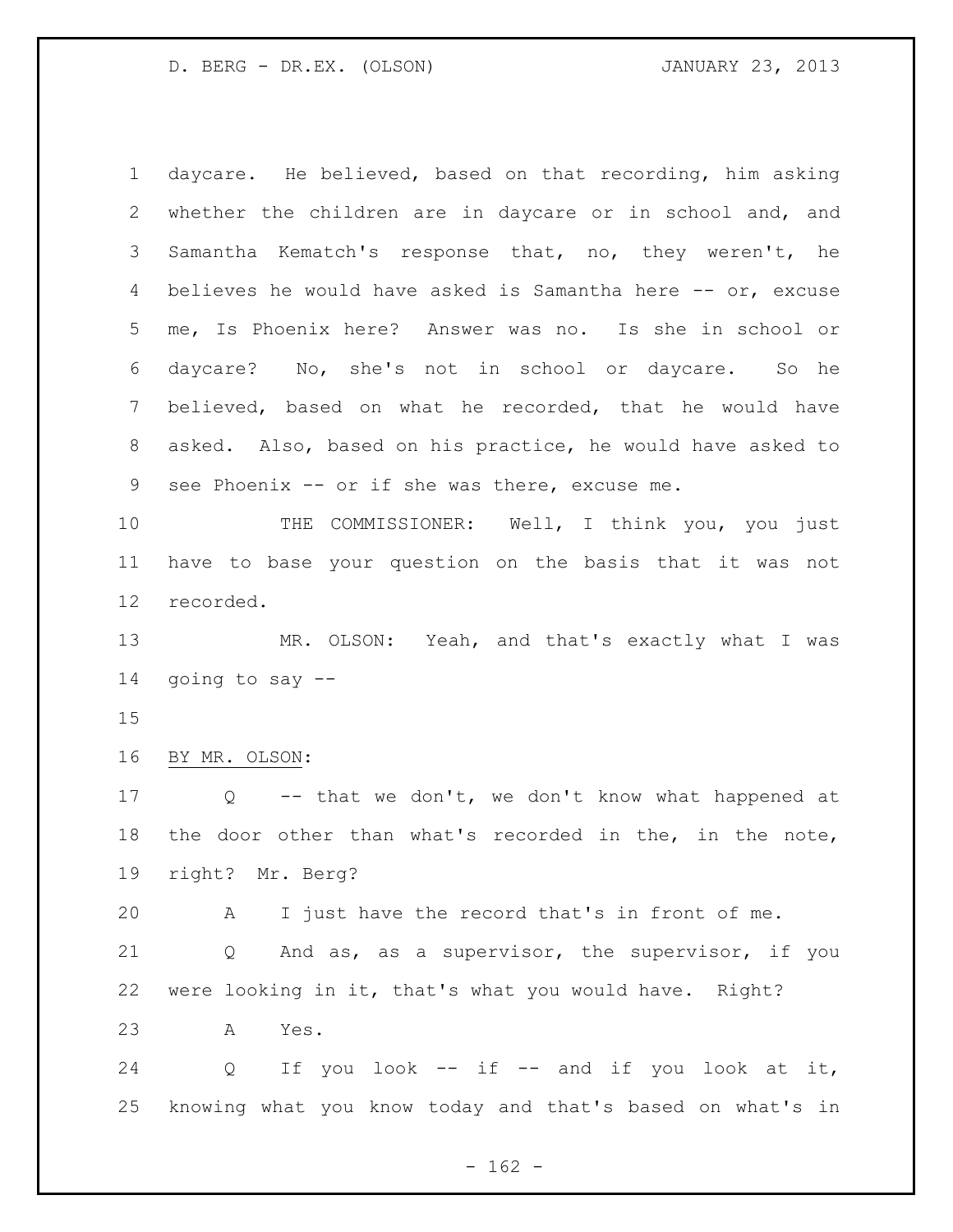the note, would you have expected the worker to do more in terms of asking to see the child, record whether they did?

 A It's a difficult question, and it could come down to workload. And at the end of the day if I had a seasoned, experienced CRU worker who went out with one of my more junior staff but had seven months' experience in the abuse program, and they met with the mom and they did the steps that they did, and at the end of the day that 9 they were both of the opinion that there were -- that there wasn't validity to the source of referral information that came in, I, I may have made exactly the same decision that the supervisor did.

 Q When you -- as a supervisor, when you look at the document, documenting here, the recording, there's, there's nothing indicating what questions were asked of Ms. Kematch, right?

A Right.

 Q Wouldn't it be important to have a record of whether or not Ms. Kematch was, was cooperative with the request to see Phoenix, or whether she said Phoenix was at daycare or at school, something setting that out clearly?

 A You're asking me to respond as if I was the covering supervisor that day?

Q Exactly.

A And as the covering supervisor that day I might

- 163 -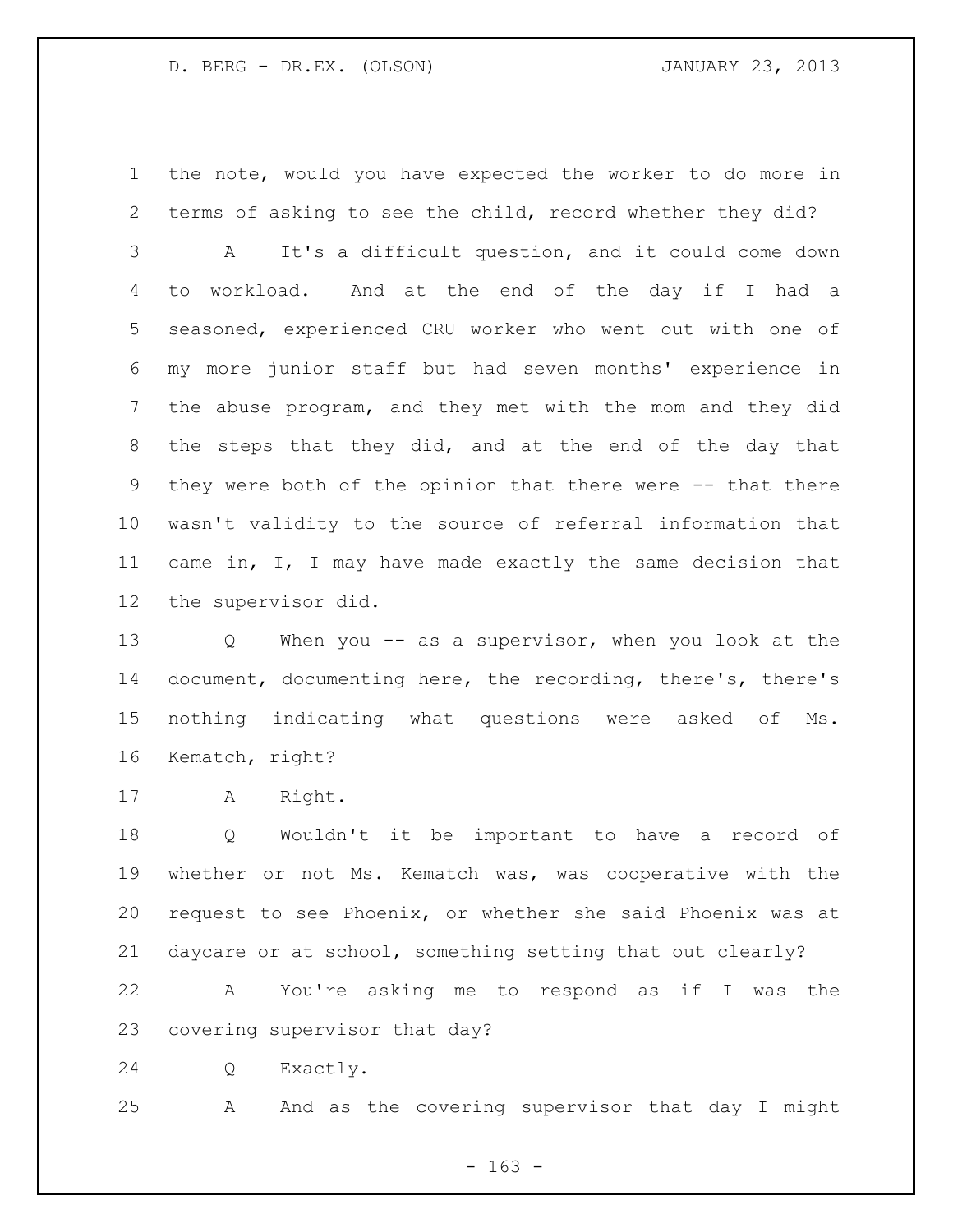have had those questions. I might have had, you know, questions about what efforts they made to see the child. I do not know what was on their, their plate that day in terms of workload and other things that were happening, and at the end of the day, they, they had options if they wanted to.

 They could have taken this case, said: We've 8 gone out and done what we need to do; we're going to send this back up to tier two intake. That was an option.

 The second option that they had is this was a very difficult time for all of us at Winnipeg Child and Family because so many family service units were closed, so we had developed a program at 835 Portage where -- we called it our CRU diversion program which ran out of CRU and we had four dedicated community staff that were available for five day responses.

 So they had two options that they could have, in the end of the day, chosen to have sent this case to. And they could have said that we want to have this child seen. Those options were open to them. They believed that there were no protection concerns and so, in their professional judgment, they made the decision to close the case. Wasn't that they didn't have options. It's that they believed there were no protection concerns and they were satisfied with the information they'd been provided by the mom.

- 164 -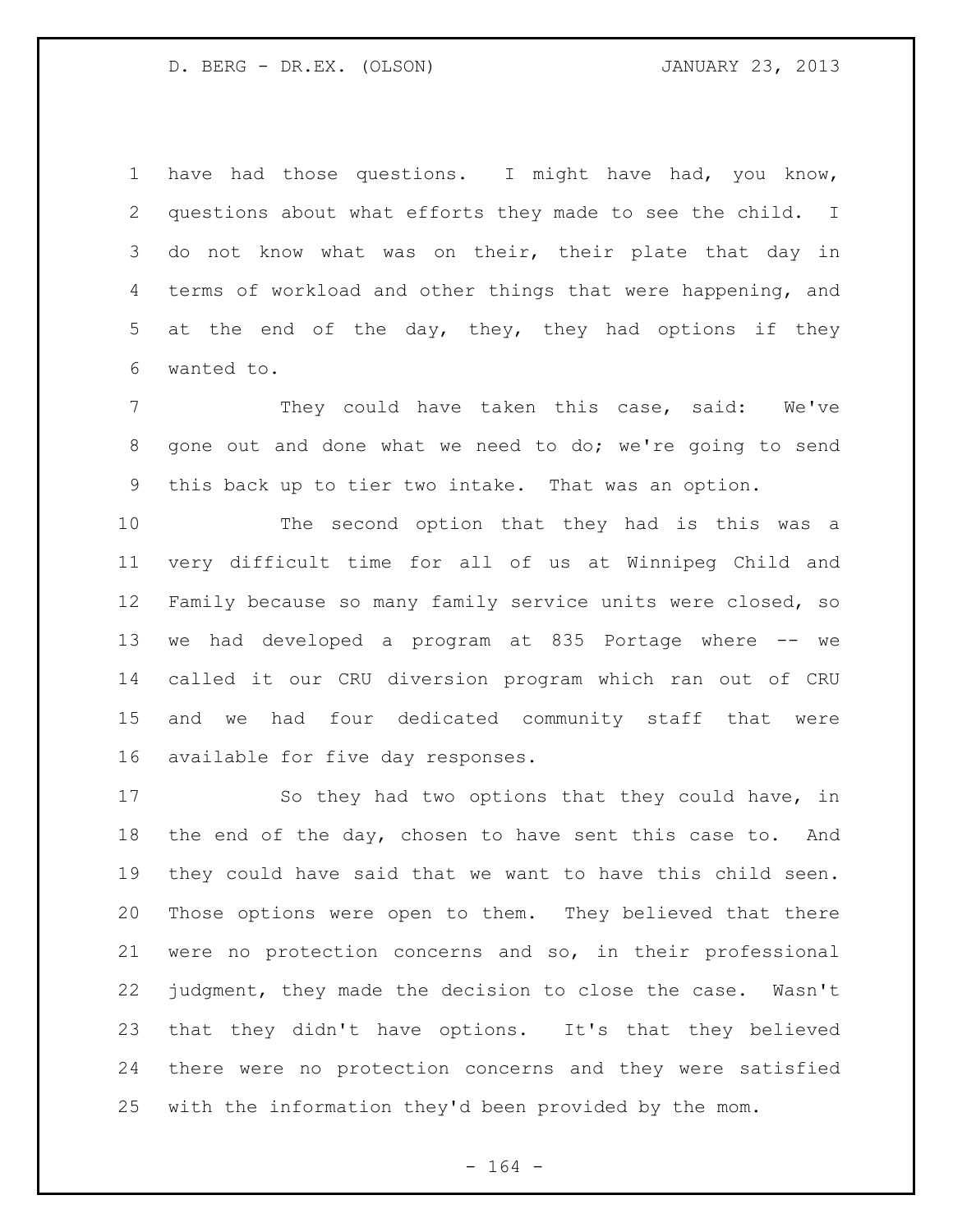1 Q And then you as a supervisor --THE COMMISSIONER: Now, Mr. Olson, I think we're

 just going around in circles now. If you want to ask any questions arising out of that last answer, by all means, but pursuing it much further, I think we're just in -- MR. OLSON: And I don't plan on going much -- 7 THE COMMISSIONER: -- in a complete circle. MR. OLSON: I don't plan on going much, much

- further with that.
- 

BY MR. OLSON:

 Q But one thing I wanted to ask you about is, when you say they made the judgment -- the workers made the judgment there were no child protection concerns, you're the supervisor looking at it, you'd want to know what the basis of that judgment was, right?

A Right.

18 Q And based on what you see here, is there, is there a reasonable basis for the decision to close the file because there's no child protection concern?

 A What's in the paper record and what the supervisor actually discussed with the respective workers, any information she gleaned as a result of their recommendation to close, I have no information on that, and I would have needed that information beyond what's on the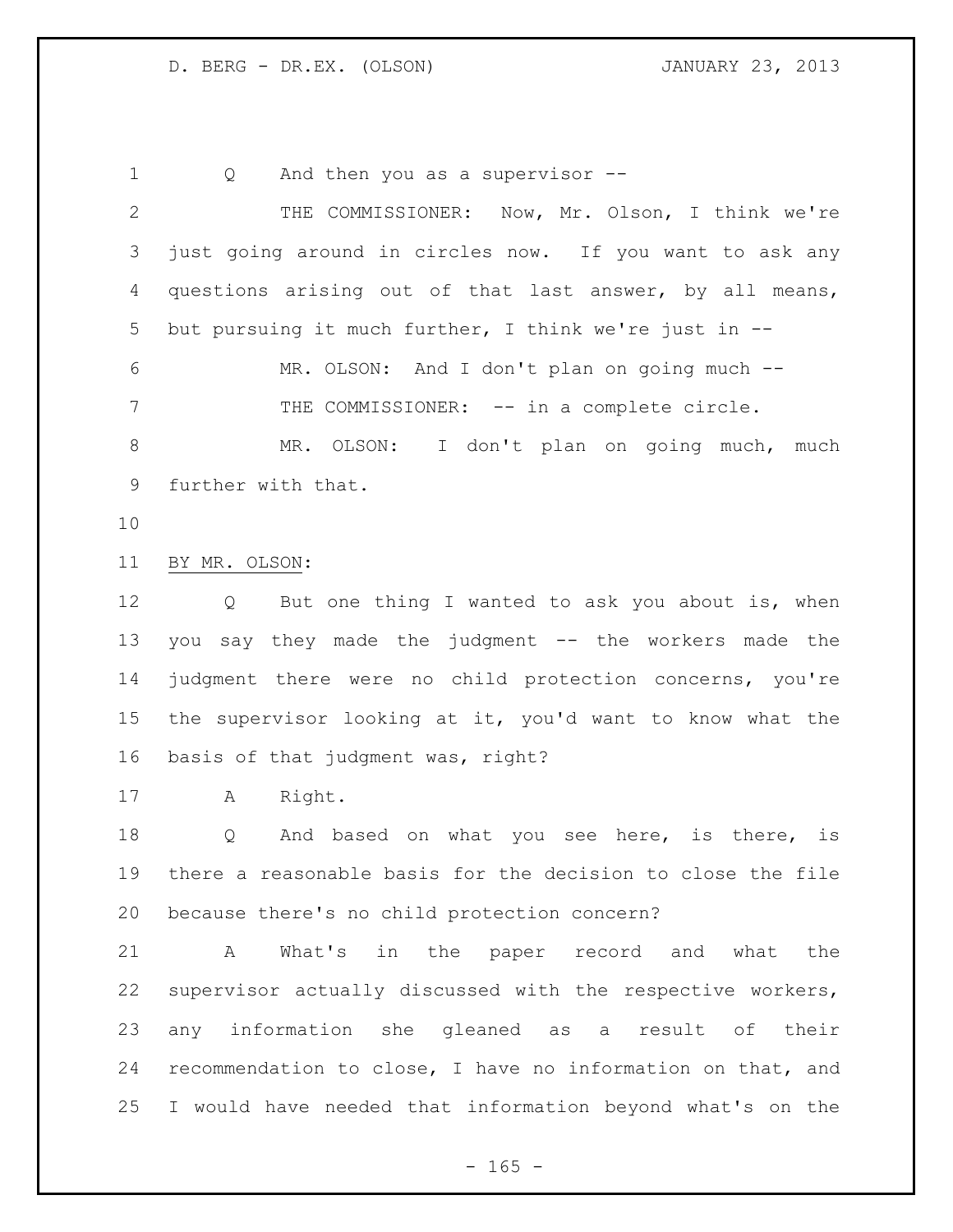written record to be able to answer that question with any kind of credibility, quite frankly.

 Q So here there's not enough for you to make that determination.

A No, there isn't.

 Q Okay. Just in terms of abuse allegations before -- I wanted to ask you a little more about the -- what you called the unspecified abuse concern.

A Right.

 Q Were those -- was that unique to this case or were, were those -- did they come in often, or are you able to say?

 A I, I won't say that they didn't, they didn't come in often, because sometimes they did. But it's very, it's very challenging for us in this particular situation because this -- the caller is familiar to our system, probably familiar with the importance of us getting accurate and timely information, in particular helping us to connect up with the source of referral to be able to get more firsthand information to help us because when you're out there in somebody's home, you're constantly balancing the intrusion to a family's affairs with the protection of the child and the more clarity you can have around the allegations, the better your opportunity to lean on the side of protecting the child.

- 166 -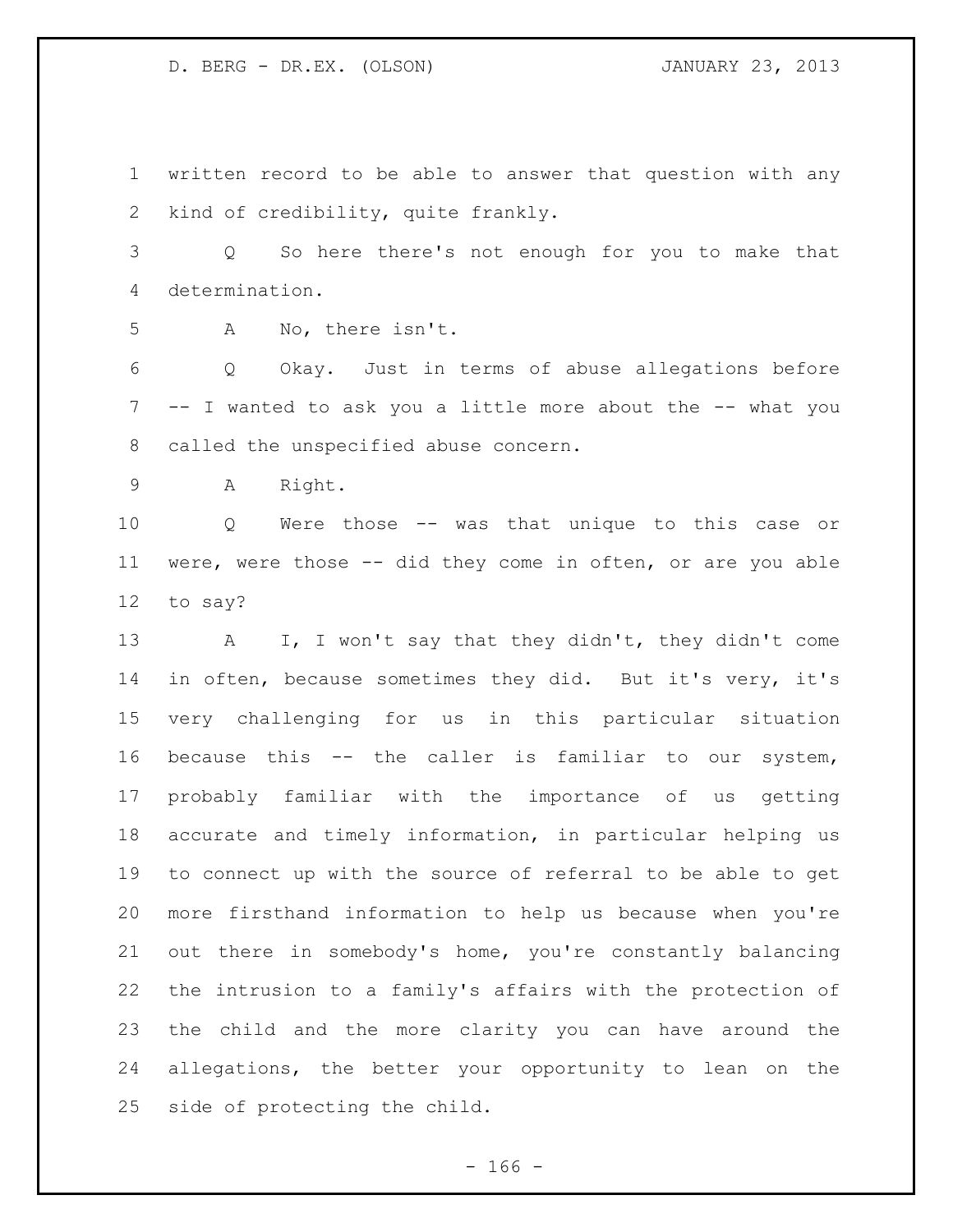And this entire referral was extremely weak, and I thought the social workers, beyond the fact they didn't see the child, they tried a number of things that I think were, were to their credit. They tried to deal with the locks on the doors. They had some discussions related to Phoenix being abused with the mom, and at the end of the day when they were not getting the information that they needed to validate protection related concerns, then they tried to offer volunteer services to the mom, which would have been another opportunity to keep the branch formally involved in the affairs of the mom, and unfortunately she turned them down. And basically, at that point they're left with two choices: They can see the child or they have the ability to be able to close that case off based on there not being enough grounds to, to proceed under protection concerns.

 Q I think you went a lot farther than what my question was. It was just simply whether, whether or not you would get unspecified abuse allegations like this. And I think you said that would happen.

A Yes.

 Q And based on that, when you have an allegation like this, is it any less serious than a specified abuse allegation?

A I'm not sure that, that anybody can answer that,

- 167 -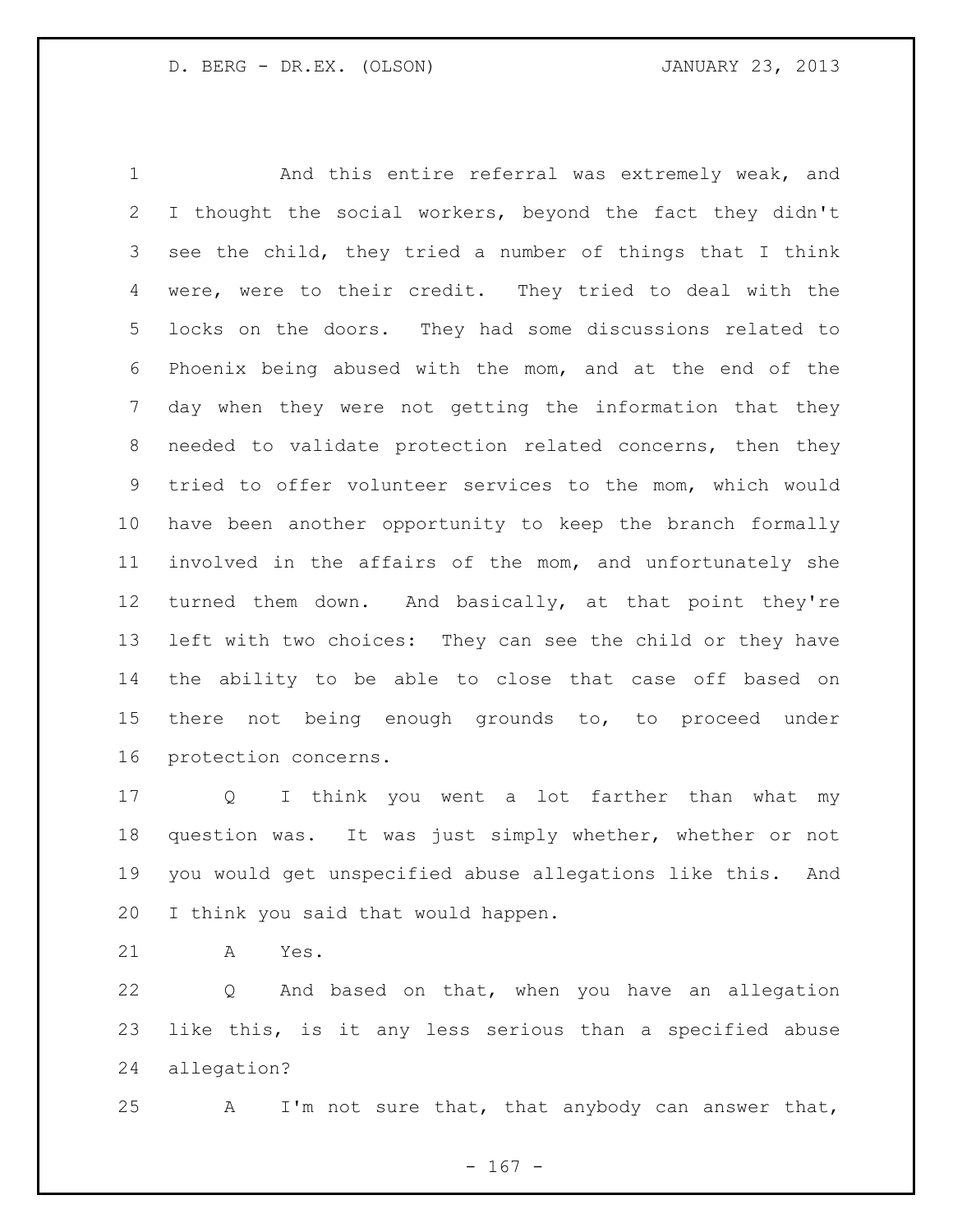but I can tell you from 30-plus years in this business and knocking on many peoples' doors as a child protection worker for years, it makes a big difference if I have information that I know to be valid, solid, related concerns, timelines, knowledge of injuries. Knowledge of how those things happened makes it a whole lot easier when you're, when you're intruding on somebody's affairs to ensure that you, you are able to stay involved in their affairs and, and push as far as you can for the protection and safety of children. So that information was crucial, and we tried at after-hours and we tried through Richard Buchkowski and two different opportunities, and we could not get any further information.

 THE COMMISSIONER: Now did you get an answer to your question, Mr. Olson?

 MR. OLSON: I'm, I'm not sure. I don't think so, but I think I'm going to leave it.

BY MR. OLSON:

 Q I want to, I wanted to ask you about closing files. Was there any pressure in intake or CRU to close files? Do you know what I, I -- I'm not sure if you know 23 what I mean by that, but ... Are you able to answer, answer that question?

A Which program? CRU or --

- 168 -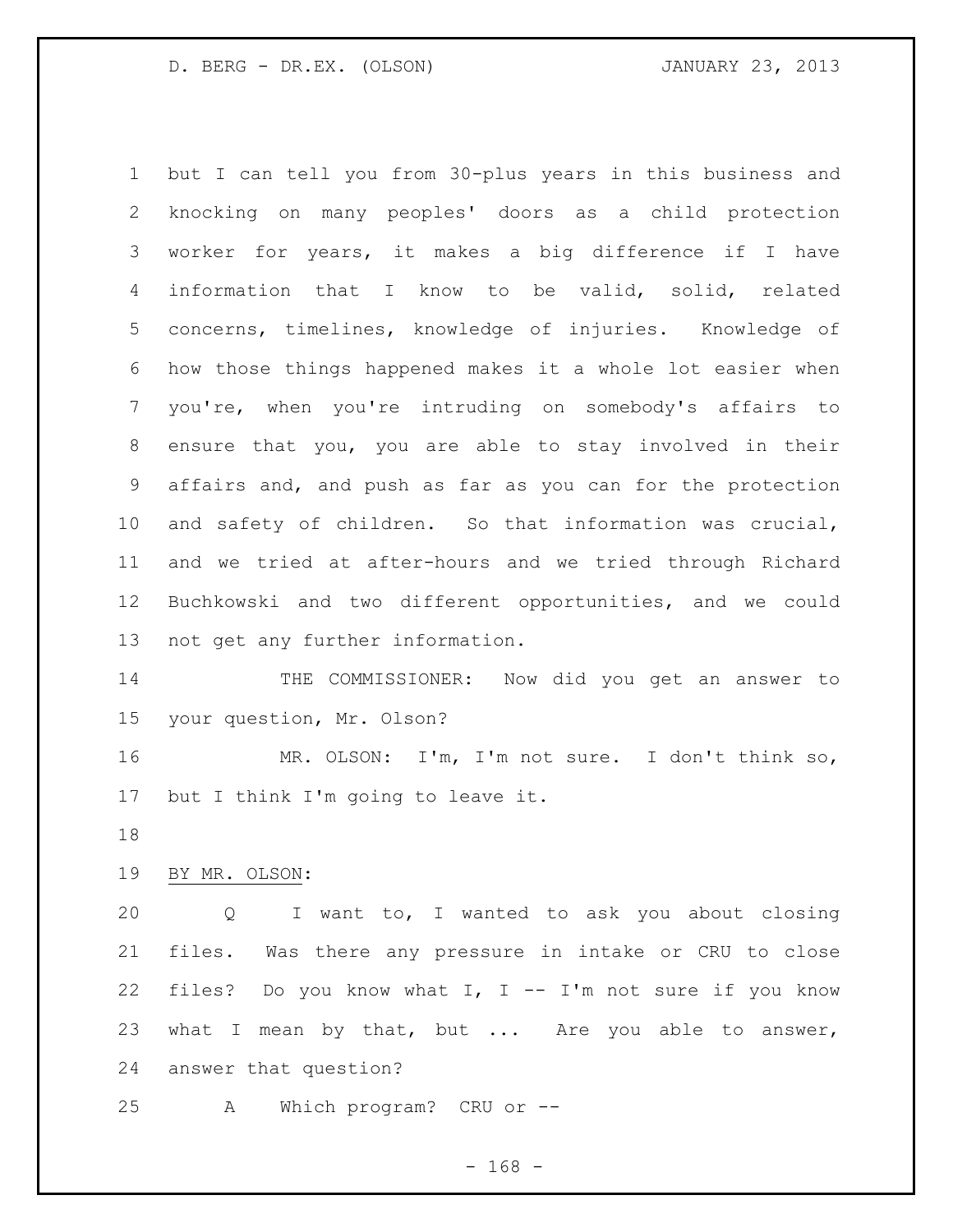Q Go, go with CRU first. A Okay. Q Was there pressure to close files at CRU? A Based on excessive workload that we would close files to close them because there were active protection concerns or no protection concerns? Q Just generally speaking, was there pressure to close files rather than keep them open? A No. 10 0 What about at intake? A I don't, I don't believe that there was pressure to close files and I'm not sure who the pressure would be coming from. From the supervisor or the system? I mean, there's times where there was excessive workload. There's -- THE COMMISSIONER: Were you, were you aware of any pressure to get files closed? 18 THE WITNESS: No, sir. 19 MR. OLSON: Thank you. I wonder, Mr. Commissioner, if this is a good time for the afternoon break? THE COMMISSIONER: Yes. Have you much further to go? MR. OLSON: Not a lot. THE COMMISSIONER: All right. Well, I take it

 $- 169 -$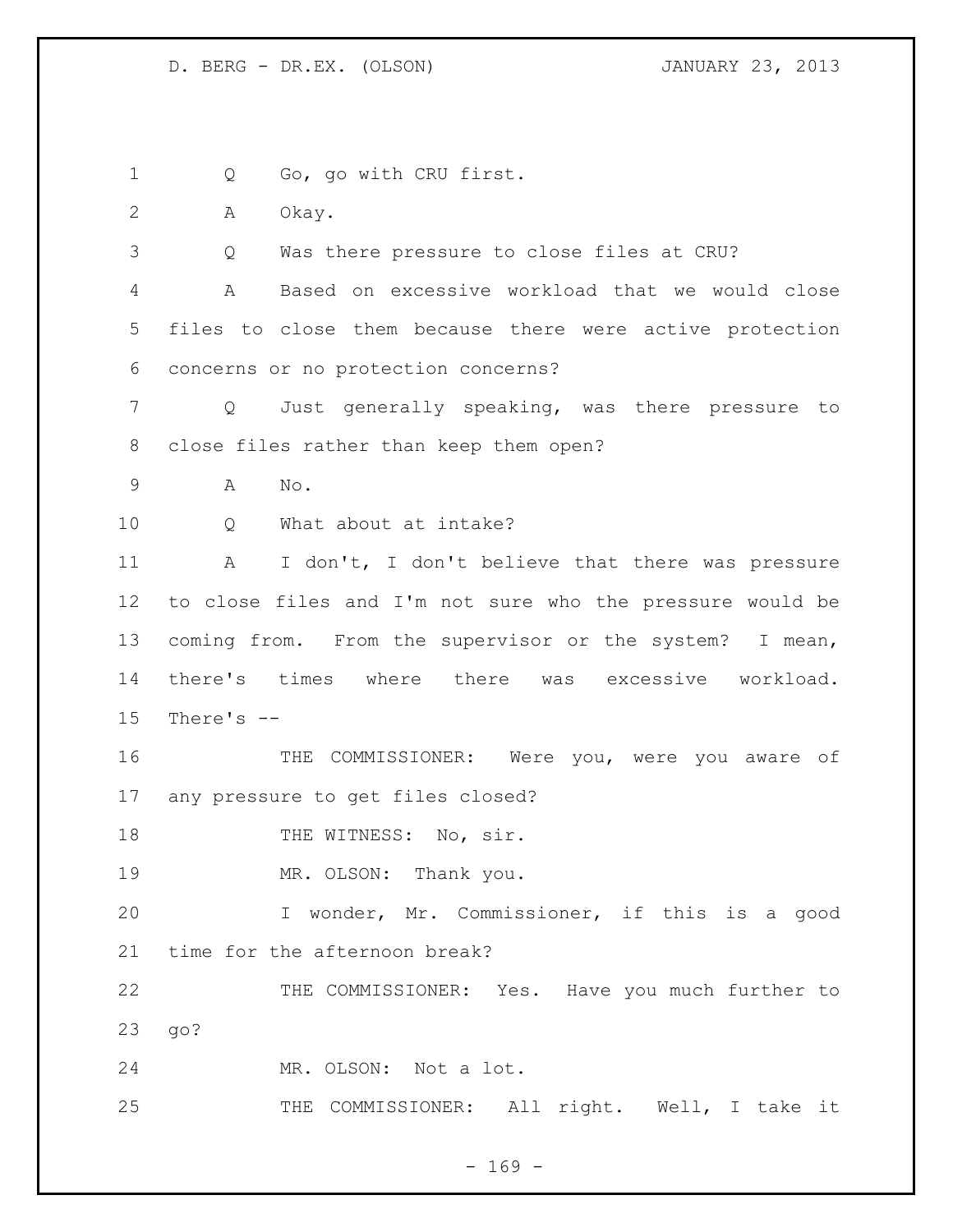you think it might speed things up if you get your break now? MR. OLSON: Yeah. THE COMMISSIONER: We'll adjourn -- MR. OLSON: Exactly. 6 THE COMMISSIONER: -- for 15 minutes. (BRIEF RECESS) MR. OLSON: Before we continue, I just wanted to mention, tomorrow we will need to start a little later than usual, at eleven o'clock, just to accommodate some counsel scheduling. THE COMMISSIONER: I understood that could happen, and that's satisfactory under the circumstances. 16 MR. OLSON: Thank you. BY MR. OLSON: Q I want to move now to asking you some questions about comments made in the various reports that were commissioned following Phoenix's -- the discovery of Phoenix's death, okay? A Okay. Q You've, you've reviewed these reports? A Yes.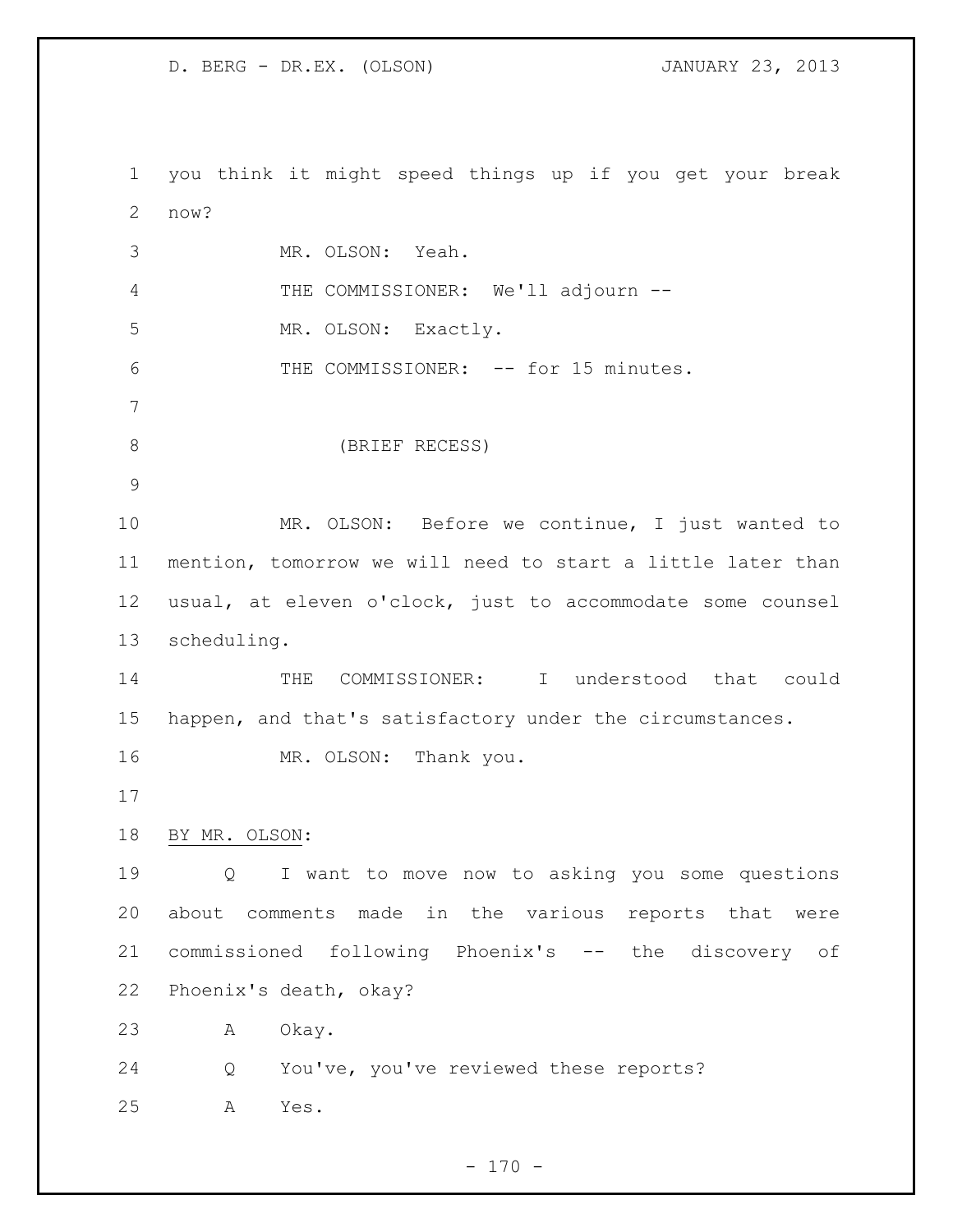Q Now, the first, first one I wanted to ask you about was with -- it's the Section 4 report and it's with respect to the involvement of Ms. Parsons and, and Ms. Forbes. A Okay. Q You supervised Ms. Parsons. A I did, yes. 8 Q And she supervised Ms. Forbes. A That's correct. Q Now, if you -- if we go to page 41 of the Section 4 report, the bottom of the page where the heading's May 13, this would begin the background of Ms. Forbes' involvement, and it would continue on till page 43 at the top. Now, if there is -- I, I understand you've read this before. If there is anything you want to comment on with respect to what's recorded in that section, just let me know; otherwise, I'll take you right to page 43. A Page 43. Q Okay. A Yeah. Q Just before I get there, were you interviewed by any of the report writers in connection with this matter? A I was interviewed by Andy Koster. Q Okay. So page 43, under Interview with the Assigned Worker on the case -- that would have been Ms.,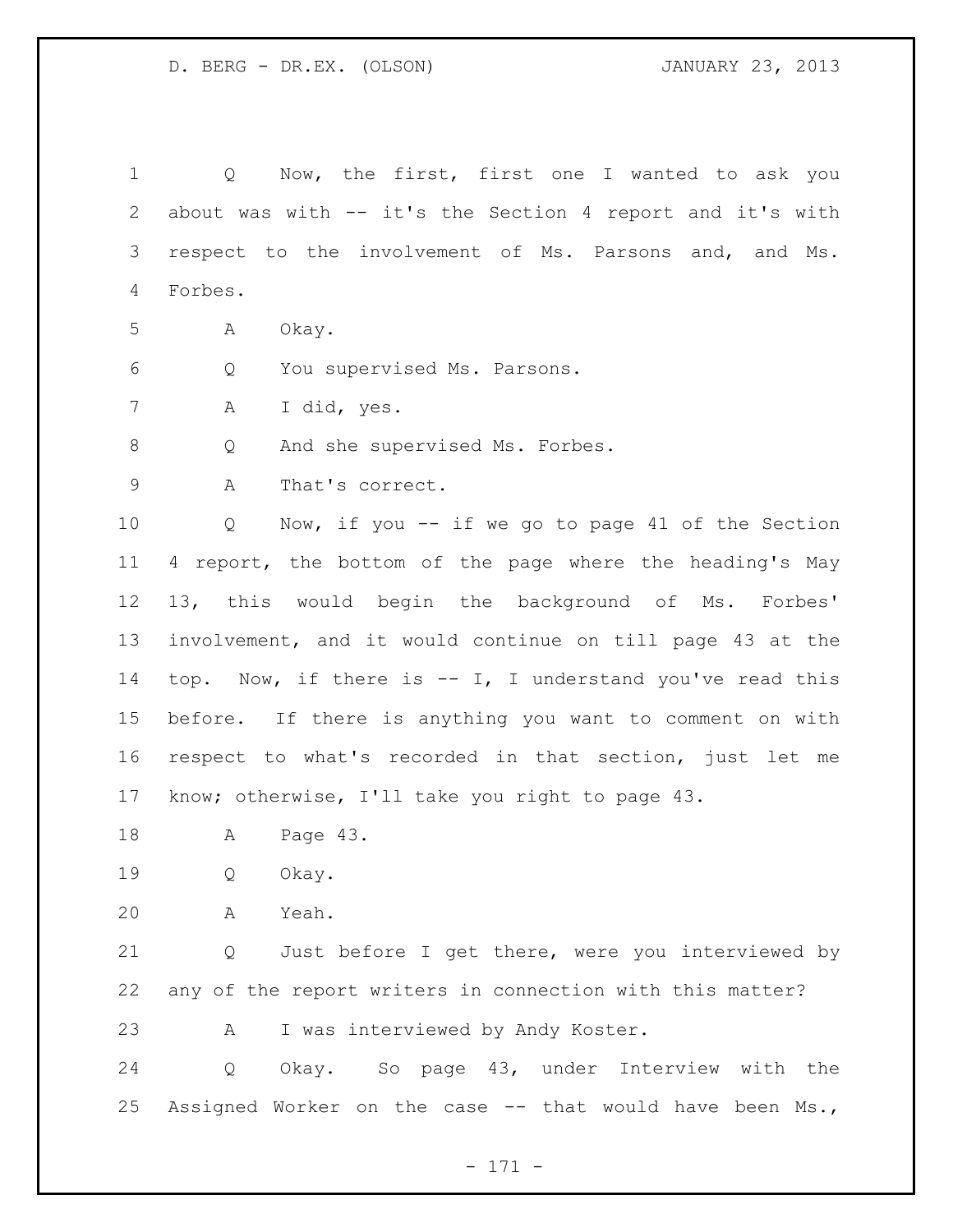Ms. Forbes -- it says:

 "The worker indicated that if she had known the Wes' last name she would have contacted the police to get past history and done internal record check. She 8 and that it was difficult to elicit information from Samantha and said there was a question of how far she could push for information. She indicated that she did check past history on the file. The reasons that she closed 15 the case at this point in spite of 16 the history in this file included 17 the following points."

 And then there are a number of bullet points beneath that. When you reviewed the work that Ms. Forbes did, are you able to say whether it was appropriate to close the, the file?

 A I think that the safety assessment called for a 48-hour response and I believe that she was out there in that, that time period. Her assessment of the situation,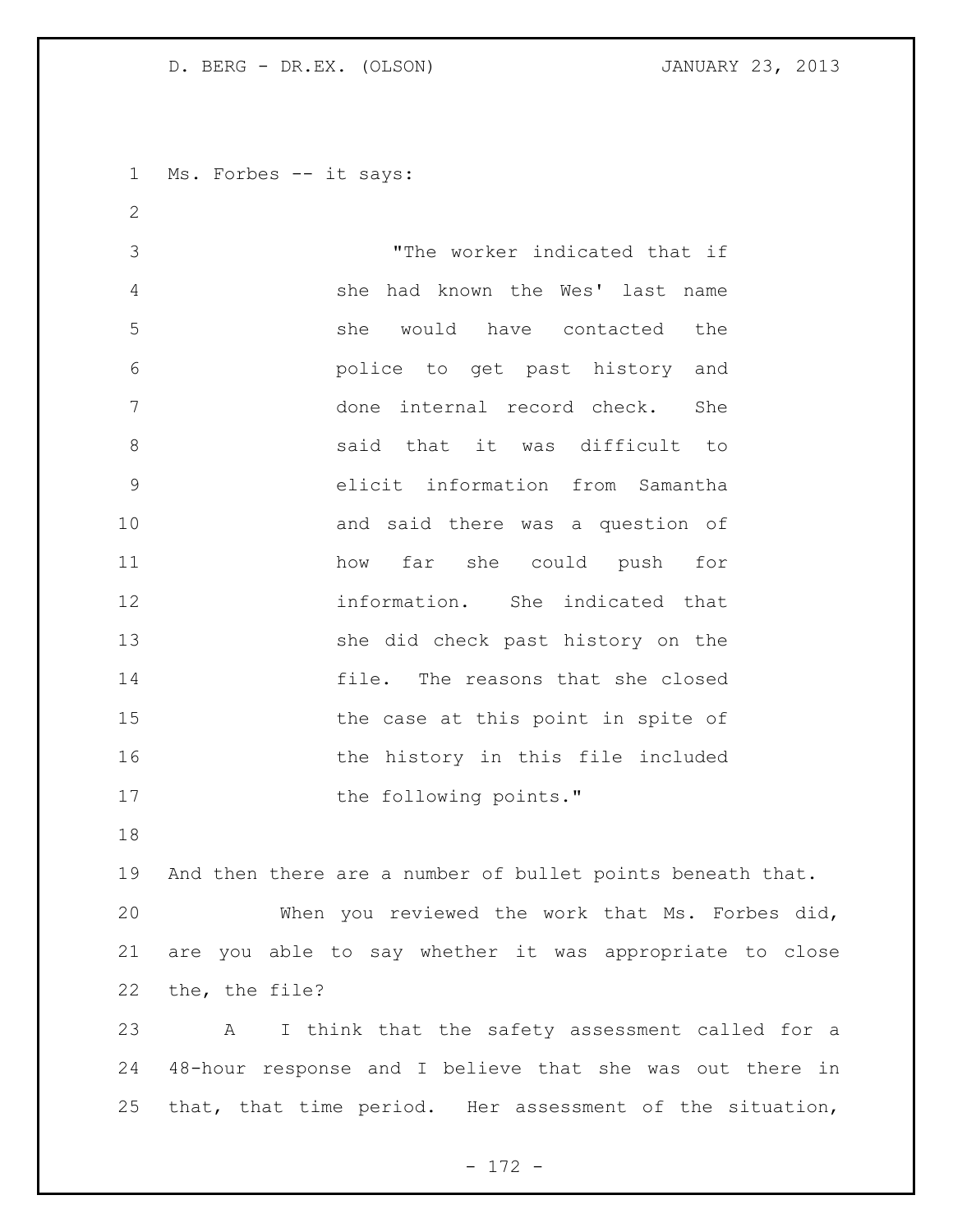based on the information she gathered from her meeting with the mom, was that she was not concerned that the mom was doing drugs and she was not concerned at the time of her involvement after seeing Phoenix that the child wasn't doing okay. Her assessment at that time differed from previous workers in that she viewed this as a, as a low risk case at this point and, and made the decision to close the case.

 THE COMMISSIONER: So the question was, was it appropriate to close it, in your view? If you're able to tell us.

12 THE WITNESS: I can appreciate that it was difficult for -- Tracy's a very, very experienced, very thorough worker, made a lot of efforts to try to find the mom and that took some time. And at the end of the day when she went out, she didn't see any protection concerns that would warrant remaining involved in the case, and it's, it's hard to comment. She didn't have any real information other than past history to make the determination of whether or not she should remain involved or whether this should have gone up to -- from tier two intake gone across to a family service unit.

23 THE COMMISSIONER: So are you saying that, that you're not in a position, then, to say whether it was appropriate that the file be closed when it was?

- 173 -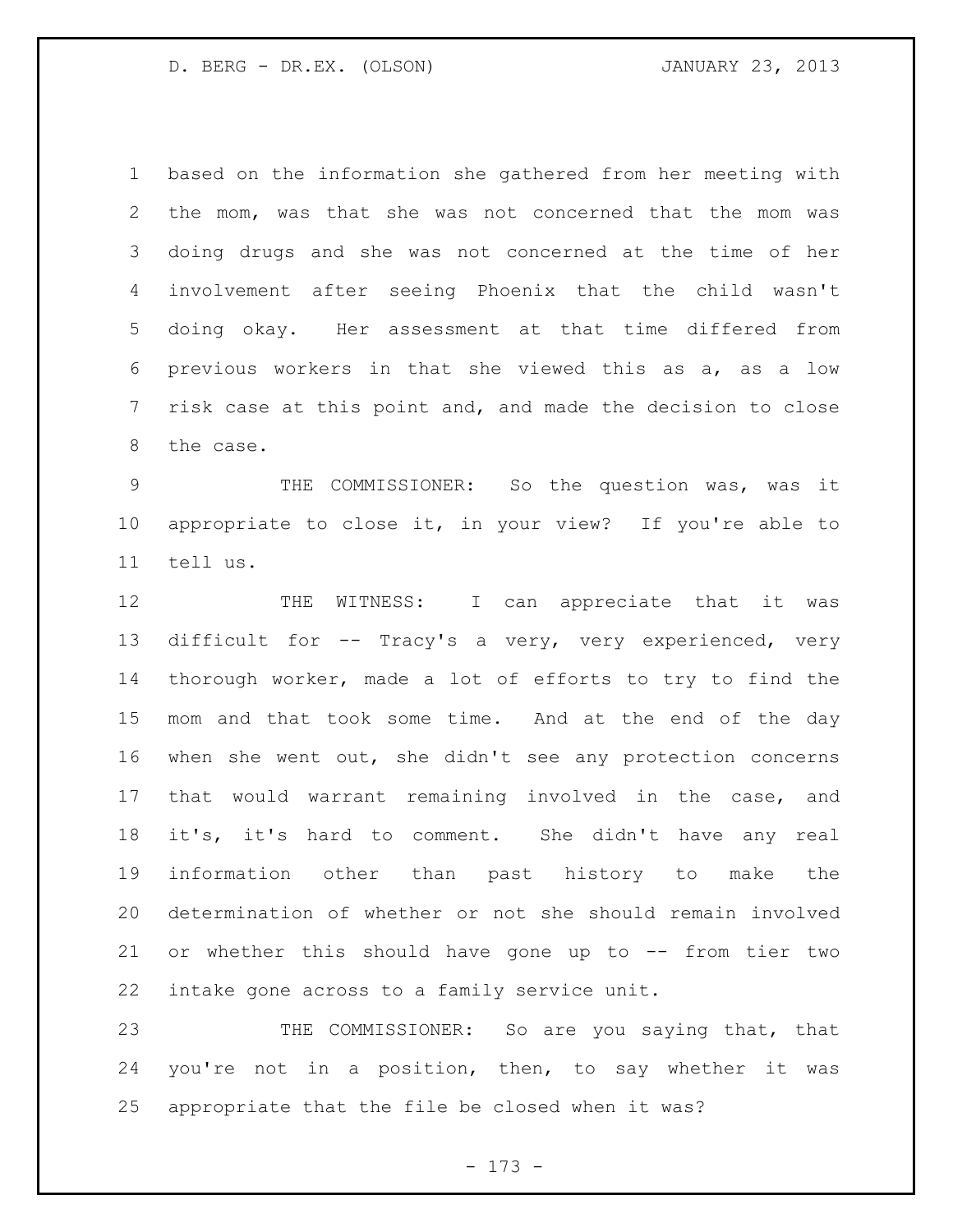1 THE WITNESS: Yes, sir, that's what I'm saying. BY MR. OLSON: Q Okay. On that same page, if you look under the heading, The Worker's Circumstances beyond the case file, second paragraph says -- after she talks about several colleagues on the unit being sick, says: "In addition, she stated that in 2004 as is the case now in 2006, Standards were not a **priority** for workers since the **reality** is that they cannot **necessarily** meet them. In particular, high medium or low time frames are not met and 17 workers use their own judgment." Is that -- was that your experience, in terms of what she's describing here being accurate? A Well, there's, there's two things in that. The first reference is to the standards themselves, and I think it's, I think it's a view of a lot of child welfare social workers that the standards have a lot of expectations on workers, and there's never, ever been a true look-see at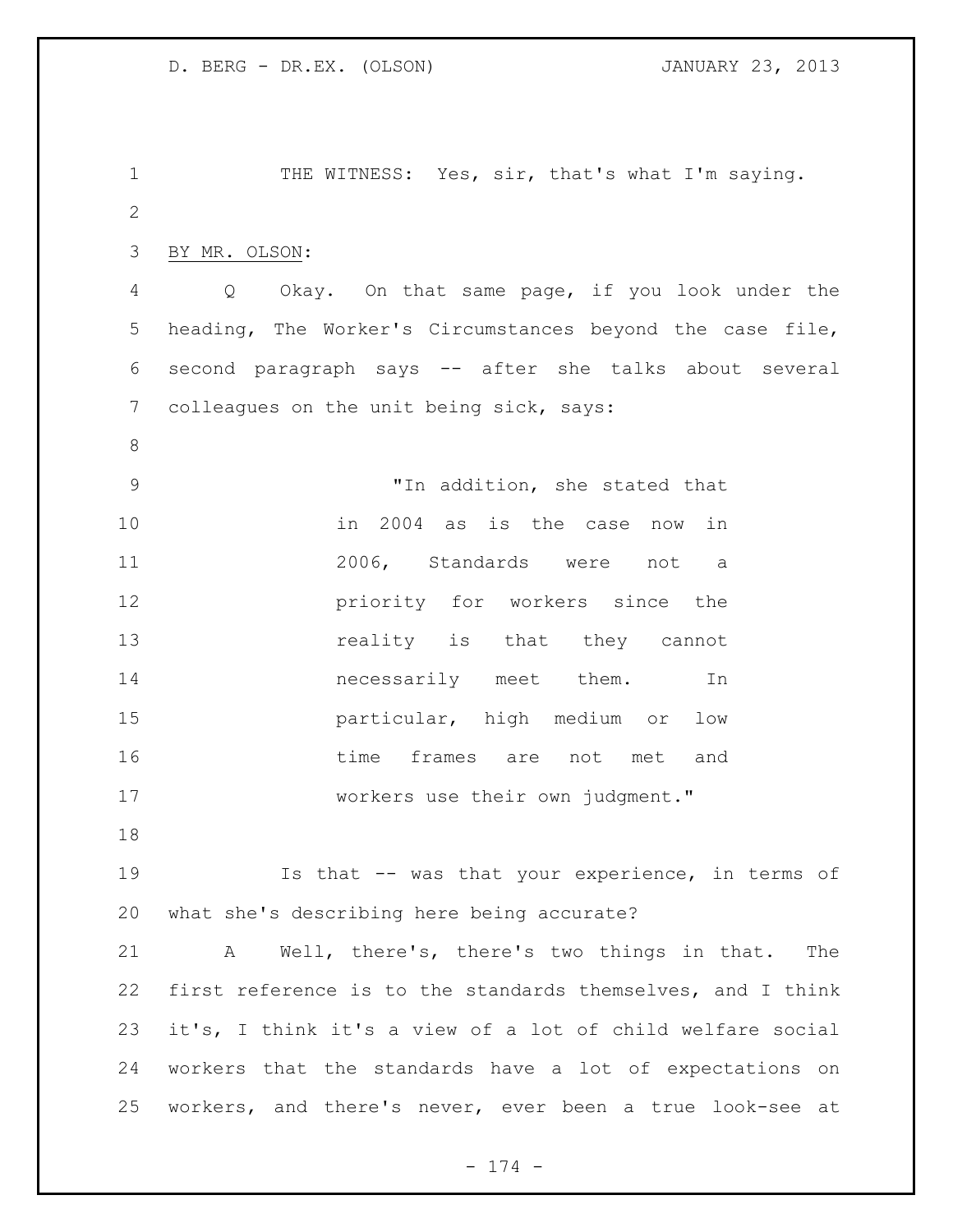the standards in terms of what an appropriate caseload- workload size for workers would be in terms of needing to meet the standards. So I think a lot of workers at the end of the day try to, as best possible, meet the programs and policies that are put in place in their respective units. I just wanted to comment on that first, if I could.

7 The regards to the response time frames, I don't, I don't believe that it was a general practice -- and shouldn't be a general practice -- that tier two intake or abuse should change the response times at the worker level. I don't, I don't believe that was the, the practice that we had, you know, at that point in time. If at the end of the 13 day the, the two supervisors had chatted about that, as we mentioned earlier, and made a decision due to the fact that they were three staff down and made the decision to move the case to intake and expand the response time, is, you know, is one point, but I don't think it was a matter of course that workers would make the decision to ignore the response times.

Q Okay.

 A I'm not saying it didn't happen, but it, it was not a matter of course.

 Q She says the -- where it's recorded here that: "The assignment of risk and the

- 175 -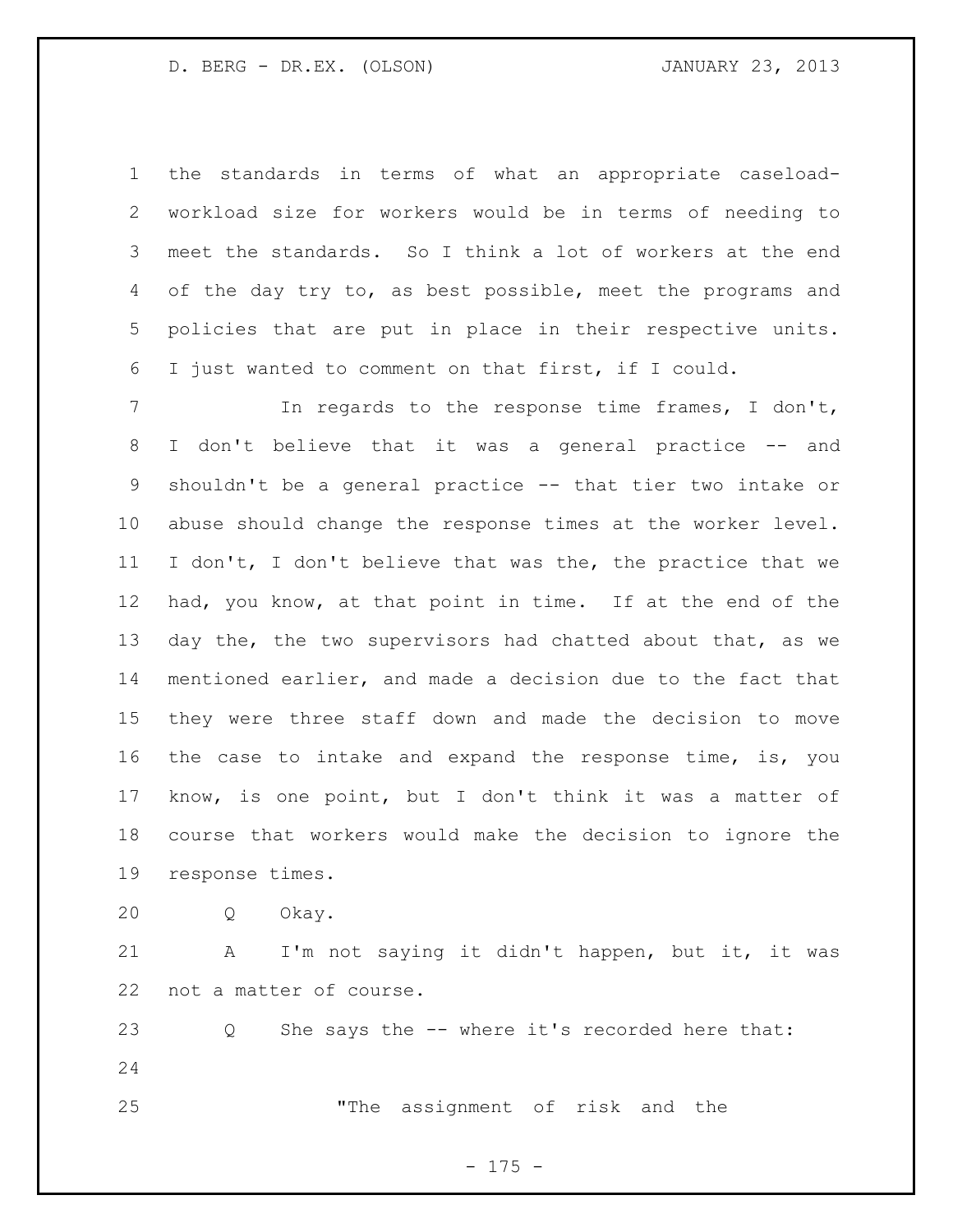information comes from CRU and often the right information cannot necessarily be obtained by phone. She said that 'You don't feel that you can help people because you are running on a wheel and it feels like it is getting worse'*.*" Do you have any comments with respect to that? A I, I'm not sure what that means, to be honest with you. I can't comment. Q I want to take you to some of the findings in this report. Page 44, please. Finding 28, at the top of the page, says: "It would have been good practice to obtain Wes's full name if the 18 worker had thought that he was **living in the home.**" And then it goes on to explain that finding. Do you agree with that, that at that point when there was information that, that Wes was providing support to Ms. Kematch, that it would have been good practice to obtain his full name?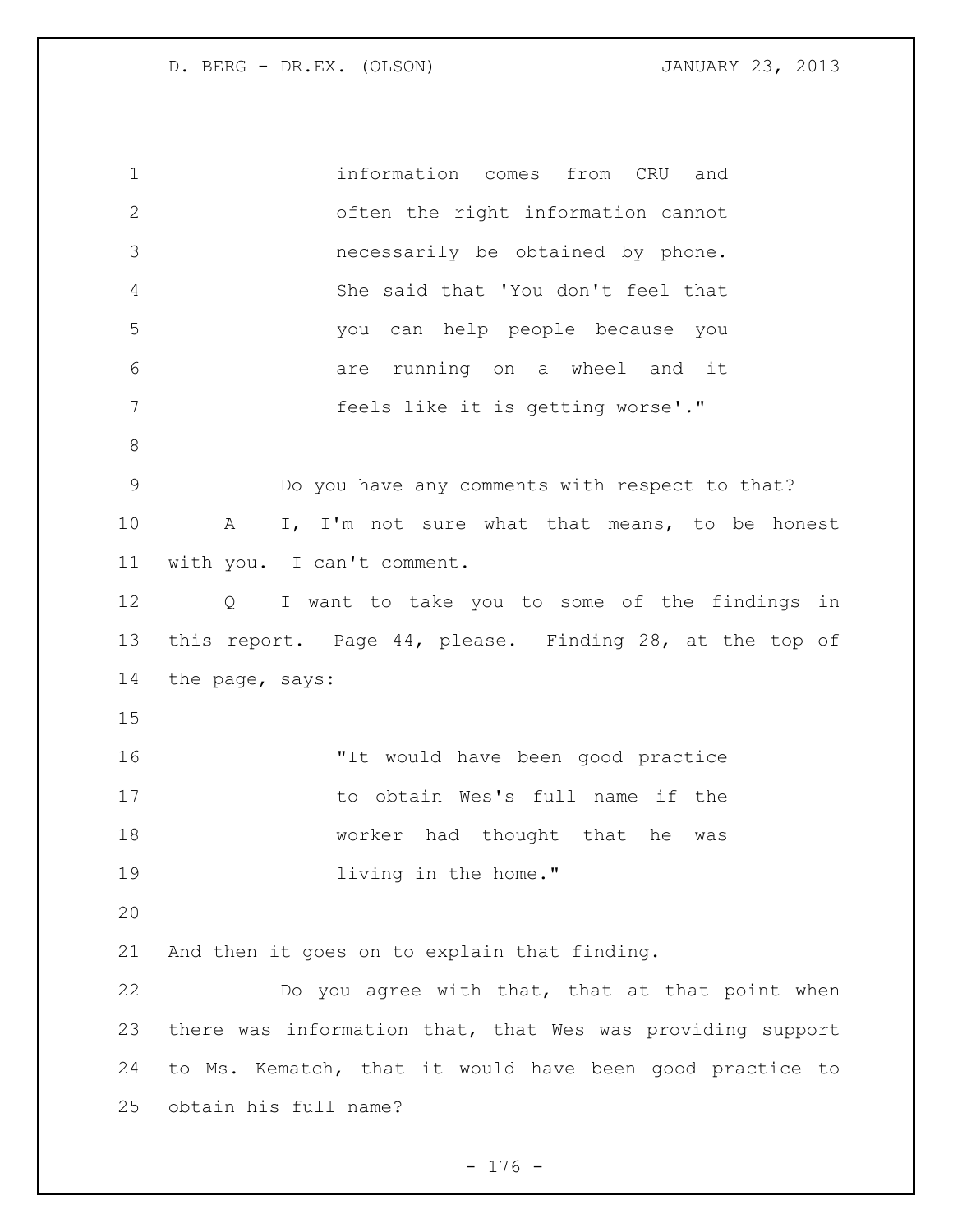A It's a tough question because on May 13th, '04, it says the intake worker and a colleague visited Samantha's address, recording identified the home as Sarah's residence. It's unclear to me whether or not the worker learned of where Samantha was at, whether that was a friend of hers, so it's hard to know at that point in time whether or not that was Samantha's home or it was whoever Sarah's home would be, and if it's Sarah's home, I'm not sure that she would have been able to connect the dots as to who Wes was.

 Q We have heard from Ms. Forbes that it was -- that was simply a typo or misnomer. She was referring to Samantha's home.

 A Okay. At that time, she would have chosen to ask for that information, probably would have been a good thing to have done, but he certainly was under no obligation to provide any of that information. There was nothing that we would have as any authority to insist that he provide his name, his birth date, or any of that information.

 Q Question, though, is, should she have asked that, for that information?

 A If she would have been able to ascertain that he was somehow connected to Samantha --

24 THE COMMISSIONER: Well, I think --THE WITNESS: -- that would have been valuable.

- 177 -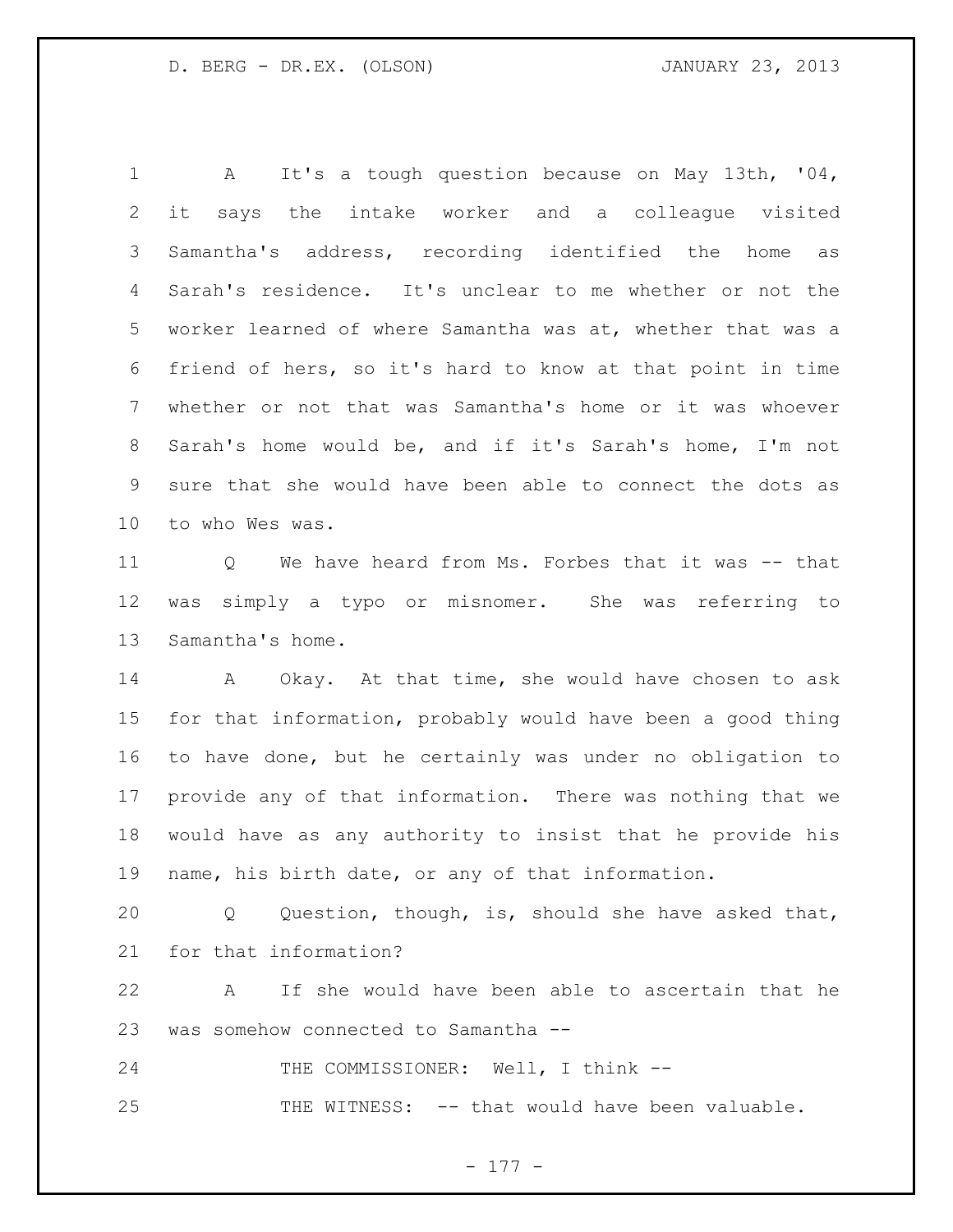THE COMMISSIONER: I think the initial question that got this going was whether you agreed with the comment that it would have been good practice to have obtained Wes's full name. 5 THE WITNESS: Yes. BY MR. OLSON: Q If you look at Finding 30, the same page, says: "This file should have been transferred to Family Services due 12 to the past history of the case, the mother's possible drug and alcohol problems and the young age of Phoenix...." 17 bo you agree with that comment, that -- sorry, that finding? 19 A It may have been -- it's, it's a tough call. I mean, she made a judgment call, a professional judgment call that this was a low risk assessed situation from her perspective and, and her view then, as a low risk case, was that she didn't see it as necessary to be transferred on to family service. Mr. Koster's referencing that with the, the history and the extent of the concerns that he points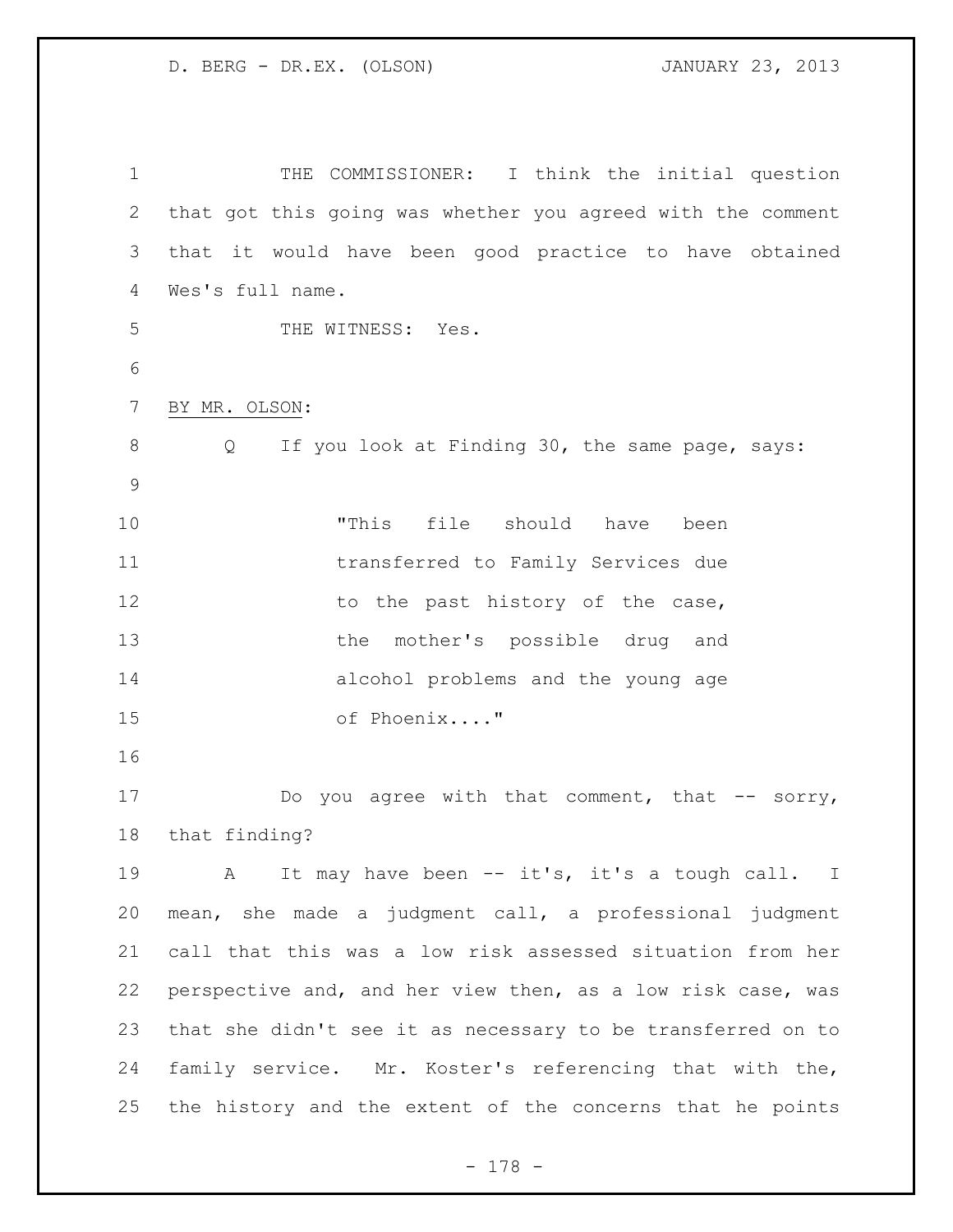out, that a referral to family services would have then resulted in more of an ongoing and possible long-term involvement. So probably was a safer position to take to have considered a referral to the family service unit but -- I don't know if they would have accepted it, but it, it could have been something that could have been forwarded to them for their consideration. Q Okay. But do you agree with the statement that the file should have been transferred to family services? A I'm a bit torn. I'm a bit torn because at that 11 point in time her assessment was that the, the mother and, and the child seemed to be doing fine, and part of the issue is that I believe she only had the one contact. Would have been helpful to either have one more contact at least before making that potential decision, probably. Q The next finding, Finding 31: "The Statement of Risk for Phoenix was assessed at too low level for the risk factors that were known 21 to exist in the recent past." Is that something you agree with? A Probably, because there was, there was a distinct difference in the risk related recommendations of the, of

- 179 -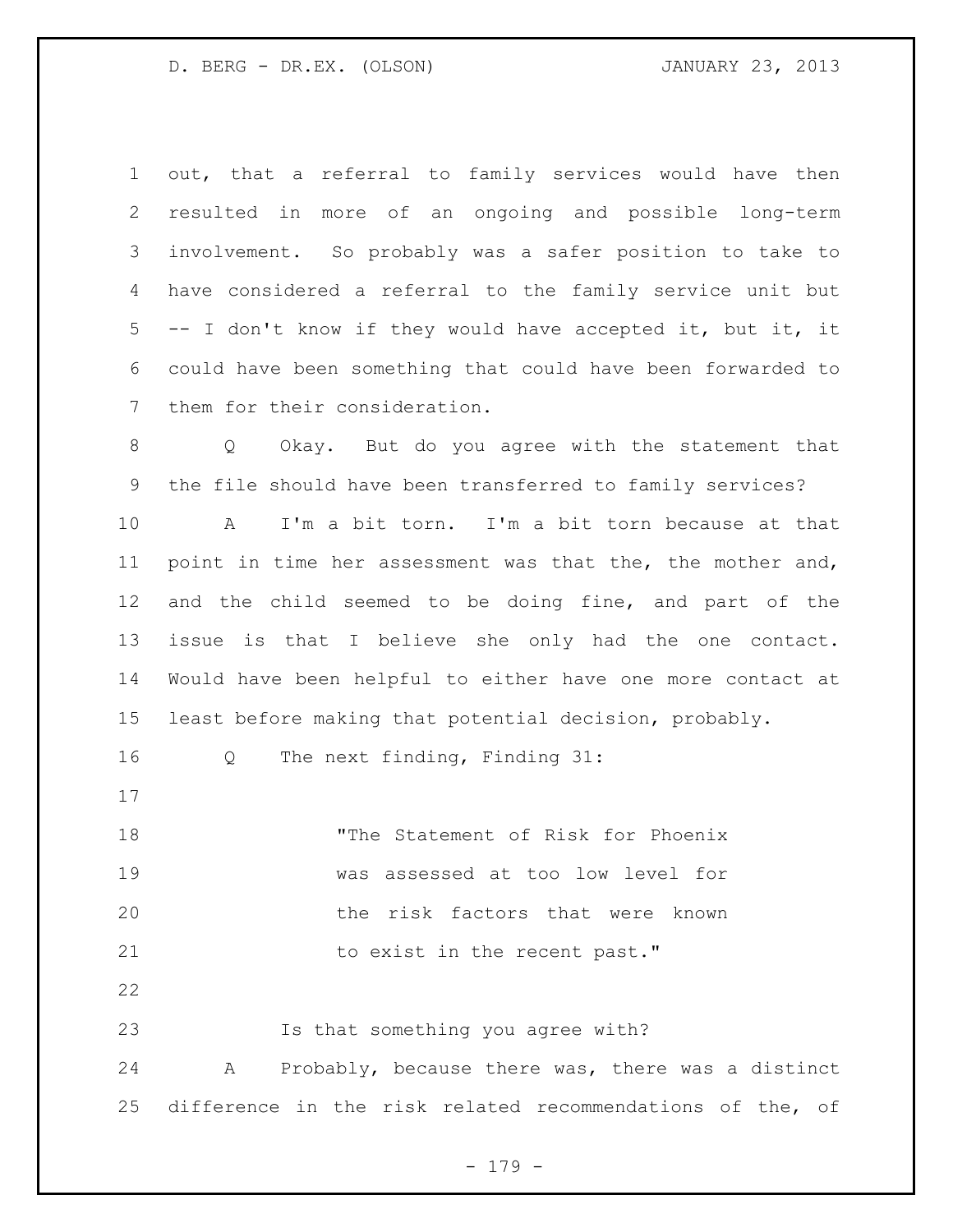the two workers. One of the workers had suggested that it was from Central -- no, sorry, from the -- I'm trying to remember which unit that was. Northeast intake unit had recommended that this was high risk and, you know, and the worker here determined that it was low risk. And it's, it's, it's a professional judgment at the end of the day and at this time they, they didn't do any kind of a risk assessment on this situation. We didn't have a freestanding risk assessment tool at that point; it was left up to the professional judgment of the worker based by standards on them. Taking competency based training and professional opinion, you know, was that, that this was a low risk case. I think it was probably greater than that, to be honest with you.

 I'm not sure it was a high risk case, but it, it 16 strikes me that it was higher than a low risk case and at, and at which point would it have been closed when it got vetted through the supervisor or would they have had a different conversation. The worker makes a recommendation, but the supervisor reads, reviews, makes the determination at the end of the day whether they sign off on the closure. And if it's low risk, you might get a different response than you might get if it's a medium risk.

 Q Would this have been more of a medium risk case, then, in your view?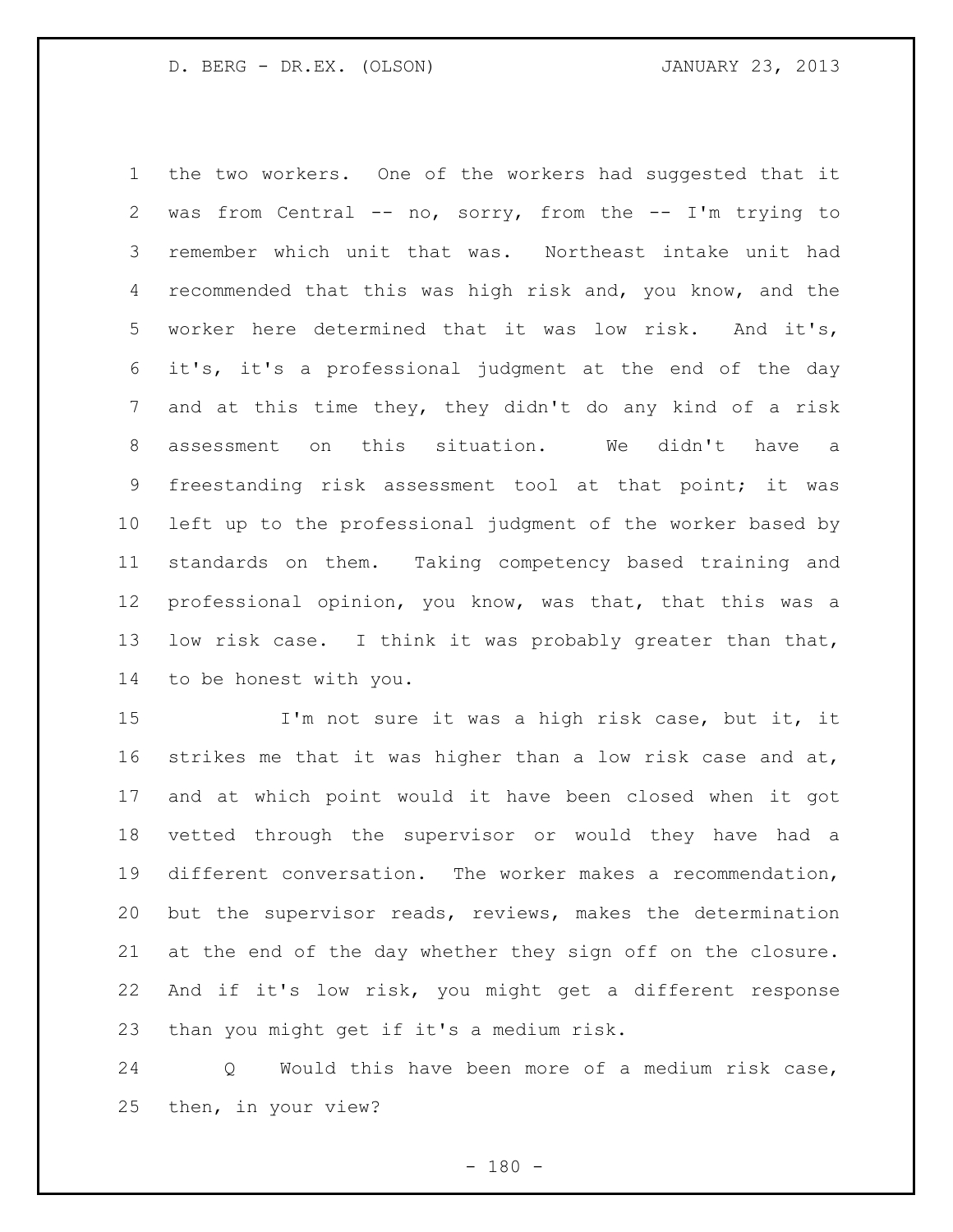A In my mind, it's more of a medium risk. Q Turn to page 72 of the same report. The, the "C," as you know, stands for conclusion, so this is Conclusion 9 I want you to look at. Says: "A Review of previous case files would have found that Kari Wesley 8 McKay had a history of abuse, alcoholism and domestic violence." If that, if that history was uncovered -- that is, Mr. McKay's past history was -- became known to the agency through doing some searching -- what influence would you have expected this type of history to have on the file going forward? A I had the opportunity in, in September of 2006 to review all the files, including all the files of Karl Wesley McKay and all the files that he was, he was open with in terms of various partners. And if you would have reviewed three of the files, you would have found nothing on those files. On the fourth file, to do with (REDACTED NAME), you would have found two allegations -- Q Just before you go forward, the name you mentioned is a name that will be redacted; that is not a name that  $-$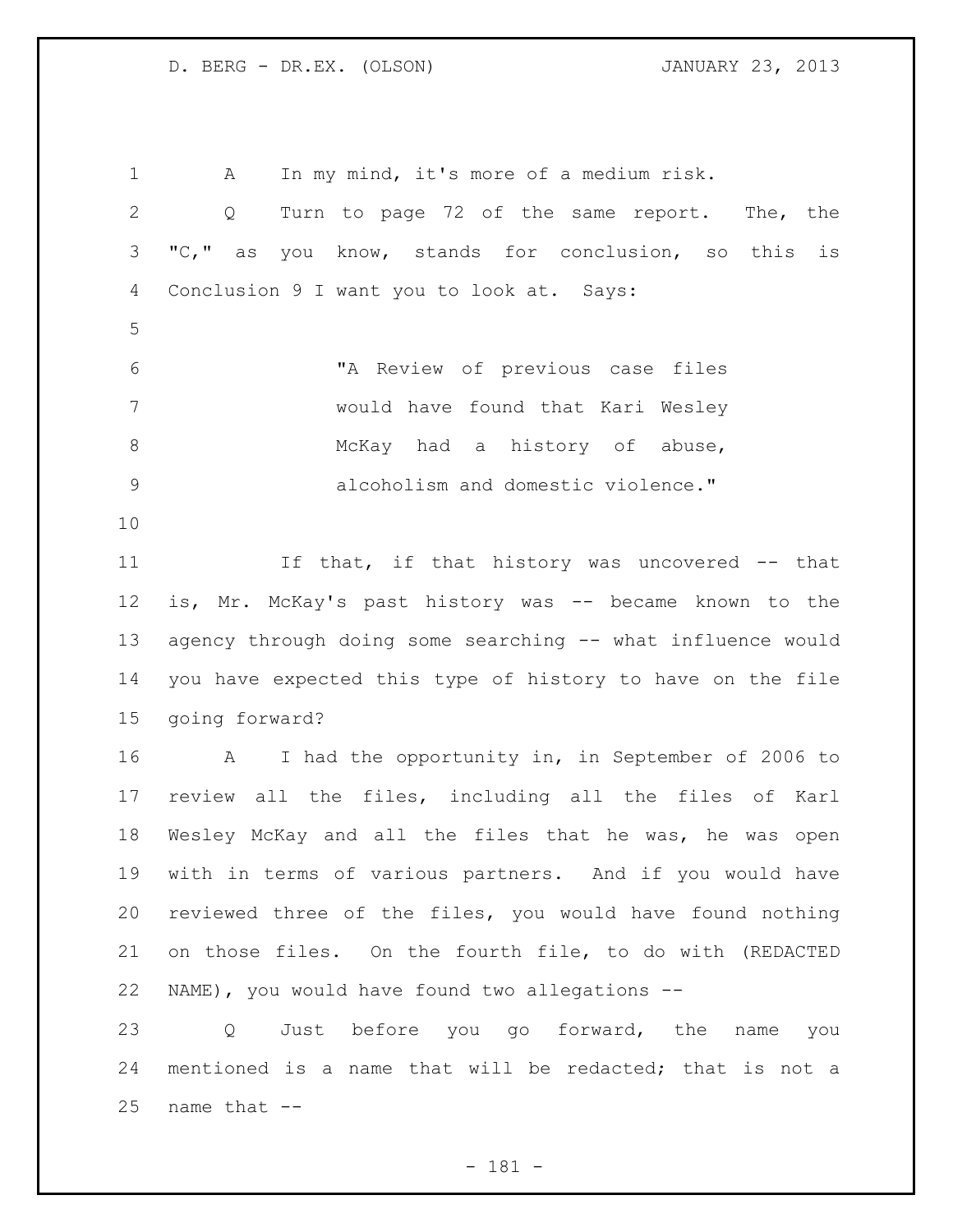1 A Oh, sorry.

 Q -- should be publicized. Just want to make sure the media's aware of that.

 A Apologize, I didn't know that; thank you for pointing that out.

 So three of the files, you would have been left with very little in the way of concerns. On the fourth file, you would have had two incidents on Karl's file, shared file, of abuse of small children under the age of one year of age. Both incidents were unsubstantiated, both incidents were abuse related allegations that were checked out by the workers and there was no injuries on the children.

 The issue around alcoholism and domestic violence -- in particular, the domestic violence on that particular file -- was very serious and it was a very dangerous situation. The domestic violence alone should have -- if -- you know, if that file had have been read, it should have been enough to, to, to tip the balance in terms of wanting, you know, to proceed with, you know, more follow-up family service.

 Q So in terms of the risk level that the case would have if that information was uncovered, that put it into more of a high risk situation?

A Well, it certainly -- from the last experience,

- 182 -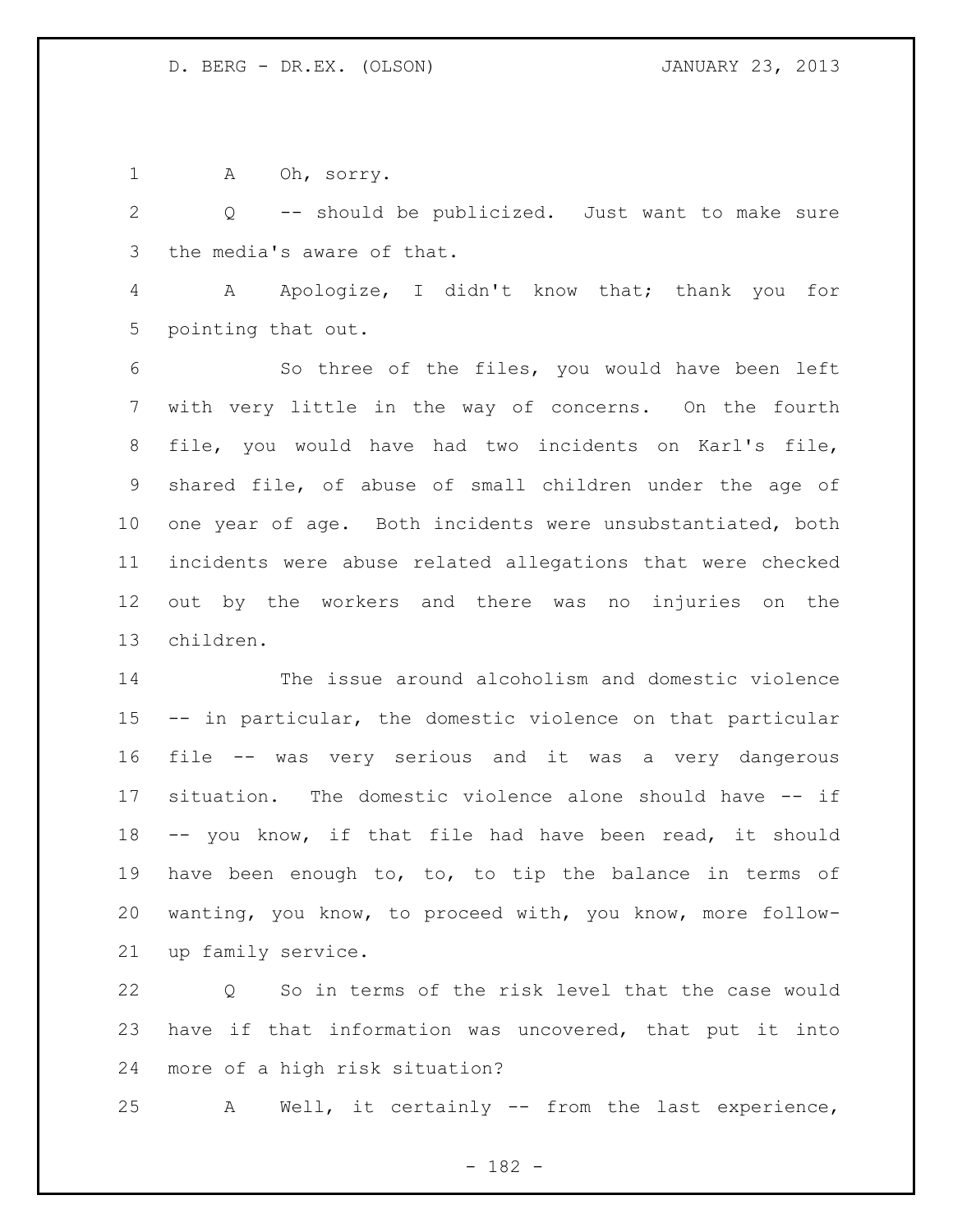would have certainly bumped that from a low risk to a medium risk for sure, because domestic violence is -- was a -- it was a newer area to us, quite frankly, in, in 2003, 4 2005, and we were, we were part of a -- part of a project, the Canadian incident study over at 835 Portage, where they, they used the sampling across child welfare agencies across Canada. And, and one of their major findings of underreporting and follow-through from child welfare agencies across the country was in the area of domestic violence. And the work that they, they had done really highlighted that for us, that domestic violence was something that we needed to really pay particular attention to.

 Q I just want to make sure I understand what you're saying. In 2004, are you saying that domestic violence in terms of its impact with respect to child welfare was really not known?

 A It's not that it wasn't know, but I don't think that we had the same appreciation for how to build that in -- you know, into our protection and safety planning. It, it -- but in this particular incident, it was, it was a pretty big red flag.

Q Right.

A Yeah.

Q Because this was pretty extreme.

- 183 -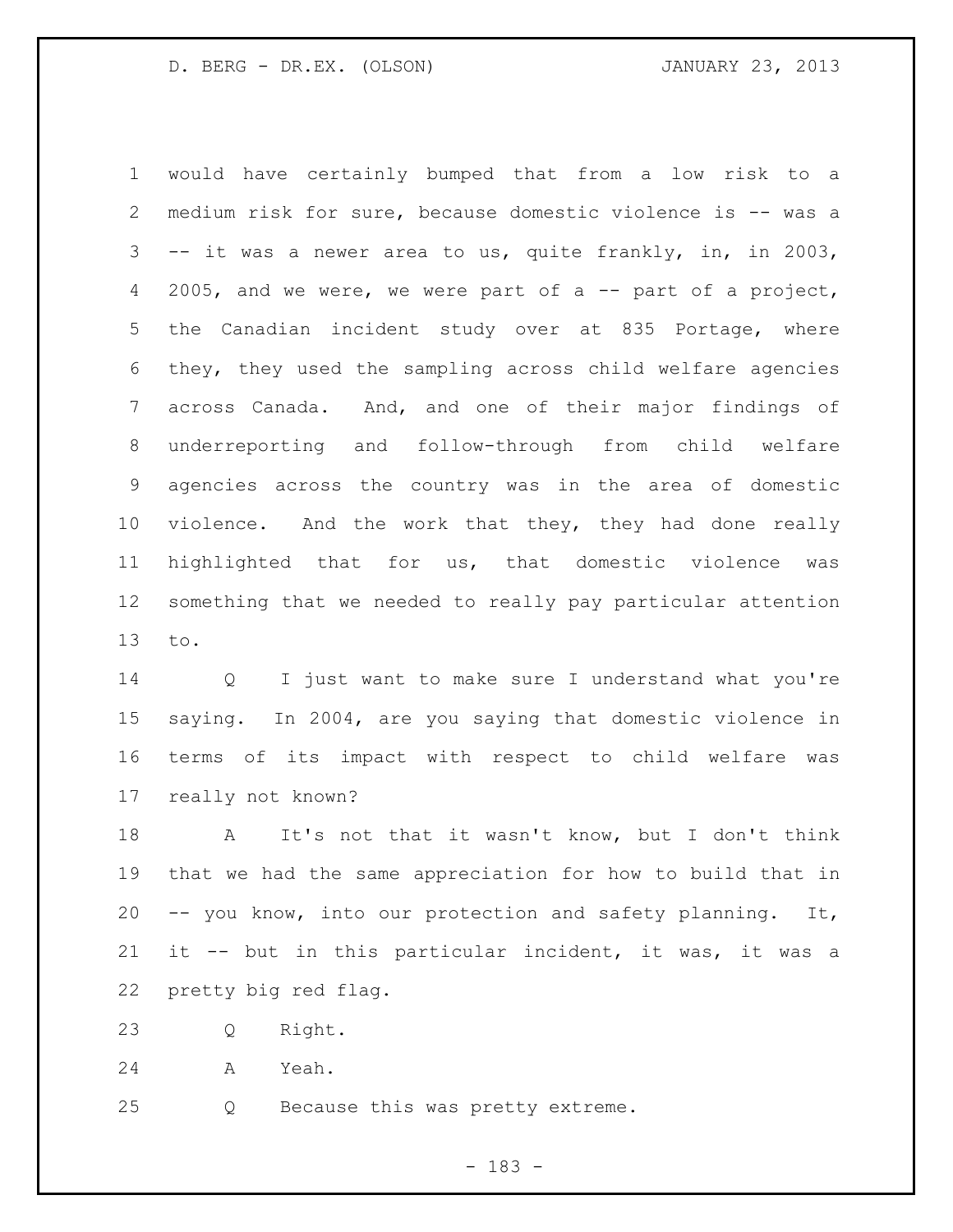A Pretty extreme. Very extreme.

Q Yeah.

A Very dangerous situation.

 Q Certainly wouldn't close the file with this sort of a history out there.

A Sure would hope you wouldn't.

 Q I want to take you now to Rhonda Warren's report which is at Commission disclosure 1802, and specifically page 38008. The bottom of the page, under Samantha Kematch file, says May 11th, 2004. Now, this, this -- what you're seeing here, have -- do you have that?

A Yes, I do.

 Q That, and then the next page after "The case was closed at the Intake level on July 14, 2004."

A Yeah.

 Q That's basically a factual area, but I want to give you the opportunity to comment on it if you do have some comments.

A Okay. I'm just going to read it.

Q Is there anything you want to comment on?

 A I think the only thing that I would want to comment on is that whether we made the connection with Wes and the acknowledgement by Mom that she had been travelling with her boyfriend who's a long-distance trucker, and whether or not we used that as an opportunity to determine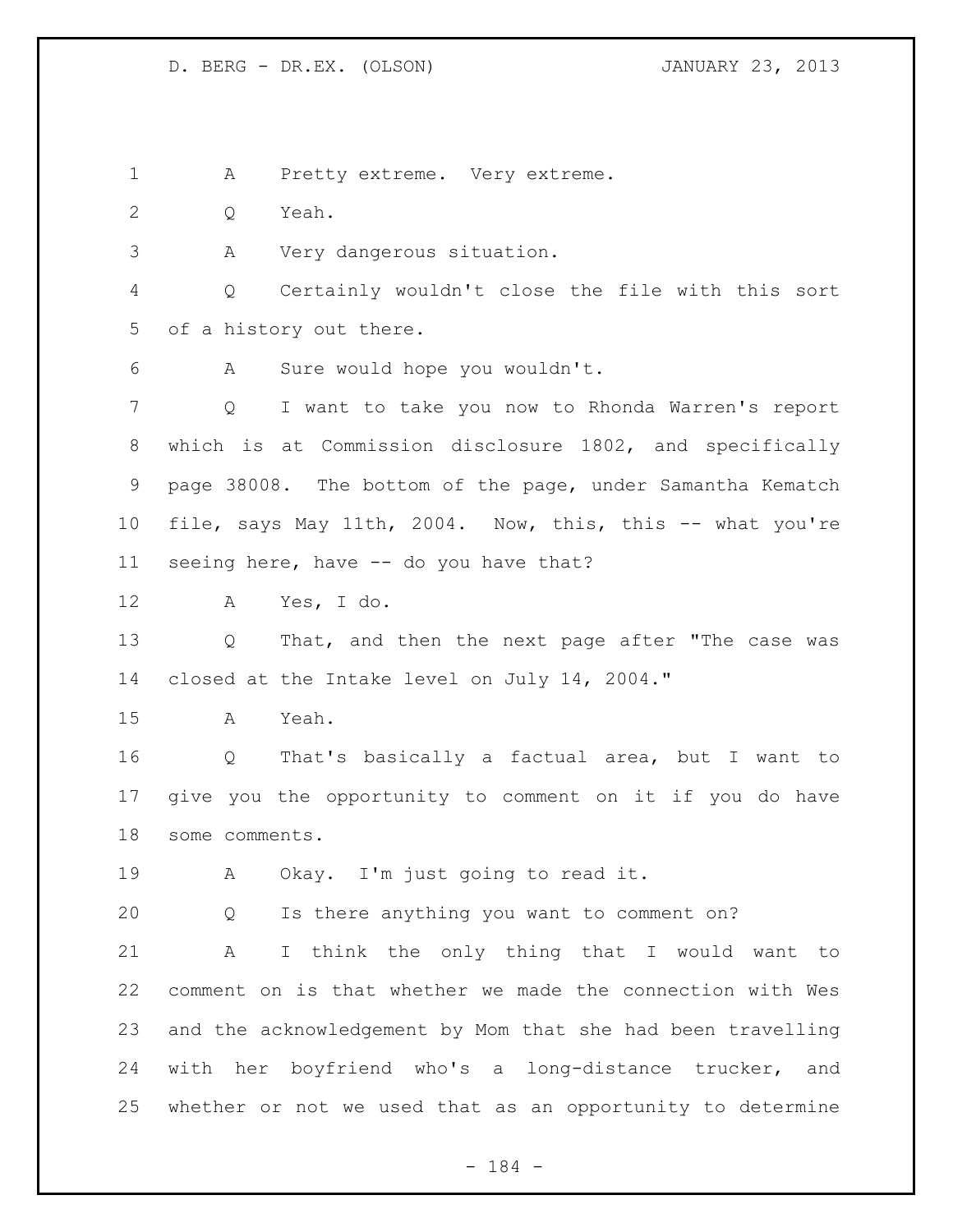| $\mathbf 1$    | who exactly the boyfriend was and whether we<br>had the               |
|----------------|-----------------------------------------------------------------------|
| 2              | identifying information that we could have then used to               |
| 3              | crosscheck whether or not he, indeed, was known to the                |
| 4              | child welfare system.                                                 |
| 5              | And I'm not sure I understand exactly what, what<br>$Q \qquad \qquad$ |
| 6              | it is -- your, your comment is.                                       |
| $7\phantom{.}$ | I, I think my comment is I, I can't, I can't<br>A                     |
| 8              | determine here, with what's written, as to whether or not             |
| 9              | followed up to ask any information related to<br>we                   |
| 10             | identification of who the boyfriend was and whether he was,           |
| 11             | you know, indeed, the same person as Wes and whether he was           |
| 12             | living in that same residence.                                        |
| 13             | Q You're saying it's not recorded, in effect, is                      |
| 14             | that                                                                  |
| 15             | It doesn't, it doesn't say that, that we asked<br>A                   |
| 16             | those questions so                                                    |
| 17             | Okay.<br>Q                                                            |
| 18             | I've not heard the person's testimony, so I don't<br>A                |
| 19             | know if she asked and just didn't record it.                          |
| 20             | All you know is what's in the report.<br>Q                            |
| 21             | That's right.<br>Α                                                    |
| 22             | And the report doesn't show that those questions<br>Q                 |
| 23             | were asked.                                                           |
| 24             | No, it doesn't show it.<br>Α                                          |
| 25             | And would you have expected a report like that,<br>Q                  |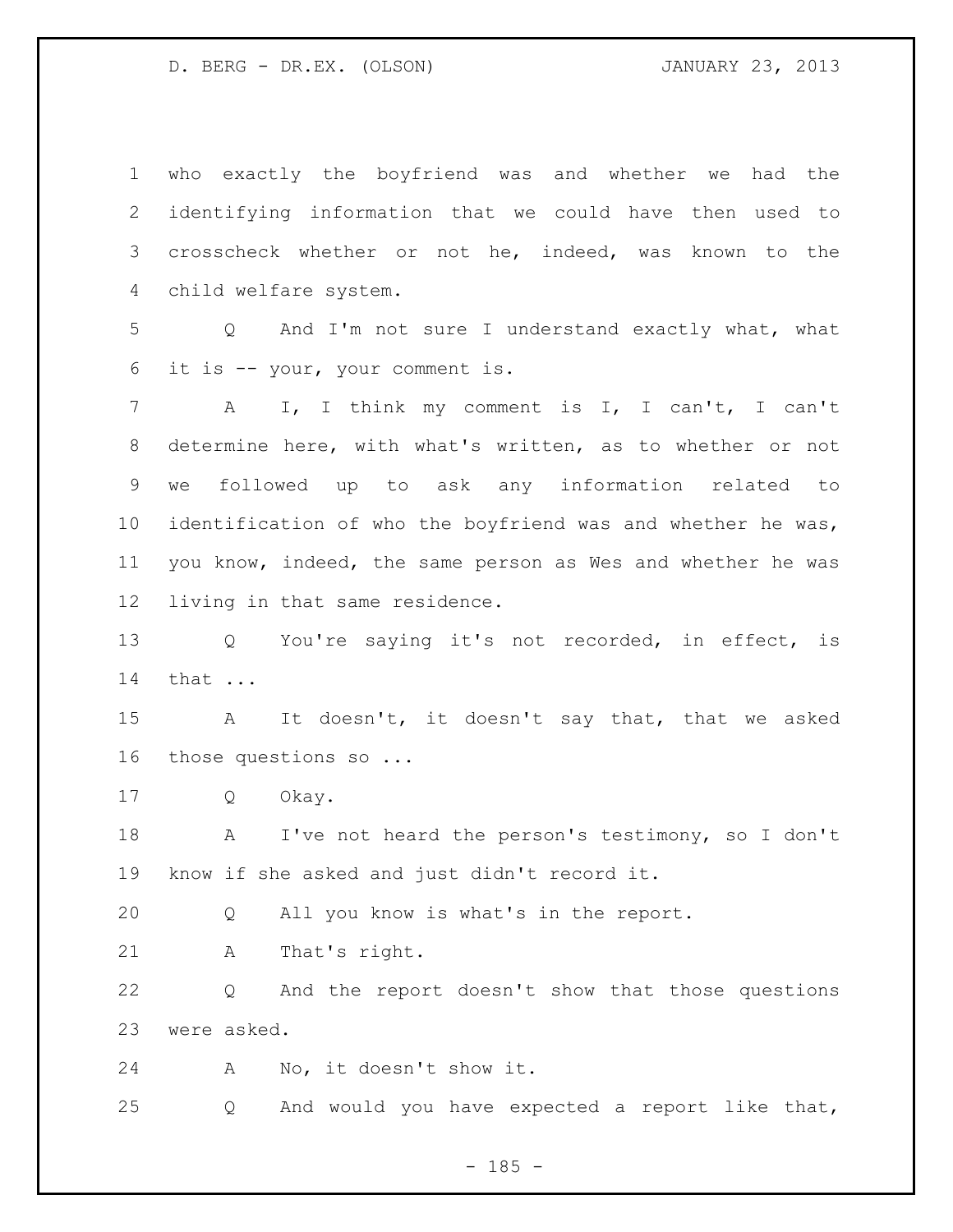if those questions were asked, to be recorded?

 A I would have hoped that it would have been asked and recorded, and generally the expectation is that you would clarify those questions. And the person's name, if they're living in the residence, they would also then be needed to be added on to the, you know, to the child welfare face sheet, you know, as another party that's living in the home and that, that might have, that might have caused us then to, to ask them further questions about that.

 Q Just, just on that point -- I'm, I'm curious -- 12 if, if the worker had asked Mr. McKay for his name and information -- or Ms. Kematch for Wes McKay's name and information, because that was another option -- if either refused to provide it, would that -- would you expect that would signal to the worker that maybe more needs to be done to look into this person?

18 A Well, it is their right, at the end of the day, to choose whether they share that information with us or not, and part of our responsibility is to try to join with the mom about the fact that we both have a shared obligation to ensure that the children, you know, in the home are safe and that that would be, you know, a reasonable step that we needed to take as a child welfare agency to, to determine that information. If at the end of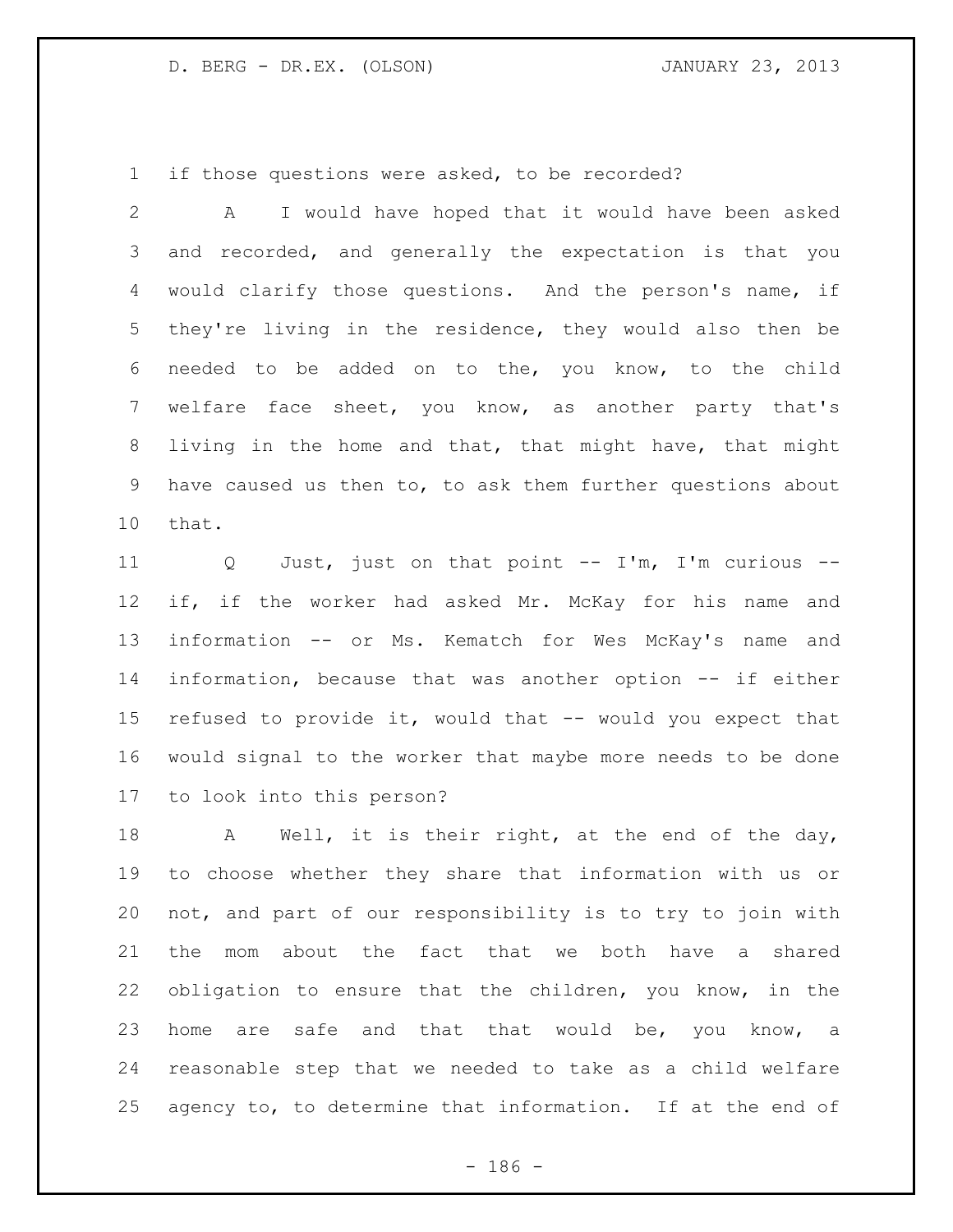the day she would have refused, it, it would have caused you some worry. I can't say whether or not it would have tipped the balance for the worker to have raised the risk level or, or made her, you know, arrive at a different conclusion than to recommend closure of the case. I can't say for sure; I really don't know.

 Q Page 38018. This is the same report, under Risk Assessment.

 MR. OLSON: And maybe pull the screen up a little bit. Perfect.

BY MR. OLSON:

Q Says:

 "Statements of risk change **from** low to high without any 17 change in circumstance. Statements of Safety are referred to as Statements of Risk. A family situation may be high risk even if on any given day the child is deemed to be safe. Unfortunately in this case 'low safety assessments' were deemed to be 'low risk assessments' which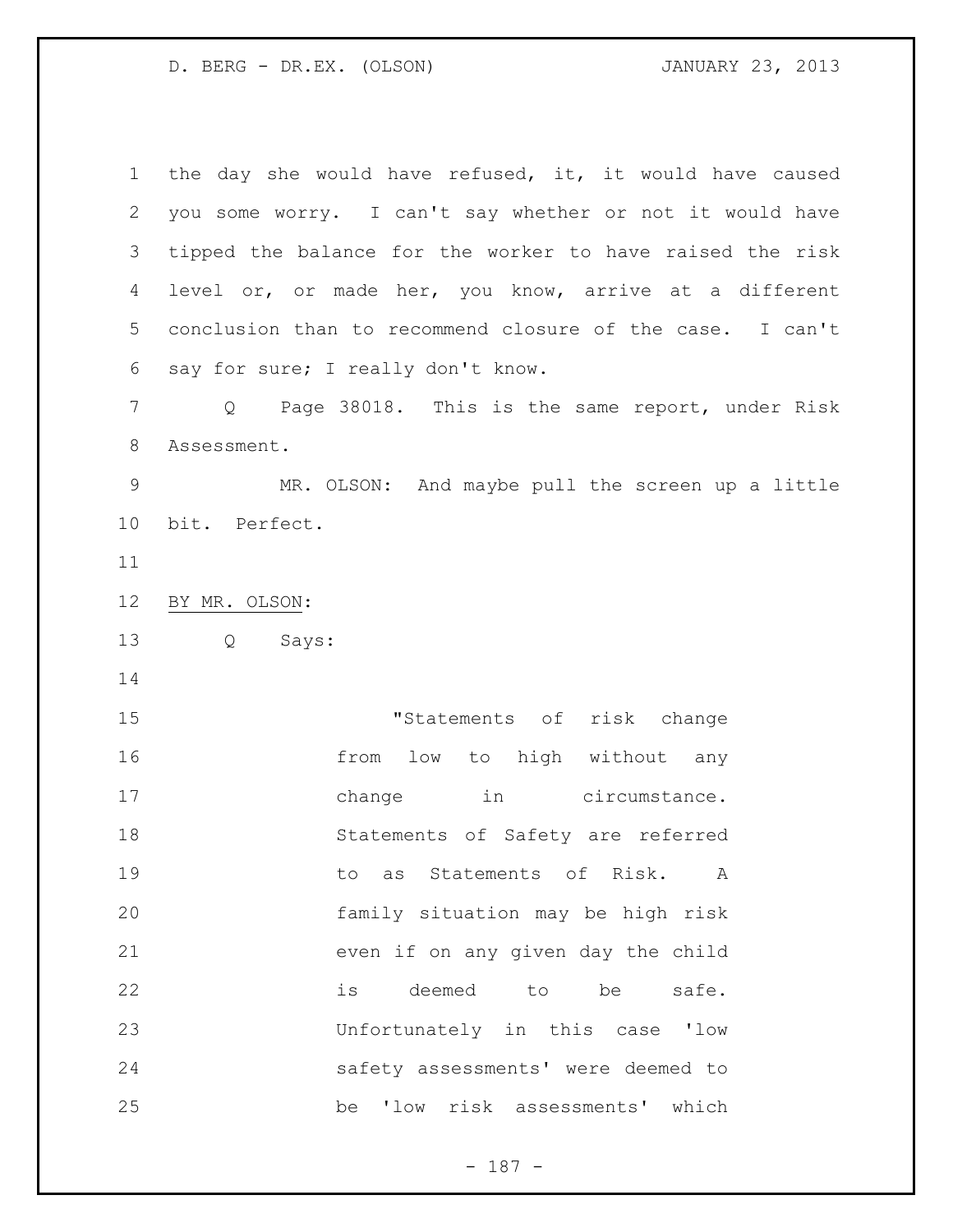1 were not the case. This continuous error resulted in this case being closed numerous times without adequate intervention by 5 the Agency." 7 And then there's reference to a recording done by an intake worker in June 2003. It says ... I won't read it out, but it says: **THE INTERFORM IN TERM** Unfortunately this statement was ignored once the case was transferred for ongoing service. Based on this case review it is apparent that Risk Assessment is 16 mot universally understood by 17 Agency staff." Whose responsibility would it have been to ensure that risk assessment was understood by agency staff? A I'm not sure in this situation. And perhaps I have, you know, some benefit over Mr. Koster, having worked with the staff member that was involved here. Q This is actually from the internal review done by Ms. Warren.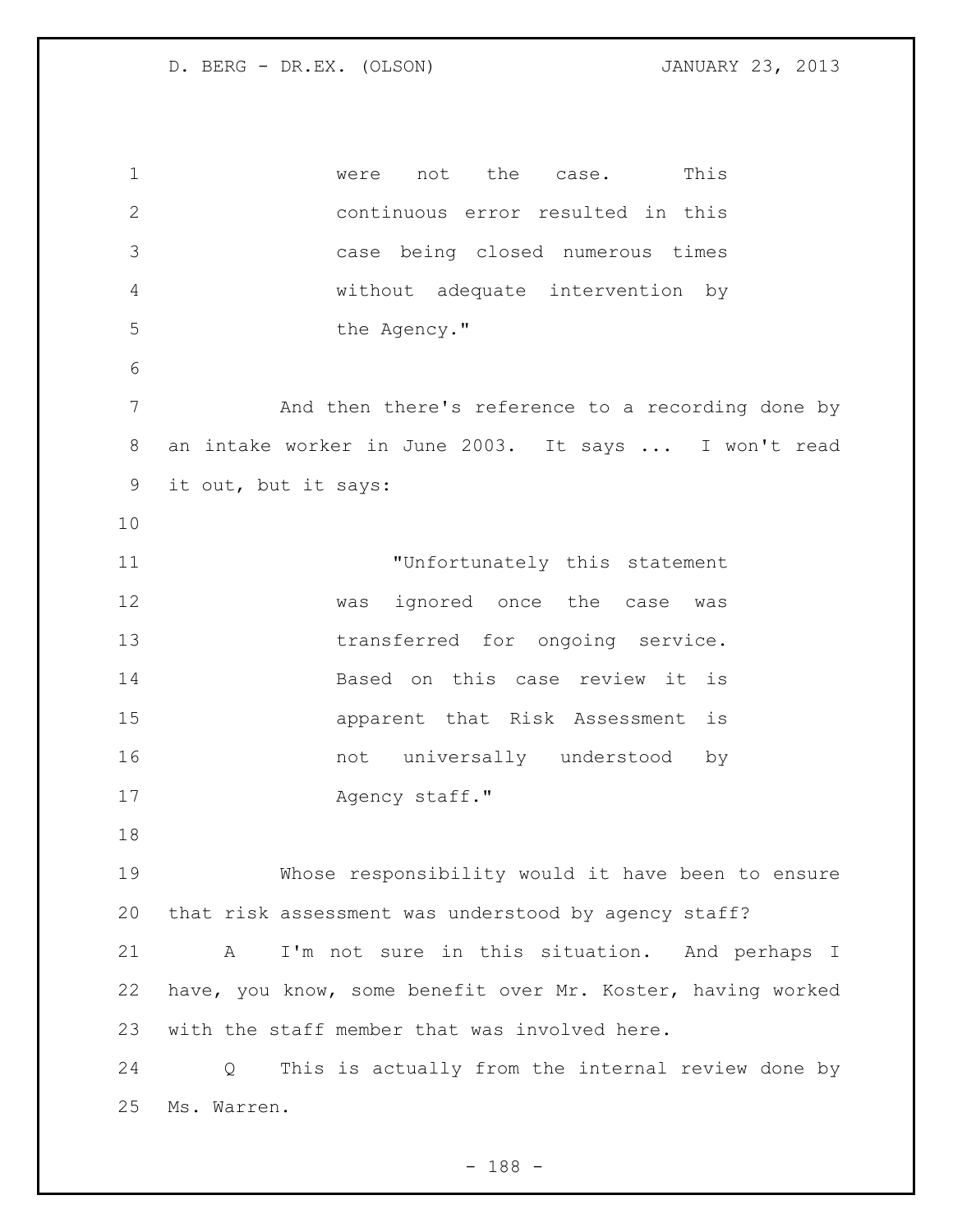| 1              | Oh, okay. Knowing the person that had been<br>A             |
|----------------|-------------------------------------------------------------|
| 2              | involved in this particular case, I don't believe that she  |
| 3              | a professional confusion between safety and risk<br>has     |
| $\overline{4}$ | assessment. Your question about risk assessment, you know,  |
| 5              | whose responsibility is that, we didn't have a uniform      |
| 6              | agreed-upon risk assessment that was in place at that time. |
| 7              | We do today.                                                |
| 8              | But as assistant program manager, did you have<br>Q         |
| $\mathsf 9$    | any responsibility to ensure that the supervisors and the   |
| 10             | workers understood risk assessment?                         |
| 11             | I believe they did and --<br>A                              |
| 12             | No, but that $--$<br>Q                                      |
| 13             | $--$ they had $--$<br>Α                                     |
| 14             | THE COMMISSIONER: No, no, the question --                   |
| 15             |                                                             |
| 16             | BY MR. OLSON:                                               |
| 17             | I just want --<br>Q                                         |
| 18             | THE COMMISSIONER: -- is whether you had any --              |
| 19             | you had responsibility for that.                            |
| 20             | THE WITNESS: Well, I mean, first responsibility             |
| 21             | would be for the supervisor to ensure that their staff, you |
| 22             | know, had training and knowledge related to<br>risk         |
| 23             | assessment. Certainly, I would have responsibility for      |
| 24             | that, and certainly our staff members that had lots of      |
| 25             |                                                             |

- 189 -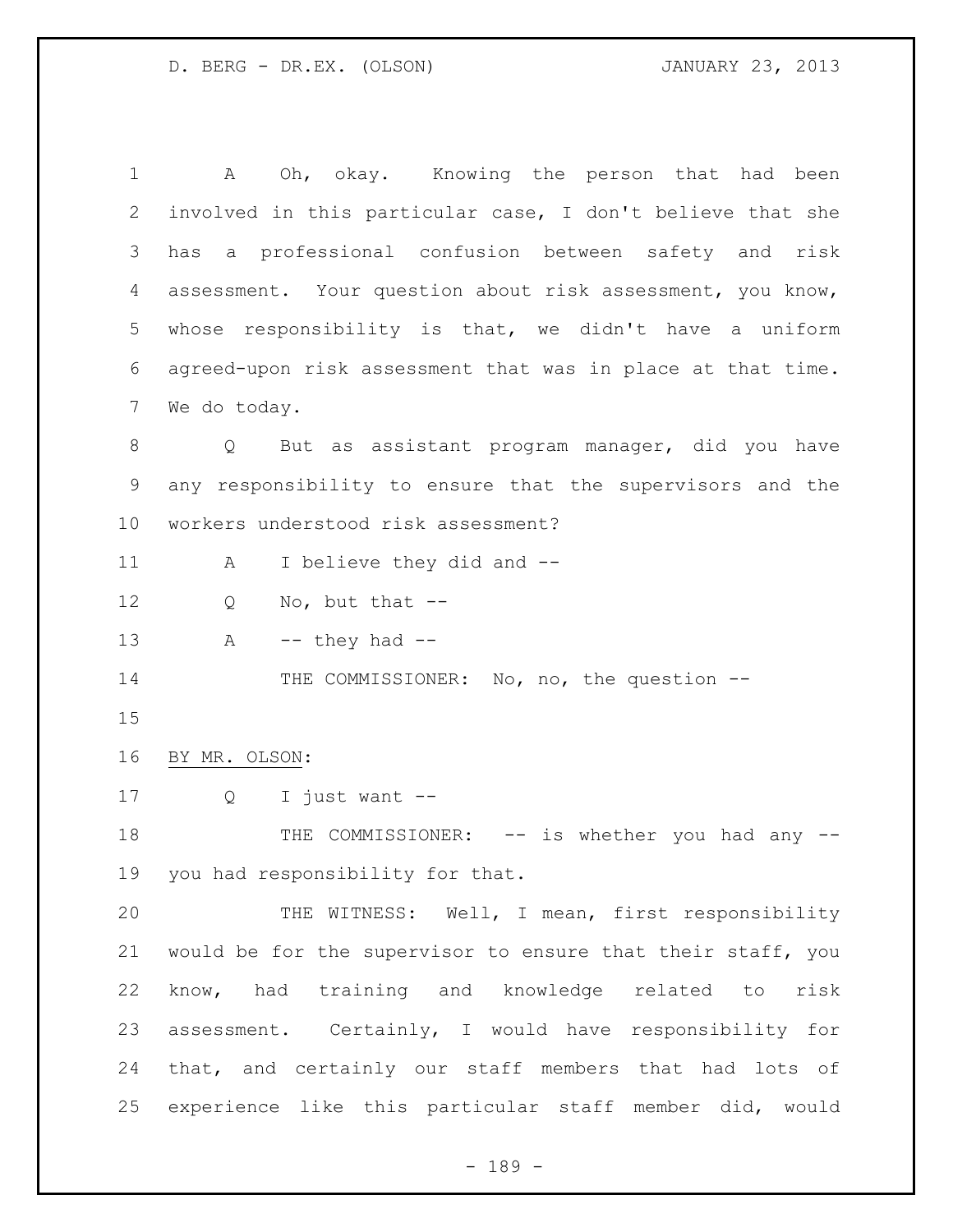have taken competency based training where risk assessments would have been covered off as part of the training for competency based training. That was an expectation of our, of our, of our staff. BY MR. OLSON: Q That was one of your expectations of the staff? A That was, that was an expectation of our, our branch of Winnipeg Child and Family, that our staff needed to take risk assessment related training as part of competency based training. It was a universal training that all the staff had to go to. MR. OLSON: If we could put up page 38020? BY MR. OLSON: Q This is still from Ms. Warren's report, under Assessment of New Partners. A Right. MR. OLSON: Move the page up. Oh, sorry. That's 38020. BY MR. OLSON: Q Now, this again, we've already touched on the issue of looking up Mr. McKay and I won't go over that again unless you want to. Just under the recommendation,

 $- 190 -$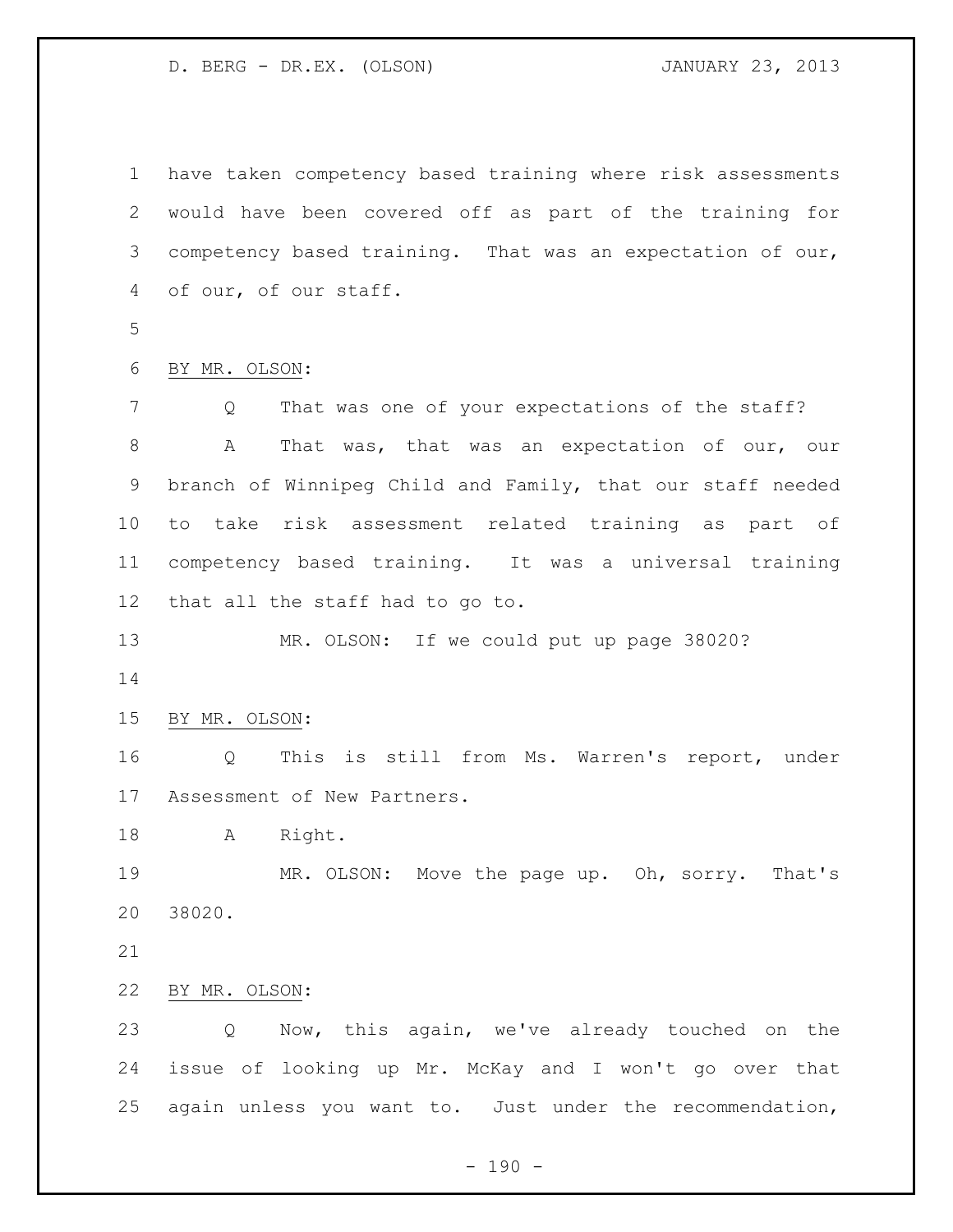says:

 "That if a new partner becomes involved with a family and spends any significant time in the family home, background information on **the individual be gathered, CFSIS butcherright** prior contact checks completed, Abuse Registry checks completed 10 and if there is reason to believe 11 the person has had contact with 12 the justice system, Police contacted to provide a criminal risk assessment."

16 16 It's my understanding that that -- the, the prior contact check was something that was always expected and required of workers when there was a new person identified as providing care to the child. Is that right? Is that your understanding?

 A I'm trying to remember. It is one of the exhibits that we had that I believe I spoke to when I met with Commission counsel in regards to the -- we had a criminal risk policy. I can't remember the specific date 25 of, of when that policy came into effect but it was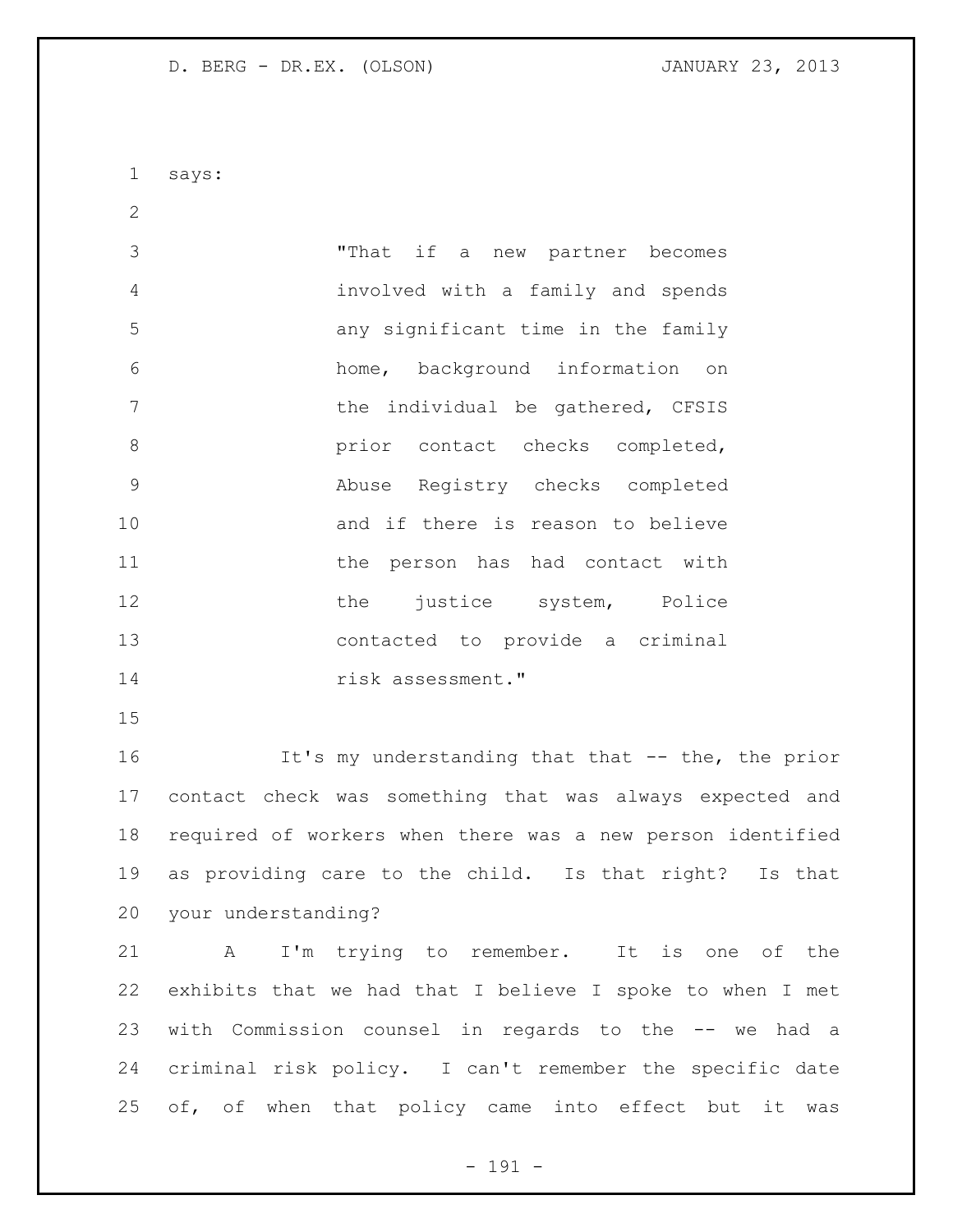intended as a policy for us to be able to do these kinds of checks on other individuals that were new arrivers to a family and, and those --

 Q Just, just before you go on, because I'm not sure you understood my question. It was with respect to prior contact checks.

A Right.

 Q That has a specific meaning for a social worker, right?

 A Yes, prior contact check is a check within our CFSIS system to see whether there's any previous involvement with the child welfare system.

13 Q And so the specific question was, was, was it already an expectation that a prior contact check would be done when a new person was providing care for a child in the home?

17 A And I, I need to know what the date of that policy would have been at that time and whether it was before or after this date, because we, we put a policy in place. It was in 2004 but I can't remember the exact date of when the policy was put in place, because at the time of that policy being implemented, then it would have, it would have been an expectation for you to, to check that information out.

Q Okay. So prior to that policy being put into

- 192 -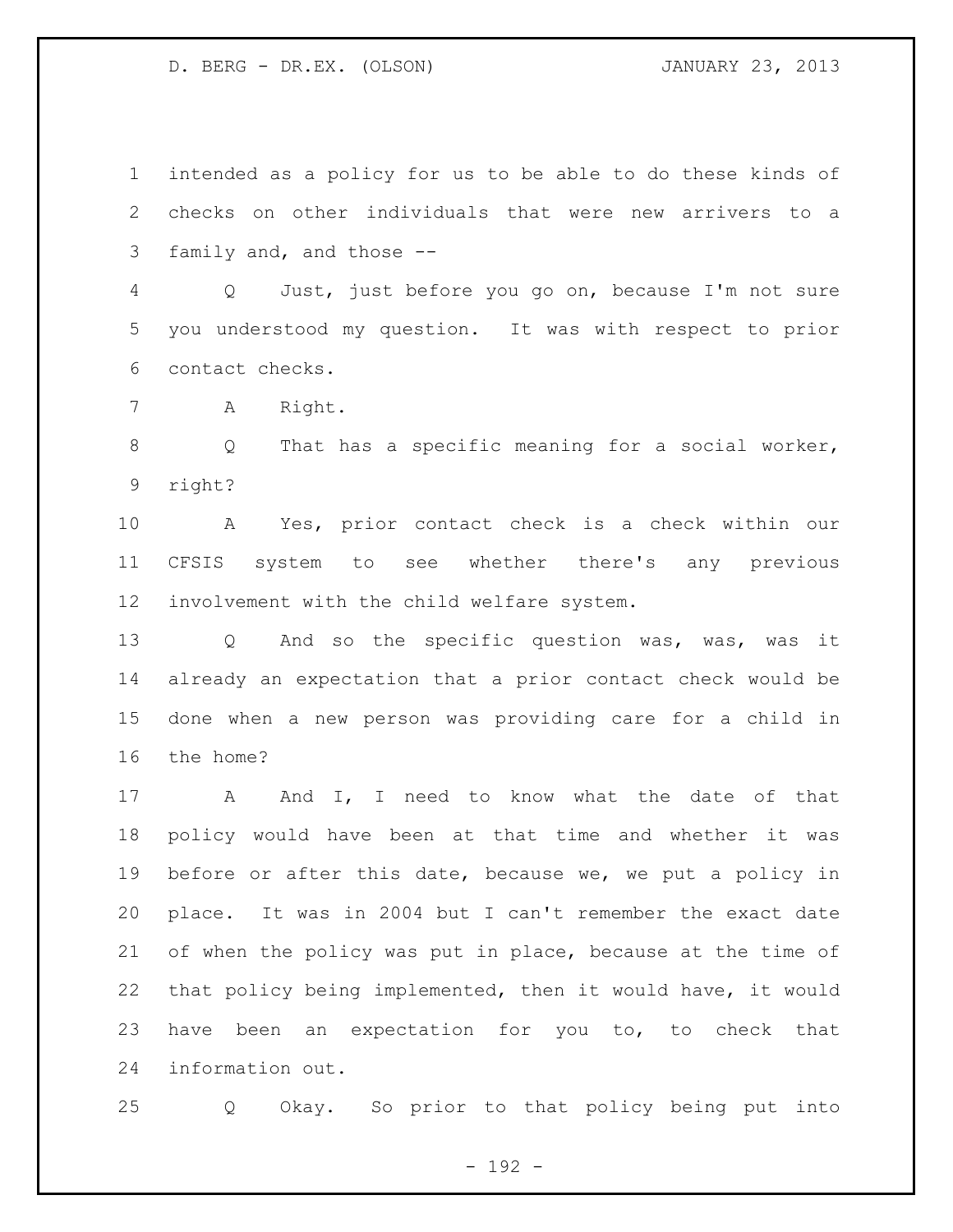place, are you, are you saying that workers weren't expected to do a prior contact check as I described?

 A I don't believe it was mandated anywhere that workers would have had to have done that. It would have been good practice to have found out more information about who the individual was, but some time -- I kind of think it was in March of 2004, but I, I could be wrong on the date, but at the end of the day, at that point it was, it was policy at the branch that you were supposed to make every reasonable effort to determine who the partner was and to work in conjunction with the, the mom, in this case, to let her know that we would want to do those respective checks -- and, and some of that was criminal risk assessment checks and prior contact checks -- to see whether or not any further information could be gleaned about the individual related to a criminal activity or activity across the child welfare system.

 Q I want to ask you -- now move, move on to the involvement of Ms. Faria and Shelly Wiebe or Willox.

 First with respect to the Section 4 report, it's Commission disclosure 1, starting at page 45, under the heading, The Sixth Protection Opening: From December 1, 2004 to December 7, 2004. This is basically, again, a factual account of what's recorded in the file. Do you, do you -- I want to give you an opportunity, opportunity to

- 193 -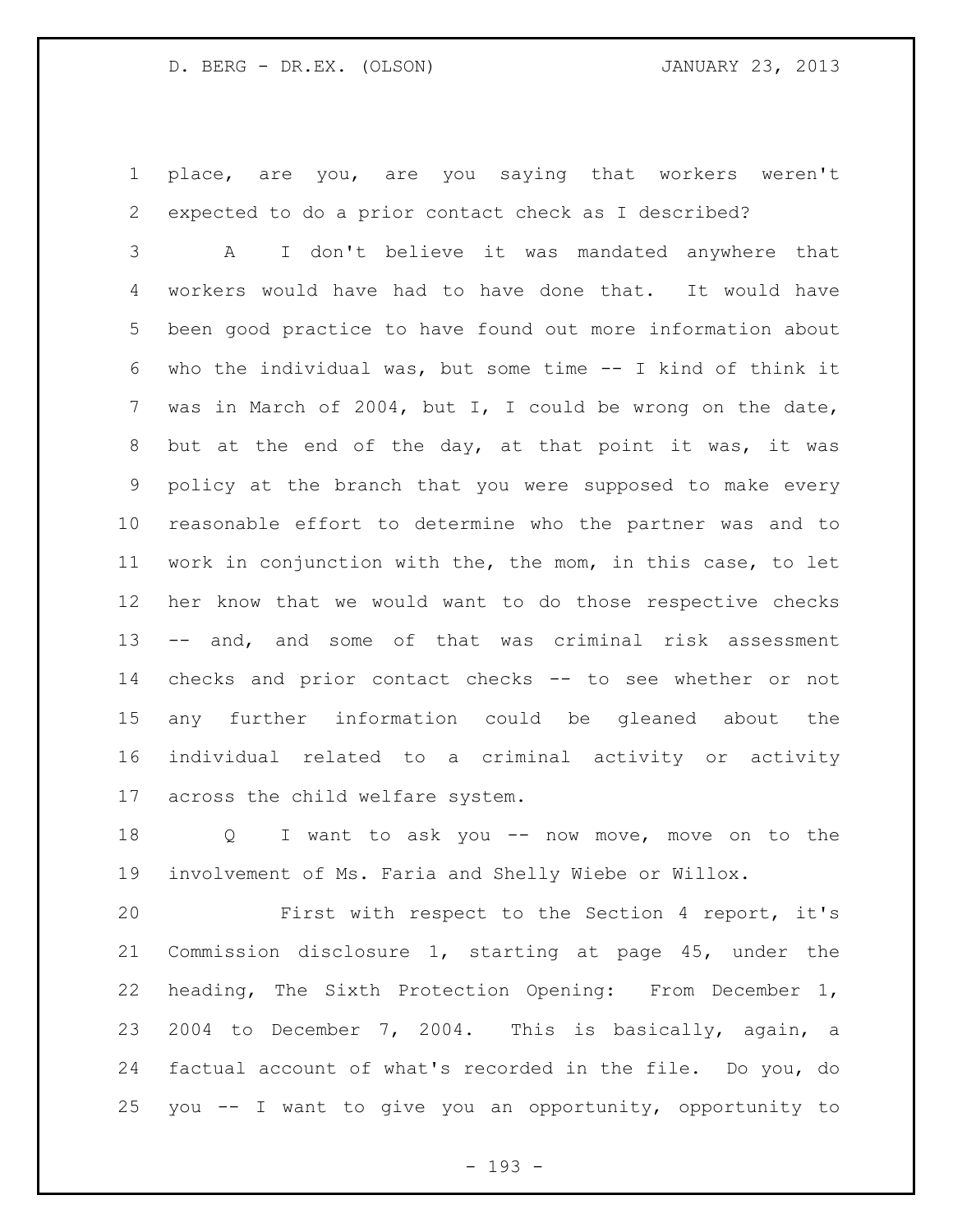respond to anything recorded here. A Sorry, could you tell me the page again? Q Page? A Yeah. Q Is 45. A Forty-five, okay. 7 Q Do you have any comments? 8 A Can you be more specific, comments about ... Q You don't have to comment, but if, if you have any comments with respect to what's recorded there in terms of your understanding or accuracy. 12 THE COMMISSIONER: From just December 1st or the whole page? 14 MR. OLSON: The whole page. 15 THE WITNESS: Oh. BY MR. OLSON: Q In fact, if you read that whole page and the next page as well, that will probably shorten things a bit. A I think I'd better just take a second, here. 21 THE COMMISSIONER: Take your time, Witness. That's  $-$ 23 THE WITNESS: Thank you, sir. Thank you. 24 THE COMMISSIONER: -- a lot of paragraphs. I know you've seen it before, but still.

- 194 -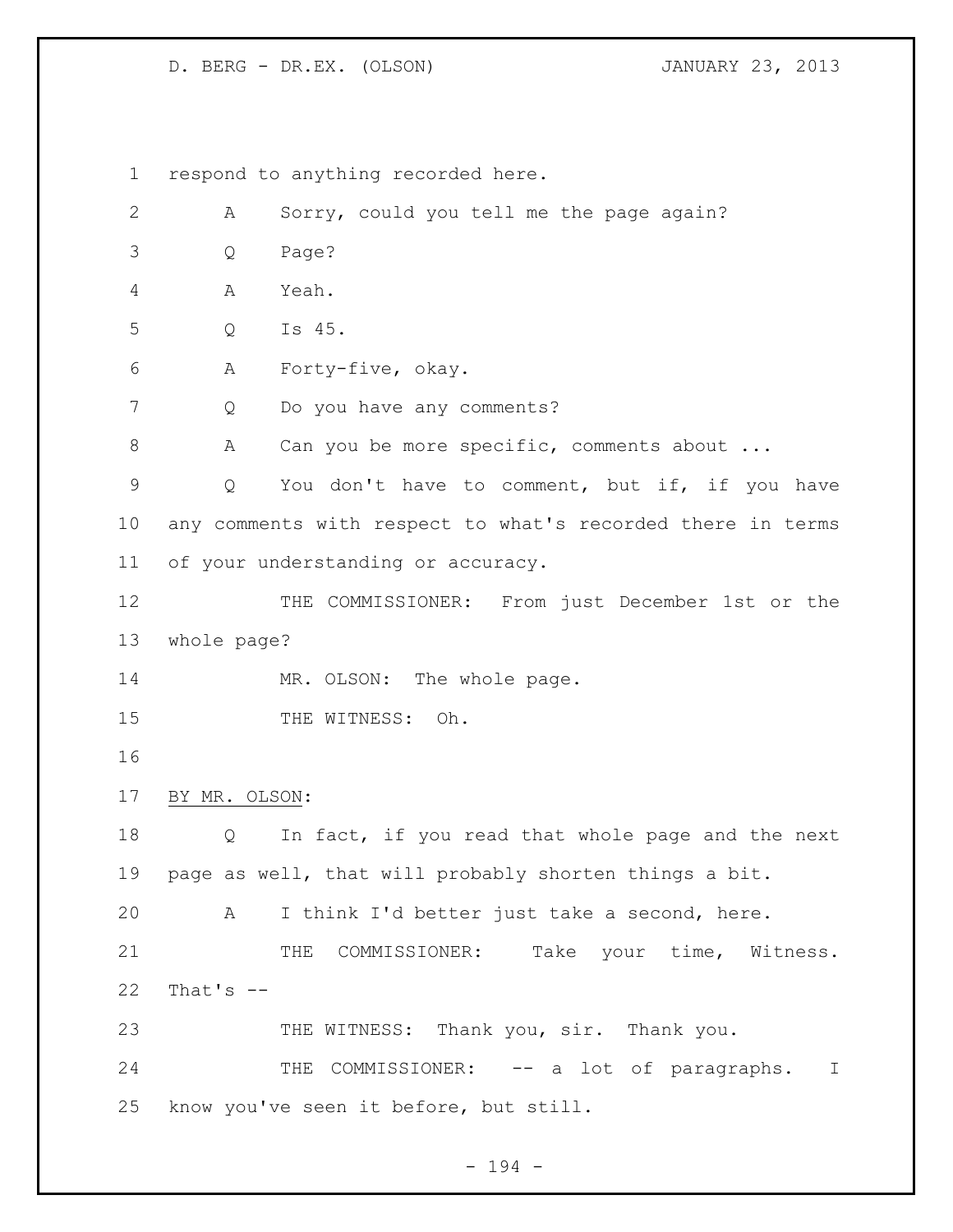1 THE WITNESS: Yeah, yeah. Thank you. MR. SAXBERG: If I could just interject here, I'm having trouble understanding why this witness would be verifying whether another -- whether Mr. Koster's depiction of events is accurate, when this witness has no direct involvement in this matter. All he can do is say is this the same as -- is what Mr. Koster wrote the same as what workers wrote in another report? I don't understand what's probative about asking this witness about how these facts have been recorded, when he had no involvement.

11 THE COMMISSIONER: Well, I guess he's asking whether this witness agrees with, with Mr. Koster's assessment of the situation related to the various events outlined here.

 MR. SAXBERG: But he wasn't a participant in those events. He can only -- he only knows about the events from reading someone else's recording of them.

18 THE COMMISSIONER: Yes, I think that's correct, but I think if he wants to comment on what's here in, in -- you're asking for a comment if he wants to make one.

 MR. OLSON: Yeah, because I -- what I'm going to do is put some specific comments or findings made by Mr. Koster to the witness -- he was a supervisor at the time -- and if it's based on something that's incorrect, then I want to give this witness an opportunity to clarify it. Or

- 195 -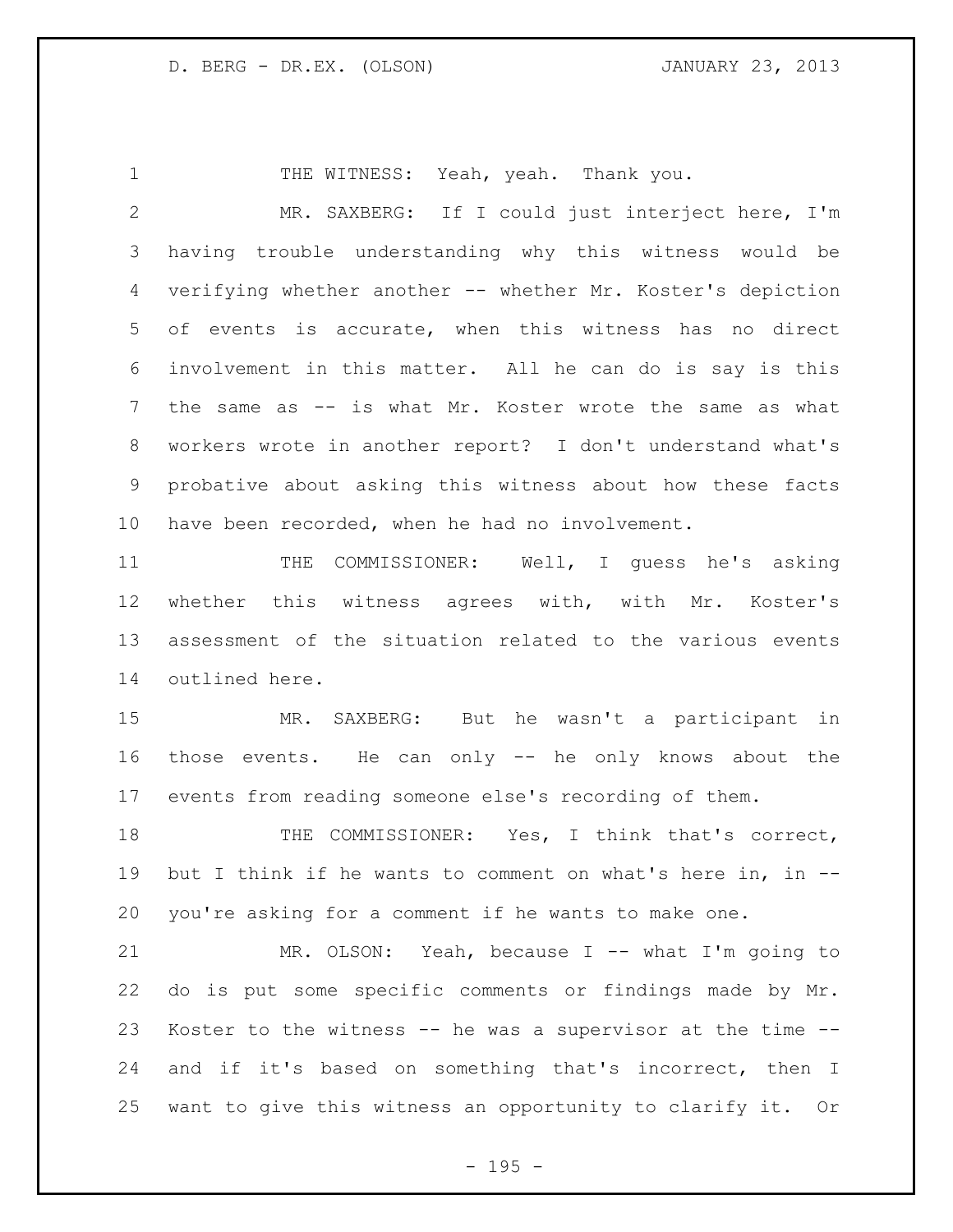if something needs further explanation, to clarify that. THE COMMISSIONER: But, if, if -- but, but it would have to be something he has knowledge about to know whether it was correct or not. MR. OLSON: Absolutely. I don't -- I'm not asking him to comment on anything he doesn't have knowledge of. So he may very well not have any comments with respect to what's recorded here. 9 THE COMMISSIONER: Well, but that -- what do you take out of that answer if he has no comment? 11 MR. OLSON: If he's -- if he has no comment, that's, that's fine. 13 THE COMMISSIONER: Well, I don't think you can assume from that, unless you go through it line by line, that he's agreeing or disagreeing with it. MR. OLSON: No, what I'm going to do is put some of the specific findings or comments that the report writer made that -- THE COMMISSIONER: Well, put, put the, put the first one of those to the witness and then I'll hear Mr. Saxberg on the point. BY MR. OLSON: Q Page 47, Finding 32 says: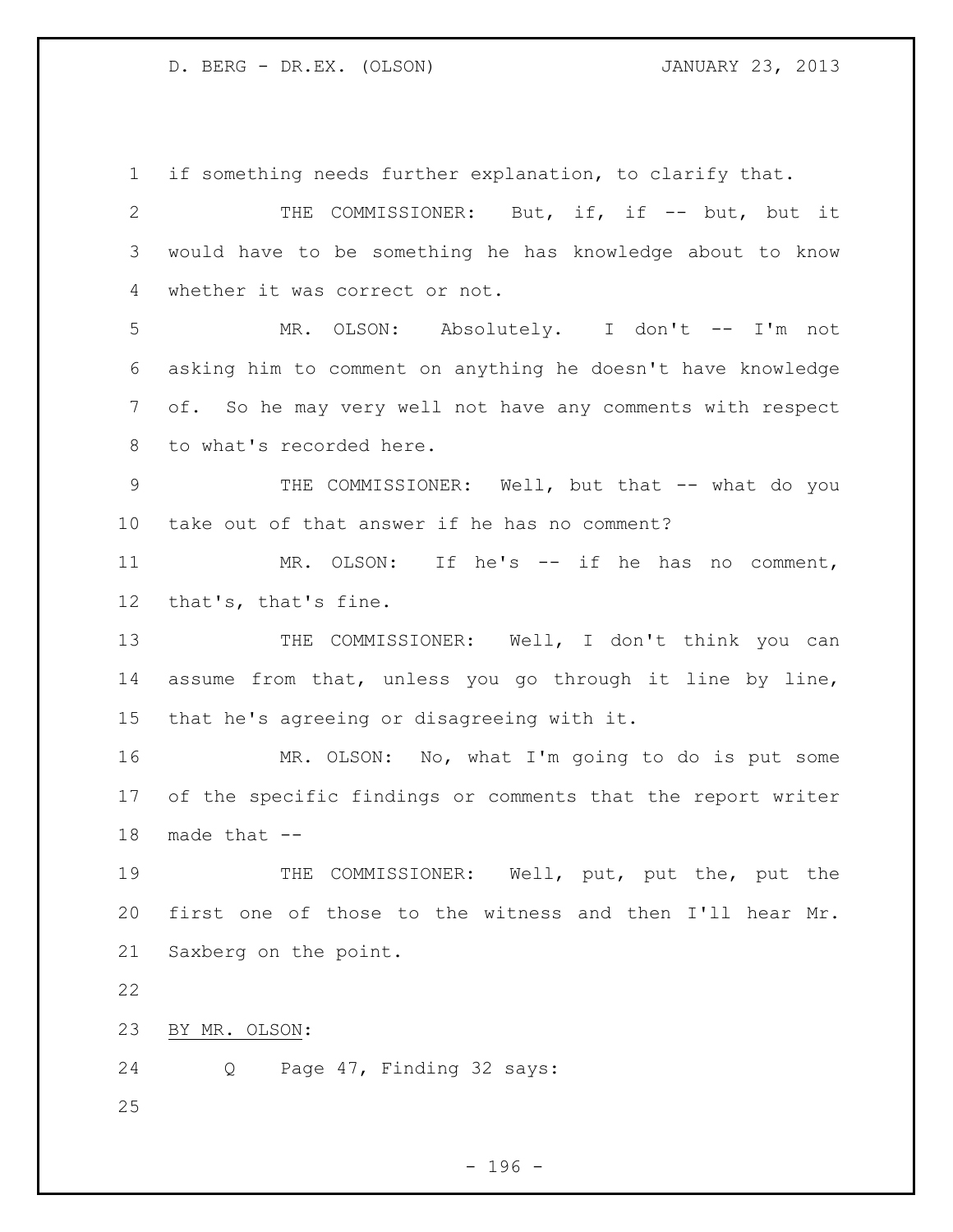"This was the first time that the agency was officially aware that there was a 'Wes McKay' in the home and a partner to Samantha Kematch." Finding 33 says: "The CRU worker and supervisor made the right decision to open 11 11 the file to Intake for Assessment and Intervention." That was done while you were the supervisor of the supervisor, right? A (Inaudible) timeline here. Do you have a reference of a timeline? Is that July two-o-four? Q Well, that -- if you look back at what I was referring to before, it goes through the, the history of this -- of, of Ms. Wiebe's involvement here. A December of '05, okay. Or of '04, yeah. Yes, I was, (inaudible) the assistant program manager. 24 THE COMMISSIONER: All right. So now I want to know what you're going to ask, because I said I would hear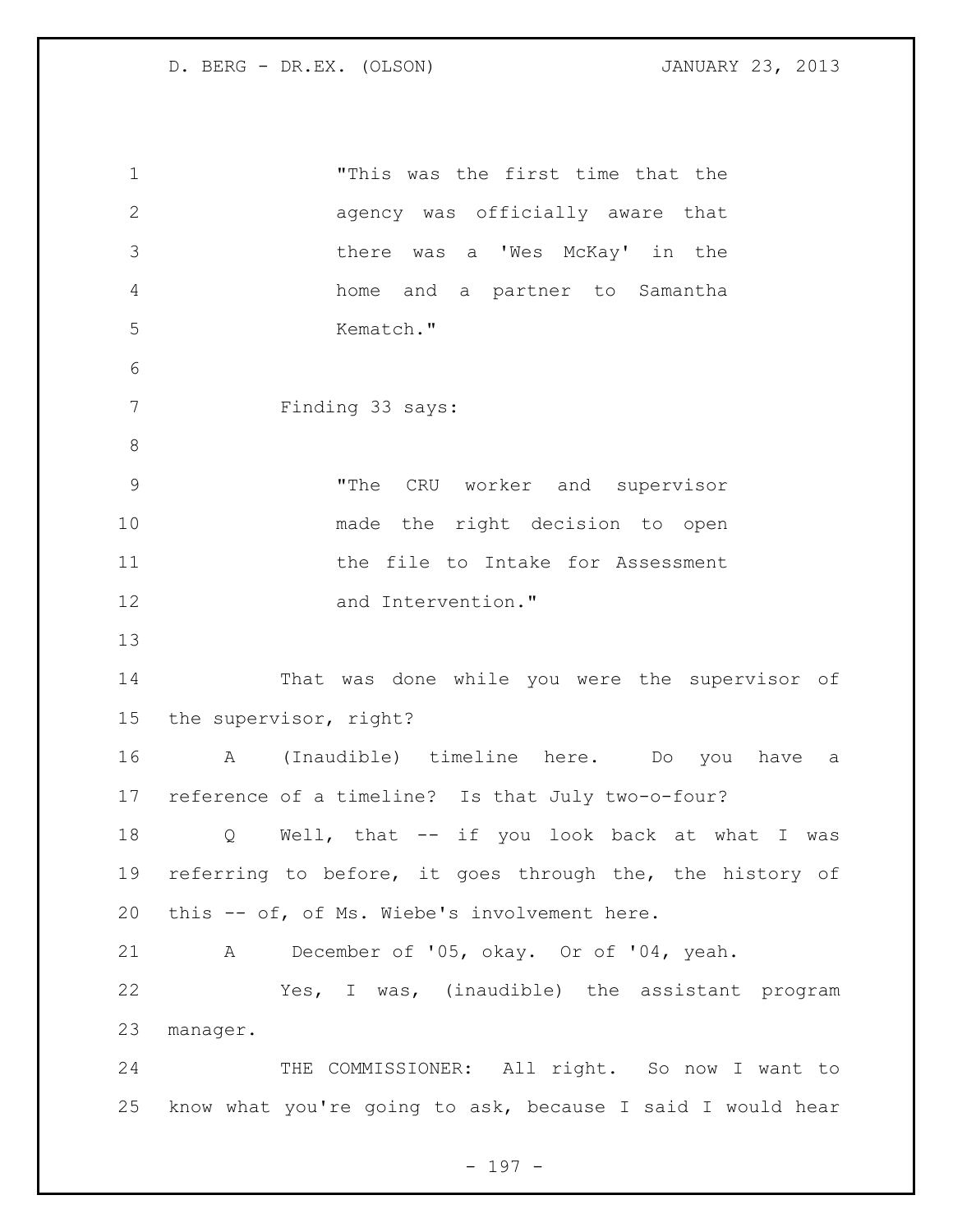Mr. Saxberg.

| $\overline{2}$ | MR. OLSON: So what I'm, what I'm doing, Mr.                |
|----------------|------------------------------------------------------------|
| 3              | Commissioner, is putting the specific comments that the    |
| 4              | report writer's making to the witness with respect to the  |
| 5              | period of time over which he was the supervisor of Ms.     |
| 6              | Faria, and to do that $I'm$ -- he needs some context as to |
| 7              | what he's -- what kind of questions he's answering.        |
| 8              | So, for example, the next one would be Finding 34          |
| 9              | on the page. Says:                                         |
| 10             |                                                            |
| 11             | "The refusal to have the file open                         |
| 12             | to Intake as requested is a major                          |
| 13             | error in the Winnipeg CFS case                             |
| 14             | management of the protection                               |
| 15             | file."                                                     |
| 16             |                                                            |
| 17             | COMMISSIONER: And so what would your<br>THE                |
| 18             | question be?                                               |
| 19             | MR. OLSON: So I would ask him if he agrees with            |
| 20             | that comment or not.                                       |
| 21             | THE COMMISSIONER: Well, offhand, it seems to me            |
| 22             | that based upon his supervisory responsibility, it's a     |
| 23             | reasonable question, but if you want to --                 |
| 24             | MR. SAXBERG: No, no I don't have a problem --              |
| 25             | THE COMMISSIONER: All right.                               |

- 198 -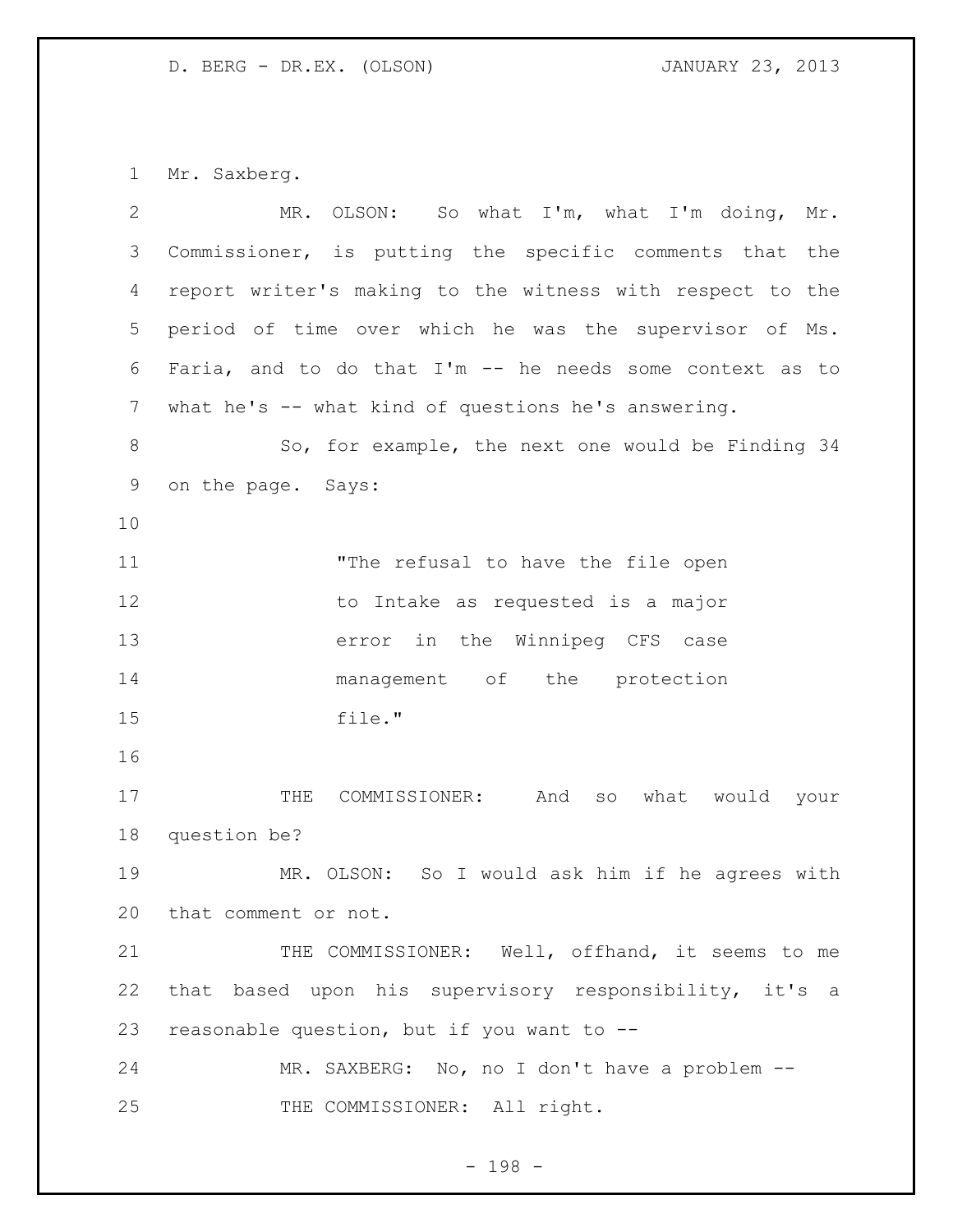1 MR. SAXBERG: -- with that question. All I'm saying is Mr. Berg's only knowledge of this matter comes from reading the reports in the file that have only -- that have been given to him to read in advance of this appearance. So he, he can only know what's in the reports -- the Shelly Wiebe report from December 1st through to December 7, and based on his knowledge of the practices and procedures at the time, he can comment on whether the finding is something that he agrees with. THE COMMISSIONER: That's what's, that's -- MR. SAXBERG: Yes. 12 THE COMMISSIONER: -- what's being asked. 13 MR. SAXBERG: And that's completely fine. MR. OLSON: Yeah. And the reason for allowing the witness to review the factual underpinning is he may not agree with the way Mr. Koster's characterized something, he may not agree with the facts as based on this compared to what he's looked at, so I just want to be fair to the witness and give him an opportunity to see what facts Mr. Koster's findings are based on, and then to comment.

 THE COMMISSIONER: That led him to that conclusion.

MR. OLSON: Exactly.

THE COMMISSIONER: And the question is whether,

- 199 -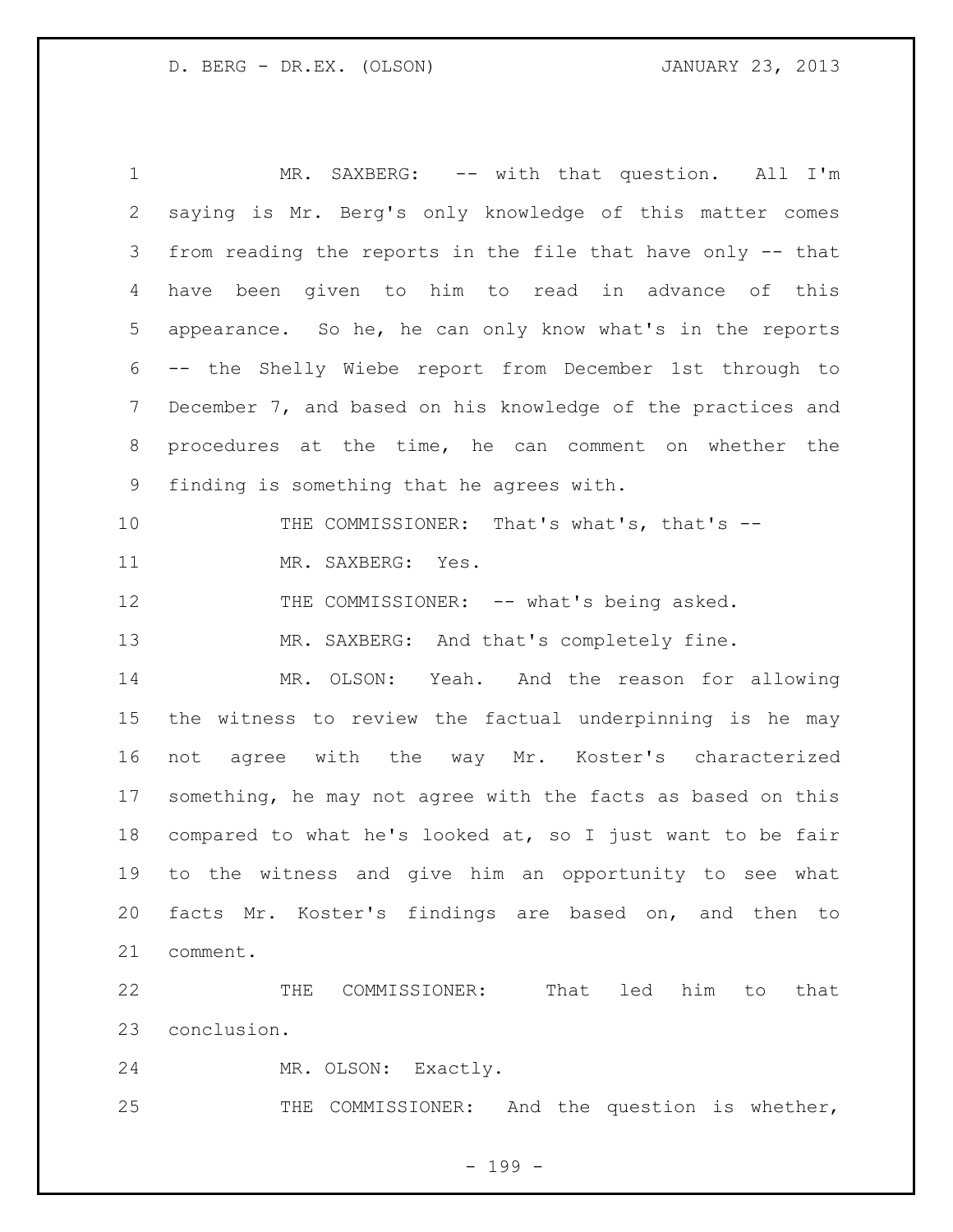witness, you agree with that, F34.

| 2               | THE WITNESS: Yeah. I'm not sure I would agree               |
|-----------------|-------------------------------------------------------------|
| 3               | that it was a major error in the case. I think that, that   |
| 4               | CRU attempted to move the case up to tier two intake, if I  |
| 5               | read this correctly, and it was returned to CRU. It was     |
| 6               | reassigned to the same worker that had involvement prior to |
| 7               | the case being sent up to tier two intake, so I think that  |
| 8               | was, that was very wise on the supervisor's behalf for      |
| 9               | continuity of the case. It's, it's their right under the    |
| 10 <sub>o</sub> | standards. They have every ability under the standards to   |
| 11              | be able to look for a credible source, to be able to        |
| 12              | ascertain safety related to the newborn baby.               |
| 13              | We are talking about December '04, right?                   |
| 14              |                                                             |
| 15              | BY MR. OLSON:                                               |
| 16              | That's right.<br>Q                                          |
| 17              | Yeah. And the hospital staff report a different<br>A        |
| 18              | experience. You know, for mom, they talk about her having   |
| 19              | prenatal care. They don't have concerns in regards to her   |
| 20              | usage at that time, if I've read this correctly, and at the |
| 21              | end of the day the CRU social worker made a number of       |
| 22              | attempts to locate the mom, and at the request of the       |
| 23              | supervisor she followed up with a credible, reliable        |
|                 |                                                             |
| 24              | collateral in the public health nurse. And at the end of    |

- 200 -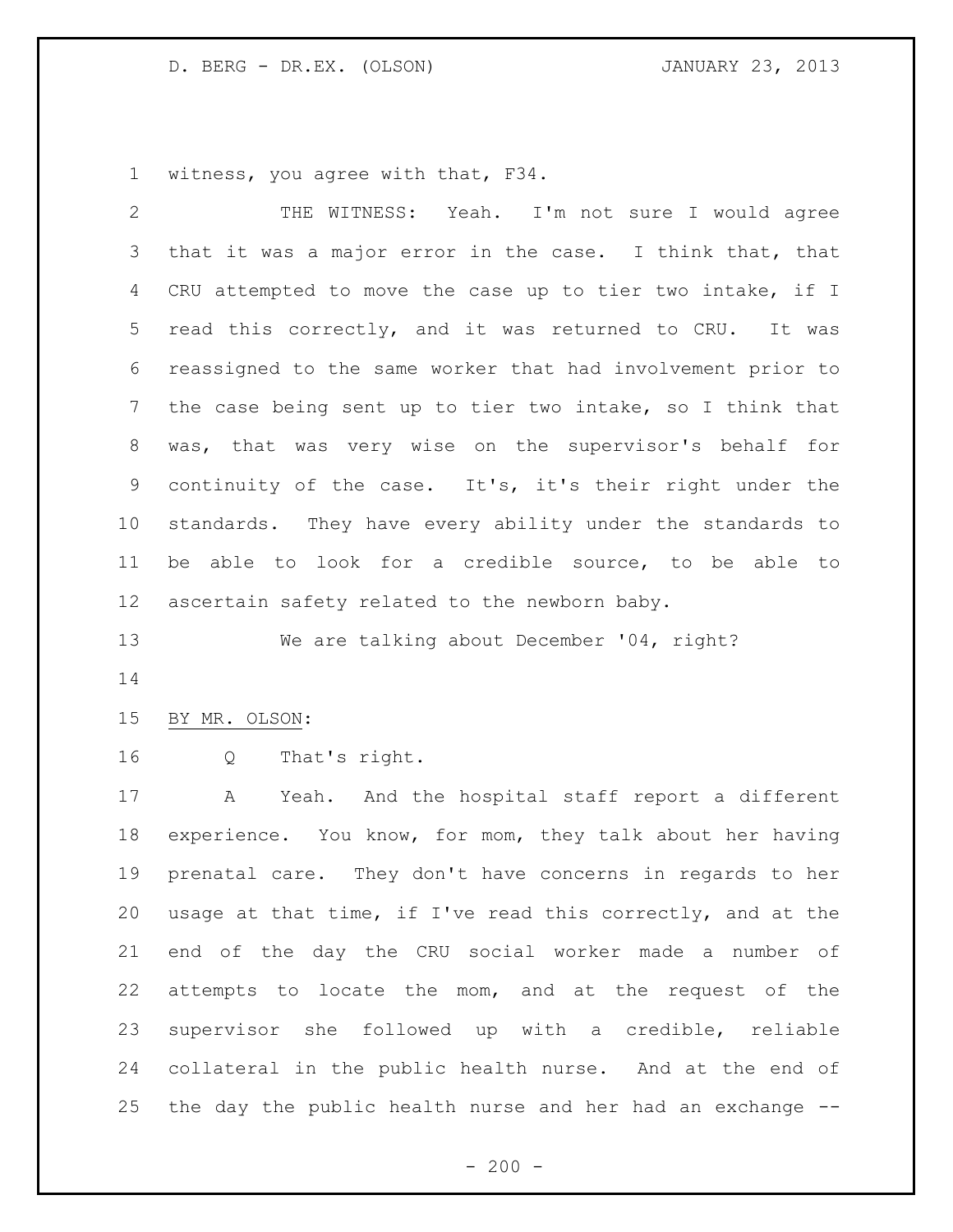and Shelly Wiebe had an exchange of information. Public health nurse said that she didn't have any, any child 3 protection concerns or safety concerns about the baby, and the decision at that point in time was to close the case. That'd be congruent with, with the standards, and it'd be congruent with the '99 standards, the November '04 standards, the January '05 standards, and the current standards we have today.

 THE COMMISSIONER: So I take it that what you've just recited are your reasons for not agreeing that this --

11 THE WITNESS: Yes.

12 THE COMMISSIONER: -- was a major error.

13 THE WITNESS: Yes, yes, sir. Yes, sir.

BY MR. OLSON:

 Q Thank you. The, the investigation that was being conducted, what was your understanding as to who was being -- what was being investigated in this opening?

 A What was being investigated was the, the birth of the newborn that returned, returned to live with the -- Samantha's family.

 Q So not, not the safety of Phoenix Sinclair? A This, this incident wasn't about the safety of Phoenix Sinclair. It was about the birth of the, of the newborn child.

 $- 201 -$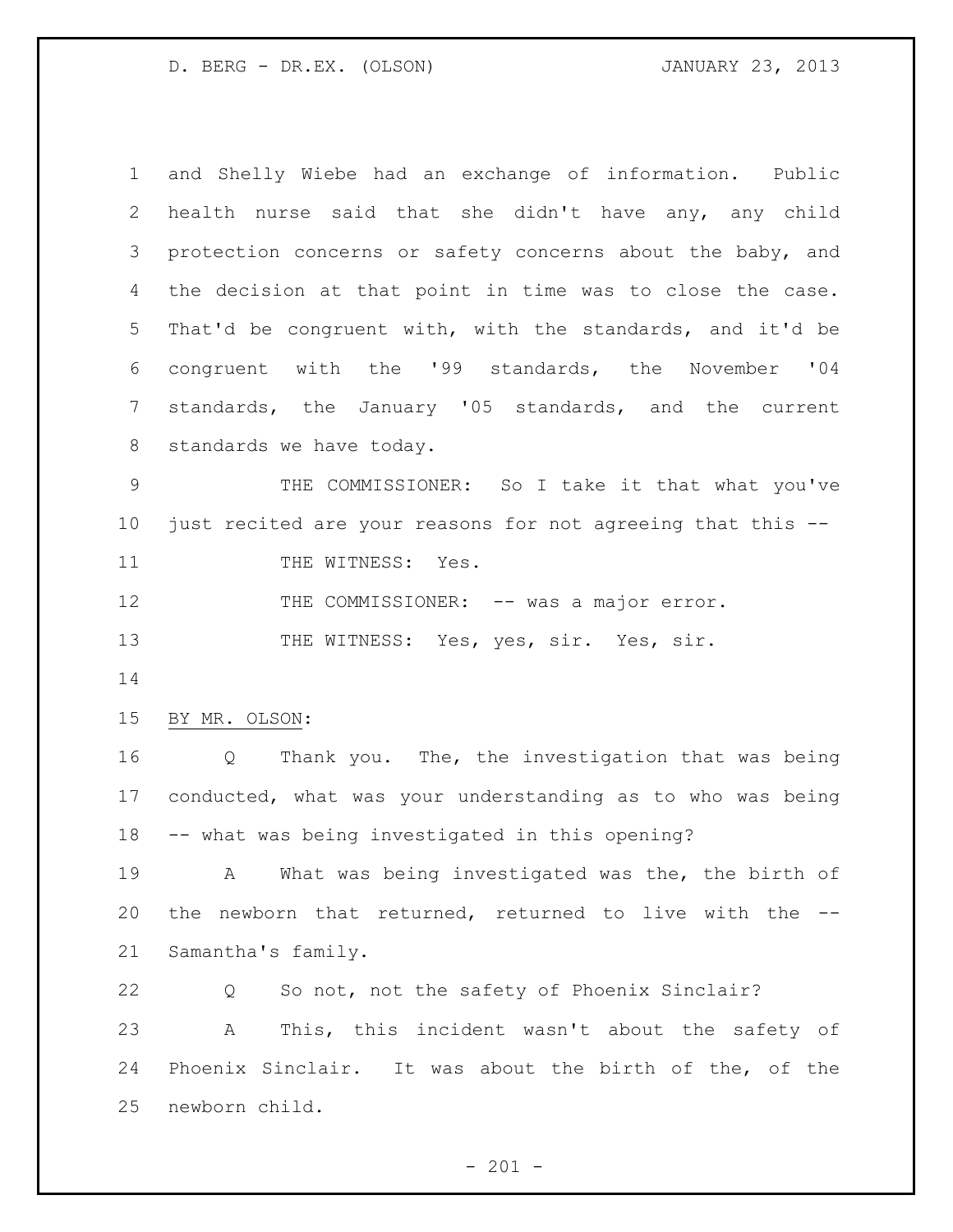Q There are some other findings on this page that apply to that same time frame. I want to give you the opportunity to respond to them if you like, but I'm not going to review them with you unless you need that. THE COMMISSIONER: Which numbers? MR. OLSON: Finding -- it's actually the balance of the findings of the page, Finding 36 and Finding 37. 8 THE COMMISSIONER: Those that follow 34, you mean? MR. OLSON: Sorry. Finding 35, 36, and 37. 11 THE COMMISSIONER: Right. UNIDENTIFIED PERSON: If we could just scroll to the next page, please? Thanks. 14 THE WITNESS: I can't, I can't comment about the computer data system at this time. I understand there's been some developments with that and so I would, I would probably stand down on being able to comment on that. BY MR. OLSON: Q That's not something you'd have knowledge of what's reported here. That's with respect to Finding number 36? A Thirty-six, yes. I mean, I think, I think he articulates that he made the effort himself to try to be able to determine, you know, that information, and, and his

 $- 202 -$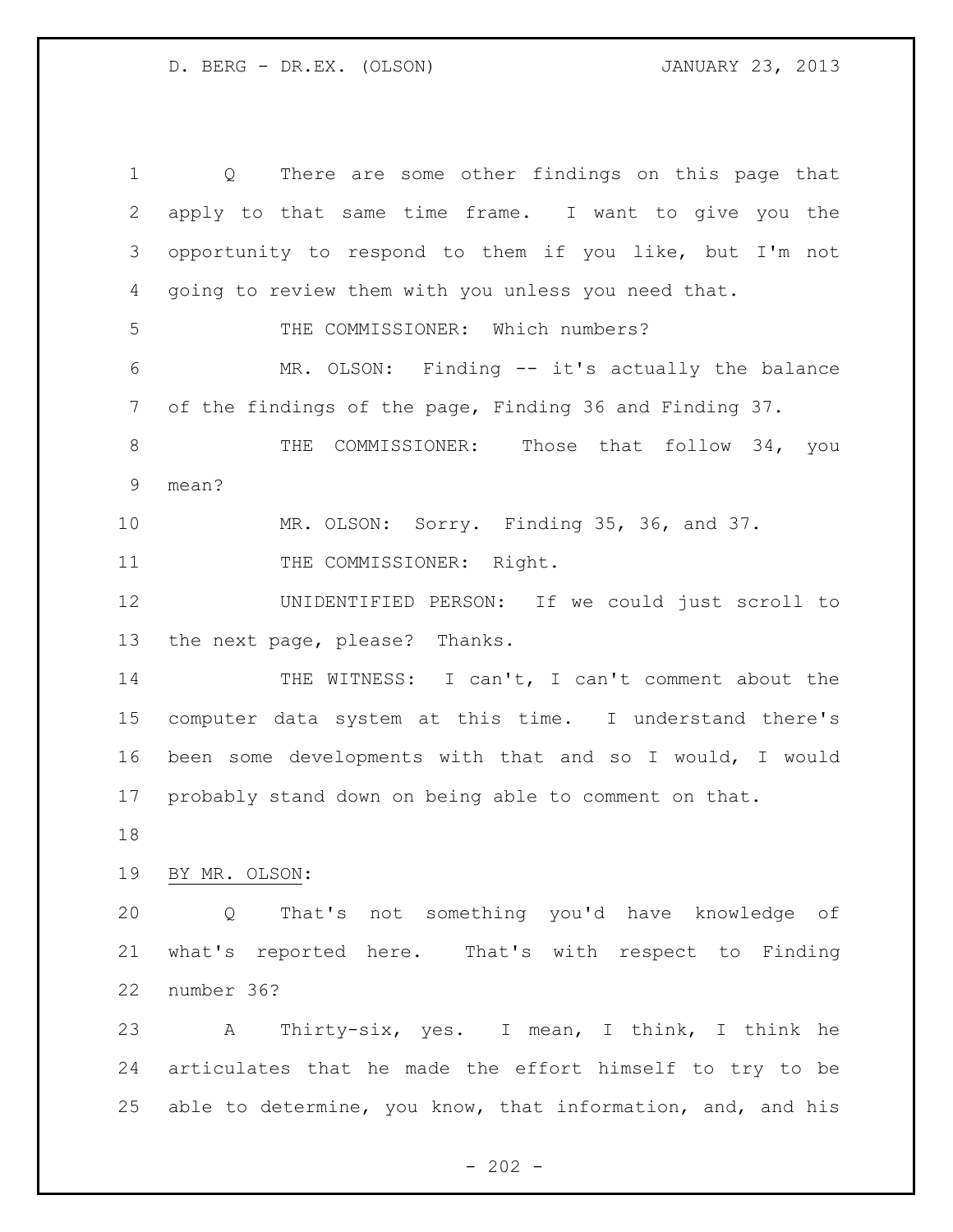response is there so I think it, it stands on its own. "The unwillingness of the public health nurse to provide information was regretful and made the possibility of obtaining a birth date for the father more 8 difficult." You know, her legal obligation is to, you know -- we -- the Child Welfare Act supersedes PHIPA and PHIA in terms of her ability to be able to share information related to protection concerns that she may or may not have had related to the baby. You know, if, if we, if we decided that the obtaining of the birth date for the father -- I would agree with him that it, it made that more difficult, so I think, I think his comment is fair. Q You, you did say you read these reports previously and you're familiar with them? A Yes. Q Okay. I want to give you an opportunity -- and this is to be fair to you -- to make any comments you, you like with respect to the reports, but I'm not going to go through them with you. Is there anything you would like to comment on?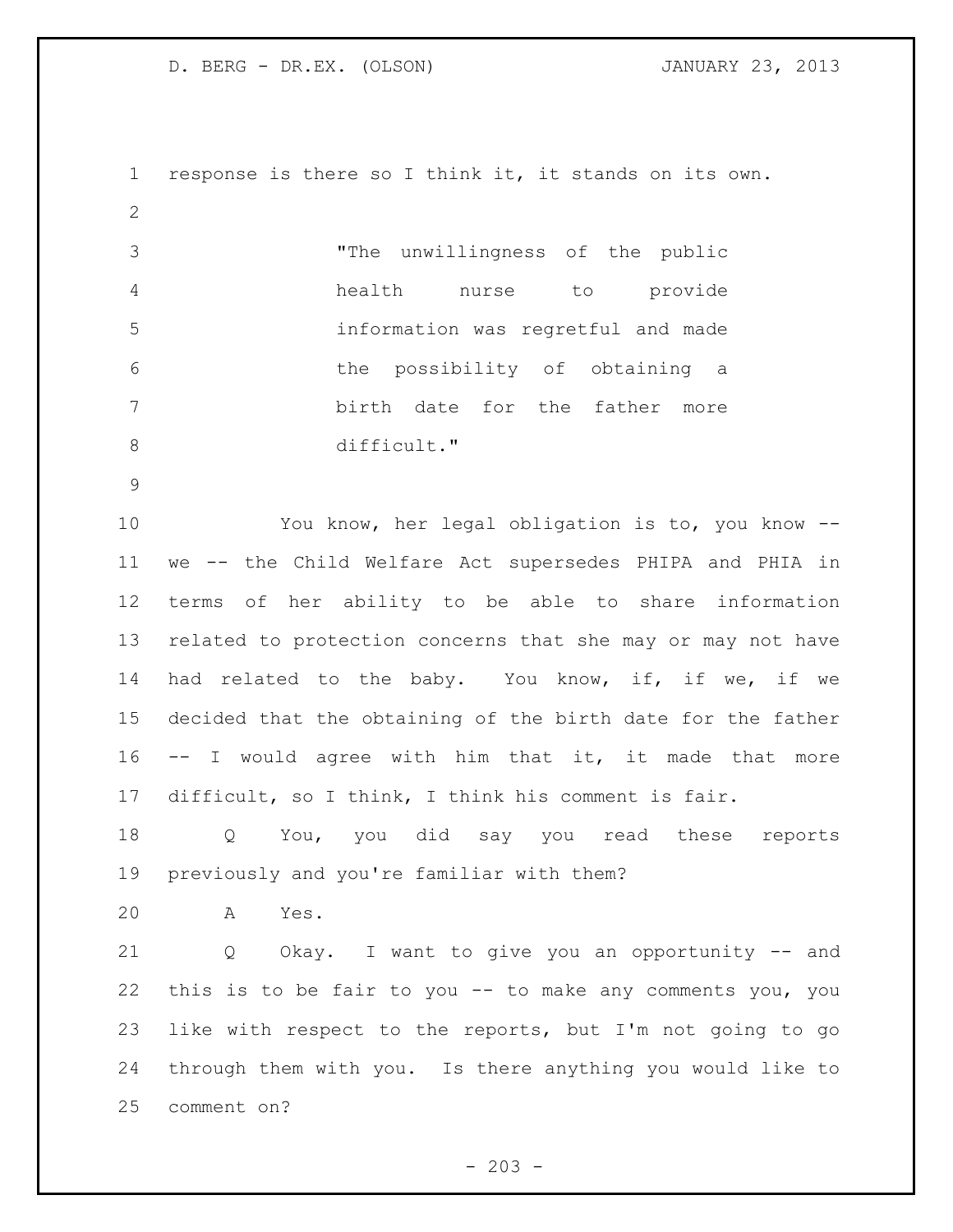A From, from the three reports? Is that your question? Q And the internal report. So that'd be the -- 4 THE COMMISSIONER: Well, I, I -- when you look at the volume of them -- THE WITNESS: Yeah. THE COMMISSIONER: -- I don't know what -- where that -- what answer you're looking for but -- MR. OLSON: I'm not looking for any answer. I just want to give the witness an opportunity to respond to anything raised that he feels he needs to address. 12 THE COMMISSIONER: Well, I think maybe the way to do that is to, is to -- if, if he does, let his counsel bring it out when his time comes because it's -- MR. OLSON: That's fair. 16 THE COMMISSIONER: It's a huge question. 17 MR. SAXBERG: Yeah, and I would, I would just say that there are no findings in any of those reports that relate to this witness. THE COMMISSIONER: Well, the question's been asked and I think if there's anything in particular you want to have him speak to, you'll, you'll have the opportunity to do that. BY MR. OLSON: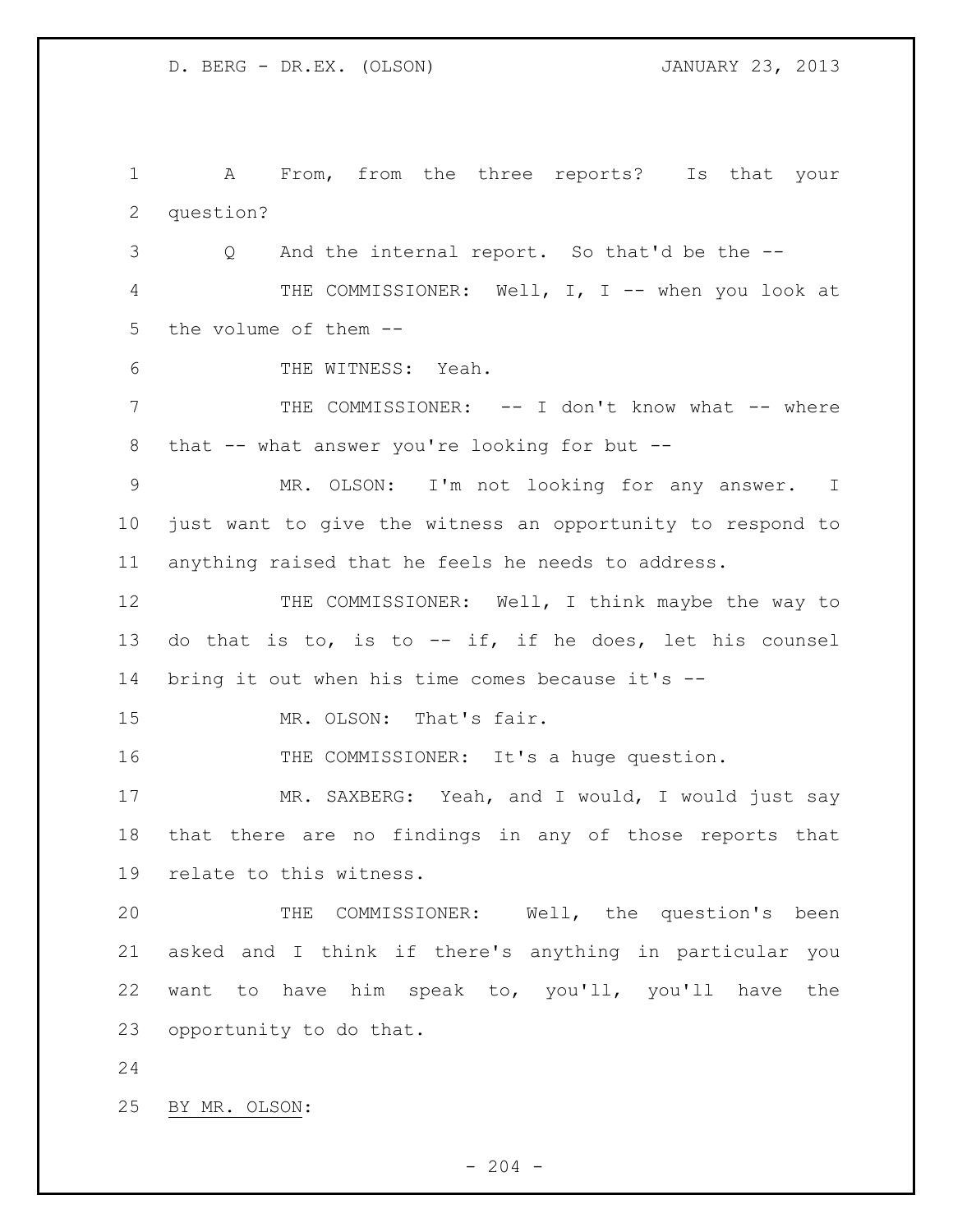Q Just want to ask you now a few final questions. First, how did you learn of Phoenix Sinclair's death? A I learned of Phoenix's death during my time at Animikii Child and Family Services. Q And can you remind us again when that would have been? A I went to Animikii Child and Family on May the 16th, 2005, and I left there -- I'm struggling a little bit -- I think it was April of 2006, if I remember correctly. Q How is it you learned of her death? A I may get the sequencing of this wrong. I, I believe we -- I first learned of her, of her passing -- I 13 can't, I can't remember exactly how, but we had involvement 14 with a file at Animikii that had to do with . Q And I don't want you to give me the specifics of that file. It was -- but you're saying it was through a file that you had involvement with, that had some connection. A Right. And, and we asked for permission from ANCR to be able to go and review their file, just in the event that it had any related follow-up that we needed to do related to the dad, at our time at Animikii. Q Did you have any discussions on a managerial

level with respect to your supervision or the supervision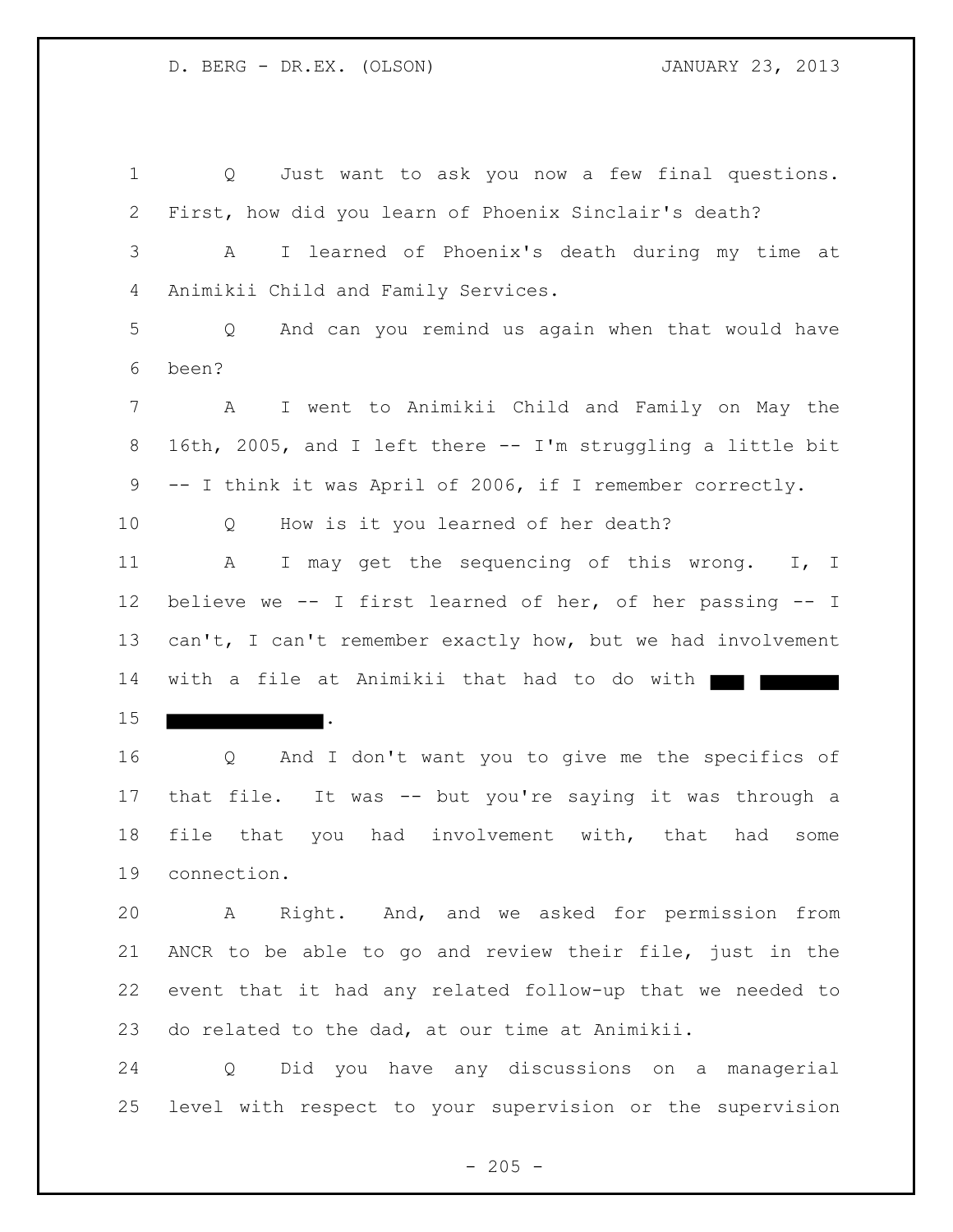of your -- of the workers involved in providing services to Phoenix Sinclair?

 A I did. I did just prior to my leaving Animikii. I had first involvement with the, the police come to see one of my, one of my staff who had left Animikii and was working at another location. And the police had come to the Animikii office, and so I agreed to meet with the police and they informed me of the fact that they were looking for a previous staff member of mine. And I asked them what it was about and they shared with me that it was about some allegations of information that had allegedly 12 been shared with my staff member, and they were good enough to provide me with a timeline of when that information was, was allegedly had been able to be told to the staff member, and at that point in time I provided them with the follow- up information in regards to how to contact that staff person.

 MR. OLSON: Thank you. Those are my questions for this witness.

THE COMMISSIONER: Thank you, Mr. Olson.

 Well, now what's the view of counsel? Do we -- Mr. Gindin, have you some questions? I'm sure you have.

 MR. GINDIN: I expect to be fairly lengthy. My plan was to go last, so I'm not sure about the others, whether they're prepared to ask some now or try to do it

 $-206 -$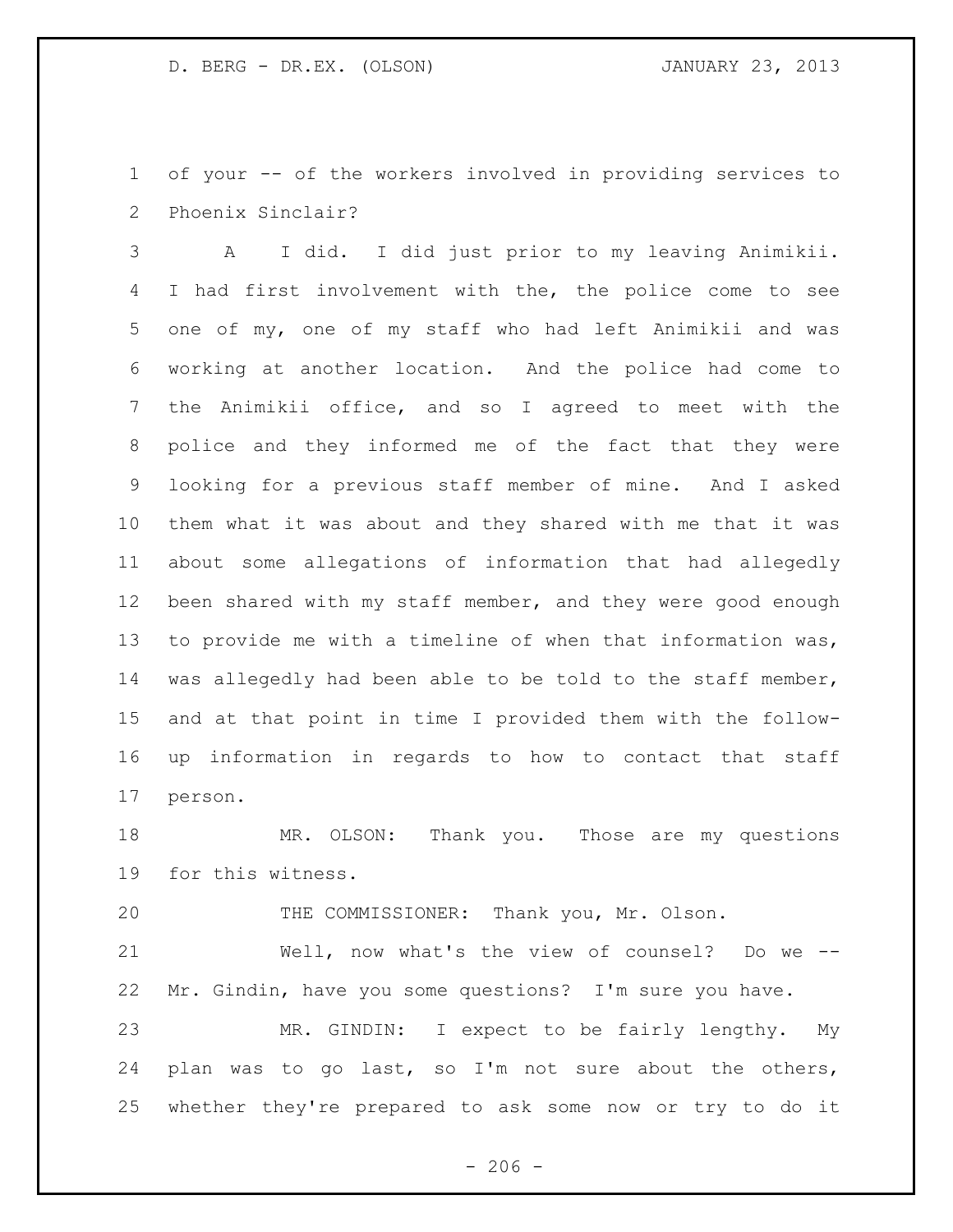tomorrow.

| 2  | THE COMMISSIONER: All right. Well, we'll, we'll             |
|----|-------------------------------------------------------------|
| 3  | leave yours over till tomorrow in any event.                |
| 4  | Mr. McKinnon, have you some questions?                      |
| 5  | MR. MCKINNON: Yes, Mr. Commissioner, and I don't            |
| 6  | think I'll be lengthy so I, I would suggest $--$            |
| 7  | THE COMMISSIONER: So --                                     |
| 8  | MR. MCKINNON: -- I could proceed.                           |
| 9  | THE COMMISSIONER: Yes, please, do.                          |
| 10 | MR. MCKINNON: There's one more piece of paper I             |
| 11 | need, sir.                                                  |
| 12 |                                                             |
| 13 | CROSS-EXAMINATION BY MR. MCKINNON:                          |
| 14 | Mr. Berg, my name's Gordon McKinnon. As you<br>Q            |
| 15 | know, I represent the department and Winnipeg CFS.          |
| 16 | I just wanted to get a bit of -- put some of your           |
| 17 | evidence in a bit of context. As I understand it, you       |
| 18 | started working as an assistant program manager at Winnipeg |
| 19 | CFS in 2003.                                                |
| 20 | A<br>That's correct.                                        |
| 21 | And you had had some prior experience in intake,<br>Q       |
| 22 | but this was -- if I can put it in the colloquial, this     |
| 23 | was, this was a whole different ballgame when you came to   |
| 24 | be the assistant program manager at intake at Winnipeg CFS. |
| 25 | I think that's a fair comment.<br>Α                         |
|    |                                                             |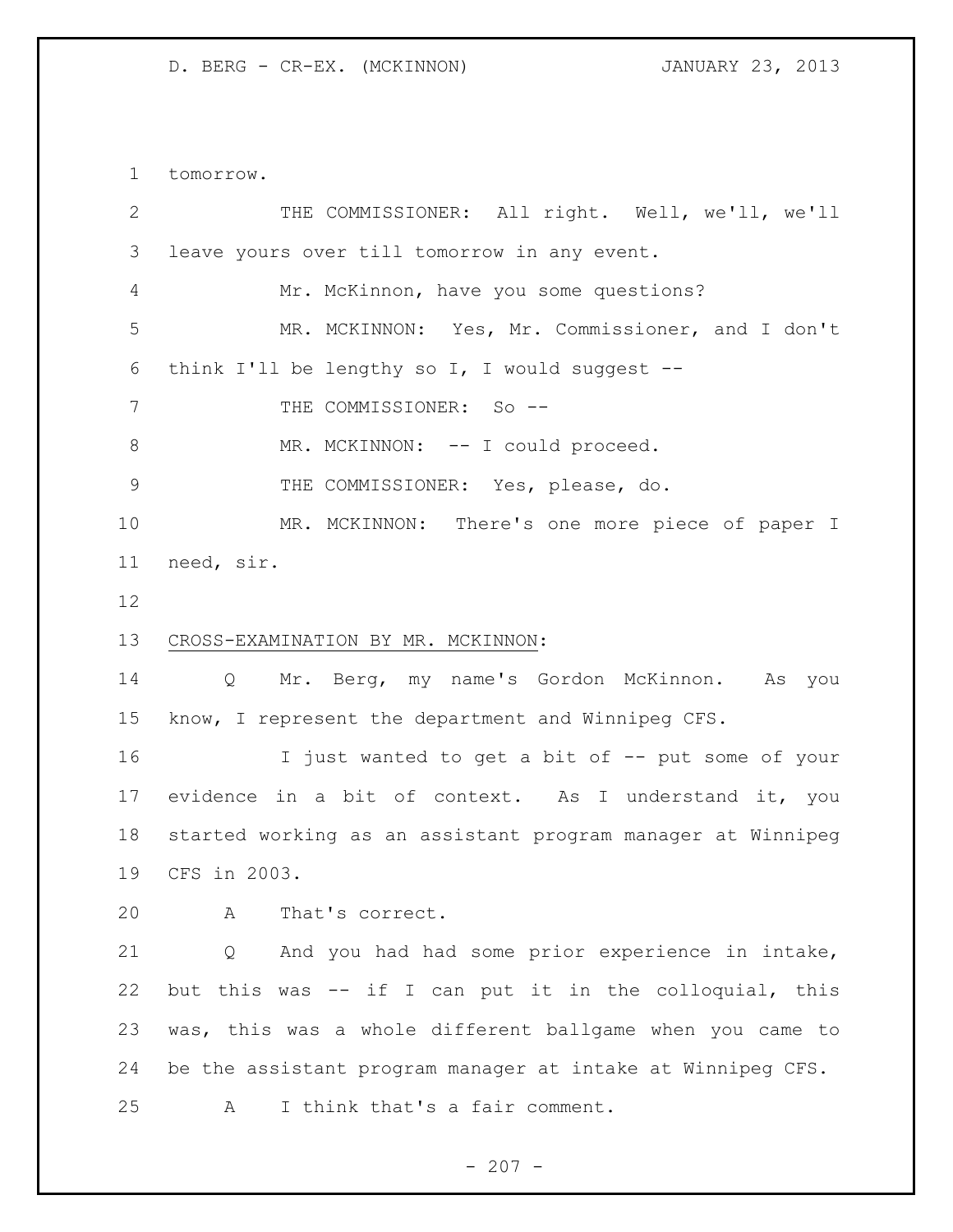Q And our -- by your own words as I recorded them, this was a steep learning curve for you. A The, the intake piece was a steep learning curve, yes. Q To, to become familiar with and get up to speed with that complex program. 7 A That's, that's correct. Q And you viewed one of your ... One of the important initiatives that you undertook was to try and get a more collegial and friendly and familiar atmosphere between you as a junior manager, if I can use that phrase -- A For sure. 14 Q -- and your supervisors and your staff. A Absolutely. Q And collegiality is important to you. A It's, it's important to me as an individual, but far more importantly, it's important that we have a good working relationship because just in the nature of our business if we treat each other respectfully, professionally, it filters all the way down to the way we interact with our, our families out there. Q So you think it's important for the program, as well.

A It's important to the, the whole service business

 $- 208 -$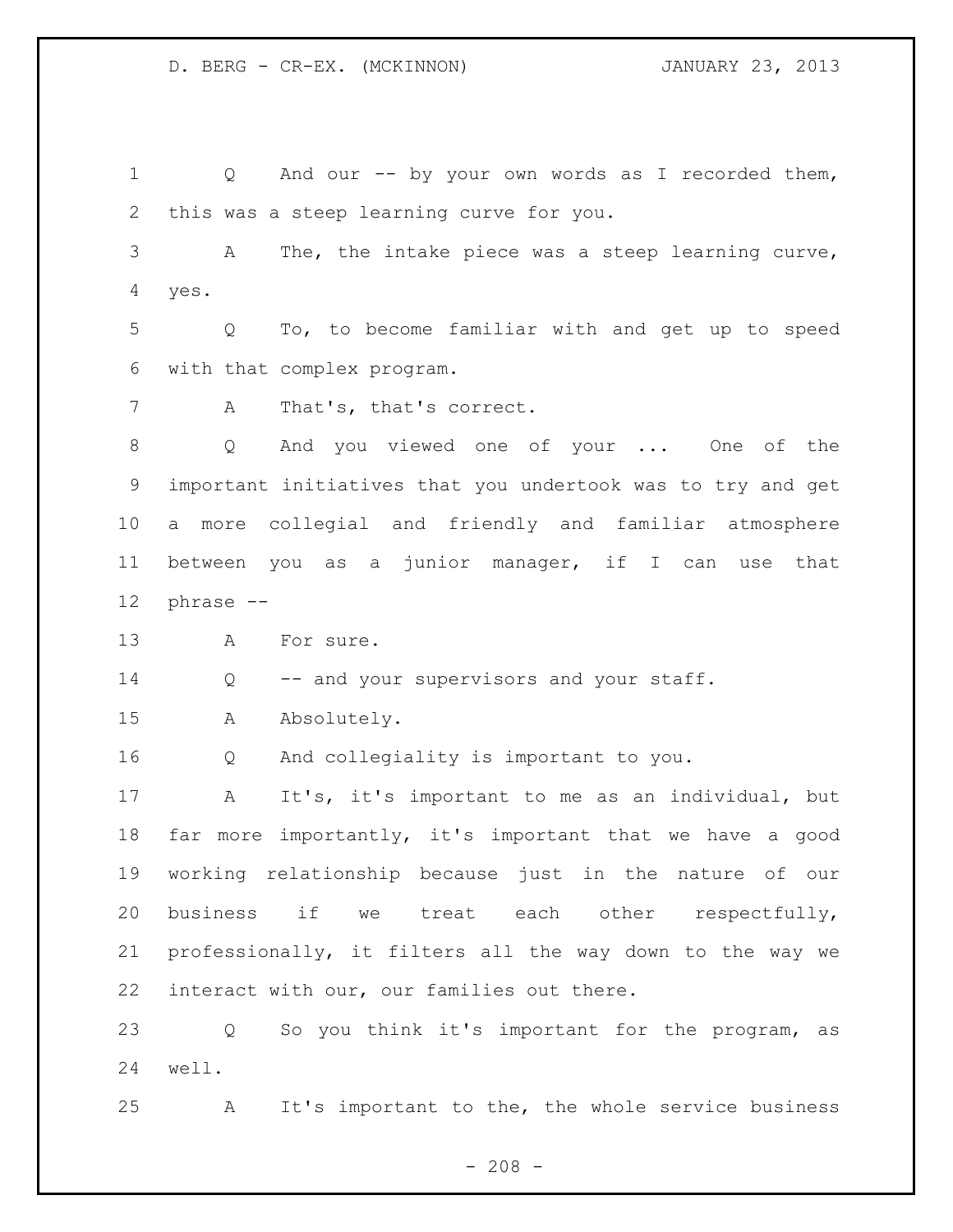that we do, for sure.

| $\overline{2}$ | And, and it's an important value, your -- as a<br>Q         |
|----------------|-------------------------------------------------------------|
| 3              | personal value, and it's an important value to you as a     |
| 4              | social worker, and, and you believe it's important for the  |
| 5              | program as a whole that there be that kind of collegiality. |
| 6              | Absolutely.<br>A                                            |
| $7\phantom{.}$ | Now, we know that you left this position to go to<br>Q      |
| 8              | Animikii in around April, was it, of 2005?                  |
| $\mathsf 9$    | May 16.<br>Α                                                |
| 10             | May of 2005. So you were actually in this<br>Q              |
| 11             | position for only two years.                                |
| 12             | A<br>Just two years, yes.                                   |
| 13             | So you had limited experience with intake prior<br>Q        |
| 14             | to this, and subsequent to 2005, you went to Animikii and   |
| 15             | then you came back to Winnipeg CFS after about another      |
| 16             | year, was it?                                               |
| 17             | Can I just back up for a second? I want to give<br>A        |
| 18             | myself a little bit more of a pat on the back. I, I had     |
| 19             | lots of experience when I went over to the position, just   |
| 20             | never having worked with the degree of volume with the      |
| 21             | intake. So I had responsibilities as a supervisor for, for  |
| 22             | many years before going there and we ran our own intake     |
| 23             | programs rurally. But you can appreciate running the, the   |
| 24             | new, the new case intakes at 835 Portage compared to a      |
| 25             | rural intake system in Steinbach and St. Pierre, there      |

- 209 -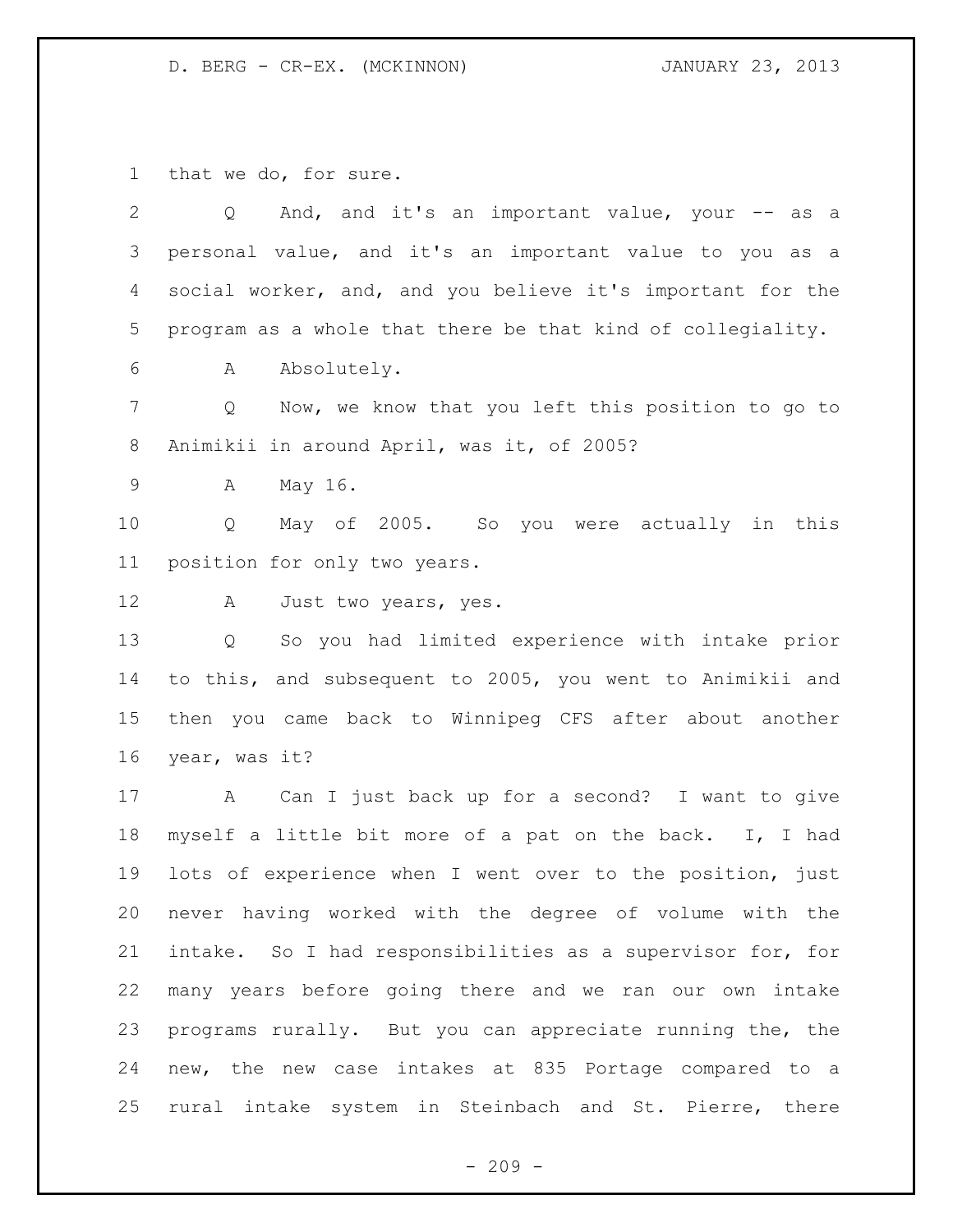would be differences and the volume intensity would be that, that different. Doesn't take away from I had a learning curve.

 Q Let me -- and that's what I'm trying to get at in 5 terms of ... Would you agree with this, that, that just in terms of the experience you had in that job when you came back to Winnipeg CFS, Winnipeg CFS didn't have an intake function anymore. That's obvious. You'll agree with that.

A Correct, yes.

 Q So your experience as a assistant program manager at intake is limited to that two-year period that we've been talking about.

 A My experience at intake at 835 Portage, that office was limited to those two years.

 Q And would you agree with me that that particular -- the pace of that work and the volume of that work was not a good fit for you?

 A No, I wouldn't agree with you on that. I would just say that it probably took me six months to wrap my head around the abuse program, CRU, and intake program because they were, they were new programs to me. So it meant a lot more work and a lot more hours to get up to speed, but I don't think I was out of place.

 Q When Mr. Olson was asking you questions this morning and there was a great deal of discussion about

 $- 210 -$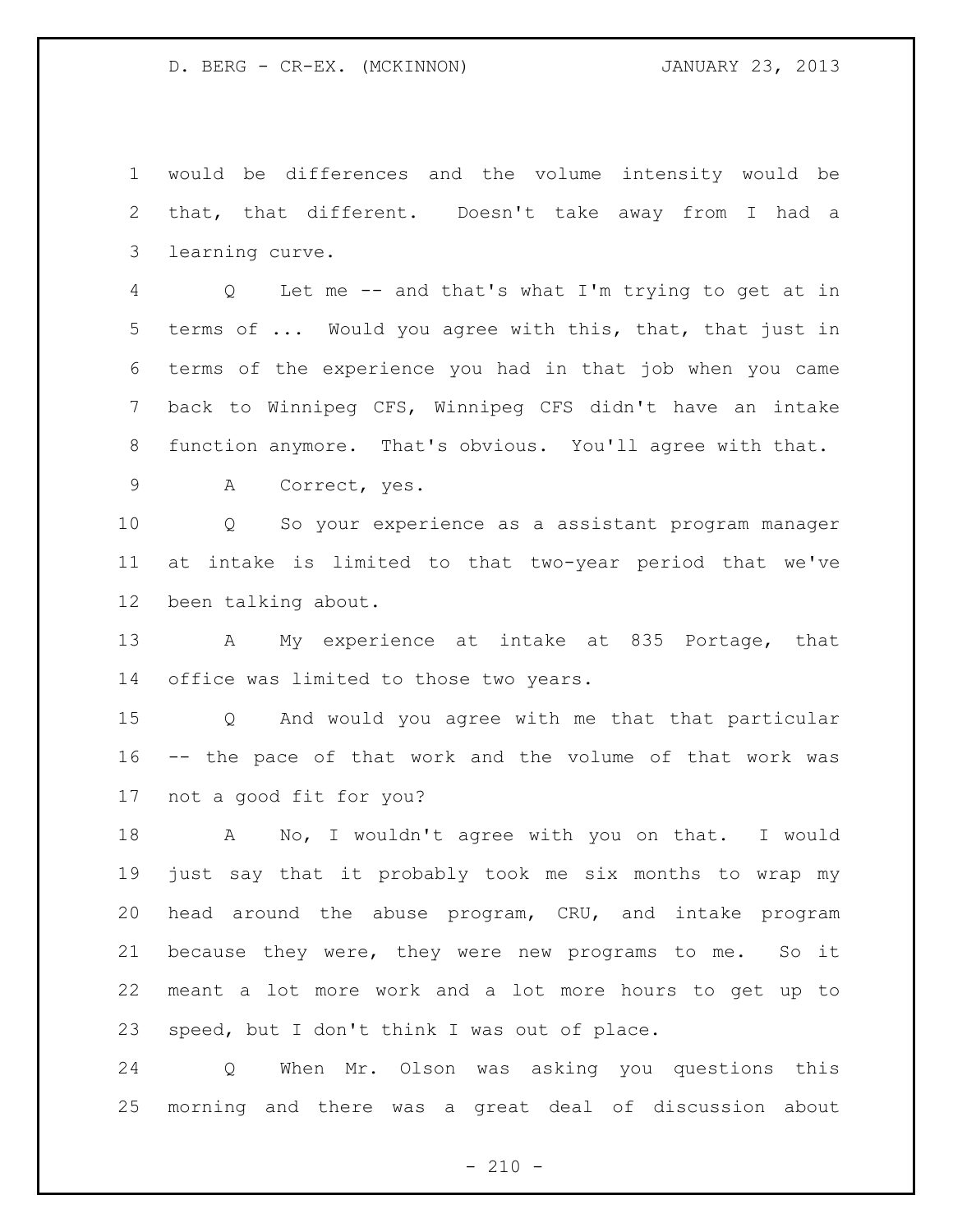cases being received at CRU, being referred to intake, and then coming back to CRU, you'll recall that discussion. A Yes, I do. Q And I just want to make sure I'm clear and the Commissioner's clear on this. We talk about general intake; sometimes we use the expression tier two. A Yes. Q Tier one is CRU. A That's correct. Q Correct? A Yes. Q So both -- if we talk about the function of intake, that's tier one and tier two collectively is an intake function. Correct? A I think that's a fair comment. Q And you were responsible for both tier one and tier two. A Yes -- 19 Q Certain aspects of it. I, I know there were -- A Yes. Q It was a shared position, but -- A Yes. Q -- in terms of your -- A Definitely. Q -- your reports, you had some reporting to you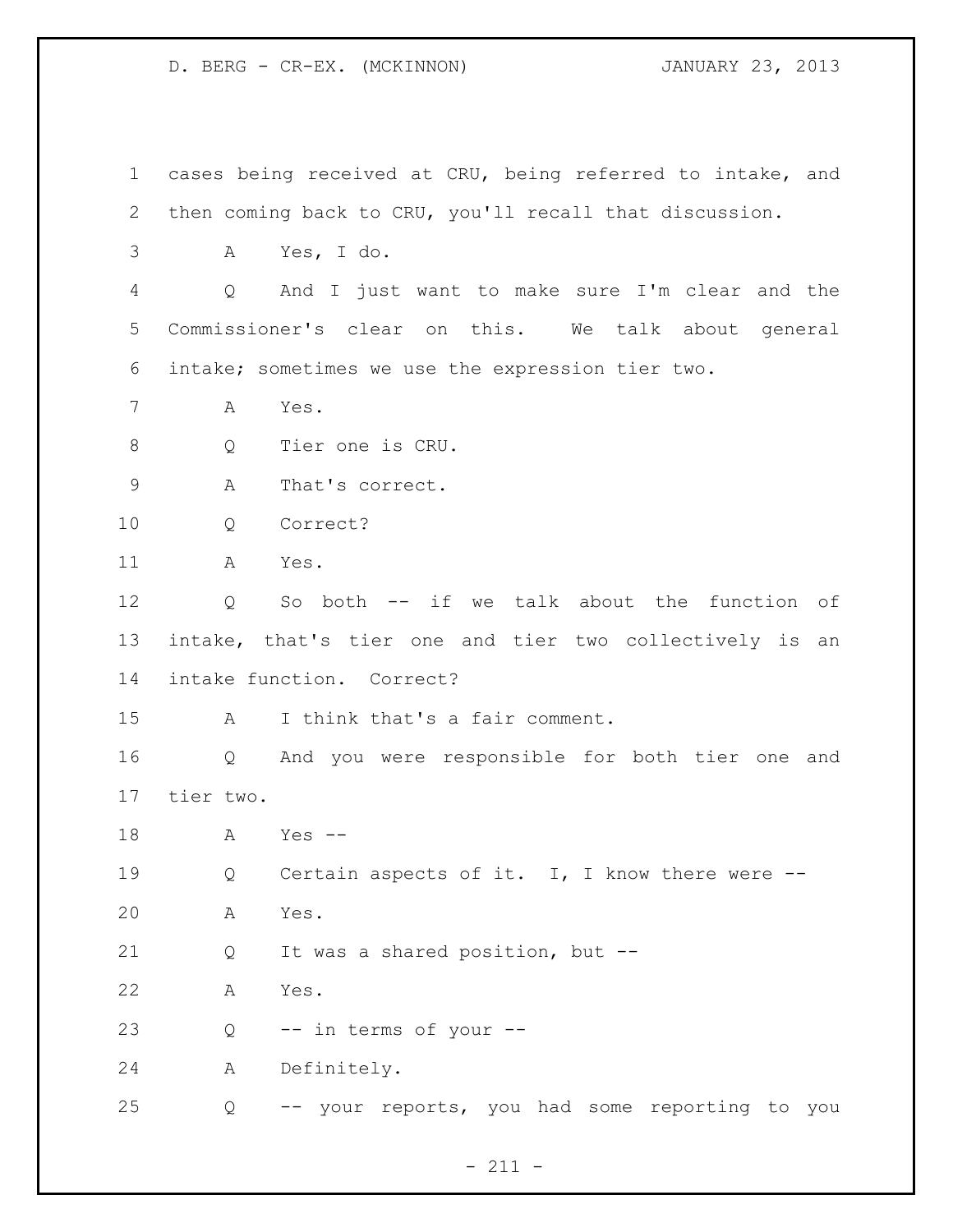from tier one and some reporting to you from tier two.

2 A Abuse and intake and community.

Q Right.

A Yeah.

 Q But just trying to focus for this moment on, on this --

A Okay.

8 Q -- this issue of, of, of CRU and tier two and, and the back and forth.

A Yes.

 Q And there was a great deal of discussion between you and Mr. Olson about, you know, what happens when files -- administratively, how they go up and what happens and how they sometimes are referred down for follow-up. My question to you is this: As an assistant program manager, is it particularly important whether it's in tier one or in tier two, or is it, is it the function, is it the job, is it, is it -- do you see where I'm, I'm going to this -- with this? Does it matter from the point of view of the program from intake, whether the follow-up is being done at tier one or at tier two, so long as the follow-up is done?

 A I think it's important that the follow-up is done; I think that that's crucially important. But the function at CRU, with the volume that they were managing, means that it's going to be a short-term service. You're

- 212 -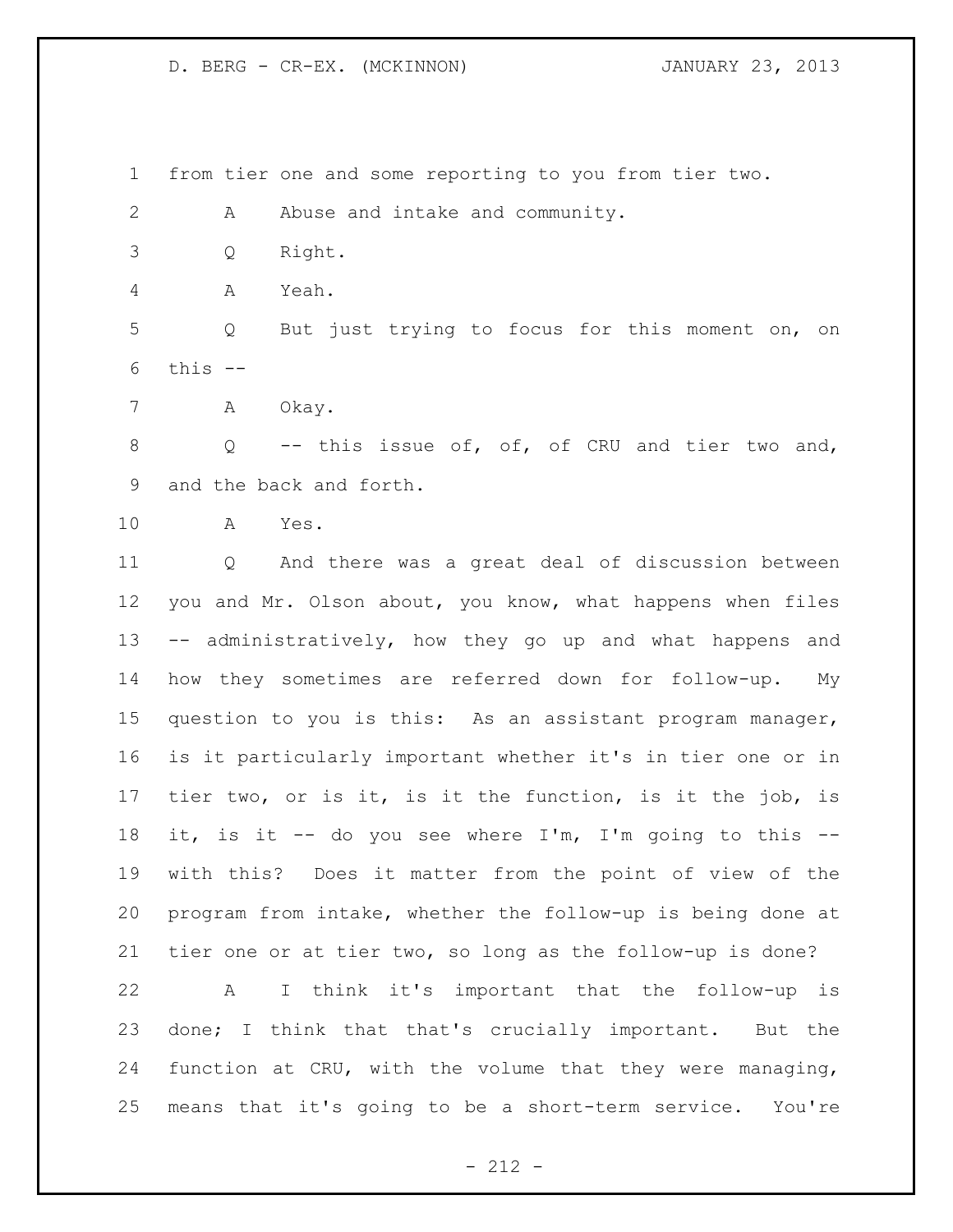| $\overline{2}$<br>3<br>4<br>5<br>6 | opportunity to connect with the family, the opportunity to<br>join with the family, and the opportunity to work with the<br>family for, for two months, that you could potentially have<br>if the referral goes to the intake unit. |
|------------------------------------|-------------------------------------------------------------------------------------------------------------------------------------------------------------------------------------------------------------------------------------|
|                                    |                                                                                                                                                                                                                                     |
|                                    |                                                                                                                                                                                                                                     |
|                                    |                                                                                                                                                                                                                                     |
|                                    |                                                                                                                                                                                                                                     |
|                                    | Yes. And I, and I understand that, but when --<br>Q                                                                                                                                                                                 |
| 7                                  | Α<br>Yes.                                                                                                                                                                                                                           |
| $\,8\,$                            | -- when a case is being referred back, it's<br>Q                                                                                                                                                                                    |
| $\mathsf 9$                        | usually in the context of one more thing needing to be                                                                                                                                                                              |
| 10<br>done.                        |                                                                                                                                                                                                                                     |
| 11                                 | Potentially.<br>A                                                                                                                                                                                                                   |
| 12                                 | One or two things needing to be done to make a<br>Q                                                                                                                                                                                 |
| 13                                 | decision on that case. Would that be fair, that that's                                                                                                                                                                              |
| 14                                 | when these cases can sometimes be referred back?                                                                                                                                                                                    |
| 15                                 | It's certainly true. Some, some cases were that<br>$\mathbf{A}$                                                                                                                                                                     |
| 16<br>way.                         |                                                                                                                                                                                                                                     |
| 17                                 | And regardless of whether that one thing or that<br>Q                                                                                                                                                                               |
| 18                                 | two things, it's usually an investigation, fair?                                                                                                                                                                                    |
| 19                                 | Um-hum.<br>A                                                                                                                                                                                                                        |
| 20                                 | Regardless of whether that one thing or that two<br>Q                                                                                                                                                                               |
| 21                                 | -- or those two things are done follow-up by CRU or follow-                                                                                                                                                                         |
| 22                                 | up by tier two, in both cases the same work has to be done.                                                                                                                                                                         |
|                                    |                                                                                                                                                                                                                                     |
| 23                                 | That's a fair comment. If it's --<br>A                                                                                                                                                                                              |
| 24                                 | And $--$<br>Q                                                                                                                                                                                                                       |

- 213 -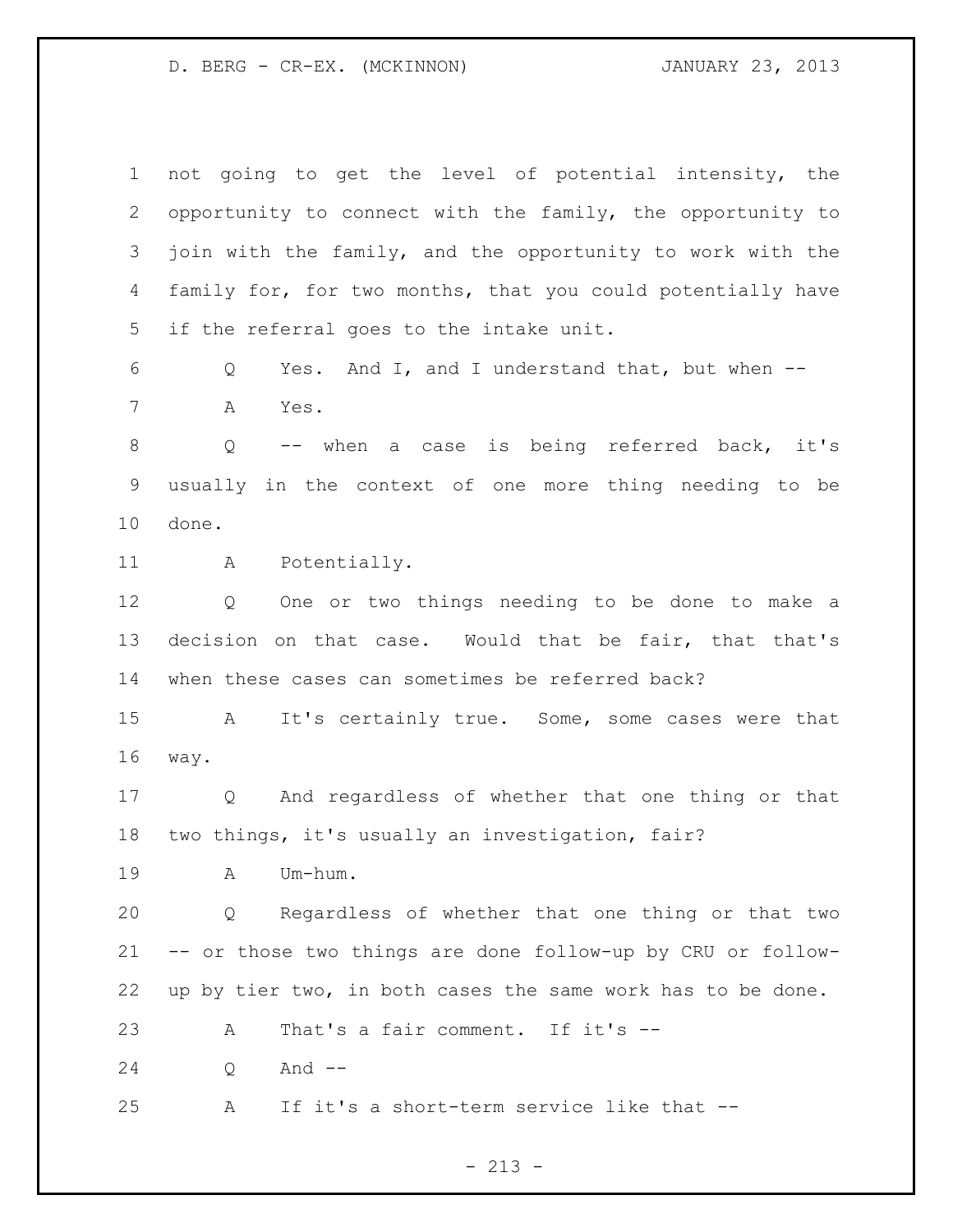Q Right.

| $\mathbf{2}$    | -- yes, for sure.<br>A                                            |
|-----------------|-------------------------------------------------------------------|
| 3               | And in both cases the instructions would be not<br>Q              |
| 4               | to close that file until safety is assured; is that fair?         |
| 5               | Yes, I think that's fair.<br>A                                    |
| 6               | Just a third area I wanted to just clarify. You<br>Q              |
| $7\phantom{.0}$ | told the Commissioner that when you started there was only        |
| 8               | one supervisor at CRU, and that was Diva<br>Farrera               |
| 9               | (phonetic); is that correct?                                      |
| 10              | Α<br>Faria, yes.                                                  |
| 11              | Faria.<br>Q                                                       |
| 12              | Α<br>Yeah.                                                        |
| 13              | We've heard evidence here on -- actually, on day<br>Q             |
| 14              | one of the Inquiry that in 2000, 2000 -- I think it was           |
| 15              | 2000 when CRU was first established, it had<br>two                |
| 16              | supervisors. Were you aware of that?                              |
| 17              | I was aware of that, but my, my information about<br>$\mathbf{A}$ |
| 18              | how CRU functioned prior to that is fairly limited. I know        |
| 19              | it had two supervisors, but not when I showed up.                 |
| 20              | Right.<br>Q                                                       |
| 21              | There was just the one.<br>Α                                      |
| 22              | And, and I'm advised that the two supervisors<br>Q                |
| 23              | were, were Diva Faria and Jim Richardson?                         |
| 24              | Yes.<br>Α                                                         |
| 25              | And that at some point in about 2002 -- in 2002,<br>Q             |
|                 |                                                                   |

- 214 -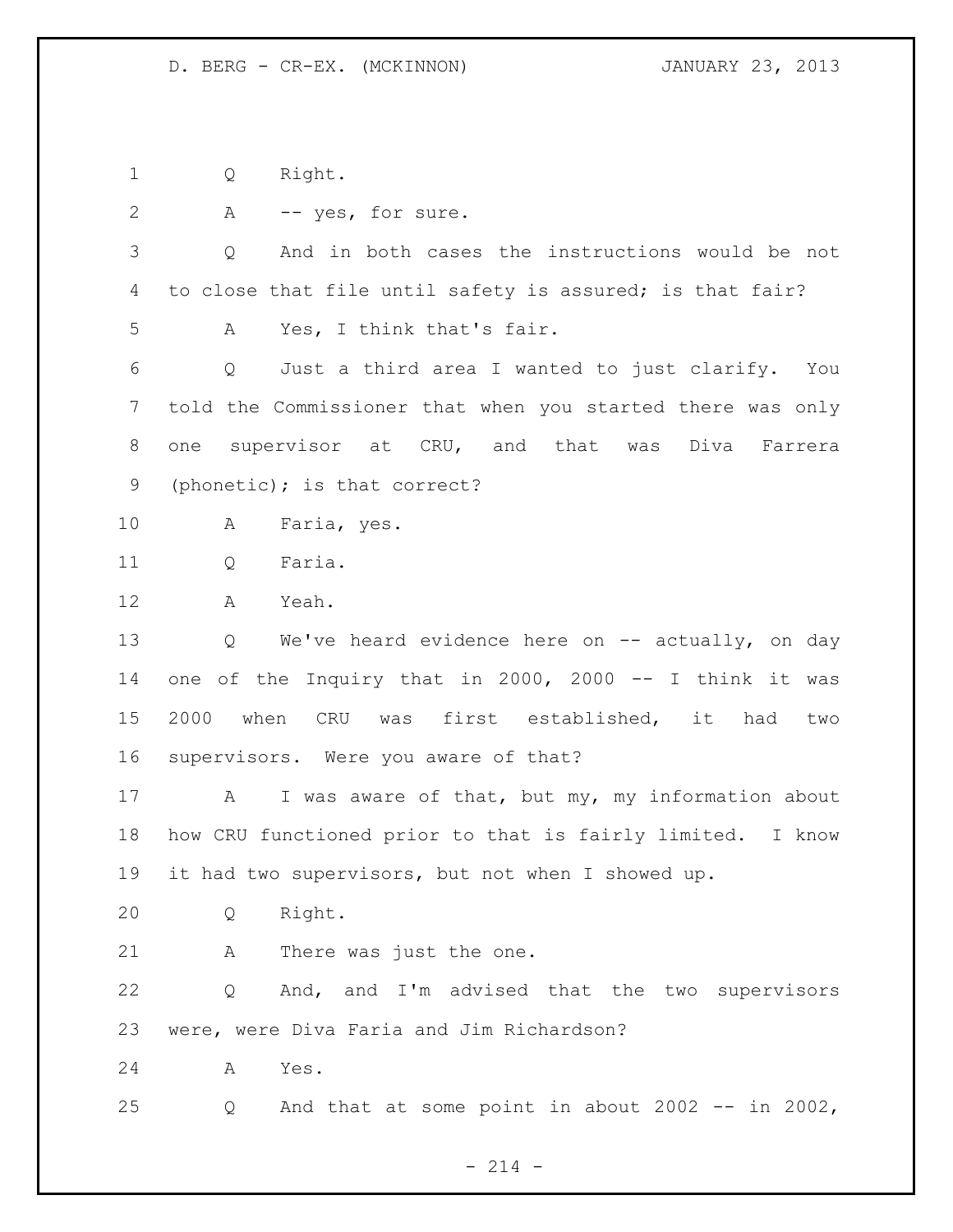D. BERG - CR-EX. (MCKINNON) JANUARY 23, 2013

 Jim Richardson left for another position and there was a, an individual named Rick Manteuffel. A Rick Manteuffel, yes. Q Manteuffel. A Um-hum. Q Who was a supervisor in CRU, and then there was a period of about eight months where there was only about one supervisor. And when you joined, you were successful in convincing the administration to return to two; is that fair? 11 A Yes, I think that's very accurate. 12 MR. MCKINNON: I think those are my questions, Mr. Commissioner. 14 THE COMMISSIONER: Thank you, Mr. McKinnon. Mr. Ray, do you have any questions? MR. RAY: I do, Mr. Commissioner, but I don't expect I would finish my ... I do have some questions, Mr. Commissioner, but I don't expect I would finish today if I started now, given it's 25 after four, and given that Mr. Gindin's going to be after me. THE COMMISSIONER: Well, I'd sit to quarter to five, but that likely won't do it, I take it? MR. RAY: Pardon me? 24 THE COMMISSIONER: If we sat to quarter to five, would that give you enough time?

 $- 215 -$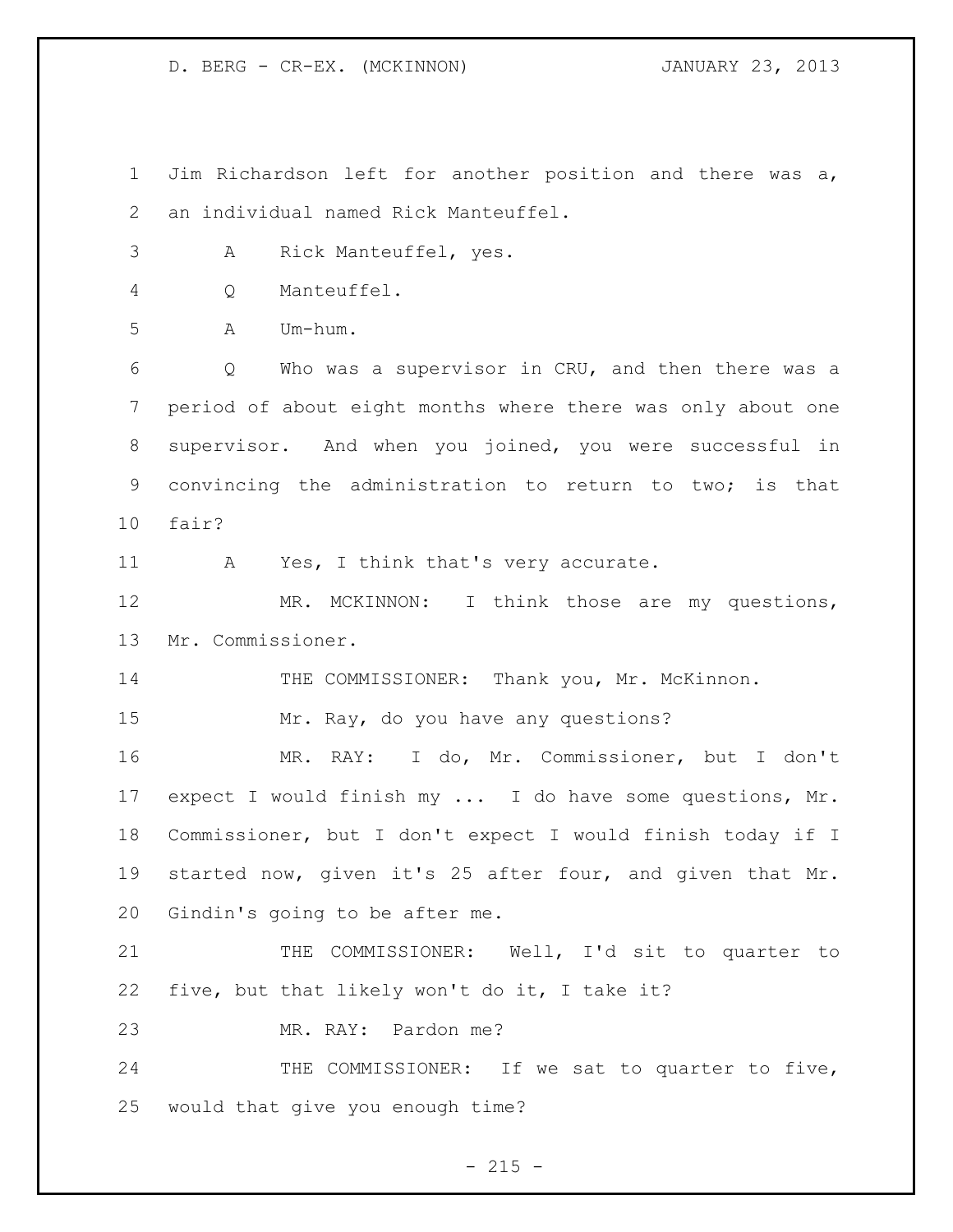PROCEEDINGS

1 MR. RAY: Possibly. I can't say for sure. THE COMMISSIONER: You'd rather not, I gather. MR. RAY: If we're going to be coming back in any event, I, I'd rather just wait. I may be able to be more concise if I take some time to review this witness's evidence and -- 7 THE COMMISSIONER: All right. MR. RAY: -- then come back tomorrow and start tomorrow. 10 THE COMMISSIONER: All right. Is there anybody else who's got a few questions? I assume not. Mr. Khan? 13 MR. KHAN: I may have one question, but I wouldn't mind reviewing my notes. 15 THE COMMISSIONER: You may what? MR. KHAN: Wouldn't mind reviewing my notes -- 17 THE COMMISSIONER: All right. 18 MR. KHAN: -- overnight, if I could. 19 THE COMMISSIONER: Overnight. Okay. All right. Now we're, we're adjourning till eleven o'clock tomorrow morning or thereabouts, when everybody's gathered. I think we'll try to sit eleven to one and perhaps take a one-hour noon hour. If it extends another five or ten minutes, no one's going to get upset by that. But that would be our objective for tomorrow.

 $-216 -$